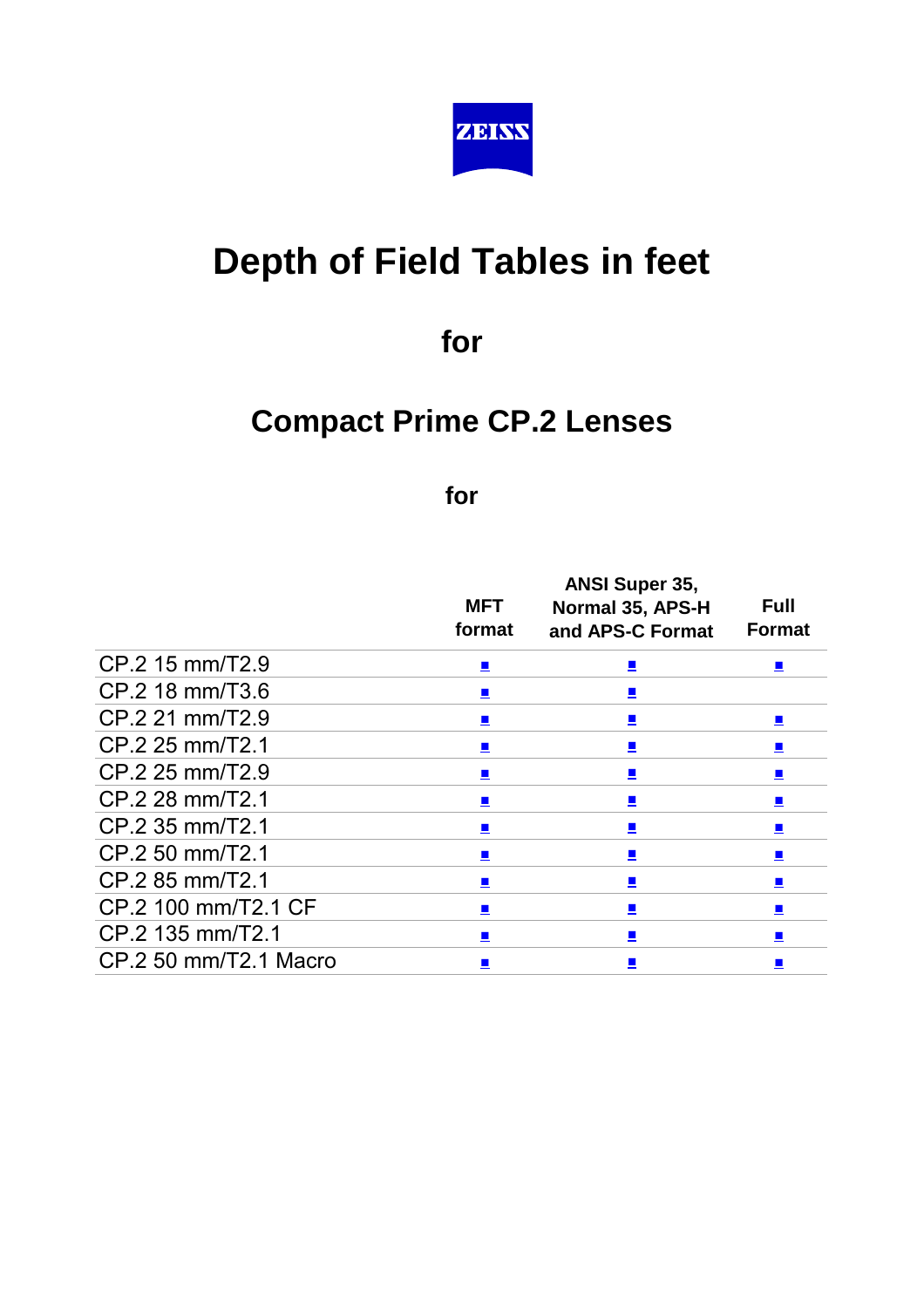<span id="page-1-0"></span>

|                    | <b>T-Stop</b>        |                      |                       |                |                |                        |
|--------------------|----------------------|----------------------|-----------------------|----------------|----------------|------------------------|
| Engraving          |                      | 2.9                  |                       | 4              |                | 5.6                    |
| feet               | from                 | to                   | from                  | to             | from           | to                     |
|                    |                      |                      |                       |                |                |                        |
| <b>INF</b>         | 1/4"<br>14'          | <b>INF</b>           | 10' 11 3/4"           | <b>INF</b>     | 9' 10 1/2"     | <b>INF</b>             |
| 30'                | 9' 8 1/2"            | <b>INF</b>           | $8'$ 2 1/4"           | <b>INF</b>     | $7'$ 6 3/4"    | INF                    |
| 15'                | 51/4"<br>$7^{\circ}$ | <b>INF</b>           | $6'$ 6 1/4"           | <b>INF</b>     | 11/2"<br>6'    | <b>INF</b>             |
| 10'                | 1/4"<br>6'           | 33' 3"               | $5'$ $5"$             | 136' 9 1/4"    | 5' 1 3/4"      | <b>INF</b>             |
| 8'                 | $5'$ 3 $1/4"$        | 17' 8 3/4"           | 4' 9 3/4"             | 29' 4 1/4"     | $4'$ 7 $1/4"$  | <b>INF</b>             |
| 6'                 | $4'$ 4 $1/4"$        | 9' 11 3/4"           | 1/2"<br>4'            | 12' 8 1/2"     | 3' 10 3/4"     | 73' 7 1/2"             |
| 5'                 | 3' 10"               | $7'$ 4 3/4"          | $3^{\prime}$<br>7"    | $8'$ $9''$     | 3' 5 3/4"      | 19' 7 1/2"             |
| $4^{\prime}$<br>6" | 6 1/2"<br>3'         | 33/4"<br>6'          | 4"<br>3'              | $7'$ 3"        | 3"<br>3'       | 21/4"<br>13'           |
| 4'                 | $3'$ 2 $3/4"$        | $5'$ 4"              | 3'<br>3/4"            | 5' 11 1/2"     | 3'             | 9' 4 1/4"              |
| 3'<br>6"           | 2' 11"               | $4'$ 5 1/4"          | $2'$ 9 $1/2"$         | 4' 10 1/4"     | 2' 8 3/4"      | $6'$ 9 3/4"            |
| 3'                 | $2'$ $7"$            | $3'$ 7 $1/2"$        | $2'$ 5 3/4"           | 3' 10 3/4"     | 2' 5''         | 5'                     |
| $2'$ $9''$         | $2'$ 4 $3/4"$        | $3'$ $3''$           | $2'$ 3 3/4"           | 3' 51/2"       | $2'$ 3 1/4"    | 4' 3 1/2"              |
| 6"<br>$2^{\prime}$ | $2'$ 2 1/2"          | 2' 10 3/4"           | 13/4"<br>$2^{\prime}$ | 3'<br>3/4"     | $2'$ 1 1/4"    | $3'$ 7 $3/4"$          |
| 2'3"               | $2^{\prime}$<br>1/4" | 2' 6 3/4"            | $1'$ 11 $1/2"$        | 2' 8''         | $1'$ 11 $1/4"$ | $3'$ 1 1/4"            |
| 2'                 | 1'10"                | $2'$ 2 3/4"          | $1'$ 9 $1/4"$         | $2'$ 3 3/4"    | $1'$ $9"$      | $2'$ 7 1/4"            |
| 1'11"              | $1'$ $9''$           | $2'$ 1 1/2"          | 1' 8 1/2"             | $2'$ 2 $1/4"$  | 1' 8 1/4"      | 5 1/4"<br>$2^{\prime}$ |
| 1'10"              | 1' 8 1/4"            | 1/4"<br>$2^{\prime}$ | $1'$ 7 $3/4"$         | 2'1"           | $1'$ 7 $3/4"$  | $2'$ 3 1/2"            |
| $1'$ $9''$         | $1'$ 7 $1/2"$        | 1'11"                | $1'$ $7"$             | $1'$ 11 $1/2"$ | $1'$ $7"$      | 2' 2"                  |
| 1' 8''             | $1'$ 6 3/4"          | $1'$ 9 $3/4"$        | 1' 6 1/4"             | $1'$ 10 $1/4"$ | 1' 6''         | 1/4"<br>$2^{\prime}$   |
| $1'$ $7''$         | 1' 53/4"             | 1' 8 1/2"            | $1'$ 5 $1/2"$         | $1'$ $9"$      | $1'$ 5 $1/4"$  | 1' 10 3/4"             |
| $1'$ 6"            | 1'5"                 | $1'$ 7 $1/4"$        | $1'$ 4 3/4"           | $1'$ 7 $3/4"$  | $1'$ 4 $1/2"$  | 1'9''                  |
| 1'5"               | $1'$ 4"              | 1' 6''               | $1'$ 3 3/4"           | $1'$ 6 $1/2"$  | 1' 3 3/4"      | $1'$ 7 $3/4"$          |
| $1'$ $4''$         | $1'$ 3 $1/4"$        | 1'5"                 | 1' 3''                | $1'$ 5 $1/4"$  | 1'3''          | $1'$ 6 $1/4"$          |
| 1'3''              | $1'$ 2 $1/4"$        | $1'$ 3 $3/4"$        | $1'$ 2 $1/4"$         | $1'$ $4"$      | $1'$ $2"$      | $1'$ 4 3/4"            |
| 2"<br>1'           | $1'$ 1 $1/2"$        | $1'$ 2 $1/2"$        | 11/4"<br>1'           | $1'$ 2 $3/4"$  | $1'$ 1 $1/4"$  | $1'$ 3 $1/2"$          |
| $1'$ $1''$         | 1/2"<br>1'           | $1'$ 1 $1/2"$        | 1/2"<br>1'            | $1'$ 1 $3/4"$  | 1'<br>1/2"     | $1'$ 2 $1/4"$          |
| 1'                 | 11 3/4"              | 1'<br>1/2"           | 111/2"                | 1'<br>1/2"     | 111/2"         | $1'$ $1''$             |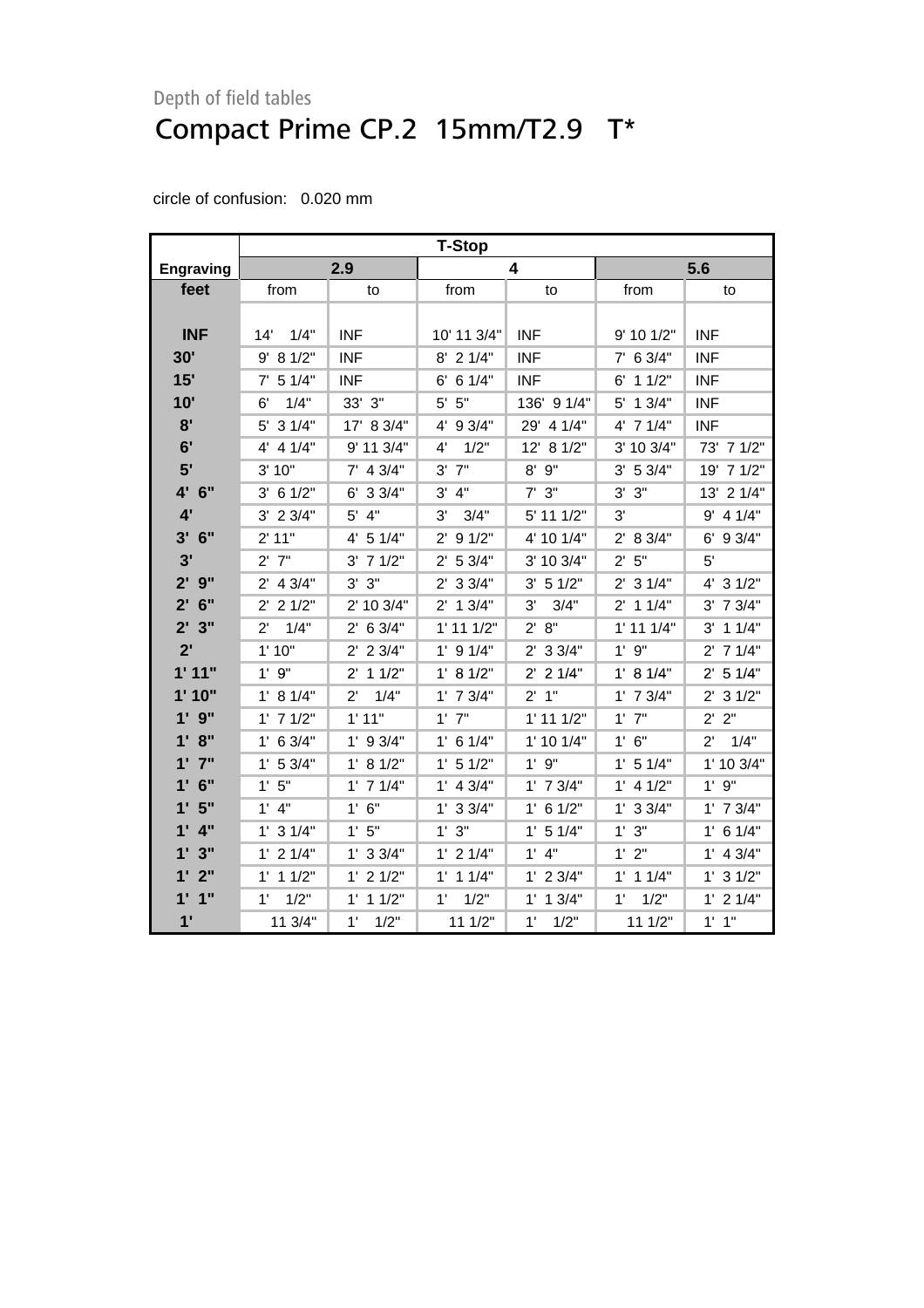|                  | <b>T-Stop</b> |                |                      |                |                |               |
|------------------|---------------|----------------|----------------------|----------------|----------------|---------------|
| <b>Engraving</b> |               | 8              |                      | 11             |                | 16            |
| feet             | from          | to             | from                 | to             | from           | to            |
|                  |               |                |                      |                |                |               |
| <b>INF</b>       | $7'$ 6 1/2"   | <b>INF</b>     | 5' 2 3/4"            | <b>INF</b>     | $3'$ $7"$      | <b>INF</b>    |
| 30'              | $6'$ 1 $3/4"$ | <b>INF</b>     | $4'$ 6 1/2"          | <b>INF</b>     | $3'$ 3 $1/4"$  | <b>INF</b>    |
| 15'              | $5'$ 2"       | <b>INF</b>     | 1/4"<br>4'           | <b>INF</b>     | 3'             | <b>INF</b>    |
| 10'              | 4' 5 3/4"     | <b>INF</b>     | $3'$ $7''$           | <b>INF</b>     | $2'$ 9 1/4"    | <b>INF</b>    |
| 8'               | 3/4"<br>4'    | <b>INF</b>     | $3'$ 4"              | <b>INF</b>     | $2'$ 7 $1/2"$  | <b>INF</b>    |
| 6'               | $3'$ 6 1/4"   | <b>INF</b>     | 2' 11 3/4"           | <b>INF</b>     | $2'$ 5"        | <b>INF</b>    |
| 5'               | $3'$ 2 $1/4"$ | <b>INF</b>     | 2' 8 3/4"            | <b>INF</b>     | $2'$ 3 1/4"    | <b>INF</b>    |
| 4' 6"            | 2' 11 3/4"    | 947' 1 1/2"    | $2'$ 7 1/4"          | <b>INF</b>     | 2' 2''         | <b>INF</b>    |
| 4'               | $2'$ 9 $1/4"$ | 29' 6 1/2"     | $2'$ 5 1/4"          | <b>INF</b>     | $2'$ $3/4"$    | <b>INF</b>    |
| 3'<br>6"         | $2'$ 6 1/2"   | $13'$ $2"$     | $2'$ 3 1/4"          | <b>INF</b>     | $1'$ 11 $1/2"$ | <b>INF</b>    |
| 3'               | $2'$ 3 $1/2"$ | $7'$ $7''$     | 3/4"<br>$2^{\prime}$ | 21' 4 3/4"     | $1'$ 9 3/4"    | <b>INF</b>    |
| $2'$ $9''$       | $2'$ 1 $3/4"$ | 5' 11 3/4"     | $1'$ 11 $1/2"$       | 11' 10"        | 1' 8 3/4"      | <b>INF</b>    |
| $2'$ 6"          | $2^{\prime}$  | 4' 9 1/4"      | $1'$ 10 $1/4"$       | 7' 81/2"       | $1'$ 7 $3/4"$  | 57' 2 1/2"    |
| 2'3"             | 1' 10 1/4"    | $3'$ 9 $3/4"$  | 1' 8 3/4"            | $5'$ $5"$      | $1'$ 6 3/4"    | 12' 11 1/4"   |
| 2'               | 1' 8 1/4"     | 3/4"<br>3'     | $1'$ $7"$            | 3' 11 1/4"     | $1'$ 5 $1/2"$  | $6'$ 7"       |
| 1'11"            | $1'$ 7 $3/4"$ | 2' 10 1/4"     | $1'$ 6 $1/2"$        | 3' 6 3/4"      | 1' 5''         | $5'$ 6 1/2"   |
| 1'10"            | $1'$ $7"$     | $2'$ 7 $3/4"$  | 1' 6''               | $3'$ 2 $3/4"$  | $1'$ 4 $1/2"$  | 4' 8 1/2"     |
| $1'$ $9''$       | $1'$ 6 $1/4"$ | 2' 5 1/4"      | $1'$ 5 $1/4"$        | 2' 11 1/4"     | $1'$ 4"        | 3/4"<br>4'    |
| 1' 8"            | $1'$ 5 $1/2"$ | $2'$ 3 1/4"    | $1'$ 4 $3/4"$        | 2' 8''         | $1'$ 3 $1/2"$  | $3'$ 6 1/4"   |
| $1'$ $7''$       | $1'$ 4 3/4"   | $2'$ 1"        | $1'$ 4"              | 2' 5''         | $1'$ $3"$      | 3/4"<br>3'    |
| $1'$ 6"          | $1'$ 4 $1/4"$ | $1'$ 11 $1/4"$ | $1'$ 3 $1/2"$        | $2'$ 2 1/4"    | $1'$ 2 $1/2"$  | 2' 8 1/4"     |
| 1'5"             | $1'$ 3 $1/4"$ | $1'$ 9 $1/4"$  | $1'$ 2 $3/4"$        | $1'$ 11 $3/4"$ | 1' 2''         | $2'$ 4 1/2"   |
| $1'$ $4"$        | $1'$ 2 $1/2"$ | $1'$ 7 $1/2"$  | $1'$ $2"$            | $1'$ 9 $1/2"$  | $1'$ 1 $1/4"$  | $2'$ 1"       |
| 1'3"             | $1'$ 1 $3/4"$ | 1' 6''         | $1'$ 1 $1/4"$        | $1'$ 7 $1/2"$  | 1'<br>3/4"     | 1'10"         |
| $1'$ $2"$        | $1'$ $1"$     | $1'$ 4 $1/4"$  | $1^{\circ}$<br>3/4"  | 1' 5 1/2"      | $1^{\circ}$    | $1'$ 7 $1/2"$ |
| 1'1''            | 1'<br>1/4"    | $1'$ 2 $3/4"$  | $1^{\prime}$         | $1'$ 3 $3/4"$  | 111/2"         | $1'$ 5 $1/4"$ |
| 1'               | 11 1/4"       | $1'$ 1 $1/2"$  | 11"                  | 1' 2''         | 10 3/4"        | 1' 3''        |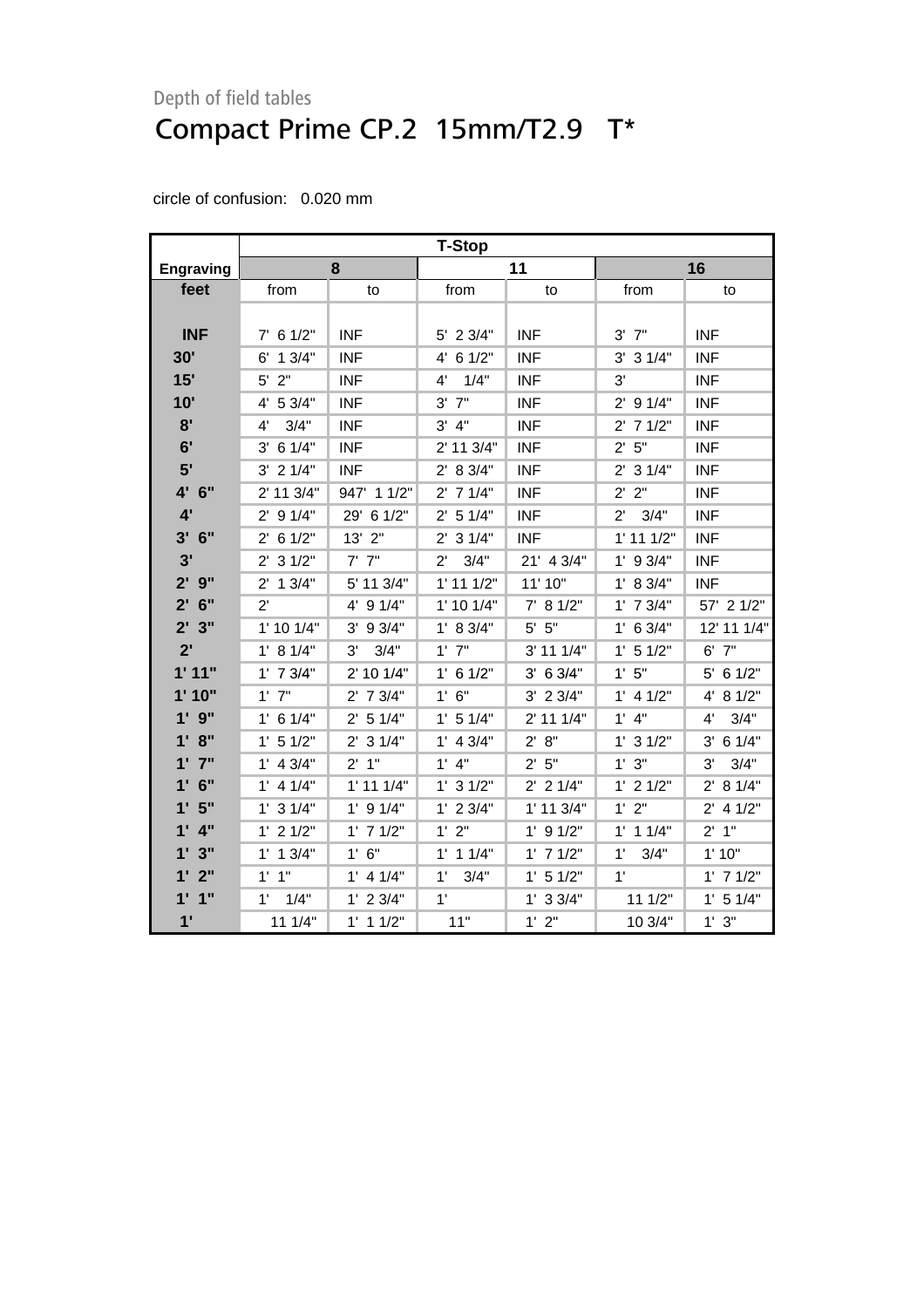|                           | <b>T-Stop</b>          |                       |  |  |  |  |
|---------------------------|------------------------|-----------------------|--|--|--|--|
| <b>Engraving</b>          | 22                     |                       |  |  |  |  |
| feet                      | from                   | to                    |  |  |  |  |
|                           |                        |                       |  |  |  |  |
| <b>INF</b>                | $2^{\prime}$<br>6 1/2" | INF                   |  |  |  |  |
| 30'                       | 4 1/2"<br>$2^{\prime}$ | <b>INF</b>            |  |  |  |  |
| 15'                       | 2' 3''                 | INF                   |  |  |  |  |
| 10'                       | 11/2"<br>$2^{\prime}$  | <b>INF</b>            |  |  |  |  |
| 8'                        | 3/4"<br>$2^{\prime}$   | <b>INF</b>            |  |  |  |  |
| 6'                        | $1'$ 11 $1/4"$         | INF                   |  |  |  |  |
| 5'                        | $1^{\circ}$<br>10"     | <b>INF</b>            |  |  |  |  |
| 4' 6"                     | 1'<br>91/2"            | <b>INF</b>            |  |  |  |  |
| 4'                        | 1'<br>8 3/4"           | <b>INF</b>            |  |  |  |  |
| $3'$ 6"                   | 7 3/4"<br>1'           | INF                   |  |  |  |  |
| 3'                        | 1'<br>6 3/4"           | INF                   |  |  |  |  |
| $2'$ $9''$                | 6"<br>1'               | <b>INF</b>            |  |  |  |  |
| $2'$ 6"                   | $1^{\circ}$<br>5 1/4"  | <b>INF</b>            |  |  |  |  |
| 2'3''                     | 4 1/2"<br>1'           | <b>INF</b>            |  |  |  |  |
| $2^{\prime}$              | 1'<br>31/2"            | <b>INF</b>            |  |  |  |  |
| 1'11"                     | 1'<br>31/4"            | 34' 4 1/2"            |  |  |  |  |
| 1'10"                     | 1'<br>23/4"            | 15' 6 1/2"            |  |  |  |  |
| $1'$ $9''$                | 1'<br>21/2"            | 8 3/4"<br>9'          |  |  |  |  |
| 1' 8''                    | 2"<br>1'               | 6' 11"                |  |  |  |  |
| 1'7''                     | 1'<br>13/4"            | 5'<br>23/4"           |  |  |  |  |
| 6"<br>1'                  | 1'<br>11/4"            | 11/2"<br>4'           |  |  |  |  |
| 1'5"                      | 1'<br>3/4"             | 4 1/4"<br>3'          |  |  |  |  |
| $1'$ $4"$                 | 1'<br>1/2"             | 91/4"<br>$2^{\prime}$ |  |  |  |  |
| 1'3''                     | 1'                     | $2^{\prime}$<br>33/4" |  |  |  |  |
| 2"<br>$1^{\circ}$         | 11 1/2"                | 1' 11 1/2"            |  |  |  |  |
| 1"<br>1'                  | 10 3/4"                | 1'<br>7 3/4"          |  |  |  |  |
| $\mathbf{1}^{\mathsf{T}}$ | 10 1/4"                | 1'<br>5"              |  |  |  |  |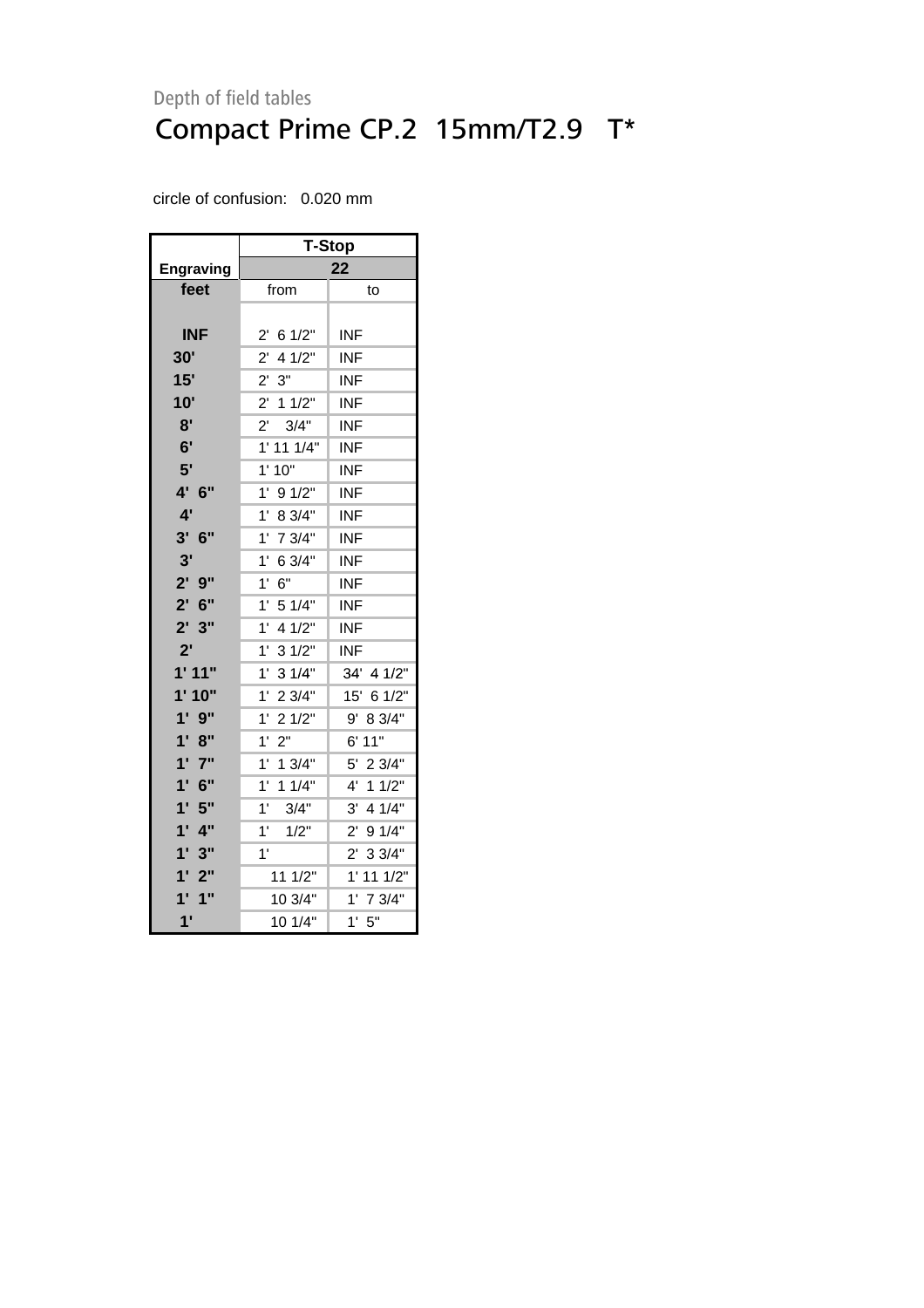<span id="page-4-0"></span>

|                  | T-Stop               |               |                     |                     |                      |                |  |
|------------------|----------------------|---------------|---------------------|---------------------|----------------------|----------------|--|
| <b>Engraving</b> |                      | 3.6           |                     | 4                   |                      | 5.6            |  |
| feet             | from                 | to            | from                | to                  | from                 | to             |  |
|                  |                      |               |                     |                     |                      |                |  |
| <b>INF</b>       | 16' 1 1/4"           | <b>INF</b>    | 14' 3 1/2"          | <b>INF</b>          | 15' 11 3/4"          | <b>INF</b>     |  |
| 50'              | 12' 3 1/4"           | <b>INF</b>    | 11' 2 1/2"          | <b>INF</b>          | 12' 2 1/2"           | <b>INF</b>     |  |
| 25'              | 9'11"                | <b>INF</b>    | $9'$ 2 1/2"         | <b>INF</b>          | 9' 10 1/2"           | <b>INF</b>     |  |
| 15'              | 7' 10 3/4"           | 222' 9 3/4"   | $7'$ 5 1/2"         | 144' 1 1/2"         | 7' 10 1/4"           | <b>INF</b>     |  |
| 12'              | 7'                   | 46' 1 1/4"    | $6'$ 7 3/4"         | 41' 5 1/4"          | 6' 11 3/4"           | <b>INF</b>     |  |
| 10'              | $6'$ 3 $1/2"$        | 25' 8 1/2"    | 6'                  | 24' 2 1/2"          | $6'$ 3 $1/4"$        | <b>INF</b>     |  |
| 8'               | $5'$ 5 1/2"          | 15' 5 1/2"    | $5'$ $3"$           | 14' 10 3/4"         | $5'$ 5 1/4"          | 151' 11 1/2"   |  |
| 7'               | 4' 11 3/4"           | 12'<br>1/4"   | 4' 9 3/4"           | 11' 8 1/4"          | 4' 11 3/4"           | 3/4"<br>39'    |  |
| 6'               | $4'$ 5 3/4"          | $9'$ 3 1/2"   | 4' 4''              | 9'1"                | 4' 5 1/2"            | 19' 7 1/2"     |  |
| 5'               | 3' 11"               | 1/2"<br>7'    | $3'$ 9 $3/4"$       | 6' 11"              | 3' 10 3/4"           | 11' 6 3/4"     |  |
| 4'6              | $3'$ 7 $1/4"$        | 3/4"<br>6'    | $3'$ 6 1/4"         | 5' 11 3/4"          | $3'$ 7 $1/4"$        | 9'1"           |  |
| $4^{\circ}$      | $3'$ 3 $1/2"$        | $5'$ 2"       | $3'$ 2 $1/2"$       | 5' 1 1/4"           | $3'$ 3 $1/4"$        | $7'$ 2"        |  |
| 3'9              | $3'$ 1 1/2"          | 4' 9"         | 3/4"<br>3'          | 4' 8 1/4"           | $3'$ 1 1/4"          | $6'$ 4 1/4"    |  |
| 3'6              | $2'$ 11 1/2"         | 4' 4"         | $2'$ 10 $3/4"$      | $4'$ 3 $1/2"$       | 2' 11 1/4"           | $5'$ 7 1/2"    |  |
| 3'3              | $2'$ 9 1/4"          | 3' 11 1/2"    | 2' 8 3/4"           | 3' 11"              | $2'$ 9 1/4"          | 4' 11 3/4"     |  |
| 3'               | $2'$ 7 1/4"          | $3'$ $7''$    | $2'$ 6 3/4"         | $3'$ 6 1/2"         | $2'$ 7"              | $4'$ 4 $1/2"$  |  |
| 2'9              | 2'5"                 | $3'$ 2 $1/2"$ | $2'$ 4 1/2"         | $3'$ 2 1/4"         | 2'5"                 | 3'10"          |  |
| 2'6              | $2'$ 2 3/4"          | 2' 10 1/2"    | $2'$ 2 1/4"         | 2' 10 1/4"          | $2'$ 2 3/4"          | $3'$ 4 1/4"    |  |
| 2'3              | $2^{\prime}$<br>1/4" | $2'$ 6 1/2"   | $2^{\prime}$        | $2'$ 6 1/4"         | $2^{\prime}$<br>1/4" | 2' 10 3/4"     |  |
| 2'               | 1'10"                | $2'$ 2 1/2"   | $1'$ 9 3/4"         | $2'$ 2 $1/2"$       | 1'10"                | $2'$ 5 3/4"    |  |
| 23"              | $1'$ $9"$            | $2'$ 1 1/4"   | $1'$ $9"$           | $2'$ 1 1/4"         | $1'$ $9"$            | $2'$ 4"        |  |
| 22"              | 1' 8 1/4"            | $2^{\prime}$  | 1' 8''              | $2^{\prime}$        | 1' 8 1/4"            | $2'$ 2 1/2"    |  |
| 21"              | $1'$ 7 $1/2"$        | 1' 10 3/4"    | $1'$ 7 $1/4"$       | 1' 10 3/4"          | $1'$ 7 $1/2"$        | $2'$ 1"        |  |
| 20"              | $1'$ 6 $1/2"$        | $1'$ 9 3/4"   | $1'$ 6 $1/2"$       | $1'$ 9 $1/2"$       | $1'$ 6 $1/2"$        | $1'$ 11 $1/2"$ |  |
| 19"              | $1'$ 5 3/4"          | 1' 8 1/2"     | $1'$ 5 3/4"         | 1' 8 1/2"           | 1' 53/4"             | 1'10"          |  |
| 18"              | 1'5"                 | $1'$ 7 $1/4"$ | $1'$ 4 3/4"         | $1'$ 7 $1/4"$       | 1'5"                 | 1' 8 3/4"      |  |
| 17"              | $1'$ $4"$            | $1'$ 6"       | $1'$ $4"$           | $1'$ 6"             | $1'$ 4"              | $1'$ 7 $1/4"$  |  |
| 16"              | $1'$ 3 $1/4"$        | 1'5''         | 1'3''               | 1'5"                | $1'$ 3 $1/4"$        | 1' 6''         |  |
| 15"              | $1'$ 2 $1/4"$        | $1'$ 3 3/4"   | $1'$ 2 $1/4"$       | $1'$ 3 $3/4"$       | $1'$ 2 $1/4"$        | $1'$ 4 3/4"    |  |
| 14"              | $1'$ 1 $1/2"$        | $1'$ 2 $3/4"$ | $1'$ 1 $1/4"$       | $1'$ 2 $3/4"$       | $1'$ 1 $1/2"$        | $1'$ 3 $1/4"$  |  |
| 13"              | $1^{\circ}$<br>1/2"  | $1'$ 1 $1/2"$ | $1^{\circ}$<br>1/2" | $1'$ 1 $1/2"$       | 1'<br>1/2"           | 1'2"           |  |
| 12"              | 11 1/2"              | 1'<br>1/2"    | 11 1/2"             | $1^{\circ}$<br>1/2" | 11 1/2"              | $1'$ $1''$     |  |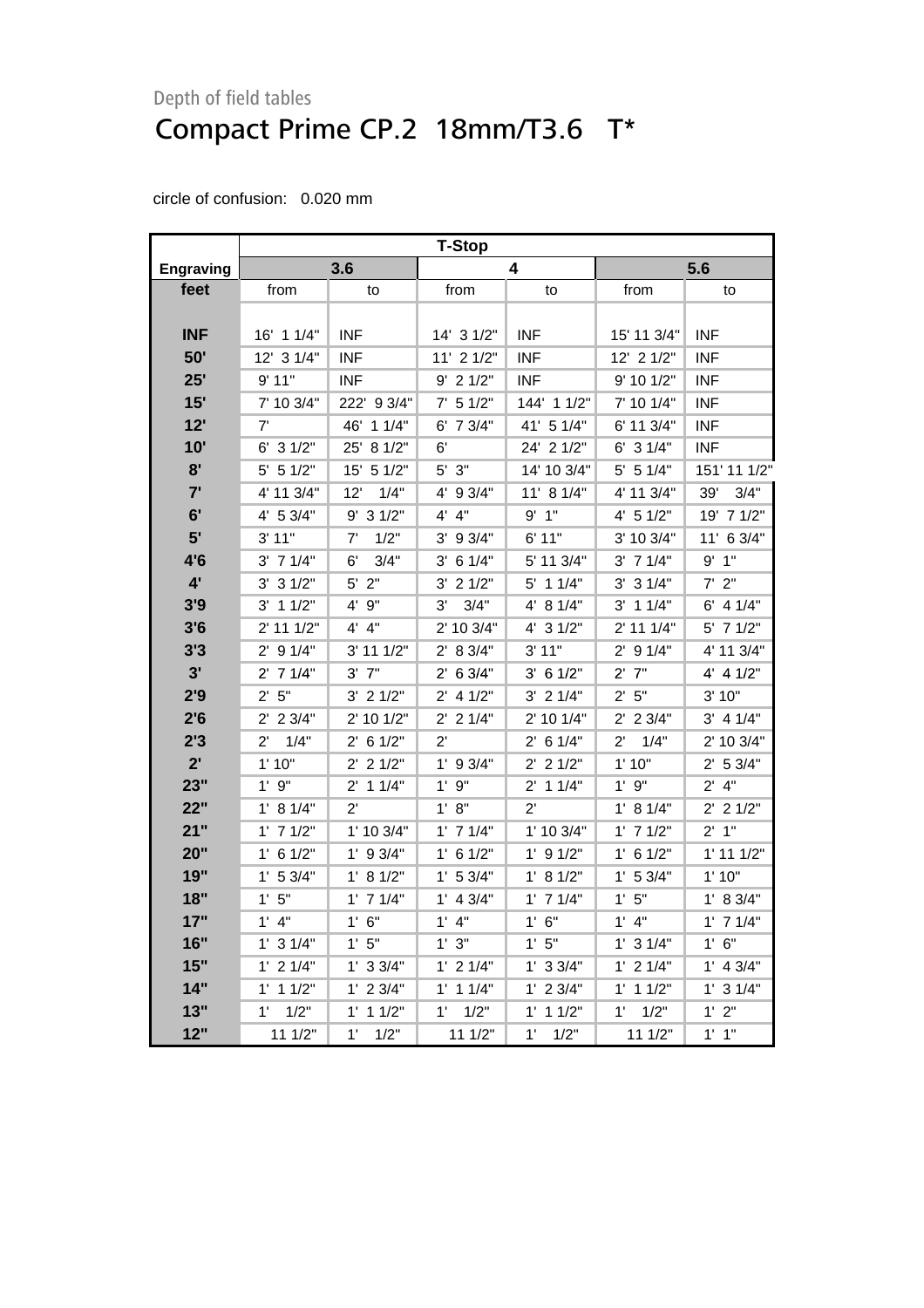|                  | <b>T-Stop</b>        |                |                     |                     |               |                |  |
|------------------|----------------------|----------------|---------------------|---------------------|---------------|----------------|--|
| <b>Engraving</b> |                      | 8              |                     | 11                  |               | 16             |  |
| feet             | from                 | to             | from                | to                  | from          | to             |  |
|                  |                      |                |                     |                     |               |                |  |
| <b>INF</b>       | $21'$ $1/4"$         | <b>INF</b>     | 14' 6 3/4"          | <b>INF</b>          | 7' 11 1/2"    | <b>INF</b>     |  |
| 50'              | 14' 10 3/4"          | <b>INF</b>     | $11'$ 4 $1/2"$      | <b>INF</b>          | 6'11"         | <b>INF</b>     |  |
| 25'              | 11' 6 1/2"           | <b>INF</b>     | $9'$ 3 3/4"         | <b>INF</b>          | $6'$ 1 1/2"   | <b>INF</b>     |  |
| 15'              | 8' 10 1/2"           | <b>INF</b>     | $7'$ 6"             | <b>INF</b>          | 5' 3 3/4"     | <b>INF</b>     |  |
| 12'              | $7'$ $9''$           | <b>INF</b>     | 6' 8 1/2"           | <b>INF</b>          | 4' 10 3/4"    | <b>INF</b>     |  |
| 10'              | 6' 10 1/2"           | <b>INF</b>     | 1/2"<br>6'          | <b>INF</b>          | $4'$ 6 3/4"   | <b>INF</b>     |  |
| 8'               | 5' 10 3/4"           | <b>INF</b>     | 5' 3 1/4"           | <b>INF</b>          | 4' 1 1/4"     | <b>INF</b>     |  |
| 7'               | $5'$ 4"              | <b>INF</b>     | 4' 10"              | <b>INF</b>          | 3' 10 1/4"    | <b>INF</b>     |  |
| 6'               | 4' 9"                | <b>INF</b>     | $4'$ 4 $1/4"$       | <b>INF</b>          | $3'$ 6 1/2"   | <b>INF</b>     |  |
| 5'               | $4'$ 1 1/4"          | <b>INF</b>     | $3'$ 9 $3/4"$       | <b>INF</b>          | $3'$ 2 $1/4"$ | <b>INF</b>     |  |
| 4'6              | $3'$ 9 $1/4"$        | 49' 11 3/4"    | $3'$ 6 1/4"         | <b>INF</b>          | 2' 11 3/4"    | <b>INF</b>     |  |
| $4^{\prime}$     | $3'$ $5"$            | 19' 7 1/4"     | $3'$ 2 $1/2"$       | <b>INF</b>          | $2'$ 9 1/4"   | <b>INF</b>     |  |
| 3'9              | 3'3''                | 14' 4 1/4"     | 3/4"<br>3'          | <b>INF</b>          | $2'$ 7 $3/4"$ | <b>INF</b>     |  |
| 3'6              | 3'<br>3/4"           | 11'            | $2'$ 10 $3/4"$      | 217'<br>3/4"        | $2'$ 6 1/2"   | <b>INF</b>     |  |
| 3'3              | 2' 10 1/2"           | 8' 8''         | 2' 8 3/4"           | 33'<br>1/2"         | 2' 5''        | <b>INF</b>     |  |
| 3'               | 2' 8''               | 6' 11 1/2"     | $2'$ 6 3/4"         | 16' 7 1/2"          | $2'$ 3 1/4"   | <b>INF</b>     |  |
| 2'9              | $2'$ 5 3/4"          | $5'$ 7 1/2"    | $2'$ 4 1/2"         | 10' 5 3/4"          | $2'$ 1 $3/4"$ | <b>INF</b>     |  |
| 2'6              | $2'$ 3 1/4"          | 4' 7"          | $2'$ 2 1/4"         | $7'$ 3 1/4"         | $2^{\prime}$  | 21' 6 1/4"     |  |
| 2'3              | $2^{\prime}$<br>3/4" | $3'$ $9''$     | $2^{\prime}$        | $5'$ 3 $1/2"$       | 1'10"         | 9' 11 1/4"     |  |
| 2'               | 1' 10 1/4"           | $3'$ $1/2"$    | $1'$ 9 3/4"         | 3' 11 1/4"          | 1' 8"         | 5' 11 1/4"     |  |
| 23"              | $1'$ 9 $1/2"$        | 2' 10"         | $1'$ $9"$           | $3'$ $7''$          | $1'$ 7 $1/2"$ | $5'$ 1 3/4"    |  |
| 22"              | 1' 8 3/4"            | 2' 7 3/4"      | 1' 8''              | $3'$ 3 $1/4"$       | $1'$ 6 3/4"   | 4' 5 3/4"      |  |
| 21"              | $1'$ 7 $3/4"$        | $2'$ 5 1/2"    | $1'$ 7 $1/4"$       | $2'$ 11 $3/4"$      | 1' 6''        | $3'$ 11 1/4"   |  |
| 20"              | $1'$ $7"$            | $2'$ 3 1/4"    | $1'$ 6 $1/2"$       | 2' 8 1/2"           | $1'$ 5 $1/4"$ | 3' 51/2"       |  |
| 19"              | $1'$ 6"              | $2'$ 1 1/4"    | $1'$ 5 $1/2"$       | $2'$ 5 1/2"         | $1'$ 4 3/4"   | 3/4"<br>3'     |  |
| 18"              | $1'$ 5 $1/4"$        | $1'$ 11 $1/2"$ | $1'$ 4 3/4"         | 2' 3''              | $1'$ 4"       | 2' 8 1/2"      |  |
| 17"              | $1'$ 4 $1/4"$        | $1'$ 9 $1/2"$  | $1'$ $4"$           | 1/2"<br>$2^{\circ}$ | $1'$ 3 $1/4"$ | $2'$ 4 3/4"    |  |
| 16"              | $1'$ 3 $1/4"$        | $1'$ 7 $3/4"$  | 1'3''               | $1'$ 10 $1/4"$      | $1'$ 2 $1/2"$ | $2'$ 1 1/2"    |  |
| 15"              | $1'$ 2 $1/2"$        | $1'$ 6 $1/4"$  | $1'$ 2 $1/4"$       | 1' 8''              | $1'$ 1 $1/2"$ | $1'$ 10 $3/4"$ |  |
| 14"              | $1'$ 1 $1/2"$        | $1'$ 4 $1/2"$  | $1'$ 1 $1/4"$       | $1'$ 6"             | 1'<br>3/4"    | 1' 8''         |  |
| 13"              | $1^{\prime}$<br>1/2" | 1' 3''         | $1^{\circ}$<br>1/2" | $1'$ 4 $1/4"$       | 1'            | 1' 5 3/4"      |  |
| 12"              | 11 3/4"              | $1'$ 1 $3/4"$  | 11 1/2"             | $1'$ 2 $1/2"$       | 111/4"        | 1' 33/4"       |  |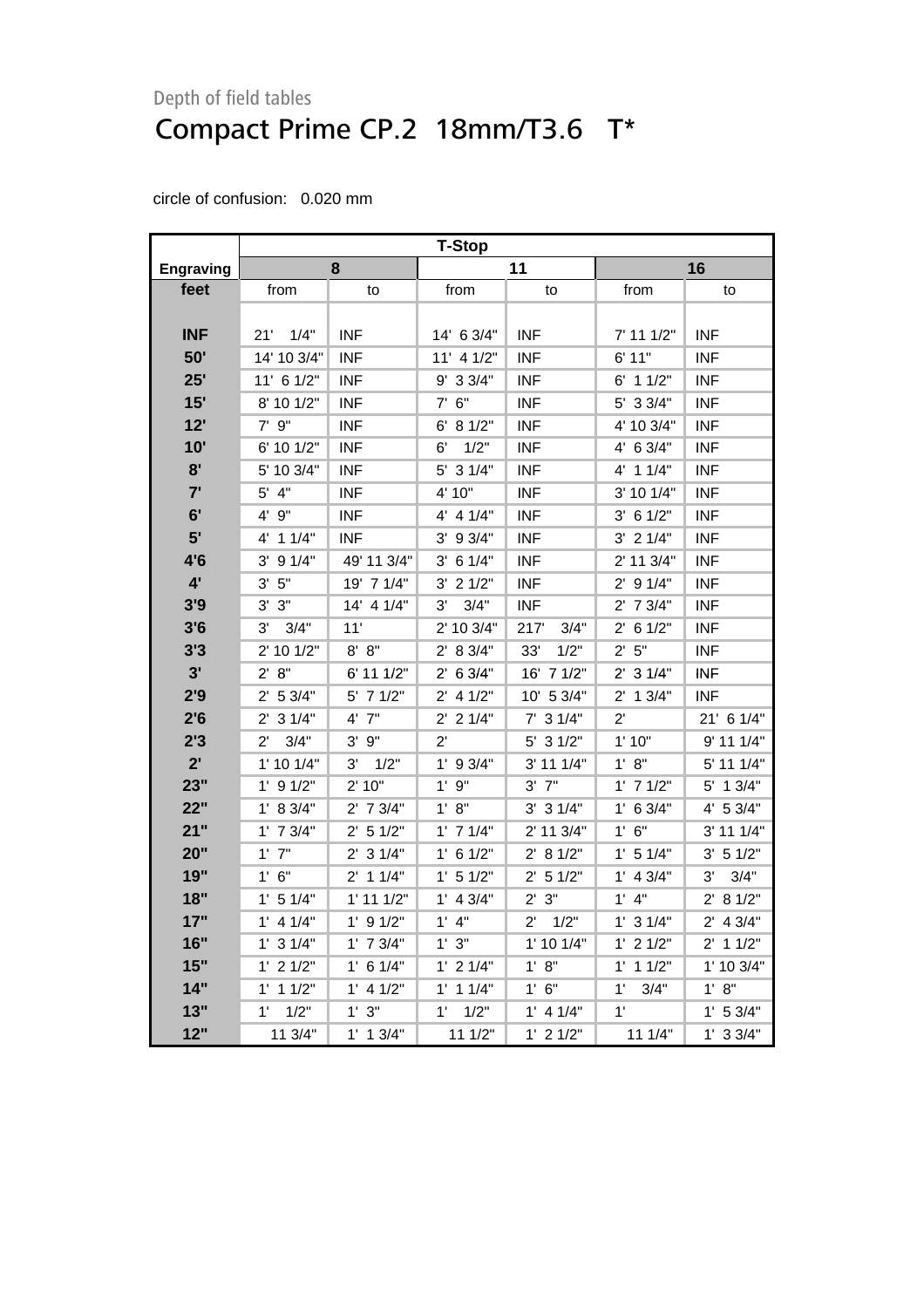|                  | <b>T-Stop</b>           |                        |  |  |  |
|------------------|-------------------------|------------------------|--|--|--|
| <b>Engraving</b> | 22                      |                        |  |  |  |
| feet             | from                    | to                     |  |  |  |
|                  |                         |                        |  |  |  |
| <b>INF</b>       | 4' 7"                   | INF                    |  |  |  |
| 50'              | 4'3''                   | <b>INF</b>             |  |  |  |
| 25'              | 3' 11 1/4"              | <b>INF</b>             |  |  |  |
| 15'              | 3'<br>71/4"             | <b>INF</b>             |  |  |  |
| 12'              | $5"$<br>3'              | <b>INF</b>             |  |  |  |
| 10'              | 3' 3''                  | <b>INF</b>             |  |  |  |
| 8'               | 3'<br>1/2"              | <b>INF</b>             |  |  |  |
| 7'               | 10 3/4"<br>$2^{\prime}$ | INF                    |  |  |  |
| 6'               | 8 3/4"<br>$2^{\prime}$  | <b>INF</b>             |  |  |  |
| 5'               | 6 1/4"<br>$2^{\prime}$  | INF                    |  |  |  |
| 4'6              | $2'$ 4 3/4"             | INF                    |  |  |  |
| 4'               | $2'$ 3 1/4"             | <b>INF</b>             |  |  |  |
| 3'9              | $2'$ 2 1/4"             | <b>INF</b>             |  |  |  |
| 3'6              | $2^{\prime}$<br>11/4"   | <b>INF</b>             |  |  |  |
| 3'3              | 1/4"<br>$2^{\prime}$    | INF                    |  |  |  |
| 3'               | 1' 11 1/4"              | <b>INF</b>             |  |  |  |
| 2'9              | 1' 10"                  | <b>INF</b>             |  |  |  |
| 2'6              | 1'<br>8 3/4"            | <b>INF</b>             |  |  |  |
| 2'3              | 1'<br>71/2"             | <b>INF</b>             |  |  |  |
| $2^{\prime}$     | 6"<br>1'                | 17' 11 1/4"            |  |  |  |
| 23"              | 1'<br>51/2"             | 11' 11 1/4"            |  |  |  |
| 22"              | 5"<br>$1^{\circ}$       | $8'$ $9''$             |  |  |  |
| 21"              | 1'<br>4 1/2"            | 6'<br>9 1/4"           |  |  |  |
| 20"              | 1' 33/4"                | 51/4"<br>5'            |  |  |  |
| 19"              | 1'<br>31/4"             | 4'<br>5 1/2"           |  |  |  |
| 18"              | 1'<br>23/4"             | 8 1/2"<br>3,           |  |  |  |
| 17"              | 2"<br>1'                | 13/4"<br>3'            |  |  |  |
| 16"              | 11/2"<br>1'             | 8"<br>$2^{\prime}$     |  |  |  |
| 15"              | 3/4"<br>1'              | 31/2"<br>$2^{\prime}$  |  |  |  |
| 14"              | 1'                      | 11 1/2"<br>$1^{\circ}$ |  |  |  |
| 13"              | 11 1/2"                 | 8 1/4"<br>1'           |  |  |  |
| 12"              | 10 3/4"                 | 5 1/2"<br>1'           |  |  |  |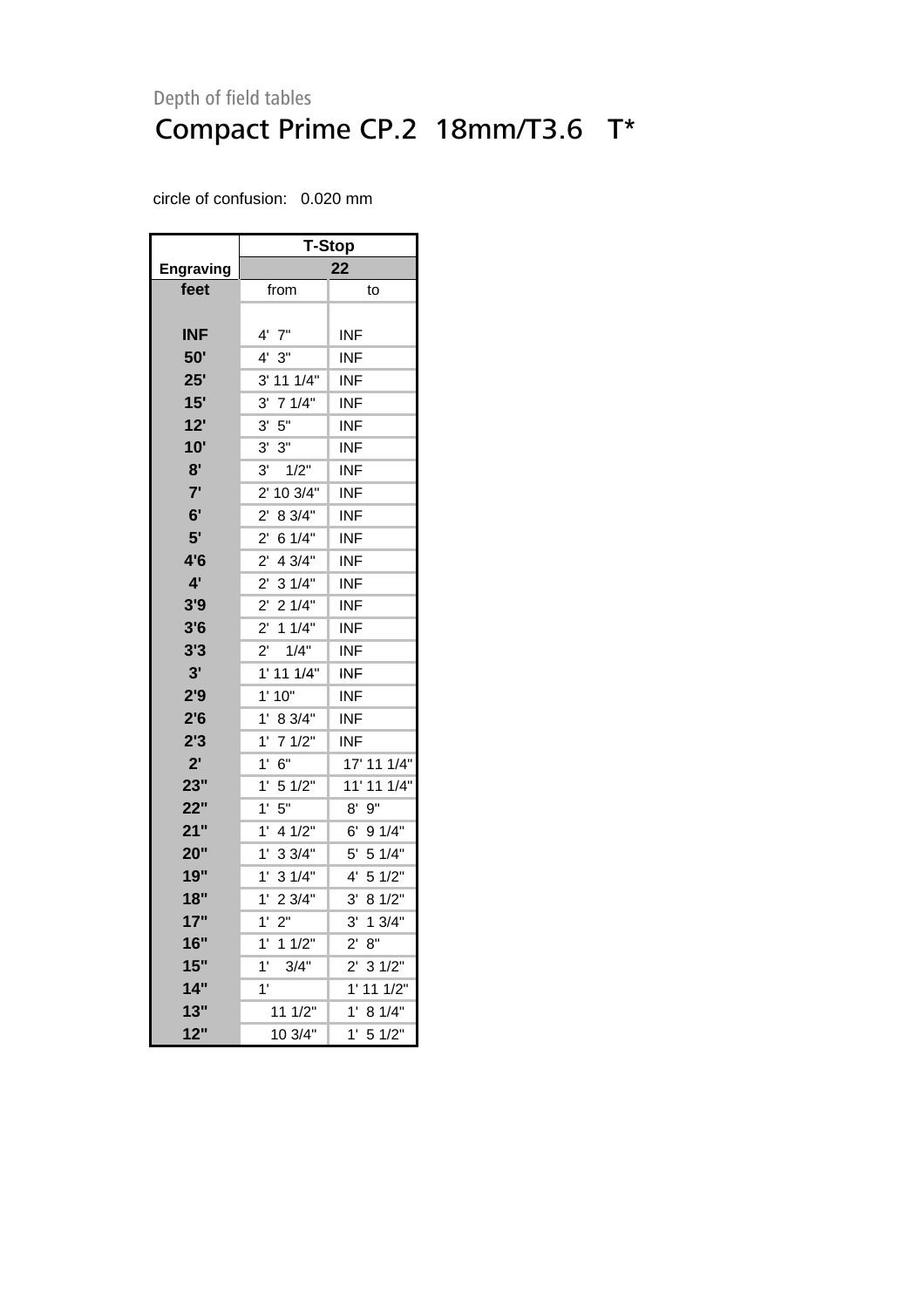<span id="page-7-0"></span>

|                    | <b>T-Stop</b>         |                      |                       |                      |               |                      |
|--------------------|-----------------------|----------------------|-----------------------|----------------------|---------------|----------------------|
| Engraving          |                       | 2.9                  |                       | 4                    |               | 5.6                  |
| feet               | from                  | to                   | from                  | to                   | from          | to                   |
|                    |                       |                      |                       |                      |               |                      |
| <b>INF</b>         | 27' 5 1/4"            | <b>INF</b>           | 22' 11 3/4"           | <b>INF</b>           | 23' 7 1/2"    | INF                  |
| 30'                | 14' 6"                | <b>INF</b>           | 13' 2 1/4"            | <b>INF</b>           | 13' 4 3/4"    | INF                  |
| 15'                | 9' 10 1/4"            | 32' 3 3/4"           | 9'<br>3"              | 50' 1 3/4"           | 9' 4"         | <b>INF</b>           |
| 10'                | $7'$ 5 1/2"           | 15' 4 1/4"           | $7'$ 1 1/2"           | 18' 4 1/2"           | $7'$ $2"$     | 61' 7 1/4"           |
| 8'                 | 33/4"<br>6'           | 11'<br>1/4"          | 3/4"<br>6'            | 12' 5 1/2"           | $6'$ 1 1/4"   | 23' 4 1/2"           |
| 6'                 | 1/4"<br>5'            | $7'$ 6"              | 4' 10 1/2"            | $8'$ 1 1/4"          | 4' 10 3/4"    | $11'$ 6"             |
| 5'                 | 4' 3 3/4"             | 5' 11 1/2"           | $4'$ 2 $1/2"$         | $6'$ 4"              | 4' 2 3/4"     | $8'$ 2"              |
| 4' 6"              | 3' 11 1/2"            | $5'$ $3"$            | 3' 10 1/4"            | 61/2"<br>5'          | 3' 10 1/2"    | 6' 10 1/4"           |
| 4'                 | $3'$ 6 $3/4"$         | 4' 6 3/4"            | $3'$ 6"               | 4' 9 1/4"            | 3' 6''        | 5' 8 1/2"            |
| $3'$ 6"            | $3'$ $2"$             | 3' 11"               | $3'$ 1 1/2"           | 3/4"<br>4'           | $3'$ 1 1/2"   | 4' 8 1/4"            |
| $2'$ $9''$         | $2'$ 6 3/4"           | 2' 11 3/4"           | $2'$ 6 1/4"           | 3'<br>3/4"           | $2'$ 6 1/4"   | $3'$ 4 $1/2"$        |
| 6"<br>$2^{\prime}$ | $2'$ 4"               | 2' 8 1/4"            | $2'$ 3 3/4"           | 2'9''                | $2'$ 3 $3/4"$ | 3'                   |
| 2'3"               | 11/2"<br>$2^{\prime}$ | $2'$ 4 $3/4"$        | 11/4"<br>$2^{\prime}$ | 2' 5 1/4"            | $2'$ 1 1/4"   | $2'$ 7 1/2"          |
| 1'11"              | 1'10"                 | $2^{\prime}$<br>1/4" | $1'$ 9 3/4"           | 1/2"<br>$2^{\prime}$ | $1'$ 9 $3/4"$ | 2' 2"                |
| 1'10"              | $1'$ $9"$             | 1'11"                | 1'9''                 | $1'$ 11 $1/4"$       | 1'9''         | $2^{\prime}$<br>3/4" |
| $1'$ $9''$         | 1' 8 1/4"             | 1'10"                | 1' 8''                | $1'$ 10 $1/4"$       | 1' 8''        | $1'$ 11 $1/4"$       |
| 1' 8''             | $1'$ 7 $1/4"$         | 1' 8 3/4"            | $1'$ 7 $1/4"$         | $1'$ $9"$            | $1'$ 7 $1/4"$ | 1'10"                |
| $1'$ $7''$         | $1'$ 6 $1/4"$         | $1'$ 7 $3/4"$        | $1'$ 6 $1/4"$         | 1' 8''               | $1'$ 6 $1/4"$ | 1' 8 3/4"            |
| $1'$ 6"            | $1'$ 5 $1/2"$         | $1'$ 6 $1/2"$        | $1'$ 5 $1/4"$         | $1'$ 6 3/4"          | $1'$ 5 $1/4"$ | $1'$ 7 $1/2"$        |
| 1'5"               | $1'$ 4 $1/2"$         | $1'$ 5 $1/2"$        | $1'$ 4 $1/2"$         | 1' 53/4"             | $1'$ 4 $1/2"$ | $1'$ 6 $1/4"$        |
| $1'$ 4"            | $1'$ 3 $1/2"$         | $1'$ 4 $1/2"$        | $1'$ 3 $1/2"$         | $1'$ 4 $1/2"$        | $1'$ 3 $1/2"$ | 1'5"                 |
| 1'3''              | $1'$ 2 3/4"           | $1'$ 3 $1/4"$        | $1'$ 2 $1/2"$         | $1'$ 3 $1/2"$        | $1'$ 2 $1/2"$ | $1'$ 4"              |
| $1'$ $2"$          | $1'$ 1 $3/4"$         | $1'$ 2 $1/4"$        | $1'$ 1 $3/4"$         | $1'$ 2 $1/2"$        | $1'$ 1 3/4"   | $1'$ 2 3/4"          |
| 1'1''              | 3/4"<br>1'            | $1'$ 1 $1/4"$        | 3/4"<br>$1^{\circ}$   | $1'$ 1 $1/4"$        | 1'<br>3/4"    | $1'$ 1 $1/2"$        |
| 1'                 | 11 3/4"               | 1/4"<br>$1^{\prime}$ | 11 3/4"               | 1/4"<br>1'           | 11 3/4"       | 1/2"<br>$1^{\circ}$  |
| 11"                | 10 3/4"               | 11 1/4"              | 10 3/4"               | 111/4"               | 10 3/4"       | 11 1/4"              |
| 10"                | 10"                   | 10"                  | 10"                   | 10 1/4"              | 10"           | 10 1/4"              |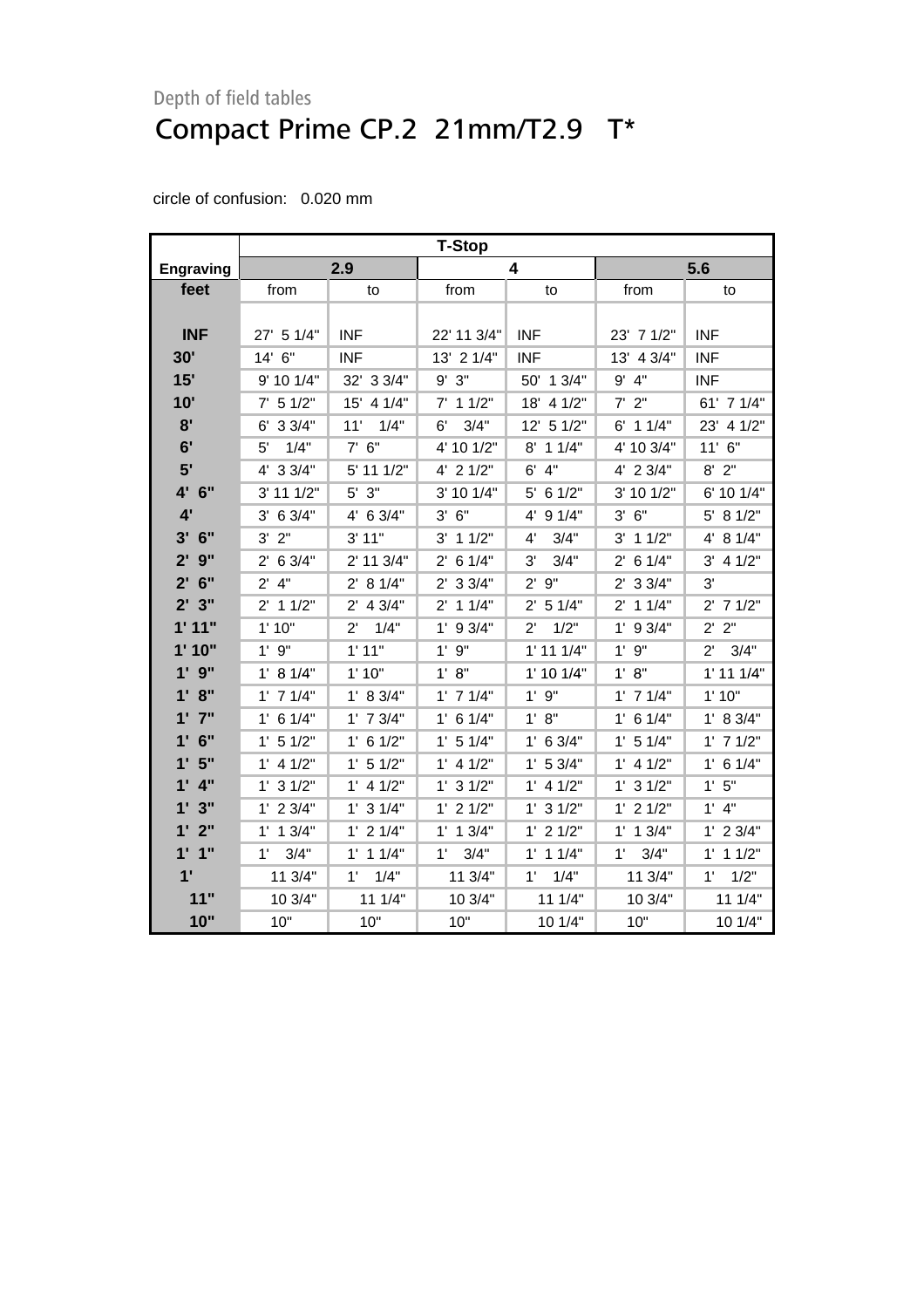|                  | <b>T-Stop</b> |                      |                     |                |                      |                |
|------------------|---------------|----------------------|---------------------|----------------|----------------------|----------------|
| <b>Engraving</b> |               | 8                    |                     | 11             |                      | 16             |
| feet             | from          | to                   | from                | to             | from                 | to             |
|                  |               |                      |                     |                |                      |                |
| <b>INF</b>       | 19' 6"        | <b>INF</b>           | 12' 10 1/2"         | <b>INF</b>     | 8' 1 3/4"            | <b>INF</b>     |
| 30'              | 11' 11 3/4"   | <b>INF</b>           | $9'$ 1 $3/4"$       | <b>INF</b>     | 6 1/4"<br>6'         | <b>INF</b>     |
| 15'              | 8' 7 3/4"     | <b>INF</b>           | $7'$ 1 1/4"         | <b>INF</b>     | 51/4"<br>5'          | <b>INF</b>     |
| 10'              | $6'$ 9 $1/4"$ | <b>INF</b>           | 5' 9 1/2"           | <b>INF</b>     | 4' 8"                | <b>INF</b>     |
| 8'               | 5' 9 3/4"     | <b>INF</b>           | $5'$ 1 1/4"         | <b>INF</b>     | 4' 2 1/2"            | <b>INF</b>     |
| 6'               | 4' 8 1/2"     | 22' 5 1/2"           | 3"<br>4'            | <b>INF</b>     | $3'$ 7 $1/2"$        | <b>INF</b>     |
| 5'               | 1"<br>4'      | 12' 4 1/4"           | 3' 8 3/4"           | 29' 2 1/2"     | $3'$ 3 $1/4"$        | <b>INF</b>     |
| 4' 6"            | 3'<br>9"      | 9' 6''               | 3' 51/2"            | 16' 10 1/4"    | 3'<br>3/4"           | <b>INF</b>     |
| 4'               | 3' 5''        | $7'$ 4 1/2"          | $3'$ $2"$           | 1/4"<br>11'    | 2' 10"               | 29' 7"         |
| $3'$ 6"          | 3/4"<br>3'    | 5' 8 3/4"            | 2' 10 1/2"          | $7'$ 7 $3/4"$  | $2'$ 7"              | 13' 2 1/2"     |
| $2'$ $9''$       | $2'$ 5 3/4"   | 3' 10 1/4"           | $2'$ 4 1/4"         | $4'$ $7"$      | $2'$ 2 1/4"          | 6'             |
| $2'$ 6"          | $2'$ 3 $1/2"$ | $3'$ 4 $1/4"$        | $2'$ 2 1/4"         | 3' 10 1/4"     | 1/2"<br>$2^{\prime}$ | 4' 9 1/4"      |
| 2'3"             | $2'$ 1"       | 2' 10 1/2"           | $2^{\prime}$        | $3'$ 2 $3/4"$  | 1' 10 1/2"           | 3' 10"         |
| 1'11"            | $1'$ 9 $1/2"$ | $2'$ 3 3/4"          | $1'$ $9"$           | $2'$ 6 1/4"    | $1'$ 7 $3/4"$        | 2' 10 1/4"     |
| 1'10"            | 1' 8 3/4"     | $2'$ 2 1/4"          | 1' 8''              | $2'$ 4 1/2"    | $1'$ 7 $1/4"$        | $2'$ 7 $3/4"$  |
| 1'9''            | $1'$ 7 $3/4"$ | 3/4"<br>$2^{\prime}$ | $1'$ 7 $1/4"$       | $2'$ 2 3/4"    | $1'$ 6 $1/2"$        | 2' 5 1/2"      |
| 1' 8''           | $1'$ $7"$     | $1'$ 11 $1/4"$       | $1'$ 6 $1/2"$       | 2'1"           | 1' 5 3/4"            | $2'$ 3 $1/4"$  |
| $1'$ $7''$       | 1' 6''        | $1'$ 9 3/4"          | 1' 53/4"            | $1'$ 11 $1/4"$ | 1'5''                | $2'$ 1 1/4"    |
| $1'$ 6"          | $1'$ 5 $1/4"$ | 1' 8 1/2"            | $1'$ 4 $3/4"$       | $1'$ 9 $1/2"$  | $1'$ 4 $1/4"$        | $1'$ 11 $1/4"$ |
| 1'5"             | $1'$ 4 $1/4"$ | $1'$ $7"$            | $1'$ 4"             | 1' 8''         | $1'$ 3 $1/2"$        | $1'$ 9 $1/4"$  |
| $1'$ 4"          | $1'$ 3 $1/2"$ | 1' 53/4"             | $1'$ 3 $1/4"$       | $1'$ 6 $1/2"$  | $1'$ 2 3/4"          | $1'$ 7 $1/2"$  |
| 1'3"             | $1'$ 2 $1/2"$ | $1'$ 4 $1/2"$        | $1'$ 2 $1/4"$       | 1'5''          | 1'2"                 | 1' 6''         |
| $1'$ $2"$        | $1'$ 1 $1/2"$ | $1'$ 3 $1/4"$        | $1'$ 1 $1/2"$       | $1'$ 3 3/4"    | $1'$ $1''$           | $1'$ 4 $1/4"$  |
| 1'1''            | 3/4"<br>1'    | $1'$ $2"$            | 1/2"<br>$1^{\circ}$ | $1'$ 2 $1/4"$  | $1^{\circ}$<br>1/4"  | $1'$ 2 3/4"    |
| 1'               | 11 3/4"       | $1^{\prime}$<br>3/4" | 111/2"              | $1'$ $1''$     | 111/2"               | $1'$ 1 $1/2"$  |
| 11"              | 10 3/4"       | 111/2"               | 10 3/4"             | 11 3/4"        | 10 1/2"              | 1'             |
| 10"              | 93/4"         | 10 1/2"              | 9 3/4"              | 10 1/2"        | 9 3/4"               | 10 3/4"        |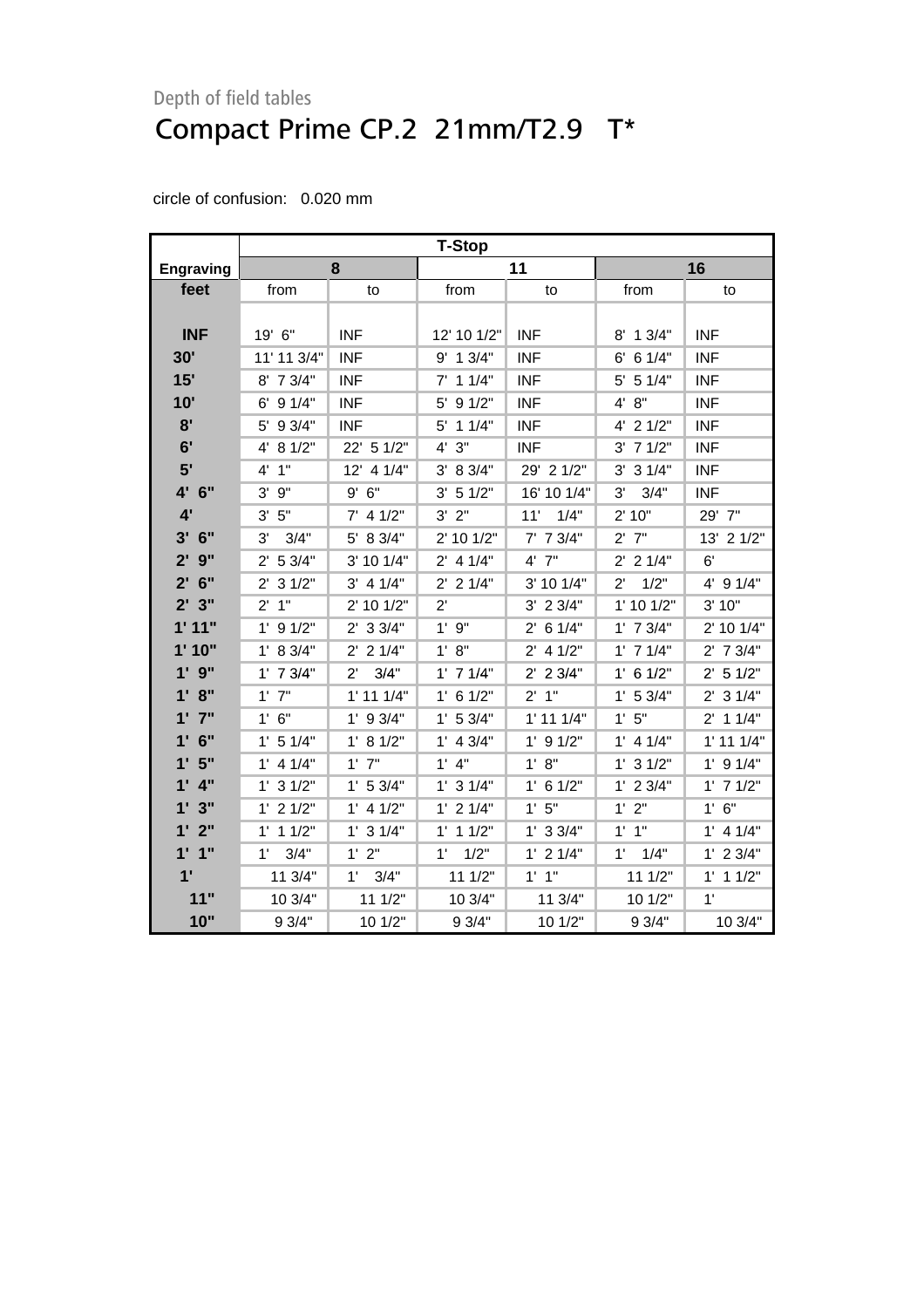|            | <b>T-Stop</b>          |                       |  |  |  |  |
|------------|------------------------|-----------------------|--|--|--|--|
| Engraving  | 22                     |                       |  |  |  |  |
| feet       | from                   | to                    |  |  |  |  |
|            |                        |                       |  |  |  |  |
| <b>INF</b> | $5'$ 4"                | <b>INF</b>            |  |  |  |  |
| 30'        | 71/2"<br>4'            | INF                   |  |  |  |  |
| 15'        | 3/4"<br>$4^{\prime}$   | <b>INF</b>            |  |  |  |  |
| 10'        | 7 3/4"<br>$3^{\prime}$ | <b>INF</b>            |  |  |  |  |
| 8'         | 3'<br>4 1/2"           | <b>INF</b>            |  |  |  |  |
| 6'         | 3'                     | <b>INF</b>            |  |  |  |  |
| 5'         | $2^{\prime}$<br>9"     | <b>INF</b>            |  |  |  |  |
| 4'6        | $2^{\prime}$<br>71/4"  | <b>INF</b>            |  |  |  |  |
| 4'         | $2^{\prime}$<br>51/2"  | <b>INF</b>            |  |  |  |  |
| 3'6        | 31/4"<br>$2^{\prime}$  | <b>INF</b>            |  |  |  |  |
| 3'         | 1'<br>11 3/4"          | 10' 8"                |  |  |  |  |
| 2'9        | $1^{\circ}$<br>10 1/4" | $7'$ 2 3/4"           |  |  |  |  |
| 2'6        | 1'<br>8 3/4"           | 5' 2 1/4"             |  |  |  |  |
| 2'3        | 1'<br>6 1/2"           | 3' 5 3/4"             |  |  |  |  |
| 2'         | 1'<br>6"               | 2"<br>3'              |  |  |  |  |
| 23"        | 1'<br>51/4"            | 2' 10 1/2"            |  |  |  |  |
| 22"        | 1'<br>4 3/4"           | $2^{\prime}$<br>71/2" |  |  |  |  |
| 21"        | 1'<br>4"               | $2'$ 4 1/2"           |  |  |  |  |
| 20"        | 1'<br>31/2"            | 2"<br>$2^{\prime}$    |  |  |  |  |
| 19"        | 1' 23/4"               | 1' 11 1/2"            |  |  |  |  |
| 18"        | $1^{\circ}$<br>2"      | 1'<br>91/4"           |  |  |  |  |
| 17"        | $1'$ 1 $1/4"$          | 1'<br>71/4"           |  |  |  |  |
| 16"        | 1'<br>1/2"             | 1'<br>51/2"           |  |  |  |  |
| 15"        | 11 3/4"                | 33/4"<br>1'           |  |  |  |  |
| 14"        | 11"                    | 2"<br>$1^{\circ}$     |  |  |  |  |
| 13"        | 10 1/4"                | 1'<br>1/2"            |  |  |  |  |
| 12"        | 91/2"                  | 11"                   |  |  |  |  |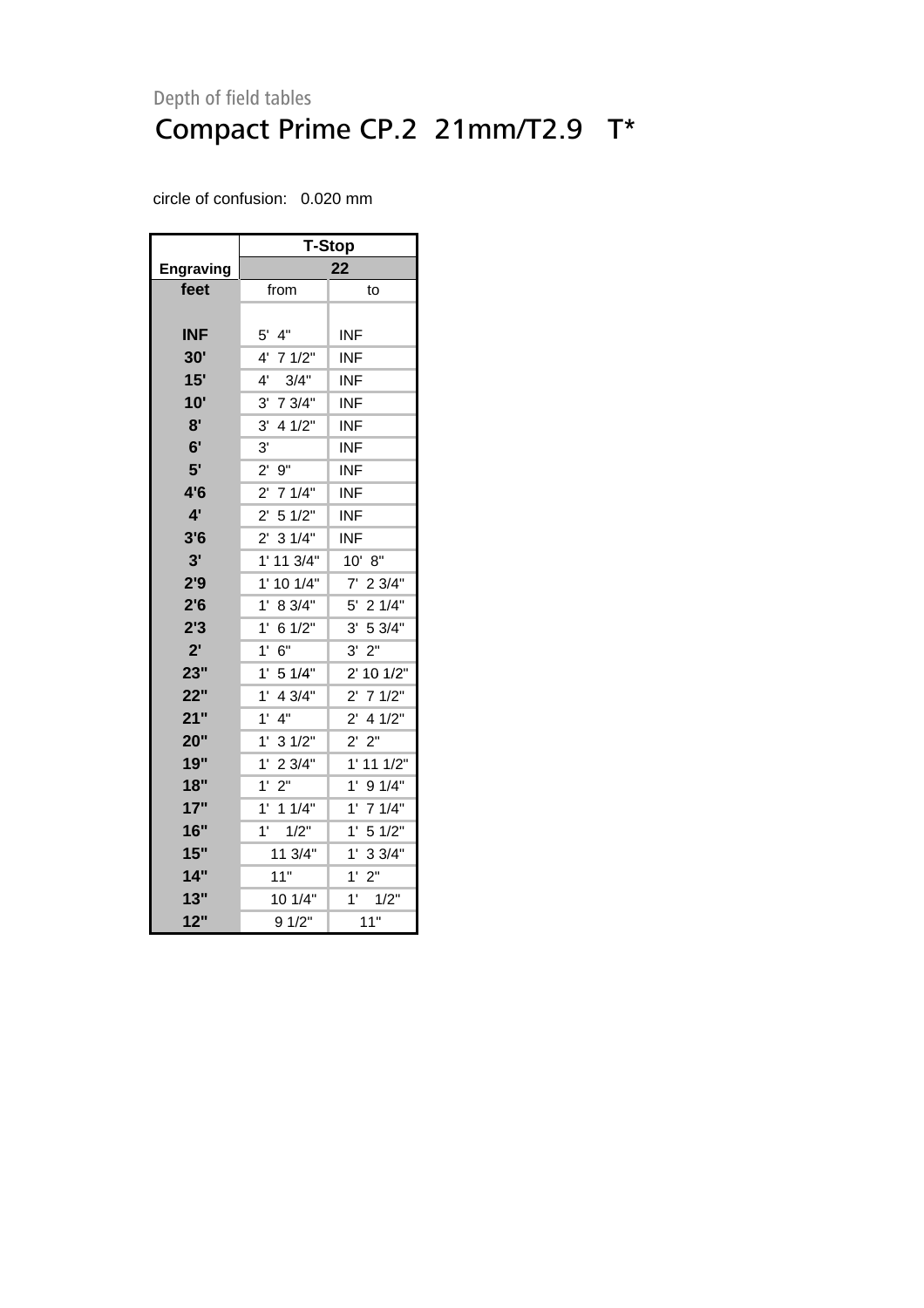<span id="page-10-0"></span>

|                                 | <b>T-Stop</b>  |                     |                |               |                |                        |
|---------------------------------|----------------|---------------------|----------------|---------------|----------------|------------------------|
| <b>Engraving</b>                |                | 2.1                 |                | 2.8           |                | 4                      |
| feet                            | from           | to                  | from           | to            | from           | to                     |
|                                 |                |                     |                |               |                |                        |
| <b>INF</b>                      | 55' 7 1/2"     | <b>INF</b>          | 51' 3 3/4"     | <b>INF</b>    | 38' 3 3/4"     | <b>INF</b>             |
| 40'                             | 23' 5"         | 156' 7 3/4"         | 22' 7 1/2"     | <b>INF</b>    | 19' 8 1/2"     | <b>INF</b>             |
| 20'                             | 14' 10"        | $31'$ $7''$         | 14' 6 1/4"     | 46' 7 1/2"    | 13' 3 1/4"     | 124' 4 1/2"            |
| 13'                             | $10'$ 7 $1/2"$ | 16' 11 3/4"         | $10'$ 5 $1/2"$ | 20' 5 3/4"    | $9'$ 9 $3/4"$  | 1/2"<br>28'            |
| 10'                             | 8' 6 3/4"      | $12'$ $2"$          | $8'$ 5 1/2"    | 13' 10"       | 1/4"<br>8'     | 16' 10 1/4"            |
| 8'                              | 3/4"<br>7'     | $9'$ 3 3/4"         | 7'             | 10' 2 3/4"    | $6'$ 8 1/2"    | $11'$ 9 $1/4"$         |
| 7'                              | $6'$ 3 $1/4"$  | 7' 11 1/2"          | $6'$ 2 3/4"    | 8' 7 1/2"     | 6'             | 9' 8 1/4"              |
| 6'                              | $5'$ 5 1/2"    | $6'$ 8 1/4"         | $5'$ $5"$      | $7'$ 1 1/2"   | $5'$ $3"$      | 7' 10"                 |
| 5'                              | $4'$ 7 $1/2"$  | $5'$ 5 $1/2"$       | $4'$ 7 $1/4"$  | 5' 9"         | 4' 5 3/4"      | $6'$ 2 1/4"            |
| 4' 6"                           | 4' 2 1/2"      | 4' 10 1/4"          | 4' 2 1/4"      | $5'$ 1"       | 4' 1''         | $5'$ $5"$              |
| 4'                              | $3'$ 9 $1/4"$  | 4' 3 1/4"           | $3'$ $9''$     | 4' 5 1/4"     | 3' 8''         | 4' 8 1/4"              |
| $3'$ 6"                         | 3' 4''         | 3' 81/2"            | $3'$ 3 $3/4"$  | 3'10"         | $3'$ $3"$      | 4'                     |
| 3'3''                           | $3'$ 1 1/4"    | 3' 5''              | $3'$ $1"$      | $3'$ 6 1/4"   | 1/2"<br>3'     | 3' 8''                 |
| 3'                              | $2'$ 10 1/2"   | $3'$ 1 $3/4"$       | 2' 10 1/4"     | $3'$ 2 $3/4"$ | $2'$ 9 $3/4"$  | $3'$ 4 1/4"            |
| $2'$ $9''$                      | $2'$ 7 $3/4"$  | 2' 10 1/2"          | $2'$ 7 $3/4"$  | $2'$ 11 1/4"  | $2'$ 7 1/4"    | 1/2"<br>3'             |
| $2'$ 6"                         | 2'5"           | $2'$ 7 1/4"         | 2' 5''         | $2'$ 7 $3/4"$ | $2'$ 4 1/2"    | 8 3/4"<br>$2^{\prime}$ |
| 2'3''                           | $2'$ 2 1/4"    | $2'$ 4"             | $2'$ 2 1/4"    | $2'$ 4 1/2"   | $2'$ 1 3/4"    | 2' 5''                 |
| 2'                              | $1'$ 11 $1/2"$ | 3/4"<br>$2^{\circ}$ | $1'$ 11 $1/4"$ | $2'$ 1"       | $1'$ 11 $1/4"$ | $2'$ 1 1/2"            |
| 1'11"                           | $1'$ 10 $1/2"$ | $1'$ 11 $1/2"$      | $1'$ 10 $1/2"$ | $2^{\prime}$  | $1'$ 10 $1/4"$ | 1/2"<br>$2^{\prime}$   |
| 1' 10"                          | $1'$ 9 $1/2"$  | 1' 10 1/2"          | $1'$ 9 $1/2"$  | 1' 10 3/4"    | $1'$ 9 $1/4"$  | $1'$ 11 $1/4"$         |
| $1'$ $9''$                      | 1' 8 1/2"      | $1'$ 9 $1/2"$       | $1'$ 8 $1/2"$  | $1'$ 9 $3/4"$ | 1' 8 1/4"      | $1'$ 10 $1/4"$         |
| 1' 8"                           | $1'$ 7 $1/2"$  | 1' 8 1/2"           | $1'$ 7 $1/2"$  | 1' 8 3/4"     | $1'$ 7 $1/2"$  | 1'9''                  |
| $1'$ $7"$                       | $1'$ 6 3/4"    | $1'$ 7 $1/2"$       | $1'$ 6 $1/2"$  | $1'$ 7 $1/2"$ | $1'$ 6 $1/2"$  | 1' 8"                  |
| 6"<br>$1^{\circ}$               | 1' 53/4"       | $1'$ 6 $1/4"$       | 1' 53/4"       | $1'$ 6 $1/2"$ | 1' 5 1/2"      | $1'$ 6 3/4"            |
| 5"<br>$\mathbf{1}^{\mathsf{r}}$ | $1'$ 4 3/4"    | $1'$ 5 $1/4"$       | $1'$ 4 3/4"    | $1'$ 5 $1/2"$ | $1'$ 4 $1/2"$  | $1'$ 5 3/4"            |
| 4"<br>1'                        | $1'$ 3 3/4"    | $1'$ 4 $1/4"$       | $1'$ 3 3/4"    | $1'$ 4 $1/2"$ | $1'$ 3 $3/4"$  | $1'$ 4 $1/2"$          |
| 3"<br>$1^{\prime}$              | $1'$ 2 $3/4"$  | $1'$ 3 $1/4"$       | $1'$ 2 $3/4"$  | 1' 3 1/4"     | $1'$ 2 $3/4"$  | $1'$ 3 $1/2"$          |
| 1'2"                            | $1'$ 1 $3/4"$  | $1'$ 2 $1/4"$       | $1'$ 1 $3/4"$  | $1'$ 2 $1/4"$ | $1'$ 1 $3/4"$  | $1'$ 2 $1/2"$          |
| $1'$ $1''$                      | 1'<br>3/4"     | $1'$ 1 $1/4"$       | 3/4"<br>1'     | $1'$ 1 $1/4"$ | 1'<br>3/4"     | $1'$ 1 $1/4"$          |
| 1'                              | 1'             | 1'                  | 1'             | 1'<br>1/4"    | 11 3/4"        | 1/4"<br>$1^{\circ}$    |
| 11"                             | 11"            | 11"                 | 11"            | 111/4"        | 11"            | 111/4"                 |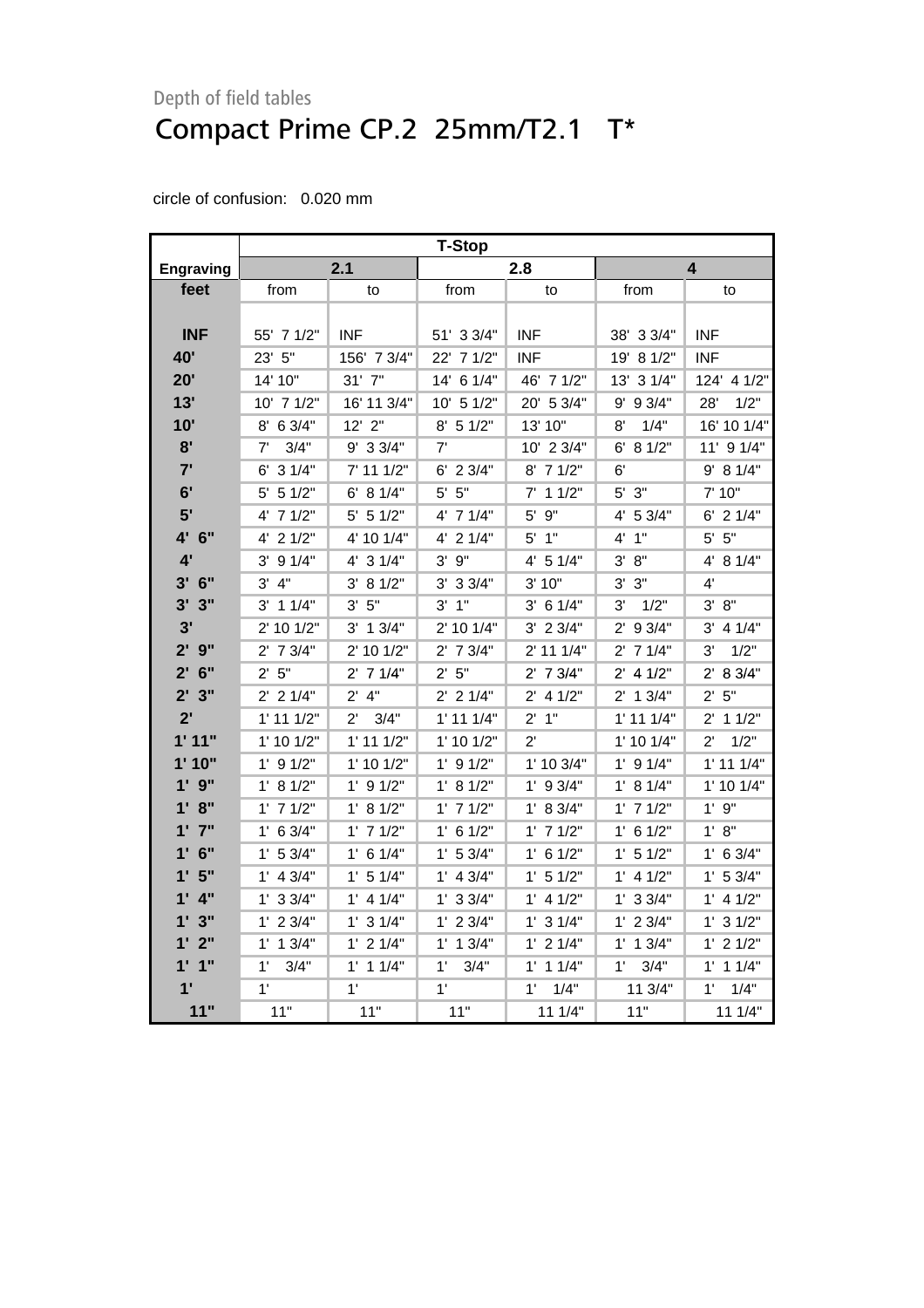|                        | <b>T-Stop</b>        |                |                      |                      |                |                      |
|------------------------|----------------------|----------------|----------------------|----------------------|----------------|----------------------|
| <b>Engraving</b>       |                      | 5.6            |                      | 8                    |                | 11                   |
| feet                   | from                 | to             | from                 | to                   | from           | to                   |
|                        |                      |                |                      |                      |                |                      |
| <b>INF</b>             | 26' 2"               | <b>INF</b>     | 17' 7 1/2"           | <b>INF</b>           | 11' 11 3/4"    | <b>INF</b>           |
| 40'                    | 15' 11 1/2"          | <b>INF</b>     | 12' 4 1/2"           | <b>INF</b>           | $9'$ 4"        | INF                  |
| 20'                    | $11'$ 5 3/4"         | INF            | $9'$ 6 1/4"          | <b>INF</b>           | $7'$ 7 1/2"    | <b>INF</b>           |
| 13'                    | 8' 9 3/4"            | 50' 9 1/2"     | $7'$ 7 $1/2"$        | <b>INF</b>           | $6'$ 4 $1/2"$  | INF                  |
| 10'                    | $7'$ 4 1/4"          | 22' 11 1/4"    | $6'$ 6 1/4"          | 44' 3 1/4"           | 5' 7 1/4"      | INF                  |
| 8'                     | $6'$ 2 3/4"          | 14' 4 3/4"     | $5'$ 7 1/2"          | 20' 5 3/4"           | 4' 11 1/4"     | 49' 7 1/2"           |
| 7'                     | $5'$ 7 1/2"          | $11'$ 4 $1/2"$ | 5' 1 1/2"            | 14' 9 3/4"           | 4' 6 3/4"      | 25' 6"               |
| 6'                     | 4' 11 3/4"           | 8' 10 1/2"     | 7"<br>4'             | 10' 9 3/4"           | $4'$ 1 $1/2"$  | 15' 5 3/4"           |
| 5'                     | 4' 3 1/4"            | $6'$ 9 $1/2"$  | 4'                   | 7' 10 1/4"           | $3'$ 7 $3/4"$  | 9' 11 3/4"           |
| 4' 6"                  | 3' 11"               | 5' 10 1/2"     | 3' 81/4"             | $6'$ 7 1/2"          | $3'$ 4 $3/4"$  | $8'$ 1"              |
| 4'                     | 3' 6 1/2"            | 1/4"<br>5'     | $3'$ 4 1/4"          | 5' 6 3/4"            | $3'$ 1 1/4"    | $6'$ 6 1/4"          |
| $3'$ 6"                | $3'$ 1 $3/4"$        | 4' 3''         | 3'                   | 4' 7 1/4"            | $2'$ 9 3/4"    | 5' 2 3/4"            |
| 3'3''                  | 2' 11 1/4"           | 3' 10 1/2"     | $2'$ 9 $3/4"$        | $4'$ $2"$            | $2'$ 7 $3/4"$  | 4' 7 3/4"            |
| 3'                     | $2'$ $9''$           | $3'$ 6"        | $2'$ 7 $3/4"$        | $3'$ $9''$           | $2'$ 6"        | 4' 1 1/2"            |
| 2'9''                  | $2'$ 6 1/2"          | 3' 2''         | 2' 5 1/4"            | $3'$ 4 1/4"          | $2'$ 4"        | $3'$ 7 $3/4"$        |
| $2'$ 6"                | $2'$ 4"              | 2' 10"         | 2' 3''               | 2' 11 3/4"           | $2'$ 1 3/4"    | $3'$ 2 $1/4"$        |
| 2'3''                  | $2'$ 1 1/4"          | 2' 6''         | 3/4"<br>$2^{\prime}$ | $2'$ 7 1/4"          | $1'$ 11 $3/4"$ | $2'$ 9 1/4"          |
| 2'                     | 1' 10 3/4"           | $2'$ 2 1/4"    | $1'$ 10 $1/4"$       | $2'$ 3 $1/4"$        | $1'$ 9 $1/2"$  | $2'$ 4 $3/4"$        |
| 1'11"                  | $1'$ 9 $3/4"$        | $2'$ 1"        | $1'$ 9 $1/4"$        | $2'$ 1 3/4"          | 1' 8 3/4"      | $2'$ 3 1/4"          |
| 1' 10"                 | $1'$ $9"$            | $1'$ 11 $3/4"$ | 1' 8 1/2"            | 1/2"<br>$2^{\prime}$ | $1'$ 7 $3/4"$  | $2'$ 1 $3/4"$        |
| $1'$ $9''$             | 1' 8''               | 1' 10 1/2"     | $1'$ 7 $3/4"$        | $1'$ 11 $1/4"$       | $1'$ $7"$      | $2^{\prime}$<br>1/4" |
| 1' 8''                 | $1'$ 7 $1/4"$        | $1'$ 9 $1/2"$  | $1'$ 6 3/4"          | 1'10"                | $1'$ 6 $1/4"$  | $1'$ 10 $3/4"$       |
| $1'$ $7"$              | $1'$ 6 $1/4"$        | 1' 8 1/4"      | 1' 6''               | 1' 8 3/4"            | $1'$ 5 $1/2"$  | $1'$ 9 $1/2"$        |
| 6"<br>$1^{\prime}$     | $1'$ 5 $1/4"$        | $1'$ $7"$      | 1'5"                 | $1'$ 7 $1/2"$        | $1'$ 4 $3/4"$  | 1' 8 1/4"            |
| 1'5"                   | $1'$ 4 $1/2"$        | $1'$ 6"        | $1'$ 4 $1/4"$        | $1'$ 6 $1/4"$        | $1'$ 3 3/4"    | $1'$ 6 3/4"          |
| $1'$ 4"                | $1'$ 3 $1/2"$        | $1'$ 4 3/4"    | $1'$ 3 $1/4"$        | 1'5"                 | 1'3"           | $1'$ 5 $1/2"$        |
| 1'3''                  | $1'$ 2 $1/2"$        | $1'$ 3 $3/4"$  | $1'$ 2 $1/2"$        | $1'$ $4"$            | $1'$ 2 $1/4"$  | $1'$ 4 $1/4"$        |
| 1' 2"                  | $1'$ 1 $3/4"$        | $1'$ 2 $1/2"$  | $1'$ 1 $1/2"$        | $1'$ 2 $3/4"$        | $1'$ 1 $1/4"$  | 1'3''                |
| $1'$ $1''$             | 3/4"<br>$1^{\prime}$ | $1'$ 1 $1/2"$  | $1^{\circ}$<br>1/2"  | $1'$ 1 $1/2"$        | 1'<br>1/2"     | $1'$ 1 $3/4"$        |
| $\mathbf{1}^{\bullet}$ | 11 3/4"              | 1'<br>1/4"     | 11 3/4"              | 1'<br>1/2"           | 11 1/2"        | 1'<br>3/4"           |
| 11"                    | 10 3/4"              | 11 1/4"        | 10 3/4"              | 111/4"               | 10 3/4"        | 111/2"               |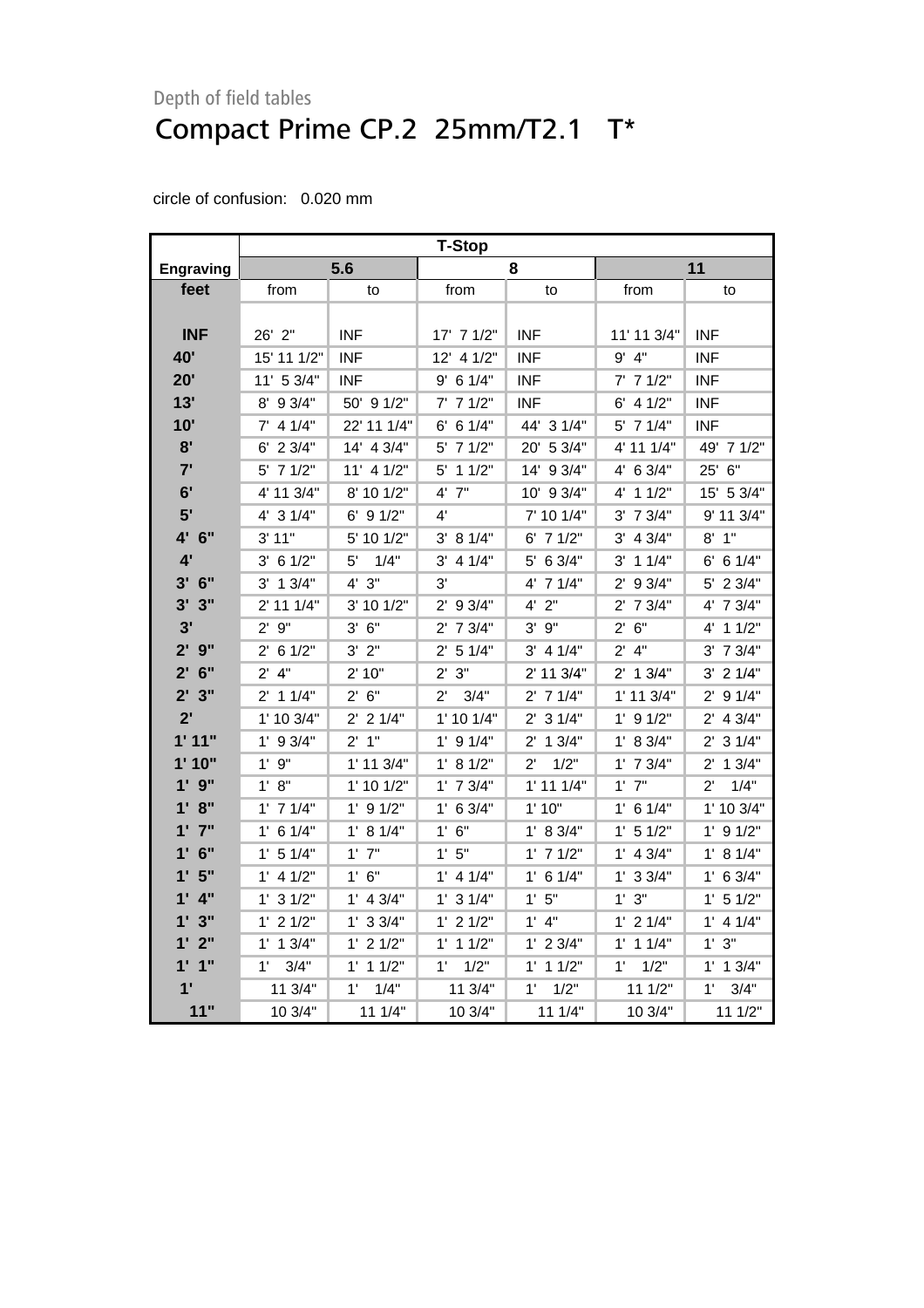|                   | <b>T-Stop</b>          |                       |                        |                       |  |
|-------------------|------------------------|-----------------------|------------------------|-----------------------|--|
| <b>Engraving</b>  | 16                     |                       | 22                     |                       |  |
| feet              | from                   | to                    | from                   | to                    |  |
|                   |                        |                       |                        |                       |  |
| <b>INF</b>        | $8'$ $3''$             | INF                   | 5' 9 1/4"              | <b>INF</b>            |  |
| 40'               | 6' 11 1/4"             | <b>INF</b>            | 5'<br>11/4"            | <b>INF</b>            |  |
| 20'               | 5' 11 1/2"             | <b>INF</b>            | $4'$ $7"$              | <b>INF</b>            |  |
| 13'               | 21/4"<br>5'            | <b>INF</b>            | 11/2"<br>4'            | <b>INF</b>            |  |
| 10'               | 8"<br>4'               | <b>INF</b>            | 3'<br>91/2"            | <b>INF</b>            |  |
| 8'                | 21/2"<br>4'            | <b>INF</b>            | 6"<br>3'               | <b>INF</b>            |  |
| 7'                | 3' 11 1/4"             | <b>INF</b>            | $3'$ 3 $3/4"$          | <b>INF</b>            |  |
| 6'                | $3'$ 7 $1/2"$          | 40' 2 1/4"            | $3'$ 1 1/4"            | INF                   |  |
| 5'                | 3' 3''                 | 16' 3 3/4"            | 2' 10"                 | 203' 7 3/4"           |  |
| 4' 6"             | 3'<br>1/2"             | 11' 8 1/4"            | 8 1/4"<br>2'           | 33/4"<br>33'          |  |
| 4'                | 2' 10"                 | 8'<br>71/2"           | 6"<br>2'               | 16' 3 1/2"            |  |
| $3'$ 6"           | $2^{\prime}$<br>7"     | 6' 51/2"              | 33/4"<br>2'            | 9' 10"                |  |
| 3'<br>3"          | $2^{\prime}$<br>51/2"  | 5' 7 1/4"             | $2'$ 2 3/4"            | 7' 11"                |  |
| 3'                | 2' 33/4"               | 4' 10"                | $2'$ 1 1/4"            | 6' 51/4"              |  |
| 2'9''             | 2"<br>$2^{\prime}$     | $4'$ $2"$             | $2^{\prime}$           | 5' 3 1/2"             |  |
| $2'$ 6"           | 1/4"<br>2'             | $3'$ $7"$             | 1' 10 1/2"             | 4' 4 1/4"             |  |
| 2'3''             | 1' 10 1/2"             | 3' 3/4"               | 1' 8 3/4"              | 3' 6 3/4"             |  |
| 2'                | 8 1/2"<br>$1^{\prime}$ | 7"<br>$2^{\prime}$    | $1'$ 7 $1/4"$          | 2' 11"                |  |
| 1'11"             | $1'$ 7 $3/4"$          | $2'$ 5 1/4"           | $1^{\prime}$<br>61/2"  | 2' 8 3/4"             |  |
| 1'10"             | $1'$ $7"$              | $2'$ 3 $1/2"$         | 6"<br>$1^{\prime}$     | $2'$ 6 1/2"           |  |
| $1'$ $9"$         | $1'$ 6 $1/4"$          | $2^{\prime}$<br>13/4" | 1' 5 1/2"              | 41/2"<br>$2^{\prime}$ |  |
| 1' 8''            | 1' 5 1/2"              | $2^{\prime}$<br>1/4"  | 4 3/4"<br>$1^{\prime}$ | 21/2"<br>$2^{\prime}$ |  |
| 1'7''             | 4 3/4"<br>$1^{\prime}$ | 1' 10 3/4"            | 4"<br>$1^{\prime}$     | 1/2"<br>$2^{\prime}$  |  |
| $1'$ 6"           | $1'$ 4"                | $1'$ 9 $1/4"$         | $1^{\prime}$<br>31/2"  | 1' 10 3/4"            |  |
| 1'5"              | $1^{\prime}$<br>31/4"  | $1'$ 7 $3/4"$         | 23/4"<br>$1^{\prime}$  | 1'9''                 |  |
| $1'$ $4"$         | 1' .<br>21/2"          | 1' .<br>6 1/4"        | $1'$ $2"$              | $1'$ 7 $1/4"$         |  |
| 3"<br>1'          | $1'$ 1 $3/4"$          | $1'$ 4 $3/4"$         | $1'$ 1 $1/4"$          | 1' 53/4"              |  |
| $1^{\circ}$<br>2" | 1"<br>$1^{\circ}$      | 1' 3 1/2"             | $1^{\circ}$<br>1/2"    | $1'$ 4 $1/4"$         |  |
| $1'$ $1''$        | $1'$ $1/4"$            | $1'$ 2 $1/4"$         | 11 3/4"                | $1'$ 2 3/4"           |  |
| 1'                | 111/4"                 | $1'$ $1''$            | 11"                    | 1'<br>11/2"           |  |
| 11"               | 10 1/2"                | 11 3/4"               | 10 1/4"                | 1'                    |  |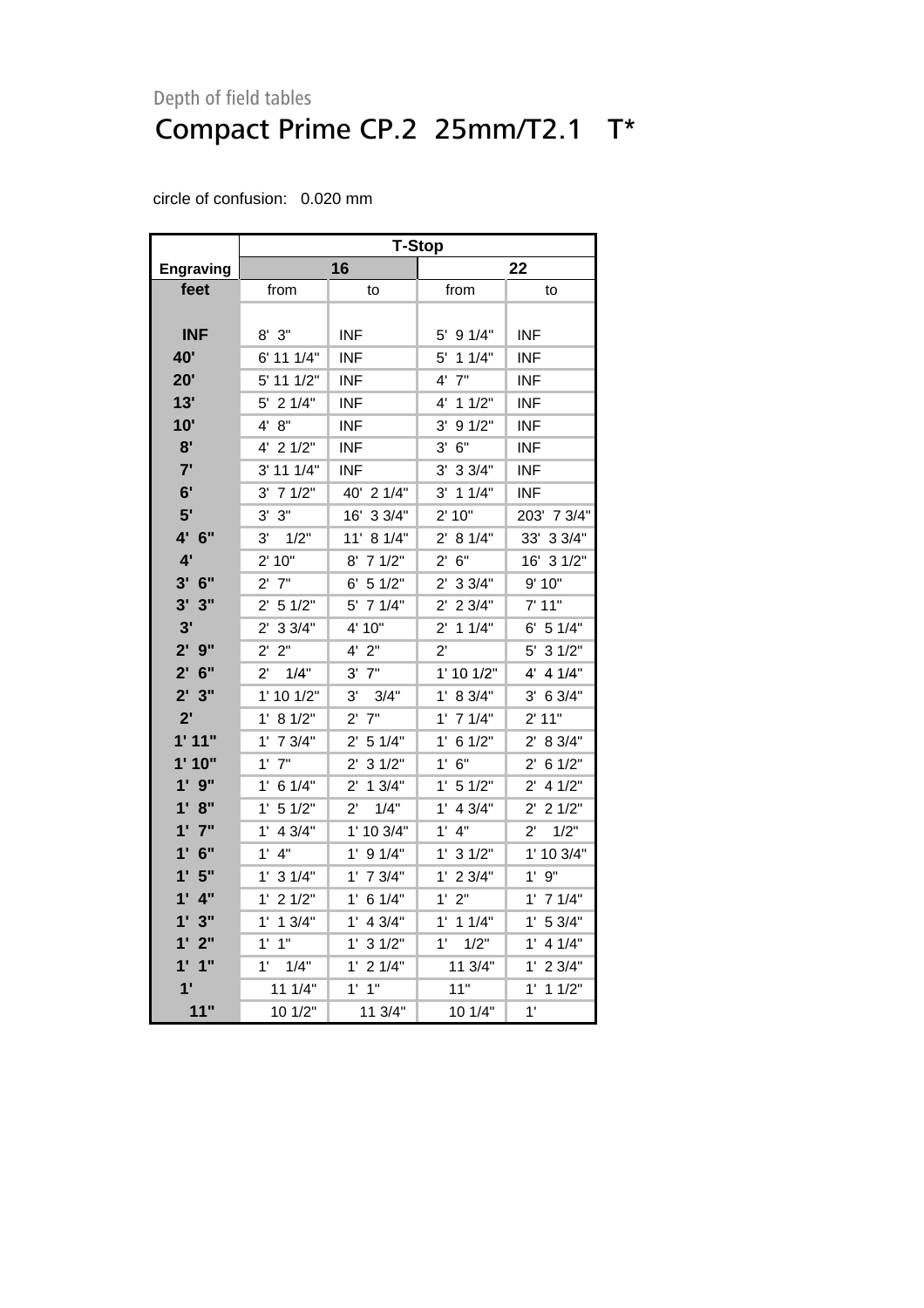<span id="page-13-0"></span>

|                  | <b>T-Stop</b>        |               |                       |               |                    |                     |  |
|------------------|----------------------|---------------|-----------------------|---------------|--------------------|---------------------|--|
| <b>Engraving</b> |                      | 2.9           |                       | 4             | 5.6                |                     |  |
| feet             | from                 | to            | from                  | to            | from               | to                  |  |
|                  |                      |               |                       |               |                    |                     |  |
| <b>INF</b>       | 1/4"<br>39'          | <b>INF</b>    | 29' 8"                | <b>INF</b>    | 26' 7 1/4"         | <b>INF</b>          |  |
| 12'              | $9'$ 3 $1/2"$        | 17'<br>3/4"   | 8'<br>8"              | 20' 1 1/4"    | 8' 4 3/4"          | 38' 5 3/4"          |  |
| 6'               | $5'$ 3 $1/4"$        | 6' 11 3/4"    | 5'<br>1"              | $7'$ 5"       | 4' 11 3/4"         | 8' 10 3/4"          |  |
| 4'               | 3' 81/4"             | 4' 4 3/4"     | $3'$ $7"$             | $4'$ 6 1/2"   | $3'$ 6 1/2"        | 5'<br>1/2"          |  |
| 3'               | 2' 10"               | $3'$ 2 $1/2"$ | 91/4"<br>$2^{\prime}$ | $3'$ 3 $1/4"$ | $2^{\prime}$<br>9" | 3'<br>6"            |  |
| 2'6              | $2'$ 4 1/2"          | $2'$ 7 1/2"   | $2'$ 4 1/4"           | 2' 8 1/4"     | $2'$ 4"            | 2' 10"              |  |
| 2'               | $1'$ 11 $1/4"$       | $2'$ 1"       | 1'11"                 | $2'$ 1 1/4"   | 1' 10 3/4"         | $2'$ 2 1/4"         |  |
| 22"              | $1'$ 9 $1/4"$        | 1' 10 3/4"    | $1^{\prime}$<br>9"    | 1'11"         | 1'9''              | 1' 11 3/4"          |  |
| 20"              | $1'$ 7 $1/2"$        | 1' 8 1/2"     | $1'$ 7 $1/4"$         | 1' 8 3/4"     | $1'$ 7 $1/4"$      | $1'$ 9 $1/2"$       |  |
| 18"              | $1'$ 5 $1/2"$        | $1'$ 6 $1/2"$ | $1'$ 5 $1/2"$         | $1'$ 6 $1/2"$ | $1'$ 5 $1/2"$      | $1'$ $7"$           |  |
| 17"              | $1'$ 4 3/4"          | $1'$ 5 $1/2"$ | $1'$ 4 $1/2"$         | $1'$ 5 $1/2"$ | $1'$ 4 $1/2"$      | 1' 6''              |  |
| 16"              | $1'$ 3 3/4"          | $1'$ 4 $1/4"$ | $1'$ 3 $1/2"$         | $1'$ 4 $1/2"$ | $1'$ 3 $1/2"$      | $1'$ 4 3/4"         |  |
| 15"              | $1'$ 2 $3/4"$        | $1'$ 3 $1/4"$ | $1'$ 2 $3/4"$         | $1'$ 3 $1/2"$ | $1'$ 2 $1/2"$      | $1'$ 3 3/4"         |  |
| 14"              | $1'$ 1 $3/4"$        | $1'$ 2 $1/4"$ | $1'$ 1 $3/4"$         | $1'$ 2 $1/4"$ | 13/4"<br>1'        | $1'$ 2 $1/2"$       |  |
| 13"              | 3/4"<br>$1^{\prime}$ | $1'$ 1 $1/4"$ | 3/4"<br>$1^{\circ}$   | $1'$ 1 $1/4"$ | 1'<br>3/4"         | $1'$ 1 $1/2"$       |  |
| 12"              | 11 3/4"              | 1'<br>1/4"    | 11 3/4"               | 1/4"<br>1'    | 11 3/4"            | 1/4"<br>$1^{\circ}$ |  |
| 11"              | 11"                  | 11"           | 10 3/4"               | 111/4"        | 10 3/4"            | 11 1/4"             |  |
| 10"              | 10"                  | 10"           | 10"                   | 10"           | 10"                | 10 1/4"             |  |
| 9"               | 9"                   | 9"            | 9"                    | 9"            | 9"                 | 9 1/4"              |  |
| 8"               | 8"                   | 8"            | 8"                    | 8"            | 8"                 | 8"                  |  |
| 7"               | 7"                   | 7"            | 7"                    | 7"            | 7"                 | 7"                  |  |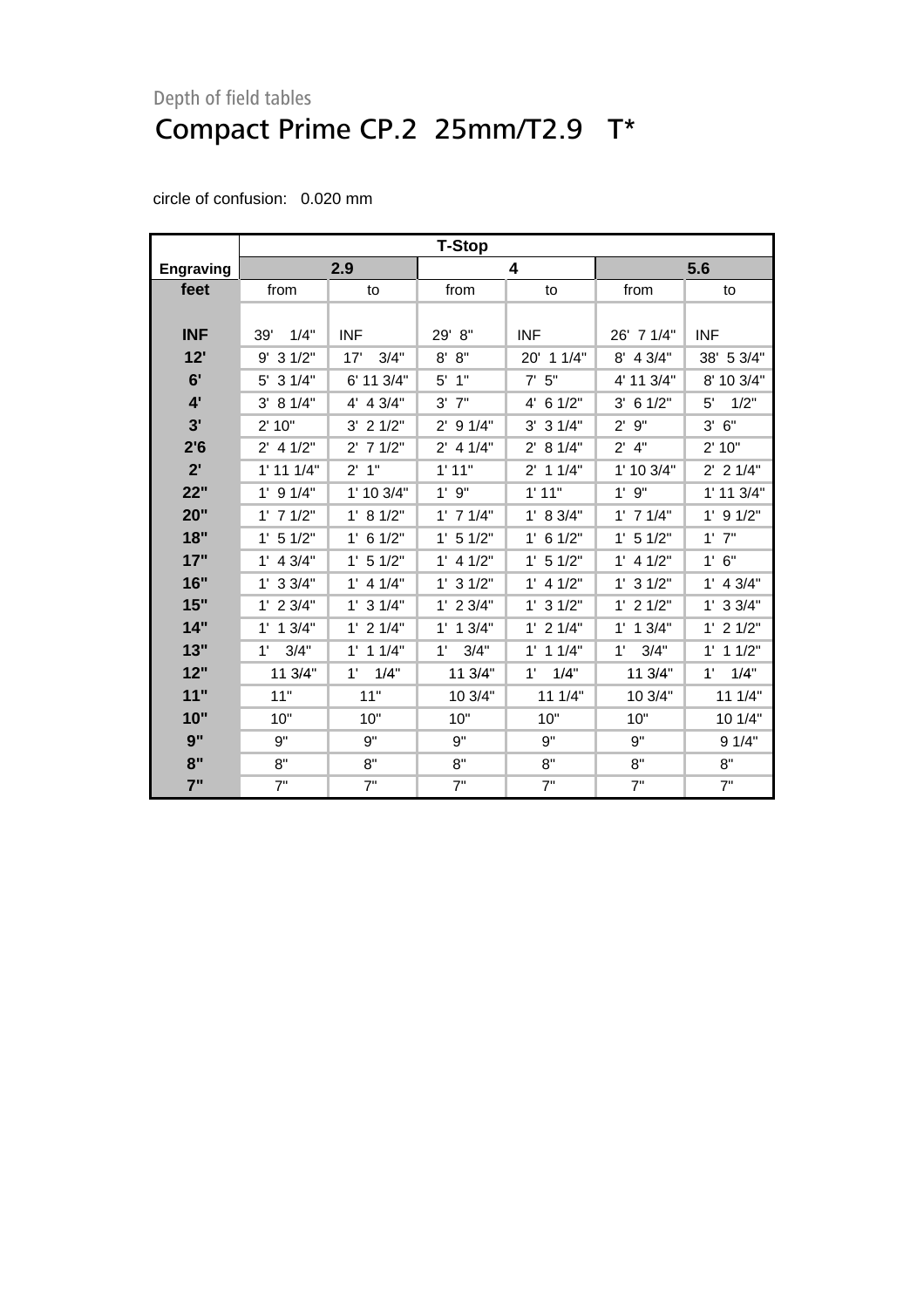| circle of confusion: | $0.020$ mm |
|----------------------|------------|
|                      |            |

|                  | <b>T-Stop</b> |                      |                     |                |                    |                      |  |
|------------------|---------------|----------------------|---------------------|----------------|--------------------|----------------------|--|
| <b>Engraving</b> |               | 8                    |                     | 11             |                    | 16                   |  |
| feet             | from          | to                   | from                | to             | from               | to                   |  |
|                  |               |                      |                     |                |                    |                      |  |
| <b>INF</b>       | 20' 7"        | <b>INF</b>           | $14'$ 2"            | <b>INF</b>     | $9'$ 5 1/4"        | <b>INF</b>           |  |
| 12"              | $7'$ 8 3/4"   | <b>INF</b>           | $6'$ 7 3/4"         | <b>INF</b>     | 5 1/4"<br>5'       | <b>INF</b>           |  |
| 6'               | 9"<br>4'      | 11' 8 3/4"           | $4'$ $4"$           | 19'            | 3' 9 3/4"          | 97' 8"               |  |
| $4^{\circ}$      | 3' 51/4"      | 5' 9 1/4"            | $3'$ 2 $3/4"$       | 7'<br>1/4"     | 2' 11 1/4"         | 91/4"<br>9'          |  |
| 3'               | $2'$ 8 1/4"   | 3'10"                | $2'$ 6 3/4"         | 4' 3 3/4"      | $2'$ 4 3/4"        | 13/4"<br>5'          |  |
| 2'6              | $2'$ 3 $1/2"$ | 3'<br>1/4"           | $2'$ 2 1/2"         | $3'$ 3 $1/2"$  | 1"<br>$2^{\prime}$ | 3'<br>9"             |  |
| 2'               | 1' 10 1/2"    | $2'$ 3 1/2"          | $1'$ 9 3/4"         | $2'$ 5 1/4"    | 1' 8 3/4"          | $2'$ 7 $3/4"$        |  |
| 22"              | 1' 8 3/4"     | $2^{\prime}$<br>3/4" | 1' 8 1/4"           | $2'$ 2 1/4"    | $1'$ 7 $1/2"$      | 4"<br>$2^{\prime}$   |  |
| 20"              | $1'$ $7"$     | $1'$ 10 $1/4"$       | $1'$ 6 $1/2"$       | $1'$ 11 $1/4"$ | $1'$ 6"            | 3/4"<br>$2^{\prime}$ |  |
| 18"              | $1'$ 5 $1/4"$ | $1'$ 7 $3/4"$        | $1'$ 4 3/4"         | 1' 8 1/2"      | $1'$ 4 $1/4"$      | $1'$ 9 $1/2"$        |  |
| 17"              | $1'$ 4 $1/4"$ | $1'$ 6 $1/2"$        | $1'$ 4"             | $1'$ $7"$      | $1'$ 3 $1/2"$      | 1' 8''               |  |
| 16"              | $1'$ 3 $1/2"$ | $1'$ 5 $1/4"$        | $1'$ 3 $1/4"$       | 1' 53/4"       | $1'$ 2 $3/4"$      | $1'$ 6 $1/2"$        |  |
| 15"              | $1'$ 2 $1/2"$ | $1'$ 4"              | $1'$ 2 $1/4"$       | $1'$ 4 $1/2"$  | 1'2"               | 1'5"                 |  |
| 14"              | 11/2"<br>1'   | $1'$ 2 $3/4"$        | $1'$ 1 $1/2"$       | $1'$ 3 $1/4"$  | $1'$ $1''$         | $1'$ 3 3/4"          |  |
| 13"              | 3/4"<br>1'    | $1'$ 1 $3/4"$        | 1/2"<br>$1^{\circ}$ | 1'2"           | 1'<br>1/4"         | $1'$ 2 $1/4"$        |  |
| 12"              | 11 3/4"       | 1/2"<br>1'           | 11 1/2"             | 3/4"<br>1'     | 11 1/2"            | $1'$ $1''$           |  |
| 11"              | 10 3/4"       | 11 1/2"              | 10 3/4"             | 11 1/2"        | 10 1/2"            | 11 3/4"              |  |
| 10"              | 9 3/4"        | 10 1/4"              | 9 3/4"              | 10 1/2"        | 9 3/4"             | 10 1/2"              |  |
| 9"               | 9"            | 91/4"                | 83/4"               | 91/4"          | 8 3/4"             | 91/2"                |  |
| 8"               | 8"            | 8"                   | 8"                  | 81/4"          | 7 3/4"             | 8 1/4"               |  |
| 7"               | 7"            | 7"                   | 7"                  | 7"             | 7"                 | 7"                   |  |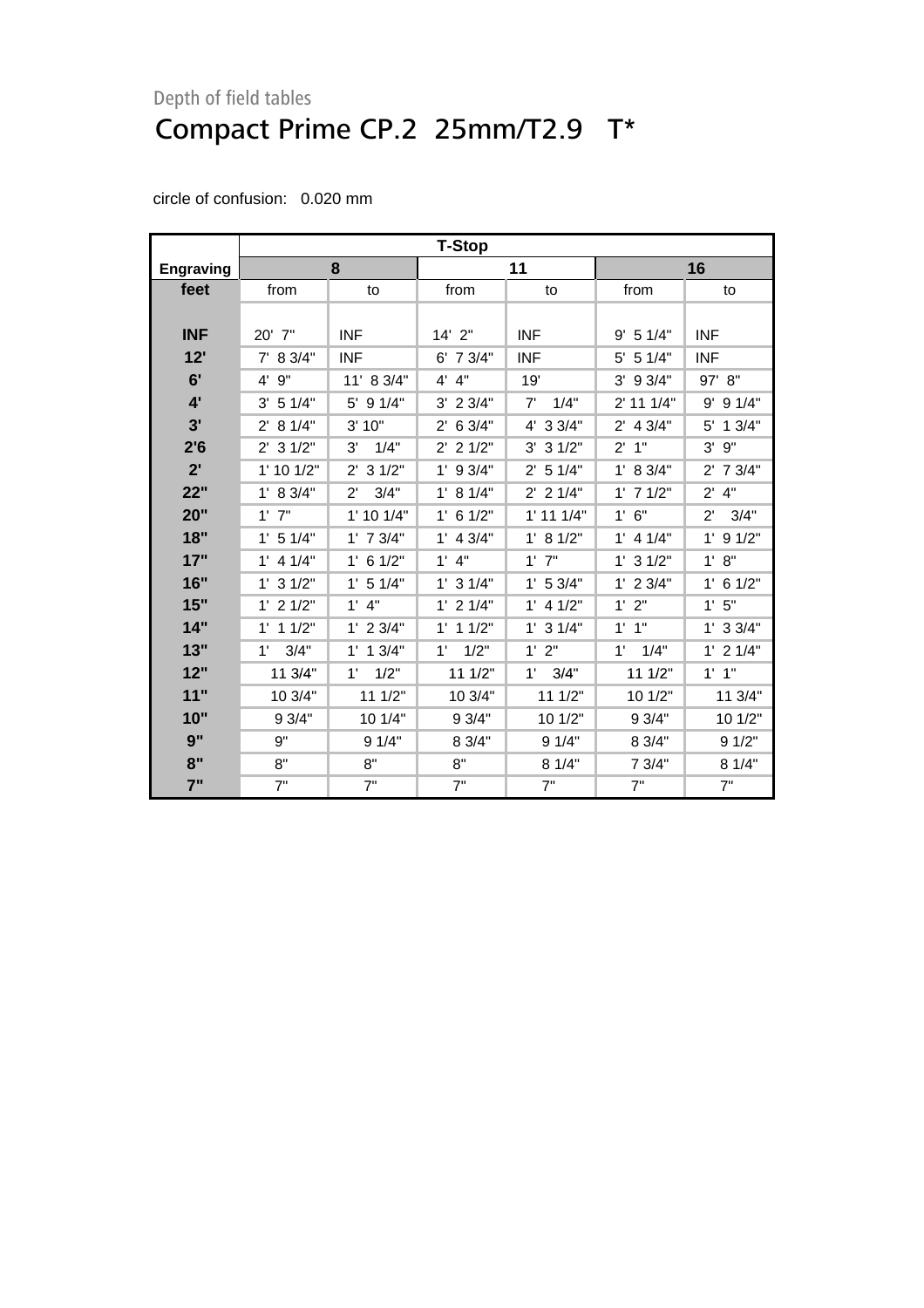|                  | T-Stop              |               |  |  |
|------------------|---------------------|---------------|--|--|
| <b>Engraving</b> |                     | 22            |  |  |
| feet             | from                | to            |  |  |
|                  |                     |               |  |  |
| <b>INF</b>       | $6'$ 4 1/4"         | INF           |  |  |
| 12'              | 4' 3 1/2"           | INF.          |  |  |
| 6'               | 3' 3''              | INF           |  |  |
| 4'               | 2' 7 1/4"           | 21' 5 1/4"    |  |  |
| 3'               | 2' 2"               | 3/4"<br>7'    |  |  |
| 2'6              | 1'11"               | 4' 7 1/4"     |  |  |
| 2'               | $1'$ 7 $1/2"$       | 3'<br>1/4"    |  |  |
| 22"              | 1'<br>6 1/4"        | $2'$ 7 1/2"   |  |  |
| 20"              | $1^{\circ}$<br>$5"$ | 2' 3''        |  |  |
| 18"              | 1'<br>33/4"         | 1' 11 1/4"    |  |  |
| 17"              | 1'<br>3"            | $1'$ 9 $1/4"$ |  |  |
| 16"              | 1'<br>21/4"         | $1'$ 7 $1/2"$ |  |  |
| 15"              | 1'<br>11/2"         | 1' 6''        |  |  |
| 14"              | 1'<br>3/4"          | $1'$ 4 $1/2"$ |  |  |
| 13"              | 1'                  | 1'3''         |  |  |
| 12"              | 11 1/4"             | $1'$ 1 $1/2"$ |  |  |
| 11"              | 10 1/4"             | 1'            |  |  |
| 10"              | 9 1/2"              | 10 3/4"       |  |  |
| 9"               | 8 3/4"              | 9 1/2"        |  |  |
| 8"               | 7 3/4"              | 8 1/4"        |  |  |
| 7"               | 7"                  | 7 1/4"        |  |  |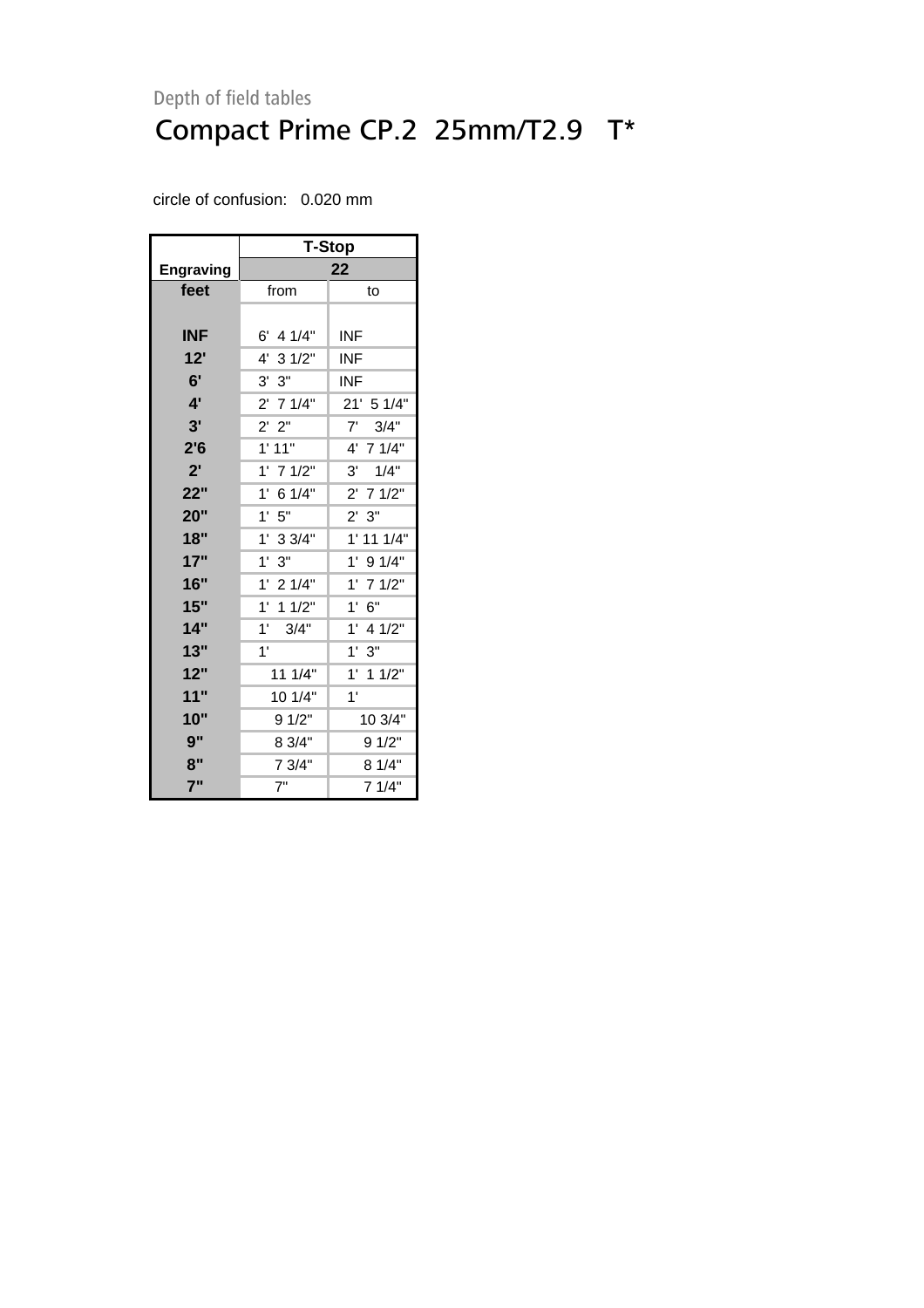<span id="page-16-0"></span>

|                  |                | <b>T-Stop</b>        |                      |                      |                |                     |  |
|------------------|----------------|----------------------|----------------------|----------------------|----------------|---------------------|--|
| <b>Engraving</b> |                | 2.1                  |                      | 2.8                  |                | 4                   |  |
| feet             | from           | to                   | from                 | to                   | from           | to                  |  |
|                  |                |                      |                      |                      |                |                     |  |
| <b>INF</b>       | 68' 3 1/2"     | <b>INF</b>           | 38' 6 3/4"           | <b>INF</b>           | 1/4"<br>46'    | <b>INF</b>          |  |
| 30'              | 20' 11 3/4"    | 53'<br>3/4"          | 17'<br>1/4"          | 46' 10 3/4"          | 18' 3 3/4"     | <b>INF</b>          |  |
| 15'              | 12' 4 3/4"     | 19'<br>3/4"          | 10' 11"              | 18' 2 1/2"           | 11'5''         | 28' 2 1/4"          |  |
| 10'              | $8'$ 9 $1/2"$  | $11'$ 7 $1/4"$       | 1/2"<br>8'           | 11' 3 3/4"           | 8' 3 3/4"      | 14' 4 3/4"          |  |
| 8'               | $7'$ 2 $1/2"$  | 8' 11 3/4"           | 6' 8 1/2"            | 8' 9 1/2"            | 6' 10 3/4"     | 10' 6 1/4"          |  |
| 6'               | 5' 6 3/4"      | $6'$ 6 1/4"          | 5' 3 1/4"            | 6' 5''               | $5'$ 4 $1/2"$  | $7'$ 3 1/4"         |  |
| 5'               | 4' 8 1/4"      | $5'$ 4 1/4"          | 4' 5 3/4"            | 5' 3 1/2"            | 4' 6 3/4"      | 5' 10"              |  |
| 4'6              | 4'3''          | 4' 9 1/4"            | 4' 1''               | 4' 8 3/4"            | 4' 1 3/4"      | 5' 1 3/4"           |  |
| $4^{\prime}$     | $3'$ 9 $3/4"$  | 4' 2 1/2"            | 3'<br>8"             | $4'$ $2"$            | 3' 8 3/4"      | 4' 6''              |  |
| 3'6              | $3'$ 4 $1/4"$  | 3' 8''               | 3'3''                | $3'$ 7 $1/2"$        | $3'$ 3 $1/2"$  | 3' 10 1/2"          |  |
| 3'               | 2' 10 3/4"     | $3'$ 1 1/4"          | 2' 10"               | $3'$ 1"              | 2' 10 1/4"     | 3' 3''              |  |
| 2'9              | 2' 8''         | 2' 10"               | $2'$ 7 1/4"          | 2'10"                | $2'$ 7 $1/2"$  | 2' 11 1/2"          |  |
| 2'6              | 2' 5 1/4"      | $2'$ $7"$            | $2'$ 4 1/2"          | $2'$ 6 3/4"          | $2'$ 4 $3/4"$  | 2' 8''              |  |
| 2'3              | $2'$ 2 1/4"    | $2'$ 3 3/4"          | 2' 2"                | $2'$ 3 1/2"          | 2' 2''         | $2'$ 4 $1/2"$       |  |
| 2'               | $1'$ 11 $1/2"$ | 1/2"<br>$2^{\prime}$ | $1'$ 11 $1/4"$       | 1/2"<br>$2^{\prime}$ | $1'$ 11 $1/4"$ | $2'$ 1 1/4"         |  |
| 23"              | $1'$ 10 $1/2"$ | $1'$ 11 $1/2"$       | $1'$ 10 $1/4"$       | $1'$ 11 $1/2"$       | $1'$ 10 $1/4"$ | $2^{\prime}$        |  |
| 22"              | $1'$ 9 $1/2"$  | $1'$ 10 $1/2"$       | $1'$ 9 $1/4"$        | $1'$ 10 $1/4"$       | $1'$ 9 $1/2"$  | 1'11"               |  |
| 21"              | 1' 8 3/4"      | $1'$ 9 $1/2"$        | 1' 8 1/2"            | $1'$ 9 $1/4"$        | 1' 8 1/2"      | $1'$ 9 $3/4"$       |  |
| 20"              | $1'$ 7 $3/4"$  | 1' 8 1/4"            | $1'$ 7 $1/2"$        | 1' 8 1/4"            | $1'$ 7 $1/2"$  | 1' 8 3/4"           |  |
| 19"              | $1'$ 6 3/4"    | $1'$ 7 $1/4"$        | $1'$ 6 $1/2"$        | $1'$ 7 $1/4"$        | $1'$ 6 $1/2"$  | $1'$ 7 $3/4"$       |  |
| 18"              | 1' 53/4"       | $1'$ 6 $1/4"$        | $1'$ 5 $1/2"$        | $1'$ 6 $1/4"$        | 1' 53/4"       | $1'$ 6 $1/2"$       |  |
| 17"              | $1'$ 4 3/4"    | $1'$ 5 $1/4"$        | $1'$ 4 3/4"          | $1'$ 5 $1/4"$        | $1'$ 4 $3/4"$  | $1'$ 5 $1/2"$       |  |
| 16"              | 1' 33/4"       | $1'$ 4 $1/4"$        | $1'$ 3 3/4"          | $1'$ 4 $1/4"$        | $1'$ 3 $3/4"$  | $1'$ 4 $1/2"$       |  |
| 15"              | $1'$ 2 3/4"    | $1'$ 3 $1/4"$        | $1'$ 2 3/4"          | $1'$ 3 $1/4"$        | $1'$ 2 3/4"    | $1'$ 3 $1/4"$       |  |
| 14"              | $1'$ 1 $3/4"$  | $1'$ 2 $1/4"$        | $1'$ 1 $3/4"$        | 1'2"                 | $1'$ 1 $3/4"$  | $1'$ 2 $1/4"$       |  |
| 13"              | $1'$ $1"$      | $1'$ $1''$           | 3/4"<br>$1^{\prime}$ | $1'$ $1"$            | 1'<br>3/4"     | $1'$ 1 $1/4"$       |  |
| 12"              | 1'             | 1'                   | 11 3/4"              | 1'                   | 1'             | $1^{\circ}$<br>1/4" |  |
| 11"              | 11"            | 11"                  | 11"                  | 11"                  | 11"            | 11 1/4"             |  |
| 10"              | 10"            | 10"                  | 10"                  | 10"                  | 10"            | 10"                 |  |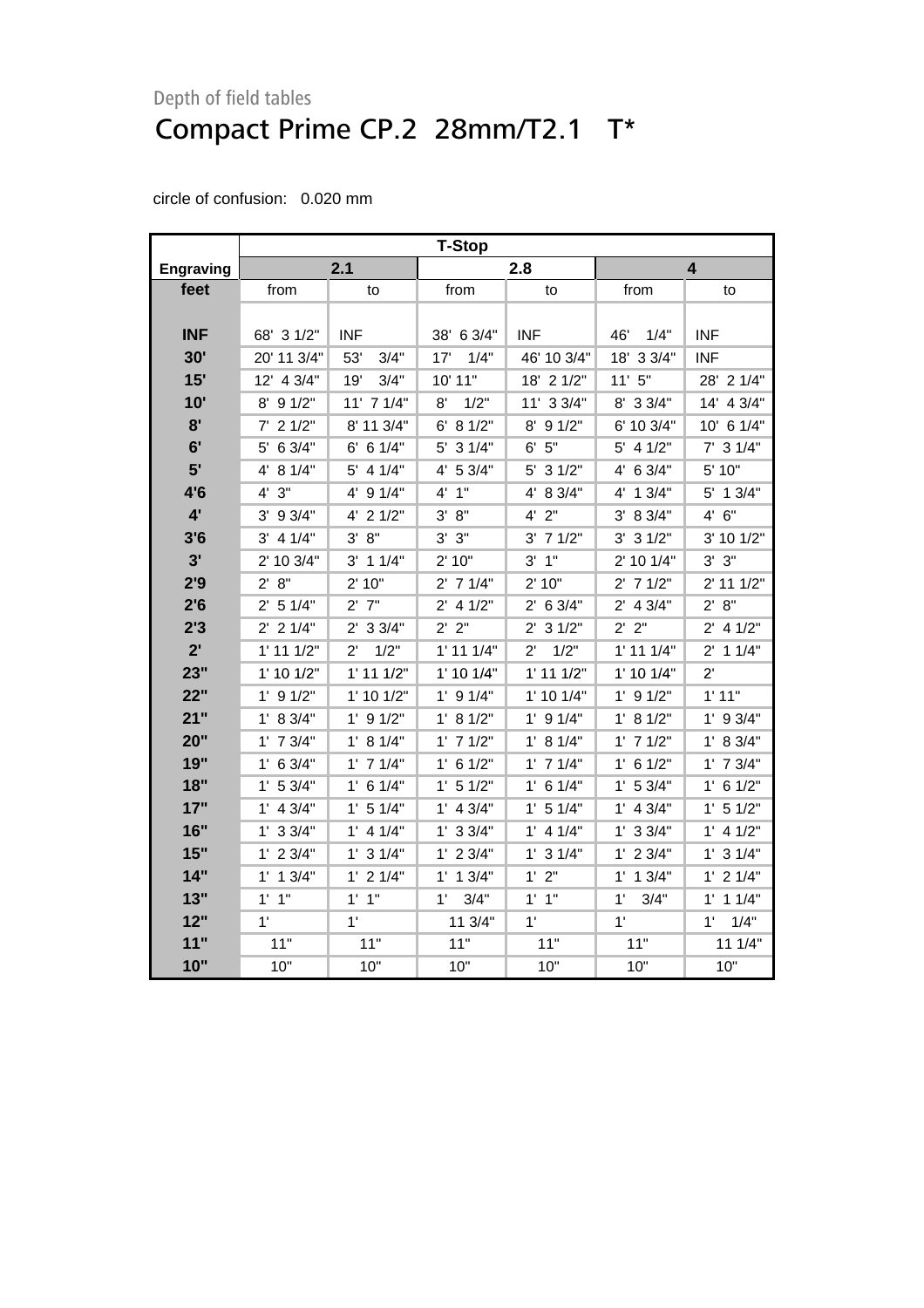|                  | <b>T-Stop</b>  |                |                |                      |                |                     |
|------------------|----------------|----------------|----------------|----------------------|----------------|---------------------|
| <b>Engraving</b> |                | 5.6            |                | 8                    |                | 11                  |
| feet             | from           | to             | from           | to                   | from           | to                  |
|                  |                |                |                |                      |                |                     |
| <b>INF</b>       | 49' 10"        | <b>INF</b>     | 35' 7 3/4"     | <b>INF</b>           | 21' 9 1/4"     | <b>INF</b>          |
| 30'              | 18' 10 1/4"    | <b>INF</b>     | 16' 5 1/4"     | <b>INF</b>           | 12' 9"         | <b>INF</b>          |
| 15'              | $11'$ 7 $1/2"$ | 84' 11 1/2"    | 10' 8 1/4"     | <b>INF</b>           | 1/4"<br>9'     | <b>INF</b>          |
| 10'              | 8' 5''         | 21' 7 1/4"     | 7' 11"         | 43' 1 1/2"           | 6' 11 3/4"     | <b>INF</b>          |
| 8'               | 6' 11 1/2"     | 13' 10 1/4"    | $6'$ 7 $1/2"$  | 20' 2 3/4"           | 5' 11 1/2"     | 42' 6 1/2"          |
| 6'               | $5'$ $5"$      | 8' 8''         | $5'$ 2 1/2"    | 10' 8 3/4"           | 4' 9 3/4"      | 14' 8 1/2"          |
| 5'               | $4'$ $7"$      | 6' 8 1/4"      | 4' 5 1/4"      | 9 3/4"<br>7'         | 4' 1 3/4"      | 8"<br>9'            |
| 4'6              | $4'$ $2"$      | 5' 9 1/2"      | 1/2"<br>4'     | $6'$ 7 1/4"          | $3'$ 9 $3/4"$  | 7' 10 1/4"          |
| 4'               | 9"<br>3'       | 4' 11 1/2"     | $3'$ 7 $3/4"$  | $5'$ 6 1/2"          | 3' 51/2"       | $6'$ 4 $1/2"$       |
| 3'6              | $3'$ 3 $3/4"$  | $4'$ 2 $1/4"$  | $3'$ 2 $3/4"$  | $4'$ $7"$            | $3'$ 1"        | 5' 1 1/2"           |
| 3'               | 2' 10 1/4"     | 3' 5 3/4"      | $2'$ 9 $3/4"$  | 3' 8 3/4"            | 2' 8 1/4"      | 4' 1''              |
| 2'9              | $2'$ 7 1/2"    | $3'$ 1 $3/4"$  | $2'$ 7"        | 3' 4''               | 2' 6''         | $3'$ 7 $1/4"$       |
| 2'6              | $2'$ 4 3/4"    | $2'$ 9 $3/4"$  | $2'$ 4 1/2"    | 2' 11 1/2"           | $2'$ 3 1/2"    | 3'<br>2"            |
| 2'3              | 2' 2''         | 2' 53/4"       | $2'$ 1 $3/4"$  | $2'$ 7 1/4"          | 2' 1''         | 9"<br>$2^{\prime}$  |
| 2'               | $1'$ 11 $1/4"$ | 2' 2''         | 1'11"          | $2'$ 3 1/4"          | $1'$ 10 $1/2"$ | $2'$ 4 1/2"         |
| 23"              | $1'$ 10 $1/2"$ | 2' 1''         | $1'$ 10 $1/4"$ | $2'$ 1 3/4"          | $1'$ 9 3/4"    | 3"<br>$2^{\prime}$  |
| 22"              | $1'$ 9 $1/2"$  | $1'$ 11 $3/4"$ | $1'$ 9 $1/4"$  | 1/2"<br>$2^{\prime}$ | 1' 8 3/4"      | $2'$ 1 1/2"         |
| 21"              | 1' 8 1/2"      | 1' 10 1/2"     | 1' 8 1/4"      | $1'$ 11 $1/4"$       | 1' 8''         | $2^{\prime}$        |
| 20"              | $1'$ 7 $1/2"$  | $1'$ 9 $1/4"$  | $1'$ 7 $1/2"$  | 1'10"                | $1'$ $7"$      | 1' 10 3/4"          |
| 19"              | $1'$ 6 $1/2"$  | 1' 8 1/4"      | $1'$ 6 $1/2"$  | 1' 8 3/4"            | $1'$ 6 1/4"    | $1'$ 9 $1/4"$       |
| 18"              | 1' 53/4"       | $1'$ $7"$      | $1'$ 5 $1/2"$  | $1'$ 7 $1/2"$        | 1' 5 1/4"      | 1' 8''              |
| 17"              | $1'$ 4 $3/4"$  | 1' 53/4"       | $1'$ 4 $1/2"$  | $1'$ 6 $1/4"$        | $1'$ 4 $1/4"$  | $1'$ 6 3/4"         |
| 16"              | 1' 33/4"       | $1'$ 4 3/4"    | 1' 33/4"       | 1'5''                | 1' 3 1/2"      | $1'$ 5 $1/2"$       |
| 15"              | $1'$ 2 $3/4"$  | $1'$ 3 $1/2"$  | $1'$ 2 $3/4"$  | $1'$ $4"$            | $1'$ 2 $1/2"$  | $1'$ 4 $1/4"$       |
| 14"              | $1'$ 1 $3/4"$  | $1'$ 2 $1/2"$  | $1'$ 1 $3/4"$  | $1'$ 2 $3/4"$        | $1'$ 1 $1/2"$  | 1'3''               |
| 13"              | 1'<br>3/4"     | $1'$ 1 $1/2"$  | 3/4"<br>1'     | $1'$ 1 $1/2"$        | 1'<br>3/4"     | $1'$ 1 $3/4"$       |
| 12"              | 1'             | 1/4"<br>1'     | 11 3/4"        | 1/2"<br>$1^{\circ}$  | 11 3/4"        | 3/4"<br>$1^{\circ}$ |
| 11"              | 11"            | 11 1/4"        | 10 3/4"        | 11 1/4"              | 10 3/4"        | 111/2"              |
| 10"              | 10"            | 10 1/4"        | 10"            | 10 1/4"              | 9 3/4"         | 10 1/4"             |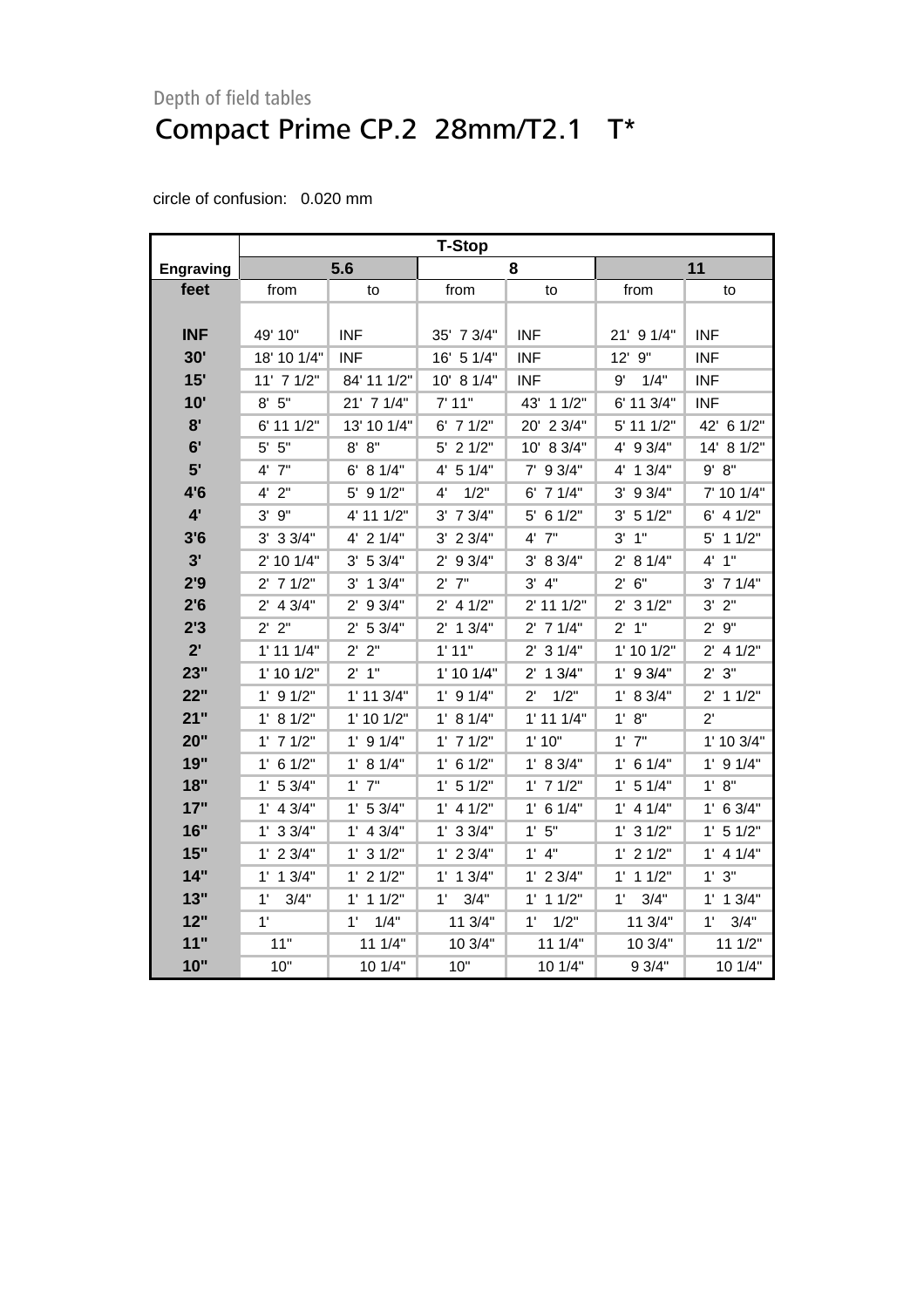|                  | <b>T-Stop</b>         |                        |                       |                        |  |  |
|------------------|-----------------------|------------------------|-----------------------|------------------------|--|--|
| <b>Engraving</b> |                       | 16                     | 22                    |                        |  |  |
| feet             | from                  | to                     | from                  | to                     |  |  |
|                  |                       |                        |                       |                        |  |  |
| <b>INF</b>       | 13' 4 3/4"            | <b>INF</b>             | 8' 7 1/2"             | <b>INF</b>             |  |  |
| 30'              | 4 3/4"<br>9'          | <b>INF</b>             | 9 3/4"<br>6'          | <b>INF</b>             |  |  |
| 15'              | $7'$ 2 3/4"           | <b>INF</b>             | 71/2"<br>5'           | <b>INF</b>             |  |  |
| 10'              | 5' 10 1/2"            | <b>INF</b>             | 91/2"<br>4'           | <b>INF</b>             |  |  |
| 8'               | 13/4"<br>5'           | <b>INF</b>             | 31/2"<br>4'           | <b>INF</b>             |  |  |
| 6'               | 31/4"<br>4'           | 28' 3 1/2"             | 8 1/4"<br>3'          | <b>INF</b>             |  |  |
| 5'               | 9"<br>3'              | 13' 11 1/2"            | 33/4"<br>3'           | 36' 10 1/4"            |  |  |
| 4'6              | 5 3/4"<br>3'          | 10' 5 1/4"             | 1"<br>3'              | 19' 3"                 |  |  |
| 4'               | 21/4"<br>3'           | 7' 11 1/4"             | 2' 10 1/4"            | 12'<br>1/2"            |  |  |
| 3'6              | 2' 10 1/2"            | 6'<br>3/4"             | 71/4"<br>$2^{\prime}$ | 8' 1 3/4"              |  |  |
| 3'               | 61/2"<br>2'           | $4^{\prime}$<br>71/2"  | 4"<br>2'              | 8 1/4"<br>5'           |  |  |
| 2'9              | 4 1/4"<br>2'          | 1/4"<br>4'             | 21/4"<br>2'           | 4'<br>91/4"            |  |  |
| 2'6              | 21/4"<br>$2^{\prime}$ | 3' 51/2"               | 1/2"<br>2'            | $4^{\prime}$           |  |  |
| 2'3              | $2^{\prime}$          | 2' 11 3/4"             | $1'$ 10 $1/2"$        | 3' 4''                 |  |  |
| 2'               | $1'$ 9 3/4"           | 6 1/4"<br>2'           | 8 1/2"<br>1'          | $2'$ 9 1/4"            |  |  |
| 23"              | 1'9''                 | $2^{\prime}$<br>4 1/2" | 7 3/4"<br>1'          | $2'$ 7 1/4"            |  |  |
| 22"              | 1' 8''                | 2' 3''                 | 71/4"<br>$1^{\circ}$  | 2' 5 1/4"              |  |  |
| 21"              | $1'$ 7 $1/4"$         | $2^{\prime}$<br>11/4"  | 6 1/2"<br>1'          | 31/4"<br>$2^{\prime}$  |  |  |
| 20"              | 6 1/2"<br>$1^{\circ}$ | 1' 11 3/4"             | 5 3/4"<br>1'          | $2^{\prime}$<br>11/2"  |  |  |
| 19"              | 5 3/4"<br>1'          | 1' 10 1/4"             | 5"<br>1'              | 1' 11 3/4"             |  |  |
| 18"              | 4 3/4"<br>1'          | 1' 8 3/4"              | $1^{\circ}$<br>4 1/4" | 1'10"                  |  |  |
| 17"              | $1^{\circ}$<br>4"     | 1'<br>71/2"            | 31/2"<br>1'           | 1' 8 1/2"              |  |  |
| 16"              | 1'3''                 | 6"<br>1'               | 23/4"<br>1'           | $1'$ 6 3/4"            |  |  |
| 15"              | $1^{\circ}$<br>21/4"  | $1^{\circ}$<br>4 3/4"  | 13/4"<br>1' .         | $1^{\prime}$<br>5 1/4" |  |  |
| 14"              | $1'$ 1 $1/4"$         | $1'$ 3 $1/4"$          | 1'<br>1"              | 1'<br>4"               |  |  |
| 13"              | 1/2"<br>1'            | 2"<br>1'               | 1/4"<br>1'            | $1'$ 2 $1/2"$          |  |  |
| 12"              | 11 1/2"               | 1' 3/4"                | 11 1/4"               | $1'$ 1 $1/4"$          |  |  |
| 11"              | 10 3/4"               | 11 3/4"                | 10 1/2"               | 1'                     |  |  |
| 10"              | 9 3/4"                | 10 1/2"                | 9 3/4"                | 10 3/4"                |  |  |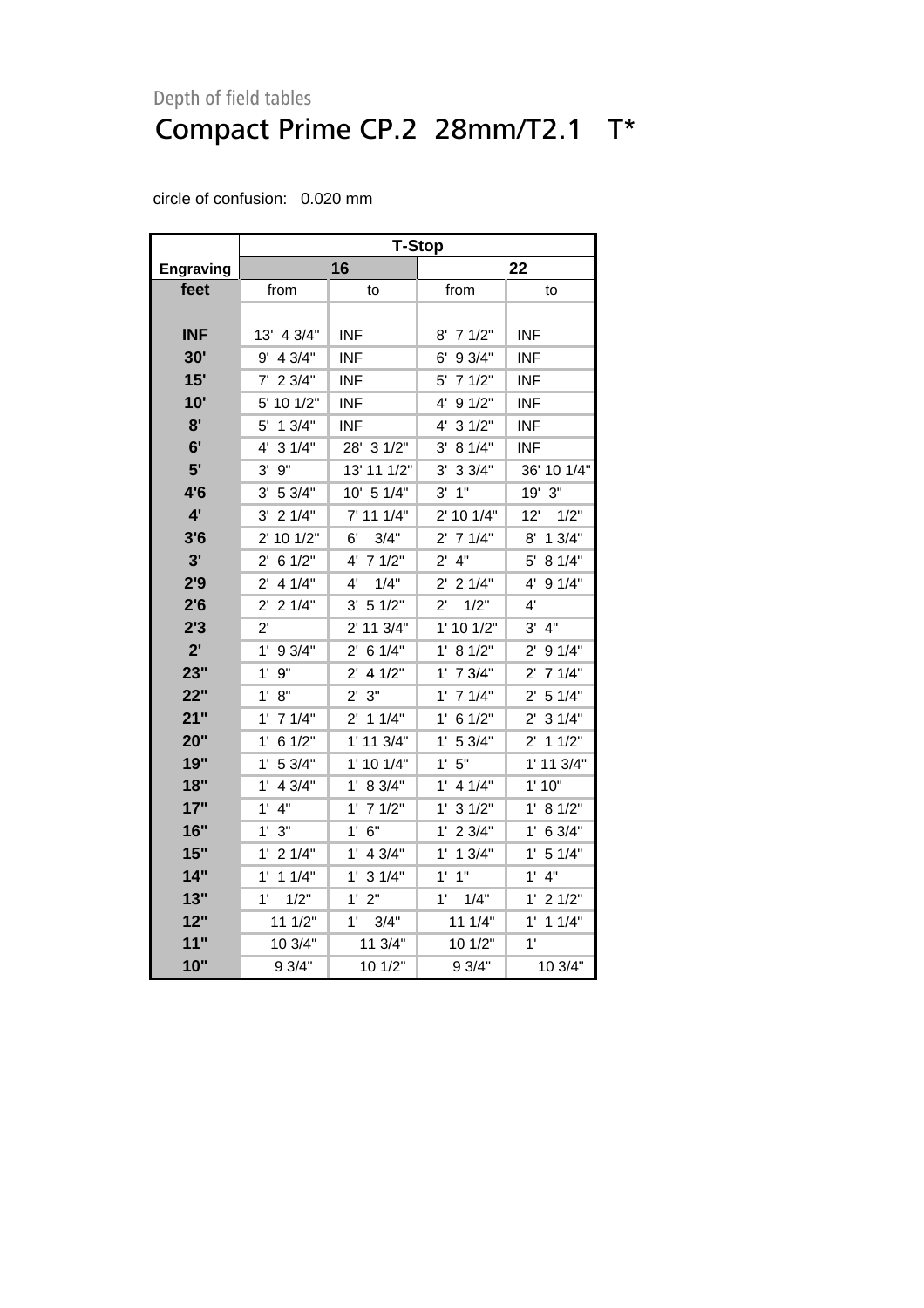<span id="page-19-0"></span>

|                  | <b>T-Stop</b>      |                        |                   |                      |                |                       |
|------------------|--------------------|------------------------|-------------------|----------------------|----------------|-----------------------|
| <b>Engraving</b> |                    | 2.1                    |                   | 2.8                  |                | 4                     |
| feet             | from               | to                     | from              | to                   | from           | to                    |
|                  |                    |                        |                   |                      |                |                       |
| <b>INF</b>       | 107' 5"            | <b>INF</b>             | 133' 11 1/4"      | <b>INF</b>           | 122' 10 1/4"   | <b>INF</b>            |
| 50'              | 34' 3"             | 93' 1"                 | 36' 6 1/4"        | 364' 4"              | 35' 7 3/4"     | <b>INF</b>            |
| 25'              | 20' 4 1/2"         | 32' 5"                 | 21' 1 3/4"        | 43' 6 1/2"           | 20' 10 1/4"    | 74' 4 1/2"            |
| 15'              | 13' 2 3/4"         | 17' 4"                 | 13' 6 1/2"        | 1/2"<br>20'          | 13' 5"         | 24' 7 3/4"            |
| 10'              | $9'$ 2 1/4"        | 10' 11 1/2"            | $9'$ 4"           | 11' 11 1/2"          | $9'$ 3 1/2"    | 13' 5 1/4"            |
| 8'               | $7'$ 5 3/4"        | $8'$ 7 1/4"            | $7'$ $7''$        | $9'$ 2 1/4"          | $7'$ 6 1/2"    | 1/4"<br>10'           |
| 7'               | $6'$ 7 1/4"        | $7'$ 5 1/4"            | 6' 81/4"          | 7' 10 1/2"           | $6'$ 7 $3/4"$  | 8' 5 3/4"             |
| 6'               | $5'$ 8 1/2"        | 33/4"<br>6'            | 5' 9 1/4"         | $6'$ 7 $1/2"$        | 5' 9"          | 1/4"<br>7'            |
| 5'               | 4' 9 3/4"          | 21/2"<br>5'            | 4' 10"            | $5'$ $5"$            | 4' 10"         | 8 1/4"<br>5'          |
| 4'6              | $4'$ $4"$          | 4' 8''                 | $4'$ 4 $1/2"$     | 4' 10"               | $4'$ 4 $1/4"$  | 5'<br>1/2"            |
| $4^{\prime}$     | 3' 10 1/2"         | $4'$ 1 1/2"            | 3' 10 3/4"        | 4'3''                | 3' 10 3/4"     | 5"<br>4'              |
| 3'9              | 3' 7 3/4"          | 3' 10 1/2"             | 3' 8''            | $3'$ 11 $1/2"$       | $3'$ 7 $3/4"$  | 4'<br>11/4"           |
| 3'6              | 3' 5''             | $3'$ 7 $1/4"$          | 5"<br>3'          | 3' 8 1/4"            | 3' 5''         | 3'<br>91/2"           |
| 3'3              | 3'2"               | 3' 4''                 | $3'$ 2 1/4"       | 3' 5''               | $3'$ 2 $1/4"$  | 3' 6''                |
| 3'               | $2'$ 11 1/4"       | 3'<br>3/4"             | 2' 11 1/4"        | $3'$ 1 1/2"          | 2' 11 1/4"     | $3'$ 2 1/2"           |
| 2'9              | 2' 8 1/4"          | $2'$ 9 $3/4"$          | 2' 8 1/2"         | $2'$ 10 1/4"         | 2' 8 1/2"      | 2' 11"                |
| 2'6              | $2'$ 5 1/2"        | 6 1/2"<br>$2^{\prime}$ | $2'$ 5 1/2"       | $2'$ $7"$            | 2' 5 1/2"      | 2' 7 3/4"             |
| 2'3              | $2'$ 2 1/2"        | 31/2"<br>$2^{\prime}$  | $2'$ 2 3/4"       | $2'$ 3 3/4"          | $2'$ 2 1/2"    | $2'$ 4 1/4"           |
| $2^{\prime}$     | $1'$ 11 $3/4"$     | $2^{\prime}$<br>1/4"   | $1'$ 11 $3/4"$    | $2^{\prime}$<br>1/2" | $1'$ 11 $3/4"$ | $2'$ 1"               |
| 23"              | 1' 10 3/4"         | $1'$ 11 $1/4"$         | 1' 10 3/4"        | $1'$ 11 $1/2"$       | 1' 10 3/4"     | 1' 11 3/4"            |
| 22"              | $1'$ 9 3/4"        | 1' 10 1/4"             | $1'$ 9 $3/4"$     | $1'$ 10 $1/2"$       | $1'$ 9 $3/4"$  | 1' 10 3/4"            |
| 21"              | 1' 8 3/4"          | $1'$ 9 $1/4"$          | 1' 8 3/4"         | $1'$ 9 $1/2"$        | 1' 8 3/4"      | $1'$ 9 $3/4"$         |
| 20"              | $1'$ 7 $3/4"$      | 1' 8 1/4"              | $1'$ 7 $3/4"$     | 1' 8 1/2"            | $1'$ 7 $3/4"$  | 1' 8 1/2"             |
| 19"              | $1'$ 6 3/4"        | $1'$ 7 $1/4"$          | $1'$ 6 3/4"       | $1'$ 7 $1/4"$        | $1'$ 6 3/4"    | $1'$ 7 $1/2"$         |
| 18"              | $1'$ 5 3/4"        | $1'$ 6 $1/4"$          | $1'$ 5 3/4"       | $1'$ 6 $1/4"$        | 1' 53/4"       | $1'$ 6 $1/2"$         |
| 17"              | $1'$ 4 3/4"        | $1'$ 5 $1/4"$          | 1'5"              | $1'$ 5 $1/4"$        | $1'$ 4 3/4"    | $1'$ 5 $1/2"$         |
| 16"              | $1'$ 4"            | $1'$ 4"                | $1'$ 4"           | $1'$ 4 $1/4"$        | $1'$ 4"        | $1'$ 4 $1/4"$         |
| 15"              | 1'3''              | 1'3''                  | 1'3''             | $1'$ 3 $1/4"$        | 1'3''          | $1'$ 3 $1/4"$         |
| 14"              | 2"<br>$1^{\prime}$ | 1'2"                   | 1'<br>2"          | $1'$ 2 $1/4"$        | 1'2"           | $1'$ 2 $1/4"$         |
| 13"              | 1"<br>1'           | 1"<br>1'               | 1"<br>$1^{\circ}$ | $1'$ $1''$           | 1"<br>1'       | 11/4"<br>$1^{\prime}$ |
| 12"              | 1'                 | 1'                     | 1'                | 1'                   | 1'             | 1'<br>1/4"            |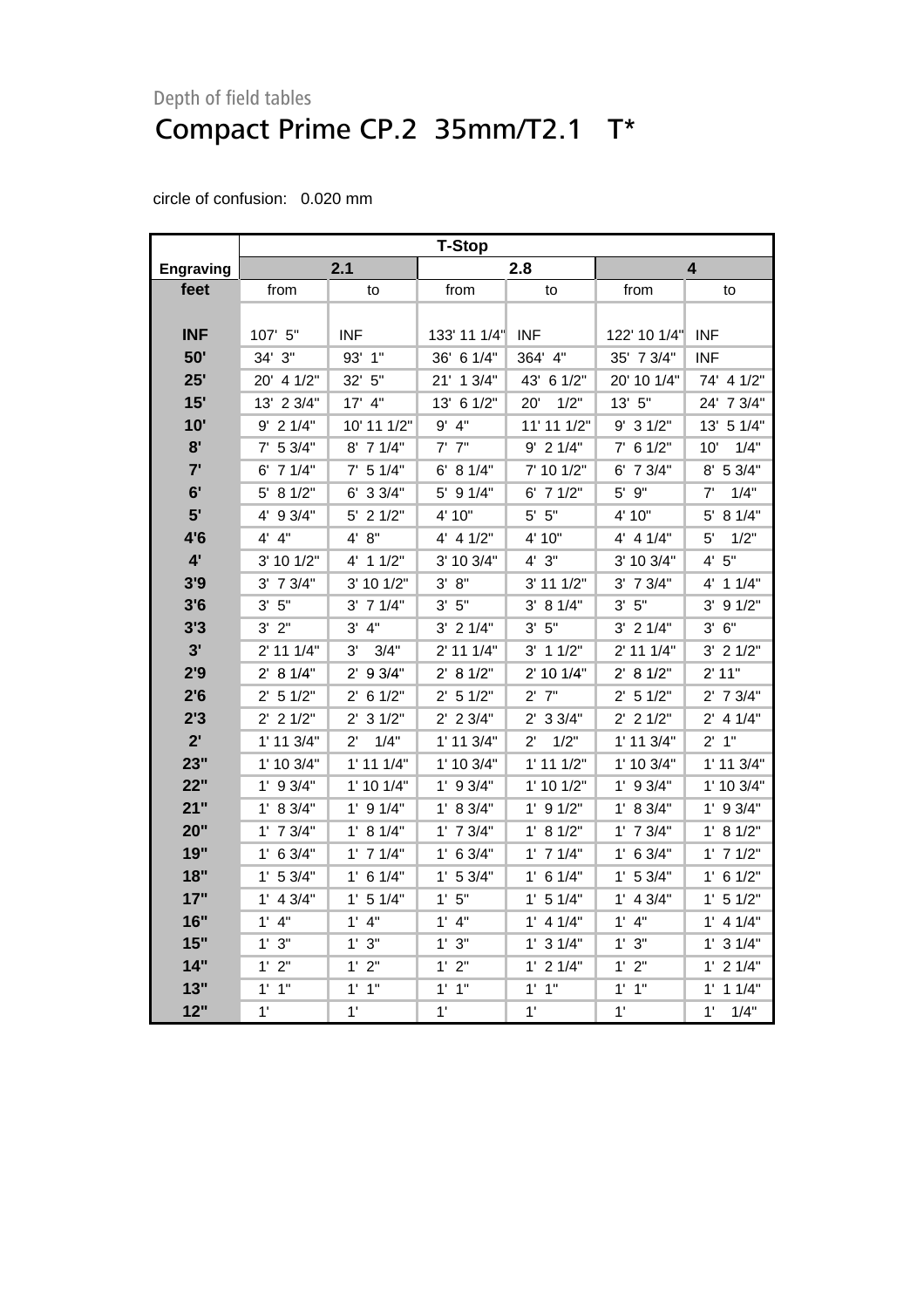|                  | <b>T-Stop</b>  |                      |                |                      |                |                      |  |
|------------------|----------------|----------------------|----------------|----------------------|----------------|----------------------|--|
| <b>Engraving</b> |                | 5.6                  | 8              |                      | 11             |                      |  |
| feet             | from           | to                   | from           | to                   | from           | to                   |  |
|                  |                |                      |                |                      |                |                      |  |
| <b>INF</b>       | 82' 7"         | <b>INF</b>           | 49' 5 3/4"     | <b>INF</b>           | 29' 9"         | <b>INF</b>           |  |
| 50'              | 31' 3 1/4"     | <b>INF</b>           | 25'            | <b>INF</b>           | 18' 9 1/2"     | <b>INF</b>           |  |
| 25'              | 19' 3 1/2"     | 345' 8 3/4"          | 16' 8 3/4"     | <b>INF</b>           | 13' 8 3/4"     | <b>INF</b>           |  |
| 15'              | 12' 9 1/4"     | 33' 1 1/2"           | $11'$ 7 $1/4"$ | 55' 10"              | $10'$ 1 $1/4"$ | <b>INF</b>           |  |
| 10'              | 8' 11 3/4"     | 15' 6 1/2"           | 8' 4 3/4"      | 19' 1 1/2"           | $7'$ 7 $1/4"$  | 26' 11 1/4"          |  |
| 8'               | $7'$ 4"        | 11' 1 1/2"           | 6' 11 1/2"     | 12' 9 3/4"           | $6'$ 4 3/4"    | 15' 10"              |  |
| 7'               | 6' 6''         | $9'$ $3"$            | $6'$ 2 $1/4"$  | 10' 4 1/4"           | $5'$ 9"        | 12' 2 3/4"           |  |
| 6'               | 5' 7 1/2"      | $7'$ 6 1/2"          | $5'$ 4 3/4"    | 8' 3 1/4"            | $5'$ 1"        | $9'$ 4 $3/4"$        |  |
| 5'               | 4' 9"          | 6'                   | $4'$ $7"$      | $6'$ 5 1/4"          | $4'$ 4 $1/4"$  | 1"<br>7'             |  |
| 4'6              | 4' 3 1/2"      | $5'$ 3 1/4"          | $4'$ $2"$      | $5'$ 7 1/4"          | 3' 11 3/4"     | 1"<br>6'             |  |
| 4'               | 3' 10"         | 4' 7"                | 3' 8 3/4"      | 4' 10"               | $3'$ $7''$     | $5'$ 2"              |  |
| 3'9              | $3'$ 7 $1/4"$  | 4'3''                | $3'$ 6 1/4"    | $4'$ 5 1/2"          | $3'$ 4 $3/4"$  | 4' 9"                |  |
| 3'6              | $3'$ 4 $1/2"$  | 3' 11 1/4"           | $3'$ 3 $3/4"$  | 4' 1 1/4"            | $3'$ 2 1/4"    | 4' 4''               |  |
| 3'3              | $3'$ 1 $3/4"$  | $3'$ 7 $1/4"$        | $3'$ 1"        | $3'$ $9''$           | 2' 11 3/4"     | $3'$ 11 $1/2"$       |  |
| 3'               | 2' 11"         | $3'$ 3 $1/2"$        | 2' 10 1/4"     | $3'$ $5"$            | $2'$ 9 $1/4"$  | $3'$ $7''$           |  |
| 2'9              | 2' 8 1/4"      | 3'                   | $2'$ 7 1/2"    | 3' 1''               | 2' 6 3/4"      | $3'$ 2 $1/2"$        |  |
| 2'6              | $2'$ 5 1/4"    | 2' 8 1/4"            | $2'$ 4 3/4"    | $2'$ 9 1/4"          | $2'$ 4 1/4"    | 2' 10 1/2"           |  |
| 2'3              | $2'$ 2 1/2"    | $2'$ 4 $3/4"$        | 2' 2"          | 2' 5 1/2"            | $2'$ 1 1/2"    | $2'$ 6 1/4"          |  |
| $2^{\prime}$     | $1'$ 11 $1/2"$ | $2'$ 1 1/4"          | $1'$ 11 $1/4"$ | $2'$ 1 $3/4"$        | 1'11"          | $2'$ 2 1/2"          |  |
| 23"              | $1'$ 10 $1/2"$ | $2^{\prime}$<br>1/4" | $1'$ 10 $1/2"$ | $2^{\prime}$<br>3/4" | 1'10"          | $2'$ 1 1/4"          |  |
| 22"              | $1'$ 9 $3/4"$  | 1'11"                | $1'$ 9 $1/2"$  | $1'$ 11 $1/2"$       | $1'$ $9"$      | $2^{\prime}$         |  |
| 21"              | 1' 8 3/4"      | 1'10"                | 1' 8 1/2"      | $1'$ 10 $1/4"$       | 1' 8 1/4"      | 1' 10 3/4"           |  |
| 20"              | $1'$ 7 $3/4"$  | 1' 8 3/4"            | $1'$ 7 $1/2"$  | $1'$ 9 $1/4"$        | $1'$ 7 $1/4"$  | $1'$ 9 $1/2"$        |  |
| 19"              | $1'$ 6 3/4"    | $1'$ 7 $3/4"$        | $1'$ 6 $1/2"$  | 1' 8"                | $1'$ 6 $1/4"$  | 1' 8 1/4"            |  |
| 18"              | 1' 53/4"       | 1' 6 3/4"            | 1' 53/4"       | $1'$ $7"$            | $1'$ 5 $1/2"$  | $1'$ 7 $1/4"$        |  |
| 17"              | $1'$ 4 $3/4"$  | $1'$ 5 $1/2"$        | $1'$ 4 $3/4"$  | 1' 53/4"             | $1'$ 4 $1/2"$  | 1' 6''               |  |
| 16"              | $1'$ 3 3/4"    | $1'$ 4 $1/2"$        | $1'$ 3 3/4"    | $1'$ 4 $3/4"$        | $1'$ 3 $1/2"$  | $1'$ 4 $3/4"$        |  |
| 15"              | $1'$ 2 $3/4"$  | $1'$ 3 $1/2"$        | $1'$ 2 $3/4"$  | $1'$ 3 $1/2"$        | $1'$ 2 $3/4"$  | $1'$ 3 $3/4"$        |  |
| 14"              | 1'2"           | $1'$ 2 $1/4"$        | $1'$ 1 3/4"    | $1'$ 2 $1/2"$        | $1'$ 1 $3/4"$  | $1'$ 2 $1/2"$        |  |
| 13"              | $1'$ $1''$     | $1'$ 1 $1/4"$        | 1'<br>3/4"     | $1'$ 1 $1/4"$        | 1'<br>3/4"     | $1^{\circ}$<br>11/2" |  |
| 12"              | 1'             | 1'<br>1/4"           | 1'             | 1'<br>1/4"           | 11 3/4"        | 1'<br>1/4"           |  |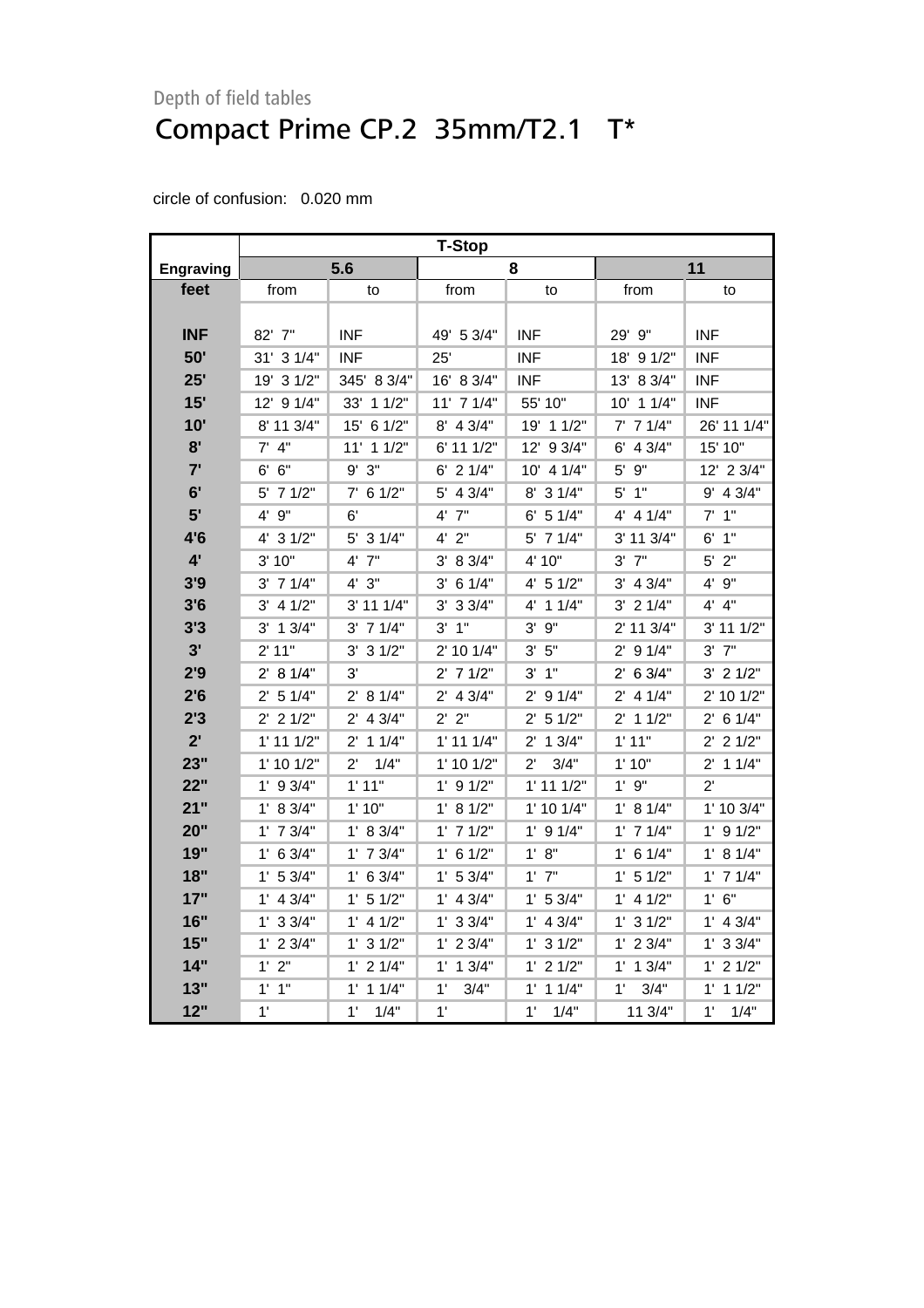|                  | <b>T-Stop</b>          |                       |                        |                        |  |  |
|------------------|------------------------|-----------------------|------------------------|------------------------|--|--|
| <b>Engraving</b> |                        | 16                    |                        | 22                     |  |  |
| feet             | from                   | to                    | from                   | to                     |  |  |
|                  |                        |                       |                        |                        |  |  |
| INF              | 18' 9 3/4"             | <b>INF</b>            | 12' 4 1/2"             | <b>INF</b>             |  |  |
| 50'              | 13' 9 1/2"             | INF                   | 10'<br>1/4"            | <b>INF</b>             |  |  |
| 25'              | 10' 10 1/2"            | <b>INF</b>            | 8' 5''                 | <b>INF</b>             |  |  |
| 15'              | 6"<br>8'               | <b>INF</b>            | 6' 11 1/4"             | <b>INF</b>             |  |  |
| 10'              | 8"<br>6'               | 61' 6"                | 5' 8 1/4"              | INF.                   |  |  |
| 8'               | 5'<br>8 3/4"           | 23' 5 1/2"            | 5'                     | 1/2"<br>74'            |  |  |
| 7'               | 21/2"<br>5'            | 16'<br>31/4"          | 4' 7 1/4"              | 30' 7 1/4"             |  |  |
| 6'               | 8"<br>4'               | 11' 6 3/4"            | 2"<br>4'               | 17'<br>2"              |  |  |
| 5'               | 1/2"<br>4'             | 8'<br>23/4"           | 3'<br>8 1/4"           | 7 3/4"<br>10'          |  |  |
| 4'6              | 8 3/4"<br>3'           | 6' 10 3/4"            | 5"<br>3'               | 5 3/4"<br>8'           |  |  |
| 4'               | 4 1/2"<br>3'           | 5'<br>8 3/4"          | 3'<br>11/2"            | 91/4"<br>6'            |  |  |
| 3'9              | 21/2"<br>3'            | $5^{\circ}$<br>21/2"  | 2' 11 3/4"             | 1/2"<br>6'             |  |  |
| 3'6              | 1/4"<br>3'             | 4'<br>8 3/4"          | 2' 10"                 | $5^{\circ}$<br>4 1/2"  |  |  |
| 3'3              | 2' 10 1/4"             | 4' 3''                | 2' 8''                 | 4' 9 1/4"              |  |  |
| 3'               | 8"<br>$2^{\prime}$     | $3'$ 9 $3/4"$         | 6"<br>$2^{\prime}$     | 4' 2 3/4"              |  |  |
| 2'9              | 5 1/2"<br>$2^{\prime}$ | $3'$ 4 $3/4"$         | 4"<br>$2^{\prime}$     | 3'<br>8 1/2"           |  |  |
| 2'6              | 31/4"<br>2'            | 1/4"<br>3'            | 2"<br>$2^{\prime}$     | $3'$ $3''$             |  |  |
| 2'3              | 3/4"<br>$2^{\prime}$   | 7 3/4"<br>2'          | 1' 11 3/4"             | 9 3/4"<br>$2^{\prime}$ |  |  |
| 2'               | 1' 10 1/4"             | 2'<br>31/2"           | 1'<br>91/2"            | 2'5"                   |  |  |
| 23"              | 91/2"<br>1'            | 2' 2''                | $1^{\prime}$<br>8 3/4" | $2'$ 3 1/2"            |  |  |
| 22"              | 1' 8 1/2"              | $2^{\prime}$<br>3/4"  | 8"<br>$1^{\prime}$     | 2' 2"                  |  |  |
| 21"              | $1'$ 7 $3/4"$          | $1'$ 11 $1/2"$        | 71/4"<br>$1^{\prime}$  | $2^{\prime}$<br>1/2"   |  |  |
| 20"              | $1'$ $7"$              | 1' 10 1/4"            | 6 1/4"<br>$1^{\prime}$ | 1'11"                  |  |  |
| 19"              | $1'$ 6"                | 1'<br>8 3/4"          | 51/2"<br>1'            | $1'$ 9 $1/2"$          |  |  |
| 18"              | $1^{\prime}$<br>5 1/4" | 1'<br>71/2"           | 4 3/4"<br>1'           | 1'<br>8 1/4"           |  |  |
| 17"              | 1'<br>4 1/4"           | 1'<br>61/2"           | 4"<br>1'               | $1^{\circ}$<br>7"      |  |  |
| 16"              | 1'<br>31/4"            | $1^{\circ}$<br>5 1/4" | 1'3''                  | $1'$ 5 $1/2"$          |  |  |
| 15"              | 21/2"<br>$1^{\circ}$   | 1'<br>4"              | $1'$ 2 $1/4"$          | $1'$ 4 $1/4"$          |  |  |
| 14"              | $1'$ 1 $1/2"$          | 1'<br>23/4"           | $1'$ 1 $1/4"$          | 1'3''                  |  |  |
| 13"              | 1'<br>3/4"             | 1'<br>13/4"           | 1'<br>1/2"             | 2"<br>$1^{\circ}$      |  |  |
| 12"              | 11 3/4"                | 1'<br>1/2"            | 11 1/2"                | $1^{\circ}$<br>3/4"    |  |  |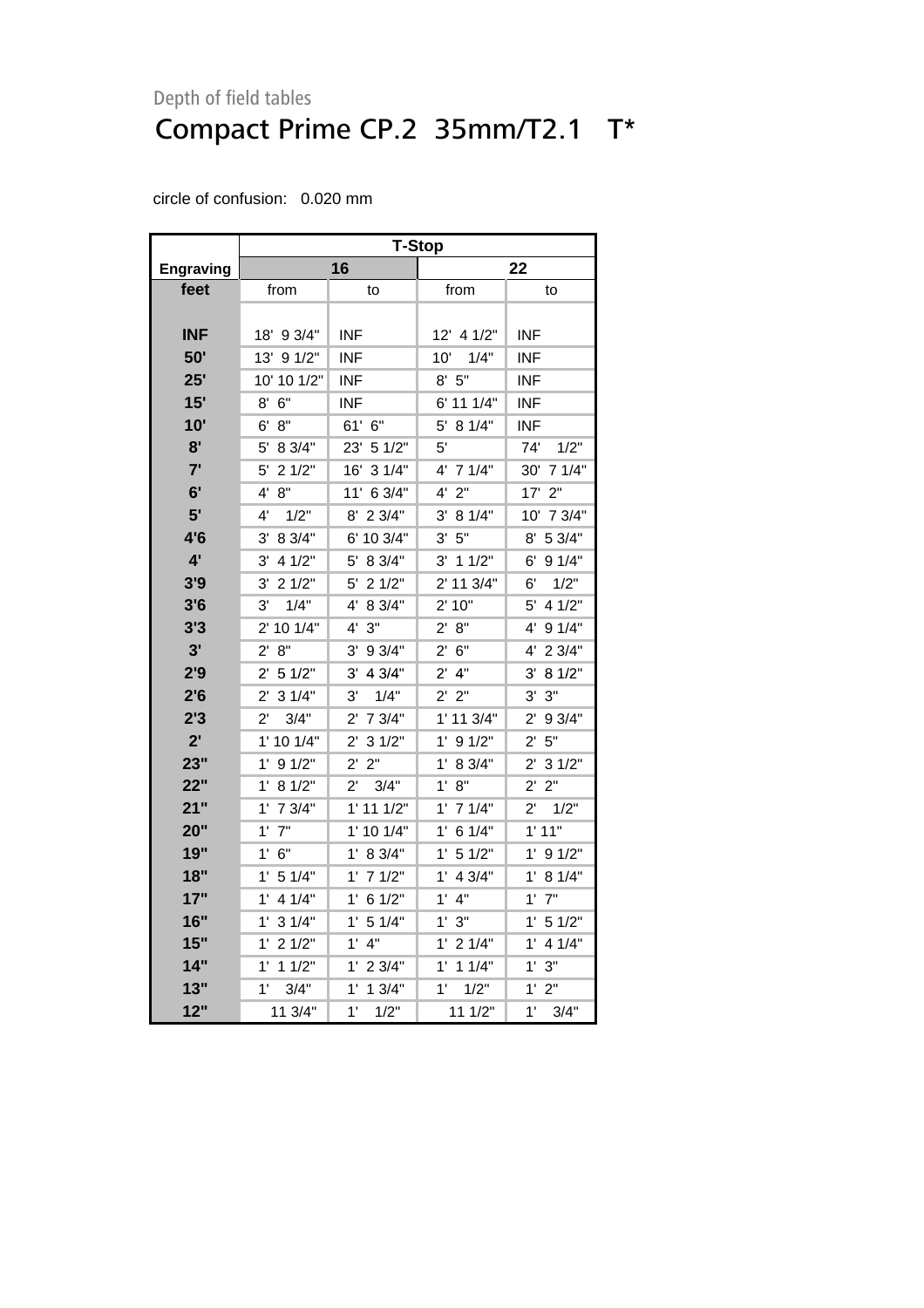<span id="page-22-0"></span>

|                  | <b>T-Stop</b>  |                      |               |                      |                |                      |
|------------------|----------------|----------------------|---------------|----------------------|----------------|----------------------|
| <b>Engraving</b> |                | 2.1                  |               | 2.8                  |                | 4                    |
| feet             | from           | to                   | from          | to                   | from           | to                   |
|                  |                |                      |               |                      |                |                      |
| <b>INF</b>       | 227' 2 1/2"    | <b>INF</b>           | 394' 6 1/2"   | <b>INF</b>           | 702' 4"        | <b>INF</b>           |
| 50'              | 3/4"<br>41'    | 63' 11 3/4"          | 44' 4 3/4"    | 97' 7 1/2"           | 46' 8"         | 259' 5 3/4"          |
| 30'              | 26' 6 1/2"     | 34' 6"               | 27' 10 3/4"   | 42' 3 1/2"           | 28' 9 1/4"     | 57' 9 1/2"           |
| 20'              | $18'$ 5"       | 21' 10 1/2"          | 1/2"<br>19'   | 24' 9"               | 19' 5 1/4"     | 29' 3 3/4"           |
| 15'              | 14' 1 1/4"     | 16'<br>1/4"          | 14' 5 1/2"    | 17' 6"               | 14' 8 1/4"     | 19' 7 1/2"           |
| 12'              | 11'5''         | 12' 7 3/4"           | 11' 7 3/4"    | 13' 6 1/4"           | 11' 9 1/2"     | 14' 9"               |
| 10'              | $9'$ 7 1/4"    | 10' 5 1/4"           | $9'$ $9''$    | 11'<br>1/4"          | 9' 10 1/4"     | 11'10"               |
| 9'               | 8' 8''         | $9'$ 4 1/4"          | 8' 9 3/4"     | 9' 9 3/4"            | 8' 10 1/2"     | $10'$ 5 $1/4"$       |
| 8'               | $7'$ $9''$     | 8' 3 1/4"            | 7' 10 1/4"    | 8' 7 3/4"            | 7' 11"         | $9'$ 1 1/4"          |
| 7'               | 6' 9 3/4"      | $7'$ 2 1/2"          | 6' 10 1/2"    | $7'$ 5 3/4"          | 6' 11 1/4"     | 7' 10"               |
| 6'6              | $6'$ $4"$      | 6' 8 1/4"            | $6'$ 4 3/4"   | 6' 11"               | $6'$ 5 1/4"    | $7'$ 2 1/2"          |
| 6'               | 5' 10 1/4"     | 6'<br>13/4"          | 5' 11"        | $6'$ 4"              | 5' 11 1/4"     | $6'$ $7''$           |
| 5'6              | $5'$ 4 1/2"    | 71/2"<br>5'          | $5'$ 5 1/4"   | $5'$ 9 $1/2"$        | 5' 51/2"       | 5' 11 3/4"           |
| 5'               | 4' 10 3/4"     | $5'$ 1 1/4"          | 4' 11 1/4"    | 5' 2 3/4"            | 4' 11 1/2"     | $5'$ 4 $3/4"$        |
| 4'9              | 4' 8"          | 4' 10"               | 4' 8 1/4"     | 4' 11 1/2"           | 4' 8 1/2"      | $5'$ 1 1/4"          |
| 4'6              | 4'5''          | 4' 7"                | $4'$ 5 1/2"   | 4' 8 1/4"            | 4' 5 3/4"      | 4' 9 3/4"            |
| 4'3              | $4'$ 2 1/4"    | 4' 3 3/4"            | 4' 2 1/2"     | 4' 5''               | 4' 2 3/4"      | 4' 6 1/4"            |
| $4^{\prime}$     | 3' 11 1/4"     | $4^{\prime}$<br>3/4" | 3' 11 1/2"    | 4' 1 3/4"            | 3' 11 3/4"     | 4' 2 3/4"            |
| 3'9              | 3' 81/4"       | $3'$ 9 $3/4"$        | 3' 81/2"      | 3' 10 1/2"           | 3' 8 3/4"      | $3'$ 11 1/2"         |
| 3'6              | 3' 51/2"       | 3' 6 1/2"            | 3' 53/4"      | $3'$ 7 1/4"          | 3' 5 3/4"      | 3' 8 1/4"            |
| 3'3              | $3'$ 2 $1/2"$  | $3'$ 3 $1/2"$        | $3'$ 2 $3/4"$ | 3' 4''               | $3'$ 2 $3/4"$  | $3'$ 4 $3/4"$        |
| 3'               | $2'$ 11 1/2"   | 1/2"<br>3'           | 2' 11 3/4"    | $3'$ $1''$           | $2'$ 11 $3/4"$ | $3'$ 1 1/2"          |
| 2'9              | 2' 8 3/4"      | $2'$ 9 1/4"          | 2' 8 3/4"     | 2' 9 3/4"            | 2' 8 3/4"      | 2' 10 1/4"           |
| 2'6              | 2' 53/4"       | $2'$ 6 1/4"          | $2'$ 5 3/4"   | $2'$ 6 1/2"          | 2' 6''         | $2'$ 7"              |
| 2'3              | $2'$ 2 3/4"    | $2'$ 3 1/4"          | $2'$ 2 3/4"   | $2'$ 3 1/2"          | 2' 3''         | $2'$ 3 3/4"          |
| $\overline{2}$   | $1'$ 11 $3/4"$ | $2^{\prime}$<br>1/4" | $2^{\prime}$  | 1/4"<br>$2^{\prime}$ | $2^{\prime}$   | 1/2"<br>$2^{\prime}$ |
| 23"              | 1' 10 3/4"     | $1'$ 11 $1/4"$       | 1'11"         | $1'$ 11 $1/4"$       | 1'11"          | $1'$ 11 $1/2"$       |
| 22"              | $1'$ 9 $3/4"$  | $1'$ 10 $1/4"$       | 1'10"         | $1'$ 10 $1/4"$       | 1'10"          | $1'$ 10 $1/2"$       |
| 21"              | $1'$ $9"$      | $1'$ $9"$            | $1'$ $9"$     | $1'$ 9 $1/4"$        | 1'9''          | $1'$ 9 $1/2"$        |
| 20"              | 1' 8''         | 1' 8''               | 1' 8''        | 1' 8 1/4"            | 1' 8''         | 1' 8 1/2"            |
| 19"              | $1'$ $7"$      | $1'$ $7"$            | $1'$ $7"$     | $1'$ 7 $1/4"$        | $1'$ $7"$      | $1'$ 7 $1/4"$        |
| 18"              | $1'$ 6"        | 1' 6''               | $1'$ 6"       | $1'$ 6 $1/4"$        | 1' 6''         | $1'$ 6 $1/4"$        |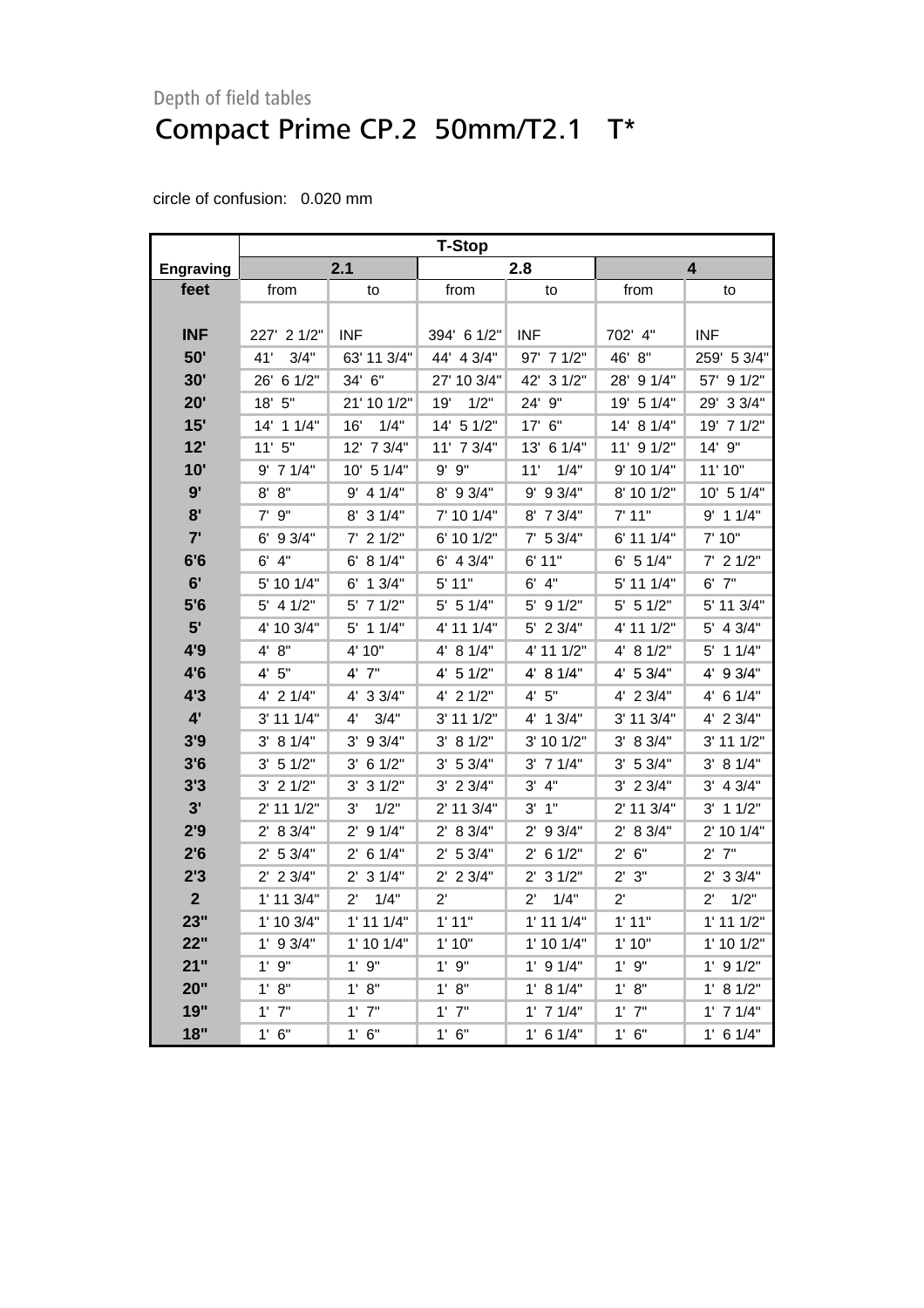|                  | <b>T-Stop</b>  |                      |                |               |                |                      |  |
|------------------|----------------|----------------------|----------------|---------------|----------------|----------------------|--|
| <b>Engraving</b> |                | 5.6                  |                | 8             |                | 11                   |  |
| feet             | from           | to                   | from           | to            | from           | to                   |  |
|                  |                |                      |                |               |                |                      |  |
| <b>INF</b>       | 349' 3 1/2"    | <b>INF</b>           | 146' 2 1/4"    | <b>INF</b>    | 73' 4 1/2"     | <b>INF</b>           |  |
| 50'              | 43' 9"         | <b>INF</b>           | 37' 3 3/4"     | <b>INF</b>    | 29' 10"        | INF                  |  |
| 30'              | 27' 7 1/2"     | 88' 2"               | 24' 11 1/4"    | 205' 11 3/4"  | $21'$ 4 $1/2"$ | INF                  |  |
| 20'              | 18' 11"        | 35' 5 1/4"           | $17'$ 7 $1/2"$ | 45' 11"       | 15' 9 1/4"     | 72' 2 1/2"           |  |
| 15'              | 14' 4 1/2"     | 22' 2 1/4"           | 13' 7 1/2"     | 25' 10"       | 12' 6"         | 32' 5"               |  |
| 12'              | 11' 7 1/4"     | 16' 1 3/4"           | $11'$ 1 $1/4"$ | 17' 11 3/4"   | 10' 4 1/4"     | 20' 11"              |  |
| 10'              | 9' 8 3/4"      | 12' 8 1/4"           | $9'$ 4 1/2"    | 13' 9 1/2"    | 8' 10"         | $15'$ 5"             |  |
| 9'               | 8' 9 1/4"      | 11' 1 1/4"           | $8'$ $6''$     | 11' 11 1/4"   | 8'<br>3/4"     | 13' 1 1/2"           |  |
| 8'               | $7'$ 9 3/4"    | $9'$ 7 1/4"          | $7'$ 7 1/4"    | 10' 2 1/2"    | $7'$ 3"        | 3/4"<br>11'          |  |
| 7'               | 6' 10 1/4"     | $8'$ 2 1/4"          | 6' 8 1/4"      | $8'$ 7 1/2"   | $6'$ 5"        | $9'$ 2 1/2"          |  |
| 6'6              | $6'$ 4 $1/2"$  | $7'$ 6"              | $6'$ 2 3/4"    | 7' 10 1/4"    | 6'             | $8'$ 4 1/4"          |  |
| 6'               | 5' 10 3/4"     | 6' 10"               | 5' 9 1/4"      | $7'$ 1 1/2"   | 5' 7"          | $7'$ 6 1/4"          |  |
| 5'6              | $5'$ $5"$      | $6'$ 2 1/4"          | 5' 3 3/4"      | $6'$ 5"       | 13/4"<br>5'    | $6'$ $9''$           |  |
| 5'               | 4' 11 1/4"     | $5'$ 6 3/4"          | 4' 10 1/4"     | $5'$ $9''$    | $4'$ 8 1/2"    | 6'                   |  |
| 4'9              | 4' 8 1/4"      | $5'$ $3"$            | $4'$ 7 1/4"    | $5'$ 5"       | 4' 5 3/4"      | $5'$ 7 1/2"          |  |
| 4'6              | $4'$ 5 1/4"    | 4' 11 1/4"           | $4'$ 4 $1/2"$  | $5'$ 1"       | 31/4"<br>4'    | 5' 3 1/4"            |  |
| 4'3              | $4'$ 2 $1/2"$  | 4' 7 1/2"            | $4'$ 1 $3/4"$  | 4' 9 1/4"     | 4'<br>1/2"     | 4' 11 1/4"           |  |
| $4^{\prime}$     | $3'$ 11 $1/2"$ | 4' 4''               | 3' 10 3/4"     | 4' 5 1/4"     | 3'<br>93/4"    | $4'$ $7"$            |  |
| 3'9              | 3' 8 1/2"      | 4'<br>1/2"           | 3' 8''         | 4' 1 3/4"     | $3'$ $7''$     | 4'3''                |  |
| 3'6              | $3'$ 5 1/2"    | $3'$ $9''$           | 3'5''          | 3'10"         | $3'$ 4 1/4"    | 3' 11 1/4"           |  |
| 3'3              | $3'$ 2 $3/4"$  | $3'$ 5 1/2"          | $3'$ 2 1/4"    | $3'$ 6 1/4"   | $3'$ 1 1/2"    | $3'$ 7 $1/2"$        |  |
| 3'               | 2' 11 3/4"     | $3'$ $2"$            | 2' 11 1/4"     | $3'$ 2 $3/4"$ | $2'$ 10 $3/4"$ | $3'$ 3 $3/4"$        |  |
| 2'9              | 2' 8 3/4"      | 2' 10 3/4"           | 2' 8 1/2"      | 2' 11 1/4"    | 2' 8''         | 3'                   |  |
| 2'6              | 2' 53/4"       | $2'$ 7 1/2"          | $2'$ 5 1/2"    | 2' 7 3/4"     | $2'$ 5 1/4"    | 2' 8 1/2"            |  |
| 2'3              | $2'$ 2 3/4"    | $2'$ 4"              | $2'$ 2 3/4"    | $2'$ 4 1/2"   | $2'$ 2 1/4"    | $2'$ 4 3/4"          |  |
| $\mathbf{2}$     | $1'$ 11 $3/4"$ | $2^{\prime}$<br>3/4" | 1' 11 3/4"     | $2'$ 1"       | $1'$ 11 $1/2"$ | $2'$ 1 1/2"          |  |
| 23"              | 1'11"          | $1'$ 11 $3/4"$       | $1'$ 10 $3/4"$ | $2^{\prime}$  | $1'$ 10 $1/2"$ | 1/4"<br>$2^{\prime}$ |  |
| 22"              | 1'10"          | 1' 10 3/4"           | $1'$ 9 3/4"    | 1' 10 3/4"    | $1'$ 9 $1/2"$  | $1'$ 11 $1/4"$       |  |
| 21"              | $1'$ 9"        | $1'$ 9 $1/2"$        | $1'$ 8 3/4"    | $1'$ 9 3/4"   | 1' 8 1/2"      | 1'10"                |  |
| 20"              | 1' 8''         | 1' 8 1/2"            | $1'$ 7 $3/4"$  | 1' 8 3/4"     | $1'$ 7 $3/4"$  | $1'$ $9"$            |  |
| 19"              | $1'$ $7"$      | $1'$ 7 $1/2"$        | $1'$ 6 3/4"    | $1'$ 7 $1/2"$ | $1'$ 6 3/4"    | $1'$ 7 $3/4"$        |  |
| 18"              | 1' 6''         | $1'$ 6 $1/2"$        | 1' 53/4"       | $1'$ 6 $1/2"$ | 1' 53/4"       | $1'$ 6 3/4"          |  |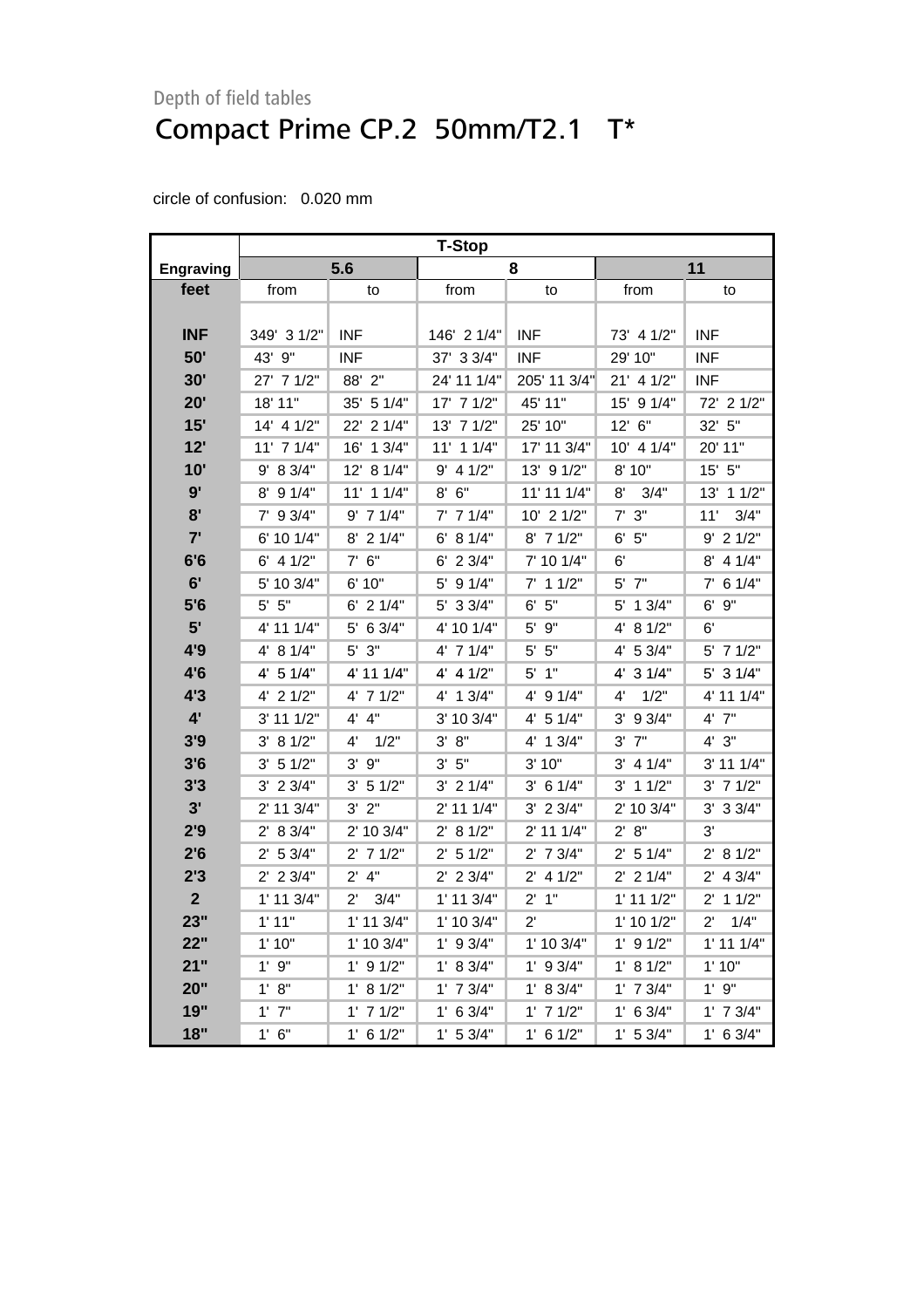|                  | <b>T-Stop</b>          |                          |                       |                       |  |  |  |
|------------------|------------------------|--------------------------|-----------------------|-----------------------|--|--|--|
| <b>Engraving</b> |                        | 16                       |                       | 22                    |  |  |  |
| feet             | from                   | to                       | from                  | to                    |  |  |  |
|                  |                        |                          |                       |                       |  |  |  |
| INF              | 42' 3 3/4"             | <b>INF</b>               | 26' 3 1/2"            | <b>INF</b>            |  |  |  |
| 50'              | 23'<br>1/4"            | <b>INF</b>               | 4"<br>17'             | INF                   |  |  |  |
| 30'              | 8"<br>17'              | <b>INF</b>               | 14' 1 1/2"            | <b>INF</b>            |  |  |  |
| 20'              | 13' 8"                 | 329' 9"                  | 11' 5 3/4"            | <b>INF</b>            |  |  |  |
| 15'              | 2"<br>11'              | 49' 8 1/2"               | 7 3/4"<br>9'          | 192' 2 1/2"           |  |  |  |
| 12'              | 5"<br>9'               | 26' 10 1/2"              | 4"<br>8'              | 44'<br>71/2"          |  |  |  |
| 10'              | 13/4"<br>8'            | 5"<br>18'                | 4"<br>7'              | 25'<br>23/4"          |  |  |  |
| 9'               | 5 3/4"<br>7'           | 15'<br>2 3/4"            | 9 1/2"<br>6'          | 19'<br>6 3/4"         |  |  |  |
| 8'               | 91/2"<br>6'            | 12'<br>6 1/4"            | 21/2"<br>6'           | 15'<br>31/2"          |  |  |  |
| 7'               | 3/4"<br>6'             | 21/4"<br>10'             | 71/4"<br>5'           | 11' 11"               |  |  |  |
| 6'6              | 8 1/4"<br>5'           | 11/2"<br>9'              | 31/2"<br>5'           | 10' 6"                |  |  |  |
| 6'               | 5'<br>31/2"            | 13/4"<br>8'              | 4' 11 1/2"            | 23/4"<br>9'           |  |  |  |
| 5'6              | 4' 11"                 | 7'<br>2 3/4"             | 4'<br>7 1/4"          | 8'<br>3/4"            |  |  |  |
| 5'               | 6 1/4"<br>4'           | 4 1/2"<br>6'             | 31/4"<br>4'           | 7'                    |  |  |  |
| 4'9              | 33/4"<br>4'            | 5' 11 1/2"               | 1"<br>4'              | 6"<br>6'              |  |  |  |
| 4'6              | 4'<br>11/4"            | 5'<br>6 3/4"             | 3'<br>10 3/4"         | 6'<br>1/4"            |  |  |  |
| 4'3              | 3' 10 3/4"             | 5'<br>21/4"              | 3,<br>8 1/2"          | 7"<br>5'              |  |  |  |
| 4'               | 3'<br>81/4"            | 9 3/4"<br>4'             | 3'<br>6 1/4"          | 5'<br>13/4"           |  |  |  |
| 3'9              | 5 3/4"<br>3'           | 4'<br>5 1/4"             | 4"<br>3'              | 4'<br>8 3/4"          |  |  |  |
| 3'6              | 31/4"<br>3'            | 1"<br>4'                 | 13/4"<br>3'           | 33/4"<br>4'           |  |  |  |
| 3'3              | 3'<br>1/2"             | $9^{\overline{1}}$<br>3' | 111/4"<br>2'          | 3' 11 1/4"            |  |  |  |
| 3'               | 2' 10"                 | 5"<br>3'                 | 8 3/4"<br>2'          | 6 3/4"<br>3'          |  |  |  |
| 2'9              | 71/4"<br>$2^{\prime}$  | 3'<br>1"                 | 6 1/4"<br>2'          | 3'<br>21/2"           |  |  |  |
| 2'6              | $2^{\prime}$<br>4 1/2" | $2^{\prime}$<br>91/4"    | 2'<br>33/4"           | 2' 10 1/4"            |  |  |  |
| 2'3              | 2"<br>$2^{\prime}$     | $2^{\prime}$<br>5 1/2"   | 11/4"<br>$2^{\prime}$ | 61/4"<br>$2^{\prime}$ |  |  |  |
| $\overline{2}$   | $1'$ 11 $1/4"$         | $2^{\prime}$<br>13/4"    | 1' 10 3/4"            | $2^{\prime}$<br>21/2" |  |  |  |
| 23"              | 1' 10 1/4"             | $2^{\prime}$<br>3/4"     | 1'<br>93/4"           | $2^{\prime}$<br>11/4" |  |  |  |
| 22"              | $1^{\prime}$<br>91/4"  | $1'$ 11 $1/2"$           | 9"<br>1'              | $2^{\prime}$          |  |  |  |
| 21"              | 8 1/4"<br>1'           | 1' 10 1/4"               | 8"<br>1'              | 1' 10 3/4"            |  |  |  |
| 20"              | 1'<br>71/2"            | 1'<br>9 1/4"             | $7^{\circ}$<br>1'     | 1'<br>91/2"           |  |  |  |
| 19"              | 1'<br>61/2"            | 8"<br>1'                 | 1'<br>61/4"           | 1'<br>81/2"           |  |  |  |
| 18"              | 1'<br>5 1/2"           | 1'<br>7"                 | 1'<br>5 1/4"          | 1'<br>71/4"           |  |  |  |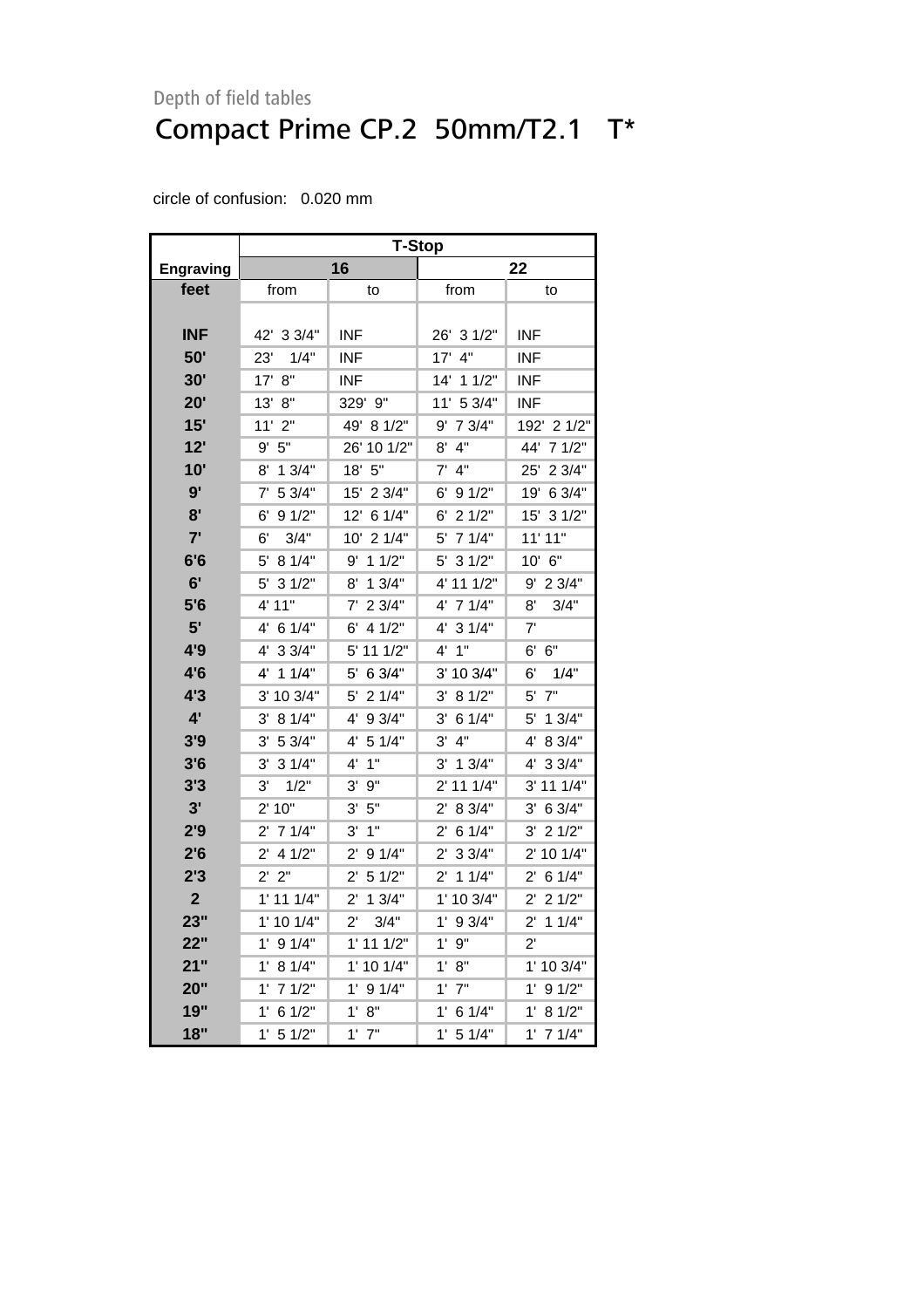<span id="page-25-0"></span>

|                  | <b>T-Stop</b>     |                       |                   |               |               |                     |  |
|------------------|-------------------|-----------------------|-------------------|---------------|---------------|---------------------|--|
| <b>Engraving</b> |                   | 2.1                   |                   | 2.8           | 4             |                     |  |
| feet             | from              | to                    | from              | to            | from          | to                  |  |
|                  |                   |                       |                   |               |               |                     |  |
| <b>INF</b>       | 598' 6 3/4"       | <b>INF</b>            | 555' 1 3/4"       | <b>INF</b>    | 461' 10"      | <b>INF</b>          |  |
| 200'             | 1/4"<br>150'      | 300' 1 3/4"           | 147' 1 1/2"       | <b>INF</b>    | 139' 7 3/4"   | <b>INF</b>          |  |
| 100'             | 85' 9 1/4"        | 119' 11 1/2"          | 84' 9 3/4"        | 137' 4 1/2"   | 82' 3 1/4"    | 174' 4 1/2"         |  |
| 60'              | 54' 7"            | 66' 7 1/2"            | 54' 2 1/4"        | 71' 7 3/4"    | 53' 1 3/4"    | 80' 6"              |  |
| 40'              | 37' 6 1/4"        | 42' 9 3/4"            | 37' 4 1/4"        | 44' 10"       | 36' 10 1/4"   | 48'<br>11/2"        |  |
| 30'              | 28' 7 1/4"        | 31' 6 1/2"            | 28' 5 3/4"        | 32' 7 1/2"    | 28' 2 1/4"    | 34' 3 3/4"          |  |
| 25'              | 1/4"<br>24'       | 26'<br>3/4"           | 23' 11 1/4"       | 26' 9 1/2"    | 23' 8 3/4"    | 27' 11"             |  |
| 20'              | 19' 4 1/2"        | 20' 8"                | 19' 3 3/4"        | 21' 1 1/2"    | 19' 2 1/4"    | 9 3/4"<br>21'       |  |
| 17'              | 16' 6 1/2"        | 17' 5 3/4"            | 16' 6"            | 17' 9 1/2"    | 16' 5"        | 18' 3 1/4"          |  |
| 15'              | 14' 7 3/4"        | 15' 4 1/2"            | 14' 7 1/2"        | 15' 7 1/4"    | 14' 6 1/2"    | 15' 11 3/4"         |  |
| 14'              | 13' 8 1/4"        | 14' 3 3/4"            | 13' 8"            | 14' 6 1/4"    | 13' 7 1/4"    | 14' 10 1/4"         |  |
| 13'              | 12' 8 3/4"        | 13' 3 1/4"            | 12' 8 1/2"        | 13' 5 1/2"    | 12' 7 3/4"    | 13' 8 3/4"          |  |
| 12'              | 11' 9 1/4"        | 12' 2 3/4"            | 11' 9"            | 12' 4 1/2"    | 11' 8 1/2"    | 12' 7 1/4"          |  |
| 11'              | 10' 9 3/4"        | $11'$ 2 $1/4"$        | $10'$ 9 $1/2"$    | 11' 3 3/4"    | 10' 9"        | $11'$ 6"            |  |
| 10'              | 9' 10 1/4"        | $10'$ $2"$            | 9'10"             | 10' 3 1/4"    | $9'$ 9 1/2"   | 10' 5"              |  |
| 9'6              | $9'$ 4 1/4"       | $9'$ 7 $3/4"$         | $9'$ 4 1/4"       | 9' 8 3/4"     | $9'$ 3 3/4"   | 9' 10 1/2"          |  |
| 9'               | 8' 10 1/2"        | 11/2"<br>9'           | 8' 10 1/2"        | $9'$ 2 1/2"   | 8' 10"        | 4"<br>9'            |  |
| 8'6              | 8' 4 3/4"         | 8' 7 1/4"             | $8'$ 4 1/2"       | 8' 8 1/4"     | 8' 4 1/4"     | 8' 9 1/2"           |  |
| 8'               | 7' 10 3/4"        | $8'$ 1 1/4"           | 7' 10 3/4"        | $8'$ $2"$     | 7' 10 1/2"    | 3"<br>8'            |  |
| 7'9              | 8"<br>$7^{\circ}$ | 7' 10"                | $7'$ 7 $3/4"$     | 7' 10 3/4"    | $7'$ 7 1/2"   | 8'                  |  |
| 7'6              | $7'$ 5"           | $7'$ $7''$            | 5"<br>$7^{\circ}$ | $7'$ 7 $3/4"$ | $7'$ 4 3/4"   | 7' 8 3/4"           |  |
| 7'3              | $7'$ 2"           | $7'$ 4"               | 2"<br>7'          | $7'$ 4 $1/2"$ | $7'$ 1 3/4"   | $7'$ 5 1/2"         |  |
| 7'               | 6' 11"            | $7'$ 1"               | 6'11"             | $7'$ 1 1/2"   | 6' 10 3/4"    | $7'$ 2 1/4"         |  |
| 6'9              | 6' 8 1/4"         | 9 3/4"<br>6'          | 6' 8''            | 6' 10 1/4"    | 8"<br>6'      | 6' 11 1/4"          |  |
| 6'6              | $6'$ 5 1/4"       | 6 3/4"<br>6'          | $6'$ 5 1/4"       | $6'$ 7 1/4"   | $6'$ $5"$     | 6' 8''              |  |
| 6'3              | $6'$ 2 1/4"       | 33/4"<br>6'           | $6'$ 2 $1/4"$     | $6'$ 4 1/4"   | $6'$ $2"$     | $6'$ 4 3/4"         |  |
| 6'               | 5' 11 1/4"        | 6'<br>3/4"            | 5' 11 1/4"        | 1"<br>6'      | 5' 11 1/4"    | $6'$ 1 $3/4"$       |  |
| 5'9              | 5' 8 1/2"         | 5' 9 1/2"             | 5' 8 1/4"         | 5' 10"        | 5' 8 1/4"     | 5' 10 1/2"          |  |
| 5'6              | $5'$ 5 $1/2"$     | $5'$ 6 1/2"           | $5'$ 5 1/2"       | $5'$ $7"$     | $5'$ 5 1/4"   | $5'$ 7 $1/2"$       |  |
| 5'3              | $5'$ 2 $1/2"$     | $5'$ 3 $1/2"$         | $5'$ 2 1/2"       | 5' 3 3/4"     | 5' 2 1/4"     | $5'$ 4 1/4"         |  |
| 5'               | 4' 11 1/2"        | 1/2"<br>5'            | 4' 11 1/2"        | 3/4"<br>5'    | 4' 11 1/2"    | $5'$ 1"             |  |
| 4'9              | 4' 8 1/2"         | 91/2"<br>$4^{\prime}$ | 4' 8 1/2"         | $4'$ 9 3/4"   | 4' 8 1/2"     | 4' 10"              |  |
| 4'6              | 4' 5 3/4"         | $4'$ 6 1/4"           | $4'$ 5 1/2"       | $4'$ 6 1/2"   | $4'$ 5 1/2"   | $4'$ $7"$           |  |
| 4'3              | 4' 2 3/4"         | $4'$ 3 $1/4"$         | $4'$ 2 3/4"       | 4' 3 1/2"     | $4'$ 2 $1/2"$ | 4' 3 3/4"           |  |
| $4^{\prime}$     | 3' 11 3/4"        | 1/4"<br>4'            | 3' 11 3/4"        | 1/2"<br>4'    | 3' 11 3/4"    | $4^{\circ}$<br>3/4" |  |
| 3'9              | 3' 8 3/4"         | $3'$ 9 $1/4"$         | 3' 8 3/4"         | $3'$ 9 $1/2"$ | 3' 8 3/4"     | $3'$ 9 $1/2"$       |  |
| 3'6              | 3' 5 3/4"         | $3'$ 6 1/4"           | 3' 5 3/4"         | $3'$ 6 1/4"   | 3' 5 3/4"     | $3'$ 6 1/2"         |  |
| 3'3              | $3'$ 2 $3/4"$     | $3'$ 3 $1/4"$         | $3'$ 2 $3/4"$     | $3'$ 3 $1/4"$ | $3'$ 2 $3/4"$ | 3' 31/2"            |  |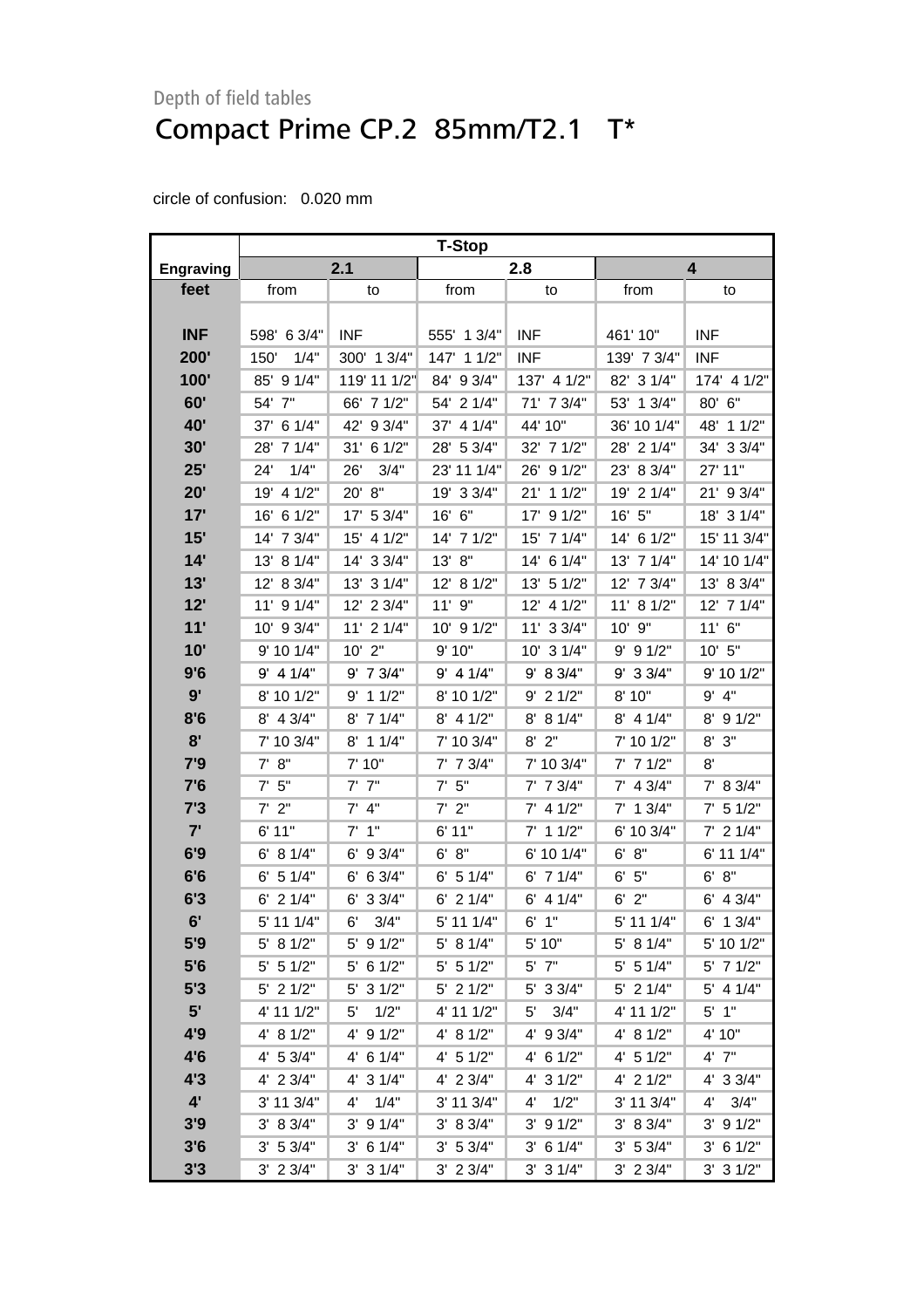|                  | <b>T-Stop</b> |               |                   |               |               |                |  |
|------------------|---------------|---------------|-------------------|---------------|---------------|----------------|--|
| <b>Engraving</b> |               | 5.6           |                   | 8             |               | 11             |  |
| feet             | from          | to            | from              | to            | from          | to             |  |
|                  |               |               |                   |               |               |                |  |
| <b>INF</b>       | 323' 9"       | <b>INF</b>    | 211' 3 1/2"       | <b>INF</b>    | 136' 6 1/2"   | <b>INF</b>     |  |
| 200'             | 123' 8 3/4"   | <b>INF</b>    | 102' 10 1/4"      | <b>INF</b>    | 81' 3 1/4"    | <b>INF</b>     |  |
| 100'             | 76' 5 3/4"    | 252' 2 3/4"   | 67' 11 3/4"       | <b>INF</b>    | 57' 10 1/4"   | <b>INF</b>     |  |
| 60'              | 50' 8 1/4"    | 93' 9 3/4"    | 46' 9 3/4"        | 117' 6 1/4"   | 41' 9 1/2"    | 174' 4"        |  |
| 40'              | 35' 7 3/4"    | 52' 6 1/2"    | 33' 8 1/2"        | 59' 2 1/2"    | 31'<br>1/4"   | 70' 9"         |  |
| 30'              | 27' 6"        | 36' 6"        | 26'<br>4"         | 39' 6 3/4"    | 24' 8"        | 44' 4 3/4"     |  |
| 25'              | 23' 2 3/4"    | 29' 4"        | 4 3/4"<br>22'     | 31' 3 1/4"    | 21' 2 1/2"    | 34' 2 1/4"     |  |
| 20'              | 18' 10 1/4"   | 22' 7 3/4"    | 18' 3 3/4"        | 23' 9 1/2"    | 17' 6"        | 25' 5 1/4"     |  |
| 17'              | 16' 2"        | 18' 10 1/2"   | 15' 9 1/4"        | 19' 7 3/4"    | $15'$ 2"      | 20' 9"         |  |
| 15'              | 14' 4 1/4"    | 16' 5"        | 14'<br>1/2"       | 17'           | 13' 6 3/4"    | 17' 9 3/4"     |  |
| 14'              | 13' 5 1/4"    | 15' 2 3/4"    | $13'$ $2"$        | 15' 8 3/4"    | 12' 9"        | 16' 5"         |  |
| 13'              | 12' 6 1/4"    | 14'<br>1/2"   | 12' 3 1/4"        | 14' 5 1/2"    | 11'11"        | 1/2"<br>15'    |  |
| 12'              | $11'$ $7"$    | 12' 10 1/2"   | $11'$ 4 $1/2"$    | 13' 2 3/4"    | 11'<br>3/4"   | 13' 8 1/2"     |  |
| 11'              | 10' 7 3/4"    | 11' 8 3/4"    | 10' 5 3/4"        | 12'<br>1/4"   | 10' 2 1/2"    | 12' 5''        |  |
| 10'              | 9' 8 1/2"     | 10' 7 1/4"    | $9'$ 6 3/4"       | 10' 10"       | $9'$ 4 1/4"   | 11' 1 3/4"     |  |
| 9'6              | 9' 3''        | 1/2"<br>10'   | $9'$ 1 1/4"       | $10'$ $3"$    | 8' 11"        | $10'$ 6 $1/4"$ |  |
| 9'               | $8'$ 9 1/4"   | 9' 5 3/4"     | 8' 7 3/4"         | 9' 8''        | 8' 5 3/4"     | 9'11"          |  |
| 8'6              | 31/2"<br>8'   | 8' 11"        | 8' 2 1/4"         | 1"<br>9'      | 8'<br>1/2"    | 9' 3 3/4"      |  |
| 8'               | $7'$ 9 3/4"   | $8'$ 4 1/2"   | 7' 8 3/4"         | 6 1/4"<br>8'  | $7'$ $7''$    | 8' 8 1/2"      |  |
| 7'9              | $7'$ $7''$    | $8'$ 1 1/4"   | 6"<br>$7^{\circ}$ | 8' 2 3/4"     | $7'$ 4 1/4"   | 8' 4 3/4"      |  |
| 7'6              | $7'$ 4"       | 7' 9 3/4"     | $7'$ 3"           | 7' 11 1/4"    | $7'$ 1 3/4"   | $8'$ 1 1/4"    |  |
| 7'3              | $7'$ 1 1/4"   | $7'$ 6 1/2"   | 1/4"<br>7'        | 7' 8''        | 6'11"         | $7'$ 9 3/4"    |  |
| 7'               | 6' 10 1/4"    | $7'$ 3 $1/4"$ | $6'$ 9 $1/2"$     | $7'$ 4 1/2"   | 6' 8 1/4"     | $7'$ 6 1/4"    |  |
| 6'9              | $6'$ 7 $1/2"$ | 7'            | $6'$ 6 3/4"       | $7'$ 1 1/4"   | $6'$ 5 1/2"   | $7'$ 2 3/4"    |  |
| 6'6              | $6'$ 4 $1/2"$ | 6' 8 3/4"     | 6' 3 3/4"         | 6' 10"        | $6'$ 2 3/4"   | 6' 11 1/4"     |  |
| 6'3              | 13/4"<br>6'   | $6'$ 5 1/2"   | $6'$ 1"           | 6' 6 1/2"     | 6'            | 6' 8''         |  |
| 6'               | 5' 10 3/4"    | $6'$ 2 $1/2"$ | 5' 10 1/4"        | $6'$ 3 $1/4"$ | $5'$ 9 $1/4"$ | $6'$ 4 $1/2"$  |  |
| 5'9              | 5' 8''        | 5' 11 1/4"    | 5' 7 1/4"         | 6'            | $5'$ 6 1/2"   | 6'1''          |  |
| 5'6              | $5'$ $5"$     | $5' 8"$       | $5'$ 4 1/2"       | 5' 8 3/4"     | 5' 3 3/4"     | 5' 9 3/4"      |  |
| 5'3              | $5'$ 2"       | $5'$ 4 3/4"   | $5'$ 1 1/2"       | $5'$ 5 1/2"   | $5'$ 1"       | $5'$ 6 1/4"    |  |
| 5'               | 4' 11 1/4"    | $5'$ 1 1/2"   | 4' 10 3/4"        | $5'$ 2 $1/4"$ | 4' 10"        | $5'$ $3"$      |  |
| 4'9              | 4' 8 1/4"     | 4' 10 1/2"    | 4' 8''            | 4' 11"        | 4' 7 1/4"     | 4' 11 3/4"     |  |
| 4'6              | 4' 5 1/4"     | 4' 7 1/4"     | 4' 5''            | 4' 7 3/4"     | $4'$ 4 $1/2"$ | 4' 8 1/4"      |  |
| 4'3              | $4'$ 2 $1/2"$ | 4' 4"         | $4'$ 2"           | $4'$ 4 $1/2"$ | 4' 1 3/4"     | 4' 5''         |  |
| $4^{\prime}$     | 3' 11 1/2"    | 4' 1''        | $3'$ 11 1/4"      | $4'$ 1 1/4"   | 3' 10 3/4"    | 4' 1 3/4"      |  |
| 3'9              | 3' 8 1/2"     | $3'$ 9 $3/4"$ | 3' 8 1/4"         | 3' 10 1/4"    | 3' 8''        | 3' 10 1/2"     |  |
| 3'6              | 3' 51/2"      | 3' 6 3/4"     | 3' 51/2"          | $3'$ $7''$    | $3'$ 5"       | $3'$ 7 1/4"    |  |
| 3'3              | $3'$ 2 $3/4"$ | $3'$ 3 $1/2"$ | $3'$ 2 $1/2"$     | $3'$ 3 $3/4"$ | $3'$ 2 1/4"   | $3'$ 4 1/4"    |  |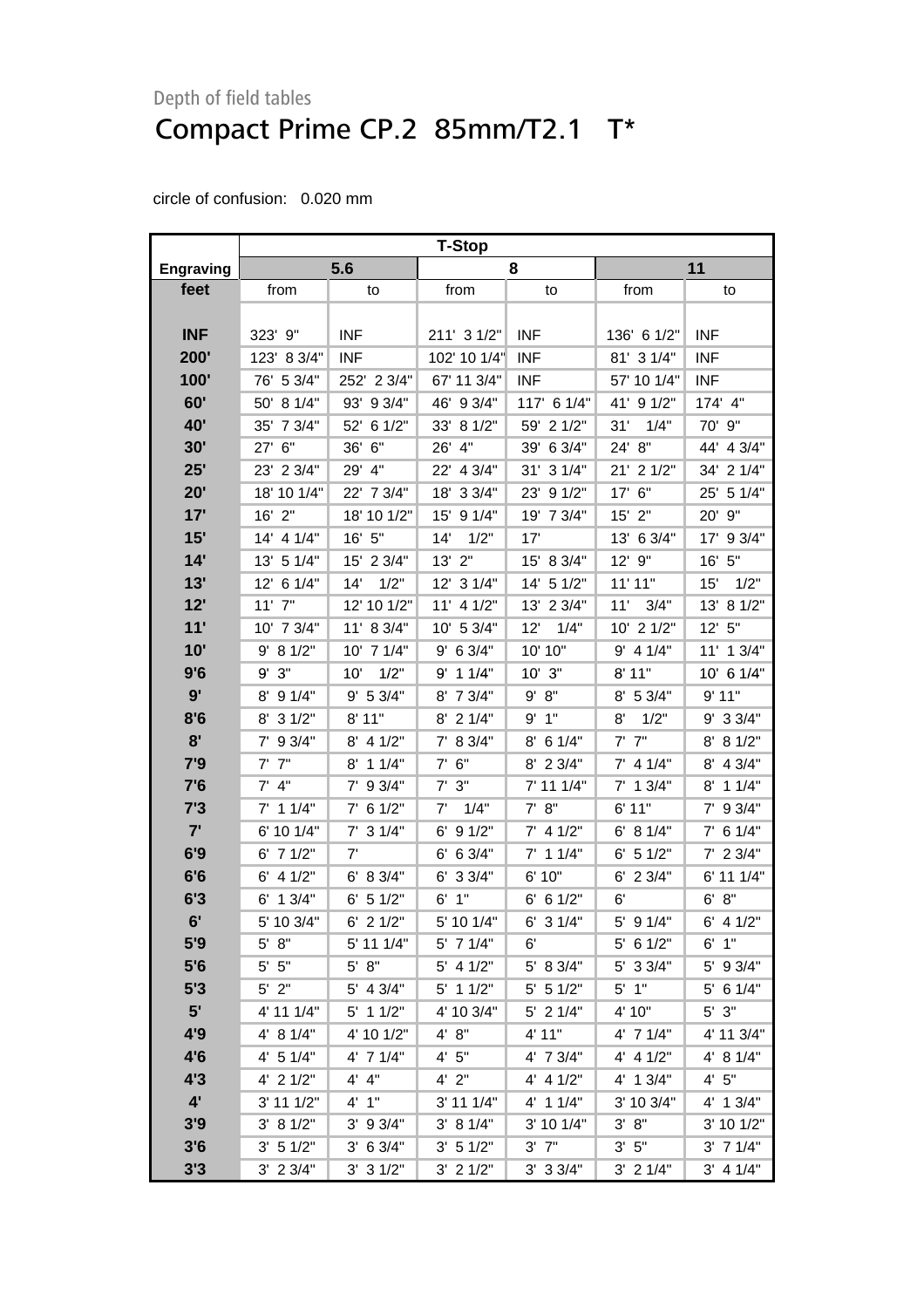|                  | <b>T-Stop</b> |               |                        |               |  |  |
|------------------|---------------|---------------|------------------------|---------------|--|--|
| <b>Engraving</b> |               | 16            |                        | 22            |  |  |
| feet             | from          | to            | from                   | to            |  |  |
|                  |               |               |                        |               |  |  |
| <b>INF</b>       | 90' 5 3/4"    | <b>INF</b>    | 60' 11 3/4"            | <b>INF</b>    |  |  |
| <b>200'</b>      | 62' 5"        | <b>INF</b>    | 46' 10"                | INF           |  |  |
| 100'             | 47' 7 3/4"    | <b>INF</b>    | 38'<br>1/4"            | <b>INF</b>    |  |  |
| 60'              | 21/2"<br>36'  | <b>INF</b>    | 4 3/4"<br>30'          | <b>INF</b>    |  |  |
| 40'              | 27' 10 1/4"   | 97'<br>11/4"  | 24' 3 1/2"             | 201' 11 3/4"  |  |  |
| 30'              | 22' 7 3/4"    | 53'<br>5 1/4" | 20' 2 3/4"             | 74' 7 3/4"    |  |  |
| 25'              | 19'<br>81/4"  | 39'<br>31/2"  | 17' 10 1/4"            | 49'<br>71/2"  |  |  |
| 20'              | 16' 5 1/2"    | 28'<br>11/2"  | 15'<br>2"              | 33'<br>1/4"   |  |  |
| 17'              | 14' 4 3/4"    | 6"<br>22'     | 13' 4 3/4"             | 25'<br>6"     |  |  |
| 15'              | 12' 11 1/4"   | 19'<br>1"     | 11/2"<br>12'           | 21'<br>21/4"  |  |  |
| 14'              | 12' 2 1/4"    | 5 3/4"<br>17' | 11' 5 3/4"             | 19'<br>2 3/4" |  |  |
| 13'              | 11' 5 1/4"    | 15' 11 1/4"   | 91/2"<br>10'           | 17'<br>4 1/2" |  |  |
| 12'              | 10' 7 3/4"    | 14' 5 1/4"    | 10' 1 1/4"             | 71/4"<br>15'  |  |  |
| 11'              | 9' 10 1/4"    | 13'           | 4 3/4"<br>9'           | 13' 11 1/4"   |  |  |
| 10'              | 9'<br>3/4"    | 11' 7 1/2"    | 8'<br>8"               | 12' 4 1/4"    |  |  |
| 9'6              | 7 3/4"<br>8'  | 10' 11 1/4"   | $8'$ 3 1/2"            | $11'$ $7"$    |  |  |
| 9'               | 23/4"<br>8'   | 10' 3 1/4"    | 7' 11"                 | 10' 10"       |  |  |
| 8'6              | 9 3/4"<br>7'  | $9'$ 7 1/2"   | $7'$ 6 1/4"            | 10' 1 1/2"    |  |  |
| 8'               | 4 3/4"<br>7'  | 8' 11 3/4"    | 11/2"<br>7'            | 9' 5''        |  |  |
| 7'9              | 21/4"<br>7'   | 8'<br>8"      | 6' 11 1/4"             | 9'<br>3/4"    |  |  |
| 7'6              | 111/2"<br>6'  | 8' 4 1/4"     | 8 3/4"<br>6'           | 8 1/2"<br>8'  |  |  |
| 7'3              | 6'<br>9"      | 1/2"<br>8'    | 6 1/2"<br>6'           | 8'<br>4 1/2"  |  |  |
| 7'               | 6 1/2"<br>6'  | 8 3/4"<br>7'  | 4"<br>6'               | 8'<br>1/2"    |  |  |
| 6'9              | 33/4"<br>6'   | 7'<br>5"      | 11/2"<br>6'            | 7'<br>81/2"   |  |  |
| 6'6              | 11/4"<br>6'   | 11/2"<br>7'   | 5' 11"                 | 4 1/2"<br>7'  |  |  |
| 6'3              | 5' 10 1/2"    | 9 3/4"<br>6'  | 5'<br>8 3/4"           | 3/4"<br>7'    |  |  |
| 6'               | 5'<br>8"      | 6'<br>6 1/4"  | 5' 6 1/4"              | 6' 8 3/4"     |  |  |
| 5'9              | 5' 5 1/4"     | $6'$ 2 3/4"   | 5' 3 3/4"              | 6' 5''        |  |  |
| 5'6              | $5'$ 2 1/2"   | 5' 11 1/4"    | $5'$ 1"                | $6'$ 1 1/4"   |  |  |
| 5'3              | 5'            | $5'$ 7 $1/2"$ | 4' 10 1/2"             | 5' 9 1/2"     |  |  |
| 5'               | 91/4"<br>4'   | 5'<br>4 1/4"  | 4' 8''                 | 5' 5 3/4"     |  |  |
| 4'9              | 6 1/2"<br>4'  | 3/4"<br>5'    | 4' 5 1/4"              | 5' 2 1/4"     |  |  |
| 4'6              | 33/4"<br>4'   | 4' 9 1/4"     | 4' 2 3/4"              | 4' 10 1/2"    |  |  |
| 4'3              | $4'$ 1"       | 4' 53/4"      | 4'                     | 4' 7"         |  |  |
| 4'               | 3' 10 1/4"    | $4'$ 2 $1/2"$ | $3'$ 9 $1/2"$          | 4' 3 1/2"     |  |  |
| 3'9              | $3'$ 7 $1/2"$ | $3'$ 11 1/4"  | 6 3/4"<br>$3^{\prime}$ | 4'            |  |  |
| 3'6              | $3'$ 4 $3/4"$ | $3'$ 7 $3/4"$ | 3' 4''                 | 3' 81/2"      |  |  |
| 3'3              | $3'$ $2"$     | $3'$ 4 1/2"   | $3'$ 1 1/2"            | 3' 5 1/4"     |  |  |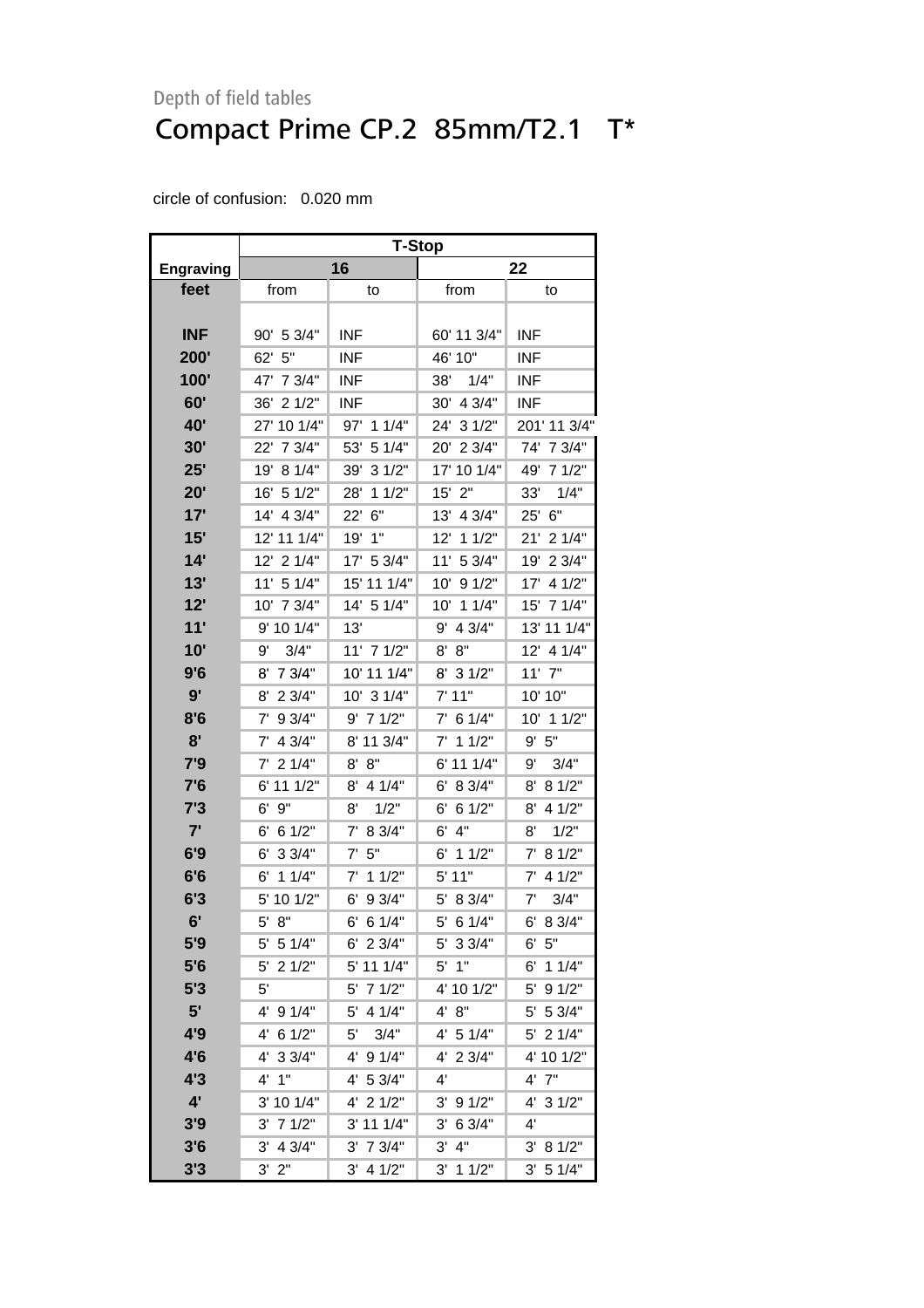<span id="page-28-0"></span>

|                  | <b>T-Stop</b> |              |               |              |               |                |  |
|------------------|---------------|--------------|---------------|--------------|---------------|----------------|--|
| <b>Engraving</b> |               | 2.1          |               | 2.8          |               | 4              |  |
| feet             | from          | to           | from          | to           | from          | to             |  |
|                  |               |              |               |              |               |                |  |
| <b>INF</b>       | 786' 5 1/4"   | <b>INF</b>   | 778' 4 3/4"   | <b>INF</b>   | 539' 11 1/4"  | <b>INF</b>     |  |
| 300'             | 217' 4"       | <b>INF</b>   | 216' 8 1/4"   | <b>INF</b>   | 193'<br>1/4"  | <b>INF</b>     |  |
| 250'             | 189' 10 1/4"  | 366' 2 1/4"  | 189' 4 1/4"   | <b>INF</b>   | 171'<br>1/2"  | <b>INF</b>     |  |
| 200'             | 159' 7"       | 267' 11 3/4" | 159' 2 3/4"   | 346' 2 3/4"  | 146' 1"       | <b>INF</b>     |  |
| 190'             | 153' 1 3/4"   | 250' 3 1/2"  | 152' 10"      | 317' 3"      | 140' 8 1/4"   | <b>INF</b>     |  |
| 180'             | 146' 7 1/4"   | 233' 2 1/2"  | 146' 3 3/4"   | 290' 3 1/4"  | 135'<br>11/2" | <b>INF</b>     |  |
| <b>170'</b>      | 139' 10 3/4"  | 216' 8 1/4"  | 139' 7 1/2"   | 1"<br>265'   | 5"<br>129'    | 346' 6 1/4"    |  |
| 160'             | 3/4"<br>133'  | 200' 8 1/4"  | 132' 9 3/4"   | 241' 6"      | 123' 6 3/4"   | 307' 3 1/4"    |  |
| 150'             | 1"<br>126'    | 185' 2 1/4"  | 125' 10 1/4"  | 219' 4 1/2"  | 117' 6 1/4"   | 272' 3 1/2"    |  |
| 140'             | 118' 11 1/4"  | 170' 2"      | 118' 9"       | 198' 7"      | 111' 3 1/2"   | 240' 11 1/2"   |  |
| <b>130'</b>      | 111' 7 3/4"   | 155' 7 1/4"  | 111' 5 3/4"   | 179'<br>1/4" | 104' 10 3/4"  | 212' 8 3/4"    |  |
| 120'             | 104' 2 1/2"   | 141' 5 3/4"  | 3/4"<br>104'  | 160' 6 3/4"  | 98' 3 1/2"    | 187' 1 1/2"    |  |
| 110'             | 96' 7"        | 127' 9 1/4"  | 96' 5 1/2"    | 143' 1 1/4"  | 91' 5 3/4"    | 163' 10"       |  |
| 100'             | 88' 9 1/2"    | 114' 5 1/2"  | 8 1/4"<br>88' | 126' 7 1/4"  | 84' 5 3/4"    | 142' 6 1/2"    |  |
| 90'              | 80' 10"       | 101' 6 1/2"  | 8 3/4"<br>80' | 110' 11 1/2" | 23/4"<br>77'  | 123'           |  |
| 80'              | 72' 8 1/4"    | 88' 11 3/4"  | 72' 7 1/4"    | 96' 1 1/2"   | 69' 9"        | 1/4"<br>105'   |  |
| 70'              | 64' 4"        | 76' 9 1/4"   | 64' 3 1/4"    | 82'<br>1/4"  | 62'<br>1/2"   | 88' 4 3/4"     |  |
| 60'              | 91/2"<br>55'  | 64' 10 3/4"  | 55' 9"        | 68' 7 1/4"   | 54'<br>3/4"   | 72' 11 3/4"    |  |
| 50'              | 3/4"<br>47'   | 53' 4"       | 1/4"<br>47'   | 55' 9 3/4"   | 45' 9 3/4"    | 58' 8"         |  |
| 45'              | 42' 7 1/4"    | 47' 8 1/4"   | 7"<br>42'     | 49' 7 3/4"   | 41' 7"        | 51' 10 3/4"    |  |
| <b>40'</b>       | 11/4"<br>38'  | 42' 1 1/4"   | 1"<br>38'     | 43' 7 1/4"   | 37' 3 1/2"    | 45' 4"         |  |
| 35'              | 61/2"<br>33'  | 36' 7 1/4"   | 6 1/4"<br>33' | 37' 8 3/4"   | 32' 11"       | 39'            |  |
| 30'              | 28' 11"       | $31'$ $2"$   | 28' 11"       | 31' 11 3/4"  | 28' 5 1/2"    | 32' 10 1/2"    |  |
| 29'              | 28'           | 30' 1"       | 27' 11 3/4"   | 30' 10"      | 27' 6 3/4"    | 31' 8 1/4"     |  |
| 28'              | 3/4"<br>27'   | 29'          | 1/2"<br>27'   | 29' 8 1/2"   | 26' 7 3/4"    | 5 3/4"<br>30'  |  |
| 27'              | 11/2"<br>26'  | 27' 11 1/4"  | 11/2"<br>26'  | 28' 7"       | 25' 9"        | 31/2"<br>29'   |  |
| 26'              | 25' 2 1/4"    | 26' 10 1/4"  | 25' 2 1/4"    | 27' 5 1/2"   | 24' 10"       | 11/2"<br>28'   |  |
| 25'              | 24' 3"        | 25' 9 1/2"   | 24' 3"        | 26' 4 1/4"   | 23' 11"       | 26' 11 1/2"    |  |
| 24'              | 23' 3 3/4"    | 24' 8 3/4"   | 23' 3 3/4"    | 25' 2 3/4"   | 23'           | 25' 9 1/2"     |  |
| 23'              | 22' 4 1/2"    | 23' 8"       | 22' 4 1/4"    | 24' 1 1/2"   | 22' 1"        | 24' 7 3/4"     |  |
| 22'              | 21'5''        | 22' 7 1/4"   | 21'5''        | 1/4"<br>23'  | $21'$ $2"$    | 23' 6"         |  |
| 21'              | 20' 5 3/4"    | 21' 6 3/4"   | 20' 5 1/2"    | 21' 11 1/4"  | $20'$ $3"$    | 22' 4 1/4"     |  |
| 20'              | 19' 6 1/4"    | 20' 6"       | 19' 6 1/4"    | 20' 10"      | 19' 3 3/4"    | $21'$ 2 $1/2"$ |  |
| 19'              | 18' 6 3/4"    | 19' 5 1/2"   | 18' 6 3/4"    | 19' 9"       | 18' 4 1/2"    | 20' 1"         |  |
| 18'              | 17' 7 1/4"    | 18' 4 3/4"   | 17' 7 1/4"    | 18' 8"       | 17' 5 1/4"    | 18' 11 3/4"    |  |
| 17'              | 16' 8"        | 17' 4 1/4"   | 16' 7 3/4"    | 17' 7 1/4"   | 16' 6"        | 17' 10 1/4"    |  |
| 16'              | 15' 8 1/4"    | 16' 3 3/4"   | 15' 8 1/4"    | 16' 6 1/4"   | 15' 6 3/4"    | 16' 9 1/4"     |  |
| 15'              | 14' 8 3/4"    | 15' 3 1/4"   | 14' 8 3/4"    | 15' 5 1/2"   | 14' 7 1/4"    | 15' 8"         |  |
| 14' 6"           | $14'$ 3"      | 14' 9"       | 14'3''        | 14' 11 1/4"  | 14' 1 3/4"    | 15' 1 1/2"     |  |
| 14'              | 13' 9 1/4"    | $14'$ $3''$  | 13' 9 1/4"    | 14' 4 3/4"   | 13' 8"        | 14' 7"         |  |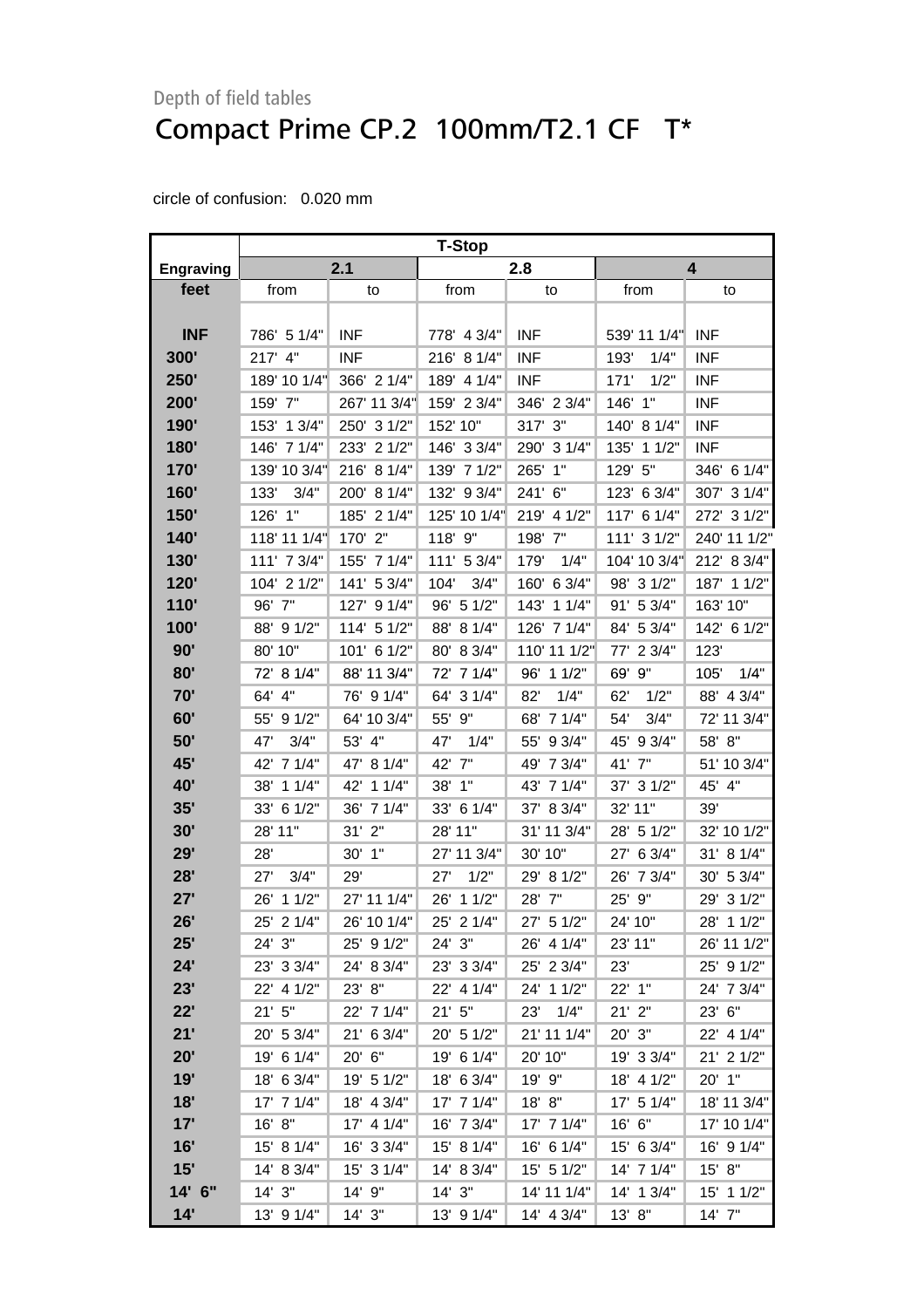|                    | <b>T-Stop</b>         |                      |                |               |                |               |
|--------------------|-----------------------|----------------------|----------------|---------------|----------------|---------------|
| <b>Engraving</b>   |                       | 2.1                  |                | 2.8           |                | 4             |
| feet               | from                  | to                   | from           | to            | from           | to            |
|                    |                       |                      |                |               |                |               |
| 13' 6"             | 13' 3 1/2"            | 13' 8 3/4"           | 13' 3 1/2"     | 13' 10 1/2"   | 13' 2 1/4"     | 14'<br>1/4"   |
| 13'                | 12' 9 1/2"            | 13' 2 1/2"           | 91/2"<br>12'   | 13' 4"        | 12' 8 1/2"     | 13' 6''       |
| 12' 6"             | 12' 3 3/4"            | 12' 8 1/4"           | 12' 3 3/4"     | 12' 9 3/4"    | 12' 2 3/4"     | 12' 11 1/2"   |
| 12'                | 11' 10"               | $12'$ $2"$           | 11' 10"        | 12' 3 1/2"    | 11' 9"         | 12'5''        |
| 11' 6"             | $11'$ 4 $1/4"$        | 11' 8''              | $11'$ 4"       | 11' 9 1/4"    | 11' 3 1/4"     | 11' 10 1/2"   |
| 11'                | 10' 10 1/4"           | 11' 1 3/4"           | 10' 10 1/4"    | 11'3''        | 10' 9 1/2"     | 11' 4 1/4"    |
| 10' 6"             | $10'$ 4 $1/2"$        | 10' 7 1/2"           | $10'$ 4 $1/2"$ | 10' 8 1/2"    | $10'$ 3 $3/4"$ | 10' 9 3/4"    |
| 10'                | 9' 10 1/2"            | 10' 1 1/2"           | 9' 10 1/2"     | 10' 2 1/4"    | 9' 10"         | 31/4"<br>10'  |
| 9' 9"              | 9' 7 3/4"             | 9' 10 1/4"           | 9' 7 3/4"      | 9' 11 1/4"    | $9'$ $7"$      | 10'<br>1/4"   |
| 9'<br>6"           | 9' 4 3/4"             | $9'$ 7 1/4"          | $9'$ 4 $3/4"$  | 9' 8''        | $9'$ 4 1/4"    | $9'$ $9"$     |
| 3"<br>9'           | $9'$ 1 3/4"           | $9'$ 4 1/4"          | $9'$ 1 $3/4"$  | 9'5''         | $9'$ 1 1/4"    | 9' 5 3/4"     |
| 9'                 | $8'$ 11"              | $9'$ 1 1/4"          | 8' 10 3/4"     | $9'$ $2"$     | 8' 10 1/4"     | 9' 2 3/4"     |
| 8'<br>9"           | 8"<br>8'              | 8' 10"               | 8"<br>8'       | 8' 10 3/4"    | 71/2"<br>8'    | 8' 11 1/2"    |
| 8'<br>6"           | 5"<br>8'              | $8'$ $7''$           | 5"<br>8'       | 8' 7 3/4"     | $8'$ 4 $1/2"$  | 8' 8 1/2"     |
| 8'<br>3"           | 2"<br>8'              | $8'$ 4"              | $8'$ 2"        | 8' 4 1/2"     | 8' 1 3/4"      | $8'$ 5 1/4"   |
| 8'                 | 7' 11 1/4"            | $8'$ 1"              | 7'11"          | 11/2"<br>8'   | 7' 10 3/4"     | $8'$ 2"       |
| 7' 9"              | 7' 8 1/4"             | $7'$ 9 3/4"          | 7' 8 1/4"      | 7' 10 1/4"    | $7'$ 7 $3/4"$  | 7' 11"        |
| 6"<br>7'           | 5 1/4"<br>$7^{\circ}$ | $7'$ 6 3/4"          | $7'$ 5 1/4"    | $7'$ 7 1/4"   | $7'$ 5"        | $7'$ 7 $3/4"$ |
| $7'$ 3"            | $7'$ 2 1/4"           | $7'$ 3 3/4"          | $7'$ 2 1/4"    | $7'$ 4 1/4"   | $7'$ $2"$      | $7'$ 4 3/4"   |
| 7'                 | 6' 11 1/4"            | 7'<br>3/4"           | 6' 11 1/4"     | 1"<br>7'      | 6' 11"         | $7'$ 1 1/2"   |
| $6'$ $9''$         | 6' 8 1/2"             | 91/2"<br>6'          | 6' 8 1/2"      | 6'10"         | 6' 8''         | 6' 10 1/2"    |
| 6"<br>6'           | $6'$ 5 $1/2"$         | 61/2"<br>6'          | $6'$ 5 1/2"    | $6'$ $7"$     | 5 1/4"<br>6'   | $6'$ 7 1/4"   |
| 6'<br>3"           | $6'$ 2 $1/2"$         | 31/2"<br>6'          | $6'$ 2 $1/2"$  | 33/4"<br>6'   | $6'$ 2 1/4"    | $6'$ 4 $1/4"$ |
| 6'                 | 5' 11 1/2"            | 6'<br>1/2"           | 5' 11 1/2"     | 6'<br>3/4"    | 5' 11 1/4"     | $6'$ 1"       |
| 9"<br>5'           | 5' 8 1/2"             | 91/2"<br>5'          | 5' 8 1/2"      | 9 3/4"<br>5'  | 8 1/4"<br>5'   | 5' 10"        |
| 5'<br>6"           | $5'$ 5 1/2"           | 5'<br>61/2"          | $5'$ 5 1/2"    | 63/4"<br>5'   | $5'$ 5 1/2"    | $5'$ $7"$     |
| 5' 3"              | 23/4"<br>5'           | 5'<br>31/4"          | 5' 2 3/4"      | 31/2"<br>5'   | 21/2"<br>5'    | 5' 3 3/4"     |
| 5'                 | 4' 11 3/4"            | 1/4"<br>5'           | 4' 11 3/4"     | 1/2"<br>5'    | 4' 11 1/2"     | 3/4"<br>5'    |
| 4' 9"              | 4' 8 3/4"             | 4' 9 1/4"            | 4' 8 3/4"      | 4' 9 1/2"     | 4' 8 1/2"      | 4' 9 3/4"     |
| 4'6''              | 4' 53/4"              | $4'$ 6 1/4"          | $4'$ 5 3/4"    | $4'$ 6 1/2"   | 4' 5 3/4"      | $4'$ 6 1/2"   |
| 4' 3"              | 4' 2 3/4"             | 4' 3 1/4"            | $4'$ 2 3/4"    | 4' 3 1/4"     | $4'$ 2 3/4"    | 4' 3 1/2"     |
| 4'                 | 3' 11 3/4"            | 1/4"<br>$4^{\prime}$ | 3' 11 3/4"     | 1/4"<br>4'    | 3' 11 3/4"     | 1/2"<br>4'    |
| $3'$ $9''$         | 3' 8 3/4"             | $3'$ 9 $1/4"$        | 3' 8 3/4"      | $3'$ 9 $1/4"$ | 3' 8 3/4"      | $3'$ 9 $1/2"$ |
| $3'$ 6"            | 3' 5 3/4"             | $3'$ 6 1/4"          | 3' 5 3/4"      | $3'$ 6 1/4"   | 3' 5 3/4"      | $3'$ 6 $1/4"$ |
| $3'$ $3''$         | 3' 3''                | 3' 3''               | 3'3''          | $3'$ 3 $1/4"$ | $3'$ 2 $3/4"$  | $3'$ 3 $1/4"$ |
| 3'                 | 3'                    | 3'                   | 3'             | 1/4"<br>3'    | 2' 11 3/4"     | 3'<br>1/4"    |
| 9"<br>$2^{\prime}$ | $2'$ $9''$            | $2'$ $9''$           | $2'$ $9"$      | $2'$ 9 1/4"   | 2'9''          | $2'$ 9 1/4"   |
| $2'$ 6"            | 2' 6''                | 2' 6''               | 2' 6''         | $2'$ 6"       | 2' 6''         | $2'$ 6 1/4"   |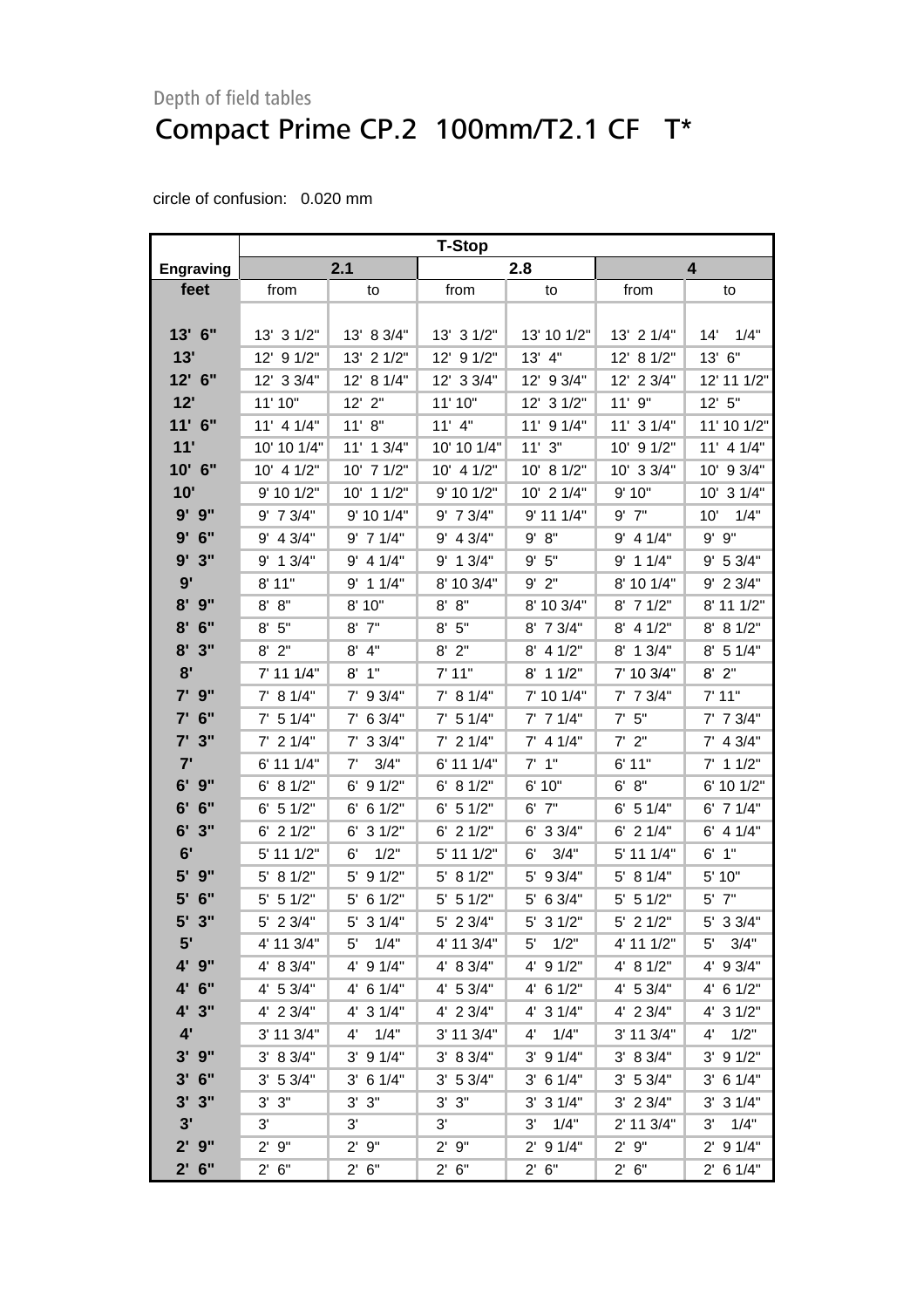|                  | <b>T-Stop</b>  |              |               |              |              |               |
|------------------|----------------|--------------|---------------|--------------|--------------|---------------|
| <b>Engraving</b> |                | 5.6          |               | 8            | 11           |               |
| feet             | from           | to           | from          | to           | from         | to            |
|                  |                |              |               |              |              |               |
| <b>INF</b>       | 368' 8 1/4"    | <b>INF</b>   | 250' 8 1/2"   | <b>INF</b>   | 169' 11"     | <b>INF</b>    |
| 300'             | 165' 7"        | <b>INF</b>   | 136' 9 1/4"   | <b>INF</b>   | 108' 8"      | <b>INF</b>    |
| 250'             | 149' 2"        | <b>INF</b>   | 125' 4 1/2"   | <b>INF</b>   | 101' 4 1/4"  | <b>INF</b>    |
| 200'             | 129' 10"       | <b>INF</b>   | 111' 5 1/4"   | <b>INF</b>   | 92'<br>3/4"  | <b>INF</b>    |
| 190'             | 125' 6 1/2"    | <b>INF</b>   | 108' 3 1/4"   | <b>INF</b>   | 89' 10 3/4"  | <b>INF</b>    |
| 180'             | 121' 1 1/2"    | <b>INF</b>   | 104' 11 1/2"  | <b>INF</b>   | 87' 7 1/4"   | <b>INF</b>    |
| 170'             | 116'<br>6 1/4" | <b>INF</b>   | 101' 6"       | <b>INF</b>   | 85' 2 1/4"   | <b>INF</b>    |
| 160'             | 111' 8 3/4"    | <b>INF</b>   | 97' 10 1/4"   | <b>INF</b>   | 82' 7 1/4"   | <b>INF</b>    |
| 150'             | 106' 9 1/4"    | <b>INF</b>   | 1/4"<br>94'   | <b>INF</b>   | 79' 10 1/2"  | <b>INF</b>    |
| 140'             | 101' 7 1/2"    | 336' 8 1/2"  | 1/4"<br>90'   | <b>INF</b>   | 76' 11 1/2"  | <b>INF</b>    |
| <b>130'</b>      | 96' 3"         | 283' 11 1/2" | 91/2"<br>85'  | <b>INF</b>   | 73' 10 1/4"  | <b>INF</b>    |
| 120'             | 90' 8"         | 240' 1"      | 4"<br>81'     | <b>INF</b>   | 70' 6 1/4"   | <b>INF</b>    |
| 110'             | 84' 10 1/4"    | 203'<br>1/4" | 71/2"<br>76'  | 300' 5 3/4"  | 66' 11 1/2"  | <b>INF</b>    |
| 100'             | 78' 9 1/2"     | 171' 3 1/2"  | 71' 7 3/4"    | 235' 8 3/4"  | 63' 1 3/4"   | <b>INF</b>    |
| 90'              | 72' 5 1/2"     | 143' 9 3/4"  | 4 1/2"<br>66' | 186' 7 1/4"  | 59'<br>1/4"  | 312' 5 3/4"   |
| 80'              | 65' 10 1/4"    | 119' 9 1/2"  | 60' 9 1/2"    | 148'<br>1/4" | 54' 6 3/4"   | 217' 5"       |
| 70'              | 58' 11 1/4"    | 98' 7 1/4"   | 54' 10 1/4"   | 116' 11 1/4" | 49'<br>9"    | 156' 3 1/2"   |
| 60'              | 51' 8 1/4"     | 79' 9 1/2"   | 6 1/2"<br>48' | 91' 4 1/2"   | 44'<br>6"    | 113' 8 1/4"   |
| 50'              | 44' 1 1/4"     | 62' 11 3/4"  | 41'<br>91/2"  | 69' 11 1/2"  | 91/4"<br>38' | 82' 3 1/4"    |
| 45'              | 21/4"<br>40'   | 55' 2 3/4"   | 3"<br>38'     | 60' 6"       | 35' 8 1/2"   | 5 3/4"<br>69' |
| <b>40'</b>       | 13/4"<br>36'   | 47' 10 1/4"  | 34' 7"        | 51' 9"       | 32' 6"       | 2"<br>58'     |
| 35'              | 1/4"<br>32'    | 40' 10 1/4"  | 91/2"<br>30'  | 43' 7 3/4"   | 29' 1 1/2"   | 11/4"<br>48'  |
| 30'              | 91/2"<br>27'   | 34' 2"       | 26' 10 1/2"   | 36' 1 1/4"   | 25' 7 1/4"   | 1"<br>39'     |
| 29'              | 26' 11 1/4"    | 32' 10 1/2"  | 26'<br>3/4"   | 34' 7 3/4"   | 24' 10 1/2"  | 4 3/4"<br>37' |
| 28'              | 3/4"<br>26'    | 31' 7"       | 3"<br>25'     | 33' 2 3/4"   | 24' 1 1/2"   | 8 3/4"<br>35' |
| 27'              | 21/2"<br>25'   | 30' 3 3/4"   | 51/4"<br>24'  | 31' 9 3/4"   | 23' 4 3/4"   | 11/4"<br>34'  |
| 26'              | 24' 4"         | 29'<br>3/4"  | 23' 7 1/2"    | 30' 5 1/4"   | 22' 7 3/4"   | 6 1/4"<br>32' |
| 25'              | 23' 5 1/2"     | 27' 9 3/4"   | 22' 9 1/2"    | 3/4"<br>29'  | 21' 10 1/2"  | 30' 11 1/2"   |
| 24'              | 22' 7"         | 26' 7"       | 21' 11 1/2"   | 27' 8 1/2"   | 21' 1 1/2"   | 29' 5 1/4"    |
| 23'              | 21' 8 1/4"     | 25' 4 1/4"   | 21' 1 1/2"    | 26' 4 1/2"   | 20' 4"       | 27' 11 1/4"   |
| 22'              | 20' 9 1/2"     | 24' 1 3/4"   | 20' 3 1/2"    | 25'<br>3/4"  | 19' 6 3/4"   | 26' 5 1/2"    |
| 21'              | 19' 11"        | 22' 11 1/4"  | 19' 5 1/4"    | 23' 9 1/4"   | 18' 9 1/4"   | 1/4"<br>25'   |
| 20'              | 19'            | $21'$ $9''$  | 18' 7"        | 22' 6"       | 17' 11 3/4"  | 23' 7 1/4"    |
| 19'              | 18' 1 1/4"     | 20' 6 3/4"   | 17' 8 1/2"    | 21' 2 3/4"   | $17'$ $2"$   | 22' 2 1/2"    |
| 18'              | 17' 2 1/4"     | 19' 4 3/4"   | 16' 10"       | 19' 11 3/4"  | 16' 4 1/4"   | 20' 10 1/4"   |
| 17'              | 16' 3 1/2"     | 18' 2 3/4"   | 15' 11 1/2"   | 18' 9"       | 15' 6 1/4"   | 19' 6"        |
| 16'              | 15' 4 1/4"     | $17'$ $1''$  | $15'$ $1"$    | 17' 6 1/2"   | 14' 8 1/4"   | 18' 2 1/4"    |
| 15'              | 14' 5 1/4"     | 15' 11 1/4"  | 14' 2 1/4"    | 16' 4"       | 13' 10"      | 16' 10 3/4"   |
| 14' 6"           | 13' 11 3/4"    | 15' 4 1/2"   | 13' 9"        | 15' 9"       | 13' 5"       | 16' 3 1/4"    |
| 14'              | 13' 6 1/4"     | 14' 9 3/4"   | 13' 3 1/2"    | 15' 1 3/4"   | 13'          | 15' 7 1/2"    |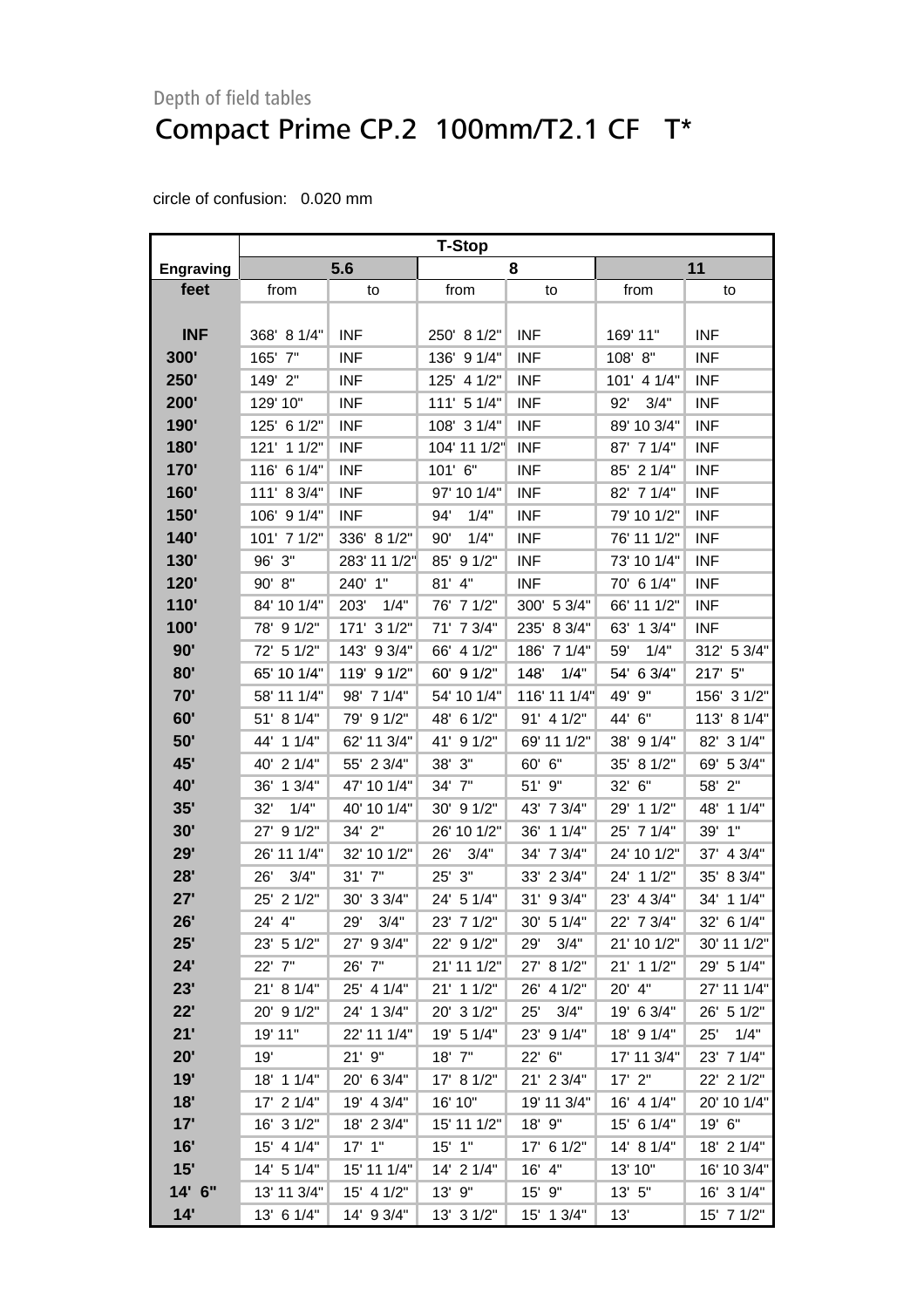|                  | <b>T-Stop</b>  |                      |                     |                      |                |               |  |
|------------------|----------------|----------------------|---------------------|----------------------|----------------|---------------|--|
| <b>Engraving</b> |                | 5.6                  |                     | 8                    | 11             |               |  |
| feet             | from           | to                   | from                | to                   | from           | to            |  |
|                  |                |                      |                     |                      |                |               |  |
| $13'$ 6"         | 13'<br>1/2"    | $14'$ 3"             | 12' 10 1/4"         | $14'$ 6 3/4"         | 12' 6 3/4"     | 15'           |  |
| 13'              | 12' 7"         | 13' 8 1/4"           | 12' 4 3/4"          | 13' 11 3/4"          | 12' 1 1/2"     | 14' 4 3/4"    |  |
| 12' 6"           | 12' 1 1/4"     | 13' 1 3/4"           | 11' 11 1/4"         | 13' 4 3/4"           | 11' 8 1/4"     | 13' 9 1/4"    |  |
| 12'              | 11' 7 3/4"     | $12'$ $7''$          | 11' 5 3/4"          | 12' 10"              | 11'3''         | $13'$ $2"$    |  |
| 11' 6"           | $11'$ 2"       | 12'<br>1/2"          | 1/4"<br>11'         | $12'$ $3"$           | 10' 9 3/4"     | 12' 6 3/4"    |  |
| 11'              | 10' 8 1/2"     | 11' 5 3/4"           | 10' 6 3/4"          | 11' 8 1/4"           | 10' 4 1/2"     | 11' 11 1/2"   |  |
| 10' 6"           | 10' 2 3/4"     | 10' 11 1/4"          | 11/4"<br>10'        | 11' 1 1/2"           | 9' 11 1/4"     | 11' 4 1/2"    |  |
| 10'              | $9'$ $9"$      | 10' 4 3/4"           | $9'$ 7 $3/4"$       | 10' 6 3/4"           | 9' 5 3/4"      | 10' 9 1/2"    |  |
| 9' 9"            | $9'$ 6 1/4"    | 10' 1 1/2"           | 9' 5''              | 10' 3 1/4"           | $9'$ 3 1/4"    | 10' 6"        |  |
| $9'$ 6"          | 9' 3 1/4"      | 9' 10 1/4"           | $9'$ 2 1/4"         | 10'                  | 1/2"<br>9'     | 10' 2 1/2"    |  |
| 3"<br>9'         | 9'<br>1/2"     | $9'$ $7"$            | 8' 11 1/4"          | 9' 8 3/4"            | 9 3/4"<br>8'   | 9'11"         |  |
| 9'               | 8' 9 3/4"      | $9'$ 3 3/4"          | 8' 8 1/2"           | 9' 5 1/4"            | 7"<br>8'       | $9'$ 7 1/2"   |  |
| $8'$ $9''$       | 8' 6 3/4"      | 1/2"<br>9'           | 8' 5 3/4"           | $9'$ $2"$            | 8' 4 1/4"      | 9' 4"         |  |
| $8'$ 6"          | 4"<br>8'       | 8' 9 1/4"            | $8'$ $3''$          | 8' 10 3/4"           | 8' 1 1/2"      | 1/2"<br>9'    |  |
| 8'3''            | 1"<br>8'       | $8'$ 6 1/4"          | 1/4"<br>8'          | $8'$ 7 1/2"          | 7' 10 3/4"     | 8' 9 1/4"     |  |
| 8'               | 7' 10 1/4"     | $8'$ $3''$           | $7'$ 9 1/4"         | $8'$ 4"              | 7' 8''         | 8' 5 3/4"     |  |
| 7' 9"            | $7'$ 7 1/4"    | 7' 11 3/4"           | $7'$ 6 1/2"         | 3/4"<br>8'           | $7'$ 5 1/4"    | $8'$ 2 1/4"   |  |
| 6"<br>7'         | $7'$ 4 1/2"    | 7' 8 1/2"            | $7'$ 3 3/4"         | 91/2"<br>7'          | $7'$ 2 1/2"    | 7' 11"        |  |
| 7'3''            | $7'$ 1 1/2"    | $7'$ 5 1/4"          | $7^{\circ}$<br>3/4" | $7'$ 6 1/4"          | 6' 11 3/4"     | $7'$ 7 $3/4"$ |  |
| 7'               | 6' 10 1/2"     | $7'$ 2 1/4"          | 6' 10"              | $7'$ $3''$           | $6'$ $9''$     | $7'$ 4 1/4"   |  |
| $6'$ $9''$       | 6' 7 3/4"      | 6'11"                | $6'$ $7''$          | 6' 11 3/4"           | $6'$ 6 1/4"    | $7'$ 1"       |  |
| 6' 6''           | $6'$ 4 3/4"    | $6'$ 7 $3/4"$        | $6'$ 4 1/4"         | 6' 8 1/2"            | $6'$ 3 $1/2"$  | $6'$ 9 3/4"   |  |
| $6'$ 3"          | $6'$ 2"        | $6'$ 4 3/4"          | $6'$ 1 1/2"         | $6'$ 5 1/2"          | 6'<br>3/4"     | $6'$ 6 1/4"   |  |
| 6'               | $5'$ 11"       | $6'$ 1 1/2"          | 5' 10 1/2"          | $6'$ 2 1/4"          | 5'<br>9 3/4"   | $6'$ $3''$    |  |
| 5'<br>9"         | 5' 8''         | 5' 10 1/2"           | $5'$ 7 $3/4"$       | 5' 11"               | 7"<br>5'       | 5' 11 3/4"    |  |
| 5' 6"            | $5'$ 5 1/4"    | 5' 7 1/4"            | $5'$ 4 3/4"         | 5' 7 3/4"            | $5'$ 4 1/4"    | 5' 8 1/2"     |  |
| 5' 3"            | $5'$ 2 1/4"    | $5'$ 4 1/4"          | $5'$ 2"             | $5'$ 4 1/2"          | $5'$ 1 1/2"    | $5'$ 5 1/4"   |  |
| 5'               | 4' 11 1/4"     | $5'$ 1"              | 4' 11"              | $5'$ 1 1/2"          | 4' 10 1/2"     | $5'$ 2"       |  |
| 4' 9"            | 4' 8 1/2"      | 4' 10"               | 4' 8''              | 4' 10 1/4"           | 4' 7 3/4"      | 4' 10 3/4"    |  |
| 4' 6"            | $4'$ 5 1/2"    | $4'$ 6 3/4"          | $4'$ 5 1/4"         | $4'$ 7 $1/4"$        | 4' 4 3/4"      | 4' 7 1/2"     |  |
| 4' 3"            | 4' 2 1/2"      | 4' 3 3/4"            | $4'$ 2 1/4"         | 4' 4"                | $4'$ 2"        | $4'$ 4 1/2"   |  |
| 4'               | $3'$ 11 $1/2"$ | 3/4"<br>$4^{\prime}$ | 3' 11 1/2"          | 3/4"<br>$4^{\prime}$ | 3' 11"         | $4'$ 1 $1/4"$ |  |
| $3'$ $9''$       | 3' 8 3/4"      | $3'$ 9 $1/2"$        | 3' 81/2"            | $3'$ 9 $3/4"$        | 3' 8 1/4"      | 3' 10"        |  |
| $3'$ 6"          | 3' 5 3/4"      | $3'$ 6 1/2"          | 3' 51/2"            | 3' 6 3/4"            | 3' 5 1/4"      | $3'$ $7''$    |  |
| 3'3''            | $3'$ 2 $3/4"$  | $3'$ 3 $1/2"$        | $3'$ 2 $1/2"$       | $3'$ 3 $1/2"$        | $3'$ 2 $1/2"$  | $3'$ 3 $3/4"$ |  |
| 3'               | 2' 11 3/4"     | 3'<br>1/4"           | 2' 11 3/4"          | 1/2"<br>3'           | $2'$ 11 $1/2"$ | 1/2"<br>3'    |  |
| $2'$ $9''$       | 2' 8 3/4"      | $2'$ 9 1/4"          | 2' 8 3/4"           | $2'$ 9 1/4"          | 2' 8 3/4"      | $2'$ 9 1/2"   |  |
| $2'$ 6"          | 2' 53/4"       | $2'$ 6 1/4"          | 2' 5 3/4"           | $2'$ 6 1/4"          | 2' 53/4"       | $2'$ 6 1/2"   |  |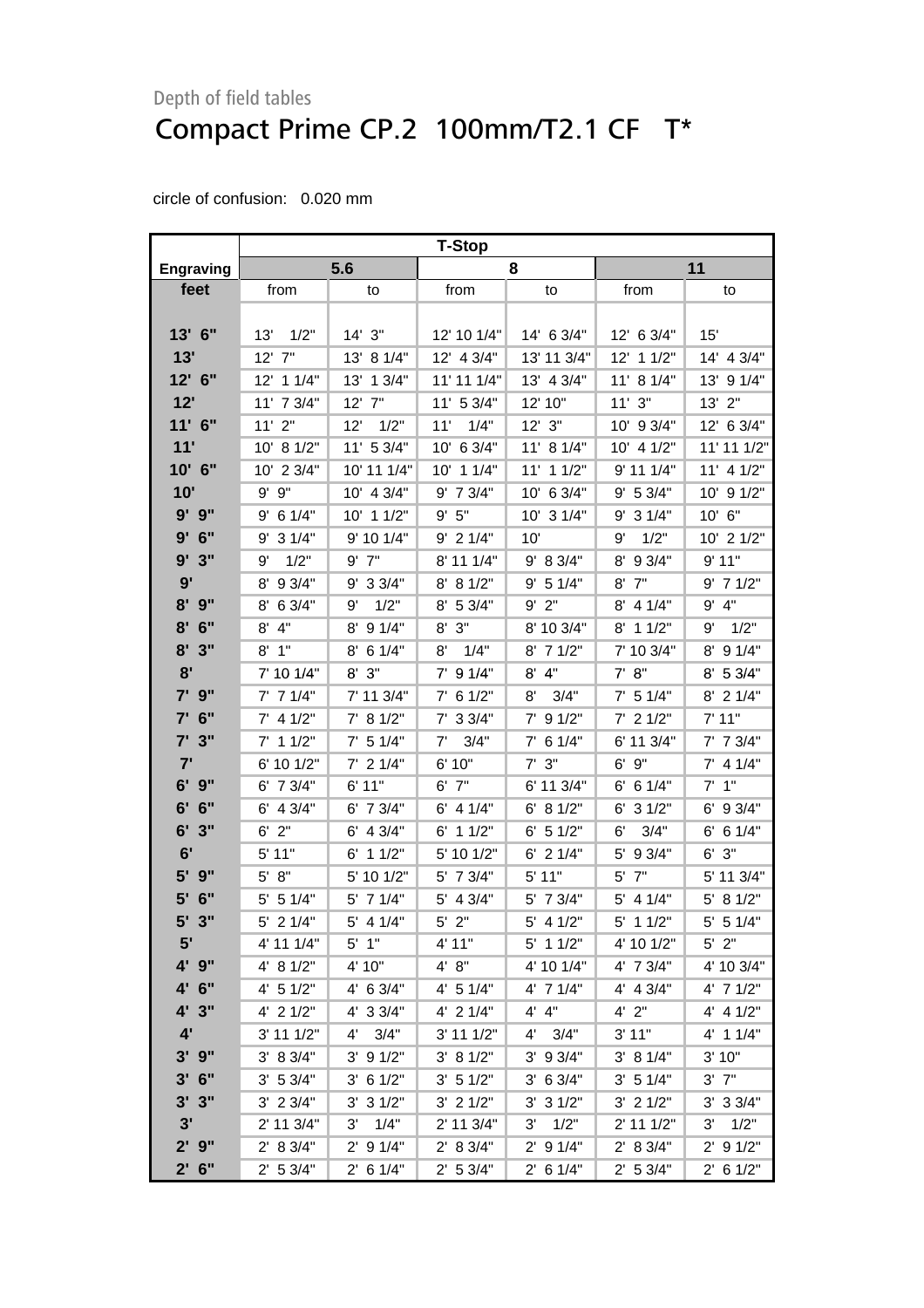|                  | <b>T-Stop</b> |               |               |                        |  |  |
|------------------|---------------|---------------|---------------|------------------------|--|--|
| <b>Engraving</b> |               | 16            |               | 22                     |  |  |
| feet             | from          | to            | from          | to                     |  |  |
|                  |               |               |               |                        |  |  |
| <b>INF</b>       | 115' 3 1/2"   | <b>INF</b>    | 79'           | <b>INF</b>             |  |  |
| 300'             | 83' 5 1/4"    | <b>INF</b>    | 62' 8"        | <b>INF</b>             |  |  |
| <b>250'</b>      | 79'<br>1"     | <b>INF</b>    | 60' 2 1/4"    | <b>INF</b>             |  |  |
| 200'             | 73' 3 3/4"    | <b>INF</b>    | 56' 9 1/2"    | <b>INF</b>             |  |  |
| 190'             | 71' 11 1/4"   | <b>INF</b>    | 55' 11 3/4"   | <b>INF</b>             |  |  |
| <b>180'</b>      | 70' 5 3/4"    | <b>INF</b>    | 55' 1"        | <b>INF</b>             |  |  |
| 170'             | 68' 10 3/4"   | <b>INF</b>    | 54' 1 1/4"    | <b>INF</b>             |  |  |
| 160'             | 67' 2 1/2"    | <b>INF</b>    | 53'<br>3/4"   | <b>INF</b>             |  |  |
| 150'             | 65' 4 3/4"    | <b>INF</b>    | 51' 11 1/4"   | <b>INF</b>             |  |  |
| 140'             | 63' 5"        | <b>INF</b>    | 50' 8 1/4"    | <b>INF</b>             |  |  |
| <b>130'</b>      | 61' 3 3/4"    | <b>INF</b>    | 49' 4"        | <b>INF</b>             |  |  |
| 120'             | 59'           | <b>INF</b>    | 47' 10"       | <b>INF</b>             |  |  |
| 110'             | 56' 6"        | <b>INF</b>    | 46' 2 1/4"    | <b>INF</b>             |  |  |
| 100'             | 53' 9"        | <b>INF</b>    | 44' 4"        | <b>INF</b>             |  |  |
| 90'              | 50' 9"        | <b>INF</b>    | 42' 3 1/4"    | <b>INF</b>             |  |  |
| 80'              | 47' 5"        | <b>INF</b>    | 39' 11 1/2"   | <b>INF</b>             |  |  |
| 70'              | 43' 9"        | 288' 9"       | 37' 3 3/4"    | <b>INF</b>             |  |  |
| 60'              | 39' 7 3/4"    | 170' 5"       | 34' 3 3/4"    | <b>INF</b>             |  |  |
| 50'              | 35'<br>1/2"   | 108' 3 1/2"   | 30' 9 3/4"    | 194' 3"                |  |  |
| 45'              | 32' 6 1/4"    | 87' 1 1/2"    | 28' 10 1/4"   | 135' 1 1/2"            |  |  |
| 40'              | 29' 10 1/4"   | 70'           | 26' 9"        | 97' 10 3/4"            |  |  |
| 35'              | 27'           | 55' 10 3/4"   | 24' 5 1/4"    | 72' 3 1/4"             |  |  |
| 30'              | 23' 11 1/4"   | 44' 1/2"      | 21' 11"       | 53' 7"                 |  |  |
| 29'              | 23' 3 3/4"    | 41' 11"       | 21' 4 1/2"    | 50' 5 1/4"             |  |  |
| 28'              | 22' 8"        | 39' 10"       | 20' 10"       | 47' 5 1/2"             |  |  |
| 27'              | 22'           | 37' 9 3/4"    | 20' 3 1/4"    | 44' 7 1/4"             |  |  |
| 26'              | $21'$ 4"      | 35' 10 1/2"   | 19' 8 1/2"    | 41' 11"                |  |  |
| 25'              | 20' 8"        | 33' 11 3/4"   | 19' 1 3/4"    | 39' 4"                 |  |  |
| 24'              | 19' 11 3/4"   | 32' 1 3/4"    | 18' 6 3/4"    | 36' 10 3/4"            |  |  |
| 23'              | 19' 3 1/2"    | 30' 4 1/4"    | 17' 11 1/2"   | 34' 6 1/2"             |  |  |
| 22'              | 18' 7"        | 28' 7 1/2"    | 41/4"<br>17'  | 32'<br>33/4"           |  |  |
| 21'              | 17' 10 1/2"   | 26' 11 1/4"   | 8 3/4"<br>16' | 30'<br>2"              |  |  |
| 20'              | 17'<br>13/4"  | 25'<br>31/2"  | 16'<br>11/4"  | 28'<br>11/2"           |  |  |
| 19'              | 16' 5"        | 23' 8 1/2"    | 15' 5 1/4"    | 26'<br>2"              |  |  |
| 18'              | 15' 8"        | 22'<br>13/4"  | 14' 9 1/2"    | 24' 3 1/4"             |  |  |
| 17'              | 14' 11"       | 20' 7 3/4"    | 14' 1 1/4"    | 22'<br>5 3/4"          |  |  |
| 16'              | 14' 1 3/4"    | 2"<br>19'     | 13' 5''       | 8 3/4"<br>$20^{\circ}$ |  |  |
| 15'              | 13' 4 1/4"    | 17'<br>9"     | 12'<br>8 1/2" | 19'<br>3/4"            |  |  |
| 14' 6"           | 12' 11 1/2"   | 17'<br>1/2"   | 12' 4 1/4"    | 18' 3"                 |  |  |
| 14'              | 12' 6 3/4"    | 4 1/4"<br>16' | 12'           | 17' 5 1/2"             |  |  |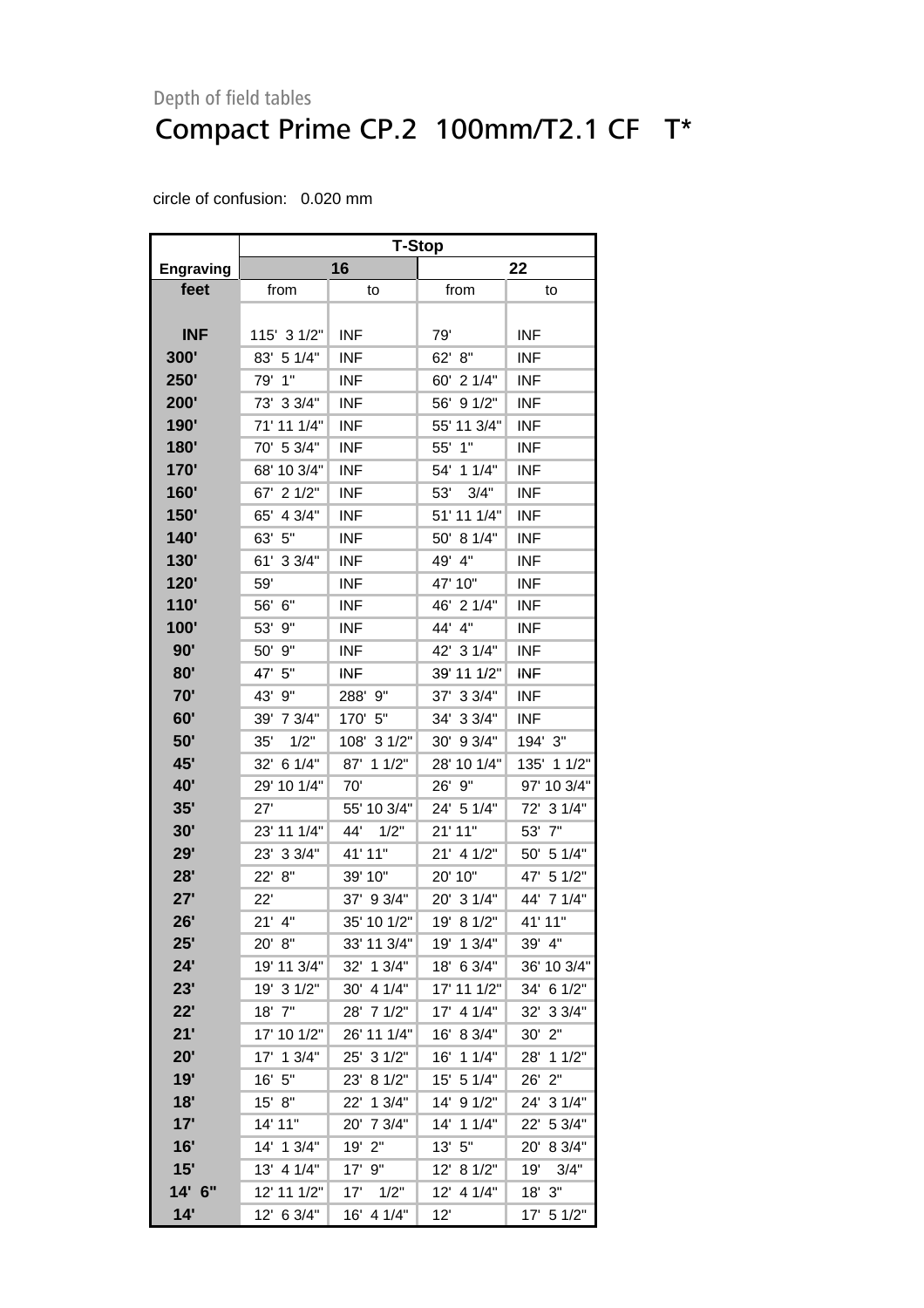|                  | <b>T-Stop</b>         |                      |               |               |  |  |
|------------------|-----------------------|----------------------|---------------|---------------|--|--|
| <b>Engraving</b> |                       | 16                   |               | 22            |  |  |
| feet             | from                  | to                   | from          | to            |  |  |
|                  |                       |                      |               |               |  |  |
| 13' 6"           | 12' 2"                | 15' 8''              | 11' 7 1/2"    | 16' 8 1/4"    |  |  |
| 13'              | $11'$ $9"$            | 14' 11 3/4"          | 11' 3 1/4"    | 15' 11"       |  |  |
| 12' 6"           | 11' 4 1/4"            | 14' 3 3/4"           | 10' 10 3/4"   | $15'$ $2"$    |  |  |
| 12'              | 10' 11 1/4"           | 13' 8''              | 10' 6 1/4"    | 14' 5"        |  |  |
| $11'$ 6"         | 10' 6 1/4"            | 13'<br>1/4"          | 10' 1 1/2"    | 13' 8 1/4"    |  |  |
| 11'              | 10' 1 1/4"            | 12' 4 1/2"           | 9"<br>9'      | 12' 11 3/4"   |  |  |
| 10' 6"           | 8 1/4"<br>9'          | 11'<br>8 3/4"        | 9'<br>4 1/4"  | 12' 3 1/2"    |  |  |
| 10'              | 9' 3 1/4"             | 11' 1 1/4"           | 8' 11 1/2"    | 11' 7 1/4"    |  |  |
| 9' 9"            | 1/2"<br>9'            | 10' 9 1/2"           | 9 1/4"<br>8'  | 11'3''        |  |  |
| 9'<br>6"         | 8' 10"                | 10' 5 3/4"           | 6 3/4"<br>8'  | 10' 11"       |  |  |
| 3"<br>9'         | $8'$ 7 1/2"           | 10' 2 1/4"           | 4 1/4"<br>8'  | $10'$ $7"$    |  |  |
| 9'               | 4 3/4"<br>8'          | 9' 10 1/2"           | $8'$ 2"       | $10'$ $3"$    |  |  |
| $8'$ $9''$       | 21/4"<br>8'           | $9'$ $7"$            | 7' 11 1/2"    | 9' 11 1/4"    |  |  |
| $8'$ 6"          | 7' 11 3/4"            | 9' 3 1/4"            | $7'$ $9''$    | $9'$ 7 1/4"   |  |  |
| 8'<br>3"         | $7'$ 9"               | 8' 11 3/4"           | $7'$ 6 1/2"   | $9'$ 3 1/2"   |  |  |
| 8'               | 6 1/4"<br>$7^{\circ}$ | 8'<br>8"             | $7'$ 4"       | 8' 11 1/2"    |  |  |
| 7' 9"            | $7'$ 3 3/4"           | $8'$ 4 1/2"          | $7'$ 1 1/2"   | 8' 7 3/4"     |  |  |
| 7' 6"            | $7'$ 1"               | 1"<br>8'             | 6' 11"        | 4"<br>8'      |  |  |
| 3"<br>7'         | 6' 10 1/2"            | 7'<br>91/2"          | 6'<br>81/2"   | 8'<br>1/4"    |  |  |
| 7'               | 7 3/4"<br>6'          | 6"<br>7'             | 6"<br>6'      | 7' 8 1/2"     |  |  |
| $6'$ $9''$       | 5"<br>6'              | $7'$ 2 1/2"          | 6'<br>31/4"   | $7'$ 4 3/4"   |  |  |
| 6' 6''           | $6'$ 2 1/4"           | $6'$ 11"             | 3/4"<br>6'    | $7'$ 1 1/4"   |  |  |
| 6'3''            | 5' 11 3/4"            | 7 3/4"<br>6'         | 5' 10 1/4"    | $6'$ 9 $1/2"$ |  |  |
| 6'               | 9"<br>5'              | $6'$ 4 $1/4"$        | 71/2"<br>5'   | 6' 6"         |  |  |
| 5' 9"            | 6 1/4"<br>5'          | 6'<br>3/4"           | 5"<br>5'      | $6'$ 2 1/2"   |  |  |
| 5'<br>6"         | 5'<br>31/2"           | $5^{\circ}$<br>91/2" | 5'<br>21/4"   | $5'$ 11"      |  |  |
| 5' 3"            | 5'<br>3/4"            | 5'<br>6 1/4"         | 4' 11 3/4"    | $5'$ 7 1/2"   |  |  |
| 5'               | 4' 10"                | 5' 2 3/4"            | 4' 9"         | $5'$ 4"       |  |  |
| 4' 9"            | 4' 7"                 | 4' 11 1/2"           | 4' 6 1/4"     | 5'<br>1/2"    |  |  |
| 4' 6"            | 4' 4 1/4"             | 4' 8 1/4"            | 4' 3 1/2"     | 4' 9"         |  |  |
| 4' 3"            | 4' 1 1/2"             | 4' 5''               | 4' 1''        | 4' 5 3/4"     |  |  |
| 4'               | 3' 10 3/4"            | 4' 1 3/4"            | 3' 10 1/4"    | 4' 2 1/4"     |  |  |
| $3'$ $9''$       | 3' 8''                | 3' 10 1/2"           | 71/2"<br>3'   | 3' 11"        |  |  |
| $3'$ 6"          | 3' 5''                | $3'$ 7 $1/4"$        | $3'$ 4 $3/4"$ | $3'$ 7 $3/4"$ |  |  |
| 3'3''            | $3'$ 2 1/4"           | $3'$ 4"              | $3'$ 1 $3/4"$ | $3'$ 4 $1/2"$ |  |  |
| 3'               | 2' 11 1/4"            | 3/4"<br>3'           | $2'$ 11"      | $3'$ 1 1/4"   |  |  |
| $2'$ $9''$       | 2' 8 1/2"             | 2' 9 3/4"            | 2' 8 1/4"     | 2' 10"        |  |  |
| $2'$ 6"          | $2'$ 5 1/2"           | $2'$ 6 1/2"          | $2'$ 5 1/2"   | $2'$ 6 3/4"   |  |  |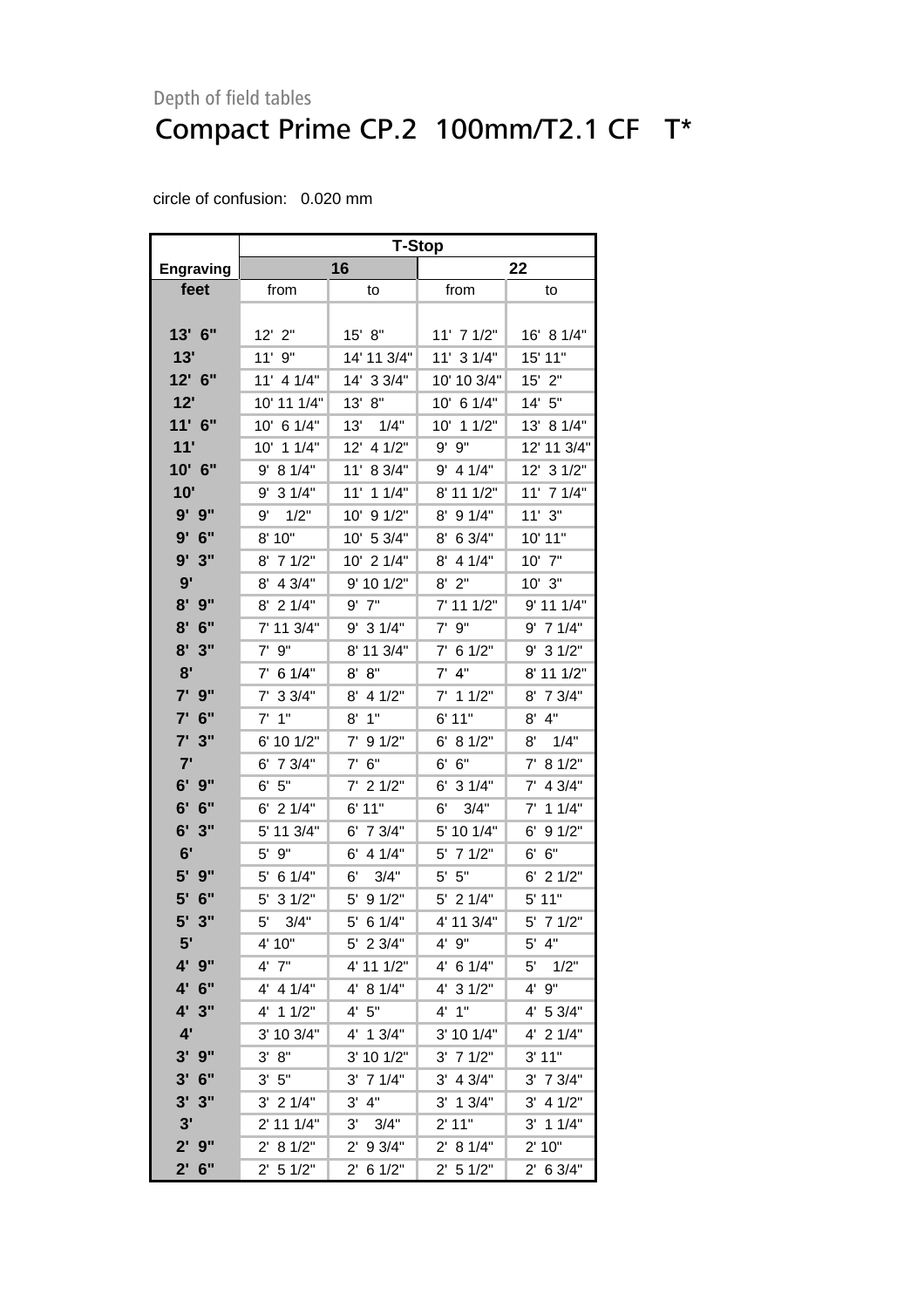<span id="page-34-0"></span>

|                  | <b>T-Stop</b> |               |               |                      |             |               |  |
|------------------|---------------|---------------|---------------|----------------------|-------------|---------------|--|
| <b>Engraving</b> |               | 2.1           |               | 2.8                  |             | 4             |  |
| feet             | from          | to            | from          | to                   | from        | to            |  |
|                  |               |               |               |                      |             |               |  |
| <b>INF</b>       | 1499' 3"      | <b>INF</b>    | 1279' 5 3/4"  | <b>INF</b>           | 876' 10"    | <b>INF</b>    |  |
| 200'             | 176' 6 1/2"   | 235' 2 1/4"   | 3/4"<br>173'  | 255' 9"              | 163'        | 285' 5 1/2"   |  |
| 100'             | 93' 9 1/2"    | 1/2"<br>108'  | 92' 9 3/4"    | 112' 1 3/4"          | 89' 10 1/4" | 117' 6"       |  |
| 60'              | 57' 8 3/4"    | 62' 9 1/2"    | 4 1/4"<br>57' | 64' 1 3/4"           | 56' 2 1/2"  | 65' 10"       |  |
| 40'              | 38' 11 3/4"   | 41' 2 1/2"    | 38'<br>93/4"  | 41' 9 1/4"           | 38' 3 1/2"  | 42' 5 3/4"    |  |
| 30'              | 29' 5"        | 30' 8"        | 4"<br>29'     | 30' 11 3/4"          | 1/2"<br>29' | 31' 4 1/4"    |  |
| 25'              | 24' 7 1/4"    | 25' 5 1/2"    | 61/2"<br>24'  | 8"<br>25'            | 24'<br>4"   | 25' 11 1/4"   |  |
| 20'              | 19' 9"        | 31/2"<br>20'  | 8 1/2"<br>19' | 20' 5"               | 19'<br>7"   | 20' 7"        |  |
| 18'              | 17' 9 1/2"    | 18' 2 3/4"    | 91/4"<br>17'  | 18' 4"               | 8"<br>17'   | 18' 5 3/4"    |  |
| 16'              | 15' 10"       | 16' 2 1/4"    | 15' 9 3/4"    | 16' 3 1/4"           | 15' 8 3/4"  | 16' 4 1/2"    |  |
| 15'              | 14' 10 1/4"   | $15'$ 2"      | 14' 10"       | 15' 2 3/4"           | 14' 9 1/4"  | 33/4"<br>15'  |  |
| 14'              | 13' 10 1/2"   | 14' 1 3/4"    | 13' 10 1/4"   | 14' 2 1/2"           | 13' 9 1/2"  | 14' 3 1/4"    |  |
| 13'              | 12' 10 3/4"   | 11/2"<br>13'  | 12' 10 1/2"   | 13' 2"               | 12' 10"     | 13' 2 3/4"    |  |
| 12'              | 11'11"        | 12' 1 1/4"    | 11' 10 3/4"   | 12' 1 3/4"           | 11' 10 1/4" | 12' 2 1/2"    |  |
| 11'              | 10' 11"       | $11'$ $1"$    | 10' 11"       | 11' 1 1/2"           | 10' 10 1/2" | 11'2"         |  |
| 10'              | 9' 11 1/4"    | 10'<br>3/4"   | 9' 11 1/4"    | 10' 1 1/4"           | 9' 10 3/4"  | 13/4"<br>10'  |  |
| 9'6''            | 9' 5 1/4"     | $9'$ 6 3/4"   | 9' 5 1/4"     | $9'$ $7"$            | 9' 5''      | $9'$ 7 1/2"   |  |
| 9'               | 8' 11 1/2"    | 3/4"<br>9'    | 8' 11 1/4"    | 9'1"                 | 8'11"       | 11/4"<br>9'   |  |
| 8'<br>6"         | $8'$ 5 1/2"   | 61/2"<br>8'   | $8'$ 5 1/2"   | 6 3/4"<br>8'         | 8' 5 1/4"   | 8' 7 1/4"     |  |
| 8'               | 7' 11 1/2"    | 1/2"<br>8'    | 7' 11 1/2"    | 3/4"<br>8'           | 7' 11 1/4"  | 1"<br>8'      |  |
| $7'$ 6"          | 51/2"<br>7'   | $7'$ 6 1/2"   | $7'$ 5 1/2"   | $7'$ 6 3/4"          | $7'$ 5 1/4" | $7'$ 6 3/4"   |  |
| 7'               | 6' 11 3/4"    | 1/2"<br>7'    | 6' 11 1/2"    | 1/2"<br>7'           | 6' 11 1/2"  | 3/4"<br>7'    |  |
| 9"<br>6'         | 6' 8 3/4"     | 91/4"<br>6'   | 6' 8 3/4"     | 91/2"<br>6'          | 81/2"<br>6' | 9 3/4"<br>6'  |  |
| 6"<br>6'         | $6'$ 5 3/4"   | 6 1/4"<br>6'  | $6'$ 5 3/4"   | $6'$ 6 1/2"          | 51/2"<br>6' | $6'$ 6 3/4"   |  |
| 6'<br>3"         | $6'$ 2 3/4"   | 31/4"<br>6'   | $6'$ 2 3/4"   | $6'$ 3 $1/2"$        | 21/2"<br>6' | 31/2"<br>6'   |  |
| 6'               | 5' 11 3/4"    | 1/4"<br>6'    | 5' 11 3/4"    | 1/2"<br>6'           | 5' 11 1/2"  | 1/2"<br>6'    |  |
| 5' 9"            | 8 3/4"<br>5'  | 5' 9 1/4"     | 5' 8 3/4"     | 5' 9 1/4"            | 5' 8 3/4"   | 5' 9 1/2"     |  |
| $5'$ 6"          | $5'$ 5 3/4"   | $5'$ 6 1/4"   | 5' 5 3/4"     | $5'$ 6 1/4"          | $5'$ 5 3/4" | 5' 6 1/2"     |  |
| $5'$ 3"          | 5' 2 3/4"     | $5'$ 3 1/4"   | $5'$ 2 3/4"   | 5' 3 1/4"            | $5'$ 2 3/4" | $5'$ 3 $1/2"$ |  |
| 5'               | 4' 11 3/4"    | 1/4"<br>5'    | 4' 11 3/4"    | 1/4"<br>5'           | 4' 11 3/4"  | 5'<br>1/4"    |  |
| 4' 9"            | 4' 8 3/4"     | $4'$ 9 $1/4"$ | 4' 8 3/4"     | 4' 9 1/4"            | 4' 8 3/4"   | 4' 9 1/4"     |  |
| 4' 6"            | 4' 5 3/4"     | 4' 6 1/4"     | 4' 5 3/4"     | $4'$ 6 1/4"          | 4' 53/4"    | 4' 6 1/4"     |  |
| 4'3''            | 4'3''         | 4' 3 1/4"     | 4' 2 3/4"     | 4' 3 1/4"            | $4'$ 2 3/4" | 4' 3 1/4"     |  |
| 4'               | $4^{\prime}$  | 4'            | 4'            | 1/4"<br>$4^{\prime}$ | 3' 11 3/4"  | 4'<br>1/4"    |  |
| $3'$ $9''$       | $3'$ $9''$    | $3'$ $9''$    | 3'9''         | $3'$ 9 $1/4"$        | 3' 8 3/4"   | $3'$ 9 $1/4"$ |  |
| $3'$ 6"          | $3'$ $6''$    | $3'$ $6''$    | $3'$ $6''$    | 3' 6''               | 3' 6''      | $3'$ 6 1/4"   |  |
| 3'3''            | 3' 3''        | $3'$ $3"$     | $3'$ $3"$     | $3'$ $3"$            | $3'$ $3"$   | $3'$ $3"$     |  |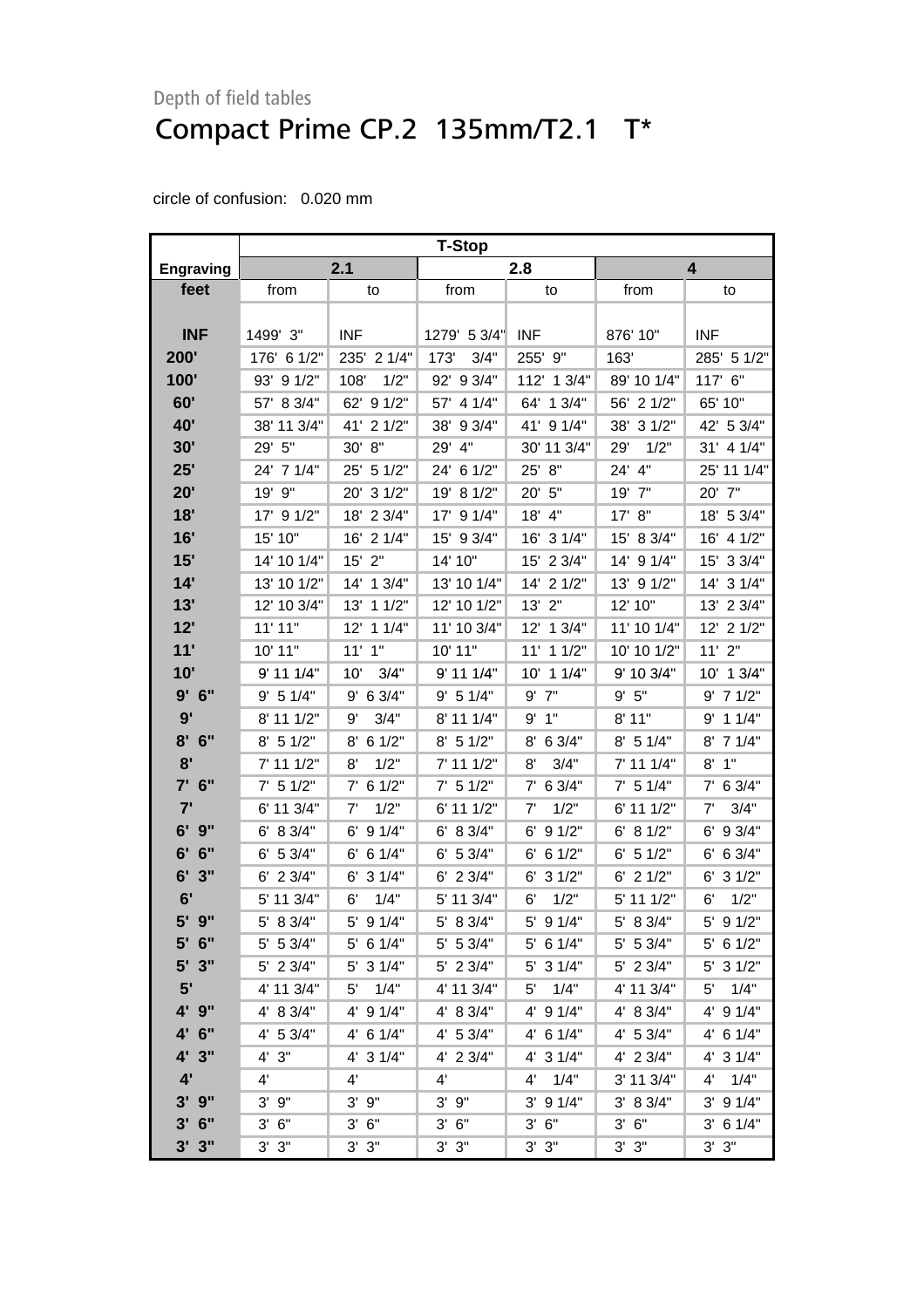|                  | <b>T-Stop</b> |               |               |               |               |                      |  |
|------------------|---------------|---------------|---------------|---------------|---------------|----------------------|--|
| <b>Engraving</b> | 5.6           |               | 8             |               | 11            |                      |  |
| feet             | from          | to            | from          | to            | from          | to                   |  |
|                  |               |               |               |               |               |                      |  |
| <b>INF</b>       | 602' 4 3/4"   | <b>INF</b>    | 414' 5 1/4"   | <b>INF</b>    | 286' 5 1/4"   | <b>INF</b>           |  |
| 200'             | 150' 4"       | 340' 6 3/4"   | 135' 1 1/2"   | 464' 11 3/4"  | 118'<br>1/4"  | 950' 10 1/2"         |  |
| 100'             | 85' 10 1/2"   | 125' 10"      | 80' 8 1/2"    | 139' 6 1/2"   | 74' 3 3/4"    | 164' 8"              |  |
| 60'              | 54' 7 3/4"    | 68' 4 1/4"    | 61/4"<br>52'  | 72' 2 1/4"    | 49' 9"        | 78' 3 3/4"           |  |
| 40'              | 37' 6 3/4"    | 43' 6 1/4"    | 6 3/4"<br>36' | 45'<br>1/4"   | 35' 2 1/2"    | 47' 3 3/4"           |  |
| 30'              | 28' 7 1/2"    | 31' 11"       | 1/2"<br>28'   | 32' 8 1/2"    | 3"<br>27'     | 33' 10 3/4"          |  |
| 25'              | 1/2"<br>24'   | 26' 3 3/4"    | 71/2"<br>23'  | 26' 10"       | 23'<br>3/4"   | 27' 7 1/2"           |  |
| 20'              | 19' 4 3/4"    | 20' 9 3/4"    | 11/2"<br>19'  | 21' 1 3/4"    | 18' 9"        | 21' 7 1/2"           |  |
| 18'              | 17' 6"        | 18' 7 3/4"    | 31/2"<br>17'  | 18' 11"       | 17'           | 19' 3 1/2"           |  |
| 16'              | 15' 7 1/4"    | 16' 6 1/4"    | 5 1/4"<br>15' | 16' 8 1/2"    | 15' 2 1/2"    | 17'                  |  |
| 15'              | 14' 8''       | 15' 5 1/4"    | 14' 6"        | 15' 7 1/2"    | 14' 3 1/2"    | 15' 10 1/2"          |  |
| 14'              | 13' 8 1/2"    | 14' 4 1/2"    | 13' 7"        | 14' 6 1/2"    | 13' 4 3/4"    | 14' 9"               |  |
| 13'              | 12' 9"        | 13' 4"        | 12' 7 1/2"    | 13' 5 1/2"    | 12' 5 3/4"    | 13' 7 3/4"           |  |
| 12'              | 11' 9 1/2"    | 12' 3 1/4"    | 11' 8 1/4"    | 12' 4 3/4"    | 11' 6 3/4"    | 12' 6 1/2"           |  |
| 11'              | 10' 9 3/4"    | 11' 2 3/4"    | 10'<br>9"     | 11' 3 3/4"    | 10' 7 1/2"    | 11' 5 1/2"           |  |
| 10'              | 9' 10 1/4"    | 10' 2 1/4"    | $9'$ 9 1/2"   | 10' 3 1/4"    | 9' 8 1/4"     | 10' 4 1/2"           |  |
| $9'$ 6"          | $9'$ 4 1/2"   | 9' 8''        | 9' 3 3/4"     | 9' 8 3/4"     | $9'$ 2 3/4"   | 9' 10"               |  |
| 9'               | 8' 10 1/2"    | $9'$ 1 $3/4"$ | 8' 10"        | $9'$ 2 1/2"   | 9"<br>8'      | $9'$ 3 $1/2"$        |  |
| 8'<br>6"         | 8' 4 3/4"     | 71/2"<br>8'   | $8'$ 4 1/4"   | 8' 8 1/4"     | 8' 3 1/2"     | 9"<br>8'             |  |
| 8'               | 7' 11"        | 11/2"<br>8'   | 7' 10 1/2"    | 2"<br>8'      | 9 3/4"<br>7'  | 8' 2 3/4"            |  |
| $7'$ 6"          | $7'$ 5"       | $7'$ 7 1/4"   | $7'$ 4 1/2"   | $7'$ 7 $3/4"$ | $7'$ 4"       | 7' 8 1/4"            |  |
| 7'               | 6' 11 1/4"    | $7'$ 1"       | 6' 10 3/4"    | $7'$ 1 1/2"   | 6' 10 1/4"    | $7'$ 2"              |  |
| $6'$ $9''$       | 6' 8 1/4"     | 6' 10"        | 6' 8''        | 6' 10 1/4"    | $6'$ 7 1/2"   | 6' 10 3/4"           |  |
| 6"<br>6'         | $6'$ 5 1/4"   | $6'$ $7''$    | 6' 5''        | $6'$ 7 1/4"   | $6'$ 4 $1/2"$ | $6'$ 7 $3/4"$        |  |
| 6'<br>3"         | $6'$ 2 $1/4"$ | 6' 3 3/4"     | $6'$ 2"       | $6'$ $4"$     | $6'$ 1 3/4"   | $6'$ 4 $1/2"$        |  |
| 6'               | 5' 11 1/2"    | 3/4"<br>6'    | 5' 11 1/4"    | 1"<br>6'      | 5' 10 3/4"    | $6'$ 1 1/2"          |  |
| 5' 9"            | 5' 8 1/2"     | 5' 9 3/4"     | 5' 8 1/4"     | 5' 10"        | 5' 8"         | 5' 10 1/4"           |  |
| 5' 6"            | $5'$ 5 1/2"   | $5'$ 6 1/2"   | $5'$ 5 1/4"   | 5' 6 3/4"     | $5'$ $5"$     | $5'$ 7 1/4"          |  |
| $5'$ 3"          | $5'$ 2 1/2"   | $5'$ 3 1/2"   | $5'$ 2 1/4"   | 5' 3 3/4"     | $5'$ $2"$     | $5'$ 4"              |  |
| 5'               | 4' 11 1/2"    | 1/2"<br>5'    | 4' 11 1/2"    | 3/4"<br>5'    | 4' 11 1/4"    | $5'$ 1"              |  |
| 4' 9"            | 4' 8 3/4"     | 4' 9 1/2"     | 4' 8 1/2"     | 4' 9 1/2"     | 4' 8 1/4"     | 4' 9 3/4"            |  |
| 4' 6"            | 4' 53/4"      | 4' 6 1/2"     | $4'$ 5 1/2"   | $4'$ 6 $1/2"$ | 4' 5 1/4"     | $4'$ 6 3/4"          |  |
| 4' 3"            | 4' 2 3/4"     | 4' 3 1/4"     | $4'$ 2 $1/2"$ | $4'$ 3 $1/2"$ | $4'$ 2 $1/2"$ | 4' 3 3/4"            |  |
| 4'               | 3' 11 3/4"    | 1/4"<br>4'    | 3' 11 3/4"    | 1/2"<br>4'    | 3' 11 1/2"    | $4^{\prime}$<br>1/2" |  |
| $3'$ $9''$       | 3' 8 3/4"     | $3'$ 9 $1/4"$ | 3' 8 3/4"     | $3'$ 9 $1/4"$ | 3' 8 1/2"     | $3'$ 9 $1/2"$        |  |
| $3'$ 6"          | 3' 5 3/4"     | $3'$ 6 1/4"   | 3' 5 3/4"     | $3'$ 6 1/4"   | 3' 5 3/4"     | $3'$ 6 1/2"          |  |
| $3'$ $3''$       | $3'$ 2 $3/4"$ | $3'$ 3 $1/4"$ | $3'$ 2 $3/4"$ | $3'$ 3 $1/4"$ | $3'$ 2 $3/4"$ | $3'$ 3 $1/4"$        |  |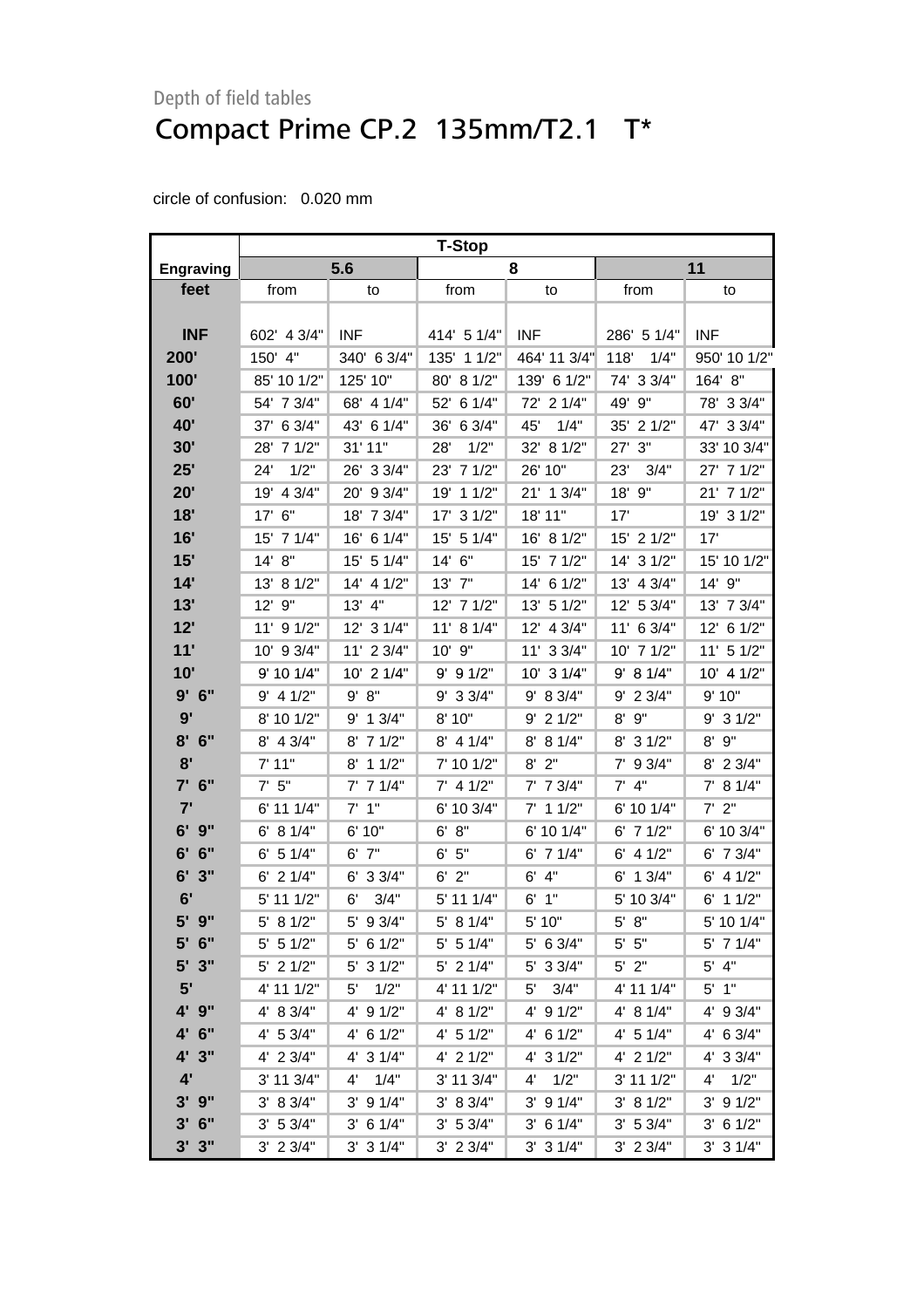|                  | <b>T-Stop</b> |               |               |               |  |  |  |
|------------------|---------------|---------------|---------------|---------------|--|--|--|
| <b>Engraving</b> |               | 16            | 22            |               |  |  |  |
| feet             | from          | to            | from          | to            |  |  |  |
|                  |               |               |               |               |  |  |  |
| <b>INF</b>       | 199' 1 1/2"   | <b>INF</b>    | 139' 2"       | <b>INF</b>    |  |  |  |
| 200'             | 1/2"<br>100'  | <b>INF</b>    | 82' 3 3/4"    | <b>INF</b>    |  |  |  |
| 100'             | 91/2"<br>66'  | 220' 7 3/4"   | 5 1/4"<br>58' | 425' 5"       |  |  |  |
| 60'              | 46'<br>31/2"  | 88' 11 3/4"   | 42'<br>13/4"  | 110' 2 3/4"   |  |  |  |
| 40'              | 51/2"<br>33'  | 50' 11 1/2"   | 31'3''        | 23/4"<br>57'  |  |  |  |
| 30'              | 21/4"<br>26'  | 35'<br>81/2"  | 24' 10"       | 7 3/4"<br>38' |  |  |  |
| 25'              | 22'<br>33/4"  | 28'<br>93/4"  | $21'$ 4"      | 8 1/4"<br>30' |  |  |  |
| 20'              | 3"<br>18'     | 22'<br>4"     | 17' 7 1/4"    | 23'<br>5 1/4" |  |  |  |
| 18'              | 16'<br>7"     | 19' 10 1/4"   | 1/2"<br>16'   | 20'<br>81/2"  |  |  |  |
| 16'              | 14' 10 1/2"   | 17'<br>5 1/4" | 14'<br>5 1/4" | 1"<br>18'     |  |  |  |
| 15'              | 1/4"<br>14'   | 3"<br>16'     | 13'<br>71/2"  | 16'<br>9 3/4" |  |  |  |
| 14'              | 13'<br>13/4"  | 15'<br>1"     | 12'<br>9 3/4" | 6 3/4"<br>15' |  |  |  |
| 13'              | 12'<br>31/4"  | 13' 11"       | 11' 11 3/4"   | 14'<br>33/4"  |  |  |  |
| 12'              | 11'<br>4 1/2" | 12' 9 1/4"    | 11'<br>11/2"  | 13'<br>11/4"  |  |  |  |
| 11'              | 5 3/4"<br>10' | 11'<br>73/4"  | 31/4"<br>10'  | 11' 11"       |  |  |  |
| 10'              | 6 3/4"<br>9'  | 10' 6 1/4"    | 9'<br>4 3/4"  | 9"<br>10'     |  |  |  |
| 9'<br>6"         | 9'<br>11/4"   | 9' 11 1/2"    | 8' 11 1/2"    | $10'$ $2"$    |  |  |  |
| 9'               | 7 3/4"<br>8'  | 9' 5''        | 6 1/4"<br>8'  | $9'$ $7"$     |  |  |  |
| 6"<br>8'         | 2 1/4"<br>8'  | 8' 10 1/4"    | 3/4"<br>8'    | 9'<br>1/4"    |  |  |  |
| 8'               | 8 3/4"<br>7'  | 33/4"<br>8'   | 71/2"<br>7'   | 51/2"<br>8'   |  |  |  |
| 6"<br>7'         | 31/4"<br>7'   | 91/4"<br>7'   | 2"<br>7'      | 7' 10 3/4"    |  |  |  |
| 7'               | 91/2"<br>6'   | 23/4"<br>7'   | 8 1/2"<br>6'  | 4"<br>7'      |  |  |  |
| 6'<br>9"         | 6 3/4"<br>6'  | 6' 11 1/2"    | 5 3/4"<br>6'  | 3/4"<br>7'    |  |  |  |
| 6"<br>6'         | 4"<br>6'      | 81/2"<br>6'   | 3"<br>6'      | 91/2"<br>6'   |  |  |  |
| 6'<br>3"         | 6'<br>1"      | 5 1/4"<br>6'  | 6'<br>1/4"    | 6"<br>6'      |  |  |  |
| 6'               | 5' 10 1/4"    | 6'<br>2"      | 5'<br>91/2"   | 6'<br>23/4"   |  |  |  |
| $5'$ $9''$       | 5' 7 1/2"     | 5' 10 3/4"    | 5' 6 3/4"     | 5' 11 1/2"    |  |  |  |
| $5'$ 6"          | $5'$ 4 1/2"   | 5' 7 3/4"     | $5'$ 4"       | 5' 8 1/4"     |  |  |  |
| 5' 3"            | $5'$ 1 3/4"   | $5'$ 4 1/2"   | 5' 1 1/4"     | $5'$ 5"       |  |  |  |
| 5'               | 4' 10 3/4"    | 5' 1 1/4"     | 4' 10 1/4"    | 5' 1 3/4"     |  |  |  |
| 4' 9"            | 4' 8''        | 4' 10 1/4"    | $4'$ 7 $1/2"$ | 4' 10 3/4"    |  |  |  |
| 4' 6"            | 4'5"          | $4'$ $7''$    | 4' 4 3/4"     | 4' 7 1/2"     |  |  |  |
| 4' 3"            | 4' 2 1/4"     | 4' 4"         | 4' 1 3/4"     | $4'$ 4 $1/4"$ |  |  |  |
| 4'               | $3'$ 11 1/4"  | 4'<br>3/4"    | 3' 11"        | 4'1''         |  |  |  |
| $3'$ $9''$       | 3' 8 1/2"     | $3'$ 9 $3/4"$ | 3' 8 1/4"     | 3'10"         |  |  |  |
| $3'$ 6"          | 3' 51/2"      | $3'$ 6 1/2"   | 3' 5 1/4"     | $3'$ 6 $3/4"$ |  |  |  |
| 3'3''            | $3'$ 2 $1/2"$ | $3'$ 3 $1/2"$ | $3'$ 2 $1/2"$ | $3'$ 3 $3/4"$ |  |  |  |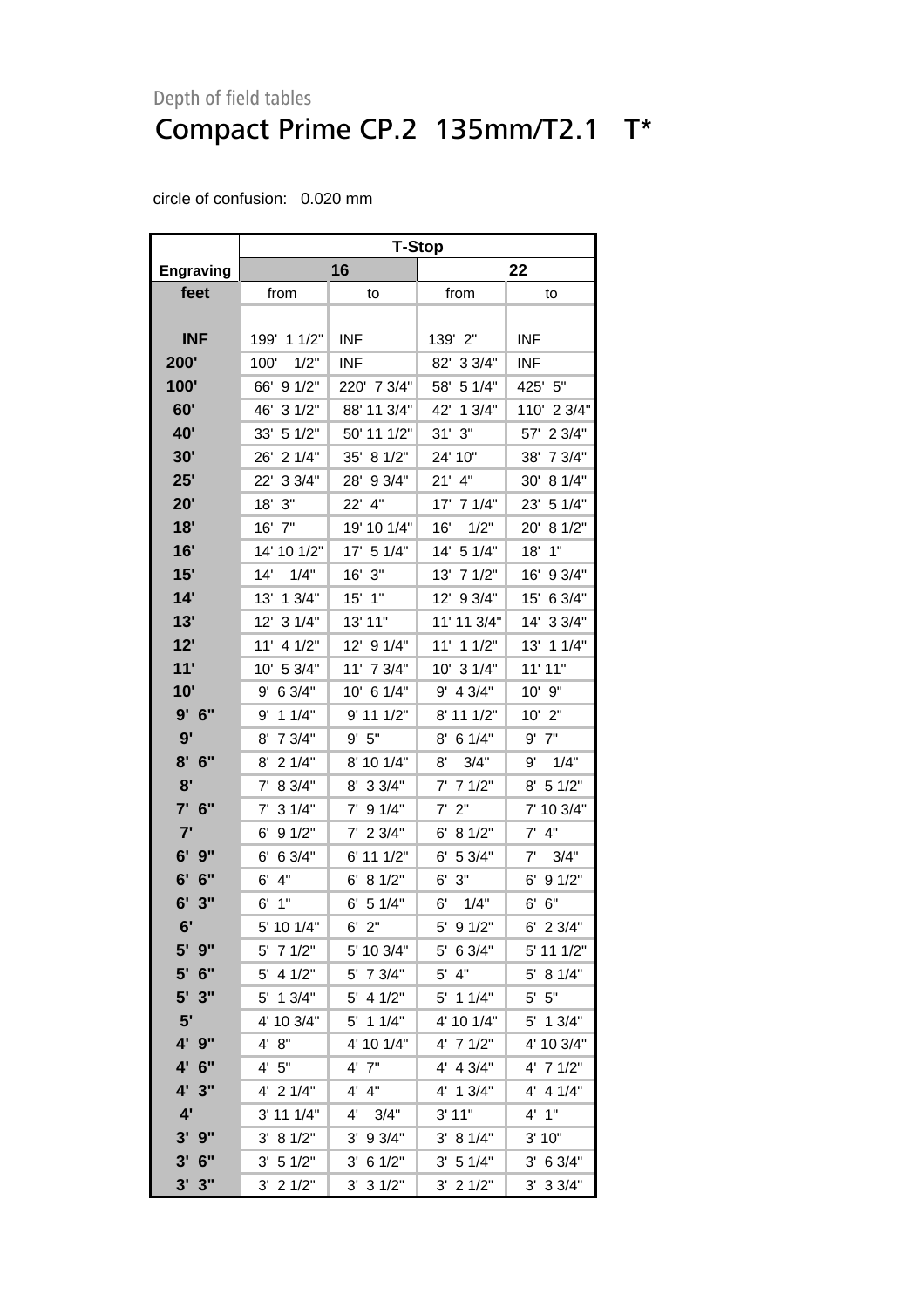|                  | <b>T-Stop</b>  |                       |               |                       |                |                      |  |
|------------------|----------------|-----------------------|---------------|-----------------------|----------------|----------------------|--|
| <b>Engraving</b> |                | 2.1                   |               | 2.8                   |                | 4                    |  |
| feet             | from           | to                    | from          | to                    | from           | to                   |  |
|                  |                |                       |               |                       |                |                      |  |
| <b>INF</b>       | 219' 11 1/2"   | <b>INF</b>            | 197' 3 1/4"   | <b>INF</b>            | 245' 10"       | <b>INF</b>           |  |
| 100'             | 68' 10 1/4"    | 183'<br>1"            | 66' 5 1/2"    | 376' 6 3/4"           | 71' 1 3/4"     | <b>INF</b>           |  |
| 80'              | 58' 9"         | 125' 6 1/4"           | 1/4"<br>57'   | 193' 7"               | 60' 5"         | <b>INF</b>           |  |
| 60'              | 47' 2 3/4"     | 82' 4 1/4"            | 1"<br>46'     | 106' 11 1/2"          | 48' 3 1/2"     | 327' 9 3/4"          |  |
| 50'              | 40' 9 3/4"     | 64' 7"                | 39' 11 1/2"   | 78' 9 1/4"            | 41' 7 1/4"     | 156'                 |  |
| <b>40'</b>       | 33' 11"        | 48' 9 1/2"            | 33' 4"        | 56' 5 1/4"            | 34' 5 1/4"     | 87' 4"               |  |
| 30'              | 26' 5 1/2"     | 34' 8"                | 26' 1 1/4"    | 38' 4"                | 26' 9 1/4"     | 50' 4 1/2"           |  |
| 25'              | 22' 6"         | 28' 1 3/4"            | 22' 2 3/4"    | 30' 6"                | 22' 8 3/4"     | 7 3/4"<br>37'        |  |
| 20'              | 18' 4 1/2"     | 21' 11 1/2"           | 18' 2 1/2"    | 23' 4 1/4"            | 18' 6 1/4"     | 31/2"<br>27'         |  |
| 15'              | 3/4"<br>14'    | 16'<br>3/4"           | 13' 11 3/4"   | 16' 9 1/2"            | 14' 1 3/4"     | 81/2"<br>18'         |  |
| 12'              | 11' 4 3/4"     | 12' 8''               | $11'$ 4"      | 13' 1 1/4"            | $11'$ 5 $1/2"$ | 14' 2 3/4"           |  |
| 10'              | $9'$ 7"        | 10' 5 1/2"            | $9'$ 6 1/2"   | 10' 9"                | $9'$ 7 1/2"    | 11' 5 3/4"           |  |
| 8'               | 7' 8 3/4"      | 8' 3 1/2"             | 7' 8 1/2"     | $8'$ 5 1/2"           | $7'$ $9''$     | 8'11"                |  |
| 7'               | 6' 9 1/2"      | $7'$ 2 1/2"           | $6'$ 9 1/4"   | $7'$ 4 1/4"           | 6' 9 3/4"      | 7' 8 1/4"            |  |
| 6'               | 5' 10 1/4"     | $6'$ 1 $3/4"$         | 5' 10"        | 3"<br>6'              | 5' 10 1/2"     | $6'$ 5 3/4"          |  |
| 5'               | 4' 10 3/4"     | $5'$ 1 1/4"           | 4' 10 3/4"    | $5'$ 2"               | 4' 11"         | $5'$ 4"              |  |
| 4' 6"            | 4' 5''         | 4' 7"                 | 4' 5''        | 4' 7 1/2"             | 4' 5''         | 4' 9"                |  |
| 4'               | $3'$ 11 1/4"   | 3/4"<br>4'            | 3' 11 1/4"    | 4' 1 1/4"             | 3' 11 1/4"     | $4'$ 2 $1/4"$        |  |
| $3'$ $9''$       | 3' 8 1/4"      | $3'$ 9 $3/4"$         | 3' 8 1/4"     | 3'10"                 | 3' 8 1/2"      | 3' 11"               |  |
| $3'$ 6"          | $3'$ 5 1/2"    | 61/2"<br>3'           | 3' 51/4"      | $3'$ $7''$            | 3' 51/2"       | $3'$ 7 $3/4"$        |  |
| 3'<br>3"         | $3'$ 2 $1/2"$  | $3'$ 3 $1/2"$         | $3'$ 2 $1/2"$ | $3'$ 3 $3/4"$         | $3'$ 2 $1/2"$  | $3'$ 4 $1/2"$        |  |
| 3'               | $2'$ 11 1/2"   | 1/2"<br>3'            | 2' 11 1/2"    | 3/4"<br>3'            | 2' 11 1/2"     | $3'$ 1 1/4"          |  |
| 2'9''            | 2' 8 3/4"      | 91/4"<br>$2^{\prime}$ | 2' 8 3/4"     | 91/2"<br>$2^{\prime}$ | 2' 8 3/4"      | 2'10"                |  |
| $2'$ 6"          | 2' 53/4"       | $2'$ 6 1/4"           | 2' 53/4"      | $2'$ 6 1/2"           | 2' 53/4"       | $2'$ 6 3/4"          |  |
| 2'3''            | $2'$ 2 3/4"    | $2'$ 3 1/4"           | $2'$ 2 3/4"   | $2'$ 3 1/4"           | $2'$ 2 3/4"    | $2'$ 3 3/4"          |  |
| 2'               | $1'$ 11 $3/4"$ | 1/4"<br>$2^{\prime}$  | 1' 11 3/4"    | $2^{\prime}$<br>1/4"  | $1'$ 11 $3/4"$ | 1/2"<br>$2^{\prime}$ |  |
| 1'11"            | 1' 10 3/4"     | $1'$ 11 $1/4"$        | 1' 10 3/4"    | $1'$ 11 $1/4"$        | 1' 10 3/4"     | $1'$ 11 $1/2"$       |  |
| 1'10"            | $1'$ 9 $3/4"$  | $1'$ 10 1/4"          | $1'$ 9 3/4"   | $1'$ 10 $1/4"$        | $1'$ 9 3/4"    | 1' 10 1/2"           |  |
| $1'$ $9''$       | $1'$ $9"$      | $1'$ $9"$             | 1' 8 3/4"     | $1'$ 9 $1/4"$         | 1'9''          | $1'$ 9 $1/4"$        |  |
| 1' 8''           | 1' 8"          | 1' 8''                | 1' 8''        | 1' 8 1/4"             | 1' 8''         | 1' 8 1/4"            |  |
| $1'$ $7''$       | $1'$ $7"$      | $1'$ $7"$             | $1'$ $7"$     | $1'$ 7 $1/4"$         | $1'$ $7"$      | $1'$ 7 $1/4"$        |  |
| $1'$ 6"          | 1' 6''         | 1' 6''                | 1' 6''        | $1'$ 6 $1/4"$         | 1' 6''         | $1'$ 6 $1/4"$        |  |
| 1'5"             | 1'5''          | 1'5"                  | 1'5"          | 1'5"                  | 1'5"           | $1'$ 5 $1/4"$        |  |
| $1'$ 4"          | $1'$ 4"        | $1'$ 4"               | $1'$ 4"       | $1'$ 4"               | $1'$ 4"        | $1'$ 4 $1/4"$        |  |
| 1'3''            | 1' 3''         | 1' 3''                | 1'3''         | 1'3''                 | 1' 3''         | $1'$ 3 $1/4"$        |  |
| 1'2"             | 1'2"           | 1'2"                  | 1'2''         | 1' 2''                | 1' 2''         | 1'2"                 |  |
| 1'1''            | $1'$ $1''$     | $1'$ $1''$            | $1'$ $1"$     | $1'$ $1''$            | $1'$ $1"$      | $1'$ $1"$            |  |
| 1'               | 1'             | 1'                    | $1^{\circ}$   | 1'                    | 1'             | $1^{\circ}$          |  |
| 11"              | 11"            | 11"                   | 11"           | 11"                   | 11"            | 11"                  |  |
| 10"              | 10"            | 10"                   | 10"           | 10"                   | 10"            | 10"                  |  |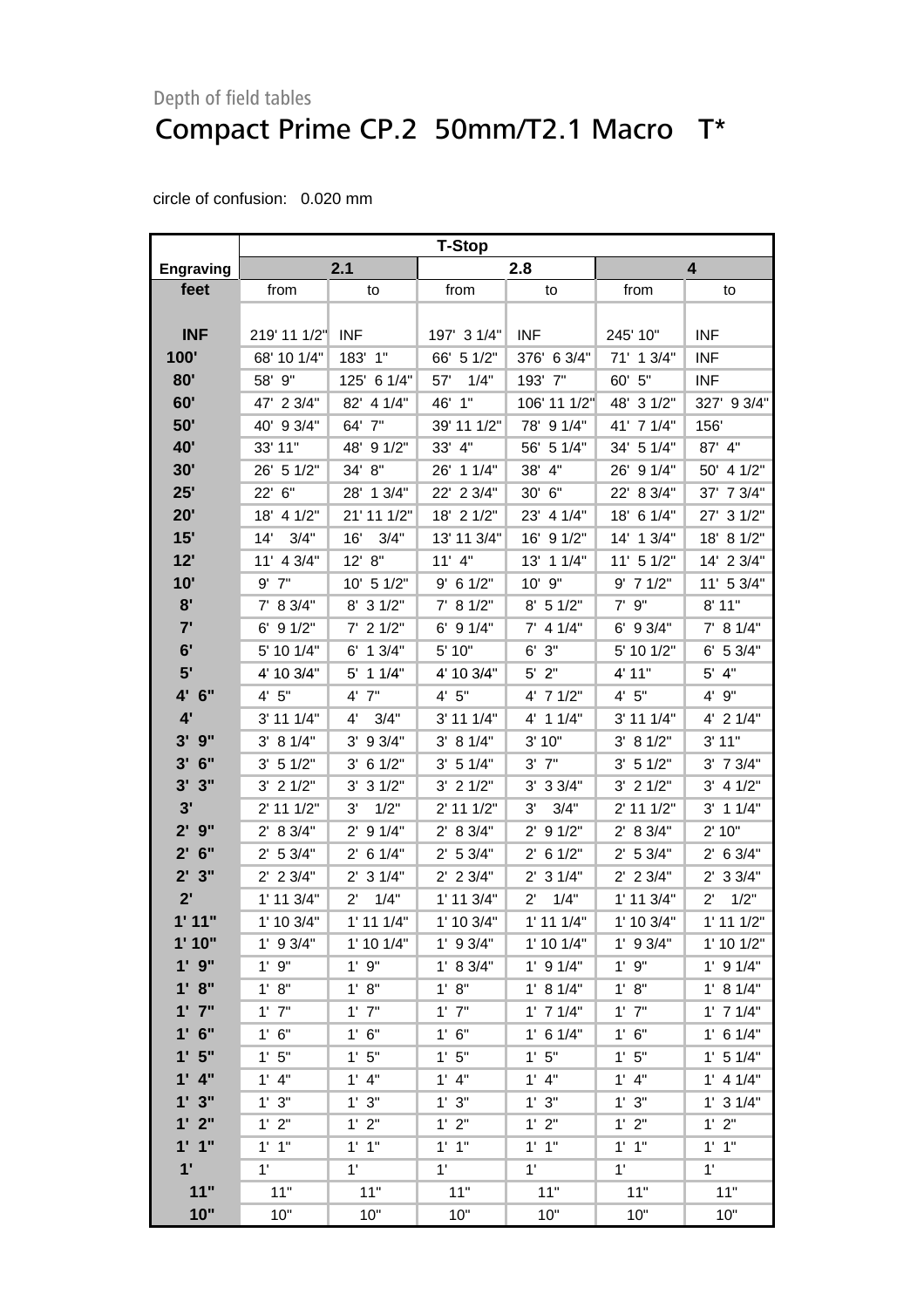|                  | <b>T-Stop</b>  |                      |                |                |                |                      |  |
|------------------|----------------|----------------------|----------------|----------------|----------------|----------------------|--|
| <b>Engraving</b> |                | 5.6                  |                | 8              |                | 11                   |  |
| feet             | from           | to                   | from           | to             | from           | to                   |  |
|                  |                |                      |                |                |                |                      |  |
| <b>INF</b>       | 193' 6"        | <b>INF</b>           | 110' 7"        | <b>INF</b>     | 63' 6 1/2"     | <b>INF</b>           |  |
| 100'             | 66'            | <b>INF</b>           | 52' 7 1/4"     | <b>INF</b>     | 38' 11 1/2"    | <b>INF</b>           |  |
| 80'              | 56' 8"         | <b>INF</b>           | 46' 6"         | <b>INF</b>     | 35' 6 1/4"     | <b>INF</b>           |  |
| 60'              | 45' 10 1/4"    | <b>INF</b>           | 38' 11 3/4"    | <b>INF</b>     | 30' 11 1/2"    | <b>INF</b>           |  |
| 50'              | 39' 9 1/4"     | <b>INF</b>           | 34' 6 1/4"     | <b>INF</b>     | 28' 1"         | <b>INF</b>           |  |
| 40'              | 33' 2 1/4"     | 195' 10 1/2"         | 29' 5 1/4"     | <b>INF</b>     | 24' 7 3/4"     | <b>INF</b>           |  |
| 30'              | 26'            | 73' 10 1/2"          | 23' 8"         | 144' 6 1/2"    | 20' 5 3/4"     | <b>INF</b>           |  |
| 25'              | 22' 2"         | 49' 3 3/4"           | 20' 5 1/4"     | 73'<br>1/2"    | 1/4"<br>18'    | 179' 3 3/4"          |  |
| 20'              | 18' 1 3/4"     | 32' 10 3/4"          | 16' 11 3/4"    | 41' 11 1/4"    | 15' 3 1/2"     | 63' 4 1/2"           |  |
| 15'              | 13' 11 1/4"    | $21'$ $2"$           | $13'$ $3''$    | 24' 6 1/4"     | 12' 2 1/2"     | 30' 6"               |  |
| 12'              | 11' 3 3/4"     | 15' 7 1/4"           | 10' 10 1/4"    | $17'$ 4"       | 10' 1 3/4"     | 20' 1"               |  |
| 10'              | $9'$ 6 1/4"    | 12' 4 1/4"           | $9'$ 2 1/2"    | 13' 4 3/4"     | 8' 8 1/4"      | 14' 11 3/4"          |  |
| 8'               | 7' 8 1/4"      | 9' 5''               | $7'$ 5 3/4"    | 10'            | $7'$ 1 3/4"    | 10' 10"              |  |
| 7'               | $6'$ 9 $1/4"$  | 1/2"<br>8'           | $6'$ 7 1/4"    | $8'$ 5 1/2"    | $6'$ 4 1/4"    | $9'$ $1/2"$          |  |
| 6'               | 5' 10"         | 6' 8 3/4"            | 5' 8 1/2"      | 7'<br>1/4"     | $5'$ 6 1/4"    | $7'$ 5"              |  |
| 5'               | 4' 10 1/2"     | 5' 6"                | $4'$ 9 $1/2"$  | $5'$ $8"$      | 4' 8''         | 5' 11"               |  |
| 4' 6"            | $4'$ 4 $3/4"$  | 4' 10 3/4"           | $4'$ $4"$      | 5'<br>1/2"     | 4' 2 3/4"      | 5' 2 3/4"            |  |
| 4'               | 3' 11"         | $4'$ 3 $1/2"$        | 3' 10 1/2"     | 4' 5''         | $3'$ 9 $1/2"$  | 4' 6 1/2"            |  |
| $3'$ $9''$       | 3' 8 1/4"      | $4^{\prime}$         | $3'$ 7 $3/4"$  | $4'$ 1 1/4"    | $3'$ 6 $3/4"$  | 4' 2 3/4"            |  |
| $3'$ 6"          | 3' 5 1/4"      | 3' 8 3/4"            | $3'$ 4 $3/4"$  | $3'$ 9 $1/2"$  | 3' 4''         | 3' 10 3/4"           |  |
| 3'3''            | $3'$ 2 $1/2"$  | 3' 5 1/4"            | $3'$ $2"$      | 3' 6''         | $3'$ 1 1/4"    | $3'$ $7''$           |  |
| 3'               | 2' 11 1/2"     | $3'$ 1 $3/4"$        | 2' 11 1/4"     | $3'$ 2 $1/2"$  | 2' 10 1/2"     | $3'$ 3 $1/2"$        |  |
| $2'$ $9''$       | 2' 8 1/2"      | 2' 10 1/2"           | 2' 8 1/4"      | 2' 11"         | $2'$ 7 $3/4"$  | 2' 11 3/4"           |  |
| $2'$ 6"          | 2' 53/4"       | $2'$ 7 1/4"          | $2'$ 5 1/2"    | $2'$ 7 $3/4"$  | 2' 5''         | 2' 8 1/4"            |  |
| 2'3''            | $2'$ 2 3/4"    | $2'$ 4"              | $2'$ 2 1/2"    | $2'$ 4 1/4"    | $2'$ 2 1/4"    | $2'$ 4 $3/4"$        |  |
| 2'               | $1'$ 11 $3/4"$ | 3/4"<br>$2^{\prime}$ | $1'$ 11 $3/4"$ | $2'$ 1"        | $1'$ 11 $1/2"$ | $2'$ 1 1/4"          |  |
| 1'11"            | 1' 10 3/4"     | 1' 11 3/4"           | 1' 10 3/4"     | $1'$ 11 $3/4"$ | 1' 10 1/2"     | $2^{\prime}$<br>1/4" |  |
| 1'10"            | $1'$ 9 $3/4"$  | 1' 10 1/2"           | $1'$ 9 3/4"    | 1' 10 3/4"     | $1'$ 9 $1/2"$  | 1'11"                |  |
| $1'$ $9"$        | 1' 8 3/4"      | $1'$ 9 $1/2"$        | 1' 8 3/4"      | $1'$ 9 $3/4"$  | 1' 8 1/2"      | 1'10"                |  |
| 1' 8''           | $1'$ 7 $3/4"$  | 1' 8 1/2"            | $1'$ 7 $3/4"$  | 1' 8 1/2"      | $1'$ 7 $1/2"$  | 1' 8 3/4"            |  |
| $1'$ $7''$       | $1'$ $7"$      | $1'$ 7 $1/2"$        | $1'$ 6 3/4"    | $1'$ 7 $1/2"$  | $1'$ 6 3/4"    | $1'$ 7 $3/4"$        |  |
| $1'$ 6"          | 1' 6''         | $1'$ 6 $1/4"$        | 1' 53/4"       | $1'$ 6 $1/2"$  | 1' 5 3/4"      | $1'$ 6 $1/2"$        |  |
| 1'5"             | 1'5"           | $1'$ 5 $1/4"$        | $1'$ 4 3/4"    | 1' 5 1/2"      | $1'$ 4 $3/4"$  | $1'$ 5 $1/2"$        |  |
| $1'$ 4"          | $1'$ 4"        | $1'$ 4 $1/4"$        | $1'$ 3 3/4"    | $1'$ 4 $1/4"$  | 1' 3 3/4"      | $1'$ 4 $1/2"$        |  |
| 1'3''            | 1' 3''         | $1'$ 3 $1/4"$        | 1'3''          | $1'$ 3 $1/4"$  | $1'$ 2 $3/4"$  | $1'$ 3 $1/4"$        |  |
| 1'2"             | 1'2"           | $1'$ 2 $1/4"$        | 1' 2''         | $1'$ 2 $1/4"$  | $1'$ 1 $3/4"$  | $1'$ 2 $1/4"$        |  |
| 1'1''            | $1'$ $1''$     | $1'$ 1 $1/4"$        | $1'$ $1''$     | $1'$ 1 $1/4"$  | $1'$ $1''$     | $1'$ 1 $1/4"$        |  |
| 1'               | 1'             | 1'                   | 1'             | 1/4"<br>1'     | $1^{\circ}$    | 1/4"<br>1'           |  |
| 11"              | 11"            | 11"                  | 11"            | 11"            | 11"            | 11 1/4"              |  |
| 10"              | 10"            | 10"                  | 10"            | 10"            | 10"            | 10"                  |  |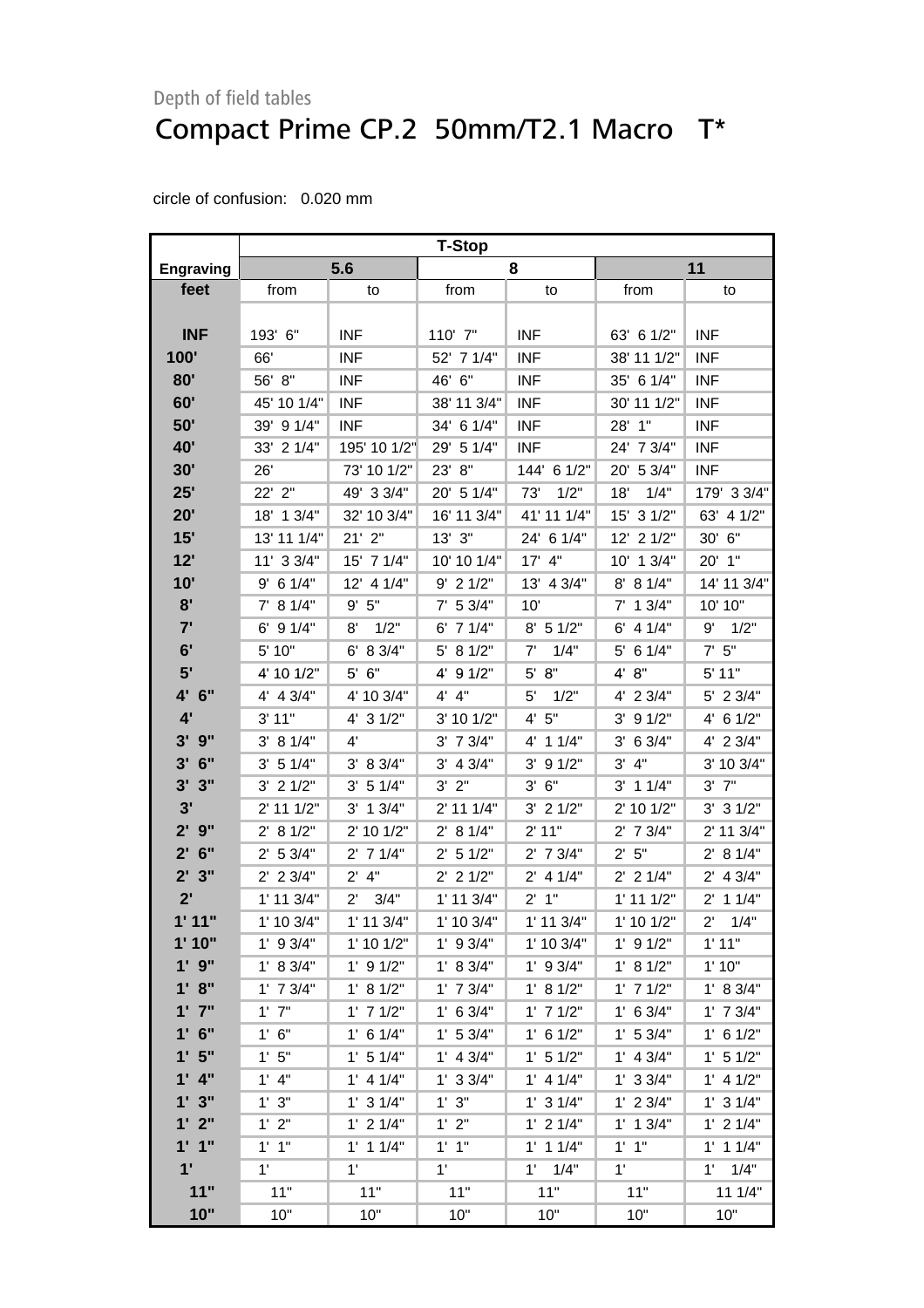|                    | <b>T-Stop</b>          |                       |                        |                       |  |  |  |
|--------------------|------------------------|-----------------------|------------------------|-----------------------|--|--|--|
| <b>Engraving</b>   |                        | 16                    |                        | 22                    |  |  |  |
| feet               | from                   | to                    | from                   | to                    |  |  |  |
|                    |                        |                       |                        |                       |  |  |  |
| <b>INF</b>         | 38' 9 3/4"             | <b>INF</b>            | 24' 9 3/4"             | <b>INF</b>            |  |  |  |
| 100'               | 3/4"<br>28'            | <b>INF</b>            | 19' 11 1/2"            | <b>INF</b>            |  |  |  |
| 80'                | 26' 2 3/4"             | <b>INF</b>            | 19'<br>1/4"            | <b>INF</b>            |  |  |  |
| 60'                | 23' 8 1/4"             | <b>INF</b>            | 17'<br>8"              | <b>INF</b>            |  |  |  |
| 50'                | 21' 11 1/2"            | <b>INF</b>            | 8 1/4"<br>16'          | <b>INF</b>            |  |  |  |
| 40'                | 19' 9 3/4"             | <b>INF</b>            | 15' 5 1/4"             | <b>INF</b>            |  |  |  |
| <b>30'</b>         | 1/2"<br>17'            | <b>INF</b>            | 13'<br>81/2"           | <b>INF</b>            |  |  |  |
| 25'                | 15' 3 3/4"             | <b>INF</b>            | 7"<br>12'              | <b>INF</b>            |  |  |  |
| 20'                | 13' 3 3/4"             | 202' 11 1/2"          | 11' 2 1/4"             | <b>INF</b>            |  |  |  |
| 15'                | 10' 11"                | 45'<br>4 3/4"         | 5 1/2"<br>9'           | 139' 4"               |  |  |  |
| 12'                | 9'3''                  | 25'<br>6 3/4"         | 21/4"<br>8'            | 40' 11 1/2"           |  |  |  |
| 10'                | 1/4"<br>8'             | 17'<br>91/2"          | 7'<br>23/4"            | 24'<br>1/4"           |  |  |  |
| 8'                 | 6' 8 1/2"              | 12' 2 1/2"            | 6'<br>13/4"            | 14' 9 3/4"            |  |  |  |
| 7'                 | 6'                     | 9' 11 3/4"            | 5' 6 1/2"              | 11' 7 1/2"            |  |  |  |
| 6'                 | $5'$ $3"$              | 1/4"<br>8'            | 4' 11"                 | 1/2"<br>9'            |  |  |  |
| 5'                 | 5 3/4"<br>4'           | 6'<br>31/2"           | 4' 2 3/4"              | 6' 10 3/4"            |  |  |  |
| 4' 6"              | 4'<br>1"               | 5' 6"                 | 3' 10 1/2"             | 5' 11 1/2"            |  |  |  |
| $4^{\prime}$       | 8"<br>3'               | 4' 9"                 | 3' 6''                 | $5'$ 1"               |  |  |  |
| $3'$ $9''$         | 3'<br>5 1/2"           | 4' 4 3/4"             | $3'$ 3 $3/4"$          | 4' 8''                |  |  |  |
| 6"<br>3'           | 3'<br>3"               | 4'<br>3/4"            | $3'$ 1 1/2"            | 4' 3 1/4"             |  |  |  |
| 3'<br>3"           | 1/2"<br>3'             | 81/2"<br>3'           | 2' 11"                 | 3' 10 3/4"            |  |  |  |
| 3'                 | 93/4"<br>$2^{\prime}$  | 4 1/2"<br>3'          | $2^{\prime}$<br>8 3/4" | $3'$ 6 1/2"           |  |  |  |
| $2'$ $9''$         | 71/4"<br>$2^{\prime}$  | 3'<br>3/4"            | 6 1/4"<br>$2^{\prime}$ | $3'$ 2 1/4"           |  |  |  |
| $2^{\prime}$<br>6" | 4 1/2"<br>$2^{\prime}$ | 9"<br>$2^{\prime}$    | 33/4"<br>$2^{\prime}$  | 2' 10"                |  |  |  |
| $2^{\prime}$<br>3" | $2'$ 1 $3/4"$          | $2'$ 5 1/4"           | $2^{\prime}$<br>11/4"  | $2'$ 6 1/4"           |  |  |  |
| 2'                 | 1'11"                  | 13/4"<br>$2^{\prime}$ | 1' 10 1/2"             | $2'$ 2 1/4"           |  |  |  |
| 1'11"              | 1' 10 1/4"             | $2^{\prime}$<br>1/2"  | $1'$ 9 3/4"            | $2'$ 1 1/4"           |  |  |  |
| 1' 10"             | $1'$ 9 $1/4"$          | $1'$ 11 $1/2"$        | 1' 8 3/4"              | $2^{\prime}$          |  |  |  |
| $1'$ $9"$          | 8 1/4"<br>1'           | 1' 10 1/4"            | 8"<br>1' .             | 1' 10 3/4"            |  |  |  |
| 1' 8"              | 71/2"<br>1' .          | $1'$ $9"$             | $1'$ $7"$              | $1'$ 9 $1/2"$         |  |  |  |
| $1'$ $7''$         | 61/2"<br>$1^{\prime}$  | 1' 8''                | $1'$ 6 $1/4"$          | 1' 8 1/4"             |  |  |  |
| 6"                 | 51/2"<br>$1^{\prime}$  | $1'$ 6 3/4"           | $1'$ 5 $1/4"$          | $1'$ 7 $1/4"$         |  |  |  |
| 1'5"               | 4 1/2"<br>1'           | 1' 53/4"              | 4 1/2"<br>$1^{\prime}$ | $1'$ 6"               |  |  |  |
| 4"                 | 33/4"<br>1'            | $1^{\circ}$<br>4 1/2" | 31/2"<br>$1^{\prime}$  | $1'$ 4 $3/4"$         |  |  |  |
| 1'3"               | 23/4"<br>$1^{\prime}$  | $1'$ 3 $1/2"$         | 21/2"<br>1'            | 1' 33/4"              |  |  |  |
| 1'2"               | $1'$ 1 $3/4"$          | 21/2"<br>1'           | 13/4"<br>$1^{\circ}$   | $1'$ 2 $1/2"$         |  |  |  |
| 1'1''              | 3/4"<br>$1^{\circ}$    | 11/4"<br>$1^{\circ}$  | $1^{\prime}$<br>3/4"   | $1^{\prime}$<br>11/2" |  |  |  |
| 1'                 | 11 3/4"                | 1'<br>1/4"            | 11 3/4"                | 1/4"<br>$1^{\circ}$   |  |  |  |
| 11"                | 11"                    | 111/4"                | 10 3/4"                | 111/4"                |  |  |  |
| 10"                | 10"                    | 10 1/4"               | 10"                    | 10 1/4"               |  |  |  |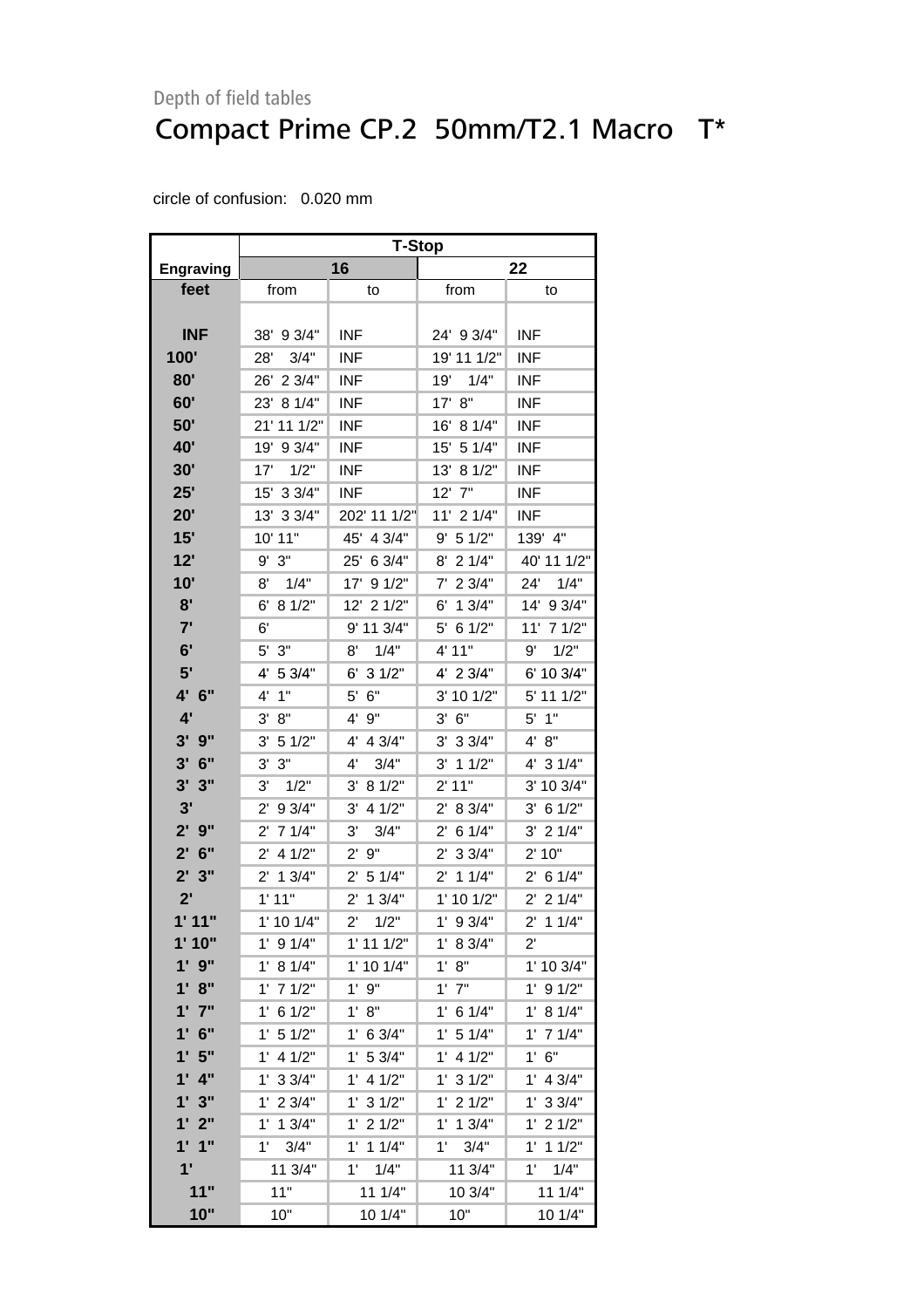|                    | <b>T-Stop</b>         |                      |                      |                       |                      |                |  |
|--------------------|-----------------------|----------------------|----------------------|-----------------------|----------------------|----------------|--|
| Engraving          |                       | 2.9                  |                      | 4                     |                      | 5.6            |  |
| feet               | from                  | to                   | from                 | to                    | from                 | to             |  |
|                    |                       |                      |                      |                       |                      |                |  |
| <b>INF</b>         | 11' 3 1/2"            | <b>INF</b>           | 8' 10 1/4"           | <b>INF</b>            | $7'$ $7''$           | <b>INF</b>     |  |
| 30'                | $8'$ 4 1/4"           | <b>INF</b>           | $6'$ 11 $1/2"$       | <b>INF</b>            | $6'$ 2"              | <b>INF</b>     |  |
| 15'                | $6'$ 7 $1/2"$         | <b>INF</b>           | 5' 8 3/4"            | <b>INF</b>            | $5'$ 2 1/4"          | <b>INF</b>     |  |
| 10'                | 5' 5 3/4"             | 83' 4 3/4"           | 4' 10 1/2"           | <b>INF</b>            | 4' 5 3/4"            | <b>INF</b>     |  |
| 8'                 | 4' 10 1/4"            | 25' 10 1/2"          | $4'$ 4 $1/2"$        | 94' 8 1/2"            | 4'<br>3/4"           | <b>INF</b>     |  |
| 6'                 | 4'1''                 | 12'<br>1/2"          | $3'$ $9''$           | 17' 10 3/4"           | $3'$ 6 1/4"          | <b>INF</b>     |  |
| 5'                 | $3'$ 7 $1/2"$         | $8'$ 5 1/4"          | $3'$ 4 1/4"          | 10' 10 1/4"           | $3'$ 2 $1/4"$        | 55' 6"         |  |
| 4' 6"              | 4 1/4"<br>3'          | 1/2"<br>7'           | $3'$ 1 $3/4"$        | 8' 7 1/4"             | 3'                   | 23'            |  |
| 4'                 | 1"<br>3'              | 5' 9 3/4"            | 2' 11"               | 6' 10"                | $2'$ 9 1/4"          | 13' 3 1/4"     |  |
| 3'<br>6"           | 91/2"<br>$2^{\prime}$ | 4' 9 1/4"            | $2'$ 7 $3/4"$        | 5' 4 3/4"             | $2'$ 6 1/2"          | 8' 7 1/4"      |  |
| 3'                 | 2' 53/4"              | 3' 10"               | $2'$ 4 $1/2"$        | 4' 2 3/4"             | $2'$ 3 1/2"          | 5' 10 1/2"     |  |
| $2'$ $9''$         | $2'$ 3 3/4"           | 3' 5''               | $2'$ 2 3/4"          | 3' 81/2"              | $2'$ 1 3/4"          | 4' 10 1/2"     |  |
| $2^{\prime}$<br>6" | $2'$ 1 $3/4"$         | 3'<br>1/4"           | 3/4"<br>$2^{\prime}$ | 3"<br>3'              | 1/4"<br>$2^{\prime}$ | 3/4"<br>4'     |  |
| 2'3"               | $1'$ 11 $3/4"$        | $2'$ 7 $3/4"$        | 1' 10 3/4"           | 93/4"<br>$2^{\prime}$ | $1'$ 10 $1/4"$       | $3'$ 4 $1/2"$  |  |
| 2'                 | $1'$ 9 $1/2"$         | 31/2"<br>2'          | 1' 8 3/4"            | $2'$ 4 3/4"           | 1' 8 1/4"            | $2'$ 9 1/2"    |  |
| 1'11"              | 1' 8 3/4"             | 2' 2"                | 1' 8''               | $2'$ 3 $1/4"$         | $1'$ 7 $3/4"$        | $2'$ 7 1/4"    |  |
| 1'10"              | 1' 8''                | 3/4"<br>$2^{\prime}$ | $1'$ 7 $1/2"$        | $2'$ 1 $3/4"$         | $1'$ $7"$            | $2'$ 5 1/4"    |  |
| $1'$ $9''$         | $1'$ $7"$             | $1'$ 11 $1/2"$       | $1'$ 6 3/4"          | 1/4"<br>$2^{\prime}$  | $1'$ 6 $1/4"$        | $2'$ 3 1/4"    |  |
| 1' 8''             | 1' 6 1/4"             | $1'$ 10 $1/4"$       | 1' 6''               | 1'11"                 | $1'$ 5 $1/2"$        | $2'$ 1 1/2"    |  |
| $1'$ $7''$         | $1'$ 5 $1/2"$         | 1' 8 3/4"            | $1'$ 5 $1/4"$        | $1'$ 9 $1/2"$         | 1'5''                | $1'$ 11 $3/4"$ |  |
| $1'$ 6"            | $1'$ 4 $3/4"$         | $1'$ 7 $1/2"$        | $1'$ 4 $1/2"$        | 1' 8 1/4"             | $1'$ 4 $1/4"$        | 1'10"          |  |
| 1'5"               | $1'$ 4"               | $1'$ 6 $1/4"$        | $1'$ 3 $1/2"$        | $1'$ 6 3/4"           | $1'$ 3 $1/2"$        | 1' 8 1/4"      |  |
| $1'$ $4"$          | 1'3''                 | $1'$ 5 $1/4"$        | $1'$ 2 3/4"          | $1'$ 5 $1/2"$         | $1'$ 2 $1/2"$        | $1'$ 6 3/4"    |  |
| 1'3''              | $1'$ 2 $1/4"$         | $1'$ $4"$            | 1'2"                 | $1'$ 4 $1/4"$         | $1'$ 1 $3/4"$        | $1'$ 5 $1/4"$  |  |
| $1'$ $2"$          | $1'$ 1 $1/4"$         | $1'$ 2 $3/4"$        | $1'$ 1 $1/4"$        | 1' 3''                | $1'$ $1''$           | $1'$ 3 3/4"    |  |
| $1'$ $1''$         | 1/2"<br>1'            | $1'$ 1 $1/2"$        | 1/4"<br>$1^{\prime}$ | $1'$ 1 $3/4"$         | $1^{\circ}$<br>1/4"  | $1'$ 2 $1/2"$  |  |
| 1'                 | 111/2"                | 1'<br>1/2"           | 111/2"               | 1'<br>3/4"            | 111/2"               | $1'$ $1''$     |  |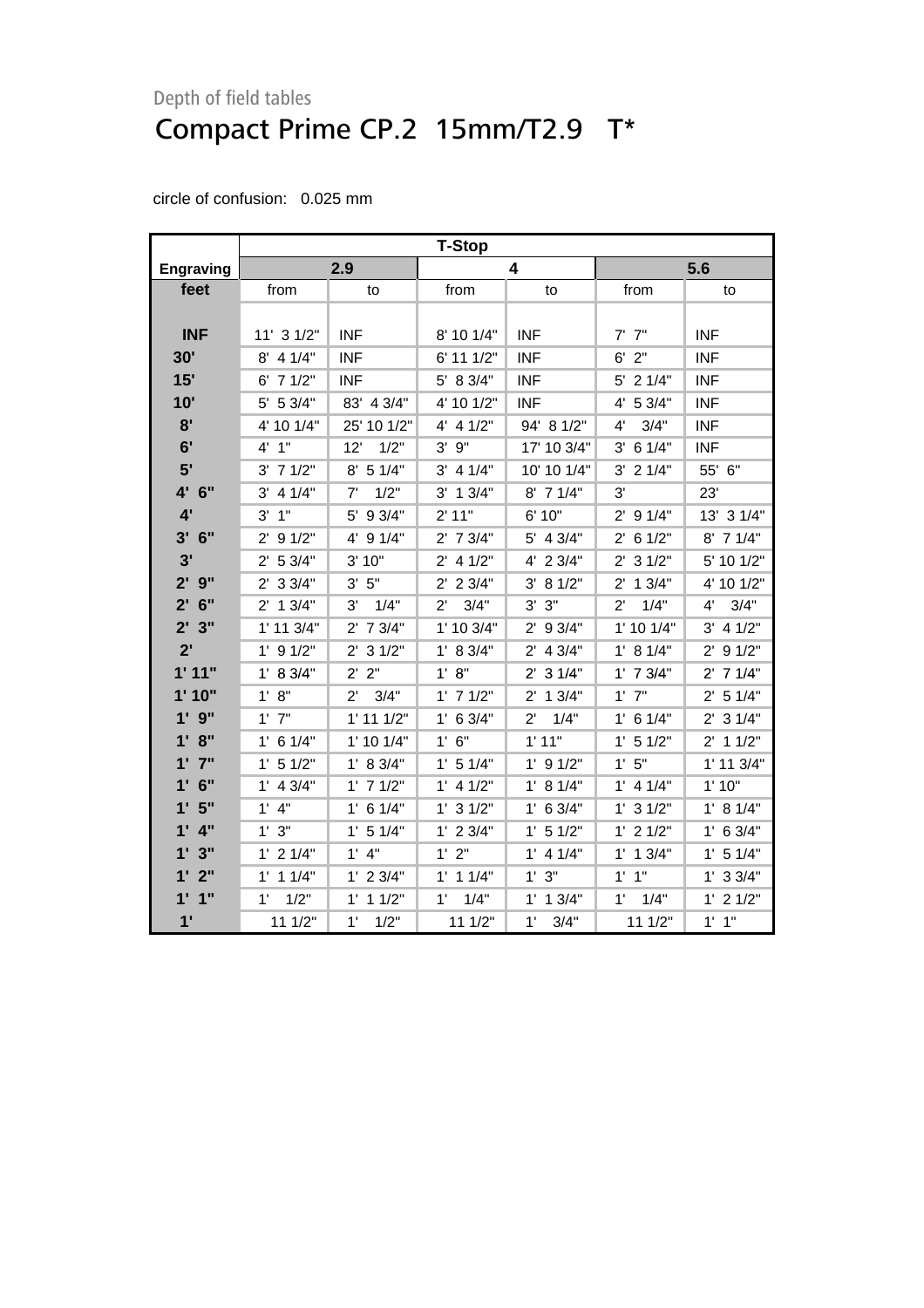|                  | <b>T-Stop</b>        |                      |                      |                |                      |               |  |
|------------------|----------------------|----------------------|----------------------|----------------|----------------------|---------------|--|
| <b>Engraving</b> |                      | 8                    |                      | 11             |                      | 16            |  |
| feet             | from                 | to                   | from                 | to             | from                 | to            |  |
|                  |                      |                      |                      |                |                      |               |  |
| <b>INF</b>       | $5'$ 8 3/4"          | <b>INF</b>           | 1/2"<br>4'           | <b>INF</b>     | 2' 10"               | <b>INF</b>    |  |
| 30'              | 4' 10 3/4"           | <b>INF</b>           | $3'$ 7 $1/2"$        | <b>INF</b>     | $2'$ 7 $3/4"$        | <b>INF</b>    |  |
| 15'              | $4'$ 3 $1/2"$        | <b>INF</b>           | $3'$ 3 $1/2"$        | <b>INF</b>     | 2' 5 3/4"            | <b>INF</b>    |  |
| 10'              | $3'$ 9 $3/4"$        | <b>INF</b>           | 3'<br>1/4"           | <b>INF</b>     | $2'$ 4"              | <b>INF</b>    |  |
| 8'               | $3'$ 6 $1/4"$        | <b>INF</b>           | 2'10"                | <b>INF</b>     | $2'$ 2 3/4"          | <b>INF</b>    |  |
| 6'               | $3'$ 1 $1/4"$        | <b>INF</b>           | $2'$ $7"$            | <b>INF</b>     | 2' 1''               | <b>INF</b>    |  |
| 5'               | 2' 10 1/4"           | <b>INF</b>           | 2'5"                 | <b>INF</b>     | 1' 11 3/4"           | <b>INF</b>    |  |
| 4' 6"            | 2' 8 1/4"            | <b>INF</b>           | $2'$ 3 3/4"          | <b>INF</b>     | 1'11"                | <b>INF</b>    |  |
| 4'               | $2'$ 6 1/4"          | <b>INF</b>           | $2'$ 2 1/4"          | <b>INF</b>     | 1'10"                | <b>INF</b>    |  |
| 3'<br>6"         | $2^{\prime}$<br>4"   | 33' 4 1/2"           | 3/4"<br>$2^{\prime}$ | <b>INF</b>     | 1'9''                | <b>INF</b>    |  |
| 3'               | $2'$ 1 1/2"          | 11' 4 3/4"           | 1' 10 3/4"           | <b>INF</b>     | $1'$ 7 $3/4"$        | <b>INF</b>    |  |
| $2'$ 9"          | $2^{\prime}$<br>1/4" | 1/4"<br>8'           | $1'$ 9 3/4"          | 51' 9"         | $1'$ $7"$            | <b>INF</b>    |  |
| $2'$ 6"          | 1' 10 3/4"           | 5' 11 1/4"           | 1' 8 1/2"            | 14' 11 3/4"    | 1' 6''               | <b>INF</b>    |  |
| 2'3"             | $1'$ $9"$            | 4' 6''               | $1'$ 7 $1/4"$        | 8'<br>1/4"     | $1'$ 5 $1/4"$        | <b>INF</b>    |  |
| 2'               | $1'$ 7 $1/2"$        | 3' 51/2"             | 1' 6''               | 5' 1 1/4"      | $1'$ 4 $1/4"$        | 15' 11"       |  |
| 1'11"            | 1' 6 3/4"            | $3'$ 2 $1/4"$        | $1'$ 5 $1/2"$        | $4'$ 5 1/2"    | $1'$ 3 3/4"          | 10' 8''       |  |
| 1'10"            | $1'$ 6 $1/4"$        | 2' 11"               | 1'5"                 | 3' 11"         | $1'$ 3 $1/2"$        | 7' 10 1/4"    |  |
| $1'$ $9''$       | $1'$ 5 $1/2"$        | 2' 8''               | $1'$ 4 $1/2"$        | 3' 5 3/4"      | 1'3"                 | $6'$ 1 1/4"   |  |
| 1' 8''           | 1'5"                 | $2'$ 5 1/2"          | $1'$ 4"              | $3'$ 1"        | $1'$ 2 $1/2"$        | 4' 10 3/4"    |  |
| $1'$ $7''$       | $1'$ 4 $1/4"$        | 2' 3''               | $1'$ 3 $1/4"$        | 2'9''          | $1'$ 2 $1/4"$        | 1/4"<br>4'    |  |
| $1'$ 6"          | $1'$ 3 $1/2"$        | $2^{\prime}$<br>3/4" | $1'$ 2 $3/4"$        | $2'$ 5 1/4"    | $1'$ 1 $3/4"$        | $3'$ 4 $1/2"$ |  |
| 1'5"             | 1'3''                | 1' 10 1/2"           | $1'$ 2 $1/4"$        | $2'$ 2 1/4"    | $1'$ 1 $1/4"$        | 2' 10 1/4"    |  |
| $1'$ 4"          | $1'$ 2 $1/4"$        | 1' 8 1/2"            | $1'$ 1 $1/2"$        | $1'$ 11 $1/4"$ | 3/4"<br>1'           | $2'$ 5 1/4"   |  |
| 1'3''            | $1'$ 1 $1/2"$        | $1'$ 6 3/4"          | $1'$ $1"$            | 1' 8 3/4"      | 1/4"<br>$1^{\prime}$ | 2'1"          |  |
| 1'2"             | 1'<br>3/4"           | 1' 5''               | $1'$ $1/4"$          | $1'$ 6 $1/2"$  | 11 3/4"              | $1'$ 9 $1/2"$ |  |
| $1'$ $1''$       | 1'                   | $1'$ 3 $1/4"$        | 11 1/2"              | $1'$ 4 $1/2"$  | 11"                  | $1'$ 6 $1/2"$ |  |
| 1'               | 11 1/4"              | $1'$ 1 $3/4"$        | 10 3/4"              | $1'$ 2 $1/2"$  | 10 1/2"              | $1'$ 4"       |  |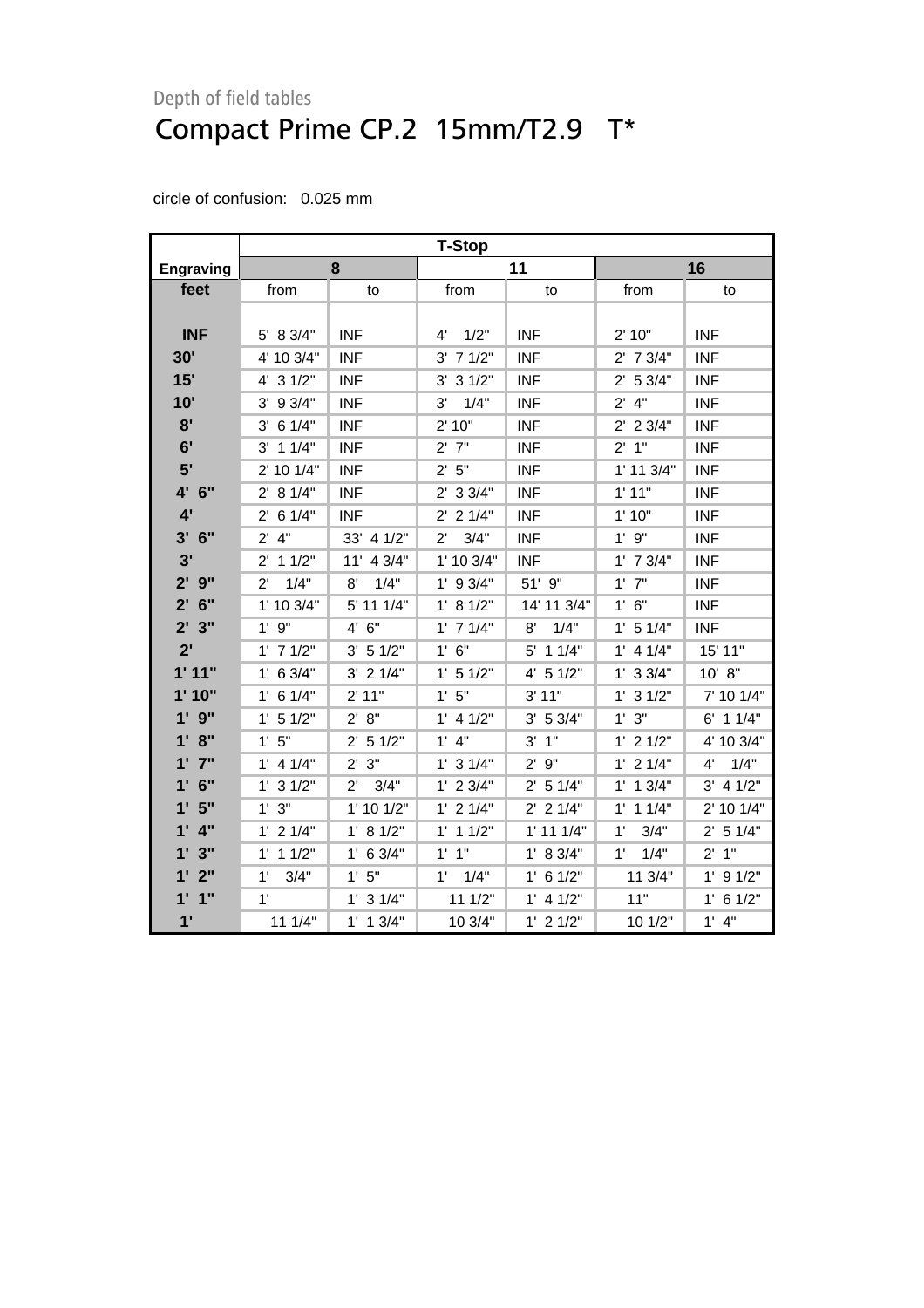|            | T-Stop                |                |  |  |  |  |
|------------|-----------------------|----------------|--|--|--|--|
| Engraving  |                       | 22             |  |  |  |  |
| feet       | from                  | to             |  |  |  |  |
|            |                       |                |  |  |  |  |
| <b>INF</b> | $2^{\prime}$<br>1/2"  | INF            |  |  |  |  |
| 30'        | $1'$ 11 $1/2"$        | INF            |  |  |  |  |
| 15'        | $1'$ 10 $1/2"$        | <b>INF</b>     |  |  |  |  |
| 10'        | 1'<br>91/2"           | <b>INF</b>     |  |  |  |  |
| 8'         | 1'<br>9"              | <b>INF</b>     |  |  |  |  |
| 6'         | 1' 8"                 | <b>INF</b>     |  |  |  |  |
| 5'         | 1'<br>7 1/4"          | <b>INF</b>     |  |  |  |  |
| 4' 6"      | 1' 6 3/4"             | <b>INF</b>     |  |  |  |  |
| 4'         | 61/4"<br>1'           | <b>INF</b>     |  |  |  |  |
| 3' 6''     | 1'<br>5 1/2"          | <b>INF</b>     |  |  |  |  |
| 3'         | $1^{\circ}$<br>4 3/4" | INF            |  |  |  |  |
| 2'9''      | 4 1/4"<br>1'          | <b>INF</b>     |  |  |  |  |
| $2'$ 6"    | 33/4"<br>$1^{\circ}$  | <b>INF</b>     |  |  |  |  |
| 2'3''      | 3"<br>1'              | <b>INF</b>     |  |  |  |  |
| 2'         | 1'<br>21/4"           | <b>INF</b>     |  |  |  |  |
| 1'11"      | 2"<br>1'              | INF            |  |  |  |  |
| 1'10"      | 1'<br>13/4"           | <b>INF</b>     |  |  |  |  |
| $1'$ $9"$  | $1^{\circ}$<br>11/2"  | INF            |  |  |  |  |
| 1' 8''     | 1'<br>11/4"           | 62' 7"         |  |  |  |  |
| $1'$ $7"$  | 1'<br>3/4"            | 14' 11 3/4"    |  |  |  |  |
| $1'$ 6"    | 1'<br>1/2"            | 13/4"<br>8'    |  |  |  |  |
| 1'5"       | 1/4"<br>1'            | 5"<br>5'       |  |  |  |  |
| $1'$ $4"$  | 11 3/4"               | 3' 11 1/4"     |  |  |  |  |
| 1'3''      | 11 1/4"               | 3'<br>1/4"     |  |  |  |  |
| 1'2"       | 11"                   | $2'$ 4 3/4"    |  |  |  |  |
| 1'<br>1"   | 10 1/2"               | $1'$ 11 $1/4"$ |  |  |  |  |
| 1'         | 10"                   | $1'$ $7"$      |  |  |  |  |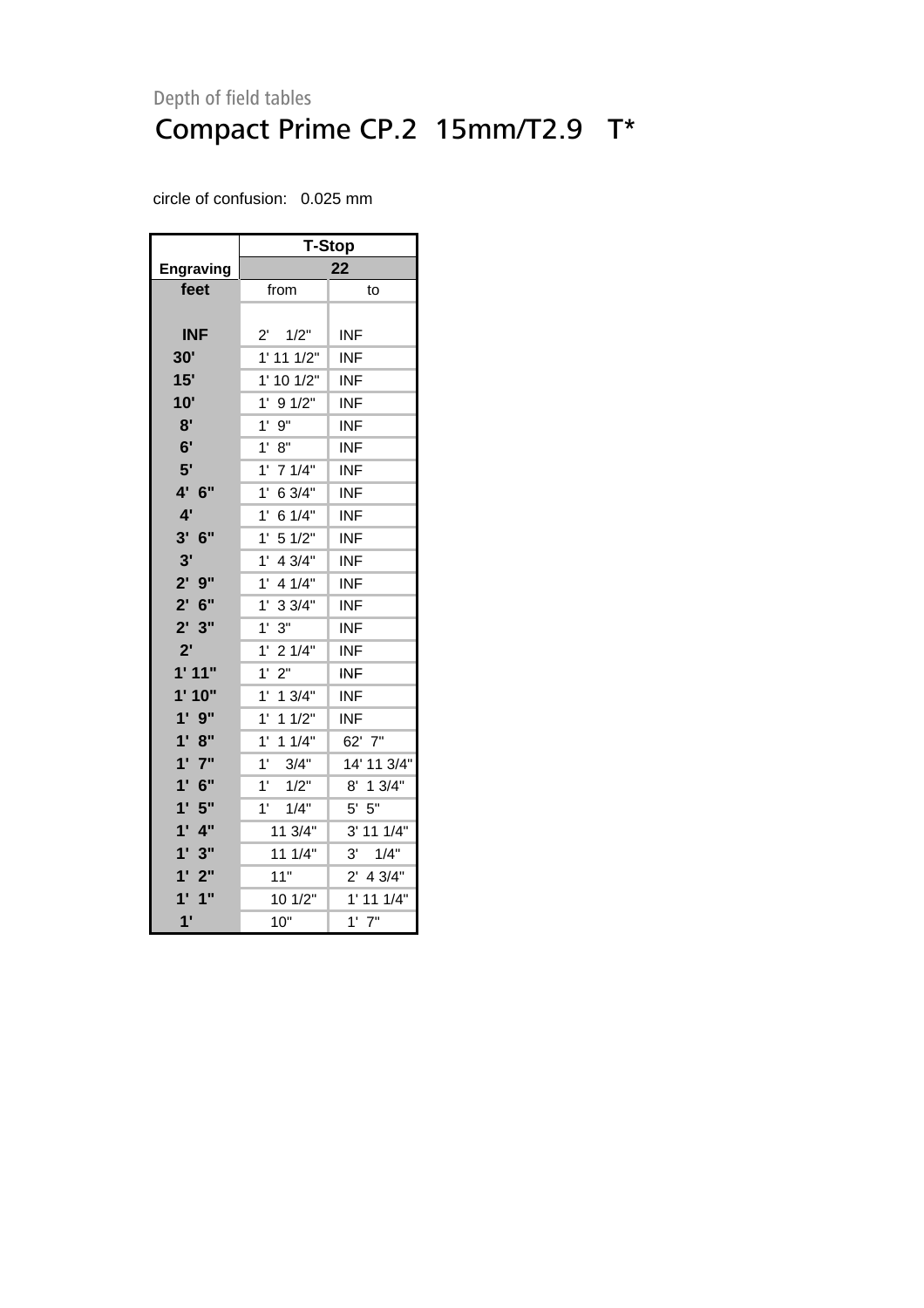|                  | <b>T-Stop</b>      |                      |                |                      |                |                       |  |
|------------------|--------------------|----------------------|----------------|----------------------|----------------|-----------------------|--|
| <b>Engraving</b> |                    | 3.6                  |                | 4                    |                | 5.6                   |  |
| feet             | from               | to                   | from           | to                   | from           | to                    |  |
|                  |                    |                      |                |                      |                |                       |  |
| INF              | 12' 11 1/2"        | <b>INF</b>           | 11' 8''        | <b>INF</b>           | 11' 9 1/2"     | <b>INF</b>            |  |
| 50'              | 10' 4 1/2"         | <b>INF</b>           | $9'$ 6 1/2"    | <b>INF</b>           | 9' 7 1/4"      | <b>INF</b>            |  |
| 25'              | $8'$ 7 $3/4"$      | <b>INF</b>           | 8'<br>3/4"     | <b>INF</b>           | $8'$ 1 1/2"    | <b>INF</b>            |  |
| 15'              | $7'$ 1"            | <b>INF</b>           | 6' 8 1/4"      | <b>INF</b>           | 6' 8 3/4"      | <b>INF</b>            |  |
| 12'              | $6'$ 4 1/4"        | 168' 6 3/4"          | 1/2"<br>6'     | 130' 3 1/2"          | 6'<br>3/4"     | <b>INF</b>            |  |
| 10'              | 5' 9 1/4"          | 42' 11 1/2"          | $5'$ 6 1/4"    | 39' 11 3/4"          | $5'$ 6 1/2"    | <b>INF</b>            |  |
| 8'               | 3/4"<br>5'         | 20' 3 1/2"           | 4' 10 1/2"     | 19' 7 1/4"           | 4' 10 3/4"     | <b>INF</b>            |  |
| 7'               | 4' 8"              | 14' 8 3/4"           | 4' 6''         | 14' 4 1/2"           | 4' 6''         | <b>INF</b>            |  |
| 6'               | $4'$ 2 $1/2"$      | 10' 9 1/2"           | 4'1''          | $10'$ 7 $1/4"$       | $4'$ 1"        | 35' 8 3/4"            |  |
| 5'               | 81/2"<br>3'        | 7' 10 1/4"           | $3'$ 7 $1/4"$  | $7'$ $9''$           | $3'$ 7 1/2"    | 15' 7 3/4"            |  |
| 4'6              | 3' 51/4"           | $6'$ 7 $3/4"$        | 3' 4 1/4"      | $6'$ $7''$           | 3' 4 1/4"      | 11' 4 3/4"            |  |
| $4^{\prime}$     | $3'$ 1 $3/4"$      | $5'$ $7"$            | $3'$ 1"        | 5' 6 1/4"            | $3'$ 1"        | $8'$ $6''$            |  |
| 3'9              | 3'                 | $5'$ 1"              | $2'$ 11 1/4"   | 5'<br>1/2"           | 2' 11 1/4"     | $7'$ 4 1/2"           |  |
| 3'6              | 2' 10"             | 4' 7 1/2"            | $2'$ 9 1/2"    | 4' 7"                | 2' 9 1/2"      | $6'$ 4 3/4"           |  |
| 3'3              | 2' 8 1/4"          | 4' 2 1/4"            | $2'$ 7 $1/2"$  | 4' 1 3/4"            | $2'$ 7 1/2"    | 5' 6 3/4"             |  |
| 3'               | $2'$ 6 1/4"        | $3'$ 9 $1/4"$        | 2' 53/4"       | $3'$ $9''$           | 2' 53/4"       | 4' 10"                |  |
| 2'9              | 4"<br>$2^{\prime}$ | $3'$ 4 1/4"          | $2'$ 3 3/4"    | $3'$ 4 1/4"          | $2'$ 3 3/4"    | 4' 2"                 |  |
| 2'6              | $2'$ $2"$          | 2' 11 3/4"           | $2'$ 1 1/2"    | 2' 11 3/4"           | $2'$ 1 1/2"    | $3'$ $7''$            |  |
| 2'3              | $1'$ 11 $3/4"$     | $2'$ 7 1/2"          | $1'$ 11 $1/2"$ | $2'$ 7 1/4"          | $1'$ 11 $1/2"$ | 3'<br>3/4"            |  |
| 2'               | $1'$ 9 $1/2"$      | $2'$ 3 1/4"          | $1'$ 9 $1/4"$  | $2'$ 3 1/4"          | $1'$ 9 $1/4"$  | $2'$ 7"               |  |
| 23"              | 1' 8 3/4"          | $2'$ $2"$            | 1' 8 1/2"      | 2' 2"                | 1' 8 1/2"      | $2'$ 5 1/4"           |  |
| 22"              | 1' 8''             | 3/4"<br>$2^{\prime}$ | $1'$ 7 $3/4"$  | 3/4"<br>$2^{\prime}$ | $1'$ 7 $3/4"$  | $2^{\prime}$<br>31/2" |  |
| 21"              | $1'$ $7"$          | $1'$ 11 $1/2"$       | $1'$ $7"$      | $1'$ 11 $1/4"$       | $1'$ $7"$      | 2' 2"                 |  |
| 20"              | 1' 6 1/4"          | $1'$ 10 $1/4"$       | $1'$ 6 1/4"    | 1'10"                | $1'$ 6 1/4"    | $2^{\prime}$<br>1/4"  |  |
| 19"              | $1'$ 5 $1/2"$      | 1' 8 3/4"            | $1'$ 5 $1/4"$  | 1' 8 3/4"            | $1'$ 5 $1/4"$  | 1' 10 3/4"            |  |
| 18"              | $1'$ 4 3/4"        | $1'$ 7 $3/4"$        | $1'$ 4 $1/2"$  | $1'$ 7 $1/2"$        | $1'$ 4 $1/2"$  | $1'$ 9 $1/4"$         |  |
| 17"              | $1'$ 3 3/4"        | $1'$ 6 $1/2"$        | $1'$ 3 3/4"    | $1'$ 6 $1/4"$        | $1'$ 3 $3/4"$  | $1'$ 7 $3/4"$         |  |
| 16"              | 3"<br>$1^{\prime}$ | $1'$ 5 $1/4"$        | 1' 3''         | $1'$ 5 $1/4"$        | 1'3''          | $1'$ 6 $1/2"$         |  |
| 15"              | $1'$ 2 $1/4"$      | $1'$ 4"              | 1'2"           | $1'$ 4"              | 1'2"           | 1'5''                 |  |
| 14"              | $1'$ 1 $1/4"$      | $1'$ 2 $3/4"$        | $1'$ 1 $1/4"$  | $1'$ 2 $3/4"$        | $1'$ 1 $1/4"$  | $1'$ 3 3/4"           |  |
| 13"              | 1/2"<br>1'         | $1'$ 1 $3/4"$        | 1/4"<br>1'     | 1'<br>1.3/4"         | 1/4"<br>1'     | $1'$ 2 $1/4"$         |  |
| 12"              | 11 1/2"            | 1'<br>1/2"           | 11 1/2"        | 1'<br>1/2"           | 11 1/2"        | $1'$ $1''$            |  |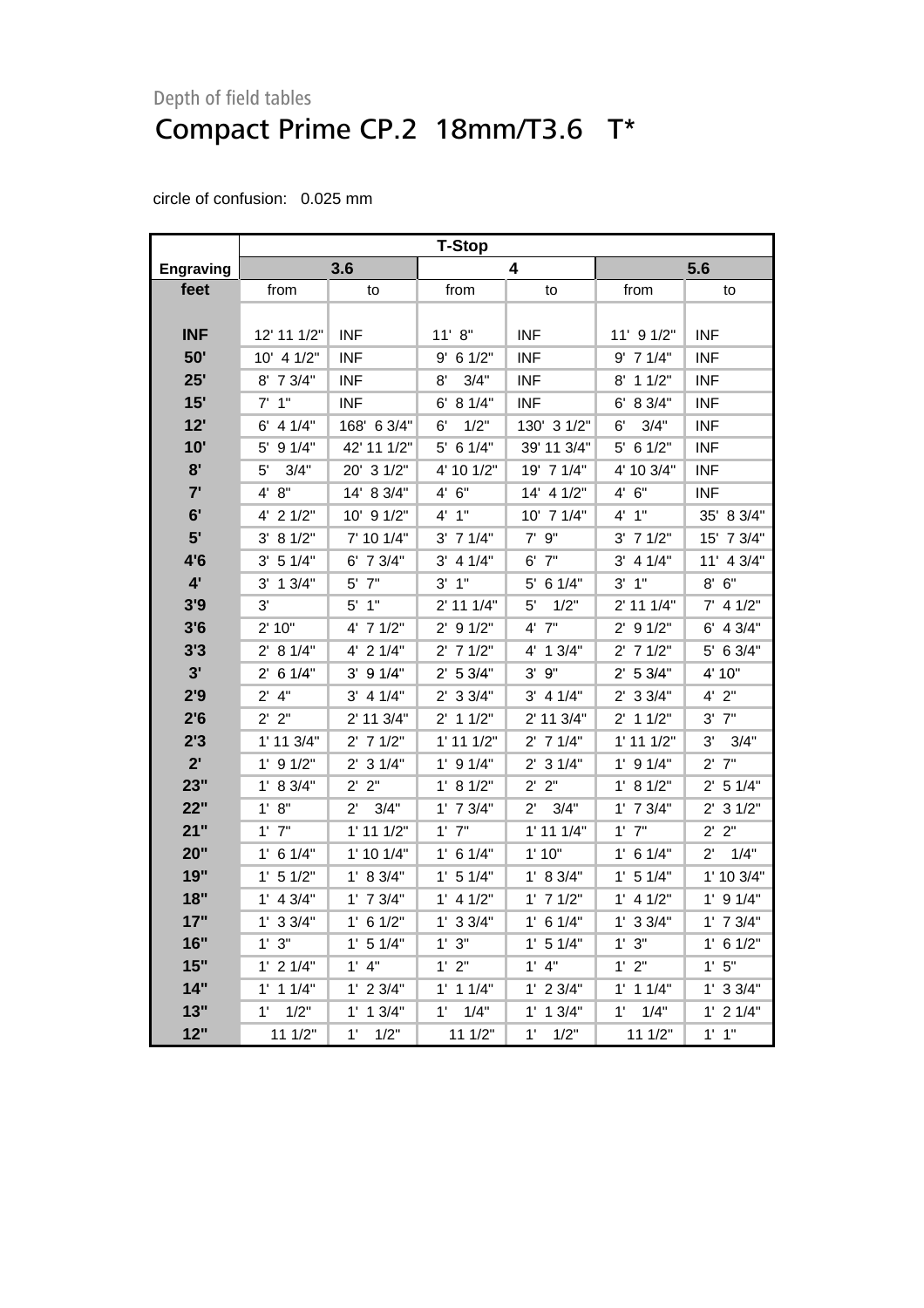|                  | <b>T-Stop</b>        |                      |                      |                |                      |               |  |
|------------------|----------------------|----------------------|----------------------|----------------|----------------------|---------------|--|
| <b>Engraving</b> |                      | 8                    |                      | 11             | 16                   |               |  |
| feet             | from                 | to                   | from                 | to             | from                 | to            |  |
|                  |                      |                      |                      |                |                      |               |  |
| <b>INF</b>       | 12' 7 1/2"           | <b>INF</b>           | 8' 10 1/2"           | <b>INF</b>     | $5'$ 4 1/2"          | <b>INF</b>    |  |
| 50'              | 10' 1 3/4"           | <b>INF</b>           | $7'$ 7 1/4"          | <b>INF</b>     | 4' 10 3/4"           | INF           |  |
| 25'              | $8'$ $6''$           | <b>INF</b>           | $6'$ 7 $3/4"$        | <b>INF</b>     | 4' 6''               | <b>INF</b>    |  |
| 15'              | $6'$ 11 $3/4"$       | <b>INF</b>           | 5' 8 1/4"            | <b>INF</b>     | 4'<br>3/4"           | <b>INF</b>    |  |
| 12'              | $6'$ 3 $1/4"$        | <b>INF</b>           | 5' 2 3/4"            | <b>INF</b>     | 3'10"                | <b>INF</b>    |  |
| 10'              | $5'$ 8 1/2"          | <b>INF</b>           | 4' 9 3/4"            | <b>INF</b>     | $3'$ 7 $1/4"$        | <b>INF</b>    |  |
| 8'               | 5'<br>1/4"           | <b>INF</b>           | 4' 4"                | <b>INF</b>     | $3'$ 4"              | <b>INF</b>    |  |
| 7'               | 4' 7 1/2"            | <b>INF</b>           | 4'<br>1/2"           | <b>INF</b>     | 3'2"                 | <b>INF</b>    |  |
| 6'               | $4'$ $2"$            | <b>INF</b>           | 3' 8 1/4"            | <b>INF</b>     | 2' 11 1/2"           | <b>INF</b>    |  |
| 5'               | $3'$ 8 1/4"          | <b>INF</b>           | $3'$ 3 $3/4"$        | <b>INF</b>     | 2' 8 1/2"            | <b>INF</b>    |  |
| 4'6              | 3' 5''               | <b>INF</b>           | $3'$ 1 1/4"          | <b>INF</b>     | $2'$ 7"              | <b>INF</b>    |  |
| 4'               | $3'$ 1 1/2"          | 54' 8 1/4"           | 2' 10 1/4"           | <b>INF</b>     | 2'5"                 | <b>INF</b>    |  |
| 3'9              | $2'$ 11 $3/4"$       | 26' 10 1/2"          | 2' 8 3/4"            | <b>INF</b>     | $2'$ 4"              | <b>INF</b>    |  |
| 3'6              | $2'$ 9 3/4"          | 17'                  | $2'$ 7 1/4"          | <b>INF</b>     | 2'3''                | <b>INF</b>    |  |
| 3'3              | 2' 8''               | 11' 11 1/4"          | 2' 53/4"             | <b>INF</b>     | $2'$ 1 3/4"          | <b>INF</b>    |  |
| 3'               | 2' 6''               | 8' 10 1/2"           | $2'$ 4"              | 73' 4 1/4"     | 1/2"<br>$2^{\prime}$ | <b>INF</b>    |  |
| 2'9              | $2'$ 4"              | $6'$ 9 $1/2"$        | $2'$ 2 1/4"          | 20' 1"         | $1'$ 11 $1/4"$       | <b>INF</b>    |  |
| 2'6              | $2'$ 1 $3/4"$        | 5' 3 3/4"            | $2^{\prime}$<br>1/2" | $10'$ $9''$    | $1'$ 9 3/4"          | <b>INF</b>    |  |
| 2'3              | $1'$ 11 $3/4"$       | 4' 2 1/4"            | 1' 10 1/2"           | 6' 10 1/4"     | 1' 8 1/4"            | 28' 1 3/4"    |  |
| 2'               | $1'$ 9 $1/2"$        | 3' 4''               | 1' 8 1/2"            | 4' 8 3/4"      | $1'$ 6 3/4"          | 9' 6''        |  |
| 23"              | 1' 8 1/2"            | $3'$ 1"              | $1'$ 7 $3/4"$        | 4' 2 1/2"      | 1' 6''               | $7'$ 6 1/2"   |  |
| 22"              | $1'$ 7 $3/4"$        | 2' 10"               | $1'$ $7"$            | $3'$ 9 1/4"    | $1'$ 5 $1/2"$        | $6'$ $2"$     |  |
| 21"              | $1'$ $7"$            | $2'$ 7 1/2"          | $1'$ 6 $1/4"$        | $3'$ 4 1/2"    | 1'5"                 | $5'$ 1 1/2"   |  |
| 20"              | $1'$ 6 $1/4"$        | 2'5"                 | $1'$ 5 $1/2"$        | 1/2"<br>3'     | $1'$ 4 $1/4"$        | 4' 4''        |  |
| 19"              | $1'$ 5 $1/2"$        | $2'$ 2 3/4"          | $1'$ 4 $3/4"$        | 2' 8 3/4"      | $1'$ 3 3/4"          | 3' 81/2"      |  |
| 18"              | $1'$ 4 $1/2"$        | 1/2"<br>$2^{\prime}$ | $1'$ 4"              | $2'$ 5 1/2"    | 1'3''                | $3'$ 2 $1/4"$ |  |
| 17"              | $1'$ 3 3/4"          | $1'$ 10 $1/2"$       | $1'$ 3 $1/4"$        | $2'$ 2 1/2"    | $1'$ 2 $1/2"$        | $2'$ 9 1/4"   |  |
| 16"              | 1'3''                | 1' 8 3/4"            | $1'$ 2 $1/2"$        | $1'$ 11 $3/4"$ | $1'$ 1 $3/4"$        | $2'$ 4 3/4"   |  |
| 15"              | 1'2"                 | $1'$ 6 3/4"          | $1'$ 1 $3/4"$        | $1'$ 9 $1/4"$  | $1'$ $1''$           | 2'1"          |  |
| 14"              | $1'$ 1 $1/4"$        | $1'$ 5 $1/4"$        | $1'$ $1''$           | $1'$ $7"$      | $1^{\circ}$<br>1/4"  | 1'10"         |  |
| 13"              | 1/4"<br>$1^{\prime}$ | $1'$ 3 $1/2"$        | 1'                   | 1'5"           | 111/2"               | $1'$ $7"$     |  |
| 12"              | 11 1/2"              | 1' 2''               | 11 1/4"              | 1'3''          | 10 3/4"              | $1'$ 4 $1/2"$ |  |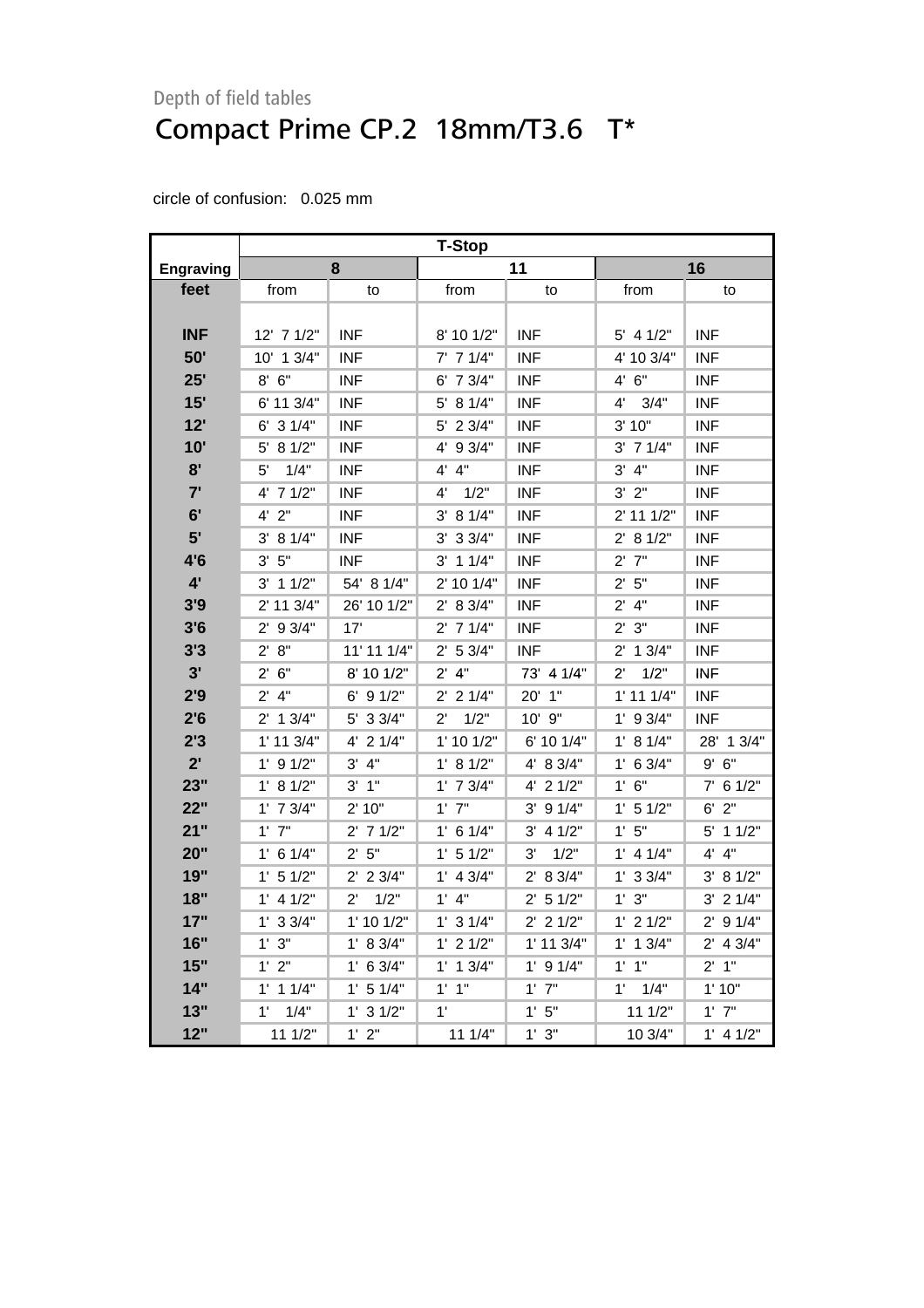|                  | <b>T-Stop</b>          |                       |  |  |  |  |
|------------------|------------------------|-----------------------|--|--|--|--|
| <b>Engraving</b> | 22                     |                       |  |  |  |  |
| feet             | from                   | to                    |  |  |  |  |
|                  |                        |                       |  |  |  |  |
| <b>INF</b>       | 3'<br>4 1/4"           | INF                   |  |  |  |  |
| 50'              | 3,<br>2"               | INF                   |  |  |  |  |
| 25'              | 3'<br>1/4"             | <b>INF</b>            |  |  |  |  |
| 15'              | $2^{\prime}$<br>9 3/4" | <b>INF</b>            |  |  |  |  |
| 12'              | 8 1/2"<br>$2^{\prime}$ | INF                   |  |  |  |  |
| 10'              | 71/4"<br>$2^{\prime}$  | INF                   |  |  |  |  |
| 8'               | $2^{\prime}$<br>5 3/4" | <b>INF</b>            |  |  |  |  |
| 7'               | 41/2"<br>$2^{\prime}$  | INF                   |  |  |  |  |
| 6'               | 31/4"<br>$2^{\prime}$  | <b>INF</b>            |  |  |  |  |
| 5'               | 11/2"<br>$2^{\prime}$  | INF                   |  |  |  |  |
| 4'6              | $2^{\prime}$<br>1/2"   | INF                   |  |  |  |  |
| 4'               | $1'$ 11 $1/2"$         | <b>INF</b>            |  |  |  |  |
| 3'9              | 1'<br>10 3/4"          | INF                   |  |  |  |  |
| 3'6              | 1' 10"                 | <b>INF</b>            |  |  |  |  |
| 3'3              | 1'<br>91/4"            | INF                   |  |  |  |  |
| 3'               | $1^{\circ}$<br>8 1/2"  | <b>INF</b>            |  |  |  |  |
| 2'9              | $1'$ 7 $3/4"$          | <b>INF</b>            |  |  |  |  |
| 2'6              | 1'<br>6 3/4"           | <b>INF</b>            |  |  |  |  |
| 2'3              | 5 3/4"<br>1'           | <b>INF</b>            |  |  |  |  |
| $2^{\prime}$     | 1'<br>4 1/2"           | INF                   |  |  |  |  |
| 23"              | 4"<br>1'               | INF                   |  |  |  |  |
| 22"              | 1'<br>31/2"            | 46' 8"                |  |  |  |  |
| 21"              | 31/4"<br>1'            | 8 3/4"<br>17'         |  |  |  |  |
| 20"              | 1'<br>23/4"            | 10' 6 1/2"            |  |  |  |  |
| 19"              | 1'<br>21/4"            | 31/2"<br>$7^{\circ}$  |  |  |  |  |
| 18"              | 1'<br>13/4"            | 5'<br>51/4"           |  |  |  |  |
| 17"              | 11/4"<br>1'            | 23/4"<br>4'           |  |  |  |  |
| 16"              | 1'<br>3/4"             | 4 3/4"<br>3'          |  |  |  |  |
| 15"              | 1'                     | 91/4"<br>2'           |  |  |  |  |
| 14"              | 11 1/2"                | 31/2"<br>$2^{\prime}$ |  |  |  |  |
| 13"              | 11"                    | 1'11"                 |  |  |  |  |
| 12"              | 10 1/4"                | 7 1/4"<br>1'          |  |  |  |  |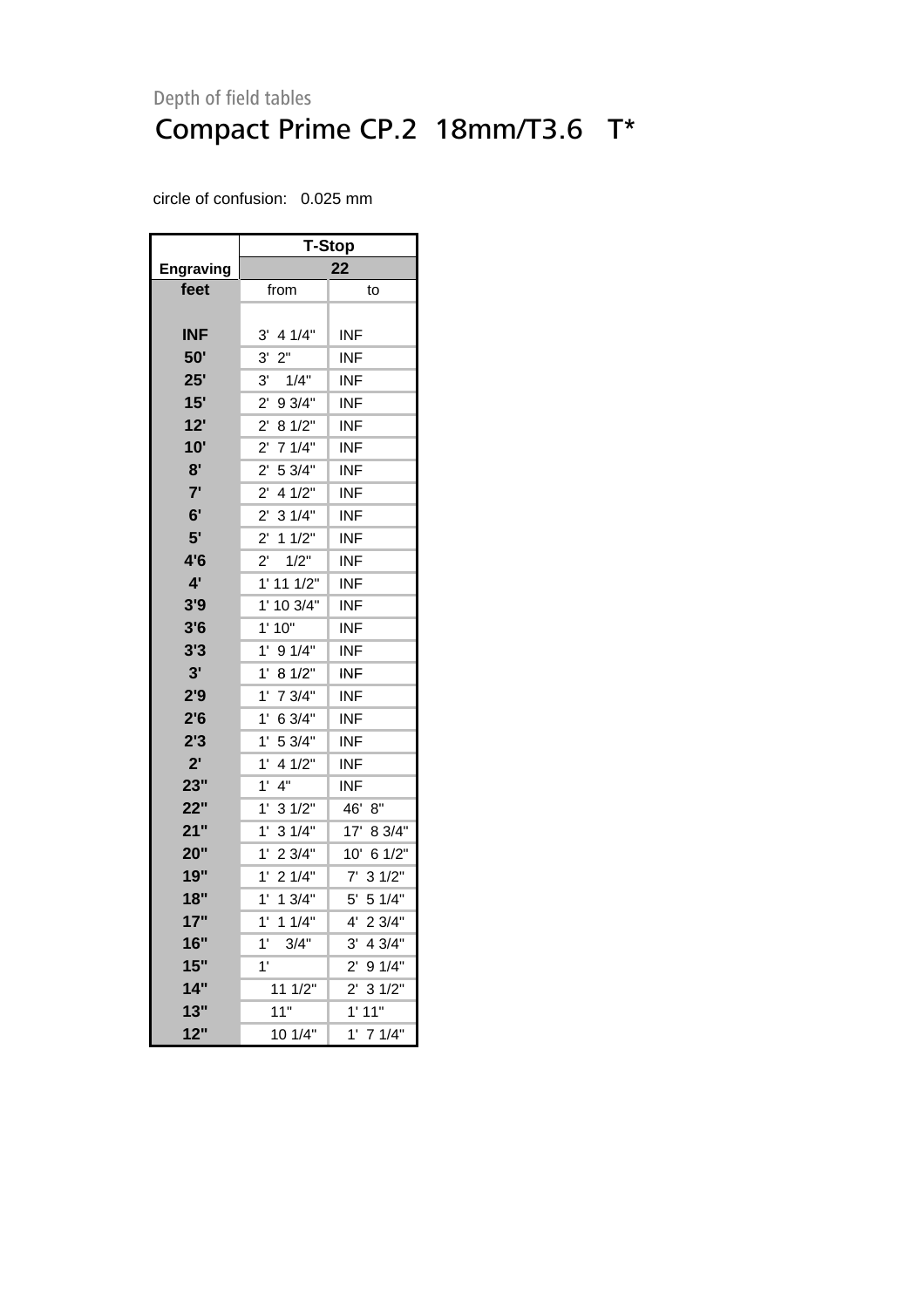|                  | <b>T-Stop</b>        |                      |                      |                    |                      |                     |  |
|------------------|----------------------|----------------------|----------------------|--------------------|----------------------|---------------------|--|
| <b>Engraving</b> |                      | 2.9                  |                      | 4                  |                      | 5.6                 |  |
| feet             | from                 | to                   | from                 | to                 | from                 | to                  |  |
|                  |                      |                      |                      |                    |                      |                     |  |
| <b>INF</b>       | 22'<br>1/4"          | <b>INF</b>           | 18' 3 1/2"           | <b>INF</b>         | $17'$ $3''$          | INF                 |  |
| 30'              | 12' 10 1/2"          | <b>INF</b>           | 11' 6 1/4"           | <b>INF</b>         | $11'$ 1 $1/4"$       | <b>INF</b>          |  |
| 15'              | $9'$ 1"              | 45' 9"               | 8' 5''               | 117' 11"           | $8'$ 2 1/4"          | <b>INF</b>          |  |
| 10'              | 7'<br>1/4"           | 17' 9 1/4"           | $6'$ 7 $1/2"$        | 23' 1 3/4"         | $6'$ 5 3/4"          | <b>INF</b>          |  |
| 8'               | 6'                   | 12' 2 1/4"           | 5' 8 1/2"            | 14' 5 1/4"         | 5' 7 1/4"            | 37' 3"              |  |
| 6'               | 4' 10"               | 8'                   | 4' 7 3/4"            | 8' 10 1/2"         | $4'$ $7"$            | 13' 11 3/4"         |  |
| 5'               | $4'$ 2 $1/4"$        | $6'$ 3 $1/4"$        | 1/2"<br>4'           | $6'$ 9 $1/2"$      | 4'                   | 9' 3 3/4"           |  |
| 4' 6"            | 3' 10"               | 5' 5 3/4"            | 3' 8 3/4"            | 5' 10 1/2"         | 3' 8 1/4"            | $7'$ 7 1/2"         |  |
| 4'               | 3' 53/4"             | 4' 9"                | $3'$ 4 $1/2"$        | 1/4"<br>5'         | $3'$ 4 1/4"          | $6'$ 2 1/2"         |  |
| $3'$ 6"          | $3'$ 1 1/4"          | 1/2"<br>4'           | 1/4"<br>3'           | 4' 2 3/4"          | 3'                   | 1/4"<br>5'          |  |
| $2'$ 9"          | $2'$ 6 1/4"          | 1/2"<br>3'           | $2'$ 5 1/2"          | $3'$ 1 $3/4"$      | $2'$ 5 1/2"          | $3'$ 6 1/2"         |  |
| $2'$ 6"          | $2'$ 3 3/4"          | 2' 8 3/4"            | $2'$ 3 1/4"          | $2'$ 9 3/4"        | $2'$ $3"$            | $3'$ 1 1/4"         |  |
| 2'3''            | $2'$ 1 1/4"          | $2'$ 5 1/4"          | $2^{\prime}$<br>3/4" | 6"<br>$2^{\prime}$ | $2^{\prime}$<br>3/4" | 2' 8 1/2"           |  |
| 1'11"            | $1'$ 9 3/4"          | 1/2"<br>$2^{\prime}$ | $1'$ 9 $1/2"$        | 2'1"               | $1'$ 9 $1/2"$        | $2'$ 2 3/4"         |  |
| 1'10"            | 1' 8 3/4"            | $1'$ 11 $1/4"$       | 1' 8 3/4"            | 1' 11 3/4"         | 1' 8 1/2"            | $2'$ 1 1/4"         |  |
| $1'$ $9''$       | 1' 8''               | $1'$ 10 $1/4"$       | $1'$ 7 $3/4"$        | $1'$ 10 $1/2"$     | $1'$ 7 $3/4"$        | $1'$ 11 $3/4"$      |  |
| 1' 8''           | $1'$ $7"$            | $1'$ $9"$            | $1'$ $7"$            | $1'$ 9 $1/4"$      | $1'$ 6 3/4"          | 1' 10 1/2"          |  |
| $1'$ $7''$       | $1'$ 6 $1/4"$        | 1' 8''               | 1' 6''               | 1' 8 1/4"          | 1' 6''               | $1'$ 9 $1/4"$       |  |
| $1'$ 6"          | $1'$ 5 $1/4"$        | $1'$ 6 3/4"          | $1'$ 5 $1/4"$        | $1'$ $7"$          | 1'5"                 | $1'$ 7 $3/4"$       |  |
| 1'5"             | $1'$ 4 $1/2"$        | 1' 53/4"             | $1'$ 4 $1/4"$        | 1' 53/4"           | $1'$ 4 $1/4"$        | $1'$ 6 $1/2"$       |  |
| $1'$ 4"          | $1'$ 3 $1/2"$        | $1'$ 4 $1/2"$        | $1'$ 3 $1/2"$        | $1'$ 4 3/4"        | $1'$ 3 $1/4"$        | $1'$ 5 $1/4"$       |  |
| 1'3''            | $1'$ 2 $1/2"$        | $1'$ 3 $1/2"$        | $1'$ 2 $1/2"$        | $1'$ 3 $1/2"$      | $1'$ 2 $1/2"$        | $1'$ 4"             |  |
| $1'$ $2"$        | $1'$ 1 $3/4"$        | $1'$ 2 $1/2"$        | $1'$ 1 $1/2"$        | $1'$ 2 $1/2"$      | $1'$ 1 $1/2"$        | 1'3''               |  |
| 1'1''            | 3/4"<br>$1^{\prime}$ | $1'$ 1 $1/4"$        | $1^{\prime}$<br>3/4" | $1'$ 1 $1/2"$      | 1'<br>3/4"           | $1'$ 1 $3/4"$       |  |
| 1'               | 11 3/4"              | 1/4"<br>$1^{\circ}$  | 11 3/4"              | 1/4"<br>1'         | 11 3/4"              | 1/2"<br>$1^{\circ}$ |  |
| 11"              | 10 3/4"              | 111/4"               | 10 3/4"              | 11 1/4"            | 10 3/4"              | 11 1/2"             |  |
| 10"              | 9 3/4"               | 10 1/4"              | 9 3/4"               | 10 1/4"            | 93/4"                | 10 1/4"             |  |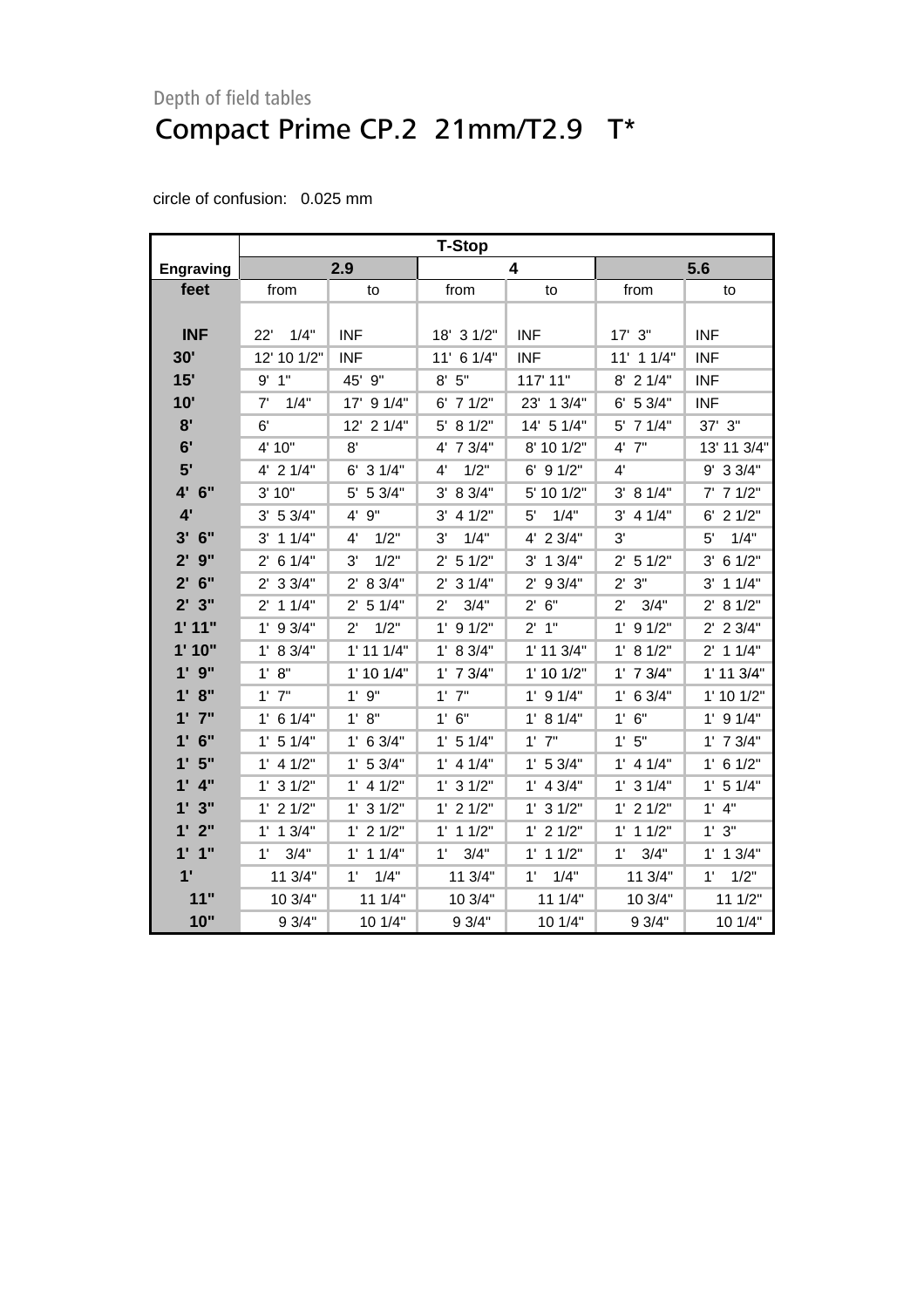|                  | <b>T-Stop</b>        |                      |               |                      |                      |                      |  |
|------------------|----------------------|----------------------|---------------|----------------------|----------------------|----------------------|--|
| <b>Engraving</b> |                      | 8                    |               | 11                   |                      | 16                   |  |
| feet             | from                 | to                   | from          | to                   | from                 | to                   |  |
|                  |                      |                      |               |                      |                      |                      |  |
| <b>INF</b>       | 13' 7 3/4"           | <b>INF</b>           | $9'$ 3 1/4"   | <b>INF</b>           | $6'$ 1 1/4"          | <b>INF</b>           |  |
| 30'              | $9'$ 6 1/4"          | <b>INF</b>           | $7'$ 2 1/2"   | <b>INF</b>           | $5'$ 2"              | <b>INF</b>           |  |
| 15'              | $7'$ 3 3/4"          | <b>INF</b>           | 5' 10 3/4"    | <b>INF</b>           | 4' 5 3/4"            | <b>INF</b>           |  |
| 10'              | 5' 11 1/4"           | <b>INF</b>           | 4' 11 3/4"    | <b>INF</b>           | 3' 11 1/2"           | <b>INF</b>           |  |
| 8'               | $5'$ 2 $1/2"$        | <b>INF</b>           | $4'$ 5 $1/2"$ | <b>INF</b>           | $3'$ 7 $1/2"$        | <b>INF</b>           |  |
| 6'               | 4' 3 3/4"            | 45' 7 1/4"           | $3'$ 9 $3/4"$ | <b>INF</b>           | $3'$ 2 $1/2"$        | <b>INF</b>           |  |
| 5'               | $3'$ 9 $1/2"$        | 16' 11 1/2"          | $3'$ 4 $3/4"$ | <b>INF</b>           | 2' 11"               | <b>INF</b>           |  |
| 4' 6"            | 6 1/4"<br>3'         | 11' 11 1/2"          | $3'$ 2 $1/4"$ | 36' 3"               | 2'9''                | <b>INF</b>           |  |
| 4'               | $3'$ 2 $1/2"$        | 8' 8 3/4"            | $2'$ 11 1/4"  | 16' 9 1/4"           | $2'$ $7"$            | <b>INF</b>           |  |
| $3'$ 6"          | 2' 10 3/4"           | 6' 6"                | 2' 8''        | 9'11"                | $2'$ 4 1/2"          | 32' 3"               |  |
| $2'$ $9''$       | $2'$ 4 1/2"          | $4'$ $2"$            | $2'$ 2 3/4"   | $5'$ $3"$            | 1/2"<br>$2^{\prime}$ | 8'                   |  |
| $2'$ 6"          | $2'$ 2 1/2"          | $3'$ 6 $3/4"$        | $2'$ 1"       | 4' 3 3/4"            | 1'11"                | $5'$ 11"             |  |
| 2'3"             | 1/4"<br>$2^{\prime}$ | 1/2"<br>3'           | 1'11"         | $3'$ 6 $1/2"$        | $1'$ 9 $1/4"$        | 4' 6''               |  |
| 1'11"            | $1'$ $9"$            | 2' 5''               | 1' 8 1/4"     | 2' 8 1/4"            | $1'$ $7"$            | $3'$ 2 $1/4"$        |  |
| 1'10"            | 1' 8 1/4"            | $2'$ 3 1/4"          | $1'$ 7 $1/2"$ | $2'$ 6 1/4"          | $1'$ 6 $1/4"$        | 2' 11"               |  |
| $1'$ $9''$       | $1'$ 7 $1/2"$        | $2'$ 1 1/2"          | 1' 6 3/4"     | $2'$ 4"              | 1' 53/4"             | 2' 8 1/4"            |  |
| 1' 8''           | $1'$ 6 $1/2"$        | $2^{\prime}$         | 1' 6''        | 2' 2''               | 1'5"                 | $2'$ 5 1/2"          |  |
| $1'$ $7''$       | $1'$ 5 3/4"          | $1'$ 10 $1/2"$       | $1'$ 5 $1/4"$ | $2^{\prime}$<br>1/4" | $1'$ 4 $1/2"$        | 2' 3''               |  |
| $1'$ 6"          | 1'5"                 | 1'9''                | $1'$ 4 $1/2"$ | $1'$ 10 $1/2"$       | 1' 33/4"             | $2^{\prime}$<br>3/4" |  |
| 1'5"             | $1'$ $4"$            | $1'$ 7 $1/2"$        | $1'$ 3 $1/2"$ | 1' 8 3/4"            | 1' 3''               | 1' 10 1/2"           |  |
| $1'$ 4"          | $1'$ 3 $1/4"$        | 1' 6''               | $1'$ 2 3/4"   | $1'$ $7"$            | $1'$ 2 $1/4"$        | 1' 8 1/2"            |  |
| 1'3''            | $1'$ 2 $1/4"$        | $1'$ 4 $3/4"$        | 1' 2''        | $1'$ 5 $1/2"$        | $1'$ 1 $1/2"$        | $1'$ 6 3/4"          |  |
| $1'$ $2"$        | $1'$ 1 $1/2"$        | $1'$ 3 $1/2"$        | $1'$ 1 $1/4"$ | $1'$ 4"              | 1'<br>3/4"           | 1'5''                |  |
| 1'1''            | 1/2"<br>1'           | 1'2"                 | 1/4"<br>1'    | $1'$ 2 $1/2"$        | 1'                   | $1'$ 3 $1/4"$        |  |
| 1'               | 11 3/4"              | $1^{\prime}$<br>3/4" | 111/2"        | $1'$ 1 $1/4"$        | 111/4"               | $1'$ 1 $3/4"$        |  |
| 11"              | 10 3/4"              | 11 3/4"              | 10 1/2"       | 1'                   | 10 1/2"              | $1^{\circ}$<br>1/4"  |  |
| 10"              | 93/4"                | 10 1/2"              | 9 3/4"        | 10 3/4"              | 91/2"                | 11"                  |  |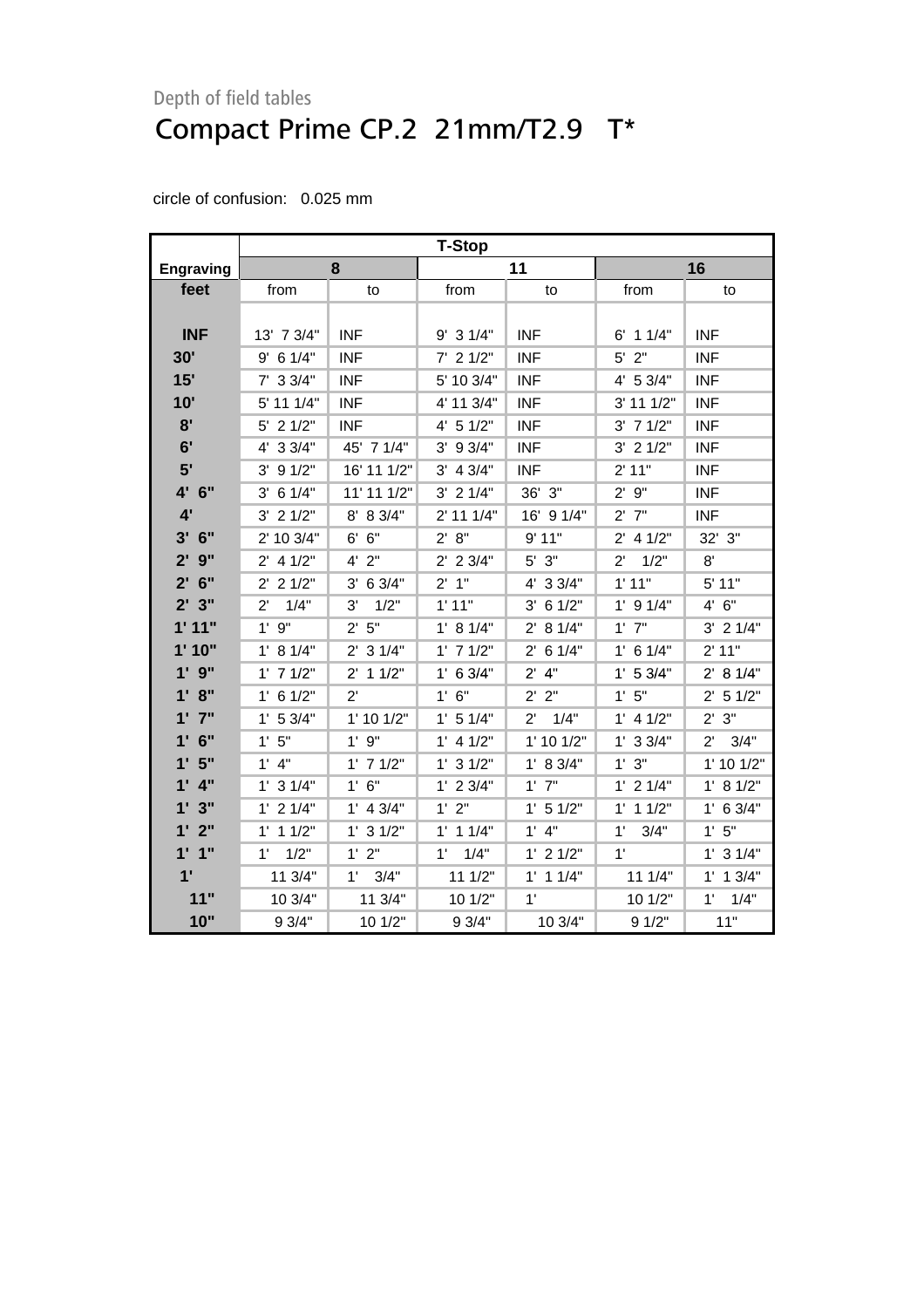|                   | <b>T-Stop</b>           |                        |  |  |  |
|-------------------|-------------------------|------------------------|--|--|--|
| <b>Engraving</b>  |                         | 22                     |  |  |  |
| feet              | from                    | to                     |  |  |  |
|                   |                         |                        |  |  |  |
| <b>INF</b>        | 4'<br>11/2"             | INF                    |  |  |  |
| 30'               | 8 1/4"<br>3'            | INF                    |  |  |  |
| 15'               | 3'<br>4 1/4"            | <b>INF</b>             |  |  |  |
| 10'               | 3/4"<br>3'              | <b>INF</b>             |  |  |  |
| 8'                | $2^{\prime}$<br>10 1/2" | <b>INF</b>             |  |  |  |
| 6'                | 71/4"<br>$2^{\prime}$   | INF                    |  |  |  |
| 5'                | $2^{\prime}$<br>51/4"   | <b>INF</b>             |  |  |  |
| 4' 6"             | 4"<br>$2^{\prime}$      | <b>INF</b>             |  |  |  |
| 4'                | $2^{\prime}$<br>21/2"   | <b>INF</b>             |  |  |  |
| $3'$ 6"           | $2^{\prime}$<br>3/4"    | <b>INF</b>             |  |  |  |
| $2'$ $9''$        | $1^{\circ}$<br>9 3/4"   | 32' 5 1/2"             |  |  |  |
| $2'$ 6"           | 1'<br>8 3/4"            | 12' 10 3/4"            |  |  |  |
| 2'3"              | $1'$ 7 $1/4"$           | 7'<br>5 1/4"           |  |  |  |
| 1'11"             | 51/2"<br>1'             | 31/2"<br>4'            |  |  |  |
| 1'10"             | 1'<br>5"                | 93/4"<br>3'            |  |  |  |
| 1'<br>9"          | 1'<br>4 1/2"            | $3^{\prime}$<br>4 1/2" |  |  |  |
| 1' 8''            | 1'<br>4"                | 3'<br>1/4"             |  |  |  |
| $1'$ $7"$         | 1'<br>31/4"             | 81/4"<br>$2^{\prime}$  |  |  |  |
| 6"<br>1'          | 1'<br>23/4"             | 2' 5''                 |  |  |  |
| 1'5"              | 1'<br>21/4"             | $2^{\prime}$<br>2"     |  |  |  |
| $1^{\circ}$<br>4" | 1'<br>11/2"             | $1^{\circ}$<br>11 1/4" |  |  |  |
| 1'3"              | 1'<br>1"                | 1'<br>8 3/4"           |  |  |  |
| $1'$ 2"           | $1'$ $1/4"$             | 1'<br>6 1/2"           |  |  |  |
| $1'$ $1''$        | 11 1/2"                 | 1'<br>4 1/2"           |  |  |  |
| 1'                | 10 3/4"                 | $1^{\prime}$<br>21/2"  |  |  |  |
| 11"               | 10"                     | 1'<br>3/4"             |  |  |  |
| 10"               | 9 1/4"                  | 111/4"                 |  |  |  |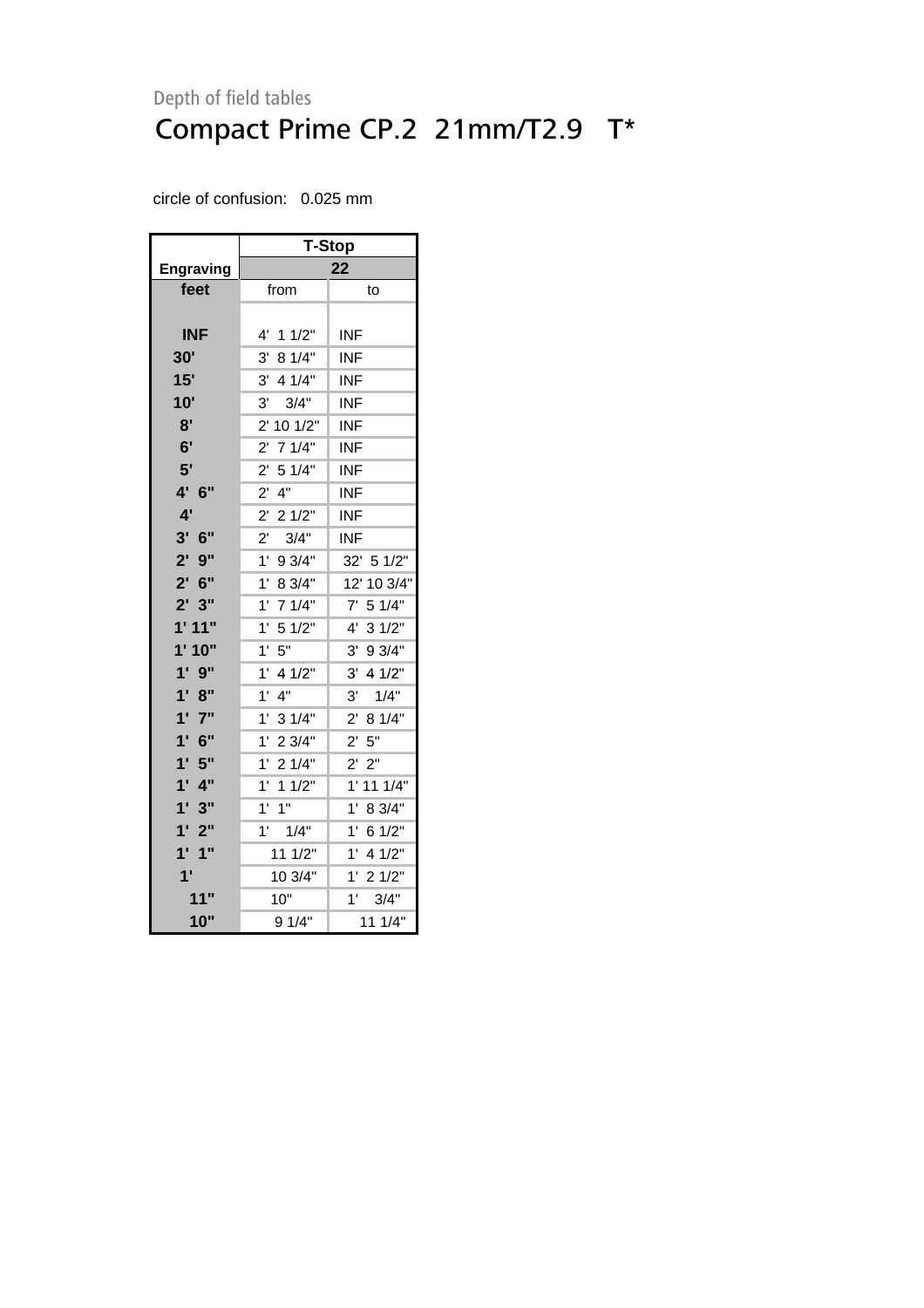|                                 | <b>T-Stop</b>        |                      |                     |                      |                     |                      |
|---------------------------------|----------------------|----------------------|---------------------|----------------------|---------------------|----------------------|
| <b>Engraving</b>                |                      | 2.1                  |                     | 2.8                  |                     | 4                    |
| feet                            | from                 | to                   | from                | to                   | from                | to                   |
|                                 |                      |                      |                     |                      |                     |                      |
| <b>INF</b>                      | 44' 4 3/4"           | <b>INF</b>           | 39' 2 3/4"          | <b>INF</b>           | 28' 11 1/4"         | <b>INF</b>           |
| 40'                             | 21' 2 1/4"           | 561' 2 1/4"          | 19' 11 1/2"         | <b>INF</b>           | 16' 11 1/4"         | <b>INF</b>           |
| 20'                             | 13' 11"              | 36' 10 1/4"          | 13' 4 1/2"          | 64' 10 1/2"          | 11' 11 3/4"         | <b>INF</b>           |
| 13'                             | $10'$ $2"$           | 18' 4 1/2"           | 9' 10 1/2"          | 23' 3 3/4"           | $9'$ 1 1/4"         | 36' 9 1/2"           |
| 10'                             | $8'$ $3''$           | 12' 10 1/4"          | 3/4"<br>8'          | 15'<br>1/2"          | $7'$ 6 1/2"         | 19' 7 1/2"           |
| 8'                              | 6' 10 1/4"           | 9' 8 1/4"            | 6' 8 3/4"           | 10' 10 1/2"          | $6'$ 4 $1/2"$       | 1/4"<br>13'          |
| 7'                              | $6'$ 1 1/2"          | $8'$ $3''$           | 6'<br>1/4"          | 9'<br>3/4"           | 5' 8 3/4"           | 10' 6"               |
| 6'                              | $5'$ 4 1/4"          | 6' 10 1/2"           | $5'$ 3 $1/4"$       | $7'$ 5 1/4"          | 5'<br>3/4"          | $8'$ 4 1/4"          |
| 5'                              | $4'$ 6 1/2"          | $5'$ $7"$            | 6"<br>4'            | 5' 11 1/4"           | 4' 4"               | 6' 6''               |
| $4^{\prime}$<br>6"              | $4'$ 1 1/2"          | 4' 11 1/2"           | 4' 1"               | $5'$ 2 3/4"          | 3' 11 1/2"          | 5' 7 3/4"            |
| 4'                              | 3' 81/2"             | $4'$ 4 $1/4"$        | 3' 81/4"            | 4' 6 3/4"            | $3'$ $7''$          | 4' 10 1/2"           |
| $3'$ 6"                         | $3'$ 3 $1/2"$        | $3'$ $9''$           | 3'3''               | 3' 10 3/4"           | $3'$ 2 1/4"         | 4' 1 1/2"            |
| $3'$ $3''$                      | 3'<br>3/4"           | $3'$ 5 $3/4"$        | 3'<br>1/2"          | $3'$ $7''$           | 2' 11 3/4"          | $3'$ 9 $1/4"$        |
| 3'                              | 2' 10"               | $3'$ 2 1/4"          | 2'10"               | $3'$ 3 $1/2"$        | $2'$ 9 1/4"         | $3'$ 5 1/4"          |
| $2'$ $9''$                      | $2'$ 7 1/2"          | 2' 10 3/4"           | $2'$ 7 1/4"         | 2' 11 3/4"           | $2'$ 6 3/4"         | $3'$ 1 1/4"          |
| $2'$ 6"                         | $2'$ 4 $3/4"$        | $2'$ 7 1/2"          | $2'$ 4 1/2"         | 2' 8 1/4"            | $2'$ 4"             | $2'$ 9 1/4"          |
| 2'3''                           | 2' 2"                | $2'$ 4"              | 2' 2"               | $2'$ 4 3/4"          | $2'$ 1 1/2"         | $2'$ 5 1/2"          |
| 2'                              | $1'$ 11 $1/4"$       | $2^{\prime}$<br>3/4" | $1'$ 11 $1/4"$      | $2'$ 1 1/4"          | 1' 10 3/4"          | 2' 2"                |
| 1'11"                           | $1'$ 10 $1/4"$       | $1'$ 11 $3/4"$       | $1'$ 10 $1/4"$      | $2^{\prime}$<br>1/4" | 1'10"               | 3/4"<br>$2^{\prime}$ |
| 1' 10"                          | $1'$ 9 $1/2"$        | 1' 10 3/4"           | $1'$ 9 $1/4"$       | 1'11"                | $1'$ $9"$           | $1'$ 11 $1/2"$       |
| $1'$ $9''$                      | 1' 8 1/2"            | $1'$ 9 $1/2"$        | $1'$ 8 $1/2"$       | 1'10"                | $1'$ 8 $1/4"$       | $1'$ 10 $1/2"$       |
| 1'8"                            | $1'$ 7 $1/2"$        | 1' 8 1/2"            | $1'$ 7 $1/2"$       | 1' 8 3/4"            | $1'$ 7 $1/4"$       | $1'$ 9 $1/4"$        |
| $1'$ $7"$                       | $1'$ 6 $1/2"$        | $1'$ 7 $1/2"$        | $1'$ 6 $1/2"$       | $1'$ 7 $3/4"$        | $1'$ 6 $1/4"$       | 1' 8''               |
| 6"<br>1'                        | $1'$ 5 $1/2"$        | $1'$ 6 $1/2"$        | $1'$ 5 $1/2"$       | $1'$ 6 3/4"          | $1'$ 5 $1/2"$       | $1'$ $7"$            |
| 5"<br>$\mathbf{1}^{\mathsf{r}}$ | $1'$ 4 3/4"          | $1'$ 5 $1/4"$        | $1'$ 4 3/4"         | $1'$ 5 $1/2"$        | $1'$ 4 $1/2"$       | 1' 53/4"             |
| 4"<br>$\mathbf{1}$              | 1' 33/4"             | $1'$ 4 $1/4"$        | $1'$ 3 3/4"         | $1'$ 4 $1/2"$        | 1' 3 1/2"           | $1'$ 4 $3/4"$        |
| 3"<br>1'                        | $1'$ 2 $3/4"$        | $1'$ 3 $1/4"$        | $1'$ 2 3/4"         | 1' 3 1/2"            | $1'$ 2 $3/4"$       | $1'$ 3 $1/2"$        |
| 1'2"                            | $1'$ 1 $3/4"$        | $1'$ 2 $1/4"$        | $1'$ 1 $3/4"$       | $1'$ 2 $1/4"$        | $1'$ 1 $3/4"$       | $1'$ 2 $1/2"$        |
| 1'1''                           | 3/4"<br>$1^{\prime}$ | $1'$ 1 $1/4"$        | $1^{\circ}$<br>3/4" | $1'$ 1 $1/4"$        | $1^{\circ}$<br>3/4" | $1'$ 1 $1/2"$        |
| $\mathbf{1}^{\mathsf{r}}$       | 11 3/4"              | 1'<br>1/4"           | 11 3/4"             | 1'<br>1/4"           | 11 3/4"             | 1/4"<br>$1^{\circ}$  |
| 11"                             | 11"                  | 11"                  | 11"                 | 111/4"               | 10 3/4"             | 11 1/4"              |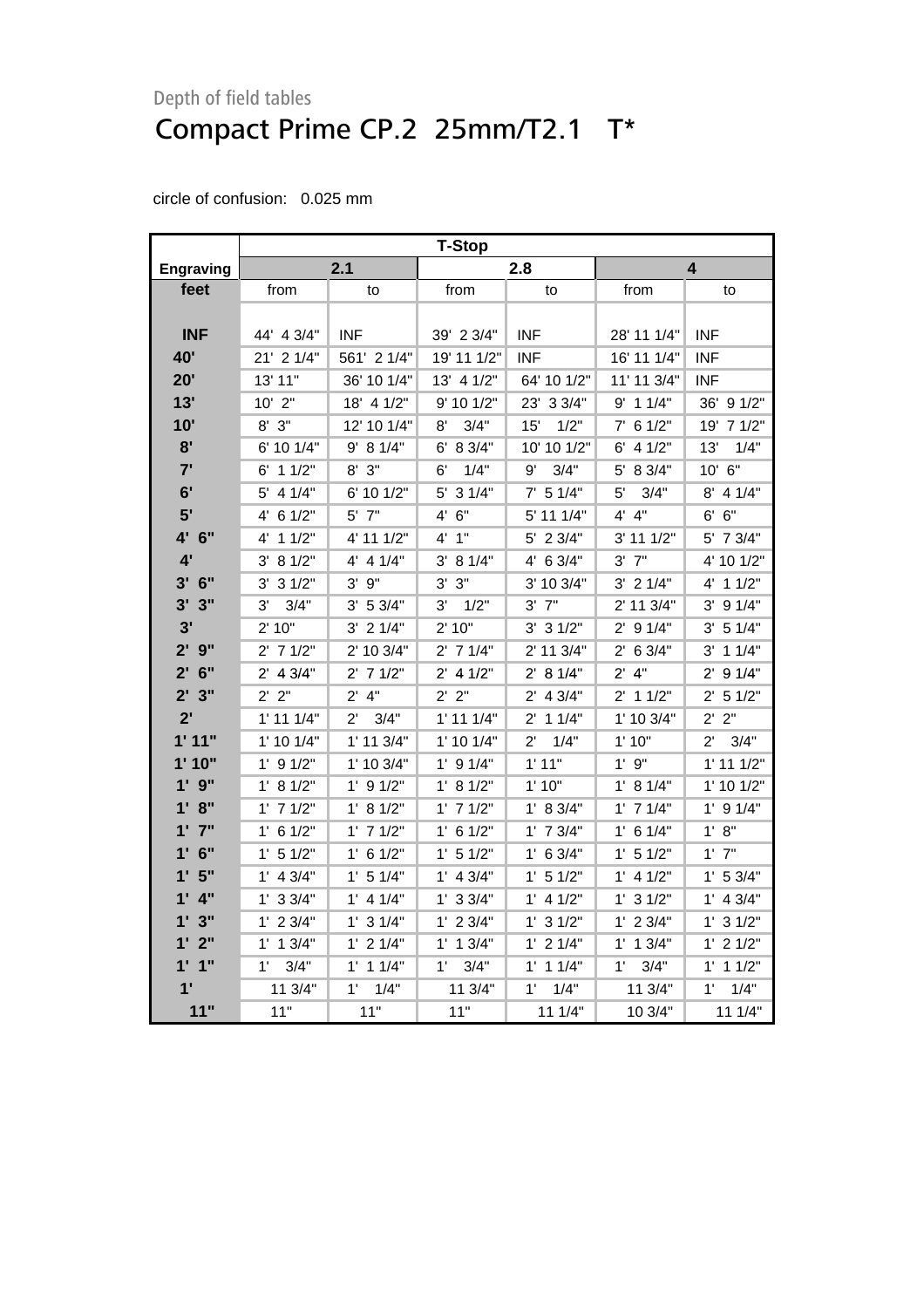|                        | <b>T-Stop</b>        |                      |               |                |                      |                     |  |
|------------------------|----------------------|----------------------|---------------|----------------|----------------------|---------------------|--|
| <b>Engraving</b>       |                      | 5.6                  |               | 8              |                      | 11                  |  |
| feet                   | from                 | to                   | from          | to             | from                 | to                  |  |
|                        |                      |                      |               |                |                      |                     |  |
| <b>INF</b>             | 19' 11 3/4"          | <b>INF</b>           | 13' 7 3/4"    | <b>INF</b>     | 9' 4 3/4"            | <b>INF</b>          |  |
| 40'                    | 13' 5 1/2"           | INF                  | 10' 3 1/2"    | <b>INF</b>     | $7'$ 8 1/2"          | INF                 |  |
| 20'                    | 10' 1 3/4"           | <b>INF</b>           | $8'$ $3''$    | <b>INF</b>     | $6'$ 6 1/4"          | <b>INF</b>          |  |
| 13'                    | 1/4"<br>8'           | 132' 3 1/2"          | 6' 9 3/4"     | <b>INF</b>     | 5' 7 1/4"            | <b>INF</b>          |  |
| 10'                    | $6'$ 9 $1/2"$        | 31' 7 1/4"           | 5' 11"        | 184' 6 1/2"    | 5'                   | INF                 |  |
| 8'                     | 5' 10"               | $17'$ 4"             | $5'$ 2 1/4"   | $31'$ $4"$     | 4' 5 3/4"            | INF                 |  |
| 7'                     | $5'$ 3 $1/2"$        | 13' 1 1/4"           | $4'$ 9 $1/4"$ | 19' 8"         | $4'$ $2"$            | 66' 3 3/4"          |  |
| 6'                     | 4' 8 3/4"            | 9' 10 1/2"           | $4'$ 3 $1/2"$ | 13' 1 3/4"     | $3'$ 9 $3/4"$        | 24' 5 3/4"          |  |
| 5'                     | 4' 1''               | $7'$ 4 1/4"          | $3'$ 9 $1/4"$ | 8' 11 3/4"     | $3'$ 4 $3/4"$        | 13'                 |  |
| 4' 6"                  | $3'$ 9 $1/4"$        | $6'$ 3 $1/2"$        | 3' 6''        | $7'$ 5"        | 3' 2''               | 9' 10 3/4"          |  |
| 4'                     | 3' 5''               | 5' 3 3/4"            | $3'$ 2 1/4"   | $6'$ 1"        | 2' 11 1/4"           | $7'$ 7 $3/4"$       |  |
| $3'$ 6"                | 3'<br>3/4"           | 4' 5 1/4"            | $2'$ 10 1/2"  | 4' 11 1/2"     | 2' 8''               | 5' 10 3/4"          |  |
| 3'3''                  | 2' 10 1/2"           | 1/4"<br>4'           | 2' 8 1/2"     | 4' 5 1/4"      | $2'$ 6 1/4"          | $5'$ 2"             |  |
| 3'                     | 2' 8''               | $3'$ 7 $3/4"$        | $2'$ 6 1/2"   | 3' 11 1/2"     | $2'$ 4 1/2"          | $4'$ 6 1/4"         |  |
| $2'$ $9''$             | 2' 53/4"             | $3'$ 3 $1/4"$        | $2'$ 4 1/2"   | $3'$ 6 1/4"    | $2'$ 2 $3/4"$        | 3' 11 1/4"          |  |
| $2'$ 6"                | $2'$ 3 $1/4"$        | 2' 10 3/4"           | $2'$ 2 1/4"   | $3'$ 1 1/4"    | 3/4"<br>$2^{\prime}$ | $3'$ 5"             |  |
| 2'3"                   | $2'$ 1"              | $2'$ 6 3/4"          | $2^{\prime}$  | 2' 8 1/2"      | 1'11"                | $2'$ 11 1/4"        |  |
| 2'                     | $1'$ 10 $1/2"$       | $2'$ 2 $3/4"$        | $1'$ 9 3/4"   | $2'$ 4"        | 1' 8 3/4"            | 2' 6''              |  |
| 1'11"                  | $1'$ 9 $1/2"$        | $2'$ 1 1/2"          | 1'9''         | $2'$ 2 1/2"    | 1' 8''               | $2'$ 4 1/4"         |  |
| 1'10"                  | 1' 8 3/4"            | $2^{\prime}$<br>1/4" | 1' 8''        | $2'$ 1 1/4"    | $1'$ 7 $1/4"$        | $2'$ 2 3/4"         |  |
| $1'$ $9''$             | $1'$ 7 $3/4"$        | 1'11"                | $1'$ 7 $1/4"$ | $1'$ 11 $3/4"$ | $1'$ 6 $1/2"$        | $2'$ 1 1/4"         |  |
| 1' 8''                 | $1'$ $7"$            | $1'$ 9 3/4"          | $1'$ 6 $1/2"$ | $1'$ 10 $1/2"$ | 1' 53/4"             | $1'$ 11 $3/4"$      |  |
| $1'$ $7"$              | 1' 6''               | 1' 8 1/2"            | 1' 53/4"      | $1'$ 9 $1/4"$  | 1'5''                | $1'$ 10 $1/4"$      |  |
| $1'$ 6"                | $1'$ 5 $1/4"$        | $1'$ 7 $1/4"$        | $1'$ 4 3/4"   | 1' 8''         | $1'$ 4 $1/4"$        | 1' 8 3/4"           |  |
| 1'5"                   | $1'$ 4 $1/4"$        | $1'$ 6 $1/4"$        | $1'$ 4"       | $1'$ 6 $1/2"$  | $1'$ 3 $1/2"$        | $1'$ 7 $1/4"$       |  |
| $1'$ 4"                | $1'$ 3 $1/2"$        | 1'5''                | 1' 3''        | 1' 5 1/4"      | $1'$ 2 $3/4"$        | 1' 6''              |  |
| 1'3''                  | $1'$ 2 $1/2"$        | $1'$ 3 3/4"          | $1'$ 2 $1/4"$ | $1'$ 4 $1/4"$  | 1'2"                 | $1'$ 4 3/4"         |  |
| 1'2"                   | $1'$ 1 $1/2"$        | $1'$ 2 $3/4"$        | $1'$ 1 $1/4"$ | 1' 3''         | $1'$ $1''$           | $1'$ 3 $1/4"$       |  |
| 1'1''                  | 3/4"<br>$1^{\prime}$ | $1'$ 1 $1/2"$        | 1'<br>1/2"    | $1'$ 1 $3/4"$  | $1'$ $1/4"$          | 1'2"                |  |
| $\mathbf{1}^{\bullet}$ | 11 3/4"              | 1'<br>1/2"           | 11 1/2"       | 1'<br>1/2"     | 11 1/2"              | $1^{\circ}$<br>3/4" |  |
| 11"                    | 10 3/4"              | 11 1/4"              | 10 3/4"       | 11 1/2"        | 10 1/2"              | 11 3/4"             |  |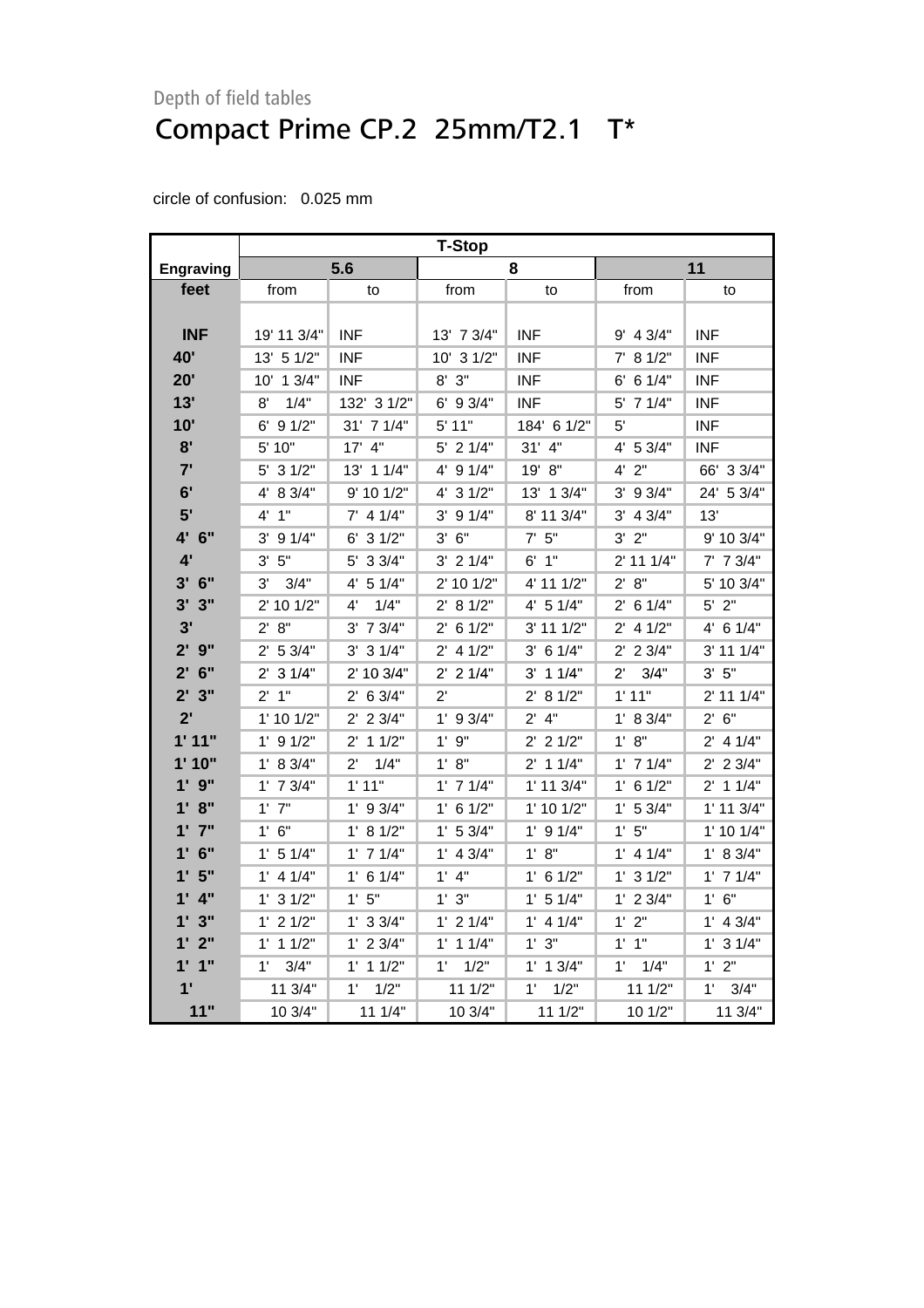|                   | T-Stop                 |                       |                        |                        |  |  |
|-------------------|------------------------|-----------------------|------------------------|------------------------|--|--|
| <b>Engraving</b>  |                        | 16                    |                        | 22                     |  |  |
| feet              | from                   | to                    | from                   | to                     |  |  |
|                   |                        |                       |                        |                        |  |  |
| <b>INF</b>        | $6'$ 6 1/2"            | <b>INF</b>            | 4' 7 1/2"              | <b>INF</b>             |  |  |
| 40'               | 5'<br>81/2"            | <b>INF</b>            | 4' 2 1/2"              | <b>INF</b>             |  |  |
| 20'               | 5'<br>1/2"             | <b>INF</b>            | 3' 10 1/4"             | <b>INF</b>             |  |  |
| 13'               | 6"<br>4'               | <b>INF</b>            | $3'$ 6 1/4"            | <b>INF</b>             |  |  |
| 10'               | 11/4"<br>4'            | <b>INF</b>            | 31/2"<br>3'            | <b>INF</b>             |  |  |
| 8'                | 9"<br>3'               | <b>INF</b>            | 1"<br>3'               | <b>INF</b>             |  |  |
| 7'                | 61/2"<br>3'            | <b>INF</b>            | 2' 11 1/4"             | <b>INF</b>             |  |  |
| 6'                | 31/2"<br>3'            | <b>INF</b>            | 91/4"<br>2'            | <b>INF</b>             |  |  |
| 5'                | 2' 11 3/4"             | 36' 4 3/4"            | 6 3/4"<br>$2^{\prime}$ | <b>INF</b>             |  |  |
| 4' 6"             | 9 3/4"<br>2'           | 13/4"<br>19'          | 5 1/4"<br>2'           | <b>INF</b>             |  |  |
| 4'                | 71/2"<br>$2^{\prime}$  | 12'<br>1/4"           | 31/2"<br>2'            | 75' 9"                 |  |  |
| $3'$ 6"           | 5"<br>$2^{\prime}$     | 8'<br>13/4"           | 13/4"<br>2'            | 18'<br>31/2"           |  |  |
| 3'<br>3"          | $2^{\prime}$<br>33/4"  | 91/2"<br>6'           | 3/4"<br>2'             | 12'<br>5 3/4"          |  |  |
| 3'                | $2'$ 2 1/4"            | 81/4"<br>5'           | $1'$ 11 $1/2"$         | 9' 1 1/4"              |  |  |
| $2'$ $9''$        | $2^{\prime}$<br>3/4"   | 4'<br>91/4"           | $1'$ 10 $1/2"$         | 6' 10 3/4"             |  |  |
| $2'$ 6"           | $1'$ 11 $1/4"$         | $4^{\prime}$          | $1'$ 9 $1/4"$          | 5' 4 1/4"              |  |  |
| 2'3''             | 91/2"<br>1'            | $3'$ 4 $1/4"$         | 7 3/4"<br>1'           | 4' 2 1/2"              |  |  |
| 2'                | $1'$ 7 $3/4"$          | $2'$ 9 1/4"           | 6 1/4"<br>$1^{\prime}$ | $3'$ 3 $3/4"$          |  |  |
| 1'11"             | $1'$ $7"$              | 71/4"<br>$2^{\prime}$ | 5 3/4"<br>1'           | 3'<br>3/4"             |  |  |
| 1'10"             | 61/2"<br>$1^{\prime}$  | 51/4"<br>$2^{\prime}$ | 51/4"<br>$1^{\prime}$  | 2' 10"                 |  |  |
| $1'$ $9''$        | 5 3/4"<br>1'           | $2'$ 3 1/4"           | 4 3/4"<br>$1^{\circ}$  | $2'$ 7 1/4"            |  |  |
| 1' 8''            | 5"<br>1'               | $2^{\prime}$<br>11/2" | 4"<br>1'               | $2'$ 4 3/4"            |  |  |
| 1'7''             | 4 1/2"<br>$1^{\prime}$ | 1' 11 3/4"            | $1^{\circ}$<br>31/2"   | 21/2"<br>$2^{\prime}$  |  |  |
| $1'$ 6"           | 33/4"<br>$1^{\prime}$  | 1'10"                 | 3"<br>1'               | 1/4"<br>$2^{\prime}$   |  |  |
| 1'5"              | 3"<br>1'               | 1' 8 1/2"             | 1'<br>21/4"            | 1' 10 1/4"             |  |  |
| $1'$ 4"           | 21/4"<br>1'            | $1'$ $7"$             | 13/4"<br>1' .          | $1^{\prime}$<br>8 1/2" |  |  |
| $1^{\circ}$<br>3" | $1'$ 1 $1/2"$          | 1' 5 1/2"             | $1'$ $1''$             | $1^{\prime}$<br>6 3/4" |  |  |
| 2"<br>1'          | 1'<br>3/4"             | 1'<br>4"              | $1^{\circ}$<br>1/4"    | 1'5"                   |  |  |
| 1'1''             | 1'                     | $1'$ 2 $1/2"$         | 11 1/2"                | $1'$ 3 $1/4"$          |  |  |
| 1'                | 11 1/4"                | 1'<br>11/4"           | 10 3/4"                | 13/4"<br>1'            |  |  |
| 11"               | 10 1/4"                | 1'                    | 10"                    | 1'<br>1/4"             |  |  |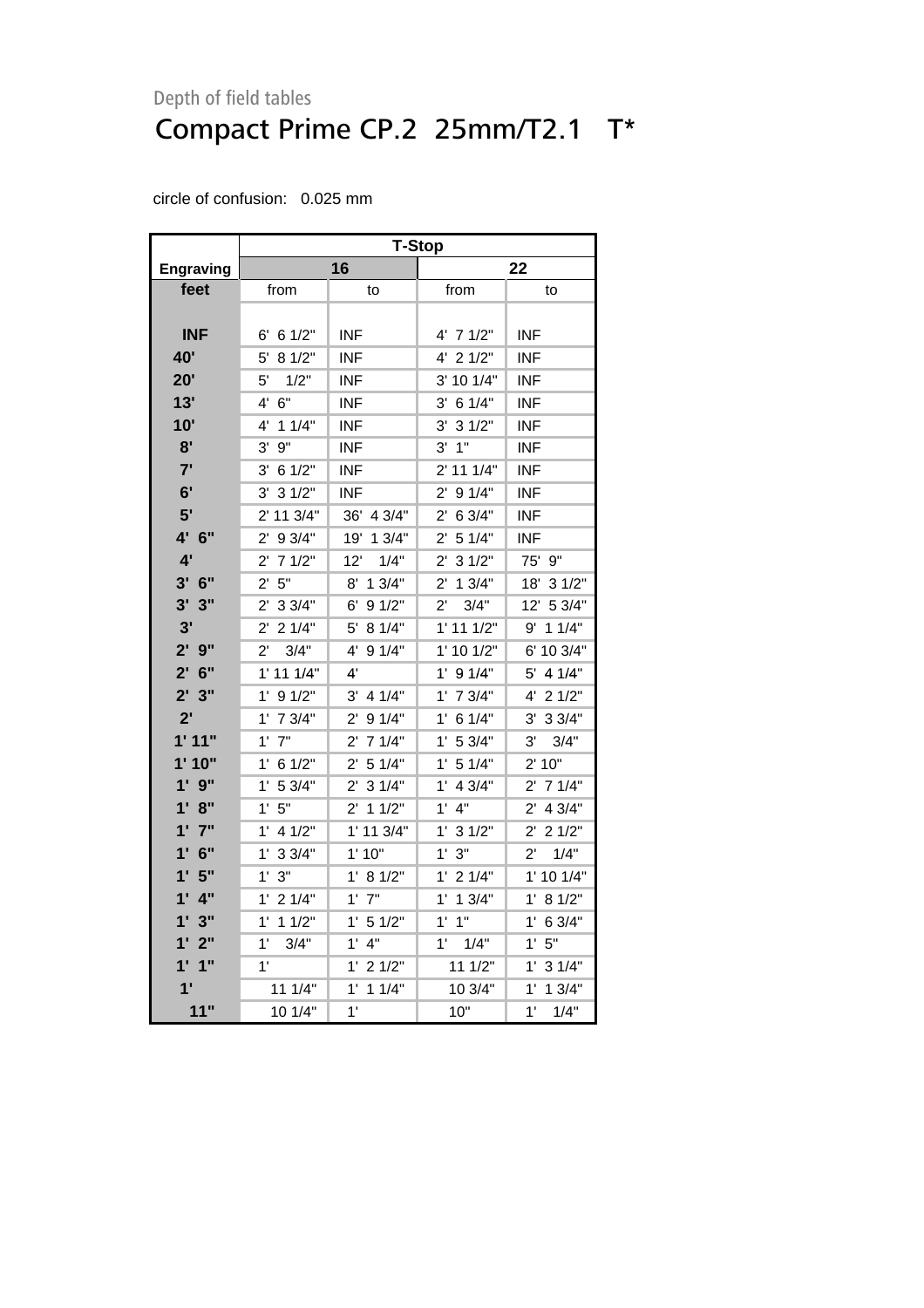|                  | <b>T-Stop</b>  |               |                      |                |               |                      |  |  |
|------------------|----------------|---------------|----------------------|----------------|---------------|----------------------|--|--|
| <b>Engraving</b> |                | 2.9           |                      | 4              |               | 5.6                  |  |  |
| feet             | from           | to            | from                 | to             | from          | to                   |  |  |
|                  |                |               |                      |                |               |                      |  |  |
| <b>INF</b>       | $31'$ 3 $1/4"$ | <b>INF</b>    | 23' 8 3/4"           | <b>INF</b>     | 20' 2 3/4"    | <b>INF</b>           |  |  |
| 12'              | 91/2"<br>8'    | 19' 1 1/4"    | 8' 1 1/4"            | 24' 2 1/2"     | 7' 8''        | 71' 8 3/4"           |  |  |
| 6'               | $5'$ 1 1/2"    | $7'$ 3 1/2"   | 4' 10 3/4"           | 7' 10 1/2"     | 4' 8 3/4"     | 9' 10 3/4"           |  |  |
| 4'               | $3'$ 7 1/4"    | 4' 6''        | 6"<br>3'             | 4' 8 1/2"      | 5"<br>3'      | 5' 3 3/4"            |  |  |
| 3'               | $2'$ 9 $1/2"$  | 3'3''         | 2' 8 3/4"            | $3'$ 4 1/4"    | 2' 8 1/4"     | $3'$ 7 $3/4"$        |  |  |
| 2'6              | $2'$ 4 1/4"    | 2' 8''        | $2'$ 3 3/4"          | 2' 8 3/4"      | $2'$ 3 1/2"   | 2' 10 3/4"           |  |  |
| 2'               | 1'11"          | $2'$ 1 1/4"   | $1'$ 10 $3/4"$       | $2'$ 1 1/2"    | 1' 10 1/2"    | $2'$ 2 3/4"          |  |  |
| 22"              | $1'$ 9 $1/4"$  | 1'11"         | 9"<br>$1^{\prime}$   | $1'$ 11 $1/4"$ | 1' 8 3/4"     | $2^{\prime}$<br>1/4" |  |  |
| 20"              | $1'$ 7 $1/4"$  | 1' 8 3/4"     | $1'$ $7"$            | $1'$ $9"$      | $1'$ $7"$     | 9 3/4"<br>1'         |  |  |
| 18"              | $1'$ 5 $1/2"$  | $1'$ 6 $1/2"$ | $1'$ 5 $1/4"$        | $1'$ 6 3/4"    | $1'$ 5 $1/4"$ | $1'$ 7 $1/4"$        |  |  |
| 17"              | $1'$ 4 $1/2"$  | $1'$ 5 $1/2"$ | $1'$ 4 $1/2"$        | 1' 53/4"       | $1'$ 4 $1/4"$ | $1'$ 6 $1/4"$        |  |  |
| 16"              | $1'$ 3 $1/2"$  | $1'$ 4 $1/2"$ | $1'$ 3 $1/2"$        | $1'$ 4 $1/2"$  | $1'$ 3 $1/2"$ | 1'5"                 |  |  |
| 15"              | $1'$ 2 $3/4"$  | $1'$ 3 $1/4"$ | $1'$ 2 $1/2"$        | $1'$ 3 $1/2"$  | $1'$ 2 $1/2"$ | $1'$ 3 3/4"          |  |  |
| 14"              | $1'$ 1 $3/4"$  | $1'$ 2 $1/4"$ | $1'$ 1 $3/4"$        | $1'$ 2 $1/2"$  | 11/2"<br>1'   | $1'$ 2 $3/4"$        |  |  |
| 13"              | 3/4"<br>1'     | $1'$ 1 $1/4"$ | 3/4"<br>$1^{\prime}$ | $1'$ 1 $1/4"$  | 1'<br>3/4"    | $1'$ 1 $1/2"$        |  |  |
| 12"              | 11 3/4"        | 1/4"<br>1'    | 11 3/4"              | 1/4"<br>1'     | 11 3/4"       | 1/2"<br>1'           |  |  |
| 11"              | 10 3/4"        | 111/4"        | 10 3/4"              | 11 1/4"        | 10 3/4"       | 11 1/4"              |  |  |
| 10"              | 10"            | 10"           | 9 3/4"               | 10 1/4"        | 93/4"         | 10 1/4"              |  |  |
| 9"               | 9"             | 9"            | 9"                   | 9"             | 9"            | 91/4"                |  |  |
| 8"               | 8"             | 8"            | 8"                   | 8"             | 8"            | 8"                   |  |  |
| 7"               | 7"             | 7"            | 7"                   | 7"             | 7"            | 7"                   |  |  |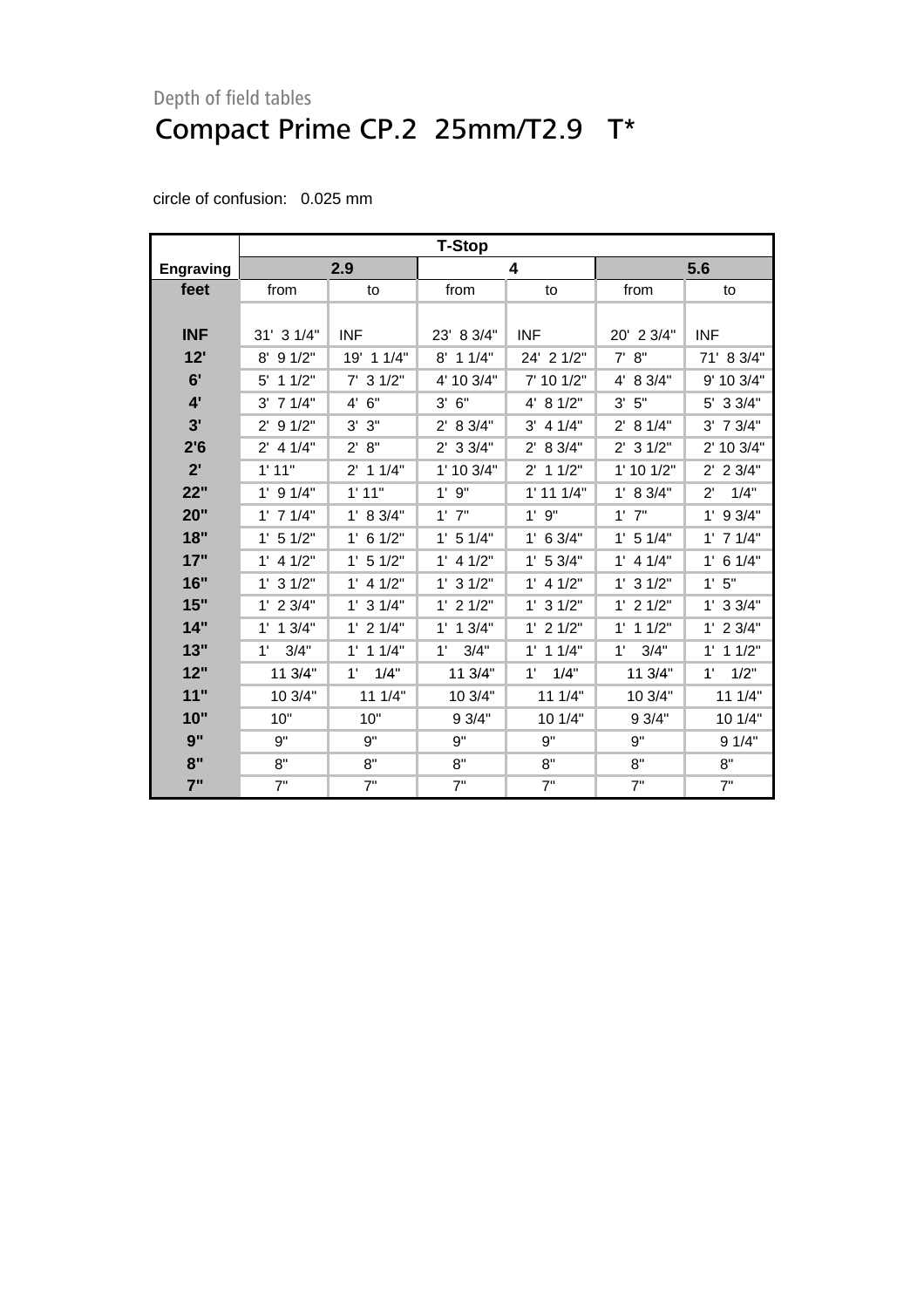|                  | <b>T-Stop</b>        |                       |                       |               |                |                    |  |  |
|------------------|----------------------|-----------------------|-----------------------|---------------|----------------|--------------------|--|--|
| <b>Engraving</b> |                      | 8                     |                       | 11            | 16             |                    |  |  |
| feet             | from                 | to                    | from                  | to            | from           | to                 |  |  |
|                  |                      |                       |                       |               |                |                    |  |  |
| <b>INF</b>       | 15' 4 1/4"           | <b>INF</b>            | 10' 8 1/4"            | <b>INF</b>    | $7'$ 3 $1/4"$  | <b>INF</b>         |  |  |
| 12'              | 6' 10 1/2"           | <b>INF</b>            | 5' 9 3/4"             | <b>INF</b>    | 4' 8''         | <b>INF</b>         |  |  |
| 6'               | 4' 5 1/4"            | 14' 6 1/2"            | 3' 11 3/4"            | 34' 8 3/4"    | 3' 51/4"       | <b>INF</b>         |  |  |
| 4'               | $3'$ 3 $1/4"$        | $6'$ 4 1/4"           | 3'<br>1/4"            | $8'$ 4 1/4"   | 2' 8 3/4"      | 14' 4 3/4"         |  |  |
| 3'               | $2'$ 7"              | 4'<br>3/4"            | 51/4"<br>$2^{\prime}$ | 4' 9"         | 2'3''          | $6'$ 1 1/2"        |  |  |
| 2'6              | $2'$ 2 3/4"          | 3'<br>13/4"           | $2'$ 1 1/2"           | $3'$ 6 1/2"   | $1'$ 11 $3/4"$ | 4' 2 1/2"          |  |  |
| 2'               | 1'10"                | 41/2"<br>$2^{\prime}$ | $1'$ 9 $1/4"$         | $2'$ 6 3/4"   | 1' 8''         | 2' 10 1/4"         |  |  |
| 22"              | 1' 8 1/4"            | 11/2"<br>$2^{\prime}$ | $1'$ 7 $3/4"$         | $2'$ 3 1/4"   | $1'$ 6 3/4"    | 6"<br>$2^{\prime}$ |  |  |
| 20"              | $1'$ 6 3/4"          | 1' 10 3/4"            | $1'$ 6"               | $2^{\prime}$  | $1'$ 5 $1/4"$  | 2' 2''             |  |  |
| 18"              | 1'5"                 | 1' 8''                | $1'$ 4 $1/2"$         | 1'9''         | $1'$ 4"        | 1' 10 1/2"         |  |  |
| 17"              | $1'$ 4"              | $1'$ 6 3/4"           | $1'$ 3 3/4"           | $1'$ 7 $1/2"$ | $1'$ 3 $1/4"$  | 1' 8 3/4"          |  |  |
| 16"              | $1'$ 3 $1/4"$        | $1'$ 5 $1/2"$         | 1'3''                 | $1'$ 6 $1/4"$ | $1'$ 2 $1/2"$  | $1'$ $7"$          |  |  |
| 15"              | $1'$ 2 $1/4"$        | $1'$ 4 $1/4"$         | 1' 2"                 | $1'$ 4 3/4"   | $1'$ 1 $3/4"$  | $1'$ 5 $1/2"$      |  |  |
| 14"              | $1'$ 1 $1/2"$        | 1'3''                 | $1'$ 1 $1/4"$         | $1'$ 3 $1/2"$ | $1'$ $1"$      | $1'$ 4"            |  |  |
| 13"              | 1/2"<br>$1^{\prime}$ | $1'$ 1 $3/4"$         | 1/4"<br>$1^{\prime}$  | $1'$ 2 $1/4"$ | 1'             | $1'$ 2 $3/4"$      |  |  |
| 12"              | 11 3/4"              | 3/4"<br>1'            | 11 1/2"               | $1'$ $1''$    | 11 1/4"        | $1'$ 1 $1/4"$      |  |  |
| 11"              | 10 3/4"              | 11 1/2"               | 10 1/2"               | 11 3/4"       | 10 1/2"        | 1'                 |  |  |
| 10"              | 9 3/4"               | 10 1/4"               | 9 3/4"                | 10 1/2"       | 91/2"          | 10 3/4"            |  |  |
| 9"               | 8 3/4"               | 91/4"                 | 8 3/4"                | 91/4"         | 8 3/4"         | 91/2"              |  |  |
| 8"               | 8"                   | 81/4"                 | 7 3/4"                | 8 1/4"        | 7 3/4"         | 8 1/4"             |  |  |
| 7"               | 7"                   | 7"                    | 7"                    | 7"            | 7"             | 7 1/4"             |  |  |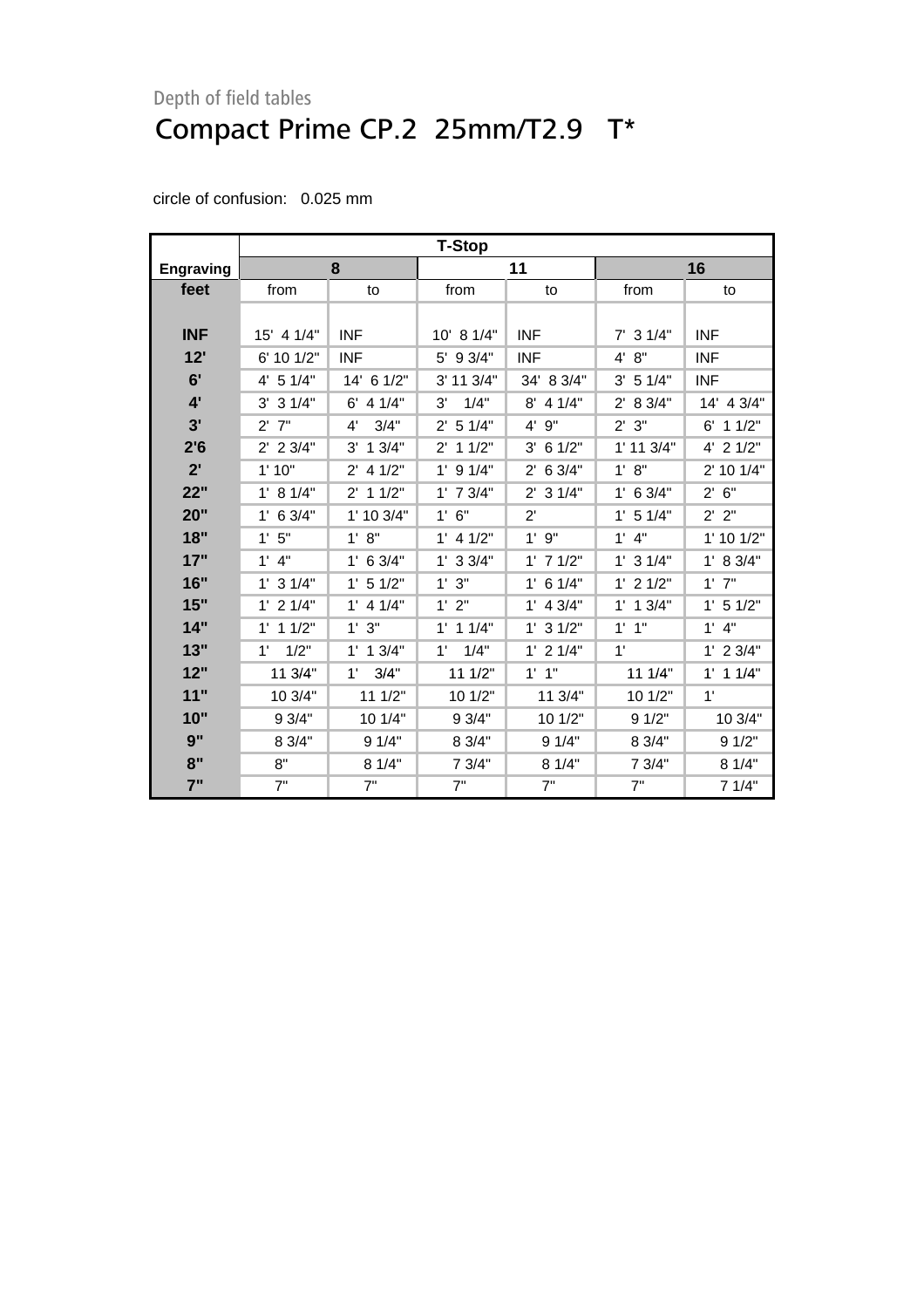|                  | <b>T-Stop</b>          |                     |  |  |  |  |
|------------------|------------------------|---------------------|--|--|--|--|
| <b>Engraving</b> | 22                     |                     |  |  |  |  |
| feet             | from                   | to                  |  |  |  |  |
|                  |                        |                     |  |  |  |  |
| <b>INF</b>       | 5'                     | INF                 |  |  |  |  |
| 12'              | $3'$ 7 $3/4"$          | INF                 |  |  |  |  |
| 6'               | 2' 10 1/2"             | <b>INF</b>          |  |  |  |  |
| 4'               | $2^{\prime}$<br>4 1/2" | INF                 |  |  |  |  |
| 3'               | $2^{\prime}$<br>1/4"   | 10' 4 3/4"          |  |  |  |  |
| 2'6              | 1'<br>91/2"            | 5' 8 3/4"           |  |  |  |  |
| 2'               | 1'<br>61/2"            | 3' 5 1/4"           |  |  |  |  |
| 22"              | 1'<br>5 1/2"           | 2' 11"              |  |  |  |  |
| 20"              | 1'<br>4 1/4"           | $2'$ 5 1/2"         |  |  |  |  |
| 18"              | 1'<br>3"               | 2' 3/4"             |  |  |  |  |
| 17"              | $1'$ 2 $1/2"$          | 1' 10 3/4"          |  |  |  |  |
| 16"              | $1'$ 1 3/4"            | 1'<br>8 3/4"        |  |  |  |  |
| 15"              | $1'$ $1''$             | $1'$ 6 3/4"         |  |  |  |  |
| 14"              | 1'<br>1/2"             | 1'5"                |  |  |  |  |
| 13"              | 11 3/4"                | 1' 3 1/2"           |  |  |  |  |
| 12"              | 11"                    | 1'<br>13/4"         |  |  |  |  |
| 11"              | 10 1/4"                | $1^{\circ}$<br>1/2" |  |  |  |  |
| 10"              | 9 1/2"                 | 11"                 |  |  |  |  |
| 9"               | 8 1/2"                 | 9 3/4"              |  |  |  |  |
| 8"               | 7 3/4"                 | 8 1/2"              |  |  |  |  |
| 7"               | 6 3/4"                 | 7 1/4"              |  |  |  |  |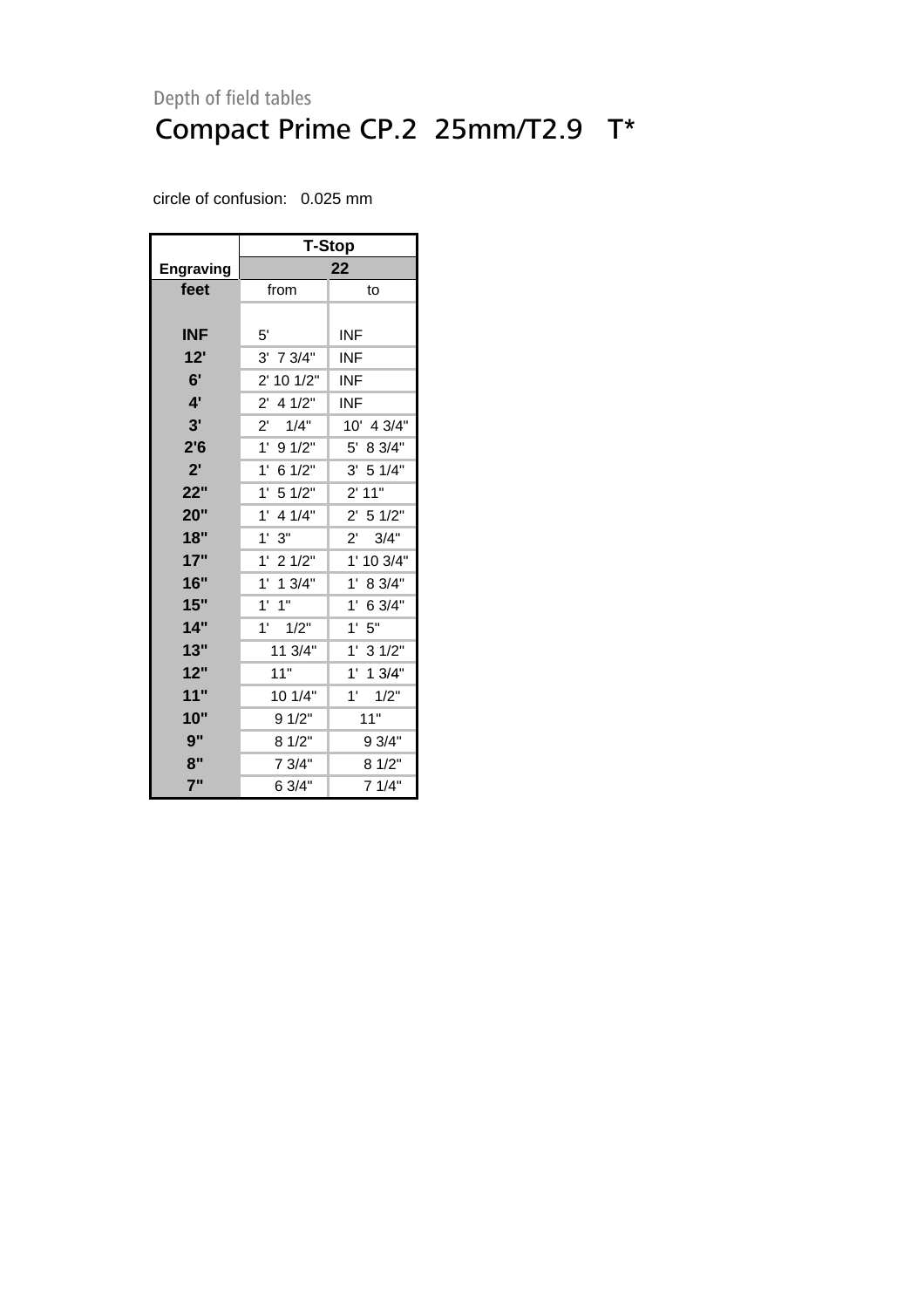|                  | <b>T-Stop</b>  |                      |               |                      |                     |                      |
|------------------|----------------|----------------------|---------------|----------------------|---------------------|----------------------|
| <b>Engraving</b> |                | 2.1                  |               | 2.8                  |                     | 4                    |
| feet             | from           | to                   | from          | to                   | from                | to                   |
|                  |                |                      |               |                      |                     |                      |
| <b>INF</b>       | 54' 8 1/2"     | <b>INF</b>           | 32' 7 1/2"    | <b>INF</b>           | 35' 3"              | <b>INF</b>           |
| 30'              | 19' 6 1/4"     | 65' 9 1/4"           | 15' 9 1/2"    | 60' 3 1/2"           | 16' 4 1/4"          | <b>INF</b>           |
| 15'              | 11' 10 1/2"    | 20' 5 1/4"           | 10' 5''       | 19' 10 3/4"          | 10' 7 3/4"          | 34' 8"               |
| 10'              | $8'$ 6 1/2"    | 12' 1 1/4"           | $7'$ 9 1/4"   | 11' 11"              | 7' 10 3/4"          | 15' 10 1/2"          |
| 8'               | 1/2"<br>7'     | $9'$ 3 1/4"          | $6'$ 6 1/4"   | $9'$ $2"$            | 6' 7 1/4"           | 11' 3 1/2"           |
| 6'               | $5'$ 5 1/2"    | 6' 8''               | 5' 1 3/4"     | $6'$ 7 1/4"          | $5'$ 2 1/2"         | $7'$ 7 $1/2"$        |
| 5'               | 4' 7 1/2"      | $5'$ 5 1/4"          | 4' 4 3/4"     | $5'$ $5"$            | 4' 5 1/4"           | 1/2"<br>6'           |
| 4'6              | $4'$ 2 $1/2"$  | 4' 10 1/4"           | 1/4"<br>4'    | 4' 10"               | 1/2"<br>4'          | 5' 3 3/4"            |
| $4^{\prime}$     | $3'$ 9 1/4"    | 4' 3 1/4"            | $3'$ 7 $1/2"$ | 4'3''                | $3'$ 7 $3/4"$       | 4' 7 1/2"            |
| 3'6              | $3'$ 3 $3/4"$  | 3' 8 1/2"            | $3'$ 2 $1/2"$ | 3' 81/4"             | $3'$ 2 $3/4"$       | 3' 11 1/2"           |
| 3'               | 2' 10 1/2"     | $3'$ 1 $3/4"$        | $2'$ 9 1/2"   | $3'$ 1 1/2"          | $2'$ 9 3/4"         | $3'$ 3 $3/4"$        |
| 2'9              | $2'$ 7 $3/4"$  | 2' 10 1/2"           | $2'$ $7"$     | 2' 10 1/4"           | $2'$ 7"             | 3'                   |
| 2'6              | 2'5"           | $2'$ 7"              | $2'$ 4 1/4"   | $2'$ $7"$            | $2'$ 4 1/2"         | 2' 8 1/2"            |
| 2'3              | $2'$ 2 1/4"    | $2'$ 3 3/4"          | $2'$ 1 3/4"   | $2'$ 3 3/4"          | $2'$ 1 3/4"         | 2' 5''               |
| 2'               | $1'$ 11 $1/2"$ | $2^{\prime}$<br>3/4" | 1'11"         | 1/2"<br>$2^{\prime}$ | 1'11"               | $2'$ 1 1/2"          |
| 23"              | $1'$ 10 $1/2"$ | $1'$ 11 $1/2"$       | 1'10"         | $1'$ 11 $1/2"$       | 1' 10 1/4"          | 1/4"<br>$2^{\prime}$ |
| 22"              | $1'$ 9 $1/2"$  | 1' 10 1/2"           | $1'$ 9 $1/4"$ | 1' 10 1/2"           | $1'$ 9 $1/4"$       | $1'$ 11 $1/4"$       |
| 21"              | 1' 8 1/2"      | $1'$ 9 $1/2"$        | 1' 8 1/4"     | $1'$ 9 $1/2"$        | 1' 8 1/4"           | 1'10"                |
| 20"              | $1'$ 7 $1/2"$  | 1' 8 1/2"            | $1'$ 7 $1/4"$ | 1' 8 1/2"            | $1'$ 7 $1/2"$       | $1'$ $9"$            |
| 19"              | $1'$ 6 3/4"    | $1'$ 7 $1/4"$        | $1'$ 6 $1/2"$ | $1'$ 7 $1/4"$        | $1'$ 6 $1/2"$       | $1'$ 7 $3/4"$        |
| 18"              | 1' 53/4"       | $1'$ 6 1/4"          | $1'$ 5 $1/2"$ | $1'$ 6 $1/4"$        | 1' 5 1/2"           | $1'$ 6 3/4"          |
| 17"              | $1'$ 4 3/4"    | $1'$ 5 $1/4"$        | $1'$ 4 $1/2"$ | $1'$ 5 $1/4"$        | $1'$ 4 $1/2"$       | $1'$ 5 $1/2"$        |
| 16"              | 1' 33/4"       | $1'$ 4 $1/4"$        | $1'$ 3 3/4"   | $1'$ 4 $1/4"$        | $1'$ 3 3/4"         | $1'$ 4 $1/2"$        |
| 15"              | $1'$ 2 $3/4"$  | $1'$ 3 $1/4"$        | $1'$ 2 $3/4"$ | $1'$ 3 $1/4"$        | $1'$ 2 $3/4"$       | $1'$ 3 $1/2"$        |
| 14"              | $1'$ 1 $3/4"$  | $1'$ 2 $1/4"$        | $1'$ 1 $3/4"$ | $1'$ 2 $1/4"$        | $1'$ 1 $3/4"$       | $1'$ 2 $1/4"$        |
| 13"              | 1'<br>3/4"     | $1'$ 1 $1/4"$        | 3/4"<br>1'    | $1'$ $1"$            | $1^{\circ}$<br>3/4" | $1'$ 1 $1/4"$        |
| 12"              | 1'             | 1'                   | 11 3/4"       | 1'                   | 11 3/4"             | $1^{\circ}$<br>1/4"  |
| 11"              | 11"            | 11"                  | 10 3/4"       | 11"                  | 11"                 | 111/4"               |
| 10"              | 10"            | 10"                  | 10"           | 10"                  | 10"                 | 10"                  |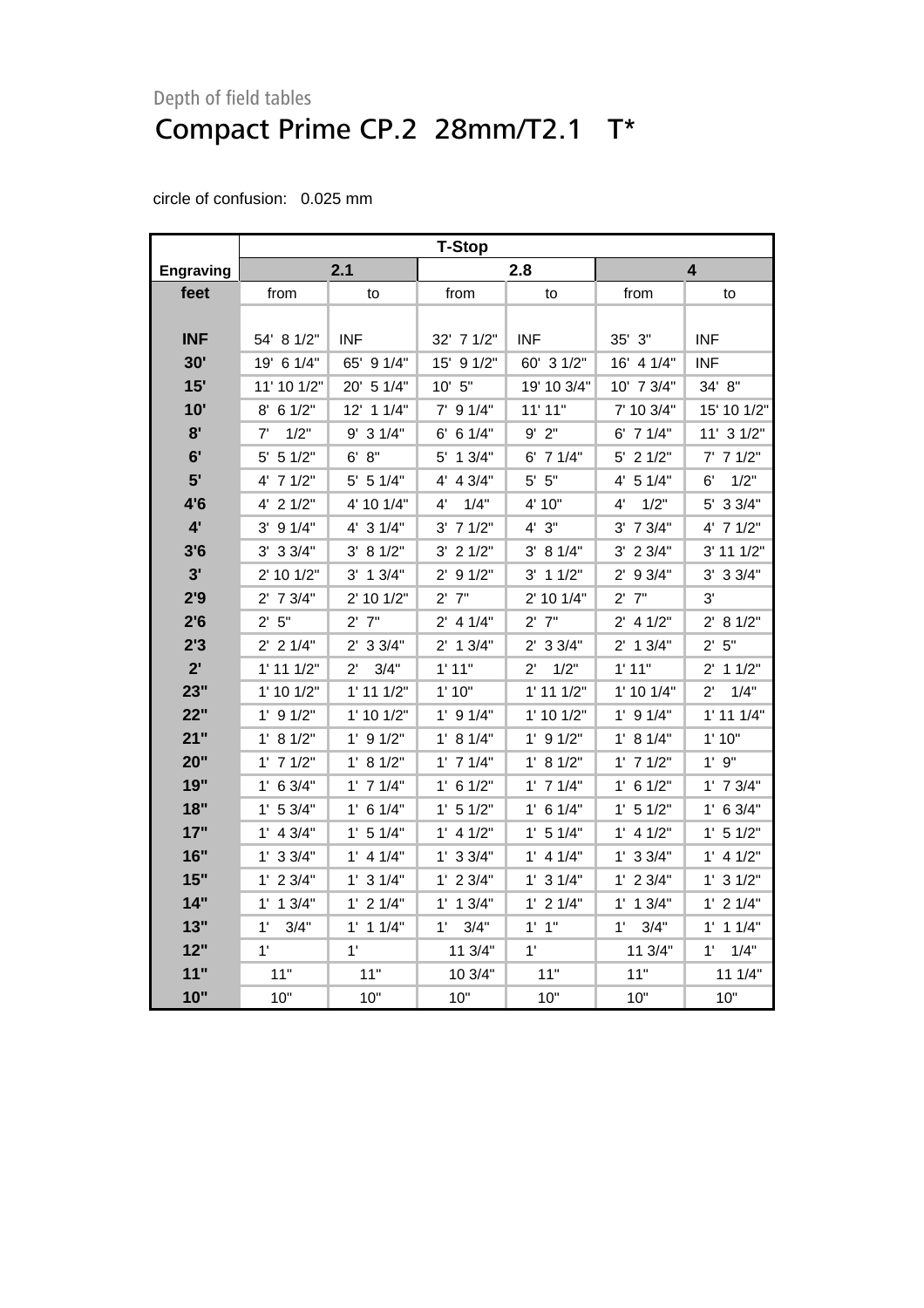|                  | <b>T-Stop</b> |               |               |                     |                      |                      |  |
|------------------|---------------|---------------|---------------|---------------------|----------------------|----------------------|--|
| <b>Engraving</b> |               | 5.6           |               | 8                   |                      | 11                   |  |
| feet             | from          | to            | from          | to                  | from                 | to                   |  |
|                  |               |               |               |                     |                      |                      |  |
| <b>INF</b>       | 33' 11 1/4"   | <b>INF</b>    | 24' 3"        | <b>INF</b>          | 15' 6 1/2"           | <b>INF</b>           |  |
| 30'              | 3/4"<br>16'   | <b>INF</b>    | 13' 6 3/4"    | <b>INF</b>          | $10'$ 4 $1/2"$       | <b>INF</b>           |  |
| 15'              | 10' 6 1/4"    | <b>INF</b>    | 9' 4 3/4"     | <b>INF</b>          | $7'$ 9 $1/4"$        | <b>INF</b>           |  |
| 10'              | 7' 10"        | 27'<br>3/4"   | $7'$ 2 1/2"   | 102' 5 1/2"         | $6'$ 2 3/4"          | <b>INF</b>           |  |
| 8'               | 6' 6 3/4"     | 15' 10 1/2"   | $6'$ 1 1/2"   | 27' 7 1/4"          | $5'$ $5"$            | 224' 3 1/2"          |  |
| 6'               | $5'$ 2"       | $9'$ 4 3/4"   | 4' 10 3/4"    | 12' 5 1/2"          | 4' 5 1/4"            | 20' 2 3/4"           |  |
| 5'               | 4' 5''        | $7'$ 1"       | 4' 2 3/4"     | 8' 7 3/4"           | 3' 10 3/4"           | 11' 8 1/2"           |  |
| 4'6              | 1/2"<br>4'    | $6'$ 1"       | 3' 10 1/2"    | $7'$ 2 1/4"         | $3'$ $7"$            | 9' 1 3/4"            |  |
| $4^{\prime}$     | $3'$ 7 $1/2"$ | 5' 2 1/4"     | $3'$ 6"       | 5' 11 1/4"          | $3'$ 3 $1/4"$        | $7'$ 2 1/4"          |  |
| 3'6              | $3'$ 2 $3/4"$ | $4'$ 4 $1/4"$ | $3'$ 1 $1/2"$ | 4' 10 1/4"          | 2' 11 1/4"           | 5' 7 1/2"            |  |
| 3'               | $2'$ 9 1/2"   | $3'$ $7"$     | 2' 8 3/4"     | 3' 10 3/4"          | $2'$ 7"              | $4'$ 4 $1/2"$        |  |
| 2'9              | $2'$ $7"$     | $3'$ 2 $1/2"$ | $2'$ 6 1/4"   | 3' 51/2"            | 2' 5''               | 3' 10"               |  |
| 2'6              | $2'$ 4 1/2"   | 2' 10 1/2"    | $2'$ 3 3/4"   | 3'<br>3/4"          | $2'$ 2 3/4"          | 3' 4''               |  |
| 2'3              | $2'$ 1 $3/4"$ | $2'$ 6 1/2"   | $2'$ 1 1/4"   | 2' 8''              | $2^{\prime}$<br>1/4" | 2' 10 1/2"           |  |
| 2'               | 1'11"         | $2'$ 2 $1/2"$ | 1' 10 3/4"    | $2'$ 3 3/4"         | 1'10"                | 2' 5 1/2"            |  |
| 23"              | 1'10"         | $2'$ 1 1/4"   | $1'$ 9 3/4"   | $2'$ 2 $1/2"$       | $1'$ 9 $1/4"$        | $2'$ 3 3/4"          |  |
| 22"              | $1'$ 9 $1/4"$ | $2^{\prime}$  | 1'9''         | $2'$ 1"             | 1' 8 1/4"            | $2'$ 2 1/4"          |  |
| 21"              | 1' 8 1/4"     | 1' 10 3/4"    | 1' 8''        | $1'$ 11 $3/4"$      | $1'$ 7 $1/2"$        | 3/4"<br>$2^{\prime}$ |  |
| 20"              | $1'$ 7 $1/4"$ | $1'$ 9 $1/2"$ | $1'$ $7"$     | 1' 10 1/4"          | $1'$ 6 3/4"          | $1'$ 11 $1/4"$       |  |
| 19"              | $1'$ 6 $1/2"$ | 1' 8 1/2"     | $1'$ 6 $1/4"$ | 1'9''               | $1'$ 5 3/4"          | 1'10"                |  |
| 18"              | 1' 5 1/2"     | $1'$ 7 $1/4"$ | 1' 5 1/4"     | $1'$ 7 $3/4"$       | 1'5''                | 1' 8 1/2"            |  |
| 17"              | $1'$ 4 $1/2"$ | $1'$ 6"       | $1'$ 4 $1/2"$ | $1'$ 6 $1/2"$       | $1'$ 4"              | $1'$ $7"$            |  |
| 16"              | $1'$ 3 3/4"   | $1'$ 4 3/4"   | $1'$ 3 $1/2"$ | $1'$ 5 $1/4"$       | $1'$ 3 $1/4"$        | 1' 53/4"             |  |
| 15"              | $1'$ 2 3/4"   | $1'$ 3 3/4"   | $1'$ 2 $1/2"$ | $1'$ $4"$           | $1'$ 2 $1/4"$        | $1'$ 4 $1/2"$        |  |
| 14"              | $1'$ 1 $3/4"$ | $1'$ 2 $1/2"$ | $1'$ 1 $3/4"$ | $1'$ 2 3/4"         | $1'$ 1 $1/2"$        | $1'$ 3 $1/4"$        |  |
| 13"              | 3/4"<br>1'    | $1'$ 1 $1/2"$ | 3/4"<br>1'    | $1'$ 1 $3/4"$       | 1/2"<br>1'           | 1'2"                 |  |
| 12"              | 11 3/4"       | 1'<br>1/2"    | 11 3/4"       | $1^{\circ}$<br>1/2" | 11 3/4"              | $1^{\circ}$<br>3/4"  |  |
| 11"              | 10 3/4"       | 11 1/4"       | 10 3/4"       | 111/2"              | 10 3/4"              | 11 1/2"              |  |
| 10"              | 10"           | 10 1/4"       | 93/4"         | 10 1/4"             | 9 3/4"               | 10 1/2"              |  |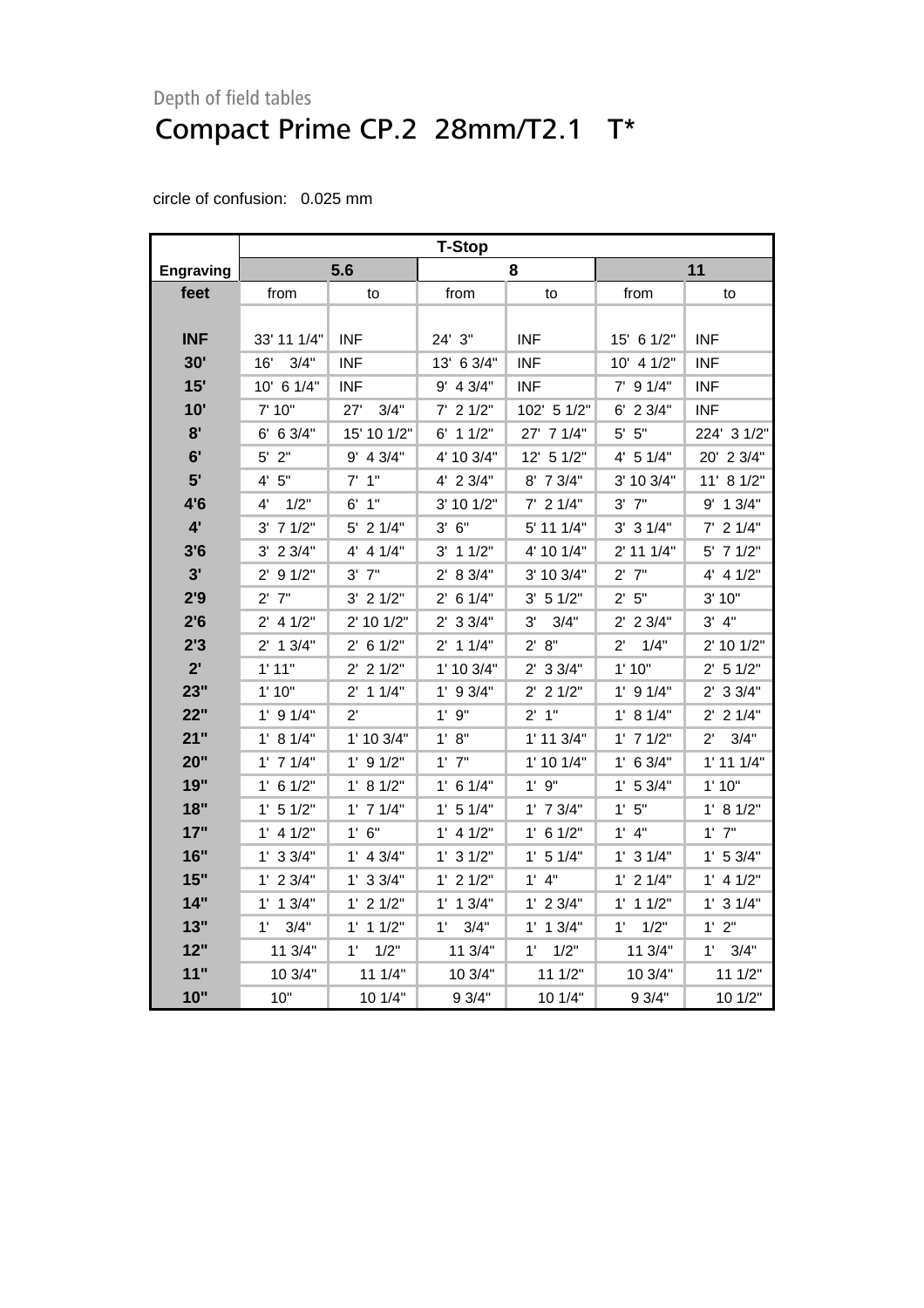|                  | <b>T-Stop</b>          |                        |                       |                       |  |  |  |
|------------------|------------------------|------------------------|-----------------------|-----------------------|--|--|--|
| <b>Engraving</b> |                        | 16                     | 22                    |                       |  |  |  |
| feet             | from                   | to                     | from                  | to                    |  |  |  |
|                  |                        |                        |                       |                       |  |  |  |
| <b>INF</b>       | 10'                    | INF.                   | $6'$ 7 $1/2"$         | INF.                  |  |  |  |
| 30'              | $7'$ 7 1/4"            | <b>INF</b>             | 61/4"<br>5'           | <b>INF</b>            |  |  |  |
| 15'              | $6'$ 1 $3/4"$          | <b>INF</b>             | 8 3/4"<br>4'          | <b>INF</b>            |  |  |  |
| 10'              | 13/4"<br>5'            | <b>INF</b>             | 11/2"<br>4'           | <b>INF</b>            |  |  |  |
| 8'               | 7"<br>4'               | <b>INF</b>             | 9 1/4"<br>3'          | <b>INF</b>            |  |  |  |
| 6'               | 3' 10 3/4"             | 117' 11"               | $3'$ 3 $1/2"$         | <b>INF</b>            |  |  |  |
| 5'               | 3' 51/2"               | 22'<br>1/2"            | 3'                    | <b>INF</b>            |  |  |  |
| 4'6              | $3'$ 2 $3/4"$          | 14' 3 3/4"             | 2' 10"                | 70' 7 1/4"            |  |  |  |
| 4'               | 2' 11 3/4"             | 9' 11 1/4"             | $2'$ 7 $3/4"$         | 21'<br>91/4"          |  |  |  |
| 3'6              | 8 1/2"<br>$2^{\prime}$ | $7'$ 1 3/4"            | 51/4"<br>$2^{\prime}$ | 11' 6 1/4"            |  |  |  |
| 3'               | 5"<br>$2^{\prime}$     | 21/4"<br>5'            | 21/4"<br>$2^{\prime}$ | 1"<br>7'              |  |  |  |
| 2'9              | 2'3''                  | 4' 5 1/4"              | $2^{\prime}$<br>3/4"  | 5' 8 1/4"             |  |  |  |
| 2'6              | $2'$ 1 1/4"            | $3'$ 9 $1/4"$          | $1'$ 11 $1/4"$        | 4' 7 1/4"             |  |  |  |
| 2'3              | 1' 11"                 | $3'$ 2 1/4"            | $1'$ 9 $1/2"$         | $3'$ $9''$            |  |  |  |
| 2'               | $1'$ $9"$              | 8"<br>$2^{\prime}$     | $1'$ 7 $3/4"$         | 3'<br>1/4"            |  |  |  |
| 23"              | 81/4"<br>$1^{\prime}$  | $2^{\prime}$<br>6"     | $1'$ $7"$             | $2'$ 9 3/4"           |  |  |  |
| 22"              | $1'$ 7 $1/2"$          | $2^{\prime}$<br>4 1/4" | $1'$ 6 $1/2"$         | $2'$ 7 1/2"           |  |  |  |
| 21"              | 6 3/4"<br>1' .         | 21/2"<br>2'            | 1' 53/4"              | $2^{\prime}$<br>51/4" |  |  |  |
| 20"              | $1'$ 6"                | 3/4"<br>$2^{\prime}$   | 1'5"                  | 2'3''                 |  |  |  |
| 19"              | 1' 5 1/4"              | 1'11"                  | $1'$ 4 $1/2"$         | $2'$ 1"               |  |  |  |
| 18"              | $1'$ 4 $1/2"$          | $1'$ 9 $1/2"$          | $1'$ 3 $3/4"$         | $1'$ 11 $1/4"$        |  |  |  |
| 17"              | $1'$ 3 3/4"            | 1' 8''                 | 3"<br>1'              | $1'$ 9 $1/4"$         |  |  |  |
| 16"              | $1'$ 2 $3/4"$          | 1'<br>6 1/2"           | $1'$ 2 $1/4"$         | $1'$ 7 $1/2"$         |  |  |  |
| 15"              | 1'2"                   | 1'5"                   | 11/2"<br>1' .         | $1'$ 6"               |  |  |  |
| 14"              | $1'$ 1 $1/4"$          | 1' 33/4"               | 1'<br>3/4"            | $1'$ 4 $1/2"$         |  |  |  |
| 13"              | 1/4"<br>1'             | $1^{\prime}$<br>21/4"  | 1'                    | 1'3''                 |  |  |  |
| 12"              | 11 1/2"                | 1' 1''                 | 11 1/4"               | $1'$ 1 $1/2"$         |  |  |  |
| 11"              | 10 1/2"                | 11 3/4"                | 10 1/4"               | 1'                    |  |  |  |
| 10"              | 9 3/4"                 | 10 1/2"                | 9 1/2"                | 10 3/4"               |  |  |  |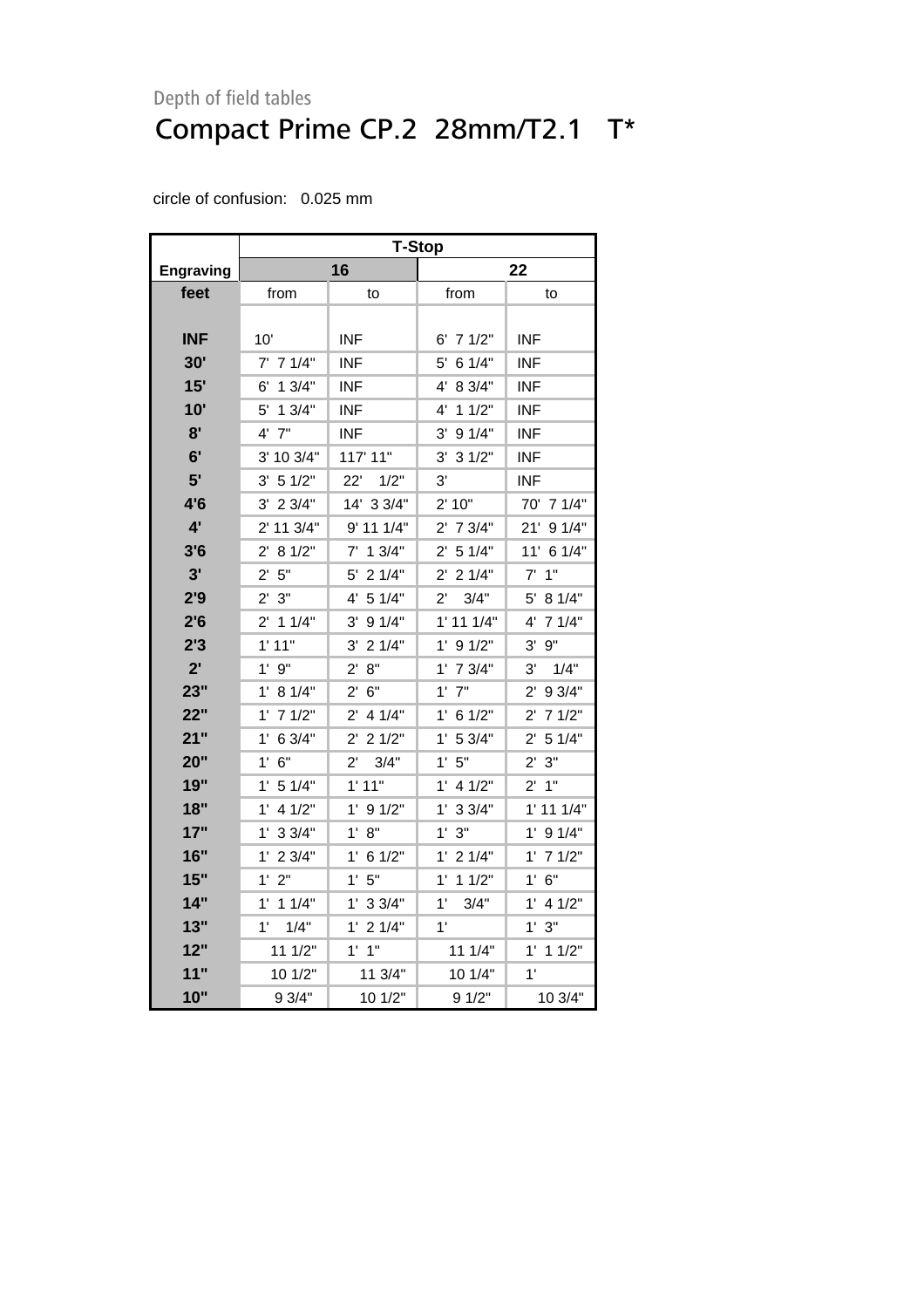|                  | <b>T-Stop</b>      |                       |                   |                      |                   |                    |
|------------------|--------------------|-----------------------|-------------------|----------------------|-------------------|--------------------|
| <b>Engraving</b> |                    | 2.1                   |                   | 2.8                  |                   | 4                  |
| feet             | from               | to                    | from              | to                   | from              | to                 |
|                  |                    |                       |                   |                      |                   |                    |
| <b>INF</b>       | 86'                | <b>INF</b>            | 94' 9"            | <b>INF</b>           | 79' 11 3/4"       | <b>INF</b>         |
| 50'              | 31' 9"             | 118' 9"               | 32' 10 1/4"       | <b>INF</b>           | 30' 10 3/4"       | <b>INF</b>         |
| 25'              | 19' 5 3/4"         | 35'<br>1/4"           | 19' 10 1/2"       | 50' 3 1/4"           | 19' 1 3/4"        | 110' 3"            |
| 15'              | 12' 10 1/4"        | 1/2"<br>18'           | 1/4"<br>13'       | $21'$ 4"             | 12' 8 1/2"        | 27' 7"             |
| 10'              | 1/4"<br>9'         | 11' 2 3/4"            | $9'$ 1 1/4"       | 12' 4 3/4"           | 8' 11 1/4"        | 14' 2 3/4"         |
| 8'               | $7'$ 4 1/2"        | $8'$ 9 1/4"           | $7'$ 5"           | 9' 5 1/4"            | $7'$ 3 3/4"       | 10' 5 1/4"         |
| 7'               | $6'$ 6 1/4"        | $7'$ 6 3/4"           | $6'$ 6 3/4"       | 3/4"<br>8'           | $6'$ 5 3/4"       | 8' 9 1/4"          |
| 6'               | 5' 7 3/4"          | $6'$ 4 3/4"           | 8"<br>5'          | 9"<br>6'             | $5'$ 7 $1/2"$     | $7'$ 2 $3/4"$      |
| 5'               | $4^{\prime}$<br>9" | 5' 3 1/4"             | 4' 9 1/4"         | 5' 6"                | 4' 8 3/4"         | 5' 9 3/4"          |
| 4'6              | 4' 3 3/4"          | 4' 8 1/2"             | 4' 3 3/4"         | 4' 10 3/4"           | $4'$ 3 $1/2"$     | 11/2"<br>5'        |
| $4^{\prime}$     | 3' 10 1/4"         | $4'$ $2"$             | 3' 10 1/4"        | 4' 3 1/2"            | 3' 10"            | 4'<br>53/4"        |
| 3'9              | $3'$ 7 $1/2"$      | $3'$ 10 $3/4"$        | $3'$ 7 $1/2"$     | 4'                   | $3'$ 7 $1/4"$     | $4'$ $2"$          |
| 3'6              | $3'$ 4 $1/2"$      | $3'$ 7 $1/2"$         | $3'$ 4 $3/4"$     | 3' 8 3/4"            | $3'$ 4 $1/2"$     | 3' 10 1/4"         |
| 3'3              | $3'$ 1 $3/4"$      | $3'$ 4 $1/4"$         | $3'$ $2"$         | $3'$ 5 1/4"          | $3'$ 1 $3/4"$     | $3'$ 6 1/2"        |
| 3'               | 2' 11"             | 3' 1''                | 2' 11"            | $3'$ $2"$            | 2' 11"            | 3' 3''             |
| 2'9              | 2' 8 1/4"          | 2' 9 3/4"             | 2' 8 1/4"         | 2' 10 1/2"           | 2' 8''            | 2' 11 1/2"         |
| 2'6              | $2'$ 5 1/4"        | $2'$ 6 3/4"           | $2'$ 5 1/2"       | $2'$ 7 1/4"          | $2'$ 5 1/4"       | 2' 8''             |
| 2'3              | $2'$ 2 1/2"        | 31/2"<br>$2^{\prime}$ | $2'$ 2 1/2"       | $2'$ 4"              | $2'$ 2 1/2"       | $2'$ 4 1/2"        |
| $2^{\prime}$     | $1'$ 11 $1/2"$     | 1/2"<br>$2^{\prime}$  | 1' 11 3/4"        | $2^{\prime}$<br>3/4" | $1'$ 11 $1/2"$    | 1"<br>$2^{\prime}$ |
| 23"              | 1' 10 3/4"         | $1'$ 11 $1/4"$        | 1' 10 3/4"        | $1'$ 11 $3/4"$       | $1'$ 10 $1/2"$    | $2^{\prime}$       |
| 22"              | $1'$ 9 $3/4"$      | 1' 10 1/4"            | $1'$ 9 $3/4"$     | $1'$ 10 $1/2"$       | $1'$ 9 $3/4"$     | 1'11"              |
| 21"              | 1' 8 3/4"          | $1'$ 9 $1/4"$         | 1' 8 3/4"         | $1'$ 9 $1/2"$        | 1' 8 3/4"         | $1'$ 9 $3/4"$      |
| 20"              | $1'$ 7 $3/4"$      | 1' 8 1/4"             | $1'$ 7 $3/4"$     | 1' 8 1/2"            | $1'$ 7 $3/4"$     | 1' 8 3/4"          |
| 19"              | 1' 6 3/4"          | $1'$ 7 $1/4"$         | $1'$ 6 3/4"       | $1'$ 7 $1/2"$        | $1'$ 6 3/4"       | $1'$ 7 $1/2"$      |
| 18"              | $1'$ 5 3/4"        | $1'$ 6 $1/4"$         | 1' 53/4"          | $1'$ 6 $1/4"$        | 1' 53/4"          | $1'$ 6 $1/2"$      |
| 17"              | $1'$ 4 3/4"        | $1'$ 5 $1/4"$         | $1'$ 4 3/4"       | $1'$ 5 $1/4"$        | $1'$ 4 $3/4"$     | $1'$ 5 $1/2"$      |
| 16"              | $1'$ 3 3/4"        | $1'$ 4 $1/4"$         | $1'$ 3 3/4"       | $1'$ 4 $1/4"$        | $1'$ 3 3/4"       | $1'$ 4 $1/2"$      |
| 15"              | 1'3''              | $1'$ 3 $1/4"$         | 1' 3''            | $1'$ 3 $1/4"$        | $1'$ 2 3/4"       | $1'$ 3 $1/4"$      |
| 14"              | 1'2"               | 1'2"                  | 1'2"              | $1'$ 2 $1/4"$        | 1'2''             | $1'$ 2 $1/4"$      |
| 13"              | 1"<br>$1^{\circ}$  | $1'$ $1''$            | 1"<br>$1^{\circ}$ | $1'$ 1 $1/4"$        | $1^{\circ}$<br>1" | 11/4"<br>1'        |
| 12"              | 1'                 | 1'                    | 1'                | 1'                   | 1'                | 1'<br>1/4"         |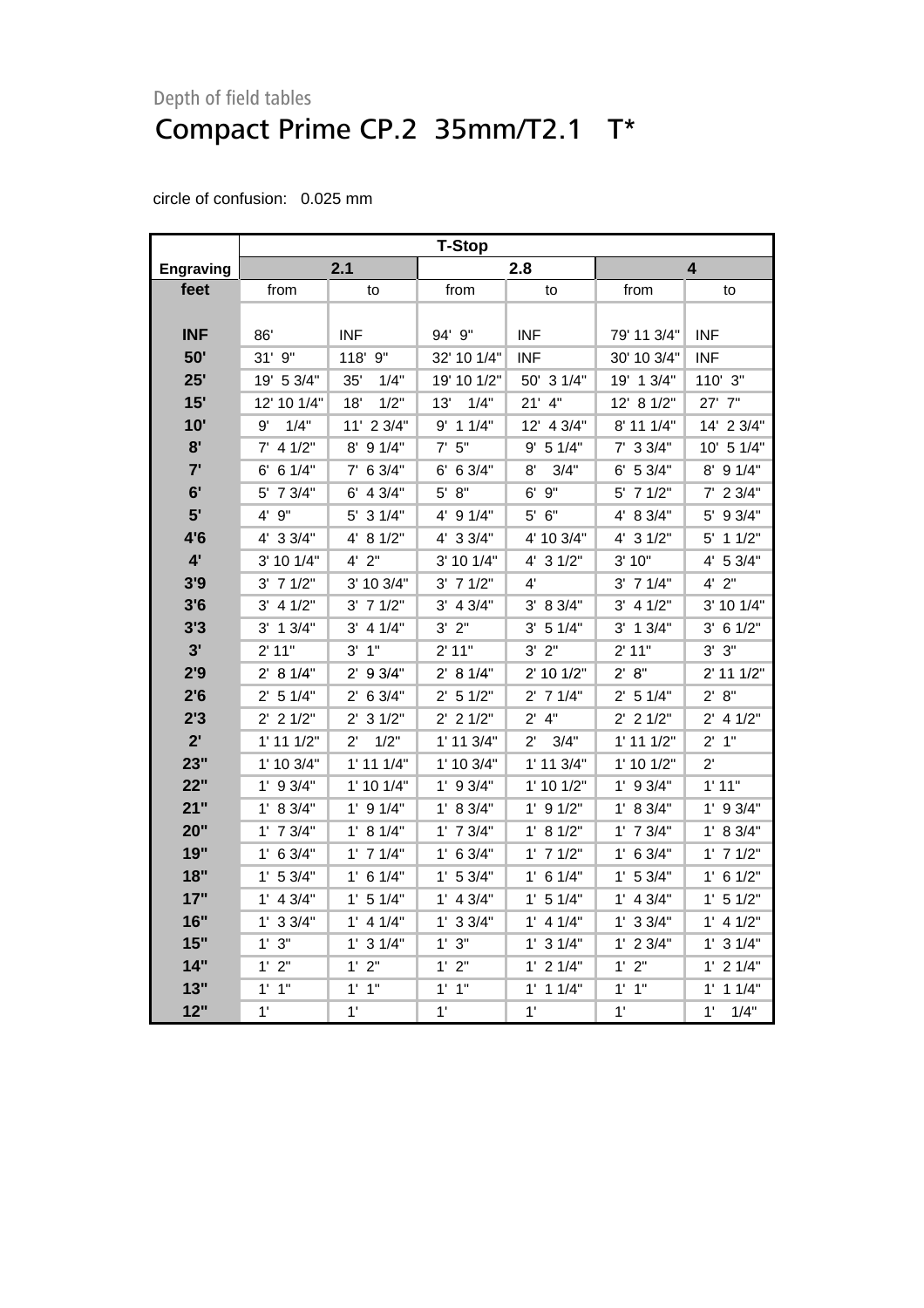|                  | <b>T-Stop</b>        |                       |               |                |               |                      |
|------------------|----------------------|-----------------------|---------------|----------------|---------------|----------------------|
| <b>Engraving</b> |                      | 5.6                   |               | 8              |               | 11                   |
| feet             | from                 | to                    | from          | to             | from          | to                   |
|                  |                      |                       |               |                |               |                      |
| <b>INF</b>       | 54' 9"               | <b>INF</b>            | 34' 7 3/4"    | <b>INF</b>     | 21' 10 1/2"   | INF                  |
| 50'              | 26' 3 1/4"           | <b>INF</b>            | 20' 7 1/4"    | <b>INF</b>     | $15'$ 4"      | <b>INF</b>           |
| 25'              | 17' 3 1/2"           | <b>INF</b>            | 14' 8''       | <b>INF</b>     | 11' 9 3/4"    | <b>INF</b>           |
| 15'              | 11' 10 1/2"          | 41' 6 3/4"            | 10' 7"        | 109' 3 1/4"    | 1/2"<br>9'    | INF                  |
| 10'              | $8'$ 6 1/4"          | 17' 1 3/4"            | 7' 10 1/4"    | 22' 10 1/2"    | 7'            | 40' 2 3/4"           |
| 8'               | 1/2"<br>7'           | 11' 10 3/4"           | 6' 7"         | 14' 4 1/4"     | 5' 11 3/4"    | 19' 7"               |
| 7'               | 6' 3 1/4"            | $9'$ 9 $1/4"$         | 5' 10 3/4"    | 11' 4 1/4"     | $5'$ $5"$     | $14'$ $4"$           |
| 6'               | $5'$ 5 $1/2"$        | 7' 10 3/4"            | $5'$ 2 $1/4"$ | 8' 10 1/4"     | 4' 9 3/4"     | 10' 6 1/2"           |
| 5'               | 4' 7 1/2"            | $6'$ 2 $1/2"$         | $4'$ 5 1/4"   | $6'$ 9 $1/2"$  | $4'$ $2"$     | 81/2"<br>$7^{\circ}$ |
| 4'6              | $4'$ 2 $1/4"$        | $5'$ 5 1/4"           | 1/2"<br>4'    | 5' 10 1/2"     | $3'$ 9 $3/4"$ | 6'<br>61/2"          |
| $4^{\prime}$     | 91/4"<br>3'          | 4' 8 1/2"             | $3'$ 7 $3/4"$ | 1/4"<br>5'     | 3' 51/2"      | 6"<br>5'             |
| 3'9              | $3'$ 6 1/2"          | 4' 4 1/4"             | $3'$ 5 1/4"   | 4' 7 1/2"      | $3'$ 3 $1/4"$ | 1/4"<br>5'           |
| 3'6              | $3'$ 3 $3/4"$        | 4'<br>1/4"            | $3'$ 2 $3/4"$ | 4' 2 3/4"      | $3'$ $1''$    | 4' 6 3/4"            |
| 3'3              | $3'$ 1 1/4"          | 3' 81/4"              | 3'<br>1/4"    | $3'$ 10 1/4"   | 2' 10 3/4"    | $4'$ 1 1/2"          |
| 3'               | 2' 10 1/2"           | $3'$ 4 $1/4"$         | 2' 9 3/4"     | 3' 6''         | 2' 8 1/2"     | 3' 81/2"             |
| 2'9              | $2'$ 7 $3/4"$        | 1/2"<br>3'            | $2'$ $7"$     | $3'$ $2"$      | 2' 6''        | $3'$ 3 $3/4"$        |
| 2'6              | 2' 5''               | 2' 8 3/4"             | $2'$ 4 1/2"   | $2'$ 9 3/4"    | $2'$ 3 1/2"   | 2' 11 1/2"           |
| 2'3              | $2'$ 2 1/4"          | 5 1/4"<br>2'          | $2'$ 1 $3/4"$ | 2' 6''         | $2'$ 1"       | $2'$ 7 1/4"          |
| $2^{\prime}$     | $1'$ 11 $1/2"$       | $2'$ 1 1/2"           | 1' 11"        | $2'$ 2 1/4"    | 1' 10 1/2"    | 2' 3''               |
| 23"              | $1'$ 10 $1/2"$       | 1/2"<br>$2^{\prime}$  | 1'10"         | 2'1"           | $1'$ 9 $3/4"$ | $2'$ 1 $3/4"$        |
| 22"              | $1'$ 9 $1/2"$        | $1'$ 11 $1/4"$        | $1'$ 9 $1/4"$ | $1'$ 11 $3/4"$ | 1' 8 3/4"     | 1/2"<br>$2^{\prime}$ |
| 21"              | 1' 8 1/2"            | 1' 10 1/4"            | 1' 8 1/4"     | 1' 10 1/2"     | 1' 8''        | $1'$ 11 $1/4"$       |
| 20"              | $1'$ 7 $1/2"$        | 1'9''                 | $1'$ 7 $1/4"$ | $1'$ 9 $1/2"$  | $1'$ $7"$     | 1'10"                |
| 19"              | $1'$ 6 3/4"          | 1' 8''                | 1' 6 1/2"     | 1' 8 1/4"      | $1'$ 6 $1/4"$ | 1' 8 3/4"            |
| 18"              | 1' 53/4"             | $1'$ 6 3/4"           | $1'$ 5 $1/2"$ | $1'$ $7"$      | 1' 5 1/4"     | $1'$ 7 $1/2"$        |
| 17"              | $1'$ 4 3/4"          | 1' 53/4"              | $1'$ 4 $1/2"$ | $1'$ 6"        | $1'$ 4 $1/4"$ | $1'$ 6 $1/4"$        |
| 16"              | $1'$ 3 3/4"          | $1'$ 4 $1/2"$         | $1'$ 3 3/4"   | $1'$ 4 3/4"    | $1'$ 3 $1/2"$ | 1'5"                 |
| 15"              | $1'$ 2 $3/4"$        | $1'$ 3 $1/2"$         | $1'$ 2 $3/4"$ | $1'$ 3 3/4"    | $1'$ 2 $1/2"$ | $1'$ 3 3/4"          |
| 14"              | $1^{\circ}$<br>13/4" | $1'$ 2 $1/2"$         | $1'$ 1 $3/4"$ | $1'$ 2 $1/2"$  | $1'$ 1 $1/2"$ | $1'$ 2 $3/4"$        |
| 13"              | 1'<br>3/4"           | $1^{\prime}$<br>11/4" | 1'<br>3/4"    | 11/2"<br>1'    | 1'<br>3/4"    | 1'<br>11/2"          |
| 12"              | 1'                   | 1'<br>1/4"            | 11 3/4"       | 1'<br>1/4"     | 11 3/4"       | 1'<br>1/2"           |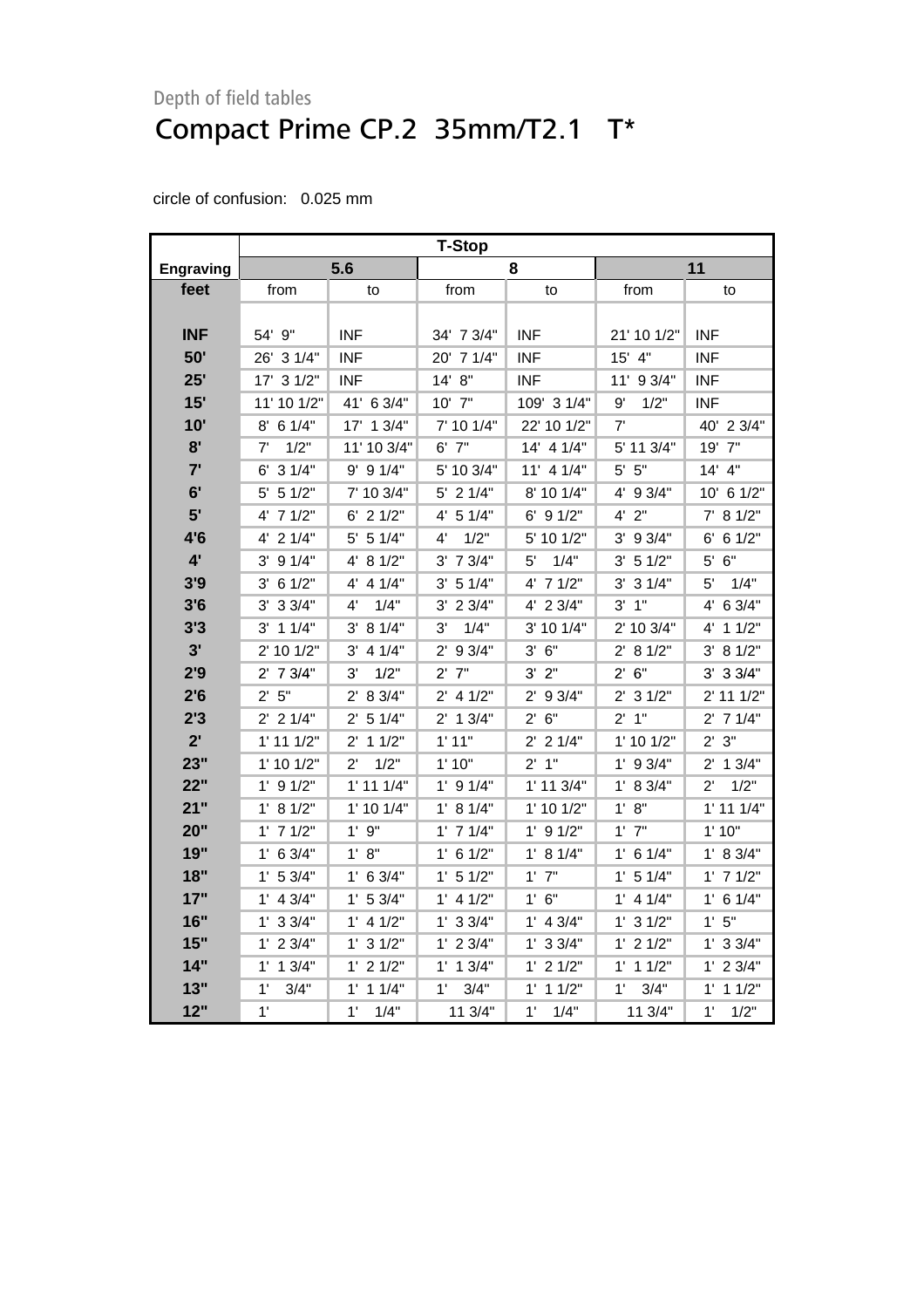|                  | <b>T-Stop</b>          |                        |                        |                        |  |  |
|------------------|------------------------|------------------------|------------------------|------------------------|--|--|
| <b>Engraving</b> |                        | 16                     |                        | 22                     |  |  |
| feet             | from                   | to                     | from                   | to                     |  |  |
|                  |                        |                        |                        |                        |  |  |
| <b>INF</b>       | 14' 3 1/2"             | INF                    | $9'$ 7 1/4"            | INF                    |  |  |
| 50'              | 11' 2 1/2"             | INF                    | 13/4"<br>8'            | <b>INF</b>             |  |  |
| 25'              | 9' 2 3/4"              | <b>INF</b>             | 3/4"<br>7'             | <b>INF</b>             |  |  |
| 15'              | 51/2"<br>7'            | <b>INF</b>             | 6'                     | <b>INF</b>             |  |  |
| 10'              | 1/4"<br>6'             | INF                    | 5'<br>1/2"             | <b>INF</b>             |  |  |
| 8'               | 5'<br>31/4"            | 39' 7"                 | 6 1/4"<br>4'           | <b>INF</b>             |  |  |
| 7'               | 4' 10"                 | 22' 7"                 | 4' 2 1/4"              | 127' 4 3/4"            |  |  |
| 6'               | 41/4"<br>4'            | 14' 4 1/4"             | 3' 10"                 | 71/4"<br>29'           |  |  |
| 5'               | 9 3/4"<br>3'           | 9' 6''                 | $3'$ 5"                | 14'<br>31/4"           |  |  |
| 4'6              | 6 1/4"<br>3'           | $7'$ 9 1/4"            | 3'<br>21/4"            | 10'<br>71/4"           |  |  |
| 4'               | 23/4"<br>$3^{\prime}$  | 33/4"<br>6'            | 111/2"<br>2'           | 8'<br>1/2"             |  |  |
| 3'9              | 3'<br>3/4"             | $5^{\circ}$<br>8 1/4"  | 9 3/4"<br>$2^{\prime}$ | 7'<br>1/4"             |  |  |
| 3'6              | 2' 10 3/4"             | 5'<br>1"               | 8 1/4"<br>$2^{\prime}$ | $6'$ 1 1/2"            |  |  |
| 3'3              | 8 3/4"<br>$2^{\prime}$ | 4' 6 1/2"              | 61/2"<br>$2^{\prime}$  | 5'<br>4"               |  |  |
| 3'               | $2^{\prime}$<br>6 3/4" | 4'<br>1/2"             | 4 3/4"<br>$2^{\prime}$ | 4' 7 3/4"              |  |  |
| 2'9              | 4 3/4"<br>2'           | 7"<br>3'               | 3"<br>2'               | 4'<br>1/2"             |  |  |
| 2'6              | 21/2"<br>$2^{\prime}$  | 3'<br>13/4"            | $2'$ 1"                | 5 3/4"<br>3'           |  |  |
| 2'3              | 1/4"<br>2'             | 9"<br>$2^{\prime}$     | 1'11"                  | 2' 11 3/4"             |  |  |
| 2'               | 93/4"<br>$1^{\prime}$  | 4 1/4"<br>$2^{\prime}$ | 1'<br>8 3/4"           | 6 1/4"<br>$2^{\prime}$ |  |  |
| 23"              | 1'<br>9"               | $2'$ 2 3/4"            | 8 1/4"<br>1'           | $2^{\prime}$<br>4 3/4" |  |  |
| 22"              | $1^{\prime}$<br>8 1/4" | $2^{\prime}$<br>11/2"  | 71/2"<br>$1^{\prime}$  | $2^{\prime}$<br>3"     |  |  |
| 21"              | 71/2"<br>$1^{\prime}$  | $2^{\prime}$           | 1'<br>6 3/4"           | $2^{\prime}$<br>11/2"  |  |  |
| 20"              | 6 1/2"<br>1'           | 1' 10 3/4"             | 6"<br>1'               | 1' 11 3/4"             |  |  |
| 19"              | 5 3/4"<br>$1^{\prime}$ | 91/4"<br>1'            | 1'<br>5 1/4"           | 1' 10 1/4"             |  |  |
| 18"              | 5"<br>1'               | 8"<br>$1^{\prime}$     | 4 1/2"<br>1'           | 1' 8 3/4"              |  |  |
| 17"              | 4"<br>1'               | 1' .<br>6 3/4"         | 1'<br>31/2"            | 1'<br>71/2"            |  |  |
| 16"              | 1'<br>31/4"            | $1^{\prime}$<br>51/2"  | 23/4"<br>1'            | 6"<br>1'               |  |  |
| 15"              | $1'$ 2 $1/4"$          | 1'<br>4 1/4"           | 2"<br>1'               | $1'$ 4 3/4"            |  |  |
| 14"              | $1'$ 1 $1/2"$          | 3"<br>1'               | $1'$ 1 $1/4"$          | $1'$ 3 $1/4"$          |  |  |
| 13"              | 1/2"<br>1'             | 1'<br>13/4"            | 1'<br>1/4"             | 2"<br>1'               |  |  |
| 12"              | 11 1/2"                | 1'<br>1/2"             | 11 1/2"                | $1^{\circ}$<br>3/4"    |  |  |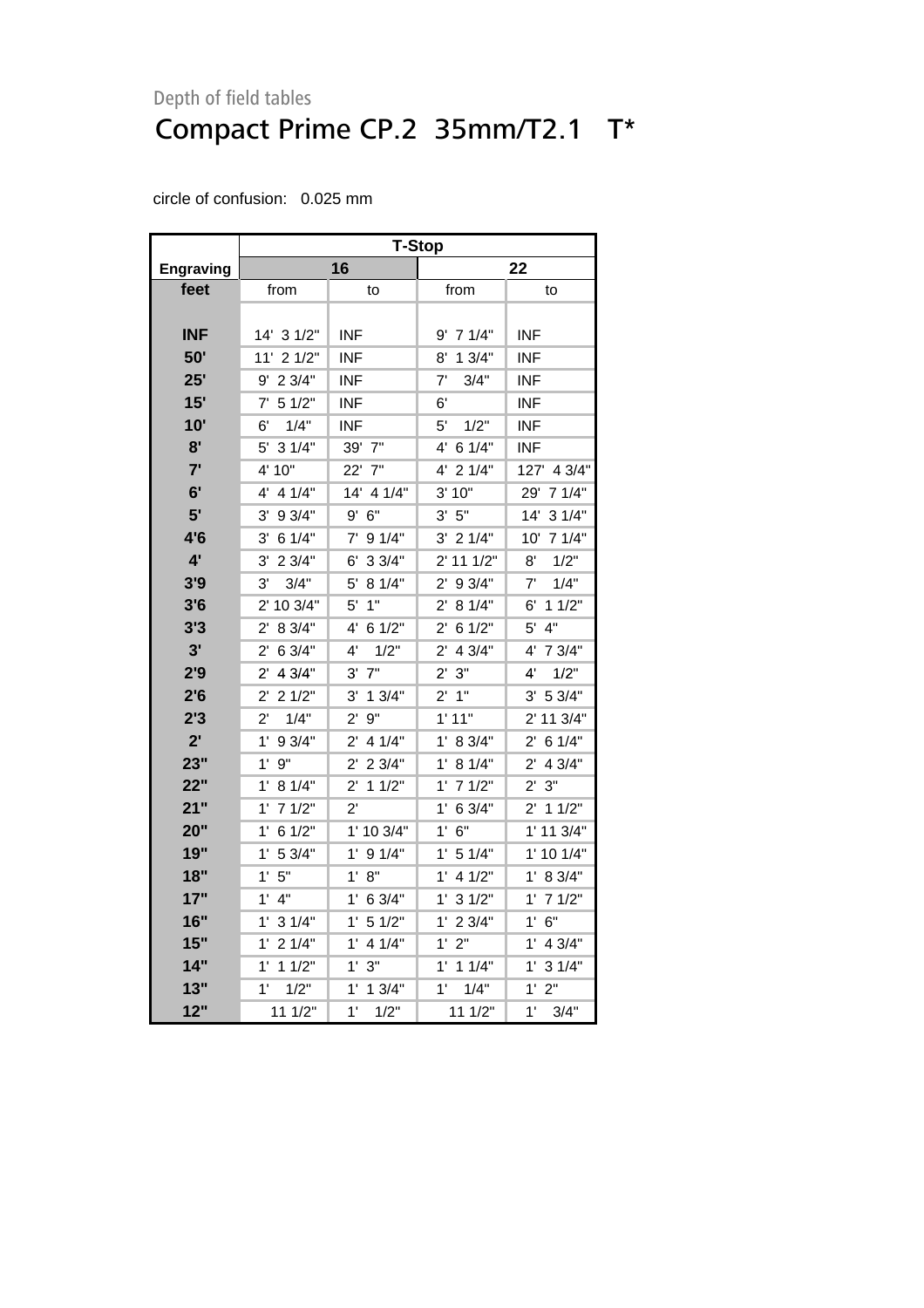|                  | <b>T-Stop</b>  |                      |                |                      |               |                      |
|------------------|----------------|----------------------|----------------|----------------------|---------------|----------------------|
| <b>Engraving</b> |                | 2.1                  |                | 2.8                  |               | 4                    |
| feet             | from           | to                   | from           | to                   | from          | to                   |
|                  |                |                      |                |                      |               |                      |
| <b>INF</b>       | 144' 10 1/4"   | <b>INF</b>           | 196' 1 1/2"    | <b>INF</b>           | 213'<br>3/4"  | INF                  |
| 50'              | 37' 3 1/4"     | 62' 2 1/2"           | 39' 11"        | 105' 4"              | 40' 6 1/2"    | INF                  |
| 30'              | 24' 11"        | 33' 11 3/4"          | 26'<br>3/4"    | 43' 8"               | 26' 4"        | 63' 1"               |
| 20'              | 17' 7 1/2"     | 21' 8 1/4"           | 18' 2 1/4"     | 25' 2 1/2"           | 18' 3 3/4"    | 30' 7 1/4"           |
| 15'              | 13' 7 3/4"     | 15' 11"              | 13' 11 1/2"    | 17' 8 3/4"           | 1/2"<br>14'   | 20' 2 1/2"           |
| 12'              | 11' 1 1/2"     | $12'$ $7''$          | $11'$ 4"       | 13' 8"               | 11' 4 1/2"    | $15'$ 1"             |
| 10'              | $9'$ 4 1/2"    | 10' 4 3/4"           | $9'$ 6 1/2"    | $11'$ 1 $1/2"$       | $9'$ 6 3/4"   | 12'<br>1/4"          |
| 9'               | $8'$ 6"        | $9'$ 3 3/4"          | 8' 7 1/2"      | 9' 10 3/4"           | 8' 7 3/4"     | 10' 7 1/4"           |
| 8'               | $7'$ 7 1/4"    | $8'$ $3''$           | 7' 8 1/2"      | 8' 8 1/4"            | 7' 8 3/4"     | 9' 2 3/4"            |
| 7'               | $6'$ 8 $1/2"$  | $7'$ 2 1/4"          | $6'$ 9 $1/4"$  | $7'$ 6 1/4"          | $6'$ 9 $1/2"$ | 7' 11"               |
| 6'6              | $6'$ 3"        | 6' 8''               | $6'$ 3 3/4"    | 6' 11 1/4"           | 6' 3 3/4"     | $7'$ 3 1/4"          |
| 6'               | 5' 9 1/4"      | 6'<br>11/2"          | 5' 10"         | $6'$ 4 1/2"          | 5' 10 1/4"    | 6' 7 3/4"            |
| 5'6              | 5' 3 3/4"      | $5'$ 7 1/4"          | $5'$ 4 1/4"    | $5'$ 9 3/4"          | $5'$ 4 1/2"   | 1/2"<br>6'           |
| 5'               | 4' 10 1/4"     | $5'$ 1"              | 4' 10 3/4"     | $5'$ $3"$            | 4' 10 3/4"    | $5'$ 5 1/4"          |
| 4'9              | $4'$ 7 $1/2"$  | 4' 10"               | 4' 7 3/4"      | 4' 11 3/4"           | 4' 7 3/4"     | $5'$ 1 1/2"          |
| 4'6              | 4' 4 1/2"      | 4' 7"                | 5"<br>4'       | 4' 8 1/2"            | 4' 5"         | 4' 10"               |
| 4'3              | 4' 1 3/4"      | 4' 3 3/4"            | $4'$ $2"$      | 4' 5''               | $4'$ 2"       | 4' 6 1/2"            |
| $4^{\prime}$     | 3' 10 3/4"     | $4^{\prime}$<br>3/4" | 3' 11 1/4"     | 4' 1 3/4"            | 3' 11 1/4"    | 4' 3 1/4"            |
| 3'9              | 3' 8''         | $3'$ 9 $1/2"$        | 3' 81/4"       | 3' 10 1/2"           | 3' 81/4"      | 3' 11 3/4"           |
| 3'6              | 3' 51/4"       | $3'$ 6 1/2"          | 3' 51/4"       | $3'$ 7 1/4"          | 3' 51/2"      | 3' 81/4"             |
| 3'3              | $3'$ 2 $1/4"$  | 31/2"<br>3'          | $3'$ 2 $1/2"$  | $3'$ 4 1/4"          | $3'$ 2 $1/2"$ | 3' 5''               |
| 3'               | $2'$ 11 1/2"   | 1/4"<br>3'           | $2'$ 11 1/2"   | $3'$ $1"$            | 2' 11 1/2"    | $3'$ 1 $3/4"$        |
| 2'9              | 2' 8 1/2"      | $2'$ 9 1/4"          | 2' 8 1/2"      | $2'$ 9 $3/4"$        | 2' 8 3/4"     | 2' 10 1/4"           |
| 2'6              | $2'$ 5 1/2"    | $2'$ 6 1/4"          | 2' 53/4"       | $2'$ 6 3/4"          | 2' 5 3/4"     | $2'$ 7"              |
| 2'3              | $2'$ 2 3/4"    | $2'$ 3 1/4"          | $2'$ 2 3/4"    | $2'$ 3 1/2"          | $2'$ 2 3/4"   | $2'$ 3 3/4"          |
| $\overline{2}$   | $1'$ 11 $3/4"$ | $2^{\prime}$<br>1/4" | $1'$ 11 $3/4"$ | 1/2"<br>$2^{\prime}$ | 1' 11 3/4"    | $2^{\prime}$<br>3/4" |
| 23"              | 1' 10 3/4"     | $1'$ 11 $1/4"$       | 1' 10 3/4"     | $1'$ 11 $1/4"$       | 1' 10 3/4"    | $1'$ 11 $1/2"$       |
| 22"              | $1'$ 9 $3/4"$  | 1'10"                | $1'$ 9 $3/4"$  | $1'$ 10 $1/4"$       | $1'$ 9 $3/4"$ | 1' 10 1/2"           |
| 21"              | 1' 8 3/4"      | $1'$ $9"$            | 1' 8 3/4"      | $1'$ 9 $1/4"$        | 1' 8 3/4"     | $1'$ 9 $1/2"$        |
| 20"              | $1'$ 7 $3/4"$  | 1' 8''               | 1' 8''         | 1' 8 1/4"            | 1' 8''        | 1' 8 1/2"            |
| 19"              | 1'<br>63/4"    | $1'$ $7"$            | $1'$ $7"$      | $1'$ 7 $1/4"$        | $1'$ $7"$     | $1'$ 7 $1/4"$        |
| 18"              | $1'$ 6"        | $1'$ 6"              | $1'$ 6"        | $1'$ 6 $1/4"$        | 1' 6''        | $1'$ 6 $1/4"$        |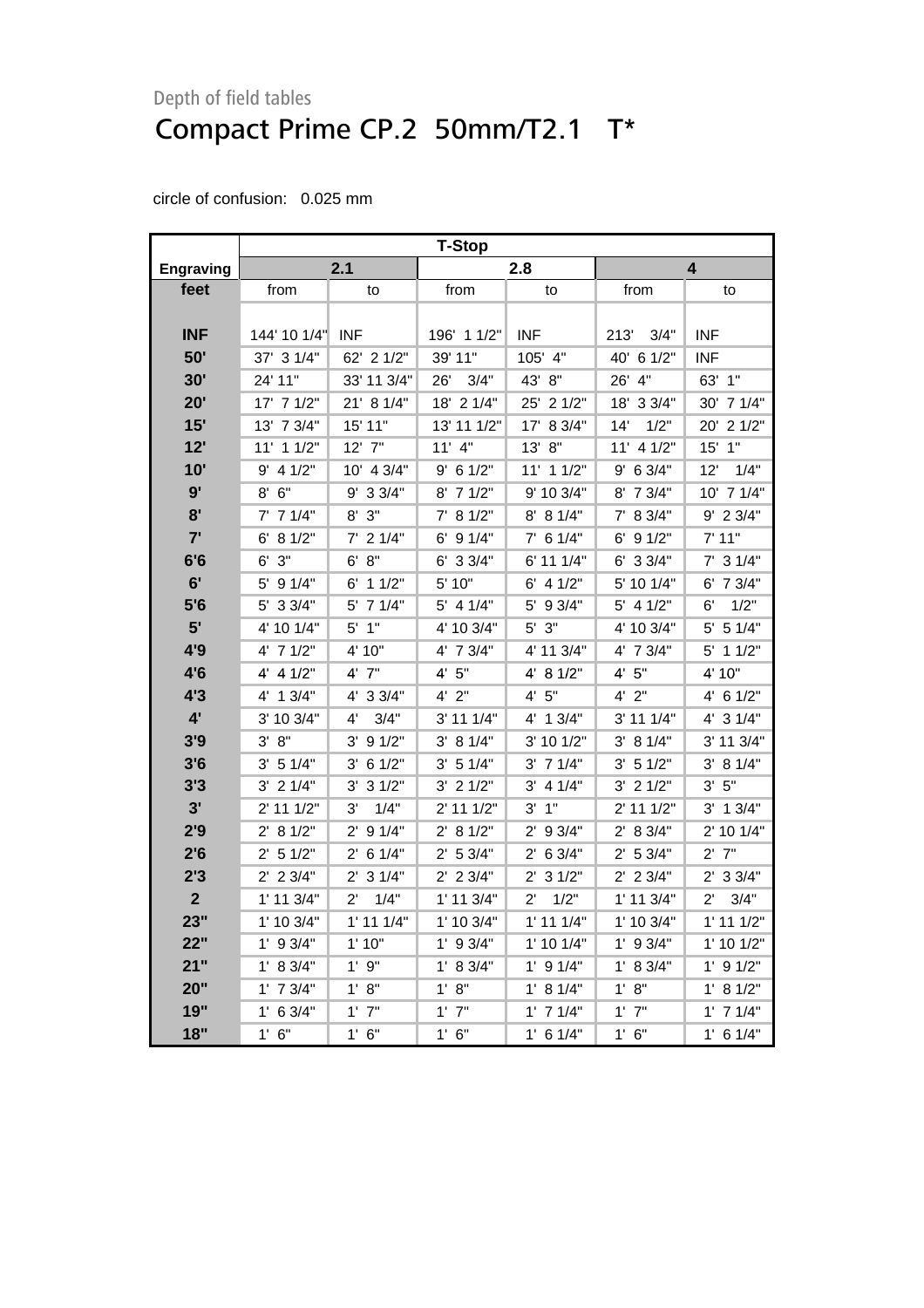|                  | <b>T-Stop</b>  |                |                |                |                |                      |  |
|------------------|----------------|----------------|----------------|----------------|----------------|----------------------|--|
| <b>Engraving</b> |                | 5.6            |                | 8              |                | 11                   |  |
| feet             | from           | to             | from           | to             | from           | to                   |  |
|                  |                |                |                |                |                |                      |  |
| <b>INF</b>       | 142' 8 3/4"    | <b>INF</b>     | 80' 10 1/4"    | <b>INF</b>     | 47' 5"         | <b>INF</b>           |  |
| 50'              | $37'$ 1"       | <b>INF</b>     | 30' 11 3/4"    | <b>INF</b>     | 24' 5 1/4"     | INF                  |  |
| 30'              | 24' 10"        | 114'           | 21' 11 1/2"    | <b>INF</b>     | 18' 5 3/4"     | INF                  |  |
| 20'              | $17'$ $7"$     | 38' 11 1/2"    | 16' 1 1/4"     | 56' 1 1/4"     | 14' 1 3/4"     | 126' 9 3/4"          |  |
| 15'              | 13' 7 1/4"     | 23' 6"         | 12' 8 1/2"     | 28' 9"         | 11' 5 3/4"     | 40' 1 1/4"           |  |
| 12'              | $11'$ $1"$     | 16' 9 3/4"     | 10' 6"         | 19' 4"         | $9'$ 7 $3/4"$  | 23' 10"              |  |
| 10'              | $9'$ 4 1/2"    | 13' 1 1/4"     | 8' 11 1/4"     | 14' 6 3/4"     | 8' 3 3/4"      | 16' 11 1/4"          |  |
| 9'               | 8' 5 3/4"      | 11'5''         | $8'$ 1 1/2"    | 12' 6"         | $7'$ 7 1/2"    | 14' 2 1/2"           |  |
| 8'               | $7'$ $7''$     | 9' 10"         | $7'$ 3 3/4"    | $10'$ 7 $1/2"$ | 6' 10 3/4"     | 11' 9 3/4"           |  |
| 7'               | 6' 81/4"       | $8'$ 4 1/4"    | $6'$ 5 3/4"    | 8' 10 3/4"     | $6'$ 1 3/4"    | 9' 8 3/4"            |  |
| 6'6              | $6'$ 2 3/4"    | 7' 7 3/4"      | 1/2"<br>6'     | $8'$ 1 1/4"    | 5' 9 1/4"      | 8' 9 1/4"            |  |
| 6'               | 5' 9 1/4"      | 6' 11 1/2"     | 5' 7 1/4"      | $7'$ 4"        | $5'$ 4 1/2"    | 7' 10 1/4"           |  |
| 5'6              | $5'$ 3 3/4"    | $6'$ 3 1/4"    | $5'$ 2"        | $6'$ 7"        | 4' 11 1/2"     | 7'                   |  |
| 5'               | 4' 10"         | 5' 7 1/2"      | 4' 8 3/4"      | 5' 10 1/2"     | 4' 6 3/4"      | $6'$ 2 $1/2"$        |  |
| 4'9              | $4'$ 7 1/4"    | 5' 3 3/4"      | 4' 6''         | $5'$ 6 1/4"    | $4'$ 4 1/4"    | 5' 9 3/4"            |  |
| 4'6              | $4'$ 4 $1/2"$  | 5'             | 4' 3 1/2"      | $5'$ 2 1/4"    | 4' 1 3/4"      | $5'$ 5 1/4"          |  |
| 4'3              | $4'$ 1 3/4"    | 4' 8 1/4"      | 3/4"<br>4'     | 4' 10 1/4"     | 3' 11 1/4"     | 3/4"<br>5'           |  |
| $4^{\prime}$     | 3' 10 3/4"     | 4' 4 1/2"      | 3' 10"         | 4' 6 1/4"      | 3' 8 3/4"      | 4' 8 1/2"            |  |
| 3'9              | 3' 8''         | 4' 1"          | $3'$ 7 $1/4"$  | 4' 2 1/4"      | 3' 6''         | 4' 4 1/4"            |  |
| 3'6              | 3' 5''         | $3'$ 9 $1/4"$  | $3'$ 4 1/2"    | 3' 10 1/2"     | $3'$ 3 $1/2"$  | 1/4"<br>4'           |  |
| 3'3              | $3'$ 2 $1/4"$  | $3'$ 5 $3/4"$  | $3'$ 1 $3/4"$  | 3' 6 3/4"      | 3'<br>3/4"     | 8 1/4"<br>3'         |  |
| 3'               | 2' 11 1/4"     | $3'$ 2 1/4"    | $2'$ 11"       | $3'$ 3 $1/4"$  | 2' 10 1/4"     | $3'$ 4 1/4"          |  |
| 2'9              | 2' 8 1/2"      | $2'$ 11"       | $2'$ $8"$      | $2'$ 11 1/2"   | $2'$ 7 1/2"    | 1/2"<br>3'           |  |
| 2'6              | $2'$ 5 1/2"    | $2'$ 7 1/2"    | $2'$ 5 1/4"    | 2' 8''         | $2'$ 4 3/4"    | 2' 8 3/4"            |  |
| 2'3              | $2'$ 2 3/4"    | $2'$ 4 1/4"    | $2'$ 2 1/2"    | $2'$ 4 3/4"    | 2' 2"          | $2'$ 5 1/4"          |  |
| $\overline{2}$   | $1'$ 11 $3/4"$ | $2'$ 1"        | $1'$ 11 $1/2"$ | $2'$ 1 1/4"    | $1'$ 11 $1/4"$ | $2'$ 1 $3/4"$        |  |
| 23"              | $1'$ 10 $3/4"$ | $1'$ 11 $3/4"$ | 1' 10 1/2"     | $2^{\prime}$   | $1'$ 10 $1/4"$ | 1/2"<br>$2^{\prime}$ |  |
| 22"              | $1'$ 9 3/4"    | 1' 10 3/4"     | $1'$ 9 $1/2"$  | 1'11"          | $1'$ 9 $1/4"$  | $1'$ 11 $1/4"$       |  |
| 21"              | $1'$ 8 3/4"    | $1'$ 9 3/4"    | $1'$ 8 $3/4"$  | 1'10"          | 1' 8 1/2"      | $1'$ 10 $1/4"$       |  |
| 20"              | $1'$ 7 $3/4"$  | 1' 8 1/2"      | $1'$ 7 $3/4"$  | 1' 8 3/4"      | $1'$ 7 $1/2"$  | 1'9''                |  |
| 19"              | $1'$ 6 3/4"    | $1'$ 7 $1/2"$  | $1'$ 6 3/4"    | $1'$ 7 $3/4"$  | $1'$ 6 $1/2"$  | 1' 8''               |  |
| 18"              | 1' 53/4"       | $1'$ 6 $1/2"$  | 1' 53/4"       | $1'$ 6 $1/2"$  | 1' 5 1/2"      | $1'$ 6 3/4"          |  |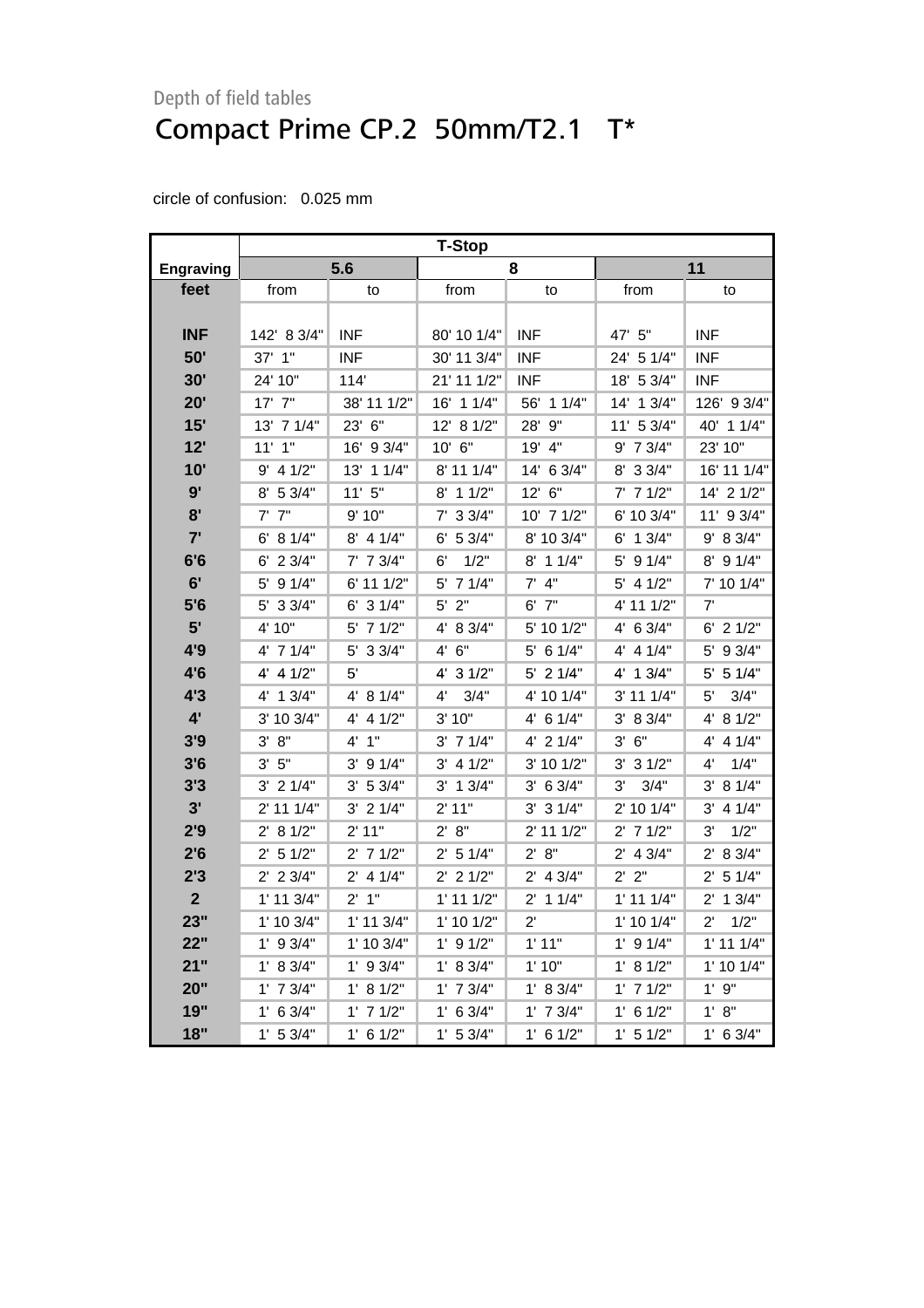|                  | <b>T-Stop</b>          |                       |                       |                      |  |  |  |
|------------------|------------------------|-----------------------|-----------------------|----------------------|--|--|--|
| <b>Engraving</b> |                        | 16                    |                       | 22                   |  |  |  |
| feet             | from                   | to                    | from                  | to                   |  |  |  |
|                  |                        |                       |                       |                      |  |  |  |
| <b>INF</b>       | 29' 7 1/4"             | <b>INF</b>            | 19' 3"                | INF                  |  |  |  |
| 50'              | 18' 8 1/4"             | <b>INF</b>            | 14'                   | <b>INF</b>           |  |  |  |
| 30'              | 1/4"<br>15'            | <b>INF</b>            | 11' 10"               | <b>INF</b>           |  |  |  |
| 20'              | 12'<br>1/2"            | <b>INF</b>            | 9' 11 1/4"            | <b>INF</b>           |  |  |  |
| 15'              | 3/4"<br>10'            | 88'                   | $8'$ 6 1/2"           | <b>INF</b>           |  |  |  |
| 12'              | $8'$ 7 1/2"            | 35'<br>3/4"           | $7'$ 6"               | 103'<br>31/2"        |  |  |  |
| 10'              | 6 3/4"<br>$7^{\circ}$  | 21' 10 3/4"           | 8 1/4"<br>6'          | 37'<br>1/2"          |  |  |  |
| 9'               | 6' 11 3/4"             | 17' 6"                | 2 3/4"<br>6'          | 25' 11 1/4"          |  |  |  |
| 8 <sup>1</sup>   | 4 1/2"<br>6'           | 14'                   | 9"<br>5'              | 18' 10 1/2"          |  |  |  |
| 7'               | 8 3/4"<br>5'           | 11' 1 1/2"            | 23/4"<br>5'           | 13' 11 3/4"          |  |  |  |
| 6'6              | 4 3/4"<br>5'           | 9' 10 3/4"            | 4' 11 1/2"            | 3/4"<br>$12^{\circ}$ |  |  |  |
| 6'               | 5'<br>3/4"             | $8'$ $9''$            | 8"<br>4'              | 10' 4 1/2"           |  |  |  |
| 5'6              | 4'<br>8 1/2"           | 7' 8 1/4"             | 4'<br>4 1/4"          | 8' 11"               |  |  |  |
| 5'               | 4'<br>4"               | 6' 8 3/4"             | 1/2"<br>4'            | 7' 7 3/4"            |  |  |  |
| 4'9              | 4'<br>13/4"            | 6'<br>31/4"           | 3' 10 1/2"            | 7'<br>1/2"           |  |  |  |
| 4'6              | 3' 11 1/2"             | 5' 10"                | 8 3/4"<br>3'          | 6"<br>6'             |  |  |  |
| 4'3              | 91/4"<br>3'            | 5' 4 3/4"             | 6 1/2"<br>3'          | 5' 11 1/2"           |  |  |  |
| 4'               | 6 3/4"<br>3'           | 5'                    | 4 1/2"<br>3'          | 5'<br>51/2"          |  |  |  |
| 3'9              | 4 1/2"<br>3'           | 4' 7 1/4"             | 21/2"<br>3'           | 5'                   |  |  |  |
| 3'6              | 2"<br>3'               | 4' 2 3/4"             | 1/4"<br>3'            | 4' 6 1/2"            |  |  |  |
| 3'3              | 2' 11 3/4"             | 3' 10 1/4"            | 2' 10"                | 4'<br>11/2"          |  |  |  |
| 3'               | 9 1/4"<br>2'           | 6"<br>3'              | 7 3/4"<br>2'          | 3'<br>8 1/2"         |  |  |  |
| 2'9              | 61/2"<br>$2^{\prime}$  | $3'$ 1 $3/4"$         | 51/2"<br>2'           | 33/4"<br>3'          |  |  |  |
| 2'6              | 4"<br>$2^{\prime}$     | $2^{\prime}$<br>93/4" | 31/4"<br>$2^{\prime}$ | 2' 11 1/2"           |  |  |  |
| 2'3              | $2'$ 1 1/2"            | 6"<br>$2^{\prime}$    | $2^{\prime}$<br>3/4"  | $2'$ 7 1/4"          |  |  |  |
| $\overline{2}$   | 1' 10 3/4"             | $2'$ 2 1/4"           | 1' 10 1/4"            | 2' 3''               |  |  |  |
| 23"              | 1'10"                  | $2^{\prime}$<br>1"    | 1'<br>91/2"           | $2'$ 1 3/4"          |  |  |  |
| 22"              | $1'$ 9"                | 1' 11 3/4"            | 1'<br>81/2"           | $2^{\prime}$<br>1/2" |  |  |  |
| 21"              | 1' 8''                 | 1' 10 1/2"            | 7 3/4"<br>1'          | $1'$ 11 $1/4"$       |  |  |  |
| 20"              | $1'$ 7 $1/4"$          | $1'$ 9 $1/2"$         | 1'<br>6 3/4"          | 1' 10"               |  |  |  |
| 19"              | 61/4"<br>1'            | 81/4"<br>$1^{\prime}$ | 6"<br>1'              | 1' 8 3/4"            |  |  |  |
| 18"              | $1^{\prime}$<br>5 1/2" | $1^{\prime}$<br>7"    | 5"<br>1'              | $1'$ 7 $1/2"$        |  |  |  |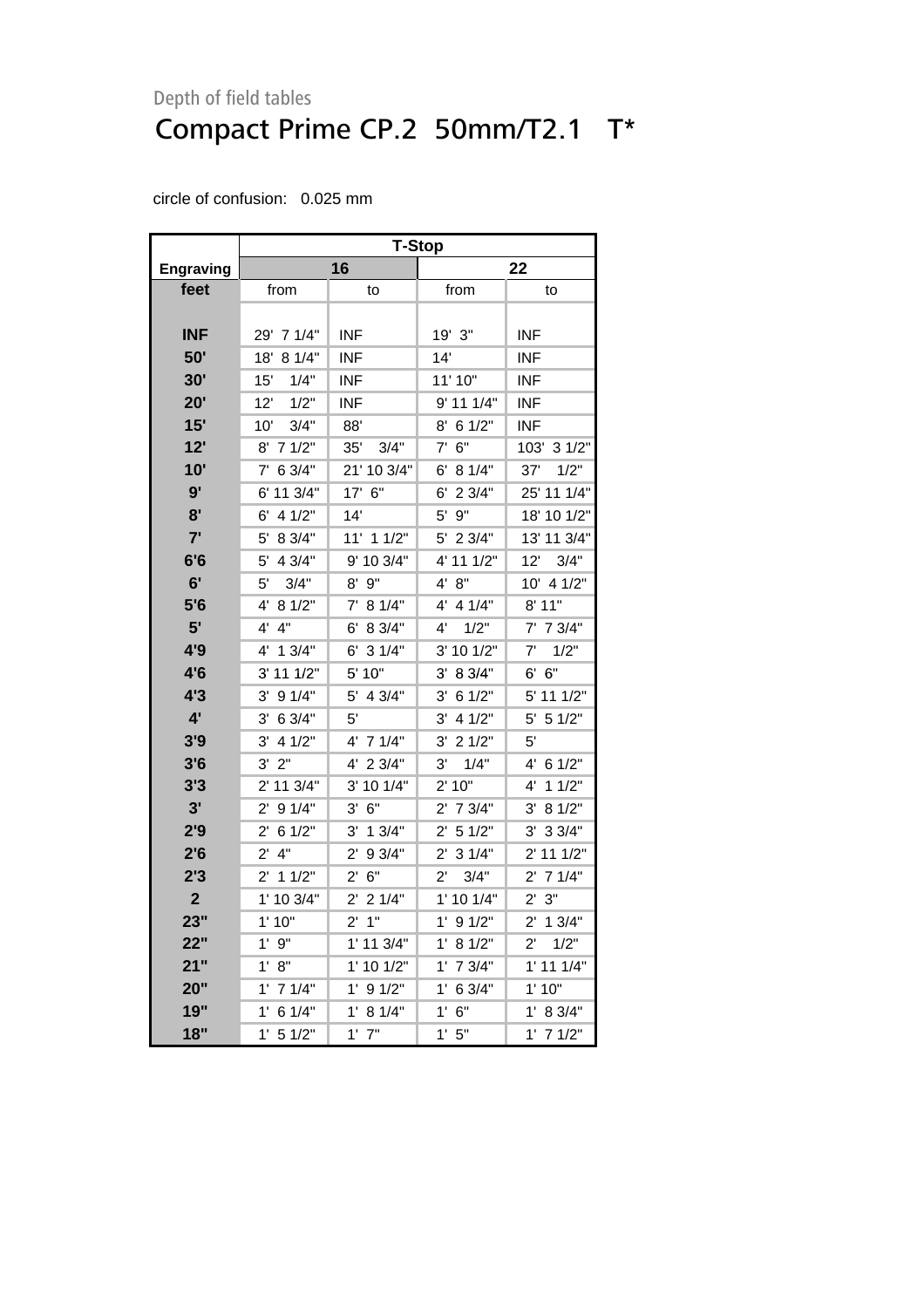|                  | <b>T-Stop</b>  |                       |                   |               |                       |               |  |
|------------------|----------------|-----------------------|-------------------|---------------|-----------------------|---------------|--|
| <b>Engraving</b> |                | 2.1                   |                   | 2.8           | 4                     |               |  |
| feet             | from           | to                    | from              | to            | from                  | to            |  |
|                  |                |                       |                   |               |                       |               |  |
| <b>INF</b>       | 331' 4"        | <b>INF</b>            | 290' 10 3/4"      | <b>INF</b>    | 250' 10 3/4"          | <b>INF</b>    |  |
| 200'             | 124' 10 3/4"   | 244' 1"               | 118' 8 1/4"       | 353' 2 1/2"   | 111' 5 1/4"           | 989' 3 1/2"   |  |
| 100'             | 76' 11 1/2"    | 109' 11"              | 74' 6 1/2"        | 127' 7 1/4"   | 71' 7 1/2"            | 166'<br>1/4"  |  |
| 60'              | 50' 10 3/4"    | 63' 5 1/4"            | 49' 10"           | 68' 11"       | 48' 6 1/4"            | 78' 8 1/2"    |  |
| 40'              | 35' 9 1/4"     | 41' 6"                | 35' 2 3/4"        | 43' 9"        | 34' 7"                | 47' 5 3/4"    |  |
| 30'              | 6 3/4"<br>27'  | 30' 10"               | 3"<br>27'         | 3/4"<br>32'   | 26' 10 1/4"           | 34'           |  |
| 25'              | 23' 3 1/2"     | 25' 7"                | 23'<br>3/4"       | 26' 4 3/4"    | 22' 9 1/2"            | 27' 8 1/2"    |  |
| 20'              | 18' 10 3/4"    | 20' 4 1/4"            | 9"<br>18'         | 20' 10 1/2"   | 18' 6 3/4"            | 21' 8 1/4"    |  |
| 17'              | 16' 2 1/2"     | 17' 3 1/4"            | 11/4"<br>16'      | 17' 7 1/2"    | 15' 11 1/2"           | 18' 2 1/4"    |  |
| 15'              | 14' 4 1/2"     | 15' 2 1/2"            | 14' 3 1/2"        | 15' 5 3/4"    | 14' 2 1/4"            | 15' 11"       |  |
| 14'              | 13' 5 1/2"     | $14'$ 2"              | 13' 4 3/4"        | 14' 5"        | 13' 3 1/2"            | 14' 9 1/2"    |  |
| 13'              | 12' 6 1/2"     | 13' 1 3/4"            | 12' 5 3/4"        | 13' 4 1/4"    | 12' 4 3/4"            | 13' 8 1/4"    |  |
| 12'              | 11' 7 1/4"     | 12' 1 1/2"            | 61/2"<br>11'      | 12' 3 3/4"    | 11' 5 3/4"            | 12' 6 3/4"    |  |
| 11'              | 10' 8"         | $11'$ 1 $1/4"$        | 10' 7 1/2"        | 11'3''        | 10' 6 3/4"            | 11' 5 3/4"    |  |
| 10'              | 9' 8 3/4"      | 1"<br>10'             | 9' 8 1/4"         | 10' 2 1/2"    | 7 3/4"<br>9'          | 10' 4 3/4"    |  |
| 9'6              | $9'$ $3"$      | $9'$ $7"$             | 23/4"<br>9'       | 9' 8 1/4"     | $9'$ 2"               | 9' 10 1/4"    |  |
| 9'               | 8' 9 1/2"      | 3/4"<br>9'            | 9"<br>8'          | $9'$ $2"$     | 81/2"<br>8'           | 9' 3 3/4"     |  |
| 8'6              | 8' 3 3/4"      | 6 3/4"<br>8'          | 31/4"<br>8'       | 8' 7 3/4"     | 3"<br>8'              | 8' 9 1/4"     |  |
| 8'               | 7' 10"         | 8'<br>3/4"            | 7' 9 3/4"         | $8'$ 1 1/2"   | $7'$ 9 1/4"           | $8'$ $3''$    |  |
| 7'9              | $7'$ $7''$     | 9 3/4"<br>$7^{\circ}$ | $7'$ 6 3/4"       | 7' 10 1/2"    | 6 1/2"<br>$7^{\circ}$ | 7' 11 3/4"    |  |
| 7'6              | $7'$ 4 1/4"    | $7'$ 6 1/2"           | 4"<br>$7^{\circ}$ | $7'$ 7 1/2"   | $7'$ 3 1/2"           | 7' 8 1/2"     |  |
| 7'3              | $7'$ 1 1/4"    | $7'$ 3 $1/2"$         | 1"<br>7'          | $7'$ 4 1/4"   | 7'<br>3/4"            | $7'$ 5 1/4"   |  |
| 7'               | 6' 10 1/2"     | 1/2"<br>7'            | 6' 10 1/4"        | 11/4"<br>7'   | 6' 10"                | $7'$ 2 1/4"   |  |
| 6'9              | $6'$ 7 $1/2"$  | 91/2"<br>6'           | $6'$ 7 1/4"       | 6' 10"        | $6'$ $7''$            | 6'11"         |  |
| 6'6              | $6'$ 4 3/4"    | 61/2"<br>6'           | $6'$ 4 $1/2"$     | $6'$ $7"$     | $6'$ 4 1/4"           | 6' 7 3/4"     |  |
| 6'3              | $6'$ 1 $3/4"$  | 31/2"<br>6'           | $6'$ 1 1/2"       | $6'$ 4"       | $6'$ 1 1/4"           | $6'$ 4 3/4"   |  |
| 6'               | 5' 11"         | 1/2"<br>6'            | 5' 10 3/4"        | 6'<br>3/4"    | 5' 10 1/2"            | 11/2"<br>6'   |  |
| 5'9              | $5'$ $8"$      | $5'$ 9 1/4"           | 5' 7 3/4"         | 5' 9 3/4"     | $5'$ 7 1/2"           | 5' 10 1/2"    |  |
| 5'6              | $5'$ $5"$      | 5' 6 1/4"             | $5'$ $5"$         | 5' 6 3/4"     | 5' 4 3/4"             | 5' 7 1/4"     |  |
| 5'3              | $5'$ 2 1/4"    | $5'$ 3 $1/4"$         | $5'$ 2"           | 5' 3 3/4"     | 5' 1 3/4"             | $5'$ 4 1/4"   |  |
| 5'               | 4' 11 1/4"     | 5'<br>1/4"            | 4' 11 1/4"        | 1/2"<br>5'    | 4' 11"                | $5'$ 1"       |  |
| 4'9              | 4' 8 1/4"      | 4' 9 1/4"             | 4' 8 1/4"         | 4' 9 1/2"     | 4' 8''                | 4' 10"        |  |
| 4'6              | $4'$ 5 1/2"    | $4'$ 6 1/4"           | $4'$ 5 1/4"       | $4'$ 6 $1/2"$ | $4'$ 5 1/4"           | 4' 6 3/4"     |  |
| 4'3              | $4'$ 2 $1/2"$  | $4'$ 3 $1/4"$         | $4'$ 2 $1/2"$     | $4'$ 3 $1/2"$ | $4'$ 2 $1/4"$         | 4' 3 3/4"     |  |
| $4^{\prime}$     | $3'$ 11 $1/2"$ | 1/4"<br>$4^{\prime}$  | 3' 11 1/2"        | 1/4"<br>4'    | $3'$ 11 1/4"          | 3/4"<br>4'    |  |
| 3'9              | 3' 81/2"       | $3'$ 9 $1/4"$         | 3' 81/2"          | $3'$ 9 $1/4"$ | 3' 8 1/2"             | $3'$ 9 $1/2"$ |  |
| 3'6              | 3' 5 3/4"      | 3' 6''                | 3' 51/2"          | $3'$ 6 1/4"   | 3' 51/2"              | $3'$ 6 1/2"   |  |
| 3'3              | $3'$ 2 $3/4"$  | $3'$ $3"$             | $3'$ 2 $3/4"$     | $3'$ 3 $1/4"$ | $3'$ 2 $1/2"$         | $3'$ 3 $1/2"$ |  |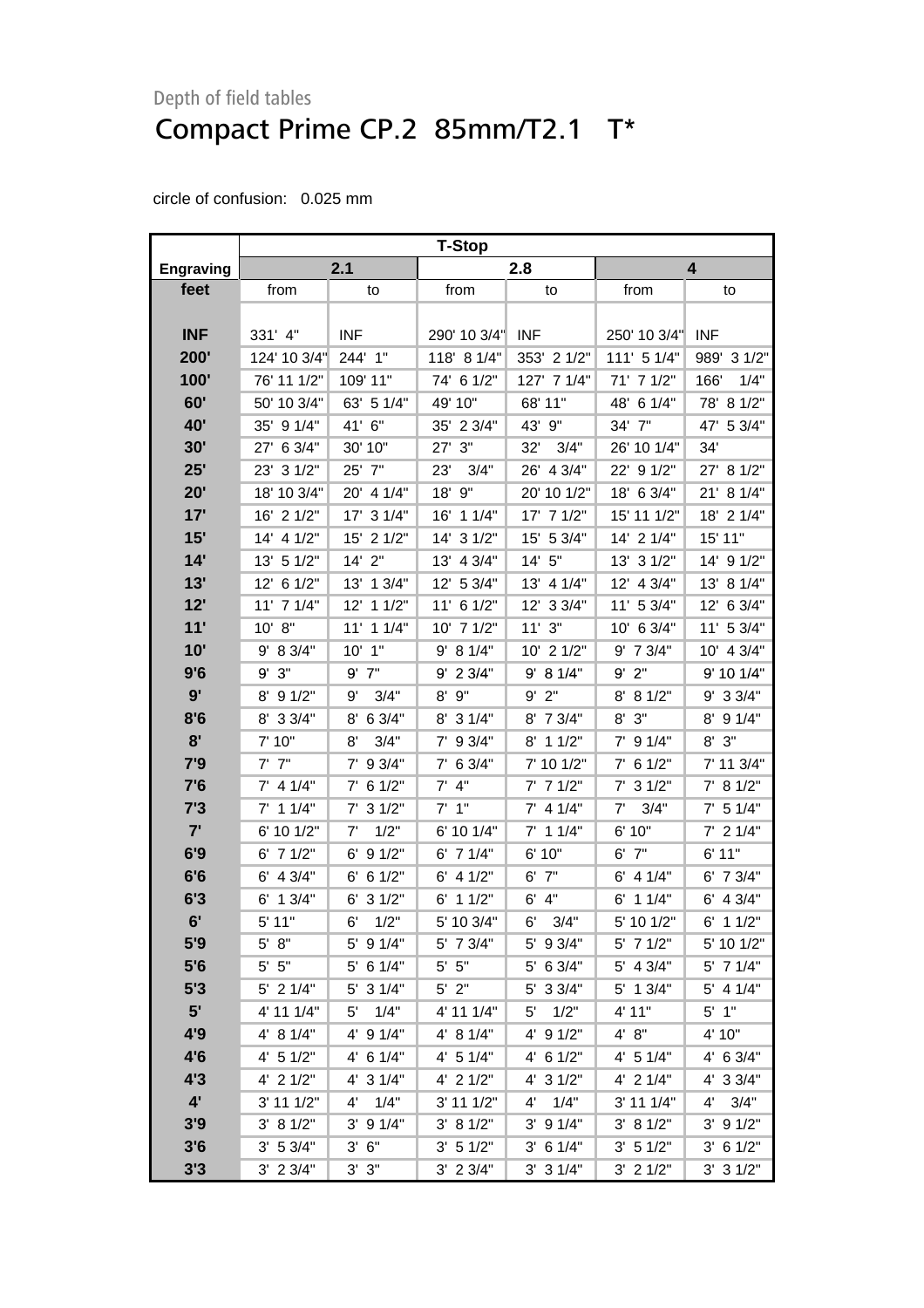|                  | <b>T-Stop</b> |               |               |              |               |                |
|------------------|---------------|---------------|---------------|--------------|---------------|----------------|
| <b>Engraving</b> |               | 5.6           |               | 8            | 11            |                |
| feet             | from          | to            | from          | to           | from          | to             |
|                  |               |               |               |              |               |                |
| <b>INF</b>       | 191' 3 3/4"   | <b>INF</b>    | 136' 8"       | <b>INF</b>   | 94' 11"       | <b>INF</b>     |
| 200'             | 97' 11 1/4"   | <b>INF</b>    | $81'$ 4"      | <b>INF</b>   | 64' 6"        | <b>INF</b>     |
| 100'             | 65' 9 3/4"    | 254' 3 1/4"   | 57' 10 3/4"   | <b>INF</b>   | 48' 10 1/4"   | <b>INF</b>     |
| 60'              | 45' 9 1/2"    | 94' 1 1/4"    | 41' 9 3/4"    | 124' 7 3/4"  | 36' 10 3/4"   | 217'           |
| 40'              | 33' 2"        | 52' 7 3/4"    | 31'<br>1/2"   | 60' 11 1/2"  | 28' 3 1/4"    | 76' 10 1/2"    |
| 30'              | 26'           | 36' 6 1/2"    | 24' 8 1/4"    | 40' 4 1/4"   | 22' 10 3/4"   | 46' 8 1/2"     |
| 25'              | 22' 2"        | 29' 4 1/2"    | 21' 2 1/2"    | $31'$ $9''$  | 19' 10 3/4"   | 35' 6 3/4"     |
| 20'              | 18' 2"        | 22' 8 1/4"    | 17' 6 1/4"    | 24'<br>3/4"  | 16' 7 1/4"    | 2"<br>26'      |
| 17'              | 15' 8"        | 18' 10 3/4"   | 15' 2 1/4"    | 19' 10"      | 14' 6"        | 21' 2 3/4"     |
| 15'              | 13' 11 1/2"   | 16' 5 1/4"    | 13' 6 3/4"    | 17' 1 3/4"   | 13'<br>1/4"   | 18' 2 1/4"     |
| 14'              | $13'$ $1"$    | $15'$ 3"      | 12' 9"        | 15' 10 1/4"  | 12' 3 1/4"    | 16' 8 3/4"     |
| 13'              | 12' 2 1/2"    | 14'<br>3/4"   | 11'11"        | 14' 6 3/4"   | $11'$ 6"      | 15' 3 3/4"     |
| 12'              | $11'$ 4"      | 12' 10 3/4"   | $11'$ $1"$    | 13' 3 3/4"   | 10' 8 1/2"    | 13' 11"        |
| 11'              | 10' 5 1/4"    | 11'9''        | 10' 2 3/4"    | $12'$ 1"     | 9'11"         | $12'$ $7"$     |
| 10'              | $9'$ 6 1/2"   | 10' 7 1/4"    | $9'$ 4 1/4"   | 10' 10 3/4"  | $9'$ 1 1/4"   | $11'$ 3 $1/2"$ |
| 9'6              | 9'1''         | 1/2"<br>10'   | 8' 11"        | 10' 3 1/2"   | 8' 8 1/4"     | 10' 7 3/4"     |
| 9'               | $8'$ 7 1/2"   | 9' 5 3/4"     | 8' 5 3/4"     | 9' 8 1/2"    | $8'$ 3 1/4"   | 1/4"<br>10'    |
| 8'6              | $8'$ 2"       | 8' 11 1/4"    | 8'<br>1/2"    | $9'$ 1 1/2"  | 7' 10 1/4"    | 9' 4 3/4"      |
| 8'               | 7' 8 1/2"     | $8'$ 4 1/2"   | $7'$ $7''$    | 61/2"<br>8'  | $7'$ 5"       | 8' 9 1/2"      |
| 7'9              | $7'$ 5 3/4"   | 8' 1 1/4"     | $7'$ 4 1/2"   | 8' 3 1/4"    | $7'$ 2 1/2"   | 8' 5 3/4"      |
| 7'6              | $7'$ 2 3/4"   | 7' 10"        | $7'$ 1 $3/4"$ | 7' 11 3/4"   | 7'            | 8' 2 1/4"      |
| 7'3              | 7'            | $7'$ 6 3/4"   | 6'11"         | 7' 8 1/4"    | $6'$ 9 1/4"   | 7' 10 1/2"     |
| 7'               | $6'$ 9 $1/4"$ | $7'$ 3 $1/2"$ | 6' 8 1/4"     | $7'$ 5"      | 6 3/4"<br>6'  | $7'$ $7''$     |
| 6'9              | $6'$ 6 1/2"   | 7'<br>1/4"    | $6'$ 5 1/2"   | $7'$ 1 1/2"  | $6'$ $4"$     | $7'$ 3 $1/2"$  |
| 6'6              | 6' 3 3/4"     | 9"<br>6'      | $6'$ 2 3/4"   | 6' 10 1/4"   | 11/2"<br>6'   | 7'             |
| 6'3              | 3/4"<br>6'    | $6'$ 5 3/4"   | 6'            | $6'$ 6 3/4"  | 5' 10 3/4"    | 6'<br>81/2"    |
| 6'               | 5' 10"        | $6'$ 2 $1/2"$ | 5' 9 1/4"     | 31/2"<br>6'  | 5' 8 1/4"     | 5"<br>6'       |
| 5'9              | 5' 7 1/4"     | 5' 11 1/4"    | $5'$ 6 1/2"   | 1/4"<br>6'   | $5'$ 5 1/2"   | $6'$ 1 1/2"    |
| 5'6              | $5'$ 4 1/4"   | 5' 8''        | $5'$ 3 3/4"   | 5' 9"        | 5' 2 3/4"     | 5' 10 1/4"     |
| 5'3              | $5'$ 1 1/2"   | 5' 4 3/4"     | $5'$ 1"       | $5'$ 5 3/4"  | 5'            | $5'$ 6 3/4"    |
| 5'               | 4' 10 3/4"    | 5' 1 3/4"     | 4' 10 1/4"    | $5'$ 2 1/4"  | $4'$ 9 $1/4"$ | $5'$ 3 1/4"    |
| 4'9              | 4' 7 3/4"     | 4' 10 1/2"    | $4'$ 7 $1/4"$ | 4' 11"       | $4'$ 6 $1/2"$ | $5^{\prime}$   |
| 4'6              | 4' 5''        | 4' 7 1/4"     | $4'$ 4 $1/2"$ | 4' 7 3/4"    | 4' 4"         | 4' 8 3/4"      |
| 4'3              | $4'$ 2"       | $4'$ 4 $1/4"$ | $4'$ 1 3/4"   | 4' 4 3/4"    | 4' 1"         | 4' 5 1/4"      |
| $4^{\prime}$     | 3' 11 1/4"    | $4'$ 1"       | 3' 10 3/4"    | 4' 1 1/2"    | 3' 10 1/4"    | $4'$ $2"$      |
| 3'9              | 3' 8 1/4"     | $3'$ 9 $3/4"$ | 3' 8''        | $3'$ 10 1/4" | $3'$ 7 $1/2"$ | 3' 10 3/4"     |
| 3'6              | $3'$ 5 1/2"   | $3'$ 6 $3/4"$ | 3' 5 1/4"     | $3'$ $7"$    | $3'$ 4 $3/4"$ | $3'$ 7 $1/2"$  |
| 3'3              | $3'$ 2 1/2"   | $3'$ 3 $1/2"$ | $3'$ 2 1/4"   | 3' 4''       | $3'$ $2"$     | $3'$ 4 1/4"    |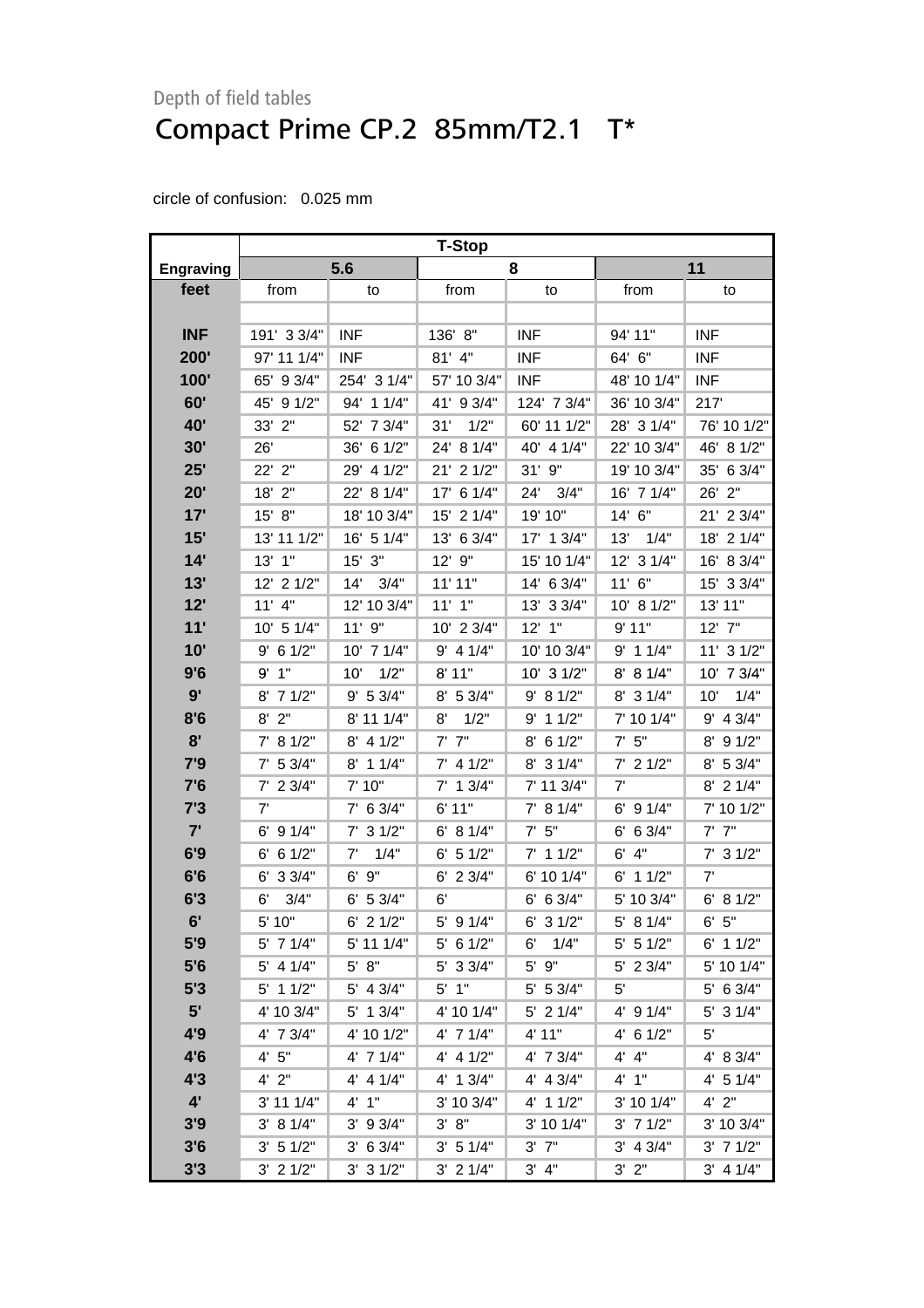|                  | <b>T-Stop</b>      |               |                        |               |  |  |  |
|------------------|--------------------|---------------|------------------------|---------------|--|--|--|
| <b>Engraving</b> |                    | 16            |                        | 22            |  |  |  |
| feet             | from               | to            | from                   | to            |  |  |  |
|                  |                    |               |                        |               |  |  |  |
| <b>INF</b>       | 1/2"<br>66'        | <b>INF</b>    | 46' 1 1/2"             | <b>INF</b>    |  |  |  |
| 200'             | 49' 9"             | <b>INF</b>    | 7"<br>37'              | <b>INF</b>    |  |  |  |
| 100'             | 39' 11"            | <b>INF</b>    | 31' 8 1/2"             | <b>INF</b>    |  |  |  |
| 60'              | $31'$ $7"$         | INF           | 26' 2 3/4"             | <b>INF</b>    |  |  |  |
| 40'              | 25'<br>3/4"        | 121'<br>1/4"  | $21'$ $7"$             | <b>INF</b>    |  |  |  |
| 30'              | 9"<br>$20^{\circ}$ | 59' 11 1/4"   | 18'<br>4"              | 99'<br>7 3/4" |  |  |  |
| 25'              | 18' 3"             | 42'<br>81/4"  | 4 1/4"<br>16'          | 6 1/4"<br>59' |  |  |  |
| 20'              | 15' 5 1/2"         | 29'<br>93/4"  | 14'<br>1"              | 37'<br>11/4"  |  |  |  |
| 17'              | 13'<br>71/2"       | 23' 6 3/4"    | 12' 6 1/2"             | 27' 10 1/4"   |  |  |  |
| 15'              | 12'<br>33/4"       | 19' 10 1/4"   | 11' 5 1/4"             | 22' 9 1/2"    |  |  |  |
| 14'              | 11' 7 3/4"         | 18' 1 1/2"    | 10' 10 1/4"            | 20'<br>61/4"  |  |  |  |
| 13'              | 10' 11 1/4"        | 16' 5 1/2"    | $10'$ $3"$             | 18'<br>5"     |  |  |  |
| 12'              | 10' 2 3/4"         | 14' 10 1/2"   | $9'$ 7 1/2"            | 16' 5 1/4"    |  |  |  |
| 11'              | 6"<br>9'           | 13' 4 1/4"    | 8' 11 3/4"             | 14'<br>71/4"  |  |  |  |
| 10'              | 9"<br>8'           | 11' 10 3/4"   | 8' 3 3/4"              | 12' 10 1/2"   |  |  |  |
| 9'6              | $8'$ 4 1/2"        | 11' 2 1/4"    | 7' 11 1/2"             | 12'<br>1/2"   |  |  |  |
| 9'               | 7' 11 3/4"         | 10' 6"        | $7'$ 7 1/2"            | 11' 2 3/4"    |  |  |  |
| 8'6              | 7"<br>$7^{\circ}$  | 9' 9 3/4"     | 3"<br>7'               | 10' 5 1/2"    |  |  |  |
| 8'               | 21/4"<br>7'        | 13/4"<br>9'   | 6' 10 3/4"             | 9' 8 1/2"     |  |  |  |
| 7'9              | 7'                 | 8'<br>9 3/4"  | 8 1/2"<br>6'           | $9'$ 4"       |  |  |  |
| 7'6              | 6'<br>91/2"        | 8'<br>5 3/4"  | 61/4"<br>6'            | 8' 11 1/2"    |  |  |  |
| 7'3              | 7"<br>6'           | 2"<br>8'      | 4"<br>6'               | 8' 7 1/4"     |  |  |  |
| 7'               | 4 1/2"<br>6'       | 7' 10 1/4"    | 13/4"<br>6'            | 8'3''         |  |  |  |
| 6'9              | 6'<br>2"           | 61/2"<br>7'   | 5' 11 1/2"             | 7' 10 3/4"    |  |  |  |
| 6'6              | 5' 11 1/2"         | 21/2"<br>7'   | 9 1/4"<br>5'           | $7'$ 6 3/4"   |  |  |  |
| 6'3              | 9"<br>5'           | 6' 11"        | 6 3/4"<br>5'           | 21/2"<br>7'   |  |  |  |
| 6'               | $5'$ 6 1/2"        | 6' 7 1/4"     | 5'<br>4 1/2"           | 6' 10 1/2"    |  |  |  |
| 5'9              | $5'$ 4"            | $6'$ 3 $1/2"$ | $5'$ 2"                | 6' 6 1/2"     |  |  |  |
| 5'6              | 5' 1 1/2"          | 6'            | 4' 11 3/4"             | $6'$ 2 $1/2"$ |  |  |  |
| 5'3              | 4' 10 3/4"         | 5' 8 1/4"     | 4' 9 1/4"              | 5' 10 3/4"    |  |  |  |
| 5'               | 8 1/4"<br>4'       | 5'<br>4 3/4"  | 6 3/4"<br>4'           | 5' 7"         |  |  |  |
| 4'9              | 4' 5 3/4"          | 5'<br>11/4"   | $4'$ 4 $1/4"$          | 5' 3 1/4"     |  |  |  |
| 4'6              | 3"<br>4'           | 4'<br>9 3/4"  | 4' 1 3/4"              | 4' 11 1/2"    |  |  |  |
| 4'3              | 4'<br>1/4"         | 4' 6 1/4"     | $3'$ 11 1/4"           | 4' 7 3/4"     |  |  |  |
| 4'               | 9 3/4"<br>3'       | 4' 3''        | 8 3/4"<br>$3^{\prime}$ | 4' 4 1/4"     |  |  |  |
| 3'9              | 7"<br>3'           | 3' 11 1/2"    | 6 1/4"<br>3'           | 4'<br>1/2"    |  |  |  |
| 3'6              | 4 1/4"<br>3'       | 3' 8 1/4"     | 31/2"<br>3'            | $3'$ $9''$    |  |  |  |
| 3'3              | 3'<br>11/2"        | 3'<br>4 3/4"  | 1"<br>3'               | 3' 51/2"      |  |  |  |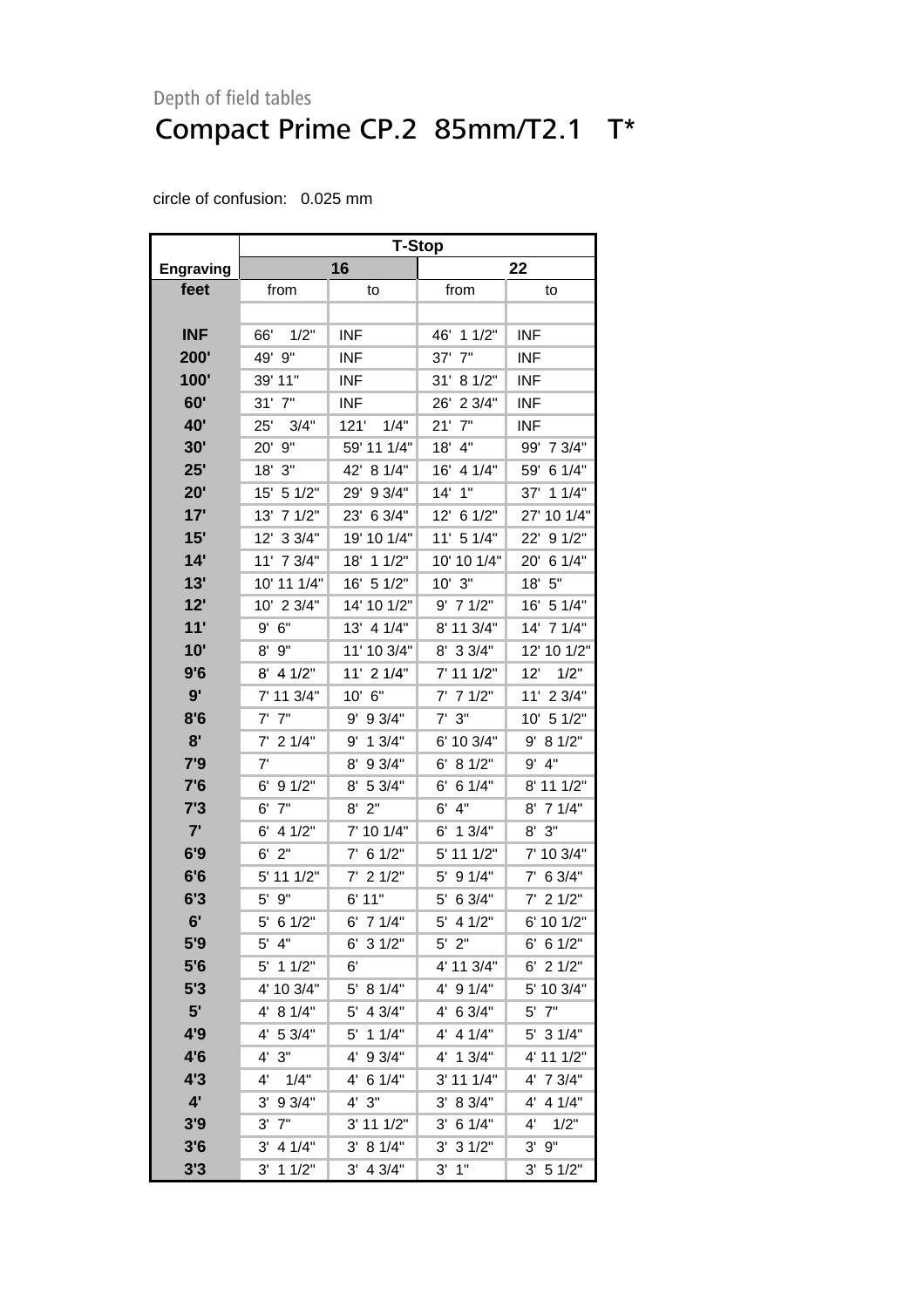|                  | <b>T-Stop</b> |               |               |              |               |               |
|------------------|---------------|---------------|---------------|--------------|---------------|---------------|
| <b>Engraving</b> |               | 2.1           |               | 2.8          | 4             |               |
| feet             | from          | to            | from          | to           | from          | to            |
|                  |               |               |               |              |               |               |
| <b>INF</b>       | 629' 3 1/4"   | <b>INF</b>    | 584' 11 1/4"  | <b>INF</b>   | 406' 9 1/4"   | <b>INF</b>    |
| 300'             | 4"<br>203'    | <b>INF</b>    | 198' 5 1/2"   | <b>INF</b>   | 172' 10 1/4"  | <b>INF</b>    |
| 250'             | 179' 1"       | <b>INF</b>    | 175' 3 1/2"   | <b>INF</b>   | 155'<br>1/4"  | <b>INF</b>    |
| 200'             | 151' 11"      | 292' 10 1/2"  | 149' 2 1/4"   | <b>INF</b>   | 134' 3"       | <b>INF</b>    |
| 190'             | 146'<br>1"    | 271' 10 3/4"  | 143' 6 3/4"   | 366' 8"      | 129' 8"       | <b>INF</b>    |
| 180'             | 140' 1 1/4"   | 251' 10 1/4"  | 137' 9 1/4"   | 331'<br>1"   | 124' 11 1/4"  | <b>INF</b>    |
| 170'             | 133' 11 3/4"  | 232' 8"       | 131' 10 1/4"  | 298' 8 1/4"  | 1/2"<br>120'  | <b>INF</b>    |
| 160'             | 127' 8 1/4"   | 214' 3 3/4"   | 125' 9 1/4"   | 269'<br>1"   | 114' 11 3/4"  | 377' 8"       |
| <b>150'</b>      | 121' 3"       | 196' 8 3/4"   | 119' 6"       | 241' 10 3/4" | 109' 8 3/4"   | 326' 2"       |
| 140'             | 114' 7 3/4"   | 179' 10 1/4"  | 113' 1"       | 216' 10 1/4" | 104' 3 1/2"   | 282' 2 1/4"   |
| <b>130'</b>      | 107' 10 1/4"  | 8"<br>163'    | 106' 5 3/4"   | 193' 8 3/4"  | 98' 7 3/4"    | 244' 2 1/2"   |
| 120'             | 100' 10 3/4"  | 148'<br>11/4" | 99' 8 1/4"    | 172' 3 1/4"  | 92' 9 1/2"    | 3/4"<br>211'  |
| 110'             | 93' 8 3/4"    | 133'<br>13/4" | 92'<br>81/4"  | 152' 4 1/4"  | 86' 8 1/2"    | 181' 10 1/2"  |
| 100'             | 86' 4 1/2"    | 118' 9"       | 85' 6"        | 133' 9 1/4"  | 80' 4 3/4"    | 156'          |
| 90'              | 78' 10"       | 104' 10 3/4"  | 1"<br>78'     | 116' 5 1/4"  | 73' 9 3/4"    | 132' 10 1/2"  |
| 80'              | 71'<br>3/4"   | 91' 6 1/2"    | 51/2"<br>70'  | 100' 2 1/4"  | 66' 11 1/2"   | 112' 1 1/2"   |
| 70'              | 63'<br>3/4"   | 78' 8"        | -7"<br>62'    | 84' 11 1/2"  | 59' 9 3/4"    | 93' 4 1/2"    |
| 60'              | 54' 10"       | 66'<br>3"     | 54' 5 3/4"    | 70' 7 1/2"   | 52' 4 1/2"    | 4"<br>76'     |
| 50'              | 4 1/2"<br>46' | 54' 3"        | 11/2"<br>46'  | 57' 1 3/4"   | 44' 7 1/4"    | 93/4"<br>60'  |
| 45'              | 1/2"<br>42'   | 48'<br>5"     | 41' 10"       | 50' 8 1/4"   | 40' 7"        | 61/2"<br>53'  |
| <b>40'</b>       | 7 3/4"<br>37' | 42' 8"        | 37' 5 3/4"    | 44' 5"       | 36' 5 3/4"    | 46' 7 1/4"    |
| 35'              | 33' 2 1/4"    | 1/4"<br>37'   | 3/4"<br>33'   | 38' 4"       | 32' 3 1/2"    | 39' 11 1/4"   |
| 30'              | 8"<br>28'     | 31' 5 1/2"    | 6 3/4"<br>28' | 32' 4 3/4"   | 27' 11 3/4"   | 6 1/2"<br>33' |
| 29'              | 27'<br>9"     | 30' 4 1/4"    | 8"<br>27'     | 31' 2 3/4"   | 27' 1 1/2"    | 31/2"<br>32'  |
| 28'              | 26' 10"       | 31/4"<br>29'  | 26'<br>9"     | 30' 1"       | 26'<br>3"     | 1/2"<br>31'   |
| 27'              | 25' 11"       | 28' 2"        | 25' 10"       | 28' 11"      | 25'<br>4 1/4" | 93/4"<br>29'  |
| 26'              | 25'           | 27' 1"        | 24' 11"       | 27' 9 1/4"   | 24' 5 3/4"    | 7 1/4"<br>28' |
| 25'              | 24' 1"        | 26'           | 24'           | 26' 7 1/2"   | 23' 7 1/4"    | 27' 4 3/4"    |
| 24'              | 23' 1 3/4"    | 24' 11"       | 23' 1"        | 25' 6"       | 22' 8 1/2"    | 26' 2 1/4"    |
| 23'              | 22' 2 1/2"    | 23' 10"       | 22' 2"        | 24' 4 1/2"   | 21' 9 3/4"    | 25'           |
| 22'              | 21' 3 1/2"    | 22' 9 1/4"    | 21' 2 3/4"    | 23' 3"       | 20' 11"       | 23' 9 3/4"    |
| 21'              | 20' 4 1/4"    | 21' 8 1/2"    | 20' 3 1/2"    | 22' 1 1/2"   | 20'           | 22' 7 3/4"    |
| 20'              | 19' 5"        | 20' 7 1/2"    | 19' 4 1/4"    | 21'<br>1/4"  | 19' 1 1/4"    | 21' 5 3/4"    |
| 19'              | 18' 5 1/2"    | 19' 6 3/4"    | 18' 5"        | 19' 11"      | 18' 2 1/4"    | 20' 4"        |
| 18'              | 17' 6 1/4"    | 18' 6"        | 17' 5 3/4"    | 18' 9 3/4"   | 17' 3 1/4"    | 19' 2 1/4"    |
| 17'              | 16' 6 3/4"    | 17' 5 1/2"    | 16' 6 1/2"    | 17' 8 3/4"   | 16' 4 1/4"    | 1/2"<br>18'   |
| 16'              | 15' 7 1/2"    | 16' 4 3/4"    | $15'$ $7''$   | 16' 7 3/4"   | $15'$ 5"      | 16' 11"       |
| 15'              | 14' 8"        | 15' 4 1/4"    | 14' 7 3/4"    | 15' 6 3/4"   | 14' 6"        | 15' 9 3/4"    |
| 14' 6"           | 14' 2 1/4"    | 14' 10"       | $14'$ 2"      | 15'<br>1/4"  | 14'<br>1/4"   | $15'$ 3"      |
| 14'              | 13' 8 1/2"    | 14' 3 1/2"    | 13' 8 1/4"    | 14' 5 3/4"   | 13' 6 3/4"    | 14' 8 1/4"    |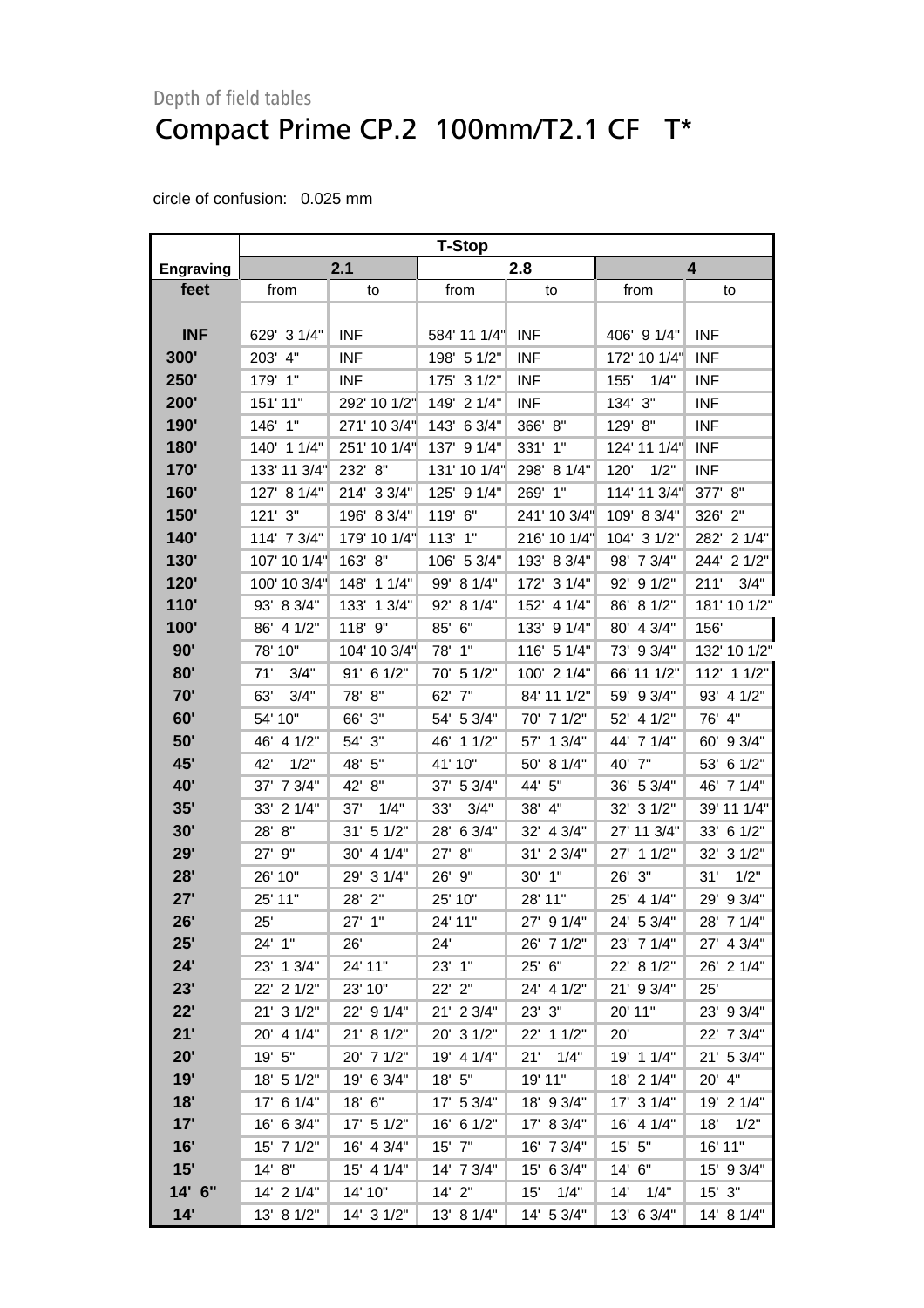|                  | <b>T-Stop</b> |                      |                |               |                |               |
|------------------|---------------|----------------------|----------------|---------------|----------------|---------------|
| <b>Engraving</b> |               | 2.1                  |                | 2.8           |                | 4             |
| feet             | from          | to                   | from           | to            | from           | to            |
|                  |               |                      |                |               |                |               |
| 13' 6"           | 13' 2 3/4"    | 13' 9 1/4"           | 13' 2 1/2"     | 13' 11 1/4"   | $13'$ $1"$     | 14' 1 3/4"    |
| 13'              | $12'$ $9''$   | $13'$ $3''$          | 83/4"<br>12'   | 13' 5"        | 12' 7 1/2"     | 7 1/4"<br>13' |
| 12' 6"           | 12' 3 1/4"    | 12' 8 3/4"           | $12'$ $3''$    | 12' 10 1/2"   | 12' 1 3/4"     | 13'<br>1/2"   |
| 12'              | 11' 9 1/2"    | 12' 2 1/2"           | 11' 9 1/4"     | 12' 4 1/4"    | 11' 8 1/4"     | 12' 6"        |
| $11'$ 6"         | 11' 3 3/4"    | 11' 8 1/2"           | $11'$ 3 $1/2"$ | 11' 9 3/4"    | $11'$ 2 $1/2"$ | 11' 11 1/2"   |
| 11'              | 10' 10"       | 11' 2 1/4"           | 10' 9 3/4"     | 11' 3 1/2"    | 10' 8 3/4"     | 11'5''        |
| 10' 6"           | 10' 4"        | 10' 8"               | 10' 4"         | 10' 9 1/4"    | 10' 3"         | 10' 10 1/2"   |
| 10'              | 9' 10 1/4"    | 10' 1 3/4"           | 9' 10 1/4"     | 10' 2 3/4"    | 91/4"<br>9'    | 10' 4"        |
| $9'$ $9''$       | $9'$ 7 1/4"   | 9' 10 3/4"           | $9'$ 7 1/4"    | 9' 11 3/4"    | $9'$ 6 1/2"    | 3/4"<br>10'   |
| 9'<br>6"         | $9'$ 4 1/2"   | $9'$ 7 1/2"          | $9'$ 4 1/4"    | 9' 8 1/2"     | 31/2"<br>9'    | 9' 9 3/4"     |
| 9'<br>3"         | $9'$ 1 1/2"   | $9'$ 4 1/2"          | $9'$ 1 1/2"    | 9' 5 1/2"     | 3/4"<br>9'     | $9'$ 6 1/2"   |
| 9'               | 8' 10 1/2"    | $9'$ 1 1/2"          | 8' 10 1/2"     | $9'$ 2 1/4"   | 8'<br>93/4"    | $9'$ 3 1/4"   |
| 8'<br>9"         | 8' 7 3/4"     | 8' 10 1/4"           | $8'$ 7 1/2"    | 8' 11 1/4"    | 7"<br>8'       | 9'            |
| 8'<br>6"         | 8' 4 3/4"     | 8' 7 1/4"            | 8' 4 3/4"      | 8' 8''        | $8'$ 4"        | $8'$ $9"$     |
| 8'<br>3"         | 13/4"<br>8'   | $8'$ 4 1/4"          | 8' 1 3/4"      | 5"<br>8'      | $8'$ 1 1/4"    | 8' 5 3/4"     |
| 8'               | 7'11"         | $8'$ 1"              | 7' 10 3/4"     | 13/4"<br>8'   | 7' 10 1/4"     | $8'$ 2 $1/2"$ |
| $7'$ 9"          | 7' 8''        | 7' 10"               | 7' 8''         | 7' 10 3/4"    | $7'$ 7 $1/2"$  | 7' 11 1/4"    |
| 6"<br>7'         | $7'$ 5"       | $7'$ $7''$           | $7'$ 5"        | $7'$ 7 $1/2"$ | $7'$ 4 1/2"    | 7' 8 1/4"     |
| $7'$ 3"          | $7'$ $2"$     | $7'$ 4"              | $7'$ 2"        | $7'$ 4 1/2"   | $7'$ 1 3/4"    | $7'$ 5"       |
| 7'               | 6' 11 1/4"    | 3/4"<br>7'           | 6'11"          | $7'$ 1 1/4"   | 6' 10 3/4"     | $7'$ $2"$     |
| $6'$ $9''$       | 6' 8 1/4"     | 93/4"<br>6'          | 6' 81/4"       | 6' 10 1/4"    | $6'$ 7 3/4"    | 6' 10 3/4"    |
| 6' 6''           | $6'$ 5 1/4"   | 6 3/4"<br>6'         | $6'$ 5 1/4"    | 6' 7"         | 6' 5''         | $6'$ 7 $1/2"$ |
| $6'$ 3"          | 6' 2 1/4"     | 33/4"<br>6'          | $6'$ 2 $1/4"$  | $6'$ $4"$     | $6'$ $2"$      | $6'$ 4 $1/2"$ |
| 6'               | 5' 11 1/2"    | 6'<br>1/2"           | 5' 11 1/4"     | 1"<br>6'      | 5' 11"         | $6'$ 1 1/4"   |
| 5'<br>9"         | 5' 8 1/2"     | 91/2"<br>5'          | 5' 8 1/2"      | 5'<br>93/4"   | 5' 8 1/4"      | 5' 10 1/4"    |
| 6"<br>5'         | 51/2"<br>5'   | 5'<br>61/2"          | $5'$ 5 1/2"    | 6 3/4"<br>5'  | 5 1/4"<br>5'   | 7"<br>5'      |
| $5'$ $3''$       | 21/2"<br>5'   | 5'<br>31/2"          | $5'$ 2 1/2"    | 33/4"<br>5'   | 5' 2 1/4"      | $5'$ 4"       |
| 5'               | 4' 11 1/2"    | 1/2"<br>5'           | 4' 11 1/2"     | 3/4"<br>5'    | 4' 11 1/2"     | $5'$ 1"       |
| 4' 9"            | 4' 8 3/4"     | 4' 9 1/4"            | 4' 8 1/2"      | 4' 9 1/2"     | 4' 8 1/2"      | 4' 9 3/4"     |
| 4' 6"            | 4' 5 3/4"     | 4' 6 1/4"            | $4'$ 5 3/4"    | 4' 6 1/2"     | $4'$ 5 1/2"    | $4'$ 6 3/4"   |
| 4' 3"            | 4' 2 3/4"     | $4'$ 3 $1/4"$        | $4'$ 2 3/4"    | 4' 3 1/2"     | $4'$ 2 1/2"    | 4' 3 1/2"     |
| 4'               | 3' 11 3/4"    | 1/4"<br>$4^{\prime}$ | 3' 11 3/4"     | 1/2"<br>4'    | 3' 11 1/2"     | 1/2"<br>4'    |
| $3'$ $9''$       | 3' 8 3/4"     | $3'$ 9 $1/4"$        | 3' 8 3/4"      | $3'$ 9 $1/4"$ | 3' 8 3/4"      | $3'$ 9 $1/2"$ |
| $3'$ 6"          | 3' 5 3/4"     | $3'$ 6 1/4"          | 3' 5 3/4"      | $3'$ 6 1/4"   | 3' 5 3/4"      | $3'$ 6 $1/2"$ |
| $3'$ $3''$       | $3'$ 2 $3/4"$ | $3'$ 3 $1/4"$        | $3'$ 2 $3/4"$  | $3'$ 3 $1/4"$ | $3'$ 2 $3/4"$  | $3'$ 3 $1/4"$ |
| 3'               | 2' 11 3/4"    | 3'<br>1/4"           | 2' 11 3/4"     | 1/4"<br>3'    | 2' 11 3/4"     | 1/4"<br>3'    |
| $2'$ 9"          | 2'9''         | 2'9''                | 2'9''          | $2'$ 9 1/4"   | 2' 8 3/4"      | $2'$ 9 1/4"   |
| $2'$ 6"          | 2' 6''        | 2' 6''               | 2' 6''         | $2'$ 6"       | 2' 6''         | $2'$ 6 1/4"   |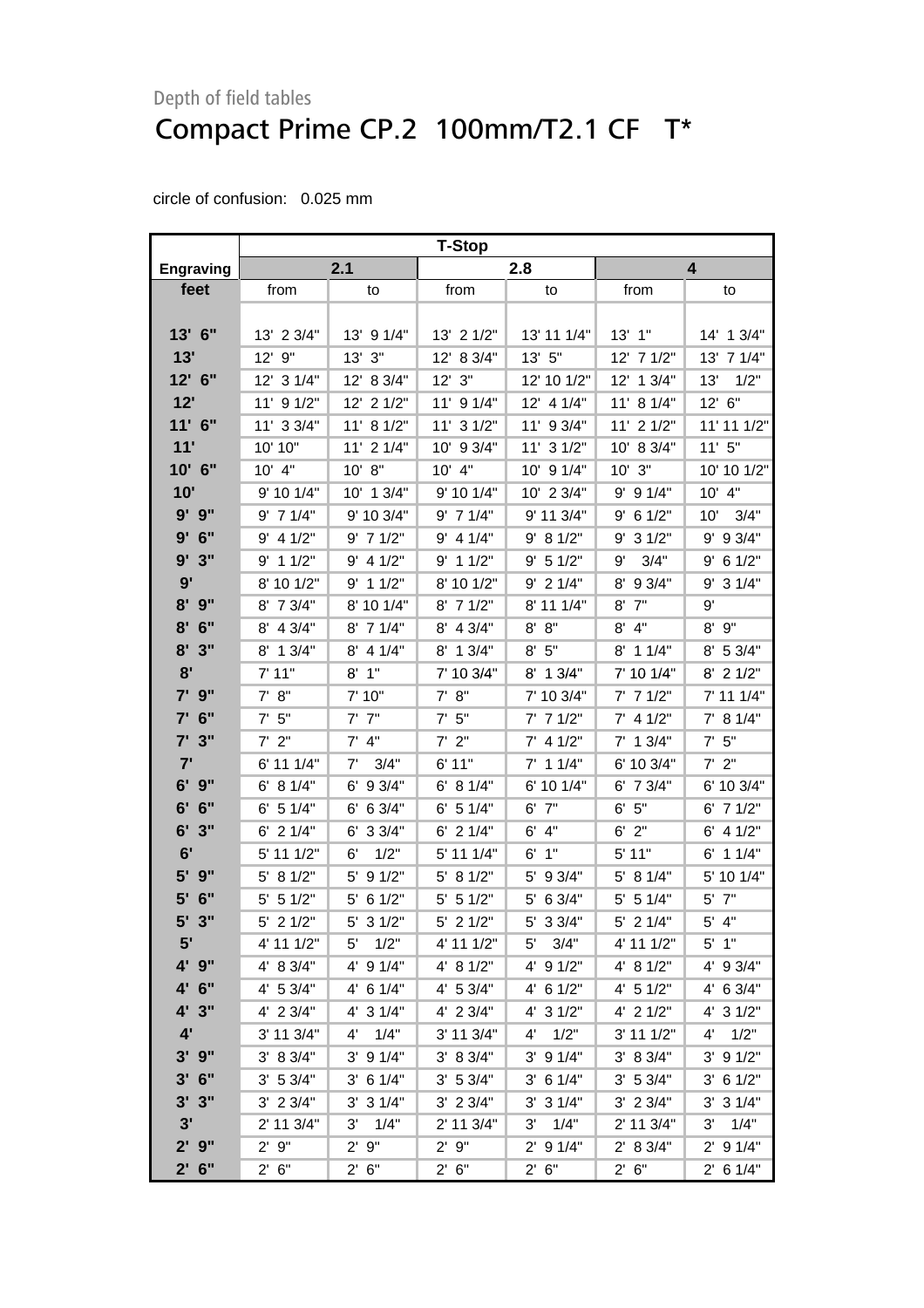|                  | <b>T-Stop</b> |              |               |               |             |              |
|------------------|---------------|--------------|---------------|---------------|-------------|--------------|
| <b>Engraving</b> |               | 5.6          |               | 8             | 11          |              |
| feet             | from          | to           | from          | to            | from        | to           |
|                  |               |              |               |               |             |              |
| <b>INF</b>       | 279' 10 3/4"  | <b>INF</b>   | 192' 1"       | <b>INF</b>    | 131' 6"     | <b>INF</b>   |
| 300'             | 145'          | <b>INF</b>   | 117' 3 1/2"   | <b>INF</b>    | 91' 7 1/4"  | <b>INF</b>   |
| 250'             | 132' 3"       | <b>INF</b>   | 108' 9 3/4"   | <b>INF</b>    | 86' 4 1/4"  | <b>INF</b>   |
| 200'             | 116' 10"      | <b>INF</b>   | 98' 2 1/4"    | <b>INF</b>    | 79' 6 1/4"  | <b>INF</b>   |
| 190'             | 113' 4 1/4"   | <b>INF</b>   | 81/2"<br>95'  | <b>INF</b>    | 77' 11"     | <b>INF</b>   |
| 180'             | 109' 8 3/4"   | <b>INF</b>   | 11/2"<br>93'  | <b>INF</b>    | 76' 2 1/4"  | <b>INF</b>   |
| <b>170'</b>      | 105' 11 1/4"  | <b>INF</b>   | 4 1/2"<br>90' | <b>INF</b>    | 74' 4 1/4"  | <b>INF</b>   |
| 160'             | 101' 11 3/4"  | <b>INF</b>   | 5 3/4"<br>87' | <b>INF</b>    | 72' 4 1/2"  | <b>INF</b>   |
| <b>150'</b>      | 97' 10"       | <b>INF</b>   | 84' 5"        | <b>INF</b>    | 70' 3 1/4"  | <b>INF</b>   |
| 140'             | 93' 6"        | <b>INF</b>   | 81' 2"        | <b>INF</b>    | 68'<br>1/4" | <b>INF</b>   |
| <b>130'</b>      | 88' 11 1/4"   | 1/2"<br>376' | 8 3/4"<br>77' | <b>INF</b>    | 65' 7"      | <b>INF</b>   |
| 120'             | 84' 1 3/4"    | 302' 8 3/4"  | 1/2"<br>74'   | <b>INF</b>    | 62' 11 1/4" | <b>INF</b>   |
| 110'             | 79' 1 1/2"    | 1/2"<br>246' | 70' 1 1/2"    | <b>INF</b>    | 60' 1 1/4"  | <b>INF</b>   |
| 100'             | 73' 10"       | 200' 10 3/4" | 65' 11 1/4"   | 331' 1 1/2"   | 57'         | <b>INF</b>   |
| 90'              | 68' 3"        | 164' 1"      | 61' 5 1/2"    | 241' 7 3/4"   | 53' 7 1/2"  | <b>INF</b>   |
| 80'              | 62' 4 1/4"    | 133' 6 1/4"  | 56' 7 3/4"    | 180' 7 1/2"   | 49' 11 1/4" | 348' 8"      |
| 70'              | 56' 1 1/2"    | 107' 8 1/2"  | 51' 5 1/2"    | 136' 4 1/4"   | 45' 10 1/2" | 214' 1 3/4"  |
| 60'              | 6 1/4"<br>49' | 85' 7 3/4"   | 45' 10 1/4"   | 102' 9 1/4"   | 41' 4 1/2"  | 141' 5"      |
| 50'              | 42' 6 1/4"    | 66' 6 3/4"   | 39' 9 3/4"    | 76' 5"        | 36' 4 3/4"  | 95' 10"      |
| 45'              | 38' 10 1/4"   | 57' 11 1/4"  | 7"<br>36'     | 65' 3 1/4"    | 33' 8 1/4"  | 78' 10 3/4"  |
| <b>40'</b>       | 35' 1"        | 49' 10 1/2"  | 33' 2 3/4"    | 55' 2 1/4"    | 30' 9 3/4"  | 64' 7 1/4"   |
| 35'              | 31' 2 1/4"    | 42' 3 3/4"   | 29' 8 1/2"    | 46'<br>3/4"   | 27' 9 1/4"  | 52' 4 3/4"   |
| 30'              | 2"<br>27'     | 35' 2 1/4"   | 1/2"<br>26'   | 8 3/4"<br>37' | 24' 6 1/2"  | 41' 10 1/2"  |
| 29'              | 26' 4"        | 33' 9 3/4"   | 31/2"<br>25'  | 36'<br>13/4"  | 23' 10 1/2" | 39' 11"      |
| 28'              | 25' 6 1/4"    | 32' 5 1/2"   | 24'<br>6 1/4" | 34' 7 1/4"    | 23' 2 1/2"  | 1/2"<br>38'  |
| 27'              | 24' 8 1/4"    | 31' 1 1/4"   | 9"<br>23'     | 33' 1"        | 22' 6 1/4"  | 36'<br>21/2" |
| 26'              | 23' 10 1/4"   | 29' 9 1/2"   | 22' 11 3/4"   | 31' 7"        | 21' 9 3/4"  | 34' 5"       |
| 25'              | 23'           | 28' 5 3/4"   | 22' 2 1/2"    | 30' 1 1/4"    | 21' 1 1/2"  | 32' 8"       |
| 24'              | 22' 2"        | 27' 2 1/4"   | 21'5''        | 28' 8"        | 20' 4 3/4"  | 30' 11 1/2"  |
| 23'              | 21' 3 3/4"    | 25' 10 3/4"  | 20' 7 1/2"    | 27' 2 3/4"    | 19' 8 1/4"  | 29' 3 3/4"   |
| 22'              | 20' 5 1/2"    | 24' 7 1/2"   | 19' 9 3/4"    | 25' 10"       | 18' 11 1/4" | 27' 8 1/4"   |
| 21'              | 19' 7"        | 23' 4 1/2"   | 19'           | 24' 5 1/2"    | 18' 2 1/2"  | 26' 1 1/4"   |
| 20'              | 18' 8 1/2"    | 22' 1 3/4"   | 18' 2 1/4"    | 23' 1 1/4"    | 17' 5 1/2"  | 24' 6 3/4"   |
| 19'              | 17' 10"       | 20' 11"      | 17' 4 1/4"    | 21' 9 1/4"    | 16' 8 1/4"  | 3/4"<br>23'  |
| 18'              | 16' 11 1/2"   | 19' 8 1/2"   | 16' 6 1/4"    | 20' 5 1/2"    | 15' 11"     | 21' 7 1/4"   |
| 17'              | 16'<br>3/4"   | 18' 6"       | 15' 8 1/4"    | 19' 2"        | 15' 1 3/4"  | 20' 2"       |
| 16'              | $15'$ 2"      | $17'$ 4"     | 14' 10"       | 17' 10 3/4"   | $14'$ $4"$  | 18' 9"       |
| 15'              | 14' 3 1/4"    | 16' 1 3/4"   | 13' 11 1/2"   | 16' 7 3/4"    | 13' 6 1/2"  | 17' 4 3/4"   |
| 14' 6"           | 13' 9 3/4"    | 15' 6 3/4"   | 13' 6 1/2"    | 16'<br>1/2"   | 13' 1 1/2"  | 16' 8 1/2"   |
| 14'              | 13' 4 1/2"    | 15'          | 13' 1 1/4"    | $15'$ 5"      | 12' 8 3/4"  | 1/2"<br>16'  |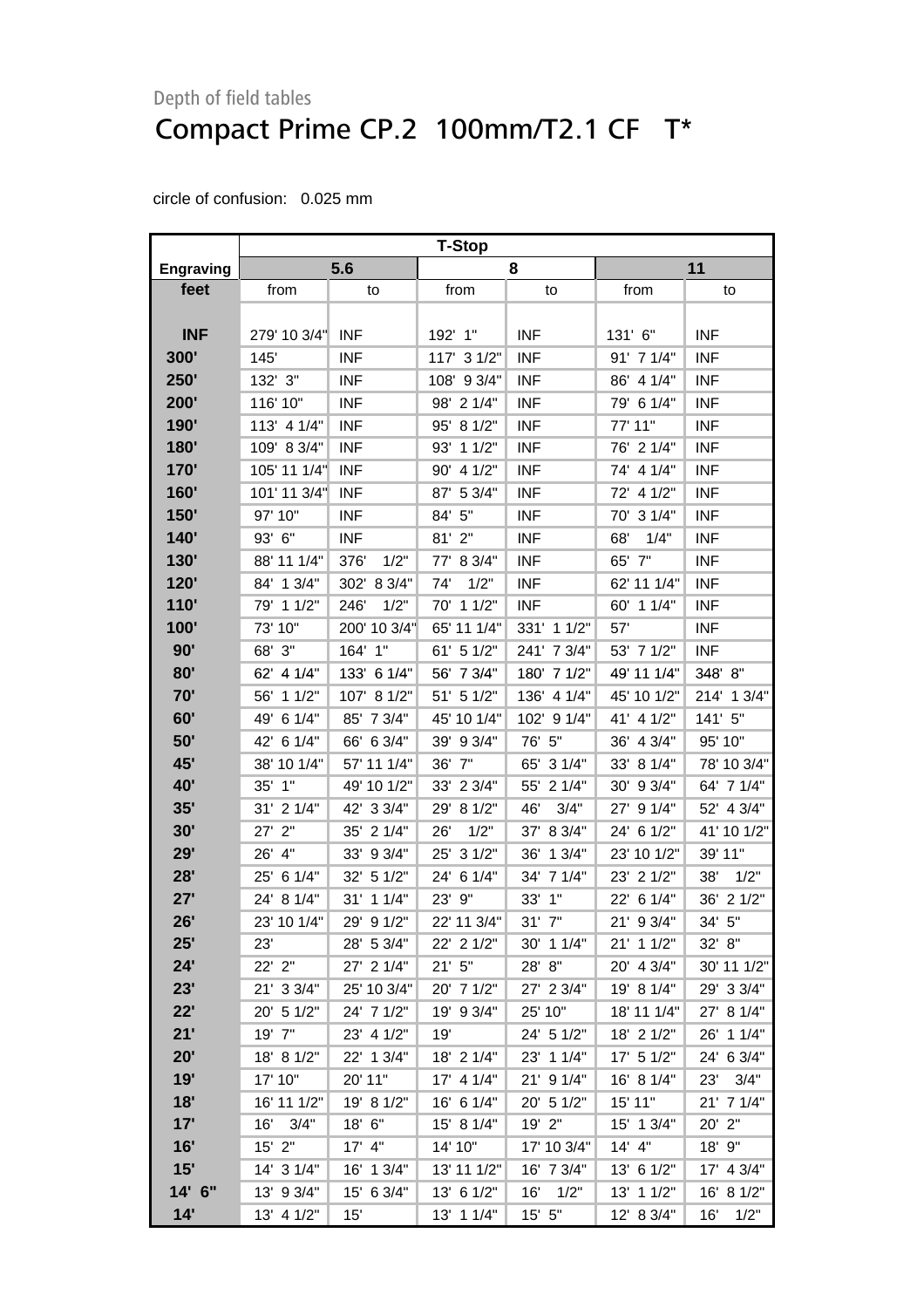|                  | <b>T-Stop</b> |                      |                |               |                |             |
|------------------|---------------|----------------------|----------------|---------------|----------------|-------------|
| <b>Engraving</b> |               | 5.6                  |                | 8             |                | 11          |
| feet             | from          | to                   | from           | to            | from           | to          |
|                  |               |                      |                |               |                |             |
| 13' 6"           | 12' 11"       | 14'5''               | 12' 8''        | 14' 9 3/4"    | $12'$ 3 $3/4"$ | 15' 4 3/4"  |
| 13'              | 12' 5 1/2"    | 13' 10 1/4"          | 12' 2 3/4"     | 14' 2 1/2"    | 11' 10 3/4"    | 14' 8 3/4"  |
| 12' 6"           | 12'           | 13' 3 1/4"           | $11'$ 9 $1/2"$ | 13' 7 1/4"    | 11' 5 3/4"     | $14'$ 1"    |
| 12'              | 11' 6 1/2"    | 12' 8 1/2"           | $11'$ 4"       | 1/4"<br>13'   | 11' 3/4"       | 13' 5 1/2"  |
| $11'$ 6"         | $11'$ $1"$    | $12'$ 1 $3/4"$       | 10' 10 3/4"    | 12' 5''       | 10' 7 3/4"     | 12' 10"     |
| 11'              | 10' 7 1/4"    | $11'$ $7"$           | $10'$ 5 $1/4"$ | 11' 10"       | 10' 2 1/2"     | 12' 2 1/2"  |
| 10' 6"           | 10' 1 3/4"    | 11'<br>1/2"          | 10'            | 11'3''        | $9'$ 9 1/4"    | $11'$ $7"$  |
| 10'              | 9' 8 1/4"     | 10' 5 3/4"           | $9'$ 6 1/2"    | 10' 8 1/4"    | $9'$ 4 1/4"    | 10' 11 3/4" |
| $9'$ $9"$        | 9' 5 1/4"     | 10' 2 1/2"           | 9' 3 3/4"      | 10' 4 3/4"    | $9'$ 1 1/2"    | 10' 8"      |
| $9'$ 6"          | $9'$ 2 1/2"   | 9' 11 1/4"           | 9'1"           | 10' 1 1/4"    | 8' 11"         | 10' 4 1/2"  |
| 9'3''            | 8' 11 3/4"    | 9' 8''               | 8' 10 1/4"     | 9'10"         | 8' 8 1/4"      | 3/4"<br>10' |
| 9'               | 9"<br>8'      | $9'$ 4 1/2"          | $8'$ 7 1/2"    | $9'$ 6 1/2"   | $8'$ 5 3/4"    | $9'$ 9 1/4" |
| $8'$ $9''$       | $8'$ 6"       | 9' 1 1/4"            | $8'$ 4 3/4"    | $9'$ 3 1/4"   | 3"<br>8'       | 9' 5 3/4"   |
| $8'$ 6"          | 8' 3 1/4"     | 8' 10"               | $8'$ $2"$      | 8' 11 3/4"    | $8'$ $1/4"$    | $9'$ 2 1/4" |
| $8'$ $3''$       | 1/2"<br>8'    | 8' 6 3/4"            | 7' 11 1/4"     | 8' 8 1/2"     | $7'$ 9 3/4"    | 8' 10 3/4"  |
| 8'               | $7'$ 9 1/2"   | 8' 3 1/2"            | 7' 8 1/2"      | 8' 5''        | $7'$ $7''$     | $8'$ 7"     |
| 7' 9"            | $7'$ 6 3/4"   | 8'<br>1/4"           | $7'$ 5 3/4"    | 8' 1 3/4"     | $7'$ 4 1/4"    | 8' 3 3/4"   |
| 6"<br>7'         | $7'$ 4"       | $7'$ $9''$           | $7'$ $3''$     | 7' 10 1/2"    | $7'$ 1 $3/4"$  | 8'<br>1/4"  |
| $7'$ 3"          | $7'$ 1"       | $7'$ 6"              | 1/4"<br>7'     | $7'$ $7''$    | 6'11"          | 7' 8 3/4"   |
| 7'               | 6' 10 1/4"    | $7'$ 2 3/4"          | $6'$ 9 1/4"    | $7'$ 3 3/4"   | 6' 8 1/4"      | $7'$ 5 1/4" |
| $6'$ $9''$       | $6'$ 7 1/4"   | 6' 11 1/2"           | $6'$ 6 1/2"    | 1/2"<br>7'    | $6'$ 5 1/2"    | $7'$ $2"$   |
| 6' 6''           | $6'$ 4 $1/2"$ | 6' 8 1/4"            | $6'$ 3 3/4"    | $6'$ 9 $1/4"$ | $6'$ 2 3/4"    | 6' 10 1/2"  |
| $6'$ 3"          | $6'$ 1 1/2"   | 6' 5''               | $6'$ 1"        | 6' 6"         | 6'             | $6'$ $7''$  |
| 6'               | 5' 10 3/4"    | $6'$ 2"              | 5' 10"         | $6'$ 2 3/4"   | $5'$ 9 $1/4"$  | $6'$ 3 3/4" |
| 5'<br>9"         | 5' 7 3/4"     | 5' 10 3/4"           | 5' 7 1/4"      | 5' 11 1/2"    | 6 1/2"<br>5'   | 6'<br>1/2"  |
| 5'<br>6"         | $5'$ $5"$     | $5'$ 7 $1/2"$        | $5'$ 4 1/2"    | $5'$ 8 1/4"   | 5' 3 3/4"      | 9"<br>5'    |
| 5'3"             | $5'$ 2"       | $5'$ 4 1/2"          | $5'$ 1 1/2"    | $5'$ $5"$     | $5'$ 1"        | 5' 5 3/4"   |
| 5'               | 4' 11"        | $5'$ 1 1/4"          | 4' 10 3/4"     | $5'$ 1 $3/4"$ | 4' 10 1/4"     | $5'$ 2 1/2" |
| 4' 9"            | 4' 8 1/4"     | 4' 10 1/4"           | 4' 7 3/4"      | 4' 10 1/2"    | 4' 7 1/4"      | 4' 11 1/4"  |
| 4' 6"            | $4'$ 5 1/4"   | 4' 7"                | 4' 5''         | 4' 7 1/2"     | $4'$ 4 $1/2"$  | 4' 8''      |
| 4' 3"            | $4'$ 2 $1/2"$ | 4' 3 3/4"            | $4'$ $2"$      | $4'$ 4 $1/4"$ | $4'$ 1 3/4"    | $4'$ 4 3/4" |
| 4'               | 3' 11 1/2"    | 3/4"<br>$4^{\prime}$ | $3'$ 11 1/4"   | 4' 1''        | 3' 10 3/4"     | 4' 1 1/2"   |
| $3'$ $9''$       | 3' 8 1/2"     | $3'$ 9 $3/4"$        | 3' 81/4"       | 3' 10"        | 3' 8''         | 3' 10 1/4"  |
| $3'$ 6"          | 3' 51/2"      | $3'$ 6 $1/2"$        | 3' 51/2"       | 3' 6 3/4"     | $3'$ 5 1/4"    | $3'$ $7"$   |
| $3'$ $3''$       | $3'$ 2 $3/4"$ | $3'$ 3 $1/2"$        | $3'$ 2 $1/2"$  | $3'$ 3 $3/4"$ | $3'$ 2 $1/4"$  | 3' 4''      |
| 3'               | 2' 11 3/4"    | 1/2"<br>3'           | $2'$ 11 $1/2"$ | 1/2"<br>3'    | 2' 11 1/2"     | $3'$ $3/4"$ |
| $2'$ $9''$       | 2' 8 3/4"     | $2'$ 9 1/4"          | 2' 8 3/4"      | $2'$ 9 $1/2"$ | 2' 8 1/2"      | $2'$ 9 1/2" |
| $2'$ 6"          | 2' 5 3/4"     | $2'$ 6 1/4"          | 2' 53/4"       | $2'$ 6 1/4"   | 2' 53/4"       | $2'$ 6 1/2" |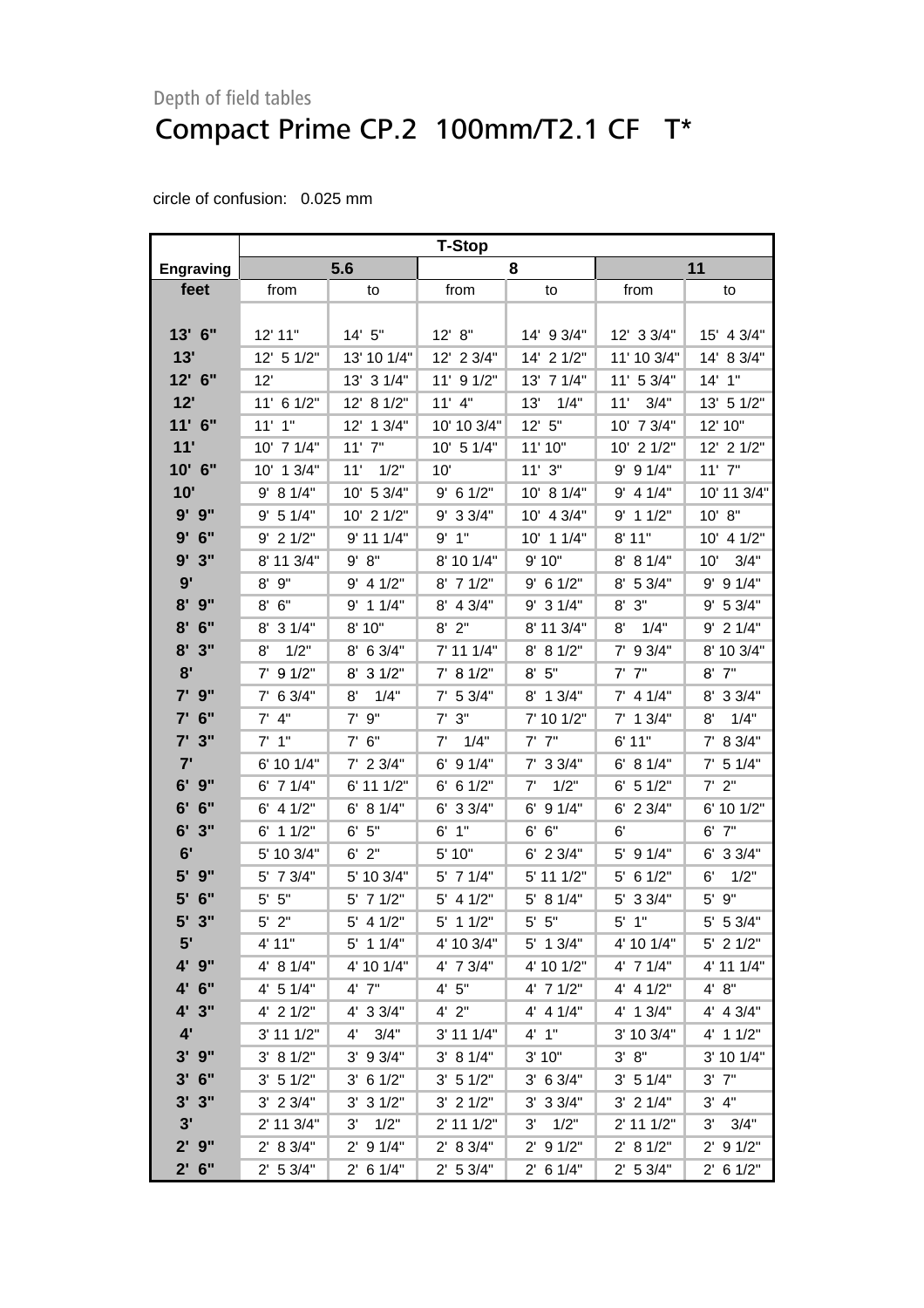|                  | <b>T-Stop</b> |               |              |                        |  |  |  |
|------------------|---------------|---------------|--------------|------------------------|--|--|--|
| <b>Engraving</b> |               | 16            |              | 22                     |  |  |  |
| feet             | from          | to            | from         | to                     |  |  |  |
|                  |               |               |              |                        |  |  |  |
| <b>INF</b>       | 90' 1 1/4"    | <b>INF</b>    | 62' 2 3/4"   | <b>INF</b>             |  |  |  |
| 300'             | 69' 5 1/4"    | <b>INF</b>    | 51' 7 3/4"   | <b>INF</b>             |  |  |  |
| <b>250'</b>      | 66' 4 3/4"    | <b>INF</b>    | 49' 11 1/2"  | <b>INF</b>             |  |  |  |
| 200'             | 62' 3 1/2"    | <b>INF</b>    | 47' 7 1/4"   | <b>INF</b>             |  |  |  |
| 190'             | 61' 3 1/2"    | <b>INF</b>    | 1/4"<br>47'  | <b>INF</b>             |  |  |  |
| 180'             | 60' 2 3/4"    | <b>INF</b>    | 46' 4 3/4"   | <b>INF</b>             |  |  |  |
| 170'             | 1"<br>59'     | <b>INF</b>    | 45' 8 1/2"   | <b>INF</b>             |  |  |  |
| 160'             | 57' 10"       | <b>INF</b>    | 44' 11 3/4"  | <b>INF</b>             |  |  |  |
| <b>150'</b>      | 56' 5 3/4"    | <b>INF</b>    | 44' 1 3/4"   | <b>INF</b>             |  |  |  |
| 140'             | 55'<br>1/4"   | <b>INF</b>    | 43' 3"       | <b>INF</b>             |  |  |  |
| <b>130'</b>      | 53'<br>5"     | <b>INF</b>    | 42' 3 1/4"   | <b>INF</b>             |  |  |  |
| 120'             | 51'<br>8"     | <b>INF</b>    | 41' 2"       | <b>INF</b>             |  |  |  |
| 110'             | 49' 8 3/4"    | <b>INF</b>    | 39' 11 1/4"  | <b>INF</b>             |  |  |  |
| 100'             | 47' 7 1/4"    | <b>INF</b>    | 38' 6 3/4"   | <b>INF</b>             |  |  |  |
| 90'              | 45' 2 3/4"    | <b>INF</b>    | 37'          | <b>INF</b>             |  |  |  |
| 80'              | 42' 7"        | <b>INF</b>    | 35' 2 1/2"   | <b>INF</b>             |  |  |  |
| 70'              | 39' 7 1/4"    | <b>INF</b>    | 33'<br>13/4" | <b>INF</b>             |  |  |  |
| 60'              | 36'<br>21/2"  | 292' 7"       | $9"$<br>30'  | <b>INF</b>             |  |  |  |
| 50'              | 4 1/4"<br>32' | 147' 3"       | 27' 11 1/4"  | <b>INF</b>             |  |  |  |
| 45'              | 30' 2 1/4"    | 110' 7 1/4"   | 26' 3 3/4"   | 254' 3"                |  |  |  |
| <b>40'</b>       | 27' 10 1/2"   | 84'<br>41/2"  | 24' 6 1/2"   | 148'                   |  |  |  |
| 35'              | 25' 4 1/2"    | 64' 7 3/4"    | 22' 7 1/4"   | 96' 3 1/4"             |  |  |  |
| 30'              | 22' 8"        | 49'<br>31/2"  | 20' 5"       | 65'<br>8"              |  |  |  |
| 29'              | 22'<br>1"     | 46'<br>71/2"  | 19' 11 1/2"  | 60' 11 3/4"            |  |  |  |
| 28'              | 21' 6 1/4"    | 44'<br>3/4"   | 19' 6"       | 56' 8"                 |  |  |  |
| 27'              | 20' 11"       | 41'<br>7 1/4" | 19'          | 52' 7 3/4"             |  |  |  |
| 26'              | 20' 3 3/4"    | 39'<br>3"     | 18' 6 1/4"   | 48' 11"                |  |  |  |
| 25'              | 19' 8 1/2"    | 37'           | 18'          | 45' 5 1/4"             |  |  |  |
| 24'              | 19'<br>1"     | 34' 9 3/4"    | 17' 5 3/4"   | 42'<br>21/4"           |  |  |  |
| 23'              | 5 1/2"<br>18' | 32'<br>8 3/4" | 16' 11 1/2"  | 39'<br>13/4"           |  |  |  |
| 22'              | 9 3/4"<br>17' | 30'<br>81/2"  | 16' 5"       | 36'<br>31/2"           |  |  |  |
| 21'              | 2"<br>17'     | 28' 9 1/4"    | 15' 10 1/4"  | 33'<br>71/4"           |  |  |  |
| 20'              | 6"<br>16'     | 26' 11"       | 15' 3 1/2"   | 31'<br>1"              |  |  |  |
| 19'              | 9 3/4"<br>15' | 25' 1 1/4"    | 14' 8 1/2"   | 28'<br>8 1/4"          |  |  |  |
| 18'              | 11/2"<br>15'  | 23'<br>4 1/2" | 14' 1 1/4"   | 26'<br>51/4"           |  |  |  |
| 17'              | 14' 5"        | 21'<br>81/2"  | 13' 6"       | 24'<br>33/4"           |  |  |  |
| 16'              | 13' 8 1/4"    | 20'<br>1"     | 12' 10 1/2"  | 22'<br>31/4"           |  |  |  |
| 15'              | 12' 11 1/2"   | 18'<br>6 1/4" | 12' 2 1/2"   | $20^{\circ}$<br>4 1/4" |  |  |  |
| 14' 6"           | 12' 7"        | 17'<br>9"     | 11' 10 3/4"  | 19' 5 1/4"             |  |  |  |
| 14'              | 12' 2 1/2"    | 17'           | 11' 6 3/4"   | 18'<br>61/2"           |  |  |  |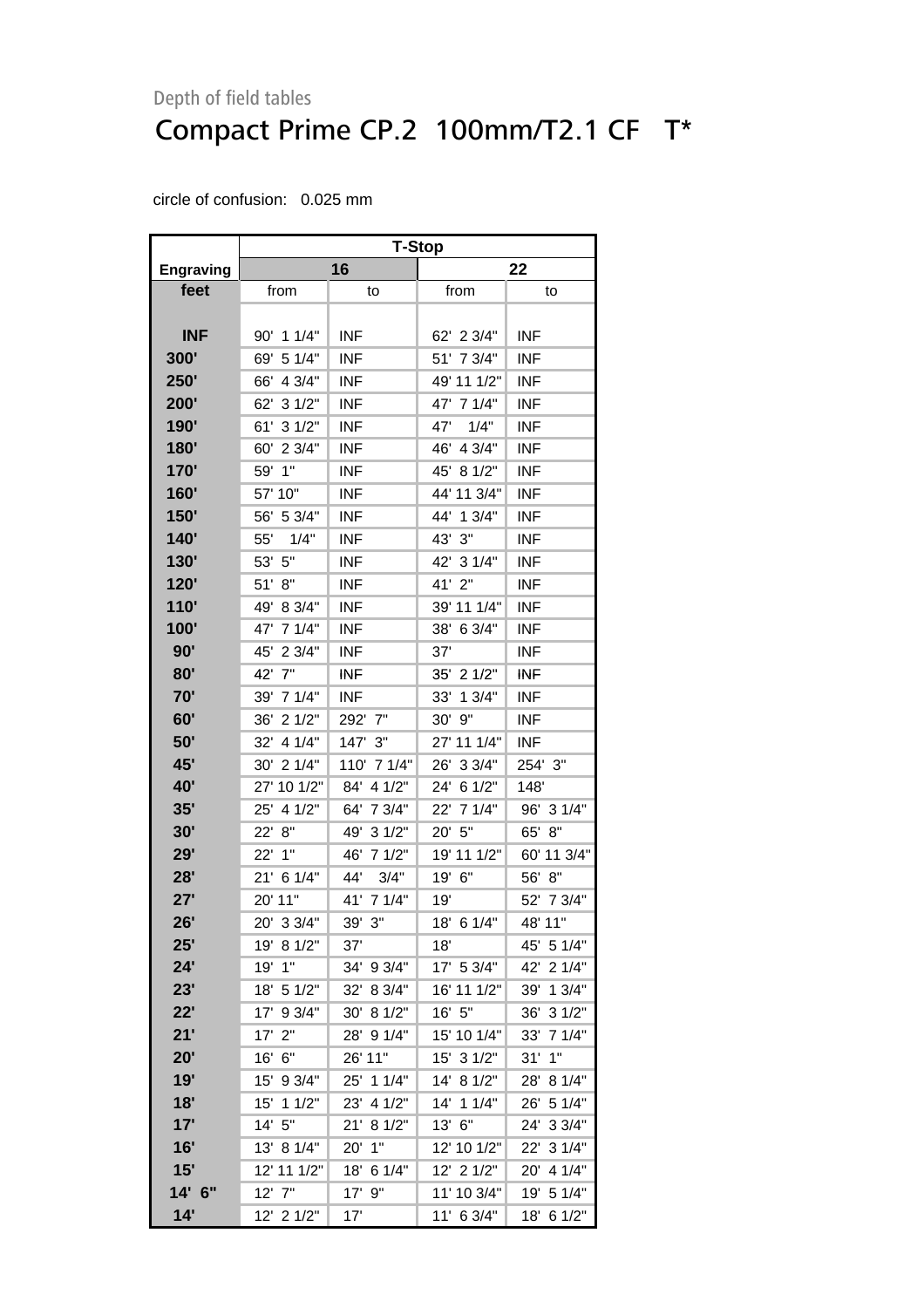|                  | <b>T-Stop</b> |               |                |               |  |  |
|------------------|---------------|---------------|----------------|---------------|--|--|
| <b>Engraving</b> |               | 16            |                | 22            |  |  |
| feet             | from          | to            | from           | to            |  |  |
|                  |               |               |                |               |  |  |
| 13' 6"           | 11' 10"       | 3"<br>16'     | 11' 2 1/2"     | 17' 7 3/4"    |  |  |
| 13'              | 11' 5 1/2"    | 15'<br>6 1/4" | 10' 10 1/2"    | 16'<br>91/2"  |  |  |
| 12' 6"           | 11'<br>3/4"   | 14' 9 3/4"    | 10' 6 1/4"     | 15' 11 1/2"   |  |  |
| 12'              | 10' 8"        | 14'<br>11/4"  | 10' 2"         | 15'<br>13/4"  |  |  |
| $11'$ 6"         | 10' 3 1/2"    | 13'<br>5"     | 9 3/4"<br>9'   | 14'<br>4"     |  |  |
| 11'              | 9' 10 1/2"    | 12'<br>8 3/4" | 5 1/2"<br>9'   | 13'<br>6 3/4" |  |  |
| 10' 6"           | 5 3/4"<br>9'  | 12'<br>3/4"   | 1"<br>9'       | 12'<br>91/2"  |  |  |
| 10'              | 1"<br>9'      | 11' 4 3/4"    | 8 1/2"<br>8'   | 12'<br>1/2"   |  |  |
| 9' 9"            | 8' 10 1/2"    | 11'<br>3/4"   | 6 1/4"<br>8'   | 11'<br>8 1/4" |  |  |
| 9'<br>6"         | 8"<br>8'      | 10' 9"        | 4"<br>8'       | 11' 3 3/4"    |  |  |
| 3"<br>9'         | 8'<br>5 1/2"  | 10' 5"        | 8' 1 3/4"      | 10' 11 1/2"   |  |  |
| 9'               | $8'$ $3''$    | 10' 1 1/4"    | 7' 11 1/2"     | 10' 7 1/4"    |  |  |
| $8'$ $9''$       | 8'<br>1/2"    | 9' 9 1/2"     | 91/4"<br>7'    | $10'$ $3"$    |  |  |
| 8'<br>6"         | 7' 10"        | 5 1/2"<br>9'  | 6 3/4"<br>7'   | 9' 10 3/4"    |  |  |
| 8'<br>3"         | 71/2"<br>7'   | 9' 1 3/4"     | 4 1/2"<br>7'   | 9' 6 3/4"     |  |  |
| 8'               | 5"<br>7'      | 8' 10 1/4"    | 2"<br>7'       | $9'$ 2 3/4"   |  |  |
| 7' 9"            | $7'$ 2 1/4"   | 8' 6 1/2"     | 6' 11 3/4"     | 8' 10 3/4"    |  |  |
| 7' 6"            | 6' 11 3/4"    | 8' 2 3/4"     | 9 1/4"<br>6' . | 8' 6 3/4"     |  |  |
| 3"<br>7'         | 91/4"<br>6'   | $7'$ 11"      | 6 3/4"<br>6'   | 8' 2 3/4"     |  |  |
| 7'               | 6'<br>61/2"   | 7' 7 1/2"     | 4 1/2"<br>6'   | 7' 10 3/4"    |  |  |
| $6'$ $9''$       | 4"<br>6'      | 4"<br>7'      | 2"<br>6'       | 7"<br>7'      |  |  |
| 6'<br>6"         | 11/2"<br>6'   | 7'<br>1/4"    | 5' 11 1/2"     | $7'$ 3"       |  |  |
| 6'<br>3"         | 10 3/4"<br>5' | 8 3/4"<br>6'  | 9"<br>5'       | 6' 11 1/4"    |  |  |
| 6'               | 8"<br>5'      | 51/4"<br>6'   | 6 1/2"<br>5'   | $6'$ 7 $1/2"$ |  |  |
| 5' 9"            | 51/2"<br>5'   | 13/4"<br>6'   | 4"<br>5'       | 6'<br>4"      |  |  |
| 5'<br>6"         | 2 3/4"<br>5'  | 5' 10 1/4"    | 5'<br>11/2"    | 6'<br>1/4"    |  |  |
| 5'<br>3"         | 5'            | 5'<br>7"      | 4' 10 3/4"     | 5' 8 1/2"     |  |  |
| 5'               | 4' 9 1/4"     | 5' 3 1/2"     | 4' 8 1/4"      | $5'$ $5"$     |  |  |
| 4' 9"            | 4' 6 3/4"     | 5'            | 4' 5 3/4"      | 5' 1 1/2"     |  |  |
| 4' 6"            | $4'$ $4"$     | 4' 8 3/4"     | $4'$ $3"$      | 4' 10"        |  |  |
| 4' 3"            | $4'$ 1 1/4"   | $4'$ 5 $1/2"$ | 4'<br>1/4"     | $4'$ 6 1/2"   |  |  |
| 4'               | 3' 10 1/4"    | $4'$ 2"       | 9 3/4"<br>3'   | 4' 3''        |  |  |
| $3'$ $9''$       | 71/2"<br>3'   | 3' 10 3/4"    | 7"<br>3'       | 3' 11 1/2"    |  |  |
| $3'$ 6"          | $3'$ 4 $3/4"$ | $3'$ 7 $1/2"$ | $3'$ 4 1/4"    | 3' 8 1/4"     |  |  |
| $3'$ $3''$       | $3'$ $2"$     | 3' 4 1/4"     | $3'$ 1 1/2"    | $3'$ 4 $3/4"$ |  |  |
| 3'               | $2'$ 11 1/4"  | $3'$ $1''$    | 2' 10 3/4"     | $3'$ 1 1/2"   |  |  |
| $2'$ $9''$       | 2' 8 1/4"     | 2' 9 3/4"     | 2' 8''         | 2' 10 1/4"    |  |  |
| $2'$ 6"          | 2' 5 1/2"     | 2' 6 3/4"     | 2' 5 1/4"      | $2'$ 7"       |  |  |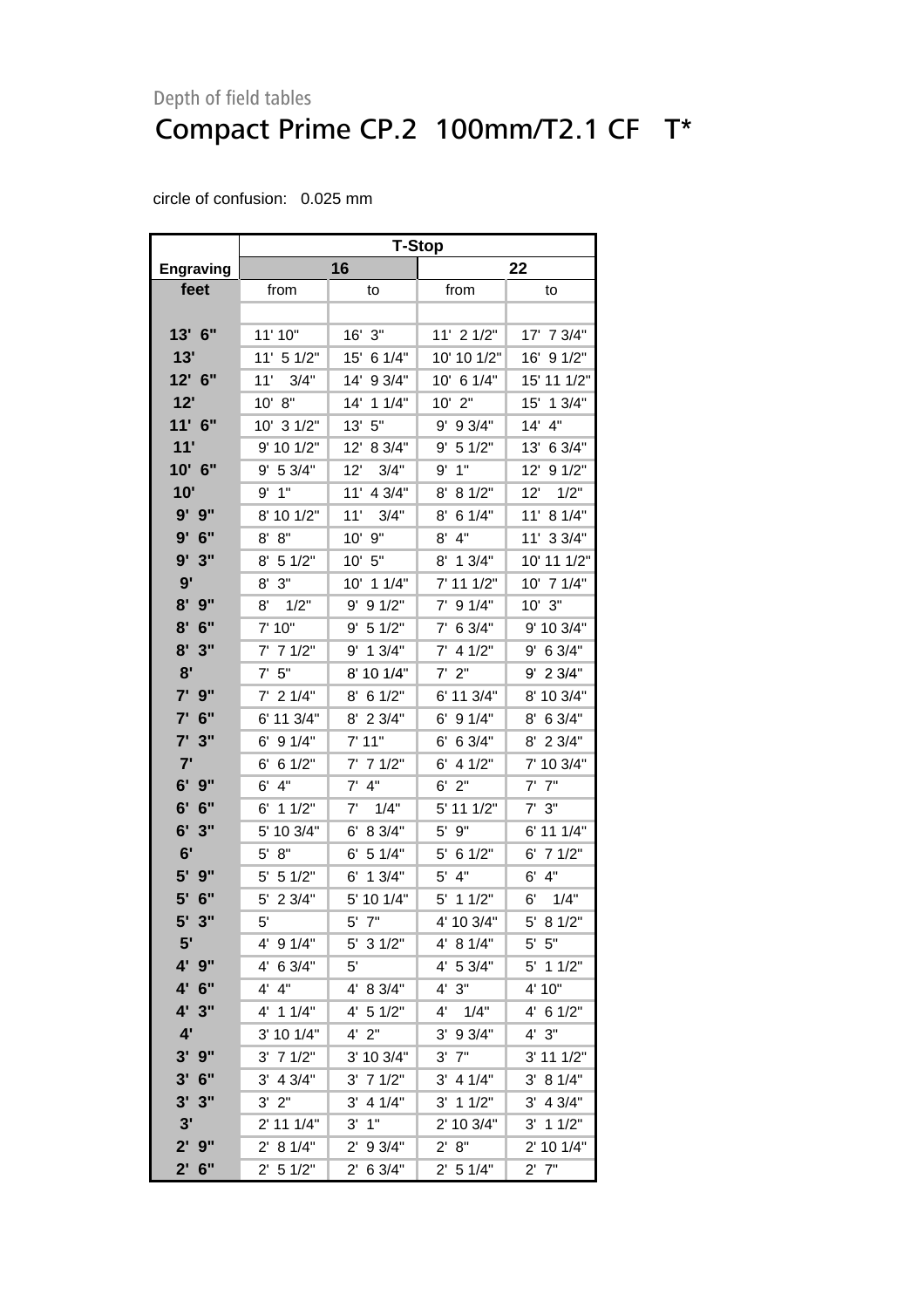|                  | <b>T-Stop</b> |                |               |                      |               |                |  |
|------------------|---------------|----------------|---------------|----------------------|---------------|----------------|--|
| <b>Engraving</b> |               | 2.1            |               | 2.8                  |               | 4              |  |
| feet             | from          | to             | from          | to                   | from          | to             |  |
|                  |               |                |               |                      |               |                |  |
| <b>INF</b>       | 1184' 8"      | <b>INF</b>     | 984' 4 1/2"   | <b>INF</b>           | 680' 1"       | <b>INF</b>     |  |
| 200'             | 171' 2 3/4"   | 245' 4 3/4"    | 166' 4 1/4"   | 272'<br>1/4"         | 154' 8 3/4"   | 315' 1 1/2"    |  |
| 100'             | 92' 3 1/4"    | 110' 1 3/4"    | 90' 10 1/4"   | $115'$ $2"$          | 87' 3 1/2"    | 122' 2 1/2"    |  |
| 60'              | 13/4"<br>57'  | 63' 6"         | 56' 7 1/4"    | 65' 1 1/4"           | 55' 2 1/2"    | 67' 3 1/4"     |  |
| 40'              | 81/2"<br>38'  | 41' 6 1/4"     | 38' 5 3/4"    | 42' 2 1/4"           | 37' 10"       | 43'<br>1"      |  |
| 30'              | 31/4"<br>29'  | 30' 10"        | 13/4"<br>29'  | 31' 2 1/2"           | 28' 9 1/4"    | 31' 8 1/4"     |  |
| 25'              | 24' 6"        | 25' 7"         | 24' 4 3/4"    | 25' 9 3/4"           | 24' 1 3/4"    | 13/4"<br>26'   |  |
| 20'              | 19' 8 1/4"    | 20' 4 1/4"     | 19' 7 1/2"    | 20' 6 1/4"           | 19' 5 1/2"    | 20' 8 3/4"     |  |
| 18'              | 9"<br>17'     | 18' 3 1/2"     | 8 1/4"<br>17' | 18' 5"               | 17' 6 3/4"    | 18' 7"         |  |
| 16'              | 15' 9 1/2"    | 16' 2 3/4"     | 15'<br>9"     | 16' 4"               | 15' 7 3/4"    | 16' 5 1/2"     |  |
| 15'              | 14' 9 3/4"    | 15' 2 1/2"     | 14' 9 1/2"    | 15' 3 1/2"           | 14' 8 1/4"    | 15' 4 3/4"     |  |
| 14'              | 13' 10 1/4"   | 14' 2"         | 13' 9 3/4"    | 14'3''               | 13' 8 3/4"    | 14' 4"         |  |
| 13'              | 12' 10 1/2"   | 13' 1 3/4"     | 12' 10"       | 13' 2 1/2"           | 12' 9 1/4"    | 31/2"<br>13'   |  |
| 12'              | 11' 10 3/4"   | 12' 1 1/2"     | 11' 10 1/2"   | $12'$ $2"$           | 11' 9 3/4"    | 3"<br>12'      |  |
| 11'              | 10' 10 3/4"   | $11'$ 1 $1/4"$ | 10' 10 3/4"   | 11' 1 3/4"           | 10' 10"       | $11'$ 2 $1/2"$ |  |
| 10'              | 9'11"         | $10'$ $1"$     | 9'11"         | 10' 1 1/2"           | 9' 10 1/2"    | $10'$ 2"       |  |
| 9'6''            | 9' 5 1/4"     | $9'$ $7"$      | 9' 5''        | $9'$ 7 1/4"          | $9'$ 4 1/2"   | 9' 7 3/4"      |  |
| 9'               | 8' 11 1/4"    | 3/4"<br>9'     | 8' 11 1/4"    | $9'$ 1 1/4"          | 8' 10 3/4"    | 11/2"<br>9'    |  |
| 8'<br>6"         | $8'$ 5 1/4"   | 6 3/4"<br>8'   | $8'$ 5 1/4"   | $8'$ $7''$           | 8' 5''        | 8' 7 1/2"      |  |
| 8'               | 7' 11 1/2"    | 3/4"<br>8'     | 7' 11 1/4"    | 1"<br>8'             | 7' 11"        | 11/4"<br>8'    |  |
| $7'$ 6"          | $7'$ 5 1/2"   | $7'$ 6 1/2"    | $7'$ 5 1/2"   | $7'$ 6 3/4"          | $7'$ 5 1/4"   | $7'$ $7''$     |  |
| 7'               | 6' 11 1/2"    | 1/2"<br>7'     | 6' 11 1/2"    | 7'<br>3/4"           | 6' 11 1/4"    | $7'$ 1"        |  |
| $6'$ $9''$       | 6' 8 1/2"     | 91/2"<br>6'    | 6' 8 1/2"     | 91/2"<br>6'          | 6' 8 1/4"     | 9 3/4"<br>6'   |  |
| 6"<br>6'         | $6'$ 5 3/4"   | 61/2"<br>6'    | $6'$ 5 1/2"   | $6'$ 6 1/2"          | 5 1/4"<br>6'  | $6'$ 6 3/4"    |  |
| 6'<br>3"         | $6'$ 2 3/4"   | 31/2"<br>6'    | $6'$ 2 $1/2"$ | $6'$ 3 $1/2"$        | 21/2"<br>6'   | 33/4"<br>6'    |  |
| 6'               | 5' 11 3/4"    | 1/4"<br>6'     | 5' 11 3/4"    | 1/2"<br>6'           | 5' 11 1/2"    | 3/4"<br>6'     |  |
| 5' 9"            | 8 3/4"<br>5'  | 5' 9 1/4"      | 5' 8 3/4"     | $5'$ 9 $1/2"$        | 5' 8 1/2"     | 5' 9 1/2"      |  |
| $5'$ 6"          | $5'$ 5 3/4"   | $5'$ 6 1/4"    | $5'$ 5 3/4"   | $5'$ 6 1/2"          | $5'$ 5 1/2"   | $5'$ 6 1/2"    |  |
| $5'$ 3"          | 5' 2 3/4"     | $5'$ 3 1/4"    | 5' 2 3/4"     | $5'$ 3 $1/4"$        | $5'$ 2 $1/2"$ | $5'$ 3 $1/2"$  |  |
| 5'               | 4' 11 3/4"    | 1/4"<br>5'     | 4' 11 3/4"    | 1/4"<br>5'           | 4' 11 3/4"    | 5'<br>1/2"     |  |
| 4' 9"            | 4' 8 3/4"     | $4'$ 9 $1/4"$  | 4' 8 3/4"     | 4' 9 1/4"            | 4' 8 3/4"     | $4'$ 9 $1/2"$  |  |
| 4' 6"            | 4' 5 3/4"     | 4' 6 1/4"      | 4' 5 3/4"     | $4'$ 6 1/4"          | 4' 53/4"      | 4' 6 1/4"      |  |
| 4' 3"            | 4' 2 3/4"     | 4' 3 1/4"      | 4' 2 3/4"     | 4' 3 1/4"            | $4'$ 2 3/4"   | 4' 3 1/4"      |  |
| 4'               | 3' 11 3/4"    | 4'<br>1/4"     | 3' 11 3/4"    | 1/4"<br>$4^{\prime}$ | 3' 11 3/4"    | 4'<br>1/4"     |  |
| $3'$ $9''$       | $3'$ $9''$    | $3'$ $9''$     | $3'$ $9''$    | $3'$ 9 $1/4"$        | 3' 8 3/4"     | $3'$ 9 $1/4"$  |  |
| $3'$ 6"          | $3'$ $6''$    | $3'$ $6''$     | 3' 6''        | $3'$ 6 1/4"          | 3' 5 3/4"     | $3'$ 6 1/4"    |  |
| 3'3''            | 3' 3''        | $3'$ $3"$      | $3'$ $3"$     | $3'$ $3''$           | $3'$ 2 $3/4"$ | $3'$ 3 $1/4"$  |  |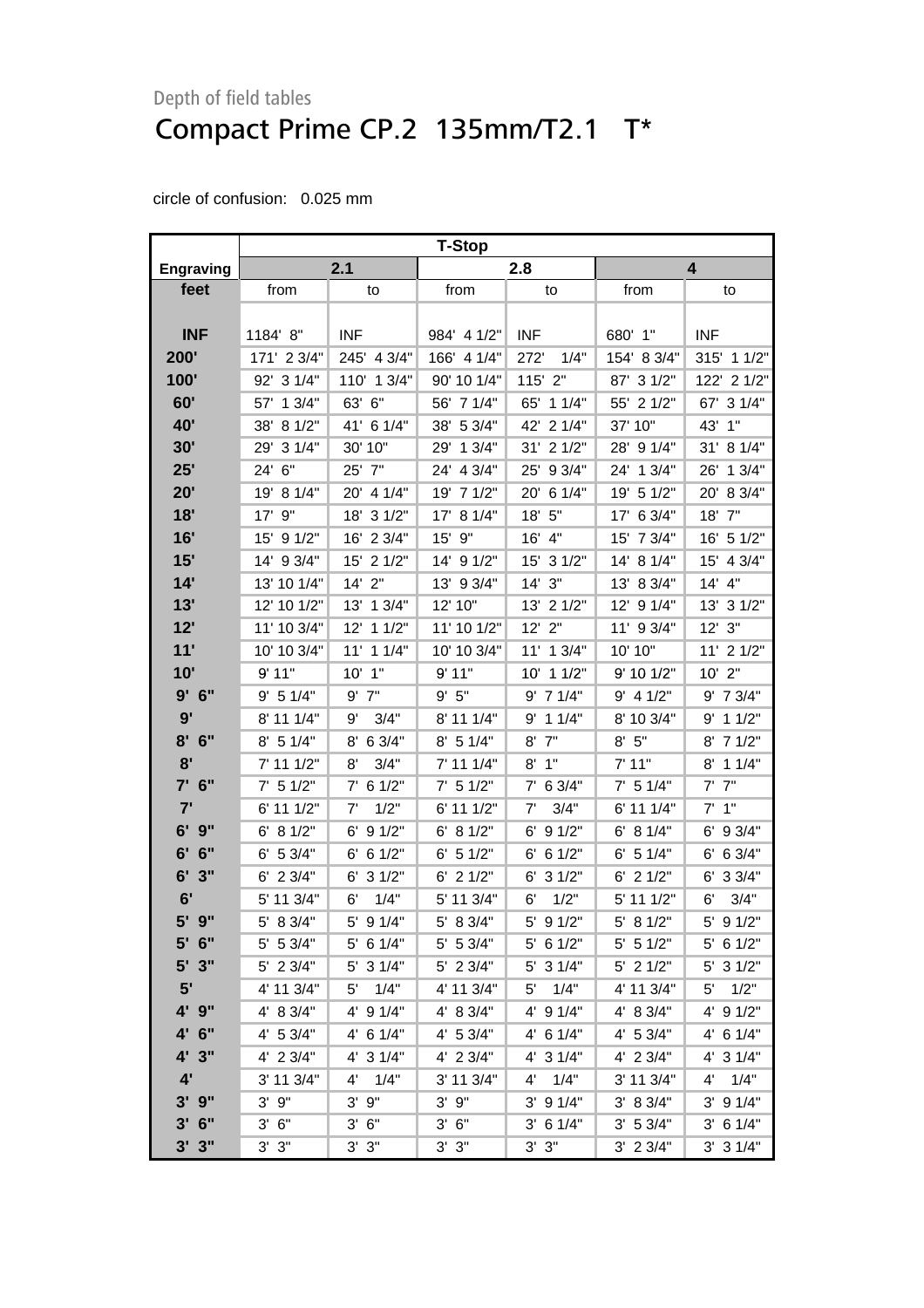|                  | <b>T-Stop</b> |               |                |               |               |               |  |
|------------------|---------------|---------------|----------------|---------------|---------------|---------------|--|
| <b>Engraving</b> |               | 5.6           |                | 8             |               | 11            |  |
| feet             | from          | to            | from           | to            | from          | to            |  |
|                  |               |               |                |               |               |               |  |
| <b>INF</b>       | 470' 6"       | <b>INF</b>    | 325' 9 1/2"    | <b>INF</b>    | 226' 4 1/2"   | <b>INF</b>    |  |
| 200'             | 140' 6 1/2"   | 404' 9 3/4"   | 124' 2"        | 670' 6 3/4"   | 106' 5 1/4"   | 8485' 9 3/4"  |  |
| 100'             | 82' 7 1/4"    | 133' 7 1/2"   | 76' 8 1/4"     | 153' 7 1/4"   | 69' 7"        | 194' 4 3/4"   |  |
| 60'              | 53' 3 3/4"    | 70' 7"        | 50' 9 1/2"     | 75' 9"        | 47' 7 1/4"    | 84' 5"        |  |
| 40'              | 36' 11 1/4"   | 44' 4 3/4"    | 35' 8 3/4"     | 46' 4 1/2"    | 34' 1 1/2"    | 49' 5 1/2"    |  |
| 30'              | 28' 3"        | 32' 4 1/2"    | 6 1/2"<br>27'  | 33' 5"        | 26' 7 1/4"    | 34' 11 1/2"   |  |
| 25'              | 23' 9 1/2"    | 26' 7 1/2"    | 23' 3 1/2"     | 27' 3 3/4"    | 22' 7 1/4"    | 28' 4"        |  |
| 20'              | 19' 2 3/4"    | 21'<br>1/4"   | 18' 10 3/4"    | 21' 5 1/4"    | 18' 5 1/2"    | 1/2"<br>22'   |  |
| 18'              | 17' 4 1/2"    | 18' 9 3/4"    | 17' 1 1/4"     | 19' 1 3/4"    | 16' 9"        | 19' 7 1/2"    |  |
| 16'              | 15' 6"        | 16' 7 1/2"    | 15' 3 1/2"     | 16' 10 3/4"   | 15'           | 17' 3 1/4"    |  |
| 15'              | 14' 6 3/4"    | 15' 6 1/2"    | 14' 4 1/2"     | 15' 9 1/4"    | 14' 1 1/2"    | 16' 1 1/4"    |  |
| 14'              | 13' 7 1/2"    | 14' 5 3/4"    | 13' 5 1/2"     | 14' 8"        | $13'$ $3"$    | 14' 11 1/2"   |  |
| 13'              | 12' 8"        | 13' 4 3/4"    | 12' 6 1/2"     | 13' 6 3/4"    | 12' 4 1/4"    | 13' 9 3/4"    |  |
| 12'              | 11' 8 3/4"    | $12'$ 4"      | 11' 7 1/4"     | 12' 5 3/4"    | 11' 5 1/4"    | 12' 8 1/4"    |  |
| 11'              | 10' 9 1/4"    | 11' 3 1/2"    | 10' 8"         | 11' 4 3/4"    | 10' 6 1/2"    | 11' 6 3/4"    |  |
| 10'              | 9' 9 3/4"     | 10' 2 3/4"    | 9' 8 3/4"      | $10'$ 4"      | $9'$ 7 1/2"   | 10' 5 1/2"    |  |
| 9'6''            | $9'$ $4"$     | 9' 8 1/2"     | 9' 3''         | $9'$ 9 1/2"   | $9'$ $2"$     | 9'11"         |  |
| 9'               | 8' 10 1/4"    | $9'$ 2 1/4"   | 8' 9 1/2"      | 3"<br>9'      | 8' 8 1/4"     | $9'$ 4 1/4"   |  |
| $8'$ 6"          | 8' 4 1/2"     | 8' 8''        | 8' 3 3/4"      | 8' 8 3/4"     | 8' 2 3/4"     | 8' 9 3/4"     |  |
| 8'               | 7' 10 1/2"    | 8' 1 3/4"     | 7' 10"         | 8' 2 1/2"     | $7'$ 9 1/4"   | 8' 3 1/4"     |  |
| $7'$ 6"          | $7'$ 4 3/4"   | $7'$ 7 1/2"   | $7'$ 4 1/4"    | 7' 8''        | $7'$ 3 1/2"   | $7'$ $9''$    |  |
| 7'               | 6' 11"        | $7'$ 1 1/4"   | 6' 10 1/2"     | $7'$ 1 $3/4"$ | 9 3/4"<br>6'  | $7'$ 2 1/2"   |  |
| 6' 9"            | 6' 8''        | 6' 10 1/4"    | $6'$ 7 $1/2"$  | 6' 10 3/4"    | $6'$ $7''$    | 6' 11 1/4"    |  |
| 6'<br>6"         | 6' 5''        | $6'$ $7''$    | $6'$ 4 3/4"    | $6'$ 7 1/2"   | $6'$ 4 1/4"   | 6' 8 1/4"     |  |
| 6'<br>3"         | $6'$ 2 $1/4"$ | 4"<br>6'      | $6'$ 1 $3/4"$  | $6'$ 4 $1/2"$ | $6'$ 1 1/4"   | 6' 5''        |  |
| 6'               | 5' 11 1/4"    | $6'$ 1"       | 5' 11"         | $6'$ 1 1/4"   | 5' 10 1/2"    | $6'$ 1 3/4"   |  |
| 5' 9"            | 5' 8 1/4"     | 5' 9 3/4"     | 5' 8''         | 5' 10 1/4"    | $5'$ 7 1/2"   | 5' 10 1/2"    |  |
| $5'$ 6"          | 5' 5 1/2"     | $5'$ 6 3/4"   | $5'$ $5''$     | 5' 7"         | 5' 4 3/4"     | 5' 7 1/2"     |  |
| $5'$ 3"          | $5'$ 2 1/2"   | 5' 3 3/4"     | $5'$ 2 1/4"    | $5'$ 4"       | 5' 1 3/4"     | $5'$ 4 1/4"   |  |
| 5'               | 4' 11 1/2"    | 1/2"<br>5'    | 4' 11 1/4"     | 5'<br>3/4"    | 4' 11"        | $5'$ 1 1/4"   |  |
| 4' 9"            | 4' 8 1/2"     | 4' 9 1/2"     | 4' 8 1/4"      | 4' 9 3/4"     | 4' 8''        | 4' 10"        |  |
| 4' 6"            | $4'$ 5 1/2"   | 4' 6 1/2"     | $4'$ 5 1/2"    | $4'$ 6 3/4"   | $4'$ 5 1/4"   | $4'$ $7"$     |  |
| 4' 3"            | 4' 2 3/4"     | 4' 3 1/2"     | $4'$ 2 $1/2"$  | 4' 3 1/2"     | $4'$ 2 $1/4"$ | 4' 3 3/4"     |  |
| 4'               | 3' 11 3/4"    | 1/4"<br>4'    | $3'$ 11 $1/2"$ | 1/2"<br>4'    | 3' 11 1/2"    | 4'<br>3/4"    |  |
| $3'$ $9''$       | 3' 8 3/4"     | $3'$ 9 $1/4"$ | 3' 8 3/4"      | $3'$ 9 $1/2"$ | 3' 8 1/2"     | $3'$ 9 $1/2"$ |  |
| $3'$ 6"          | 3' 5 3/4"     | $3'$ 6 1/4"   | $3'$ 5 $3/4"$  | $3'$ 6 1/4"   | $3'$ 5 1/2"   | $3'$ 6 $1/2"$ |  |
| $3'$ $3''$       | $3'$ 2 $3/4"$ | $3'$ 3 $1/4"$ | $3'$ 2 $3/4"$  | $3'$ 3 $1/4"$ | $3'$ 2 $3/4"$ | $3'$ 3 $1/2"$ |  |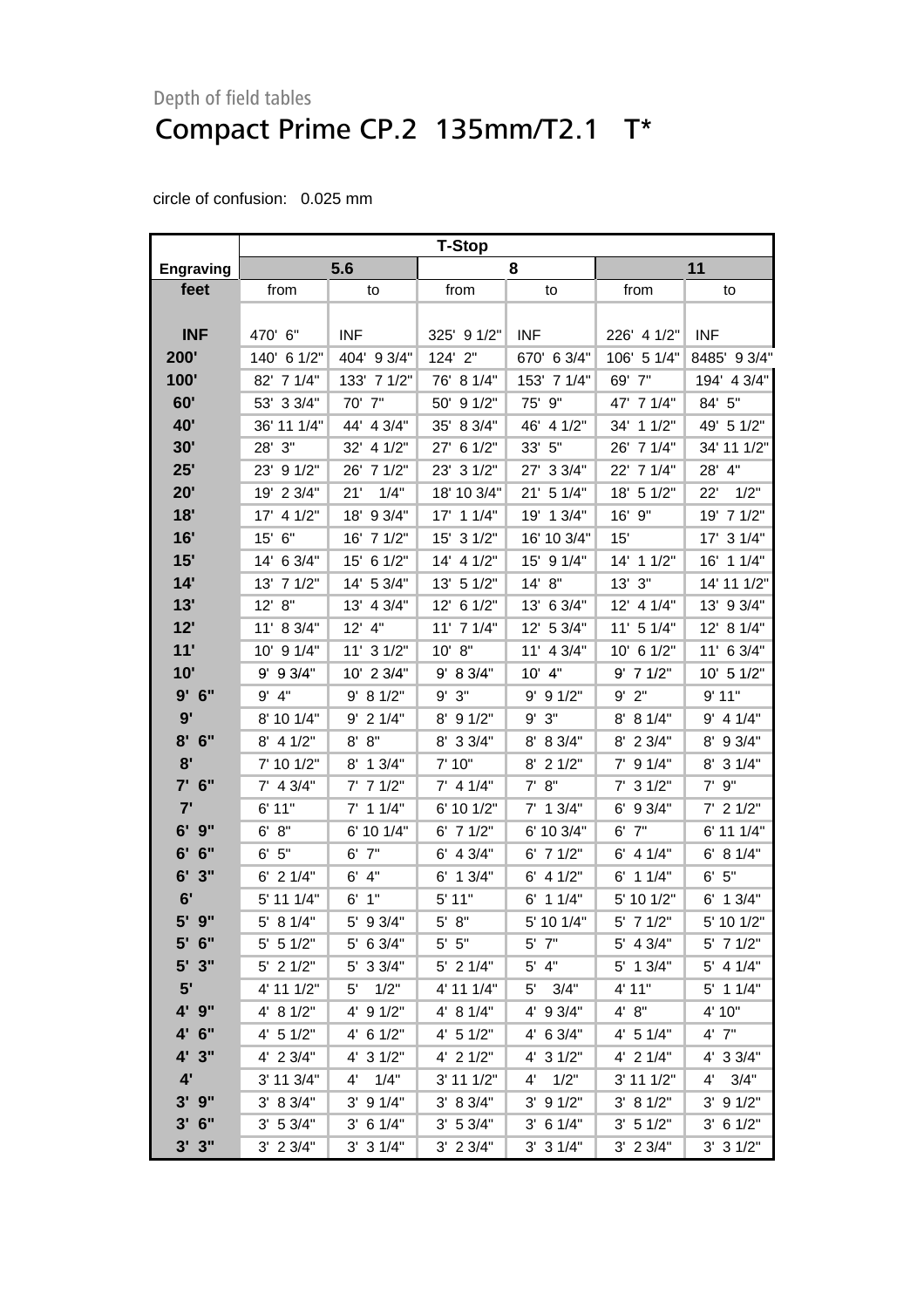|                  | <b>T-Stop</b>          |               |               |               |  |  |
|------------------|------------------------|---------------|---------------|---------------|--|--|
| <b>Engraving</b> |                        | 16            | 22            |               |  |  |
| feet             | from                   | to            | from          | to            |  |  |
|                  |                        |               |               |               |  |  |
| <b>INF</b>       | 158' 1/4"              | <b>INF</b>    | 110' 9 1/2"   | <b>INF</b>    |  |  |
| 200'             | 88' 6 1/4"             | INF           | 71' 6 1/4"    | <b>INF</b>    |  |  |
| 100'             | 61'<br>5 3/4"          | 1/2"<br>311'  | 52'<br>93/4"  | 2077' 11 3/4" |  |  |
| 60'              | 43'<br>8 1/4"          | 100' 8 1/2"   | 13/4"<br>39'  | 138' 7"       |  |  |
| <b>40'</b>       | 1"<br>32'              | 54' 6 3/4"    | 7"<br>29'     | 63' 11 1/2"   |  |  |
| 30'              | 25' 4 1/4"             | 37' 5 1/4"    | 23' 9 1/4"    | 41' 7"        |  |  |
| 25'              | 21' 8 1/2"             | 29' 11"       | 20'<br>63/4"  | 32' 5 3/4"    |  |  |
| 20'              | 17' 10 1/4"            | 22' 11 3/4"   | 1"<br>17'     | 24' 5 1/2"    |  |  |
| 18'              | 16' 3"                 | 20' 4 1/2"    | 15' 7 1/4"    | 21'<br>6"     |  |  |
| 16'              | 14' 7 1/2"             | 17' 10"       | 11/4"<br>14'  | 8 1/4"<br>18' |  |  |
| 15'              | 13' 9 1/2"             | 16' 7"        | 33/4"<br>13'  | 17' 3 3/4"    |  |  |
| 14'              | 12' 11 1/4"            | 15' 4 1/4"    | 61/2"<br>12'  | 16'           |  |  |
| 13'              | $12'$ 1"               | 14' 2"        | 11' 8 3/4"    | 14' 8 1/4"    |  |  |
| 12'              | 11' 2 3/4"             | 12' 11 3/4"   | 10' 11"       | 13' 5"        |  |  |
| 11'              | 4 1/4"<br>$10^{\circ}$ | 11' 9 3/4"    | 10' 1"        | 12' 2"        |  |  |
| 10'              | 9' 5 1/2"              | 10' 7 3/4"    | $9'$ $3"$     | 10' 11 1/4"   |  |  |
| $9'$ 6"          | 1/4"<br>9'             | 10' 1"        | 8' 10"        | 10' 4"        |  |  |
| 9'               | 8' 6 3/4"              | $9'$ 6 1/4"   | 8' 4 3/4"     | $9'$ $9"$     |  |  |
| 8'<br>6"         | 11/2"<br>8'            | 8' 11 1/2"    | 7' 11 1/2"    | 9' 1 3/4"     |  |  |
| 8'               | 7' 8''                 | 8' 4 3/4"     | $7'$ 6 1/4"   | 6 3/4"<br>8'  |  |  |
| $7'$ 6"          | $7'$ 2 1/2"            | 7' 10 1/4"    | $7'$ 1"       | 8'            |  |  |
| 7'               | 9"<br>6'               | $7'$ 3 1/2"   | 6' 7 3/4"     | $7'$ 5"       |  |  |
| 6'<br>9"         | 61/4"<br>6'            | 7'<br>1/4"    | 6' 5''        | $7'$ 1 3/4"   |  |  |
| 6'<br>6"         | 31/2"<br>6'            | 6' 9"         | $6'$ 2 1/4"   | 6' 10 1/4"    |  |  |
| 6'<br>3"         | 6'<br>1/2"             | 6' 53/4"      | 5' 11 3/4"    | 6'<br>7"      |  |  |
| 6'               | 5'<br>9 3/4"           | $6'$ 2 1/2"   | 5' 9"         | $6'$ 3 $1/2"$ |  |  |
| $5'$ $9''$       | $5'$ $7"$              | 5' 11 1/4"    | 5' 6 1/4"     | 6'<br>1/4"    |  |  |
| 5' 6"            | $5'$ 4 1/4"            | 5' 8''        | 5'<br>31/2"   | 9"<br>5'      |  |  |
| 5' 3"            | $5'$ 1 1/4"            | 5' 4 3/4"     | 5'<br>3/4"    | 5' 5 3/4"     |  |  |
| 5'               | 4' 10 1/2"             | 5' 1 3/4"     | 4' 10"        | $5'$ 2 1/4"   |  |  |
| 4' 9"            | 4' 7 3/4"              | 4' 10 1/2"    | 4' 7 1/4"     | 4' 11"        |  |  |
| 4' 6"            | $4'$ 4 $3/4"$          | 4' 7 1/4"     | $4'$ 4 $1/2"$ | $4'$ 7 $3/4"$ |  |  |
| 4'3''            | $4'$ $2"$              | $4'$ 4 1/4"   | 4' 1 1/2"     | $4'$ 4 $1/2"$ |  |  |
| 4'               | 3' 11 1/4"             | 4'<br>1"      | 3' 10 3/4"    | 4' 1 1/2"     |  |  |
| $3'$ $9''$       | 3' 8 1/4"              | $3'$ 9 $3/4"$ | 3' 8''        | $3'$ 10 1/4"  |  |  |
| $3'$ 6"          | 3' 51/4"               | $3'$ 6 $3/4"$ | $3'$ 5"       | $3'$ $7"$     |  |  |
| 3'3''            | $3'$ 2 $1/2"$          | 3' 31/2"      | $3'$ 2 $1/4"$ | $3'$ 3 $3/4"$ |  |  |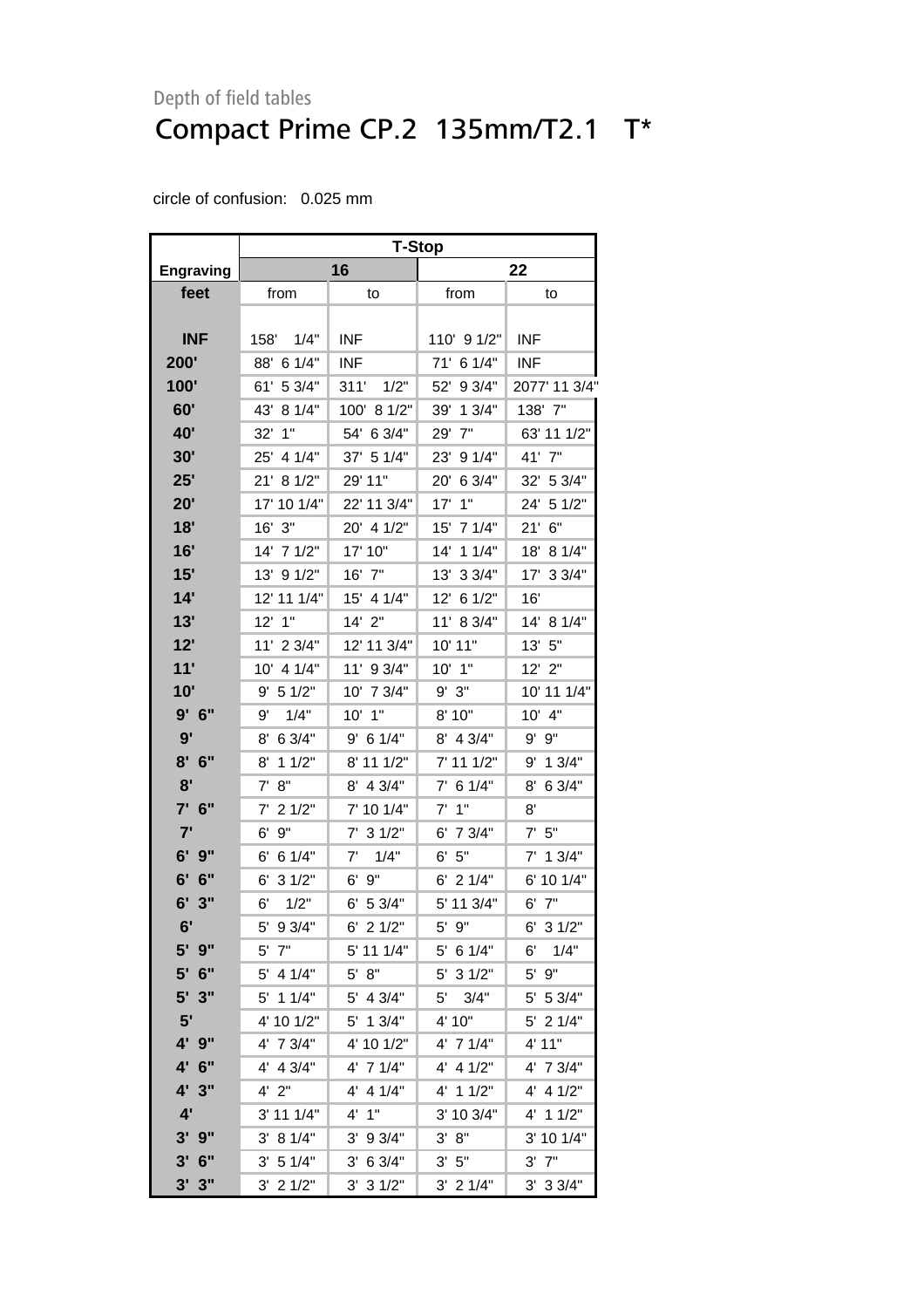|                  | <b>T-Stop</b>  |                       |               |                        |                |                      |  |
|------------------|----------------|-----------------------|---------------|------------------------|----------------|----------------------|--|
| <b>Engraving</b> |                | 2.1                   |               | 2.8                    |                | 4                    |  |
| feet             | from           | to                    | from          | to                     | from           | to                   |  |
|                  |                |                       |               |                        |                |                      |  |
| <b>INF</b>       | 176'<br>1/4"   | <b>INF</b>            | 151' 1"       | <b>INF</b>             | 159' 2 3/4"    | <b>INF</b>           |  |
| 100'             | 63' 10 1/2"    | 231' 2 1/2"           | 60' 3 1/2"    | <b>INF</b>             | 61' 6 1/4"     | <b>INF</b>           |  |
| 80'              | 55' 1 1/4"     | 146' 4 1/2"           | 52' 5"        | 276' 10 1/4"           | 53' 4"         | <b>INF</b>           |  |
| 60'              | 44' 10"        | 90' 10"               | 43'<br>1/2"   | 128' 2 3/4"            | 43' 8"         | <b>INF</b>           |  |
| 50'              | 39'<br>1/4"    | 69' 8"                | 37' 8"        | 89' 8 1/2"             | 38' 1 1/2"     | 238' 6 3/4"          |  |
| <b>40'</b>       | 32' 8"         | 51' 7 3/4"            | 31' 8 1/2"    | 61' 10"                | 32'<br>1/2"    | 108' 3"              |  |
| 30'              | 25' 8 1/4"     | 36'<br>3/4"           | 11/4"<br>25'  | 40' 8 3/4"             | 25' 3 1/2"     | 56' 8"               |  |
| 25'              | 21' 11 1/4"    | 29'<br>3/4"           | 6 1/4"<br>21' | 32'                    | 21' 7 3/4"     | 41'<br>1/4"          |  |
| 20'              | 18'            | 22' 6"                | 17' 8 1/2"    | 24' 2 1/2"             | 17' 9 3/4"     | 1/4"<br>29'          |  |
| 15'              | 13' 10 1/4"    | 16' 4 1/4"            | 13' 8 1/4"    | 17' 2 3/4"             | 13' 9"         | 19' 6"               |  |
| 12'              | 11' 3 1/4"     | 12' 10"               | 11' 1 3/4"    | 13' 4 1/2"             | $11'$ 2 $1/4"$ | 14' 8 1/4"           |  |
| 10'              | 9' 5 3/4"      | 10' 7"                | 9' 5''        | 10' 11"                | 9' 5 1/4"      | 11' 9 1/4"           |  |
| 8'               | 7' 8''         | $8'$ 4 1/4"           | $7'$ 7 1/2"   | $8'$ 6 3/4"            | $7'$ 7 $3/4"$  | 9'1"                 |  |
| 7'               | $6'$ $9''$     | $7'$ 3 1/4"           | 6' 8 1/2"     | 7' 5 1/4"              | 6' 8 3/4"      | 7' 9 3/4"            |  |
| 6'               | 5' 9 3/4"      | $6'$ 2 1/4"           | 5' 9 1/2"     | $6'$ 3 3/4"            | 5' 9 1/2"      | 6' 6 3/4"            |  |
| 5'               | 4' 10 1/2"     | $5'$ 1 1/2"           | 4' 10 1/4"    | $5'$ 2 1/2"            | 4' 10 1/4"     | $5'$ 4 $1/2"$        |  |
| 4' 6"            | $4'$ 4 $3/4"$  | 4' 7 1/4"             | 4' 4 1/2"     | 4' 8"                  | 4' 4 3/4"      | 4' 9 1/2"            |  |
| 4'               | 3' 11"         | 4' 1''                | 3' 11"        | 4' 1 1/2"              | 3' 11"         | 4' 2 3/4"            |  |
| $3'$ $9''$       | 3' 8 1/4"      | $3'$ 9 $3/4"$         | 3' 8''        | 3' 10 1/4"             | 3' 8''         | 3' 11 1/2"           |  |
| $3'$ 6"          | 3' 51/4"       | $3'$ 6 $3/4"$         | 3' 5 1/4"     | $3'$ 7 1/4"            | 3' 5 1/4"      | 3' 8''               |  |
| 3'<br>3"         | $3'$ 2 $1/2"$  | $3'$ 3 $3/4"$         | $3'$ 2 1/4"   | 3' 4''                 | $3'$ 2 $1/4"$  | $3'$ 4 $3/4"$        |  |
| 3'               | 2' 11 1/2"     | 1/2"<br>3'            | 2' 11 1/2"    | 3'<br>3/4"             | 2' 11 1/2"     | $3'$ 1 1/2"          |  |
| $2'$ $9''$       | 2' 8 1/2"      | 91/2"<br>$2^{\prime}$ | 2' 8 1/2"     | 9 3/4"<br>$2^{\prime}$ | 2' 8 1/2"      | 2' 10 1/4"           |  |
| $2'$ 6"          | 2' 53/4"       | $2'$ 6 1/4"           | $2'$ 5 1/2"   | $2'$ 6 1/2"            | $2'$ 5 1/2"    | $2'$ $7"$            |  |
| 2'3''            | $2'$ 2 3/4"    | $2'$ 3 1/4"           | $2'$ 2 3/4"   | $2'$ 3 1/2"            | $2'$ 2 3/4"    | $2'$ 3 3/4"          |  |
| 2'               | $1'$ 11 $3/4"$ | 1/4"<br>$2^{\prime}$  | 1' 11 3/4"    | $2^{\prime}$<br>1/4"   | 1' 11 3/4"     | 1/2"<br>$2^{\prime}$ |  |
| 1'11"            | 1' 10 3/4"     | $1'$ 11 $1/4"$        | 1' 10 3/4"    | $1'$ 11 $1/4"$         | 1' 10 3/4"     | $1'$ 11 $1/2"$       |  |
| 1'10"            | $1'$ 9 3/4"    | 1' 10 1/4"            | $1'$ 9 3/4"   | $1'$ 10 $1/4"$         | $1'$ 9 3/4"    | 1' 10 1/2"           |  |
| $1'$ $9"$        | 1' 8 3/4"      | $1'$ 9 $1/4"$         | 1' 8 3/4"     | $1'$ 9 $1/4"$          | 1' 8 3/4"      | $1'$ 9 $1/2"$        |  |
| 1' 8''           | $1'$ 7 $3/4"$  | 1' 8 1/4"             | $1'$ 7 $3/4"$ | 1' 8 1/4"              | $1'$ 7 $3/4"$  | 1' 8 1/4"            |  |
| $1'$ $7''$       | $1'$ $7''$     | $1'$ $7"$             | $1'$ 6 3/4"   | $1'$ 7 $1/4"$          | $1'$ 6 3/4"    | $1'$ 7 $1/4"$        |  |
| $1'$ 6"          | 1' 6''         | 1' 6''                | $1'$ 6"       | $1'$ 6 $1/4"$          | 1' 6''         | $1'$ 6 $1/4"$        |  |
| 1'5"             | 1'5''          | 1'5''                 | 1'5"          | $1'$ 5 $1/4"$          | 1'5"           | $1'$ 5 $1/4"$        |  |
| $1'$ 4"          | $1'$ 4"        | $1'$ 4"               | $1'$ 4"       | $1'$ $4"$              | $1'$ 4"        | $1'$ 4 $1/4"$        |  |
| 1'3''            | 1'3''          | 1' 3''                | 1' 3''        | 1'3''                  | 1' 3''         | $1'$ 3 $1/4"$        |  |
| 1'2"             | 1'2"           | 1'2"                  | 1'2"          | 1'2"                   | 1' 2"          | $1'$ 2 $1/4"$        |  |
| 1'1''            | $1'$ $1''$     | $1'$ $1''$            | $1'$ $1"$     | $1'$ $1"$              | $1'$ $1"$      | $1'$ $1''$           |  |
| 1'               | 1'             | 1'                    | $1^{\circ}$   | 1'                     | 1'             | $1^{\prime}$         |  |
| 11"              | 11"            | 11"                   | 11"           | 11"                    | 11"            | 11"                  |  |
| 10"              | 10"            | 10"                   | 10"           | 10"                    | 10"            | 10"                  |  |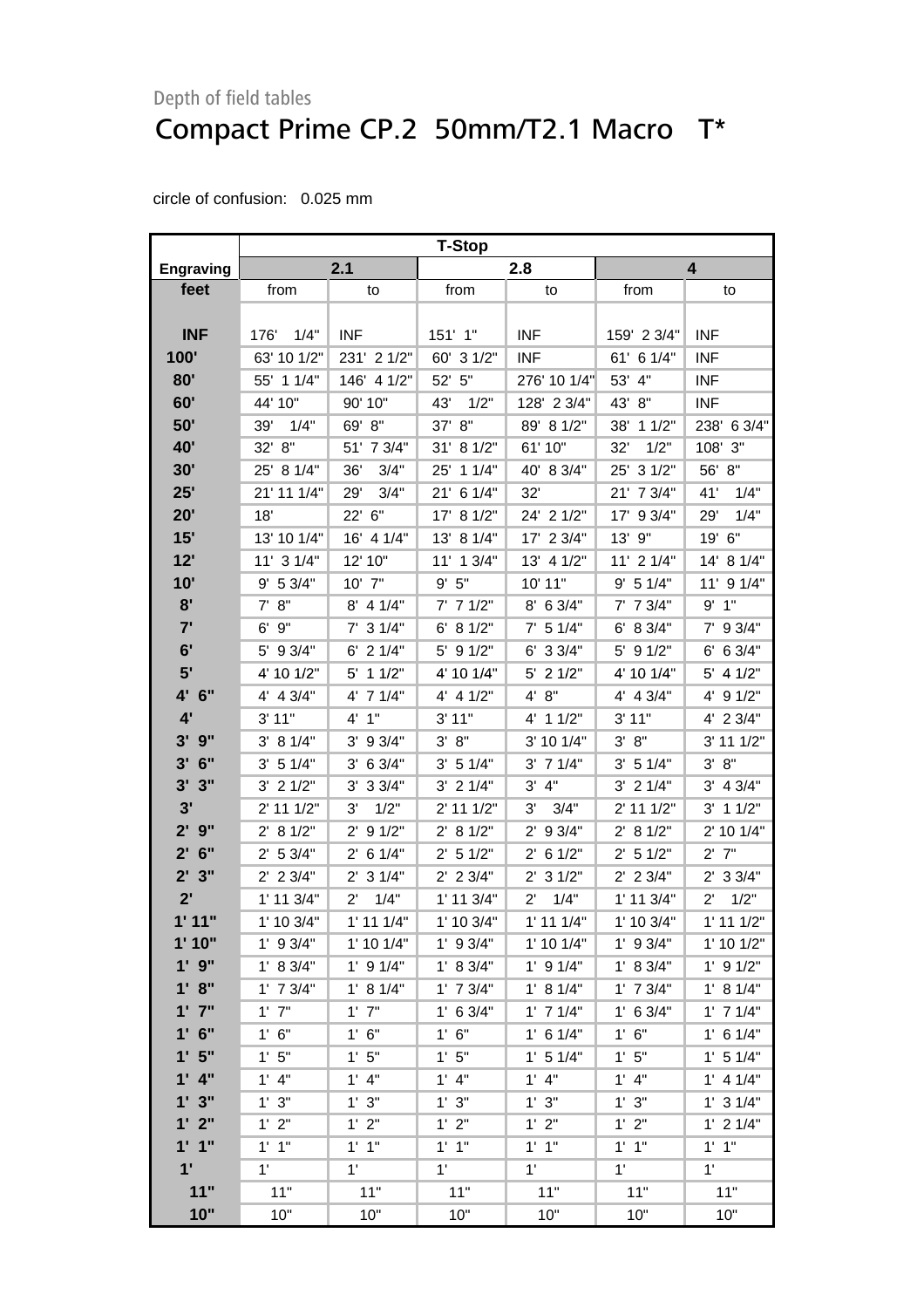|                           | <b>T-Stop</b>  |                      |                |               |                |                    |
|---------------------------|----------------|----------------------|----------------|---------------|----------------|--------------------|
| <b>Engraving</b>          |                | 5.6                  |                | 8             | 11             |                    |
| feet                      | from           | to                   | from           | to            | from           | to                 |
|                           |                |                      |                |               |                |                    |
| <b>INF</b>                | 120' 4 1/4"    | <b>INF</b>           | 74' 2 1/4"     | <b>INF</b>    | 45' 5 3/4"     | <b>INF</b>         |
| 100'                      | 54' 8 1/2"     | <b>INF</b>           | 42' 8 1/4"     | <b>INF</b>    | $31'$ 4 $1/4"$ | <b>INF</b>         |
| 80'                       | 48' 1 3/4"     | <b>INF</b>           | 38' 7 1/4"     | <b>INF</b>    | 29' 1 1/4"     | <b>INF</b>         |
| 60'                       | 40' 1 1/2"     | <b>INF</b>           | 33' 3 1/4"     | <b>INF</b>    | 25' 11 3/4"    | <b>INF</b>         |
| 50'                       | 35' 4 3/4"     | <b>INF</b>           | 29' 11 3/4"    | <b>INF</b>    | 23' 11 1/4"    | <b>INF</b>         |
| 40'                       | 30' 1 1/4"     | <b>INF</b>           | 26' 1"         | <b>INF</b>    | 21' 4 3/4"     | <b>INF</b>         |
| 30'                       | 24' 1"         | 96' 2 1/2"           | 21' 5 1/2"     | <b>INF</b>    | 18' 2 1/4"     | <b>INF</b>         |
| 25'                       | 20' 9"         | 58' 3 3/4"           | 18' 9 1/4"     | 108' 4 1/2"   | 16' 2 3/4"     | <b>INF</b>         |
| 20'                       | $17'$ 2 $1/4"$ | 36' 7 3/4"           | 15' 10"        | 51' 6 1/4"    | 13' 11 3/4"    | 105' 9"            |
| 15'                       | 13' 4 1/2"     | 22' 7 3/4"           | 12' 6 1/2"     | 27' 6"        | $11'$ 4 $1/2"$ | 37' 8 1/2"         |
| 12'                       | 10' 11 1/4"    | 16' 4 1/2"           | 10' 4 1/2"     | 18' 9"        | $9'$ 6 3/4"    | 22' 11 1/2"        |
| 10'                       | 9' 3''         | 12' 10"              | 8' 10 1/4"     | 14' 2 3/4"    | $8'$ 3 1/4"    | 16' 6"             |
| 8'                        | $7'$ 6 1/4"    | 9' 8 1/4"            | $7'$ $3''$     | 10' 5 1/4"    | 6' 10 1/4"     | 11' 7 1/4"         |
| 7'                        | $6'$ 7 $3/4"$  | $8'$ 2 3/4"          | $6'$ 5 1/4"    | $8'$ 9 1/4"   | $6'$ 1 1/2"    | 9' 6 3/4"          |
| 6'                        | 5' 8 3/4"      | 6' 10 1/2"           | $5'$ $7"$      | $7'$ 2 3/4"   | $5'$ 4 1/4"    | $7'$ 9 $1/4"$      |
| 5'                        | 4' 9 3/4"      | 5' 7"                | 4' 8 1/2"      | $5'$ 9 3/4"   | 4' 6 1/2"      | $6'$ 1 $3/4"$      |
| 4' 6"                     | $4'$ 4 $1/4"$  | 4' 11 1/2"           | 4' 3 1/4"      | 5' 1 3/4"     | 4' 1 1/2"      | 5' 4 3/4"          |
| 4'                        | 3' 10 1/2"     | $4'$ 4 $1/4"$        | $3'$ 9 $3/4"$  | $4'$ 5 3/4"   | 3' 8 1/2"      | 4' 8''             |
| $3'$ $9''$                | $3'$ 7 $3/4"$  | 1/2"<br>$4^{\prime}$ | $3'$ $7"$      | $4'$ $2"$     | 3' 6''         | 4' 4"              |
| $3'$ 6"                   | 3' 5''         | $3'$ $9''$           | $3'$ 4 1/4"    | 3' 10 1/4"    | $3'$ 3 $1/4"$  | 4'                 |
| 3'3''                     | $3'$ $2"$      | 3' 51/2"             | $3'$ 1 1/2"    | $3'$ 6 1/2"   | 3'<br>3/4"     | 8"<br>$3^{\prime}$ |
| 3'                        | 2' 11 1/4"     | $3'$ 2 $1/4"$        | 2' 10 3/4"     | 3' 3''        | 2' 10"         | 4"<br>3'           |
| $2'$ $9''$                | 2' 8 1/4"      | 2' 10 3/4"           | 2' 8''         | 2' 11 1/2"    | $2'$ 7 1/2"    | 1/4"<br>3'         |
| $2'$ 6"                   | $2'$ 5 1/2"    | $2'$ 7 1/2"          | $2'$ 5 1/4"    | 2' 8''        | $2'$ 4 $3/4"$  | 2' 8 3/4"          |
| 2'3''                     | $2'$ 2 1/2"    | $2'$ 4"              | $2'$ 2 1/4"    | $2'$ 4 1/2"   | 2' 2''         | 2' 5''             |
| 2'                        | $1'$ 11 $3/4"$ | $2^{\prime}$<br>3/4" | $1'$ 11 $1/2"$ | $2'$ 1 1/4"   | $1'$ 11 $1/4"$ | $2'$ 1 1/2"        |
| 1'11"                     | 1' 10 3/4"     | $1'$ 11 $3/4"$       | $1'$ 10 $1/2"$ | $2^{\prime}$  | 1' 10 1/4"     | 2'<br>1/2"         |
| 1'10"                     | $1'$ 9 3/4"    | 1' 10 3/4"           | $1'$ 9 $1/2"$  | 1'11"         | $1'$ 9 $1/4"$  | $1'$ 11 $1/4"$     |
| $1'$ $9"$                 | 1' 8 3/4"      | $1'$ 9 $1/2"$        | 1' 8 3/4"      | $1'$ 9 $3/4"$ | 1' 8 1/2"      | 1'10"              |
| 1' 8''                    | $1'$ 7 $3/4"$  | 1' 8 1/2"            | $1'$ 7 $3/4"$  | 1' 8 3/4"     | $1'$ 7 $1/2"$  | 1'9''              |
| $1'$ $7''$                | 1' 6 3/4"      | $1'$ 7 $1/2"$        | $1'$ 6 3/4"    | $1'$ 7 $3/4"$ | $1'$ 6 $1/2"$  | $1'$ 7 $3/4"$      |
| $1'$ 6"                   | 1' 53/4"       | $1'$ 6 $1/2"$        | 1' 53/4"       | $1'$ 6 $1/2"$ | 1' 5 1/2"      | $1'$ 6 3/4"        |
| 1'5"                      | $1'$ 4 3/4"    | $1'$ 5 $1/4"$        | $1'$ 4 3/4"    | $1'$ 5 $1/2"$ | $1'$ 4 $3/4"$  | 1' 5 3/4"          |
| $1'$ 4"                   | $1'$ 4"        | $1'$ 4 $1/4"$        | $1'$ 3 3/4"    | $1'$ 4 $1/2"$ | 1' 3 3/4"      | $1'$ 4 $1/2"$      |
| 1'3"                      | 1' 3''         | $1'$ 3 $1/4"$        | $1'$ 2 3/4"    | $1'$ 3 $1/4"$ | $1'$ 2 $3/4"$  | $1'$ 3 $1/2"$      |
| 1'2"                      | 1'2"           | $1'$ 2 $1/4"$        | $1'$ 1 3/4"    | $1'$ 2 $1/4"$ | $1'$ 1 $3/4"$  | $1'$ 2 $1/4"$      |
| 1'1''                     | $1'$ $1''$     | $1'$ 1 $1/4"$        | $1'$ $1''$     | $1'$ 1 $1/4"$ | $1'$ $3/4"$    | $1'$ 1 $1/4"$      |
| $\mathbf{1}^{\mathsf{r}}$ | 1'             | 1'                   | $1^{\circ}$    | 1/4"<br>1'    | 11 3/4"        | 1/4"<br>1'         |
| 11"                       | 11"            | 11"                  | 11"            | 11"           | 11"            | 11 1/4"            |
| 10"                       | 10"            | 10"                  | 10"            | 10"           | 10"            | 10"                |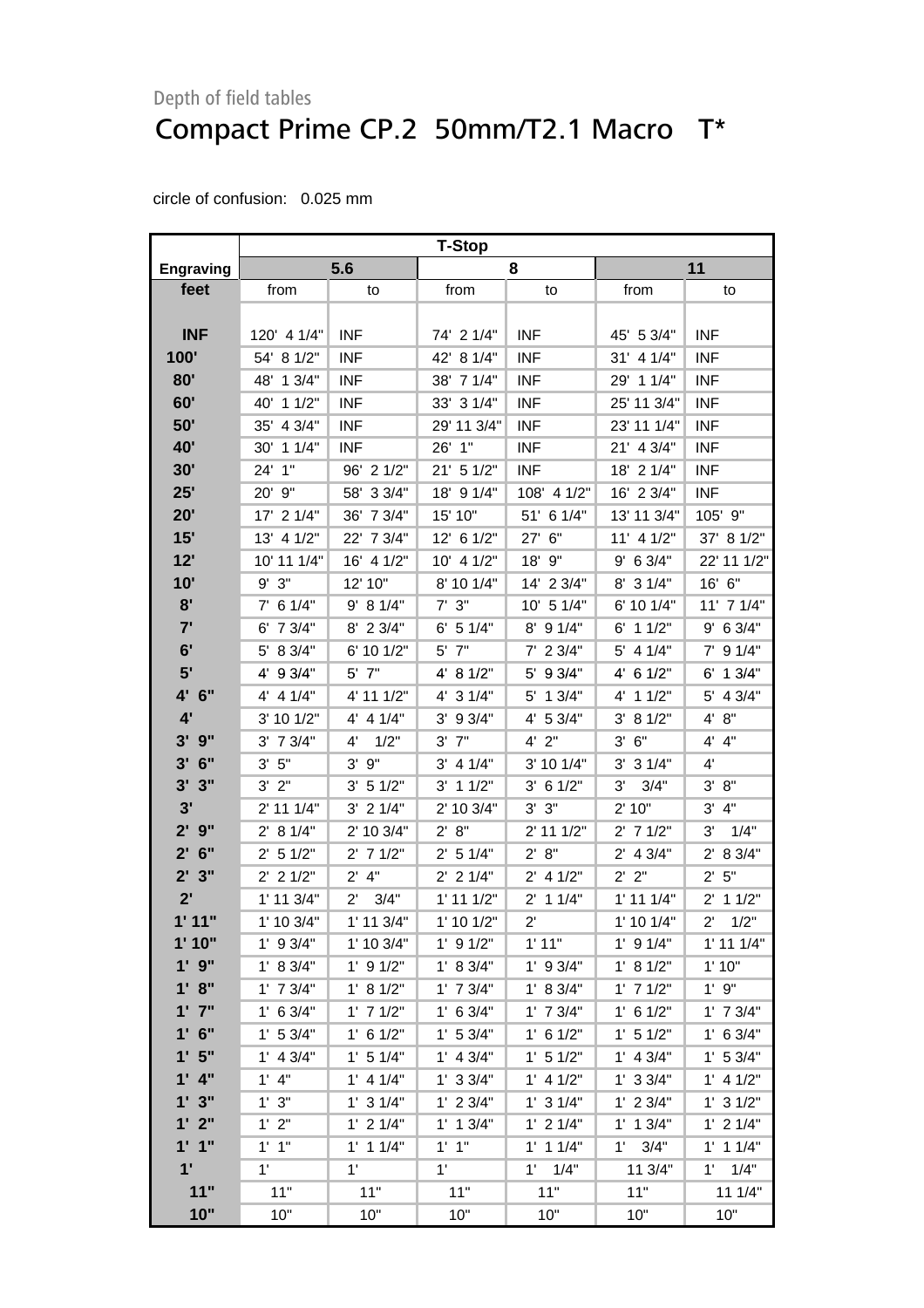|                    | <b>T-Stop</b>          |                        |                       |                       |  |  |
|--------------------|------------------------|------------------------|-----------------------|-----------------------|--|--|
| <b>Engraving</b>   |                        | 16                     |                       | 22                    |  |  |
| feet               | from                   | to                     | from                  | to                    |  |  |
|                    |                        |                        |                       |                       |  |  |
| <b>INF</b>         | 28' 11 1/2"            | <b>INF</b>             | 19'<br>1/4"           | <b>INF</b>            |  |  |
| 100'               | 22' 6 1/2"             | <b>INF</b>             | 1/2"<br>16'           | <b>INF</b>            |  |  |
| 80'                | 21' 4 1/4"             | <b>INF</b>             | 15' 5 1/4"            | <b>INF</b>            |  |  |
| 60'                | 19' 7 1/2"             | <b>INF</b>             | 14' 6 1/2"            | <b>INF</b>            |  |  |
| 50'                | 18' 5 1/4"             | <b>INF</b>             | 13' 10 1/2"           | <b>INF</b>            |  |  |
| 40'                | 16' 11"                | <b>INF</b>             | 13'                   | <b>INF</b>            |  |  |
| 30'                | 14' 10 1/4"            | <b>INF</b>             | 11'9''                | <b>INF</b>            |  |  |
| 25'                | 13' 6 1/2"             | <b>INF</b>             | 10' 11"               | <b>INF</b>            |  |  |
| 20'                | 11' 11 1/4"            | <b>INF</b>             | 9' 10 1/2"            | <b>INF</b>            |  |  |
| 15'                | 10'                    | 76' 4 3/4"             | 8'<br>6"              | <b>INF</b>            |  |  |
| 12'                | $8'$ $7"$              | 33'<br>1/2"            | $7'$ 5 3/4"           | 13/4"<br>85'          |  |  |
| 10'                | 6 1/4"<br>$7^{\circ}$  | $21'$ 1"               | 6'<br>8"              | 4 1/2"<br>34'         |  |  |
| 8'                 | 4 1/4"<br>6'           | 8"<br>13'              | 5'<br>8 3/4"          | 13/4"<br>18'          |  |  |
| 7'                 | 8 1/2"<br>5'           | 10' 11"                | 21/2"<br>5'           | 6 3/4"<br>13'         |  |  |
| 6'                 | 1/2"<br>5'             | 8' 7 1/4"              | 4'<br>7 3/4"          | 10' 1 3/4"            |  |  |
| 5'                 | 4"<br>4'               | 6' 7 3/4"              | 1/2"<br>4'            | $7'$ 6"               |  |  |
| 4' 6"              | 3' 11 1/2"             | 5' 9 1/4"              | 3' 8 1/2"             | 6'<br>4 3/4"          |  |  |
| 4'                 | 3' 6 3/4"              | 4' 11 1/2"             | 4 1/2"<br>3'          | 4 3/4"<br>5'          |  |  |
| 3'<br>9"           | 4 1/2"<br>3'           | 4' 6 3/4"              | 21/2"<br>3'           | 4' 11 1/4"            |  |  |
| 3'<br>6"           | 2"<br>3,               | 4' 2 1/4"              | 3'<br>1/4"            | 4' 6''                |  |  |
| 3'<br>3"           | 2' 11 1/2"             | 3' 10"                 | 2' 10"                | 4' 1"                 |  |  |
| 3'                 | 9"<br>$2^{\prime}$     | 3' 5 3/4"              | $2'$ 7 $3/4"$         | 3' 8 1/4"             |  |  |
| $2^{\prime}$<br>9" | 6 1/2"<br>$2^{\prime}$ | 11/2"<br>3'            | 51/2"<br>$2^{\prime}$ | 31/2"<br>3'           |  |  |
| $2^{\prime}$<br>6" | $2^{\prime}$<br>4"     | $2^{\prime}$<br>9 3/4" | 31/4"<br>$2^{\prime}$ | $2'$ 11 1/4"          |  |  |
| $2^{\prime}$<br>3" | 11/2"<br>2'            | $2^{\prime}$<br>5 3/4" | 3/4"<br>$2^{\prime}$  | $2'$ $7"$             |  |  |
| 2'                 | 1' 10 3/4"             | 2"<br>$2^{\prime}$     | 1' 10 1/4"            | 2' 3''                |  |  |
| 1'11"              | 1'10"                  | $2^{\prime}$<br>1"     | $1'$ 9 $1/2"$         | $2'$ 1 3/4"           |  |  |
| 1'10"              | $1'$ $9"$              | 1' 11 3/4"             | 1' 8 1/2"             | 1/4"<br>$2^{\prime}$  |  |  |
| 9"                 | 1' 8''                 | 1' 10 1/2"             | $1'$ 7 $3/4"$         | 1'11"                 |  |  |
| 1' 8''             | $1'$ 7 $1/4"$          | $1'$ 9 $1/4"$          | $1'$ 6 3/4"           | $1'$ 9 3/4"           |  |  |
| $1'$ $7''$         | 6 1/4"<br>1'           | 1' 8 1/4"              | 1' 6''                | 1' 8 1/2"             |  |  |
| $1'$ 6"            | 51/2"<br>$1^{\prime}$  | $1'$ $7"$              | 1'5"                  | $1'$ 7 $1/2"$         |  |  |
| 1'5"               | 4 1/2"<br>$1^{\circ}$  | 1' 53/4"               | $1'$ 4 $1/4"$         | $1^{\prime}$<br>61/4" |  |  |
| 4"<br>$1^{\prime}$ | 31/2"<br>$1^{\prime}$  | $1'$ 4 3/4"            | $1'$ 3 $1/4"$         | 1'5"                  |  |  |
| 1'3''              | $1'$ 2 $1/2"$          | $1'$ 3 $1/2"$          | 21/2"<br>1'           | $1'$ 3 3/4"           |  |  |
| 1'2"               | $1'$ 1 $3/4"$          | $1'$ 2 $1/2"$          | 11/2"<br>$1^{\prime}$ | $1'$ 2 $3/4"$         |  |  |
| 1'1''              | $1'$ $3/4"$            | $1'$ 1 $1/2"$          | 1/2"<br>$1^{\circ}$   | $1'$ 1 $1/2"$         |  |  |
| 1'                 | 11 3/4"                | 1'<br>1/4"             | 11 3/4"               | 1'<br>1/2"            |  |  |
| 11"                | 10 3/4"                | 111/4"                 | 10 3/4"               | 11 1/4"               |  |  |
| 10"                | 10"                    | 10 1/4"                | 93/4"                 | 10 1/4"               |  |  |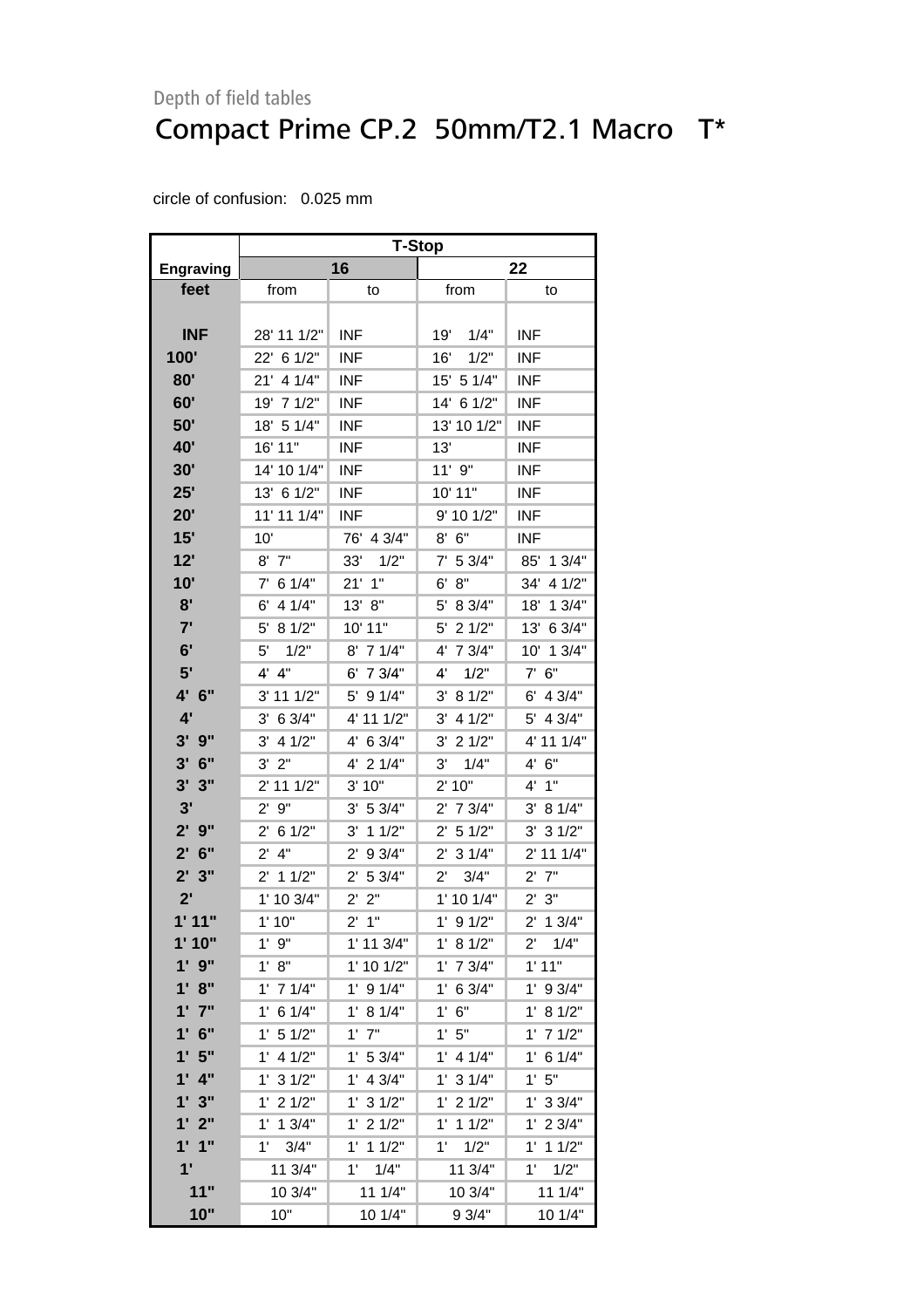|                  | <b>T-Stop</b>        |               |                |                |                      |                      |
|------------------|----------------------|---------------|----------------|----------------|----------------------|----------------------|
| <b>Engraving</b> |                      | 2.9           |                | 4              |                      | 5.6                  |
| feet             | from                 | to            | from           | to             | from                 | to                   |
|                  |                      |               |                |                |                      |                      |
| <b>INF</b>       | 9' 5 3/4"            | <b>INF</b>    | $7'$ 5"        | <b>INF</b>     | $6'$ $2"$            | <b>INF</b>           |
| 30'              | $7'$ 4"              | <b>INF</b>    | 3/4"<br>6'     | <b>INF</b>     | 5' 2 3/4"            | <b>INF</b>           |
| 15'              | 5' 11 3/4"           | <b>INF</b>    | 5' 1 1/2"      | <b>INF</b>     | 4' 6 1/4"            | <b>INF</b>           |
| 10'              | 1/2"<br>$5^{\prime}$ | <b>INF</b>    | 4' 5 1/4"      | <b>INF</b>     | 3' 11 3/4"           | <b>INF</b>           |
| 8'               | $4'$ 6 1/4"          | 48' 4 1/4"    | 1/4"<br>4'     | <b>INF</b>     | 3' 8''               | <b>INF</b>           |
| 6'               | 3' 10 1/4"           | 15' 2 3/4"    | 3' 6''         | 30' 6 3/4"     | $3'$ 2 $3/4"$        | <b>INF</b>           |
| 5'               | 3' 5 1/4"            | 9' 10"        | $3'$ $2"$      | 14' 4 1/2"     | 2' 11 1/4"           | <b>INF</b>           |
| 4' 6"            | $3'$ 2 $1/2"$        | 7' 11 1/2"    | 2' 11 3/4"     | 10' 7 1/2"     | $2'$ 9 1/4"          | 96' 6 1/2"           |
| 4'               | $2'$ 11 1/2"         | $6'$ 5 1/4"   | $2'$ 9 $1/4"$  | 1/4"<br>8'     | $2'$ 7 1/4"          | 23' 3 1/2"           |
| 3'<br>6"         | 2' 8 1/4"            | $5'$ 2"       | $2'$ 6 1/2"    | $6'$ 1 1/4"    | $2'$ 4 3/4"          | 11' 9 1/2"           |
| 3'               | 2' 5''               | 4'1''         | $2'$ 3 $1/2"$  | $4'$ 7 $1/2"$  | 2' 2"                | 11/2"<br>$7^{\circ}$ |
| $2'$ $9''$       | 2'3''                | $3'$ 7 1/4"   | $2'$ 1 $3/4"$  | $4^{\prime}$   | $2^{\prime}$<br>3/4" | 5' 8 1/4"            |
| $2'$ 6"          | 2'1"                 | $3'$ $2"$     | 2'             | 3' 51/2"       | 1'11"                | $4'$ $7"$            |
| 2'3"             | 1'11"                | $2'$ $9"$     | $1'$ 10 $1/4"$ | 2' 11 1/2"     | $1'$ 9 $1/2"$        | 3' 81/2"             |
| 2'               | $1'$ $9"$            | $2'$ 4 1/4"   | 1' 8 1/4"      | 2' 6''         | $1'$ 7 $3/4"$        | 3'                   |
| 1'11"            | 1' 8 1/4"            | $2'$ 2 3/4"   | $1'$ 7 $3/4"$  | $2'$ 4 1/2"    | $1'$ $7"$            | $2'$ 9 1/2"          |
| 1'10"            | $1'$ 7 $1/2"$        | $2'$ 1 1/2"   | $1'$ $7"$      | $2'$ 2 3/4"    | $1'$ 6 $1/2"$        | 7"<br>$2^{\prime}$   |
| $1'$ $9''$       | $1'$ 6 3/4"          | $2^{\prime}$  | $1'$ 6 $1/4"$  | $2'$ 1 1/4"    | 1' 53/4"             | $2'$ 4 $3/4"$        |
| 1' 8''           | 1' 6''               | 1' 10 3/4"    | $1'$ 5 $1/2"$  | $1'$ 11 $3/4"$ | $1'$ 5 $1/4"$        | $2'$ 2 3/4"          |
| $1'$ $7''$       | 1' 5 1/4"            | $1'$ 9 $1/4"$ | $1'$ 4 $3/4"$  | $1'$ 10 $1/4"$ | $1'$ 4 $1/2"$        | 3/4"<br>$2^{\prime}$ |
| $1'$ 6"          | $1'$ 4 $1/2"$        | 1' 8''        | $1'$ 4"        | 1' 8 3/4"      | $1'$ 3 3/4"          | 1' 10 3/4"           |
| 1'5"             | $1'$ 3 3/4"          | $1'$ 6 3/4"   | $1'$ 3 $1/4"$  | $1'$ 7 $1/4"$  | 1' 3''               | 1'9''                |
| $1'$ $4"$        | 1' 3''               | $1'$ 5 $1/2"$ | $1'$ 2 $1/2"$  | 1' 6''         | $1'$ 2 $1/4"$        | $1'$ 7 $1/4"$        |
| 1'3''            | $1'$ $2"$            | $1'$ 4 $1/4"$ | $1'$ 1 $3/4"$  | $1'$ 4 $1/2"$  | $1'$ 1 $1/2"$        | 1' 53/4"             |
| 1'2"             | $1'$ 1 $1/4"$        | 1'3''         | $1'$ $1''$     | $1'$ 3 $1/4"$  | 1'<br>3/4"           | $1'$ 4 $1/4"$        |
| 1'1''            | 1'<br>1/4"           | $1'$ 1 $3/4"$ | 1/4"<br>1'     | 1'2"           | 1'                   | $1'$ 2 $3/4"$        |
| 1'               | 111/2"               | 1'<br>1/2"    | 111/4"         | 1' 3/4"        | 111/4"               | $1'$ 1 $1/4"$        |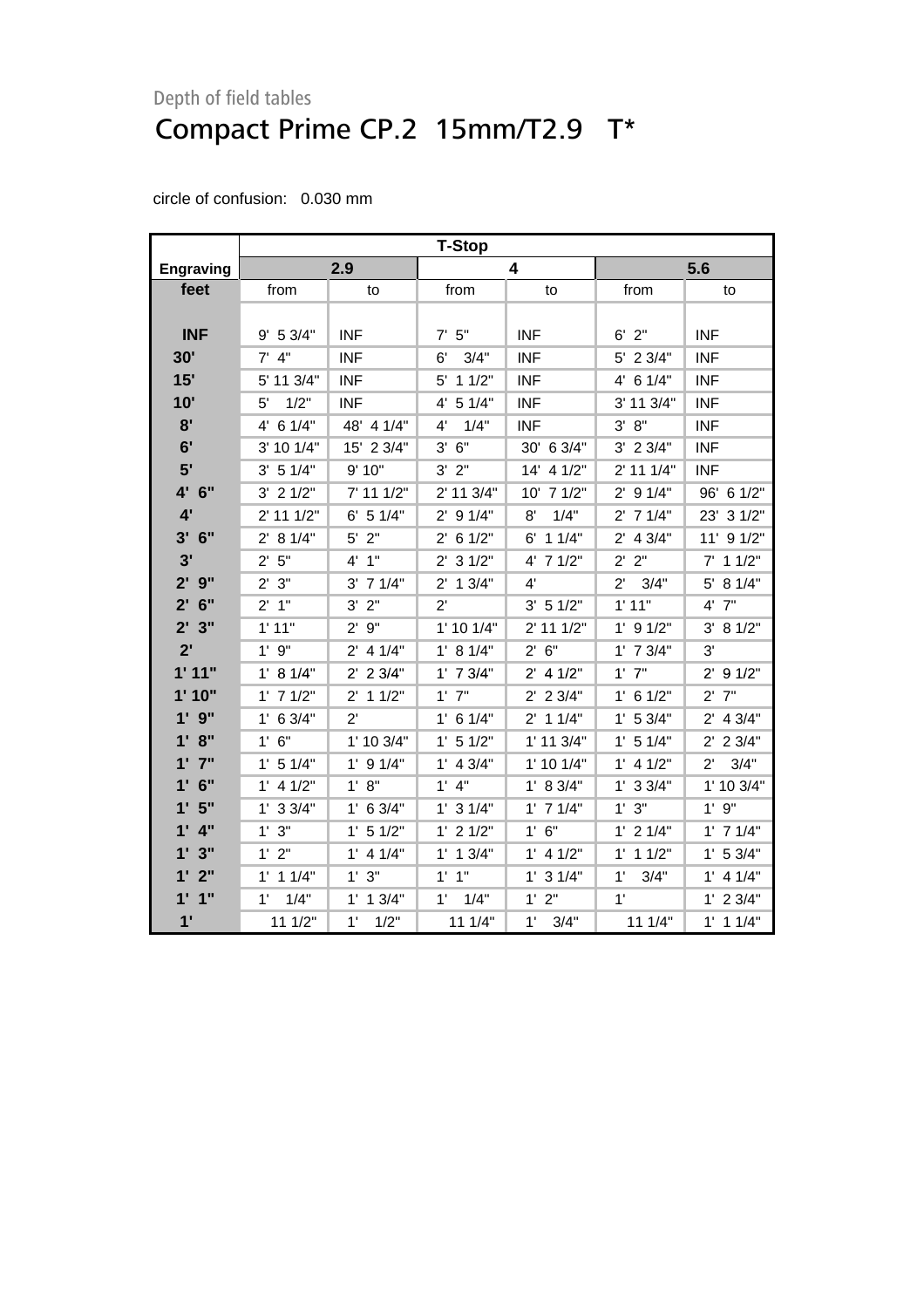|                  | <b>T-Stop</b>        |               |                |                      |                      |                      |
|------------------|----------------------|---------------|----------------|----------------------|----------------------|----------------------|
| <b>Engraving</b> |                      | 8             |                | 11                   |                      | 16                   |
| feet             | from                 | to            | from           | to                   | from                 | to                   |
|                  |                      |               |                |                      |                      |                      |
| <b>INF</b>       | 4' 7 3/4"            | <b>INF</b>    | $3'$ 3 $3/4"$  | <b>INF</b>           | $2'$ 4 1/2"          | <b>INF</b>           |
| 30'              | 4' 1 1/4"            | <b>INF</b>    | 1/2"<br>3'     | <b>INF</b>           | 2' 3''               | <b>INF</b>           |
| 15'              | 3' 8''               | <b>INF</b>    | $2'$ 9 $3/4"$  | <b>INF</b>           | $2'$ 1 1/2"          | <b>INF</b>           |
| 10'              | 3' 4"                | <b>INF</b>    | $2'$ 7 $1/2"$  | <b>INF</b>           | 1/4"<br>$2^{\prime}$ | <b>INF</b>           |
| 8'               | $3'$ 1 1/4"          | <b>INF</b>    | 2' 6''         | <b>INF</b>           | $1'$ 11 $1/2"$       | <b>INF</b>           |
| 6'               | $2'$ 9 $1/2"$        | <b>INF</b>    | $2'$ 3 $1/2"$  | <b>INF</b>           | $1'$ 10 $1/4"$       | <b>INF</b>           |
| 5'               | $2'$ $7"$            | <b>INF</b>    | 2' 2"          | <b>INF</b>           | $1'$ 9 $1/4"$        | <b>INF</b>           |
| 4' 6"            | $2'$ 5 1/2"          | <b>INF</b>    | 2' 1''         | <b>INF</b>           | 1' 8 1/2"            | <b>INF</b>           |
| 4'               | $2'$ 4"              | <b>INF</b>    | $2^{\prime}$   | <b>INF</b>           | 1' 8''               | <b>INF</b>           |
| 3'<br>6"         | 2' 2"                | <b>INF</b>    | $1'$ 10 $1/2"$ | <b>INF</b>           | $1'$ $7"$            | <b>INF</b>           |
| 3'               | $2^{\prime}$         | 23' 8 1/2"    | 1'9''          | <b>INF</b>           | $1'$ 6"              | <b>INF</b>           |
| $2'$ $9''$       | 1' 10 3/4"           | 12' 5 3/4"    | 1' 8 1/4"      | <b>INF</b>           | $1'$ 5 $1/2"$        | <b>INF</b>           |
| $2'$ 6"          | $1'$ 9 $1/2"$        | 7' 11 1/2"    | $1'$ 7 $1/4"$  | 1801' 4"             | $1'$ 4 $3/4"$        | <b>INF</b>           |
| $2'$ $3''$       | 1' 8''               | $5'$ 6 1/4"   | $1'$ 6 $1/4"$  | 16' 4 1/4"           | $1'$ 4"              | <b>INF</b>           |
| 2'               | $1'$ 6 $1/2"$        | 4'            | 1'5"           | $7'$ 4"              | $1'$ 3 $1/4"$        | <b>INF</b>           |
| 1'11"            | 1' 6''               | $3'$ 7 $1/2"$ | $1'$ 4 $1/2"$  | 1/2"<br>6'           | $1'$ 2 3/4"          | 1658' 7 1/2"         |
| 1'10"            | $1'$ 5 $1/2"$        | $3'$ 3 $1/4"$ | $1'$ 4"        | 3/4"<br>$5^{\prime}$ | $1'$ 2 $1/2"$        | 27' 4"               |
| $1'$ $9''$       | 1'5"                 | 2' 11 1/2"    | $1'$ 3 3/4"    | 4' 3 3/4"            | $1'$ 2 $1/4"$        | 13' 2 1/4"           |
| 1' 8"            | $1'$ 4 $1/4"$        | 2' 8 1/4"     | $1'$ 3 $1/4"$  | 3' 81/2"             | $1'$ 1 $3/4"$        | $8'$ 5 1/4"          |
| $1'$ $7''$       | $1'$ 3 $3/4"$        | 2' 5 1/4"     | $1'$ 2 $3/4"$  | $3'$ 2 $1/2"$        | $1'$ 1 $1/2"$        | 6'<br>1/2"           |
| $1'$ 6"          | $1'$ 3 $1/4"$        | $2'$ 2 1/2"   | $1'$ 2 $1/4"$  | $2'$ 9 1/2"          | $1'$ $1''$           | $4'$ $7"$            |
| 1'5"             | $1'$ 2 $1/2"$        | $2^{\prime}$  | $1'$ 1 $3/4"$  | $2'$ 5 1/4"          | 1'<br>3/4"           | $3'$ 7 $1/2"$        |
| $1'$ $4"$        | $1'$ 1 $3/4"$        | $1'$ 9 3/4"   | $1'$ $1''$     | $2'$ 1 $3/4"$        | 1/4"<br>$1^{\prime}$ | 2' 11 1/4"           |
| 1'3"             | $1'$ 1 $1/4"$        | $1'$ 7 $1/2"$ | 1/2"<br>1'     | $1'$ 10 $1/2"$       | 11 3/4"              | 2' 5 1/4"            |
| 1'2''            | $1^{\prime}$<br>1/2" | $1'$ 5 $1/2"$ | $1^{\prime}$   | $1'$ 7 $3/4"$        | 111/4"               | 1/4"<br>$2^{\prime}$ |
| $1'$ $1''$       | 11 3/4"              | $1'$ 3 3/4"   | 111/4"         | $1'$ 5 $1/2"$        | 10 3/4"              | 1' 8 1/2"            |
| 1'               | 11"                  | 1'2"          | 10 3/4"        | $1'$ 3 $1/4"$        | 10 1/4"              | $1'$ 5 $1/4"$        |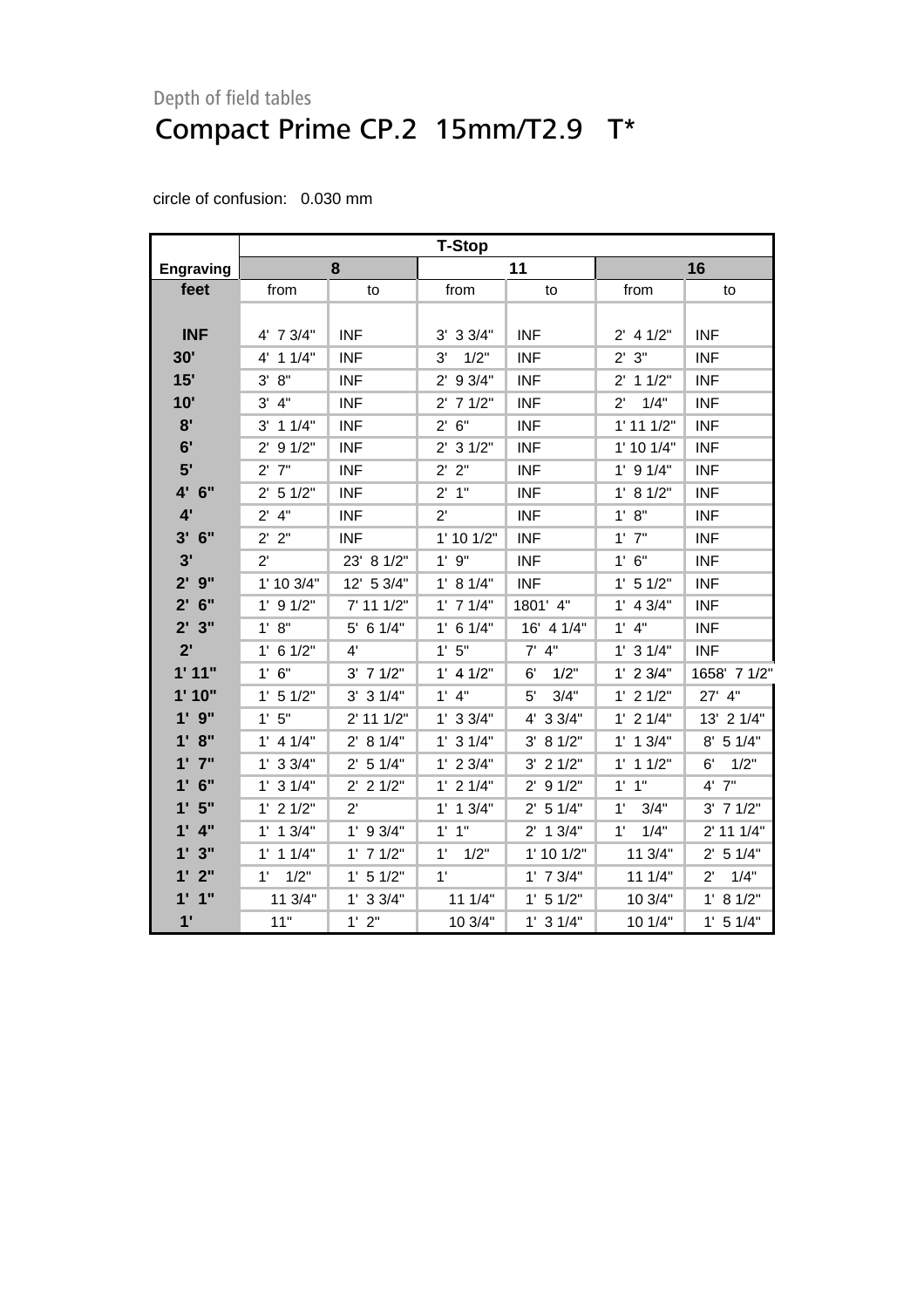|                  | T-Stop                 |             |  |  |  |  |  |
|------------------|------------------------|-------------|--|--|--|--|--|
| <b>Engraving</b> |                        | 22          |  |  |  |  |  |
| feet             | from                   | to          |  |  |  |  |  |
|                  |                        |             |  |  |  |  |  |
| <b>INF</b>       | $1'$ $9"$              | <b>INF</b>  |  |  |  |  |  |
| 30'              | 1'<br>8 1/4"           | INF         |  |  |  |  |  |
| 15'              | 71/2"<br>1'            | <b>INF</b>  |  |  |  |  |  |
| 10'              | 6 3/4"<br>1'           | <b>INF</b>  |  |  |  |  |  |
| 8'               | 6 1/2"<br>1'           | <b>INF</b>  |  |  |  |  |  |
| 6'               | $1^{\prime}$<br>5 3/4" | <b>INF</b>  |  |  |  |  |  |
| 5'               | 5"<br>1'               | <b>INF</b>  |  |  |  |  |  |
| 4' 6"            | $1^{\prime}$<br>4 3/4" | <b>INF</b>  |  |  |  |  |  |
| 4'               | 4 1/4"<br>1'           | <b>INF</b>  |  |  |  |  |  |
| 3' 6''           | 1'<br>33/4"            | <b>INF</b>  |  |  |  |  |  |
| 3'               | $1'$ 3 $1/4"$          | <b>INF</b>  |  |  |  |  |  |
| 2'9''            | 1'<br>23/4"            | <b>INF</b>  |  |  |  |  |  |
| $2'$ 6"          | $1^{\circ}$<br>21/2"   | <b>INF</b>  |  |  |  |  |  |
| 2'3"             | $1^{\circ}$<br>2"      | <b>INF</b>  |  |  |  |  |  |
| 2'               | $1^{\circ}$<br>11/4"   | <b>INF</b>  |  |  |  |  |  |
| 1'11"            | $1'$ $1''$             | INF         |  |  |  |  |  |
| 1'10"            | 1'<br>1"               | <b>INF</b>  |  |  |  |  |  |
| 1'9''            | 1'<br>3/4"             | <b>INF</b>  |  |  |  |  |  |
| 1' 8''           | 1'<br>1/2"             | <b>INF</b>  |  |  |  |  |  |
| 1'7''            | 1'                     | <b>INF</b>  |  |  |  |  |  |
| $1'$ 6"          | 11 3/4"                | INF         |  |  |  |  |  |
| 1'5''            | 11 1/2"                | 16' 9 3/4"  |  |  |  |  |  |
| $1'$ $4"$        | 11 1/4"                | $7'$ 4 3/4" |  |  |  |  |  |
| 1'3"             | 10 3/4"                | 4' 6 1/2"   |  |  |  |  |  |
| 1'2"             | 10 1/2"                | 3' 2''      |  |  |  |  |  |
| 1'<br>1"         | 10"                    | $2'$ 4 1/4" |  |  |  |  |  |
| 1'               | 9 1/2"                 | 1'10"       |  |  |  |  |  |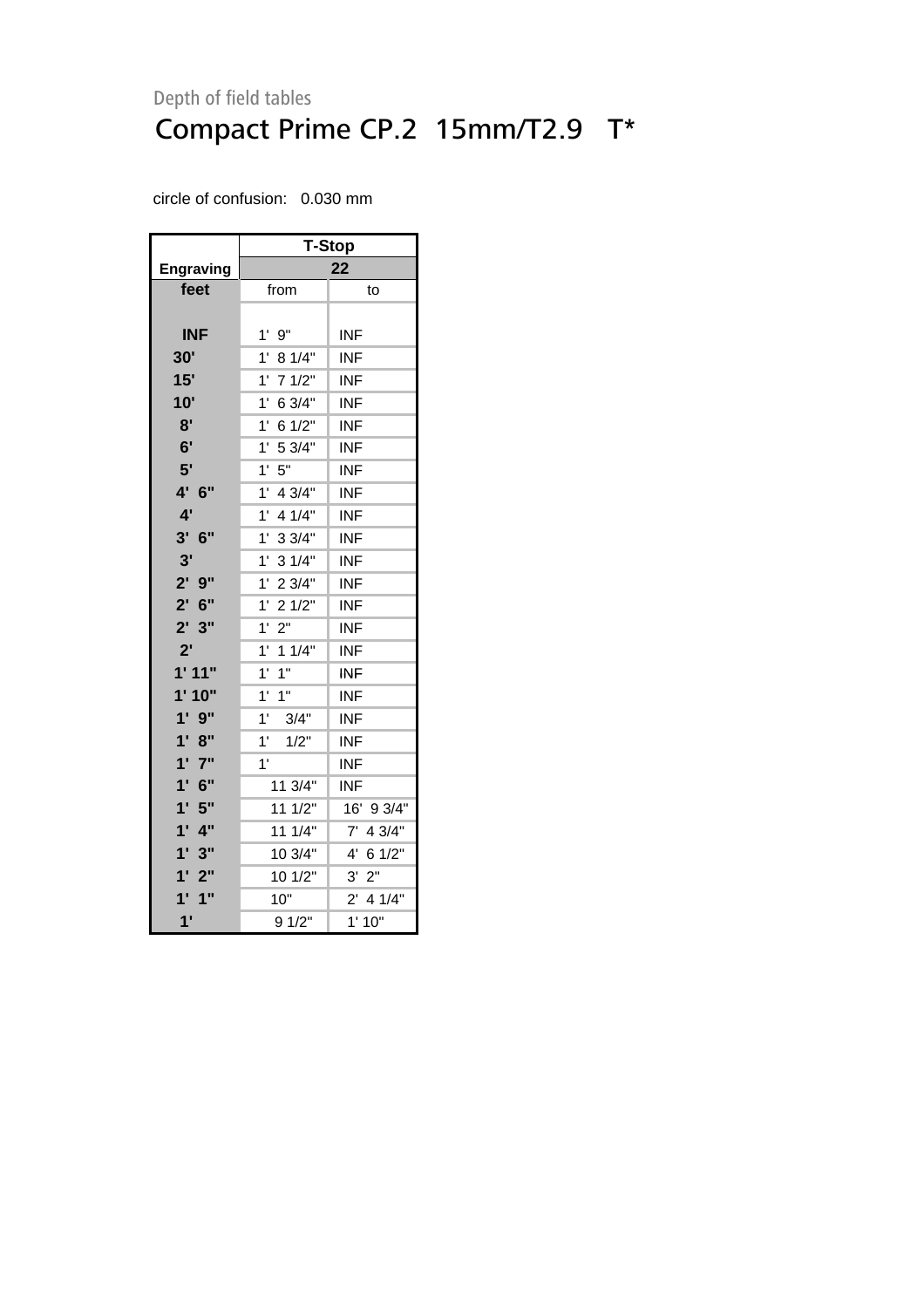|                  | <b>T-Stop</b>         |                      |                      |                        |                      |                       |
|------------------|-----------------------|----------------------|----------------------|------------------------|----------------------|-----------------------|
| <b>Engraving</b> |                       | 2.9                  |                      | 4                      |                      | 5.6                   |
| feet             | from                  | to                   | from                 | to                     | from                 | to                    |
|                  |                       |                      |                      |                        |                      |                       |
| <b>INF</b>       | 18' 5"                | <b>INF</b>           | 15' 2 3/4"           | <b>INF</b>             | 13' 7 1/4"           | INF                   |
| 30'              | $11'$ $7"$            | <b>INF</b>           | $10'$ $3"$           | <b>INF</b>             | $9'$ 6"              | <b>INF</b>            |
| 15'              | $8'$ 5 1/4"           | 78' 7 3/4"           | 7' 8 3/4"            | <b>INF</b>             | $7'$ 3 3/4"          | <b>INF</b>            |
| 10'              | 6' 7 3/4"             | 21' 1 1/2"           | $6'$ 2 $1/2"$        | 31' 3 3/4"             | 5' 11 1/4"           | <b>INF</b>            |
| 8'               | 5' 8 3/4"             | 13' 7 3/4"           | $5'$ 4 3/4"          | 17' 2 1/4"             | $5'$ 2 $1/2"$        | 93' 4 1/4"            |
| 6'               | 4' 7 3/4"             | $8'$ $7"$            | 4' 5 1/4"            | 93/4"<br>9'            | 4' 3 3/4"            | 17' 10 1/2"           |
| 5'               | 1/2"<br>4'            | $6'$ 7 $1/2"$        | 3' 10 3/4"           | $7'$ 3 3/4"            | $3'$ 9 $1/2"$        | 10' 10 1/4"           |
| 4' 6"            | 3' 8 3/4"             | 5' 9"                | $3'$ 7 1/4"          | 3"<br>6'               | 6"<br>3'             | 8' 7 1/4"             |
| 4'               | 4 3/4"<br>3'          | 4' 11 1/4"           | $3'$ 3 $1/4"$        | $5'$ 3 $1/2"$          | $3'$ 2 $1/2"$        | 6' 10"                |
| $3'$ 6"          | 1/2"<br>3'            | $4'$ $2"$            | 2' 11 1/2"           | 4'5''                  | 2' 10 3/4"           | $5'$ $5"$             |
| $2'$ 9"          | $2'$ 5 1/2"           | $3'$ 1 1/2"          | 2' 5''               | $3'$ $3"$              | $2'$ 4 1/2"          | 3' 81/2"              |
| $2'$ 6"          | $2'$ 3 1/4"           | $2'$ 9 $1/2"$        | $2'$ 2 3/4"          | 2' 10 3/4"             | $2'$ 2 1/2"          | 3"<br>3'              |
| 2'3''            | $2^{\prime}$<br>3/4"  | 2' 53/4"             | $2^{\prime}$<br>1/2" | 6 1/2"<br>$2^{\prime}$ | $2^{\prime}$<br>1/4" | $2'$ 9 $3/4"$         |
| 1'11"            | $1'$ 9 $1/2"$         | 3/4"<br>2'           | $1'$ 9 $1/4"$        | $2'$ 1 1/4"            | $1'$ $9"$            | $2'$ 3 1/4"           |
| 1'10"            | 1' 8 3/4"             | $1'$ 11 $1/2"$       | 1' 8 1/2"            | $2^{\prime}$           | 1' 8 1/4"            | 13/4"<br>$2^{\prime}$ |
| $1'$ $9''$       | $1'$ 7 $3/4"$         | $1'$ 10 $1/2"$       | $1'$ 7 $1/2"$        | 1' 10 3/4"             | $1'$ 7 $1/2"$        | $2^{\prime}$<br>1/4"  |
| 1' 8''           | $1'$ $7"$             | $1'$ 9 $1/4"$        | $1'$ 6 3/4"          | $1'$ 9 $3/4"$          | $1'$ 6 $1/2"$        | 1' 11"                |
| $1'$ $7''$       | 1' 6''                | 1' 8''               | 1' 53/4"             | 1' 8 1/2"              | 1' 53/4"             | $1'$ 9 $1/2"$         |
| $1'$ 6"          | $1'$ 5 $1/4"$         | $1'$ $7"$            | 1'5"                 | $1'$ 7 $1/4"$          | 1'5"                 | 1' 8 1/4"             |
| 1'5"             | $1'$ 4 $1/4"$         | 1' 53/4"             | $1'$ 4 $1/4"$        | 1' 6''                 | $1'$ 4"              | $1'$ 6 3/4"           |
| $1'$ 4"          | $1'$ 3 $1/2"$         | $1'$ 4 3/4"          | $1'$ 3 $1/4"$        | 1'5"                   | $1'$ 3 $1/4"$        | $1'$ 5 $1/2"$         |
| 1'3''            | $1'$ 2 $1/2"$         | $1'$ 3 $1/2"$        | $1'$ 2 $1/2"$        | $1'$ 3 3/4"            | $1'$ 2 $1/4"$        | $1'$ 4 $1/4"$         |
| 1'2"             | 11/2"<br>$1^{\prime}$ | $1'$ 2 $1/2"$        | $1'$ 1 $1/2"$        | $1'$ 2 $1/2"$          | $1'$ 1 $1/2"$        | 1' 3''                |
| 1'1''            | 3/4"<br>1'            | $1'$ 1 $1/2"$        | $1^{\prime}$<br>1/2" | $1'$ 1 $1/2"$          | 1'<br>1/2"           | $1'$ 1 $3/4"$         |
| 1'               | 11 3/4"               | 1/4"<br>$1^{\prime}$ | 11 3/4"              | 1/2"<br>1'             | 11 3/4"              | 3/4"<br>$1^{\circ}$   |
| 11"              | 10 3/4"               | 11 1/4"              | 10 3/4"              | 11 1/4"                | 10 3/4"              | 11 1/2"               |
| 10"              | 9 3/4"                | 10 1/4"              | 9 3/4"               | 10 1/4"                | 93/4"                | 10 1/4"               |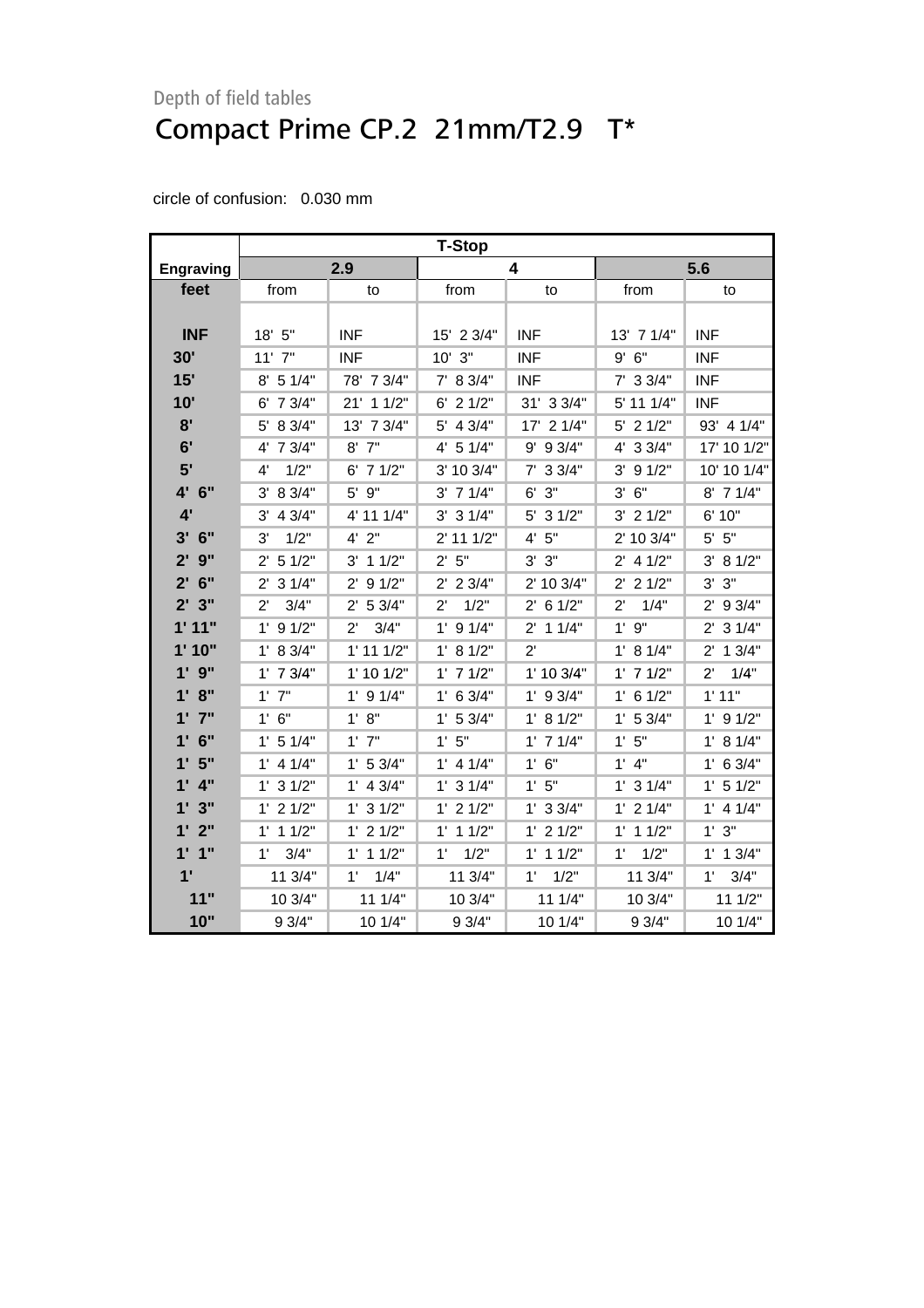|              | <b>T-Stop</b>        |                      |                      |                |               |                     |
|--------------|----------------------|----------------------|----------------------|----------------|---------------|---------------------|
| Engraving    |                      | 8                    |                      | 11             |               | 16                  |
| feet         | from                 | to                   | from                 | to             | from          | to                  |
|              |                      |                      |                      |                |               |                     |
| <b>INF</b>   | 10' 6 1/2"           | <b>INF</b>           | $7'$ 3 1/4"          | <b>INF</b>     | 4' 10 3/4"    | <b>INF</b>          |
| 30'          | $7'$ 11 1/4"         | <b>INF</b>           | 5' 11 1/2"           | <b>INF</b>     | $4'$ 3 $1/2"$ | <b>INF</b>          |
| 15'          | $6'$ 4 $1/4"$        | <b>INF</b>           | 1/2"<br>5'           | <b>INF</b>     | 3' 10"        | <b>INF</b>          |
| 10'          | 5' 3 3/4"            | <b>INF</b>           | $4'$ 4 $1/2"$        | <b>INF</b>     | $3'$ 5 $1/4"$ | <b>INF</b>          |
| 8'           | 4' 8 1/2"            | <b>INF</b>           | 3' 11 3/4"           | <b>INF</b>     | $3'$ 2 $1/2"$ | <b>INF</b>          |
| 6'           | 3' 11 3/4"           | <b>INF</b>           | $3'$ 5 $1/2"$        | <b>INF</b>     | 2' 10 1/2"    | <b>INF</b>          |
| 5'           | $3'$ 6 1/2"          | 27' 4"               | $3'$ 1 1/2"          | <b>INF</b>     | $2'$ 7 $3/4"$ | <b>INF</b>          |
| 4' 6"        | $3'$ 3 $1/2"$        | 16' 2 3/4"           | 2' 11 1/4"           | <b>INF</b>     | $2'$ 6 1/4"   | <b>INF</b>          |
| 4'           | 3'<br>1/2"           | 10' 9"               | 2' 8 3/4"            | 35' 10 3/4"    | $2'$ 4 1/2"   | <b>INF</b>          |
| $3'$ 6"      | 9"<br>$2^{\prime}$   | $7'$ 6 1/4"          | $2'$ 6 1/4"          | 14' 3 1/2"     | $2'$ 2 1/2"   | <b>INF</b>          |
| $2'$ $9''$   | $2'$ 3 $1/2"$        | $4'$ 6 1/2"          | $2'$ 1 1/2"          | $6'$ 2 1/4"    | 1'11"         | 12' 2 1/2"          |
| $2'$ 6"      | $2'$ 1 1/2"          | 3' 10"               | $1'$ 11 $3/4"$       | 4' 10 3/4"     | $1'$ 9 $3/4"$ | 7' 10 1/2"          |
| 2'3''        | $1'$ 11 $1/2"$       | $3'$ 2 $1/2"$        | 1'10"                | 3' 11"         | 1' 8 1/4"     | $5'$ $6"$           |
| 1'11"        | 1' 8 1/2"            | $2'$ 6 1/4"          | $1'$ 7 $1/2"$        | 2' 10 3/4"     | $1'$ 6 $1/4"$ | $3'$ 7 $1/4"$       |
| 1'10"        | $1'$ 7 $3/4"$        | $2'$ 4 1/4"          | $1'$ 6 3/4"          | 2' 8 1/4"      | $1'$ 5 $1/2"$ | $3'$ 3 $1/4"$       |
| $1'$ $9''$   | $1'$ $7"$            | $2'$ 2 1/2"          | $1'$ 6 $1/4"$        | $2'$ 5 3/4"    | 1'5''         | $2'$ 11 1/2"        |
| 1' 8''       | $1'$ 6 $1/4"$        | 3/4"<br>$2^{\prime}$ | $1'$ 5 $1/2"$        | $2'$ 3 1/2"    | $1'$ 4 $1/2"$ | 2' 8 1/4"           |
| $1'$ $7"$    | $1'$ 5 $1/2"$        | $1'$ 11 $1/4"$       | $1'$ 4 3/4"          | $2'$ 1 1/2"    | $1'$ 3 3/4"   | $2'$ 5 1/4"         |
| $1'$ 6"      | $1'$ 4 $1/2"$        | $1'$ 9 $1/2"$        | $1'$ 4"              | $1'$ 11 $1/2"$ | $1'$ 3 $1/4"$ | $2'$ 2 1/2"         |
| 1'5"         | $1'$ 3 3/4"          | 1' 8''               | $1'$ 3 $1/4"$        | $1'$ 9 $1/2"$  | $1'$ 2 $1/2"$ | $2^{\prime}$        |
| $1'$ 4"      | 1'3''                | $1'$ 6 $1/2"$        | $1'$ 2 $1/2"$        | $1'$ 7 $3/4"$  | 1'2"          | $1'$ 9 3/4"         |
| 1'3''        | 1'2"                 | 1'5''                | $1'$ 1 $3/4"$        | 1' 6''         | $1'$ 1 $1/4"$ | $1'$ 7 $1/2"$       |
| 1'2"         | $1'$ 1 $1/4"$        | $1'$ 3 3/4"          | $1'$ $1''$           | $1'$ 4 $1/2"$  | $1'$ $1/2"$   | $1'$ 5 $1/2"$       |
| 1'1''        | 1/2"<br>$1^{\prime}$ | $1'$ 2 $1/4"$        | 1/4"<br>$1^{\prime}$ | 1' 3''         | 11 3/4"       | 1' 3 3/4"           |
| $1^{\prime}$ | 11 1/2"              | $1'$ $1''$           | 11 1/4"              | $1'$ 1 $1/2"$  | 11"           | 1'2"                |
| 11"          | 10 3/4"              | 11 3/4"              | 10 1/2"              | 1'             | 10 1/4"       | $1^{\circ}$<br>1/2" |
| 10"          | 9 3/4"               | 10 1/2"              | 91/2"                | 10 3/4"        | 91/2"         | 11"                 |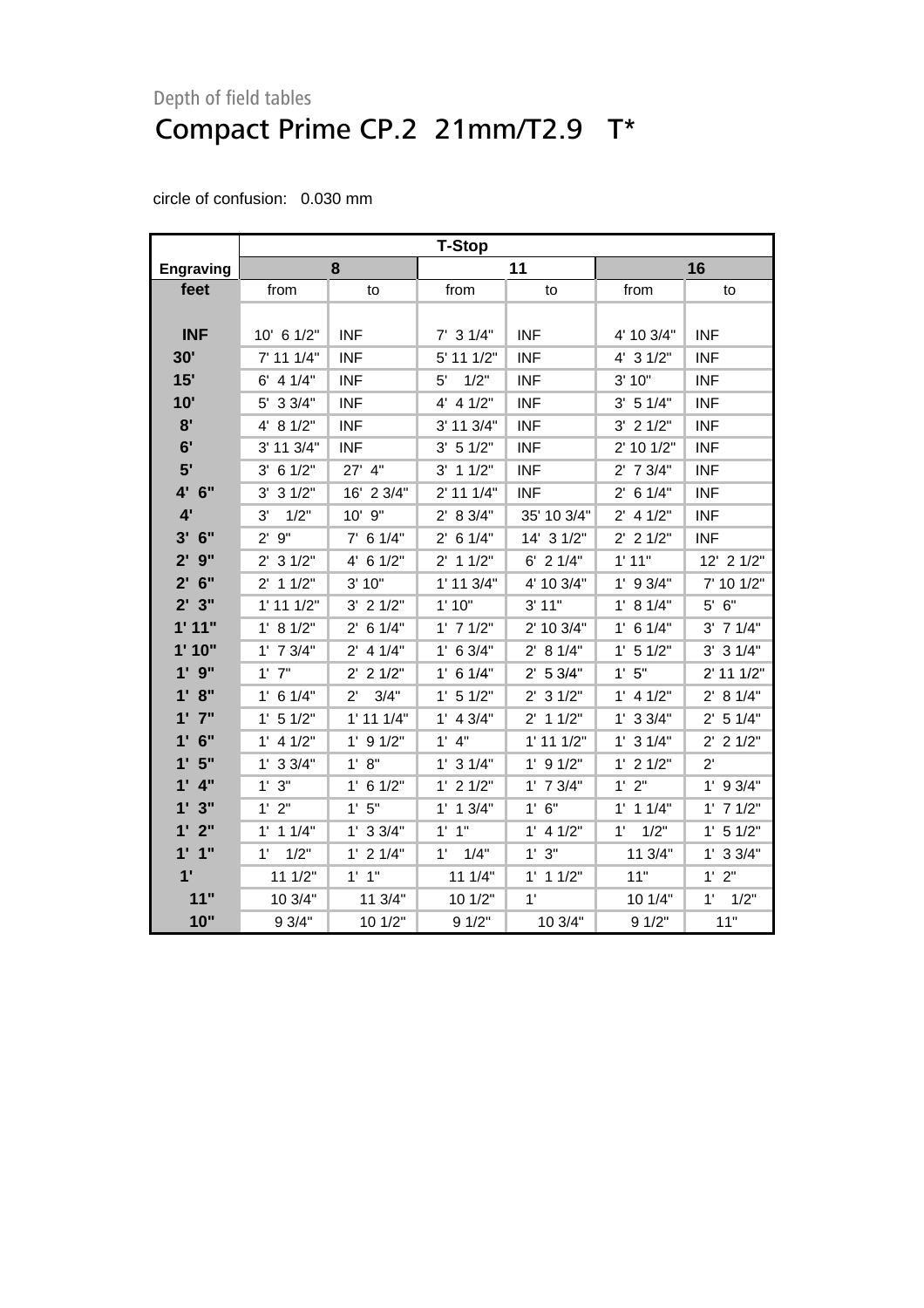|                    | <b>T-Stop</b>          |                        |  |  |  |
|--------------------|------------------------|------------------------|--|--|--|
| <b>Engraving</b>   | 22                     |                        |  |  |  |
| feet               | from                   | to                     |  |  |  |
|                    |                        |                        |  |  |  |
| <b>INF</b>         | 4 3/4"<br>3'           | INF                    |  |  |  |
| <b>30'</b>         | 11/4"<br>3'            | INF                    |  |  |  |
| 15'                | 2' 10 1/2"             | <b>INF</b>             |  |  |  |
| 10'                | 8"<br>$2^{\prime}$     | INF                    |  |  |  |
| 8'                 | $2^{\prime}$<br>6 1/4" | <b>INF</b>             |  |  |  |
| 6'                 | $4"$<br>$2^{\prime}$   | INF                    |  |  |  |
| 5'                 | $2^{\prime}$<br>21/4"  | INF                    |  |  |  |
| 4' 6"              | 11/4"<br>$2^{\prime}$  | <b>INF</b>             |  |  |  |
| 4'                 | $2^{\prime}$           | <b>INF</b>             |  |  |  |
| $3'$ 6"            | 1'<br>10 3/4"          | <b>INF</b>             |  |  |  |
| $2'$ $9''$         | 1'<br>8 1/4"           | INF                    |  |  |  |
| $2'$ 6"            | 1'<br>71/4"            | 73' 5 3/4"             |  |  |  |
| 2'3''              | 1'<br>6 1/4"           | 13' 8"                 |  |  |  |
| 1'11"              | 4 1/2"<br>1'           | 5' 8 1/4"              |  |  |  |
| 1'10"              | 1'<br>4 1/4"           | 4' 10"                 |  |  |  |
| 1'<br>9"           | $1^{\circ}$<br>33/4"   | 13/4"<br>4'            |  |  |  |
| 1' 8''             | 31/4"<br>1'            | 3'<br>$7"$             |  |  |  |
| $1'$ $7"$          | 1'<br>2 3/4"           | $3'$ 1 1/2"            |  |  |  |
| 1'<br>6"           | 21/4"<br>1'            | $2^{\prime}$<br>8 3/4" |  |  |  |
| 1'5"               | 1'<br>13/4"            | 4 3/4"<br>$2^{\prime}$ |  |  |  |
| 1'<br>4"           | 1'<br>1"               | $2^{\prime}$<br>11/4"  |  |  |  |
| 1'3"               | 1'<br>1/2"             | 1' 10 1/4"             |  |  |  |
| $1^{\prime}$<br>2" | 1'                     | 1'<br>7 3/4"           |  |  |  |
| $1'$ $1''$         | 11 1/4"                | 51/4"<br>1'            |  |  |  |
| 1'                 | 10 3/4"                | 31/4"<br>$1^{\circ}$   |  |  |  |
| 11"                | 10"                    | 1'<br>11/4"            |  |  |  |
| 10"                | 9 1/4"                 | 11 1/2"                |  |  |  |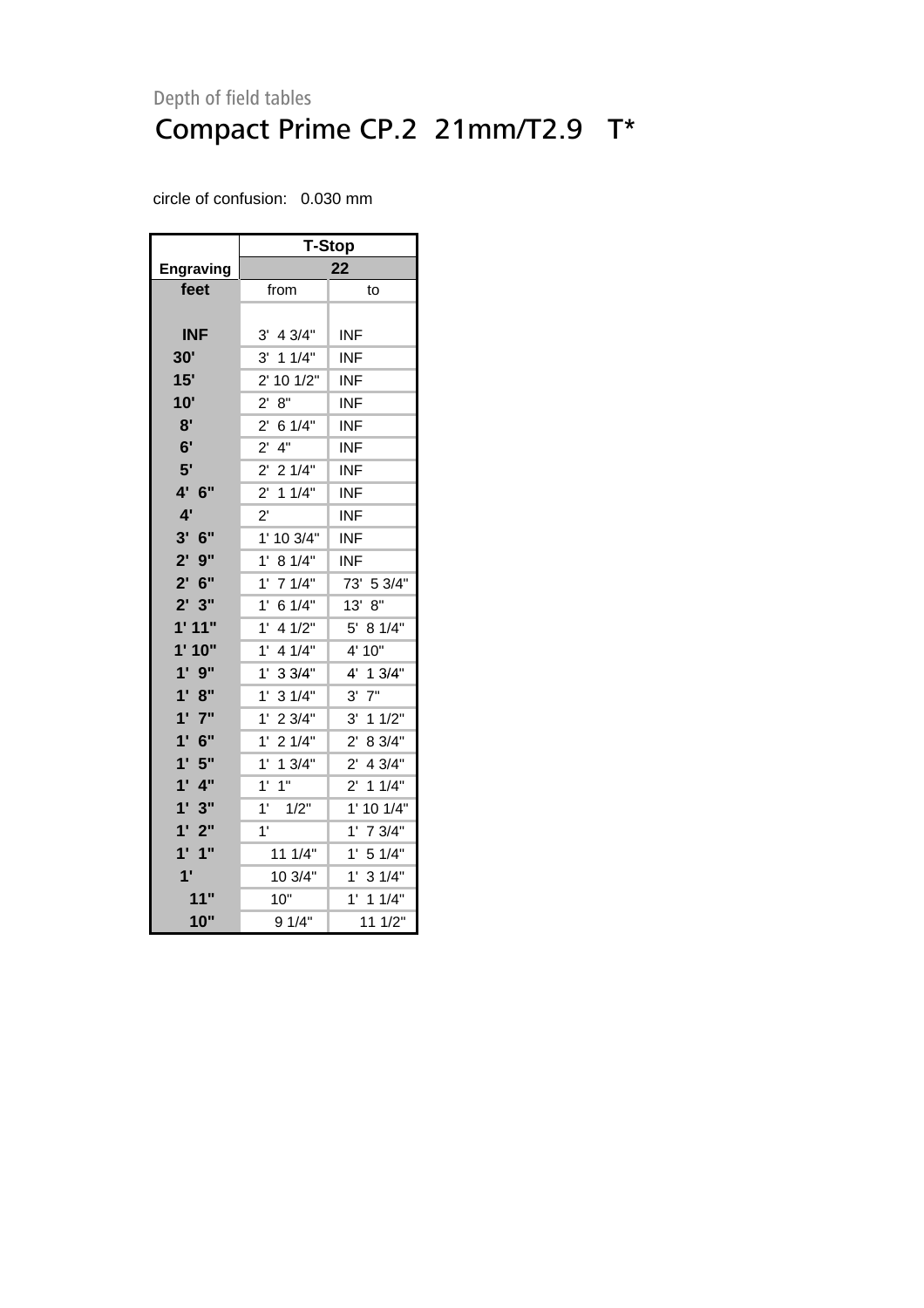|                  | <b>T-Stop</b>       |                |               |                      |                      |                         |
|------------------|---------------------|----------------|---------------|----------------------|----------------------|-------------------------|
| <b>Engraving</b> |                     | 2.1            |               | 2.8                  |                      | $\overline{\mathbf{4}}$ |
| feet             | from                | to             | from          | to                   | from                 | to                      |
|                  |                     |                |               |                      |                      |                         |
| <b>INF</b>       | 36' 11 1/2"         | <b>INF</b>     | 31' 9 1/4"    | <b>INF</b>           | 23' 3 1/4"           | <b>INF</b>              |
| 40'              | 19' 4 1/4"          | <b>INF</b>     | 17' 10 1/4"   | <b>INF</b>           | 14' 10 1/4"          | <b>INF</b>              |
| 20'              | 13' 1 1/4"          | 44' 3 1/4"     | 12' 5"        | 106' 11 1/4"         | 10' 10 3/4"          | <b>INF</b>              |
| 13'              | 9' 8 3/4"           | 1/4"<br>20'    | $9'$ 4 1/4"   | 3/4"<br>27'          | 8' 5 3/4"            | 53' 7 1/4"              |
| 10'              | 7' 11 3/4"          | 13' 7 1/2"     | 7' 8 1/2"     | 16' 6"               | $7'$ 1 1/2"          | 23' 5 3/4"              |
| 8'               | 6' 8''              | 10' 1 1/2"     | $6'$ 5 3/4"   | 11' 7 1/4"           | 6'<br>3/4"           | 14' 7 1/4"              |
| 7'               | 5' 11 1/2"          | 8' 6 1/2"      | 5' 10"        | 9' 6 3/4"            | 5' 5 3/4"            | $11'$ 6"                |
| 6'               | 5' 2 3/4"           | $7'$ 1"        | 5' 1 1/2"     | 9"<br>7'             | 4' 10 1/2"           | 8' 11 1/2"              |
| 5'               | $4'$ 5 1/2"         | 5' 8 1/2"      | 4' 4 3/4"     | $6'$ 1 1/2"          | 4' 2 1/2"            | 6' 10"                  |
| 4' 6"            | 3/4"<br>4'          | 3/4"<br>5'     | 4'            | $5'$ 4 1/2"          | 3' 10 1/4"           | $5'$ 11"                |
| 4'               | 3' 8''              | 4' 5 1/4"      | $3'$ 7 $1/4"$ | 4' 8''               | 3' 5 3/4"            | 5'<br>3/4"              |
| $3'$ $6''$       | 3' 3''              | $3'$ 9 $3/4"$  | $3'$ 2 $1/2"$ | 3' 11 3/4"           | $3'$ 1 1/4"          | 4' 3''                  |
| 3'3''            | 3'<br>1/4"          | $3'$ 6 1/4"    | 3'            | 3' 8''               | $2'$ 11"             | 3' 10 1/2"              |
| 3'               | $2'$ 9 $3/4"$       | $3'$ 2 $3/4"$  | $2'$ 9 $1/2"$ | $3'$ 4"              | 2' 8 1/2"            | $3'$ 6 1/4"             |
| $2'$ $9''$       | $2'$ 7 1/4"         | $2'$ 11 1/4"   | $2'$ $7''$    | 3'<br>1/4"           | $2'$ 6 1/4"          | 3' 2''                  |
| $2'$ 6"          | $2'$ 4 1/2"         | $2'$ 7 $3/4"$  | $2'$ 4 1/4"   | 2' 8 3/4"            | 2' 33/4"             | 2' 10"                  |
| 2'3''            | $2'$ 1 3/4"         | $2'$ 4 1/4"    | $2'$ 1 $3/4"$ | 2' 5''               | $2'$ 1 1/4"          | 2' 6''                  |
| 2'               | 1'11"               | 1"<br>2'       | 1'11"         | $2'$ 1 1/2"          | 1' 10 1/2"           | 2' 2 1/4"               |
| 1'11"            | $1'$ 10 $1/4"$      | 2'             | 1'10"         | $2^{\prime}$<br>1/2" | $1'$ 9 $3/4"$        | 2' 1''                  |
| 1'10"            | $1'$ 9 $1/4"$       | $1'$ 10 $3/4"$ | $1'$ 9 $1/4"$ | $1'$ 11 $1/4"$       | 1' 8 3/4"            | $1'$ 11 $3/4"$          |
| 1' 9"            | 1' 8 1/4"           | $1'$ 9 3/4"    | 1' 8 1/4"     | 1'10"                | 1' 8''               | 1' 10 3/4"              |
| 1' 8''           | $1'$ 7 $1/2"$       | 1' 8 3/4"      | $1'$ 7 $1/4"$ | $1'$ $9"$            | $1'$ $7"$            | $1'$ 9 $1/2"$           |
| 1' 7"            | $1'$ 6 $1/2"$       | $1'$ 7 $1/2"$  | $1'$ 6 $1/2"$ | $1'$ 7 $3/4"$        | $1'$ 6 $1/4"$        | 1' 8 1/4"               |
| $1'$ 6"          | $1'$ 5 $1/2"$       | $1'$ 6 $1/2"$  | $1'$ 5 $1/2"$ | $1'$ 6 3/4"          | 1' 5 1/4"            | $1'$ $7"$               |
| 1'5"             | $1'$ 4 $1/2"$       | $1'$ 5 $1/2"$  | $1'$ 4 $1/2"$ | $1'$ 5 3/4"          | $1'$ 4 $1/2"$        | $1'$ 6"                 |
| 1' 4"            | $1'$ 3 $3/4"$       | $1'$ 4 $1/4"$  | $1'$ 3 $1/2"$ | $1'$ 4 $1/2"$        | $1'$ 3 $1/2"$        | $1'$ 4 3/4"             |
| 1'3''            | $1'$ 2 3/4"         | $1'$ 3 $1/4"$  | $1'$ 2 3/4"   | $1'$ 3 $1/2"$        | $1'$ 2 $1/2"$        | $1'$ 3 3/4"             |
| 1' 2"            | $1'$ 1 $3/4"$       | $1'$ 2 $1/4"$  | $1'$ 1 $3/4"$ | $1'$ 2 $1/2"$        | $1'$ 1 $1/2"$        | $1'$ 2 $1/2"$           |
| $1'$ $1''$       | $1^{\circ}$<br>3/4" | $1'$ 1 $1/4"$  | 3/4"<br>1'    | $1'$ 1 $1/4"$        | 3/4"<br>$1^{\prime}$ | $1'$ 1 $1/2"$           |
| 1'               | 11 3/4"             | 1'<br>1/4"     | 11 3/4"       | 1'<br>1/4"           | 11 3/4"              | $1^{\circ}$<br>1/4"     |
| 11"              | 11"                 | 11 1/4"        | 10 3/4"       | 111/4"               | 10 3/4"              | 111/4"                  |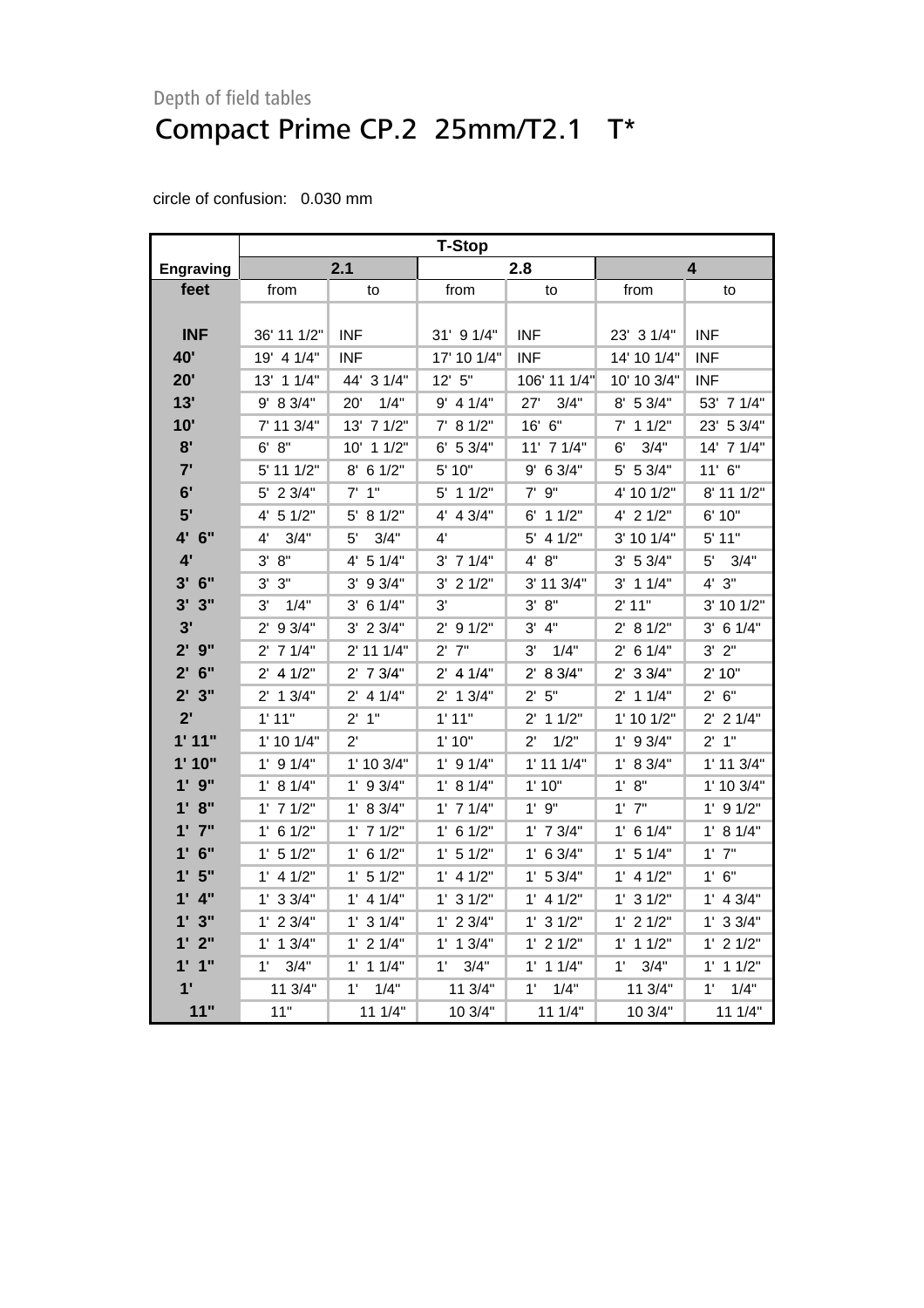|                        | <b>T-Stop</b>        |                      |                |                      |               |                      |
|------------------------|----------------------|----------------------|----------------|----------------------|---------------|----------------------|
| <b>Engraving</b>       |                      | 5.6                  |                | 8                    |               | 11                   |
| feet                   | from                 | to                   | from           | to                   | from          | to                   |
|                        |                      |                      |                |                      |               |                      |
| <b>INF</b>             | 16' 2"               | <b>INF</b>           | 11'2"          | <b>INF</b>           | $7'$ $9''$    | <b>INF</b>           |
| 40'                    | 11' 7 3/4"           | <b>INF</b>           | 8' 10"         | <b>INF</b>           | $6'$ $7''$    | <b>INF</b>           |
| 20'                    | 9' 1''               | <b>INF</b>           | $7'$ 3 $1/2"$  | <b>INF</b>           | 5' 81/2"      | <b>INF</b>           |
| 13'                    | $7'$ 4 1/4"          | INF                  | $6'$ 1 3/4"    | <b>INF</b>           | 5'            | <b>INF</b>           |
| 10'                    | 6' 3 3/4"            | 51'<br>1/2"          | $5'$ $5"$      | <b>INF</b>           | 4' 6 1/4"     | INF                  |
| 8'                     | 5' 5 3/4"            | 21' 9 3/4"           | 4' 9 3/4"      | 67' 5"               | $4'$ 1"       | <b>INF</b>           |
| 7'                     | 1/4"<br>5'           | 15' 5 3/4"           | 4' 5 1/4"      | 29' 5 1/2"           | 3' 10"        | <b>INF</b>           |
| 6'                     | 4' 6''               | $11'$ $2"$           | 4'<br>1/2"     | 16' 10"              | $3'$ 6 1/4"   | 59' 9 1/4"           |
| 5'                     | 3' 11"               | 8'<br>1/4"           | $3'$ $7''$     | 10' 6 1/4"           | $3'$ 2 $1/4"$ | 18' 9"               |
| 4' 6"                  | $3'$ 7 $1/2"$        | 6' 9"                | $3'$ 4"        | 8' 5''               | 2' 11 3/4"    | 12' 10 1/2"          |
| 4'                     | $3'$ 3 $1/2"$        | 5' 7 3/4"            | 3/4"<br>3'     | 6' 8 3/4"            | $2'$ 9 $1/4"$ | 9' 3''               |
| $3'$ 6"                | $2'$ 11 1/2"         | 4' 8''               | $2'$ 9 1/4"    | 5' 4 1/4"            | $2'$ 6 1/2"   | $6'$ 9 $1/2"$        |
| 3'3''                  | $2'$ 9 $1/2"$        | $4'$ 2 $1/2"$        | $2'$ 7 1/2"    | 4' 9"                | 2' 5''        | 5' 10"               |
| 3'                     | $2'$ 7 1/4"          | $3'$ 9 $1/2"$        | $2'$ 5 1/2"    | $4'$ 2 $1/2"$        | $2'$ 3 1/2"   | 5'<br>1/4"           |
| 2'9''                  | 2' 5''               | $3'$ 4 $1/2"$        | $2'$ 3 $1/2"$  | 3' 8 1/2"            | $2'$ 1 $3/4"$ | 4' 3 1/2"            |
| $2'$ 6"                | $2'$ 2 $3/4"$        | 3'                   | $2'$ 1 1/2"    | 3' 3''               | $2^{\prime}$  | 3' 8''               |
| 2'3''                  | $2^{\prime}$<br>1/2" | $2'$ 7 1/2"          | $1'$ 11 $1/2"$ | $2'$ 9 3/4"          | 1' 10 1/4"    | $3'$ 1 1/2"          |
| 2'                     | 1'10"                | $2'$ 3 1/4"          | $1'$ 9 $1/4"$  | 2' 5''               | 1' 8 1/4"     | $2'$ 7 1/2"          |
| 1'11"                  | $1'$ 9 $1/4"$        | 2' 2"                | 1' 8 1/2"      | $2'$ 3 1/2"          | $1'$ 7 $1/2"$ | $2'$ 5 3/4"          |
| 1'10"                  | 1' 8 1/2"            | $2^{\prime}$<br>3/4" | $1'$ 7 $3/4"$  | 2' 2''               | $1'$ 6 3/4"   | $2'$ 3 $3/4"$        |
| $1'$ $9''$             | $1'$ 7 $1/2"$        | $1'$ 11 $1/4"$       | $1'$ $7"$      | $2^{\prime}$<br>1/2" | $1'$ 6 $1/4"$ | $2'$ 2 1/4"          |
| 1' 8''                 | $1'$ 6 3/4"          | 1'10"                | $1'$ 6 $1/4"$  | 1'11"                | $1'$ 5 $1/2"$ | $2^{\prime}$<br>1/2" |
| $1'$ $7"$              | 1' 53/4"             | 1' 8 3/4"            | $1'$ 5 $1/2"$  | $1'$ 9 3/4"          | $1'$ 4 $3/4"$ | 1' 11"               |
| $1'$ 6"                | 1'5"                 | $1'$ 7 $1/2"$        | $1'$ 4 $1/2"$  | 1' 8 1/4"            | $1'$ $4"$     | $1'$ 9 $1/4"$        |
| 1'5''                  | $1'$ $4"$            | $1'$ 6 $1/4"$        | $1'$ 3 3/4"    | $1'$ $7"$            | $1'$ 3 $1/4"$ | $1'$ 7 $3/4"$        |
| $1'$ 4"                | $1'$ 3 $1/4"$        | $1'$ 5 $1/4"$        | 1'3''          | 1' 53/4"             | $1'$ 2 $1/2"$ | $1'$ 6 $1/2"$        |
| 1'3''                  | $1'$ 2 $1/4"$        | $1'$ 4"              | 1' 2''         | $1'$ 4 $1/2"$        | $1'$ 1 $3/4"$ | 1'5''                |
| 1'2"                   | $1'$ 1 $1/2"$        | $1'$ 2 $3/4"$        | $1'$ 1 $1/4"$  | $1'$ 3 $1/4"$        | $1'$ $1''$    | 1' 33/4"             |
| 1'1''                  | 1/2"<br>$1^{\prime}$ | $1'$ 1 $3/4"$        | $1'$ $1/2"$    | 1'2"                 | 1'            | $1'$ 2 $1/4"$        |
| $\mathbf{1}^{\bullet}$ | 11 3/4"              | 1'<br>1/2"           | 11 1/2"        | $1^{\circ}$<br>3/4"  | 11 1/4"       | $1'$ $1"$            |
| 11"                    | 10 3/4"              | 111/2"               | 10 1/2"        | 111/2"               | 10 1/2"       | 11 3/4"              |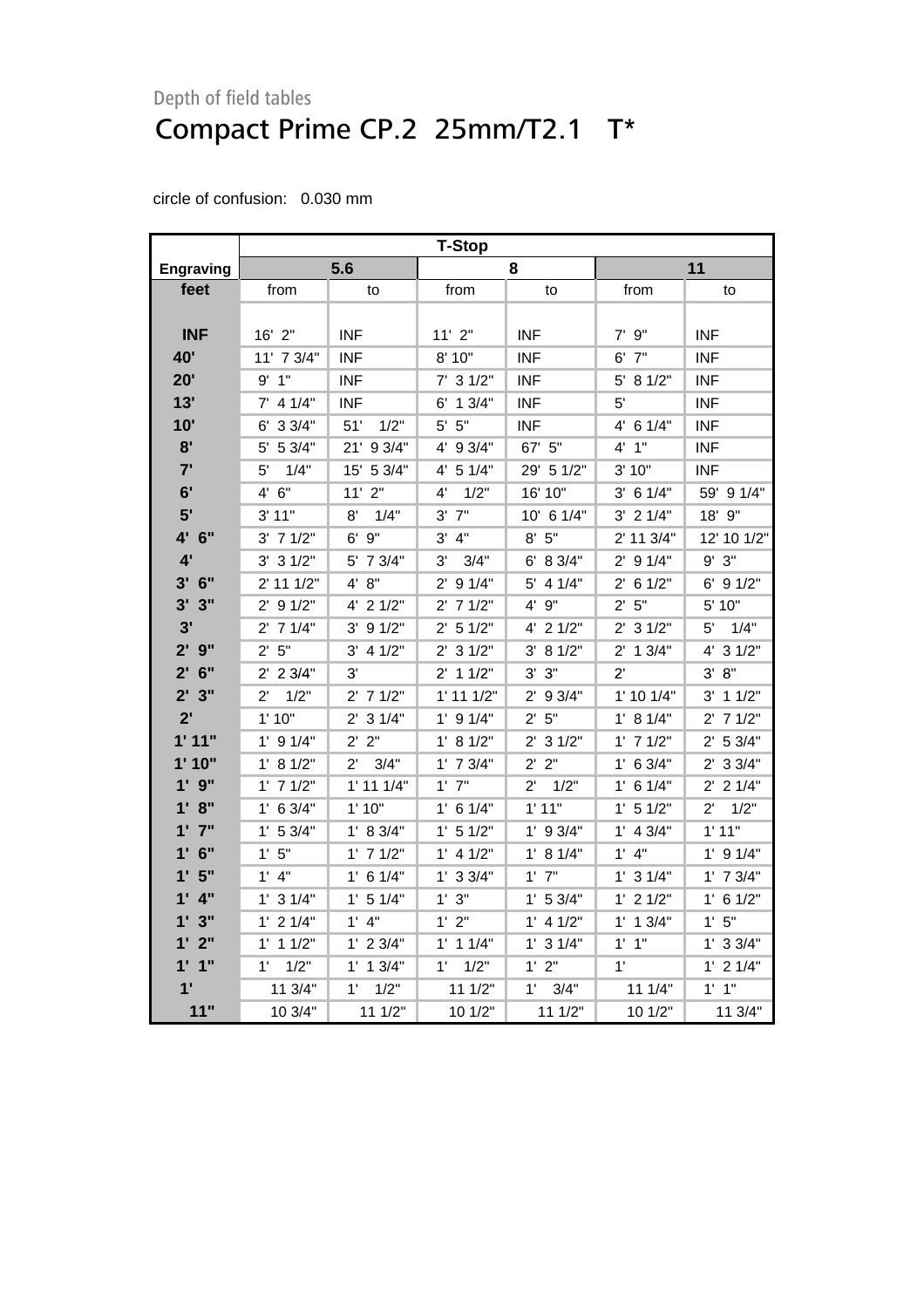|                  | <b>T-Stop</b>          |                    |                       |                       |  |
|------------------|------------------------|--------------------|-----------------------|-----------------------|--|
| <b>Engraving</b> |                        | 16                 | 22                    |                       |  |
| feet             | from                   | to                 | from                  | to                    |  |
|                  |                        |                    |                       |                       |  |
| <b>INF</b>       | $5'$ 5 1/2"            | <b>INF</b>         | 3' 10 1/2"            | <b>INF</b>            |  |
| 40'              | 4' 10 1/4"             | <b>INF</b>         | $3'$ $7''$            | <b>INF</b>            |  |
| 20'              | 4' 4 1/2"              | <b>INF</b>         | 3' 4''                | <b>INF</b>            |  |
| 13'              | 3' 11 1/2"             | <b>INF</b>         | $3'$ 1 1/4"           | <b>INF</b>            |  |
| 10'              | 3' 8''                 | <b>INF</b>         | 2' 11"                | <b>INF</b>            |  |
| 8'               | $3'$ 4 $3/4"$          | <b>INF</b>         | 2'9''                 | <b>INF</b>            |  |
| 7'               | $3'$ 2 $1/2"$          | <b>INF</b>         | $2'$ 7 $3/4"$         | <b>INF</b>            |  |
| 6'               | 3'                     | <b>INF</b>         | 6"<br>$2^{\prime}$    | <b>INF</b>            |  |
| 5'               | 2'9''                  | <b>INF</b>         | 4"<br>$2^{\prime}$    | <b>INF</b>            |  |
| 4' 6''           | $2'$ 7 $1/2"$          | 55'<br>1/4"        | $2'$ 2 3/4"           | <b>INF</b>            |  |
| 4'               | 51/2"<br>$2^{\prime}$  | 11/4"<br>20'       | 11/2"<br>$2^{\prime}$ | <b>INF</b>            |  |
| $3'$ 6"          | 31/4"<br>$2^{\prime}$  | 11'<br>3/4"        | $2^{\prime}$          | 161' 4 3/4"           |  |
| 3'3''            | 2' 2"                  | 8' 8 1/4"          | 1'11"                 | 30' 9 3/4"            |  |
| 3'               | $2^{\prime}$<br>3/4"   | 6' 11 1/4"         | 1'10"                 | 15' 10 1/4"           |  |
| 2'9''            | $1'$ 11 $1/2"$         | 5' 7 1/4"          | $1'$ $9"$             | $10'$ $1"$            |  |
| $2'$ 6"          | 1' 10"                 | 4' 6 1/2"          | 1' 8''                | $7'$ $1/4"$           |  |
| 2'3''            | 1' 8 1/2"              | 3' 8 1/2"          | $1'$ 6 3/4"           | 5' 1 1/2"             |  |
| 2'               | $1'$ $7"$              | 3'                 | 1' 5 1/2"             | 3' 10"                |  |
| 1'11"            | $1'$ 6 $1/2"$          | $2'$ 9 1/2"        | 1'5"                  | $3'$ $6''$            |  |
| 1'10"            | 1' 53/4"               | $2'$ 7 1/4"        | $1'$ 4 $1/2"$         | $3'$ 2 $1/4"$         |  |
| 1'9''            | 1' 5 1/4"              | 2' 5''             | $1'$ $4"$             | 2' 10 3/4"            |  |
| 1' 8''           | 4 1/2"<br>$1^{\prime}$ | 2' 3''             | $1'$ 3 $1/2"$         | 2' 7 3/4"             |  |
| 1'7''            | 4"<br>$1^{\prime}$     | 1"<br>$2^{\prime}$ | 3"<br>1'              | 5"<br>$2^{\prime}$    |  |
| $1'$ 6"          | 31/4"<br>1'            | 1'11"              | 1'<br>21/2"           | $2^{\prime}$<br>21/4" |  |
| 1'5"             | $1'$ 2 3/4"            | $1'$ 9 $1/4"$      | $1^{\prime}$<br>13/4" | $2^{\prime}$          |  |
| $1'$ 4"          | 1'2"                   | $1'$ 7 $1/2"$      | $1'$ 1 $1/4"$         | $1'$ 9 3/4"           |  |
| 1'3"             | $1'$ 1 $1/4"$          | 1' 6''             | $1^{\prime}$<br>3/4"  | $1'$ 7 $1/2"$         |  |
| 1'2"             | $1^{\circ}$<br>1/2"    | $1'$ 4 $1/2"$      | 1'                    | 1' 5 3/4"             |  |
| 1'1''            | 11 3/4"                | 1' 3''             | 11 1/4"               | $1^{\circ}$<br>4"     |  |
| 1'               | 11"                    | 1'<br>11/2"        | 10 3/4"               | $1'$ 2 $1/4"$         |  |
| 11"              | 10 1/4"                | 1'                 | 10"                   | $1^{\circ}$<br>3/4"   |  |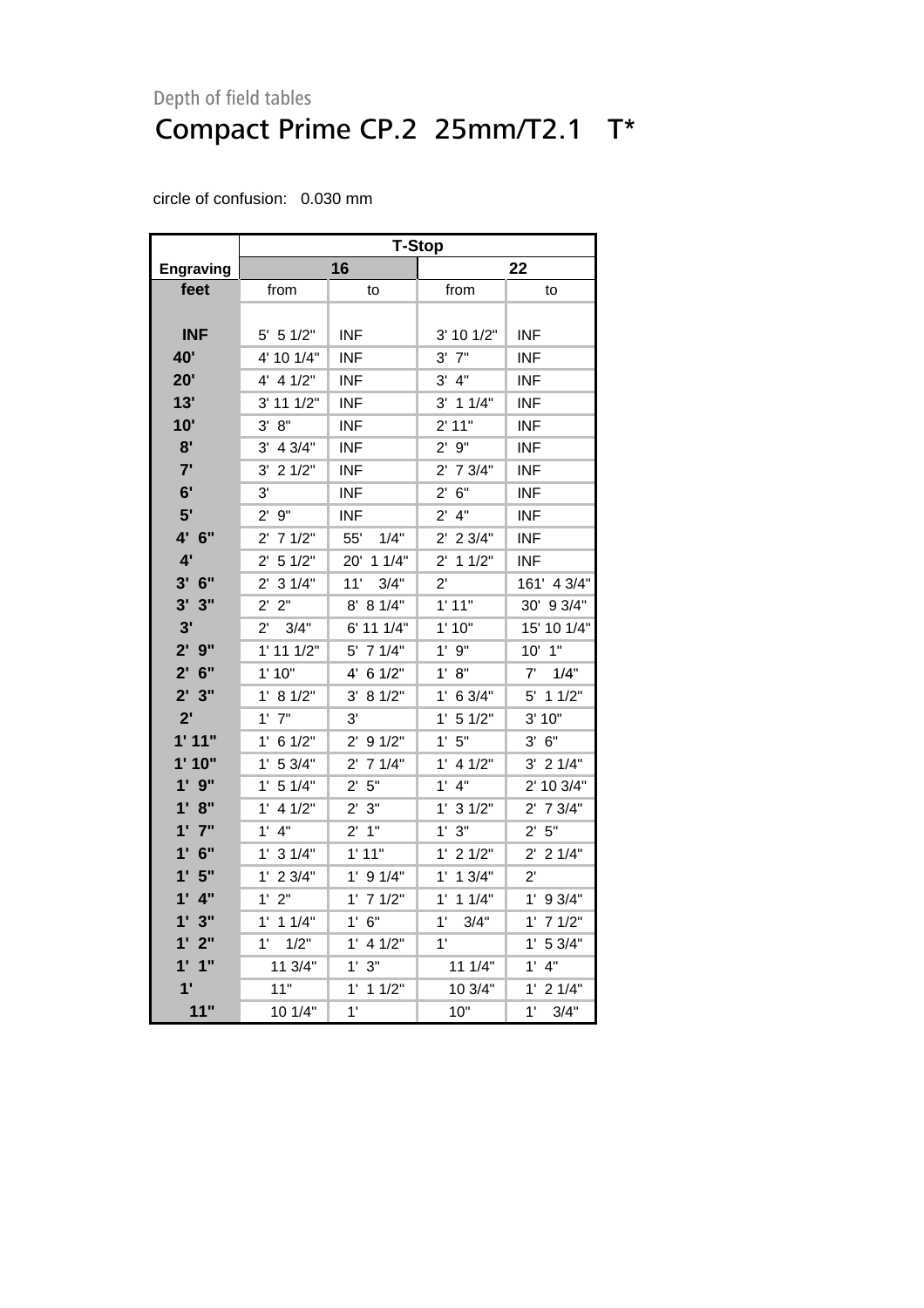| circle of confusion: | 0.030 mm |
|----------------------|----------|
|                      |          |

|                  | <b>T-Stop</b>         |                       |                      |                |                     |                      |
|------------------|-----------------------|-----------------------|----------------------|----------------|---------------------|----------------------|
| <b>Engraving</b> |                       | 2.9                   |                      | 4              | 5.6                 |                      |
| feet             | from                  | to                    | from                 | to             | from                | to                   |
|                  |                       |                       |                      |                |                     |                      |
| <b>INF</b>       | 26' 1 1/2"            | <b>INF</b>            | 19' 9 1/2"           | <b>INF</b>     | 16' 4 1/4"          | <b>INF</b>           |
| 12"              | $8'$ 4 1/4"           | 21' 8 1/2"            | $7'$ 7 1/2"          | 30' 5 1/4"     | 7'<br>3/4"          | <b>INF</b>           |
| 6'               | 4' 11 3/4"            | $7'$ 7 1/4"           | 4' 8 1/2"            | 8' 5''         | 4' 6''              | 11' 2 1/4"           |
| 4'               | $3'$ 6 $1/2"$         | $4'$ 7 $1/2"$         | 5"<br>3'             | 4' 10 1/2"     | $3'$ 3 $3/4"$       | 5' 7 3/4"            |
| 3'               | 9"<br>$2^{\prime}$    | $3'$ 3 $3/4"$         | 8"<br>$2^{\prime}$   | $3'$ 5 1/4"    | $2'$ 7 1/4"         | $3'$ 9 $1/2"$        |
| 2'6              | $2'$ 4"               | 81/2"<br>$2^{\prime}$ | $2'$ 3 1/4"          | $2'$ 9 1/2"    | $2'$ 2 $3/4"$       | 3'                   |
| 2'               | 1' 10 3/4"            | $2'$ 1 1/2"           | 1' 10 1/2"           | 2' 2"          | 1'10"               | $2'$ 3 1/4"          |
| 22"              | $1'$ $9"$             | $1'$ 11 $1/4"$        | 1' 8 3/4"            | $1'$ 11 $1/2"$ | 1' 8 1/2"           | $2^{\prime}$<br>3/4" |
| 20"              | $1'$ 7 $1/4"$         | $1'$ $9"$             | $1'$ $7"$            | $1'$ 9 $1/4"$  | $1'$ 6 3/4"         | 1'10"                |
| 18"              | $1'$ 5 $1/4"$         | $1'$ 6 3/4"           | $1'$ 5 $1/4"$        | $1'$ $7"$      | 1'5"                | $1'$ 7 $1/2"$        |
| 17"              | $1'$ 4 $1/2"$         | $1'$ 5 $1/2"$         | $1'$ 4 $1/4"$        | $1'$ 5 3/4"    | $1'$ 4 $1/4"$       | $1'$ 6 $1/4"$        |
| 16"              | $1'$ 3 $1/2"$         | $1'$ 4 $1/2"$         | $1'$ 3 $1/2"$        | $1'$ 4 3/4"    | $1'$ 3 $1/4"$       | $1'$ 5 $1/4"$        |
| 15"              | $1'$ 2 $1/2"$         | $1'$ 3 $1/2"$         | $1'$ 2 $1/2"$        | $1'$ 3 $1/2"$  | $1'$ 2 $1/2"$       | $1'$ $4"$            |
| 14"              | 13/4"<br>$1^{\prime}$ | $1'$ 2 $1/4"$         | $1'$ 1 $1/2"$        | $1'$ 2 $1/2"$  | $1'$ 1 $1/2"$       | $1'$ 2 $3/4"$        |
| 13"              | 3/4"<br>$1^{\prime}$  | $1'$ 1 $1/4"$         | 3/4"<br>$1^{\prime}$ | $1'$ 1 $1/2"$  | 1/2"<br>$1^{\circ}$ | $1'$ 1 $3/4"$        |
| 12"              | 11 3/4"               | 1'<br>1/4"            | 11 3/4"              | 1/4"<br>1'     | 11 3/4"             | 1/2"<br>$1^{\circ}$  |
| 11"              | 10 3/4"               | 11 1/4"               | 10 3/4"              | 11 1/4"        | 10 3/4"             | 11 1/2"              |
| 10"              | 10"                   | 10 1/4"               | 9 3/4"               | 10 1/4"        | 9 3/4"              | 10 1/4"              |
| 9"               | 9"                    | 9"                    | 9"                   | 9"             | 8 3/4"              | 91/4"                |
| 8"               | 8"                    | 8"                    | 8"                   | 8"             | 8"                  | 8"                   |
| 7"               | 7"                    | 7"                    | 7"                   | 7"             | 7"                  | 7"                   |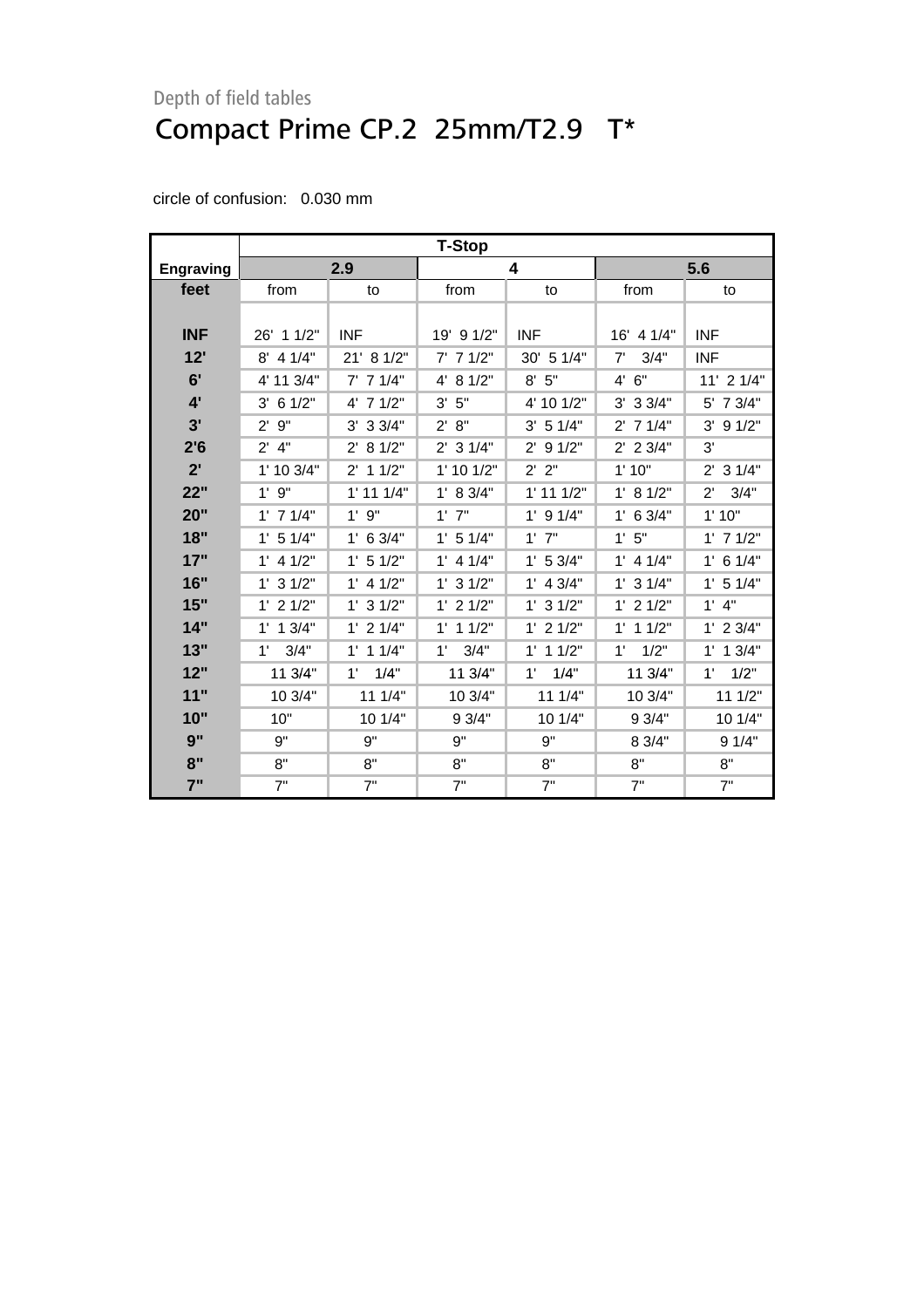|                  | <b>T-Stop</b>        |                       |                      |               |                        |                     |
|------------------|----------------------|-----------------------|----------------------|---------------|------------------------|---------------------|
| <b>Engraving</b> |                      | 8                     |                      | 11            |                        | 16                  |
| feet             | from                 | to                    | from                 | to            | from                   | to                  |
|                  |                      |                       |                      |               |                        |                     |
| <b>INF</b>       | 12' 3 1/4"           | <b>INF</b>            | $8'$ 7 1/4"          | <b>INF</b>    | 5' 11 1/4"             | <b>INF</b>          |
| 12'              | $6'$ 2 $1/2"$        | <b>INF</b>            | $5'$ 2"              | <b>INF</b>    | 11/4"<br>4'            | <b>INF</b>          |
| 6'               | $4'$ $2"$            | 19' 2"                | 3' 8 1/4"            | 1/4"<br>217   | $3'$ 1 $3/4"$          | <b>INF</b>          |
| 4'               | $3'$ 1 1/2"          | 7'<br>1/2"            | 2' 10 1/4"           | 10' 3 3/4"    | $2^{\prime}$<br>6 1/2" | 27' 9 3/4"          |
| 3'               | 6"<br>$2^{\prime}$   | 4' 4''                | $2'$ 4"              | $5'$ 3 $1/2"$ | $2'$ 1 1/2"            | $7'$ 7 1/4"         |
| 2'6              | 2' 2"                | $3'$ 3 $3/4"$         | 1/2"<br>$2^{\prime}$ | $3'$ 9 $3/4"$ | $1'$ 10 $1/2"$         | 4' 9 3/4"           |
| 2'               | $1'$ 9 $1/2"$        | 51/4"<br>$2^{\prime}$ | 1' 8 1/2"            | 2' 8 1/4"     | $1'$ 7 $1/4"$          | $3'$ 1 1/4"         |
| 22"              | 1' 8''               | $2'$ 2 1/4"           | $1'$ 7 $1/4"$        | $2'$ 4 1/2"   | 1' 6''                 | 2' 8''              |
| 20"              | $1'$ 6 $1/4"$        | $1'$ 11 $1/4"$        | 1' 53/4"             | $2'$ 1"       | $1'$ 4 $3/4"$          | $2'$ 3 1/2"         |
| 18"              | $1'$ 4 3/4"          | 1' 8 1/2"             | $1'$ 4 $1/4"$        | $1'$ 9 $1/2"$ | $1'$ 3 $1/2"$          | $1'$ 11 $1/2"$      |
| 17"              | $1'$ 3 3/4"          | $1'$ $7"$             | $1'$ 3 $1/2"$        | 1' 8''        | $1'$ 2 3/4"            | $1'$ 9 $1/2"$       |
| 16"              | 1'3''                | 1' 53/4"              | $1'$ 2 $3/4"$        | $1'$ 6 $1/2"$ | 1'2"                   | $1'$ 7 $3/4"$       |
| 15"              | $1'$ 2 $1/4"$        | $1'$ 4 $1/2"$         | $1'$ 1 $3/4"$        | $1'$ 5 $1/4"$ | $1'$ 1 $1/2"$          | $1'$ 6 $1/4"$       |
| 14"              | $1'$ 1 $1/4"$        | $1'$ 3 $1/4"$         | $1'$ $1''$           | $1'$ 3 3/4"   | 1'<br>3/4"             | $1'$ 4 $1/2"$       |
| 13"              | 1/2"<br>$1^{\prime}$ | 1'2"                  | 1/4"<br>$1^{\circ}$  | $1'$ 2 $1/2"$ | 1'                     | 1'3''               |
| 12"              | 11 1/2"              | 1'<br>3/4"            | 11 1/4"              | $1'$ $1''$    | 11"                    | $1'$ 1 $1/2"$       |
| 11"              | 10 3/4"              | 11 1/2"               | 10 1/2"              | 11 3/4"       | 10 1/4"                | 1/4"<br>$1^{\circ}$ |
| 10"              | 9 3/4"               | 10 1/2"               | 9 3/4"               | 10 1/2"       | 91/2"                  | 10 3/4"             |
| 9"               | 8 3/4"               | 9 1/4"                | 8 3/4"               | 91/2"         | 8 3/4"                 | 91/2"               |
| 8"               | 8"                   | 8 1/4"                | 7 3/4"               | 8 1/4"        | 7 3/4"                 | 8 1/4"              |
| 7"               | 7"                   | 7"                    | 7"                   | 7 1/4"        | 6 3/4"                 | 7 1/4"              |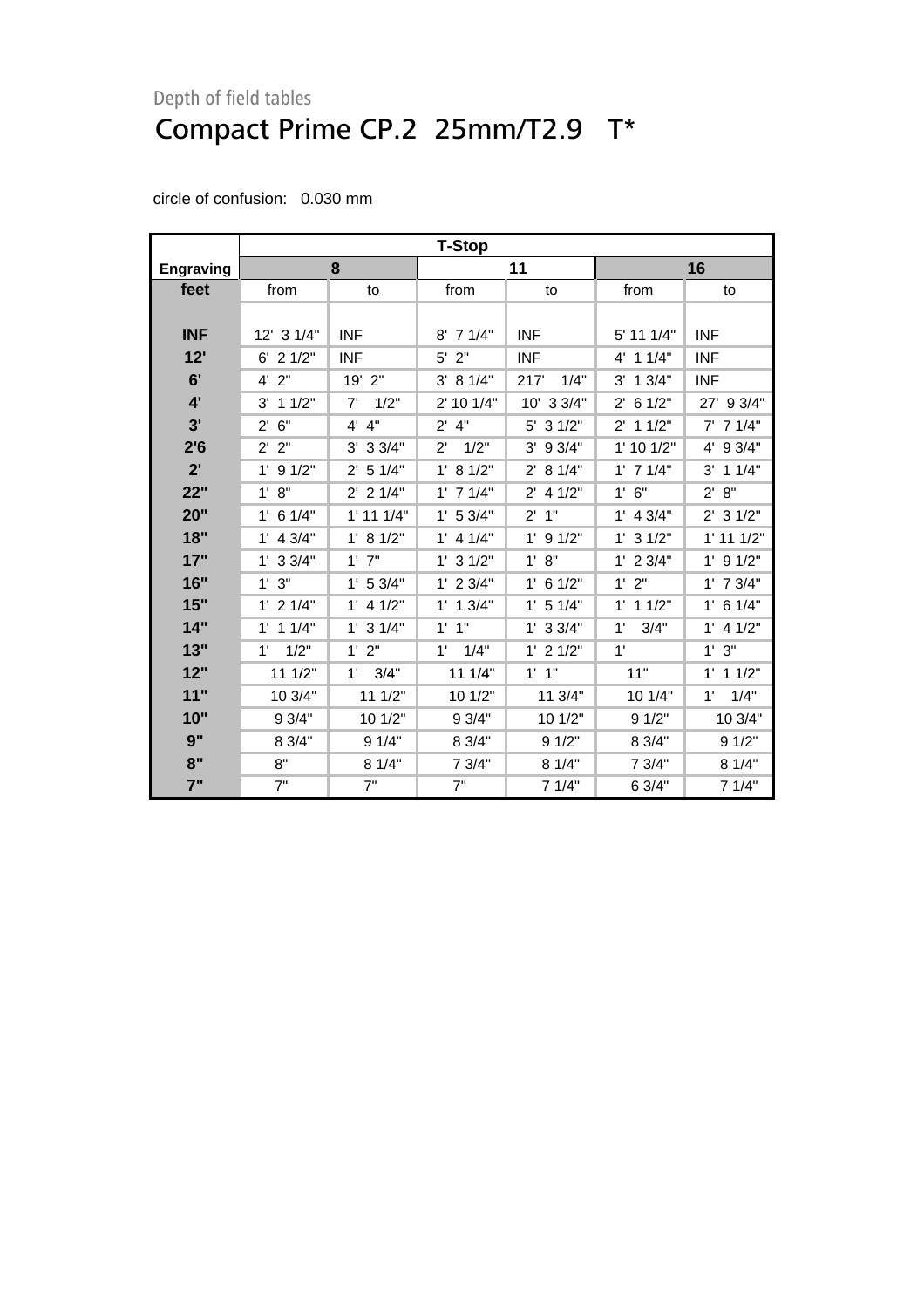|                  | T-Stop              |                      |  |  |  |
|------------------|---------------------|----------------------|--|--|--|
| <b>Engraving</b> |                     | 22                   |  |  |  |
| feet             | from                | to                   |  |  |  |
|                  |                     |                      |  |  |  |
| INF              | 4' 1 1/2"           | INF                  |  |  |  |
| 12'              | $3'$ 2 1/4"         | INF.                 |  |  |  |
| 6'               | $2'$ 7 1/4"         | <b>INF</b>           |  |  |  |
| 4'               | $2'$ 2 1/4"         | INF                  |  |  |  |
| 3'               | 1' 10 3/4"          | 20' 3 3/4"           |  |  |  |
| 2'6              | 1'<br>8 1/2"        | 7'<br>8 1/2"         |  |  |  |
| 2'               | 1'<br>5 3/4"        | $4^{\prime}$         |  |  |  |
| 22"              | 1'<br>4 3/4"        | 3' 31/2"             |  |  |  |
| 20"              | $1'$ 3 3/4"         | 2' 8 1/2"            |  |  |  |
| 18"              | $1'$ 2 $1/2"$       | 2' 2 3/4"            |  |  |  |
| 17"              | 1'<br>2"            | $2^{\prime}$<br>1/4" |  |  |  |
| 16"              | 1'<br>11/2"         | 1'10"                |  |  |  |
| 15"              | $1^{\circ}$<br>3/4" | $1'$ 7 $3/4"$        |  |  |  |
| 14"              | 1'<br>1/4"          | 1' 53/4"             |  |  |  |
| 13"              | 11 1/2"             | $1'$ $4"$            |  |  |  |
| 12"              | 10 3/4"             | $1'$ 2 $1/4"$        |  |  |  |
| 11"              | 10"                 | 1'<br>3/4"           |  |  |  |
| 10"              | 9 1/4"              | 11 1/4"              |  |  |  |
| 9"               | 8 1/2"              | 9 3/4"               |  |  |  |
| 8"               | 7 3/4"              | 8 1/2"               |  |  |  |
| 7"               | 6 3/4"              | 7 1/4"               |  |  |  |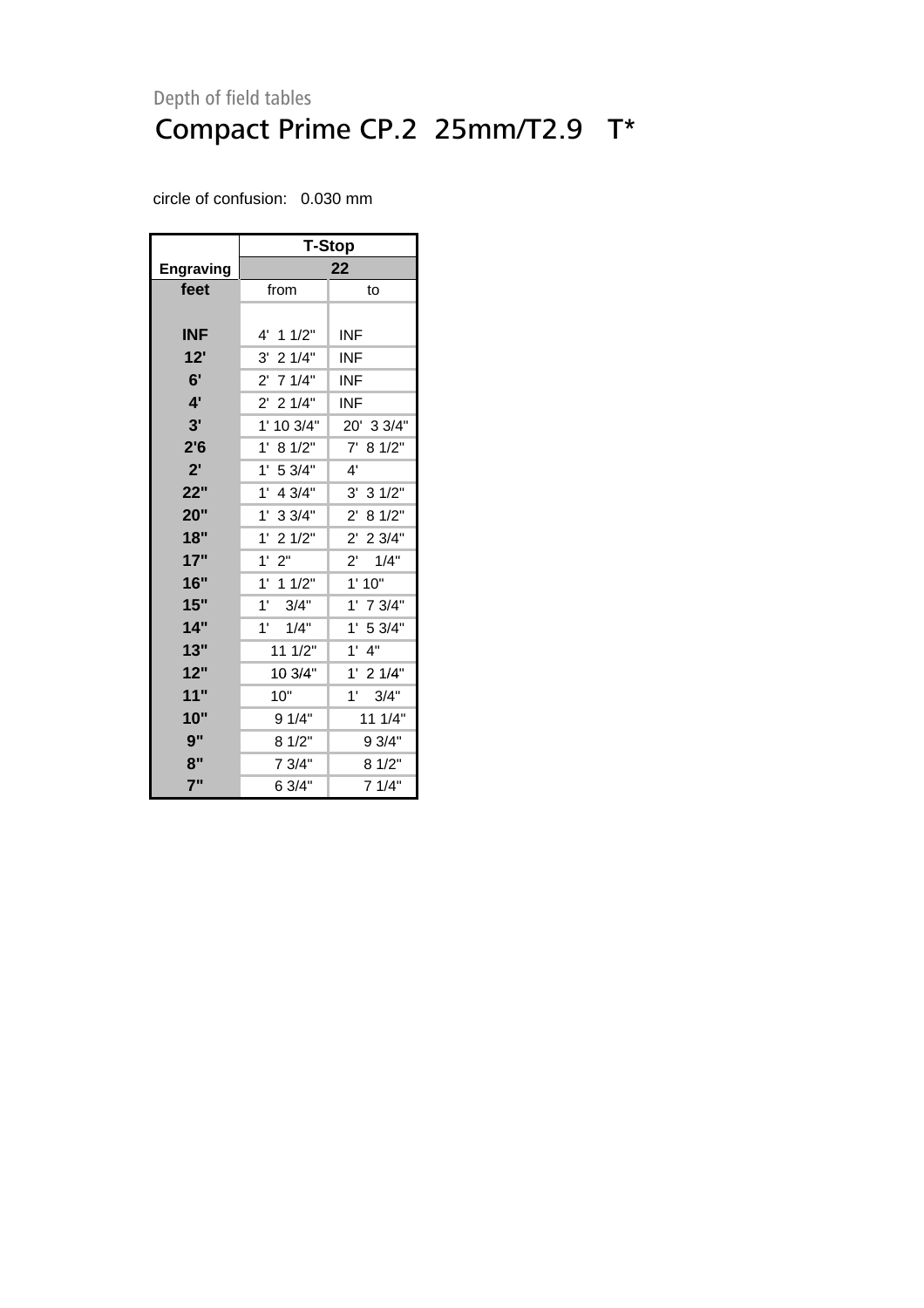|                  | <b>T-Stop</b>       |                      |                      |                      |                |                      |
|------------------|---------------------|----------------------|----------------------|----------------------|----------------|----------------------|
| <b>Engraving</b> |                     | 2.1                  |                      | 2.8                  |                | 4                    |
| feet             | from                | to                   | from                 | to                   | from           | to                   |
|                  |                     |                      |                      |                      |                |                      |
| <b>INF</b>       | 45' 7 3/4"          | <b>INF</b>           | 28' 3 3/4"           | <b>INF</b>           | 28' 7"         | <b>INF</b>           |
| 30'              | 18' 3"              | 86' 7"               | 14' 8 1/2"           | 84' 6 3/4"           | 14' 9 1/2"     | <b>INF</b>           |
| 15'              | 11' 4 3/4"          | 22'<br>3/4"          | 9' 11 1/4"           | 21' 11 1/4"          | 9' 11 3/4"     | 45' 1 1/4"           |
| 10'              | 8' 3 1/2"           | 12' 7 3/4"           | $7'$ 6"              | 12' 7 1/4"           | $7'$ 6 1/4"    | 17'<br>81/2"         |
| 8'               | 6' 10 1/2"          | $9'$ $7"$            | $6'$ 4"              | $9'$ 6 3/4"          | $6'$ 4 1/4"    | $12'$ $2"$           |
| 6'               | $5'$ 4 $1/4"$       | $6'$ 9 3/4"          | 5'<br>1/2"           | 6' 9 3/4"            | 1/2"<br>5'     | 8'                   |
| 5'               | $4'$ 6 3/4"         | $5'$ 6 1/2"          | 4' 4''               | $5'$ 6 1/2"          | 4' 4''         | $6'$ 3 $1/4"$        |
| 4'6              | 4' 1 3/4"           | 4' 11 1/4"           | $3'$ 11 $1/2"$       | 4' 11"               | $3'$ 11 $1/2"$ | 6"<br>5'             |
| $4^{\prime}$     | 3' 8 3/4"           | 4' 4''               | $3'$ 6 $3/4"$        | 4' 4"                | $3'$ 6 $3/4"$  | 9"<br>4'             |
| 3'6              | $3'$ 3 $1/2"$       | $3'$ $9"$            | $3'$ $2"$            | $3'$ $9''$           | 3' 2''         | 1/2"<br>4'           |
| 3'               | 2' 10 1/4"          | 3' 2''               | $2'$ 9 1/4"          | 3' 2''               | $2'$ 9 1/4"    | $3'$ 4 $1/2"$        |
| 2'9              | $2'$ 7 $1/2"$       | 2' 10 3/4"           | $2'$ 6 3/4"          | 2' 10 3/4"           | $2'$ 6 3/4"    | 3'<br>3/4"           |
| 2'6              | $2'$ 4 $3/4"$       | $2'$ 7 1/4"          | $2'$ 4"              | $2'$ 7 1/4"          | $2'$ 4"        | $2'$ $9"$            |
| 2'3              | 2' 2"               | $2'$ 4"              | $2'$ 1 1/2"          | $2'$ 4"              | $2'$ 1 1/2"    | 2' 5 1/4"            |
| 2'               | $1'$ 11 $1/4"$      | 3/4"<br>$2^{\prime}$ | 1' 10 3/4"           | 3/4"<br>$2^{\prime}$ | 1' 10 3/4"     | $2'$ 1 $3/4"$        |
| 23"              | $1'$ 10 $1/4"$      | $1'$ 11 $3/4"$       | 1'10"                | $1'$ 11 $3/4"$       | 1'10"          | 1/2"<br>$2^{\prime}$ |
| 22"              | $1'$ 9 $1/2"$       | 1' 10 3/4"           | $1'$ $9"$            | 1' 10 3/4"           | $1'$ $9"$      | $1'$ 11 $1/4"$       |
| 21"              | 1' 8 1/2"           | $1'$ 9 $1/2"$        | 1' 8 1/4"            | $1'$ 9 $1/2"$        | 1' 8 1/4"      | 1' 10 1/4"           |
| 20"              | $1'$ 7 $1/2"$       | 1' 8 1/2"            | $1'$ 7 $1/4"$        | 1' 8 1/2"            | $1'$ 7 $1/4"$  | $1'$ $9"$            |
| 19"              | $1'$ 6 $1/2"$       | $1'$ 7 $1/2"$        | $1'$ 6 $1/4"$        | $1'$ 7 $1/2"$        | $1'$ 6 $1/4"$  | 1' 8''               |
| 18"              | $1'$ 5 3/4"         | $1'$ 6 $1/2"$        | $1'$ 5 $1/2"$        | $1'$ 6 $1/2"$        | $1'$ 5 $1/2"$  | $1'$ 6 3/4"          |
| 17"              | $1'$ 4 $3/4"$       | 1' 5 1/4"            | $1'$ 4 $1/2"$        | 1' 5 1/4"            | $1'$ 4 $1/2"$  | 1' 53/4"             |
| 16"              | $1'$ 3 3/4"         | $1'$ 4 $1/4"$        | $1'$ 3 $1/2"$        | $1'$ 4 $1/4"$        | $1'$ 3 $1/2"$  | $1'$ 4 $1/2"$        |
| 15"              | $1'$ 2 $3/4"$       | $1'$ 3 $1/4"$        | $1'$ 2 $3/4"$        | $1'$ 3 $1/4"$        | $1'$ 2 $3/4"$  | $1'$ 3 $1/2"$        |
| 14"              | $1'$ 1 $3/4"$       | $1'$ 2 $1/4"$        | $1'$ 1 $3/4"$        | $1'$ 2 $1/4"$        | $1'$ 1 $3/4"$  | $1'$ 2 $1/2"$        |
| 13"              | $1^{\circ}$<br>3/4" | $1'$ 1 $1/4"$        | 3/4"<br>$1^{\prime}$ | $1'$ 1 $1/4"$        | 1'<br>3/4"     | $1'$ 1 $1/4"$        |
| 12"              | 11 3/4"             | $1^{\prime}$<br>1/4" | 11 3/4"              | 1'<br>1/4"           | 11 3/4"        | 1/4"<br>$1^{\prime}$ |
| 11"              | 11"                 | 11"                  | 10 3/4"              | 11"                  | 10 3/4"        | 111/4"               |
| 10"              | 10"                 | 10"                  | 10"                  | 10"                  | 10"            | 10 1/4"              |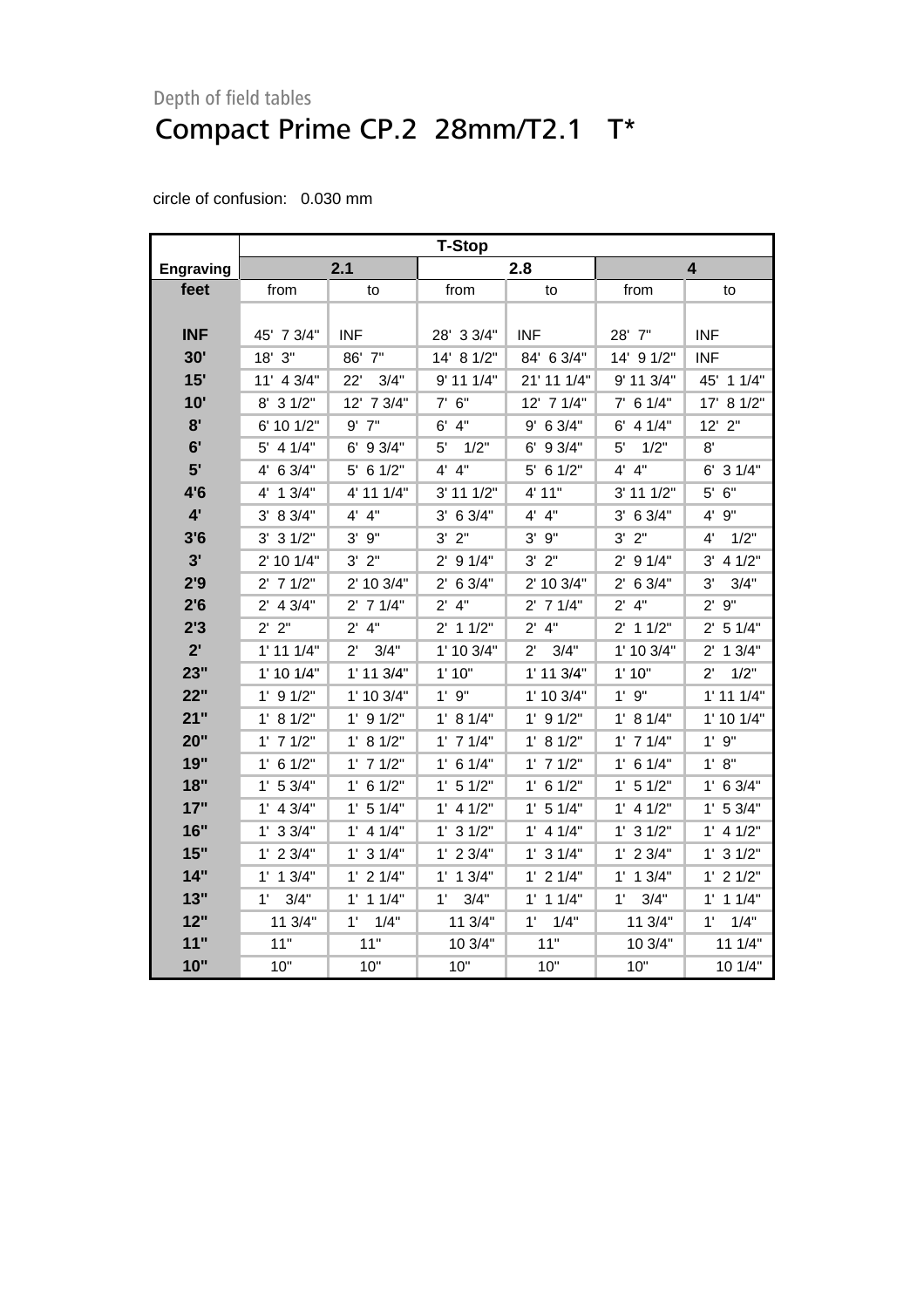|                  | T-Stop               |                      |                      |               |                     |               |
|------------------|----------------------|----------------------|----------------------|---------------|---------------------|---------------|
| <b>Engraving</b> |                      | 5.6                  |                      | 8             |                     | 11            |
| feet             | from                 | to                   | from                 | to            | from                | to            |
|                  |                      |                      |                      |               |                     |               |
| <b>INF</b>       | 25' 9 1/4"           | <b>INF</b>           | 18' 4 3/4"           | <b>INF</b>    | 12' 1 1/4"          | <b>INF</b>    |
| 30'              | 14'                  | <b>INF</b>           | 11' 6 1/2"           | <b>INF</b>    | $8'$ $9''$          | <b>INF</b>    |
| 15'              | $9'$ 7 1/2"          | <b>INF</b>           | 8' 5''               | <b>INF</b>    | 6' 10 1/4"          | <b>INF</b>    |
| 10'              | $7'$ 4"              | 36' 3 3/4"           | $6'$ 7 $1/2"$        | <b>INF</b>    | 5' 7 1/2"           | <b>INF</b>    |
| 8'               | $6'$ 2 $1/2"$        | 18' 7 1/2"           | 5' 8 1/2"            | 43' 8"        | 4' 11 1/2"          | <b>INF</b>    |
| 6'               | 4' 11 1/2"           | 10' 3 1/4"           | $4'$ 7 $1/2"$        | 14' 10 1/4"   | 4' 1 3/4"           | 32' 7 1/4"    |
| 5'               | $4'$ 3 $1/4"$        | $7'$ 6 3/4"          | 1/4"<br>4'           | 9' 8 1/2"     | 3' 8''              | 14' 11"       |
| 4'6              | 3' 10 3/4"           | $6'$ 5 1/4"          | 3' 8 1/2"            | 7' 10 3/4"    | $3'$ 4 $3/4"$       | 10' 11 1/2"   |
| $4^{\prime}$     | $3'$ 6 1/4"          | $5'$ $5"$            | $3'$ 4 $1/2"$        | $6'$ 4 3/4"   | $3'$ 1 1/2"         | 8' 2 3/4"     |
| 3'6              | $3'$ 1 $3/4"$        | 4' 6''               | 3'<br>1/4"           | 5' 1 3/4"     | 2' 9 3/4"           | 6' 2 3/4"     |
| 3'               | 2'9''                | 3' 8 1/4"            | $2'$ 7 $3/4"$        | 4' 1''        | 2' 6''              | 4' 8 1/2"     |
| 2'9              | $2'$ 6 1/2"          | $3'$ 3 $1/2"$        | $2'$ 5 1/2"          | $3'$ 7 $1/4"$ | $2'$ 4"             | 4' 1''        |
| 2'6              | $2'$ 4"              | 2' 11 1/4"           | $2'$ 3 1/4"          | $3'$ $2"$     | $2'$ 1 $3/4"$       | $3'$ 6 1/4"   |
| 2'3              | $2'$ 1 1/4"          | $2'$ 7"              | $2^{\prime}$<br>3/4" | $2'$ $9''$    | $1'$ 11 $3/4"$      | 3'            |
| $2^{\prime}$     | 1' 10 3/4"           | 2'3''                | $1'$ 10 $1/4"$       | $2'$ 4 1/2"   | $1'$ 9 $1/2"$       | $2'$ 6 1/2"   |
| 23"              | $1'$ 9 3/4"          | $2'$ 1 $3/4"$        | $1'$ 9 $1/2"$        | 2' 3''        | 1' 8 3/4"           | $2'$ 4 $3/4"$ |
| 22"              | $1'$ $9"$            | $2^{\prime}$<br>1/4" | 1' 8 1/2"            | $2'$ 1 1/2"   | 1' 8''              | $2'$ 3 $1/4"$ |
| 21"              | 1' 8''               | 1'11"                | $1'$ 7 $3/4"$        | $2^{\prime}$  | $1'$ $7"$           | $2'$ 1 1/2"   |
| 20"              | $1'$ 7 $1/4"$        | $1'$ 9 $3/4"$        | 1' 6 3/4"            | 1' 10 3/4"    | $1'$ 6 $1/4"$       | $2^{\prime}$  |
| 19"              | $1'$ 6 $1/4"$        | 1' 8 1/2"            | 1' 6''               | $1'$ 9 $1/2"$ | 1' 5 1/2"           | 1' 10 1/2"    |
| 18"              | $1'$ 5 $1/4"$        | $1'$ 7 $1/2"$        | 1'5"                 | 1' 8''        | $1'$ 4 3/4"         | 1'9''         |
| 17"              | $1'$ 4 $1/2"$        | $1'$ 6 $1/4"$        | $1'$ 4 $1/4"$        | 1' 6 3/4"     | $1'$ 3 $3/4"$       | $1'$ 7 $1/2"$ |
| 16"              | 1' 3 1/2"            | 1'5"                 | $1'$ 3 $1/4"$        | 1' 5 1/2"     | $1'$ $3"$           | 1' 6''        |
| 15"              | $1'$ 2 $1/2"$        | $1'$ 3 $3/4"$        | $1'$ 2 $1/2"$        | $1'$ 4 $1/4"$ | $1'$ 2 $1/4"$       | $1'$ 4 $3/4"$ |
| 14"              | $1'$ 1 3/4"          | $1'$ 2 3/4"          | $1'$ 1 $1/2"$        | 1' 3''        | $1'$ 1 $1/4"$       | $1'$ 3 $1/2"$ |
| 13"              | 3/4"<br>$1^{\prime}$ | $1'$ 1 $1/2"$        | 1/2"<br>$1^{\prime}$ | $1'$ 1 $3/4"$ | 1/2"<br>$1^{\circ}$ | $1'$ 2 $1/4"$ |
| 12"              | 11 3/4"              | 1/2"<br>$1^{\circ}$  | 11 3/4"              | 3/4"<br>1'    | 111/2"              | $1'$ $1"$     |
| 11"              | 10 3/4"              | 111/4"               | 10 3/4"              | 111/2"        | 10 3/4"             | 11 3/4"       |
| 10"              | 9 3/4"               | 10 1/4"              | 9 3/4"               | 10 1/4"       | 9 3/4"              | 10 1/2"       |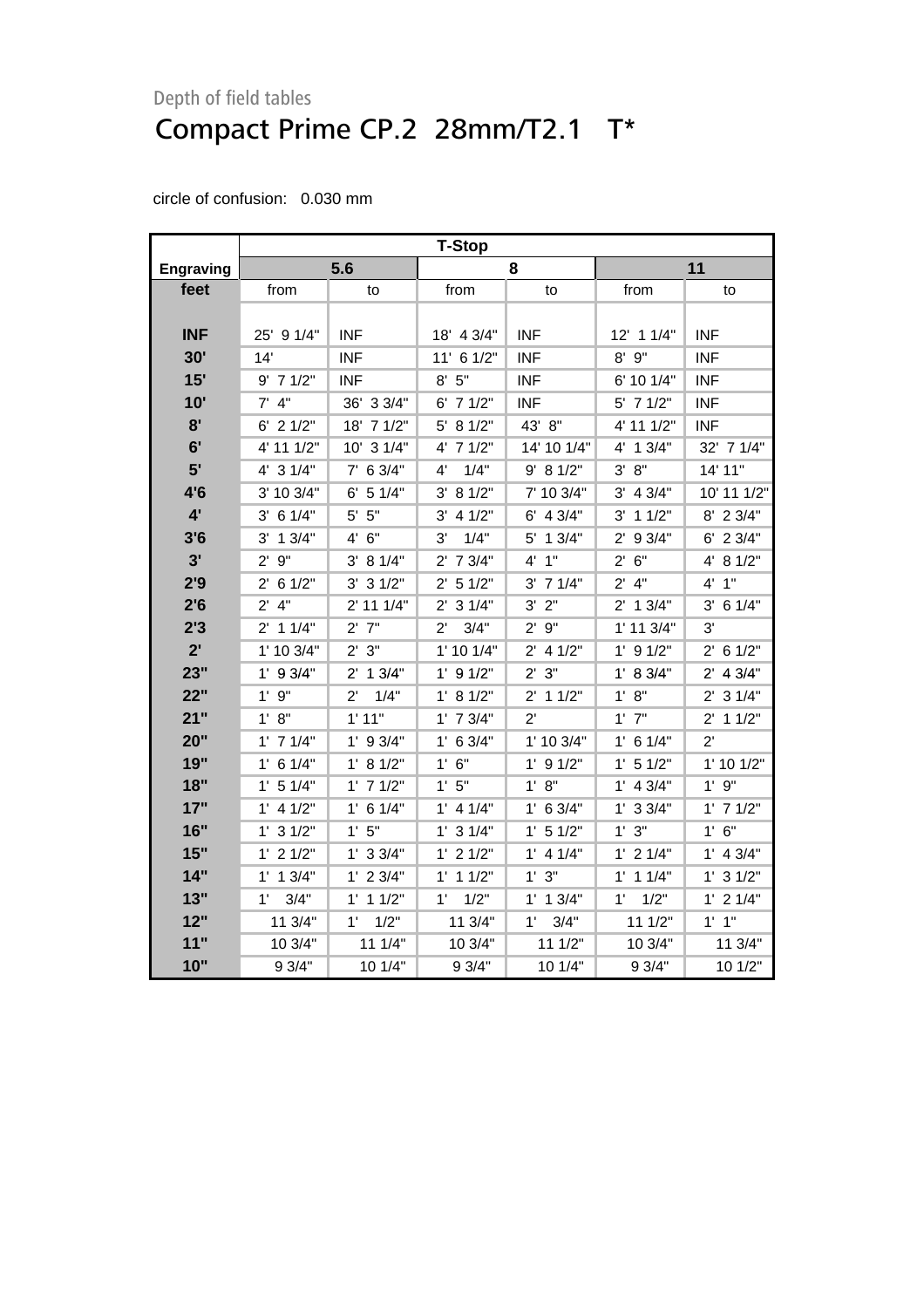|                  | <b>T-Stop</b>          |                        |                        |                       |  |  |
|------------------|------------------------|------------------------|------------------------|-----------------------|--|--|
| <b>Engraving</b> |                        | 16                     | 22                     |                       |  |  |
| feet             | from                   | to                     | from                   | to                    |  |  |
|                  |                        |                        |                        |                       |  |  |
| <b>INF</b>       | 8'                     | <b>INF</b>             | $5'$ $5"$              | <b>INF</b>            |  |  |
| 30'              | 6' 5''                 | <b>INF</b>             | 4' 8''                 | <b>INF</b>            |  |  |
| 15'              | $5'$ 4 1/4"            | <b>INF</b>             | 4'1''                  | <b>INF</b>            |  |  |
| 10'              | 7"<br>4'               | <b>INF</b>             | $3'$ 7 $3/4"$          | <b>INF</b>            |  |  |
| 8'               | 13/4"<br>4'            | <b>INF</b>             | 3'<br>4 1/2"           | <b>INF</b>            |  |  |
| 6'               | 7"<br>3'               | <b>INF</b>             | 3'                     | <b>INF</b>            |  |  |
| 5'               | $3'$ 2 $3/4"$          | 53' 8"                 | 2'9''                  | <b>INF</b>            |  |  |
| 4'6              | 1/4"<br>3'             | 22' 11 1/4"            | $2'$ 7 1/4"            | <b>INF</b>            |  |  |
| 4'               | 91/2"<br>$2^{\prime}$  | 13' 4 1/2"             | $2'$ 5 1/2"            | 126' 6"               |  |  |
| 3'6              | 6 3/4"<br>$2^{\prime}$ | 8' 8 1/2"              | 31/4"<br>$2^{\prime}$  | 20' 1 1/2"            |  |  |
| 3'               | 31/2"<br>2'            | 5' 11 1/4"             | 3/4"<br>$2^{\prime}$   | 9'<br>6"              |  |  |
| 2'9              | 2"<br>$2^{\prime}$     | 4' 11 1/2"             | $1'$ 11 $1/2"$         | $7'$ 1 1/2"           |  |  |
| 2'6              | $2^{\prime}$<br>1/4"   | $4'$ 1 $1/2"$          | 1'10"                  | 5' 5 3/4"             |  |  |
| 2'3              | 1' 10 1/4"             | 3' 5''                 | 1' 8 1/2"              | 4' 3 1/4"             |  |  |
| 2'               | 1' 8 1/4"              | 2' 10"                 | $1'$ $7"$              | 4 1/4"<br>3'          |  |  |
| 23"              | $1'$ 7 $3/4"$          | $2^{\prime}$<br>7 3/4" | 6 1/4"<br>$1^{\circ}$  | 1"<br>3'              |  |  |
| 22"              | $1'$ $7"$              | 2' 53/4"               | 1' 53/4"               | 2' 10 1/4"            |  |  |
| 21"              | $1'$ 6 $1/4"$          | $2^{\prime}$<br>33/4"  | 1' 5 1/4"              | 71/2"<br>$2^{\prime}$ |  |  |
| 20"              | 51/2"<br>$1^{\prime}$  | $2^{\prime}$<br>13/4"  | 4 1/2"<br>$1^{\prime}$ | 5"<br>$2^{\prime}$    |  |  |
| 19"              | 4 3/4"<br>$1^{\prime}$ | $2^{\prime}$           | 4"<br>1'               | 2' 2 3/4"             |  |  |
| 18"              | $1'$ $4"$              | 1' 10 1/4"             | $1'$ 3 $1/4"$          | 1/2"<br>$2^{\prime}$  |  |  |
| 17"              | $1'$ 3 $1/4"$          | 1' 8 1/2"              | $1'$ 2 3/4"            | 1' 10 1/2"            |  |  |
| 16"              | 21/2"<br>$1^{\circ}$   | $1'$ $7"$              | 1'2"                   | $1^{\circ}$<br>8 1/2" |  |  |
| 15"              | $1'$ 1 $3/4"$          | 1' 5 1/2"              | $1'$ 1 $1/4"$          | 1'<br>6 3/4"          |  |  |
| 14"              | $1'$ $1"$              | 1'<br>4"               | 1/2"<br>1'             | 1'5"                  |  |  |
| 13"              | $1'$ $1/4"$            | 1'<br>21/2"            | 11 3/4"                | 1' 3 1/4"             |  |  |
| 12"              | 111/4"                 | $1'$ 1 $1/4"$          | 11"                    | $1'$ 1 $3/4"$         |  |  |
| 11"              | 10 1/2"                | 1'                     | 10 1/4"                | $1^{\circ}$<br>1/4"   |  |  |
| 10"              | 9 1/2"                 | 10 3/4"                | 9 1/2"                 | 11"                   |  |  |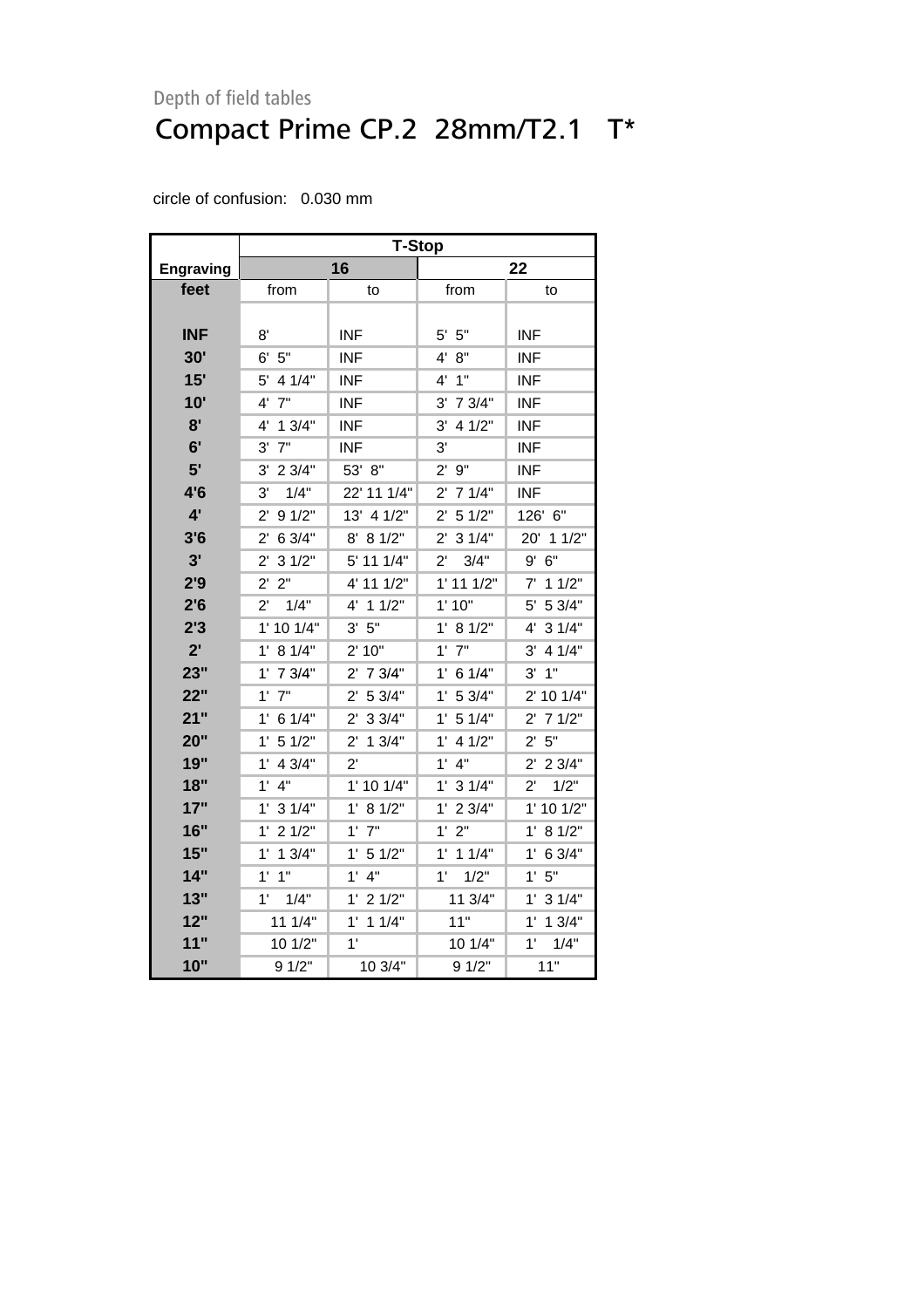|                  | <b>T-Stop</b>         |                       |                |                      |                    |                      |
|------------------|-----------------------|-----------------------|----------------|----------------------|--------------------|----------------------|
| <b>Engraving</b> |                       | 2.1                   |                | 2.8                  |                    | 4                    |
| feet             | from                  | to                    | from           | to                   | from               | to                   |
|                  |                       |                       |                |                      |                    |                      |
| <b>INF</b>       | 71' 8 3/4"            | <b>INF</b>            | 73' 4"         | <b>INF</b>           | 59' 4"             | <b>INF</b>           |
| 50'              | 29' 7 1/4"            | 164' 1 1/4"           | 29' 10 1/2"    | <b>INF</b>           | 27' 3 1/4"         | INF                  |
| 25'              | 18' 7 3/4"            | 38' 1"                | 18' 9"         | 59' 5 3/4"           | 17' 8 1/2"         | 213' 6 1/4"          |
| 15'              | 12' 6"                | 18' 9 3/4"            | 12' 6 1/2"     | 22' 9 1/2"           | 3/4"<br>12'        | 31' 3 1/2"           |
| 10'              | 8' 10"                | 11' 6 1/4"            | 8' 10 1/4"     | 12' 10 1/2"          | 8' 7 1/2"          | 15' 1 3/4"           |
| 8'               | $7'$ 3"               | 8' 11 1/4"            | $7'$ 3 $1/4"$  | 9' 8 1/2"            | $7'$ 1 1/4"        | 10' 11"              |
| 7'               | 6' 5''                | $7'$ 8 1/4"           | $6'$ 5 1/4"    | $8'$ $3''$           | $6'$ 3 3/4"        | $9'$ 1 1/4"          |
| 6'               | 7"<br>5'              | 6"<br>6'              | $5'$ $7"$      | 6' 10 1/2"           | $5'$ $6''$         | $7'$ 5 1/2"          |
| 5'               | 4' 8 1/2"             | 4"<br>5'              | 4' 8 1/2"      | 5' 7"                | 4' 7 3/4"          | 5' 11 1/4"           |
| 4'6              | 4' 3 1/4"             | 4' 9 1/4"             | 4' 3 1/4"      | 4' 11 1/2"           | 4' 2 3/4"          | 5' 2 3/4"            |
| $4^{\prime}$     | 3' 9 3/4"             | $4'$ 2 $1/2"$         | $3'$ 9 $3/4"$  | 4' 4 1/4"            | $3'$ 9 $1/4"$      | 4' 6 3/4"            |
| 3'9              | $3'$ $7''$            | 3' 11"                | $3'$ 7 $1/4"$  | 4'<br>3/4"           | 3' 6 3/4"          | 4' 2 3/4"            |
| 3'6              | $3'$ 4 $1/4"$         | $3'$ 7 $3/4"$         | $3'$ 4 $1/2"$  | $3'$ $9''$           | 3' 4''             | 3' 11"               |
| 3'3              | $3'$ 1 1/2"           | $3'$ 4 1/2"           | $3'$ 1 1/2"    | $3'$ 5 $1/2"$        | $3'$ 1 1/4"        | $3'$ 7 $1/4"$        |
| 3'               | 2' 10 3/4"            | $3'$ 1 1/4"           | 2' 10 3/4"     | $3'$ 2 $1/4"$        | 2' 10 1/2"         | $3'$ 3 $1/2"$        |
| 2'9              | 2' 8''                | 2' 10"                | 2' 8''         | 2' 10 3/4"           | $2'$ 7 $3/4"$      | 2' 11 3/4"           |
| 2'6              | $2'$ 5 1/4"           | $2'$ 6 3/4"           | $2'$ 5 1/4"    | $2'$ 7 1/2"          | 2' 5''             | 2' 8 1/4"            |
| 2'3              | $2'$ 2 $1/2"$         | 33/4"<br>$2^{\prime}$ | $2'$ 2 1/2"    | $2'$ 4"              | $2'$ 2 1/4"        | $2'$ 4 $3/4"$        |
| $2^{\prime}$     | $1'$ 11 $1/2"$        | $2^{\prime}$<br>1/2"  | $1'$ 11 $1/2"$ | $2^{\prime}$<br>3/4" | $1'$ 11 $1/2"$     | $2'$ 1 1/4"          |
| 23"              | $1'$ 10 $1/2"$        | $1'$ 11 $1/2"$        | $1'$ 10 $1/2"$ | $1'$ 11 $3/4"$       | $1'$ 10 $1/2"$     | $2^{\prime}$<br>1/4" |
| 22"              | $1'$ 9 $1/2"$         | 1' 10 1/2"            | $1'$ 9 $1/2"$  | 1' 10 3/4"           | $1'$ 9 $1/2"$      | 1'11"                |
| 21"              | 1' 8 3/4"             | $1'$ 9 $1/4"$         | 1' 8 3/4"      | $1'$ 9 $1/2"$        | 1' 8 1/2"          | 1'10"                |
| 20"              | $1'$ 7 $3/4"$         | 1' 8 1/4"             | $1'$ 7 $3/4"$  | 1' 8 1/2"            | $1'$ 7 $3/4"$      | 1' 8 3/4"            |
| 19"              | 63/4"<br>$1^{\prime}$ | $1'$ 7 $1/4"$         | $1'$ 6 3/4"    | $1'$ 7 $1/2"$        | $1'$ 6 3/4"        | $1'$ 7 $3/4"$        |
| 18"              | 1' 53/4"              | $1'$ 6 $1/4"$         | 1' 53/4"       | $1'$ 6 $1/2"$        | 1' 53/4"           | $1'$ 6 $1/2"$        |
| 17"              | $1'$ 4 $3/4"$         | $1'$ 5 $1/4"$         | $1'$ 4 3/4"    | 1' 5 1/4"            | $1'$ 4 $3/4"$      | $1'$ 5 $1/2"$        |
| 16"              | $1'$ 3 3/4"           | $1'$ 4 $1/4"$         | $1'$ 3 3/4"    | $1'$ 4 $1/4"$        | $1'$ 3 $3/4"$      | $1'$ 4 $1/2"$        |
| 15"              | $1'$ 2 $3/4"$         | $1'$ 3 $1/4"$         | $1'$ 2 $3/4"$  | $1'$ 3 $1/4"$        | $1'$ 2 3/4"        | $1'$ 3 $1/2"$        |
| 14"              | 2"<br>$1^{\prime}$    | $1'$ 2 $1/4"$         | $1'$ $2"$      | $1'$ 2 $1/4"$        | $1'$ 1 $3/4"$      | $1'$ 2 $1/4"$        |
| 13"              | 1"<br>$1^{\prime}$    | 1"<br>$1^{\prime}$    | 1"<br>1'       | 11/4"<br>1'          | 1"<br>$1^{\prime}$ | 11/4"<br>$1^{\circ}$ |
| 12"              | 1'                    | 1'                    | 1'             | 1'<br>1/4"           | 1'                 | 1'<br>1/4"           |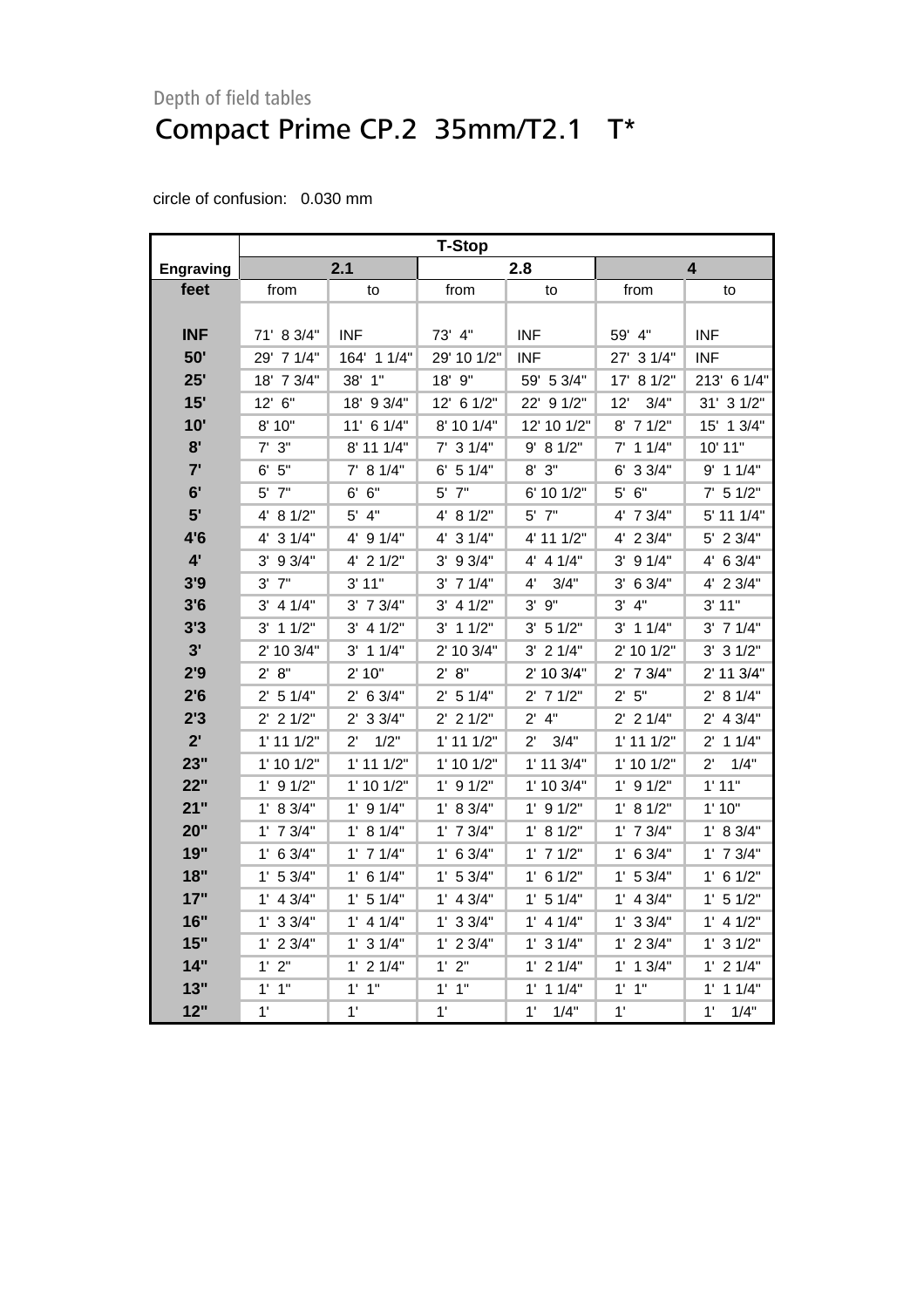|                  | <b>T-Stop</b>  |                       |                |               |                      |                |
|------------------|----------------|-----------------------|----------------|---------------|----------------------|----------------|
| <b>Engraving</b> |                | 5.6                   |                | 8             |                      | 11             |
| feet             | from           | to                    | from           | to            | from                 | to             |
|                  |                |                       |                |               |                      |                |
| <b>INF</b>       | 41'            | <b>INF</b>            | 26' 8 1/4"     | <b>INF</b>    | $17'$ 4"             | <b>INF</b>     |
| 50'              | 22' 8"         | <b>INF</b>            | 17' 6 1/2"     | <b>INF</b>    | 12' 11 3/4"          | <b>INF</b>     |
| 25'              | 15' 8"         | <b>INF</b>            | 3/4"<br>13'    | <b>INF</b>    | 10' 4 1/2"           | <b>INF</b>     |
| 15'              | $11'$ 1 $1/4"$ | 55' 10 1/2"           | 9' 8 3/4"      | <b>INF</b>    | $8'$ 2 1/4"          | <b>INF</b>     |
| 10'              | 8' 1 1/2"      | 19' 1 1/2"            | $7'$ 4 $3/4"$  | 28' 6"        | 6' 53/4"             | 80' 2"         |
| 8'               | $6'$ 9 $1/4"$  | 12' 9 3/4"            | $6'$ $3''$     | 16' 4 1/4"    | $5'$ 7 1/4"          | 25' 8 1/2"     |
| 7'               | 1/2"<br>6'     | 10' 4 1/2"            | $5'$ 7 $3/4"$  | 12' 6 1/2"    | $5'$ 1 1/4"          | 33/4"<br>17'   |
| 6'               | 5' 3 1/2"      | 8' 3 1/4"             | 4' 11 3/4"     | $9'$ 6 3/4"   | 4' 6 3/4"            | 12'<br>3/4"    |
| 5'               | 6 1/4"<br>4'   | $6'$ 5 1/4"           | 4' 3 1/2"      | $7'$ 2 $1/4"$ | 3' 11 3/4"           | $8'$ 5 1/2"    |
| 4'6              | $4'$ 1 1/4"    | 5' 7 1/4"             | 3' 11"         | $6'$ 2"       | 3' 8''               | 7'<br>3/4"     |
| $4^{\circ}$      | 3' 8 1/4"      | 4' 10"                | $3'$ 6 1/2"    | 5' 2 3/4"     | 3' 4''               | 5' 10 1/4"     |
| 3'9              | 3' 5 3/4"      | 4' 51/2"              | $3'$ 4 1/4"    | 4' 9 1/2"     | $3'$ $2"$            | 5' 3 3/4"      |
| 3'6              | $3'$ 3 $1/4"$  | 4' 1 1/4"             | $3'$ 1 $3/4"$  | $4'$ 4 $1/2"$ | 3'                   | 4' 9 1/2"      |
| 3'3              | 3'<br>1/2"     | $3'$ $9''$            | $2'$ 11 $1/2"$ | 3' 11 3/4"    | $2'$ 9 3/4"          | 4' 3 3/4"      |
| 3'               | 2' 10"         | $3'$ $5"$             | 2'9''          | $3'$ 7 $1/4"$ | $2'$ 7 1/2"          | 3' 10 1/2"     |
| 2'9              | $2'$ 7 1/4"    | 3' 1''                | $2'$ 6 1/2"    | $3'$ 2 $3/4"$ | 2' 5 1/4"            | 3' 5 1/4"      |
| 2'6              | $2'$ 4 $3/4"$  | $2'$ 9 1/4"           | $2'$ 4"        | 2' 10 1/2"    | 2' 3''               | 1/2"<br>3'     |
| 2'3              | 2' 2"          | 51/2"<br>$2^{\prime}$ | $2'$ 1 1/2"    | 2' 6 1/2"     | 1/2"<br>$2^{\prime}$ | 2' 8''         |
| $2^{\prime}$     | $1'$ 11 $1/4"$ | $2'$ 1 $3/4"$         | 1' 10 3/4"     | $2'$ 2 1/2"   | $1'$ 10 $1/4"$       | $2'$ 3 3/4"    |
| 23"              | $1'$ 10 $1/4"$ | $2^{\prime}$<br>3/4"  | 1'10"          | $2'$ 1 1/4"   | $1'$ 9 $1/4"$        | $2'$ 2 1/4"    |
| 22"              | $1'$ 9 $1/4"$  | $1'$ 11 $1/2"$        | $1'$ $9"$      | $2^{\prime}$  | 1' 8 1/2"            | 2' 1''         |
| 21"              | 1' 8 1/2"      | $1'$ 10 $1/4"$        | 1' 8"          | 1' 10 3/4"    | $1'$ 7 $3/4"$        | $1'$ 11 $1/2"$ |
| 20"              | $1'$ 7 $1/2"$  | $1'$ 9 $1/4"$         | $1'$ 7 $1/4"$  | $1'$ 9 $1/2"$ | $1'$ 6 3/4"          | 1' 10 1/4"     |
| 19"              | $1'$ 6 $1/2"$  | 1' 8''                | $1'$ 6 $1/4"$  | 1' 8 1/2"     | 1' 6''               | 1'9''          |
| 18"              | $1'$ 5 $1/2"$  | $1'$ $7"$             | $1'$ 5 $1/2"$  | $1'$ 7 $1/4"$ | 1'5''                | $1'$ 7 $3/4"$  |
| 17"              | $1'$ 4 $3/4"$  | 1' 53/4"              | $1'$ 4 $1/2"$  | $1'$ 6"       | $1'$ 4 $1/4"$        | $1'$ 6 $1/2"$  |
| 16"              | $1'$ 3 3/4"    | $1'$ 4 $3/4"$         | $1'$ 3 $1/2"$  | 1'5"          | $1'$ 3 $1/4"$        | $1'$ 5 $1/4"$  |
| 15"              | $1'$ 2 3/4"    | $1'$ 3 $1/2"$         | $1'$ 2 $1/2"$  | $1'$ 3 3/4"   | $1'$ 2 $1/2"$        | $1'$ 4"        |
| 14"              | $1'$ 1 $3/4"$  | $1'$ 2 $1/2"$         | $1'$ 1 $3/4"$  | $1'$ 2 $1/2"$ | $1'$ 1 $1/2"$        | $1'$ 2 $3/4"$  |
| 13"              | 1'<br>3/4"     | $1'$ 1 $1/4"$         | 1'<br>3/4"     | 1'<br>11/2"   | 1'<br>1/2"           | 13/4"<br>1'    |
| 12"              | 11 3/4"        | 1'<br>1/4"            | 11 3/4"        | 1'<br>1/2"    | 11 3/4"              | 1'<br>1/2"     |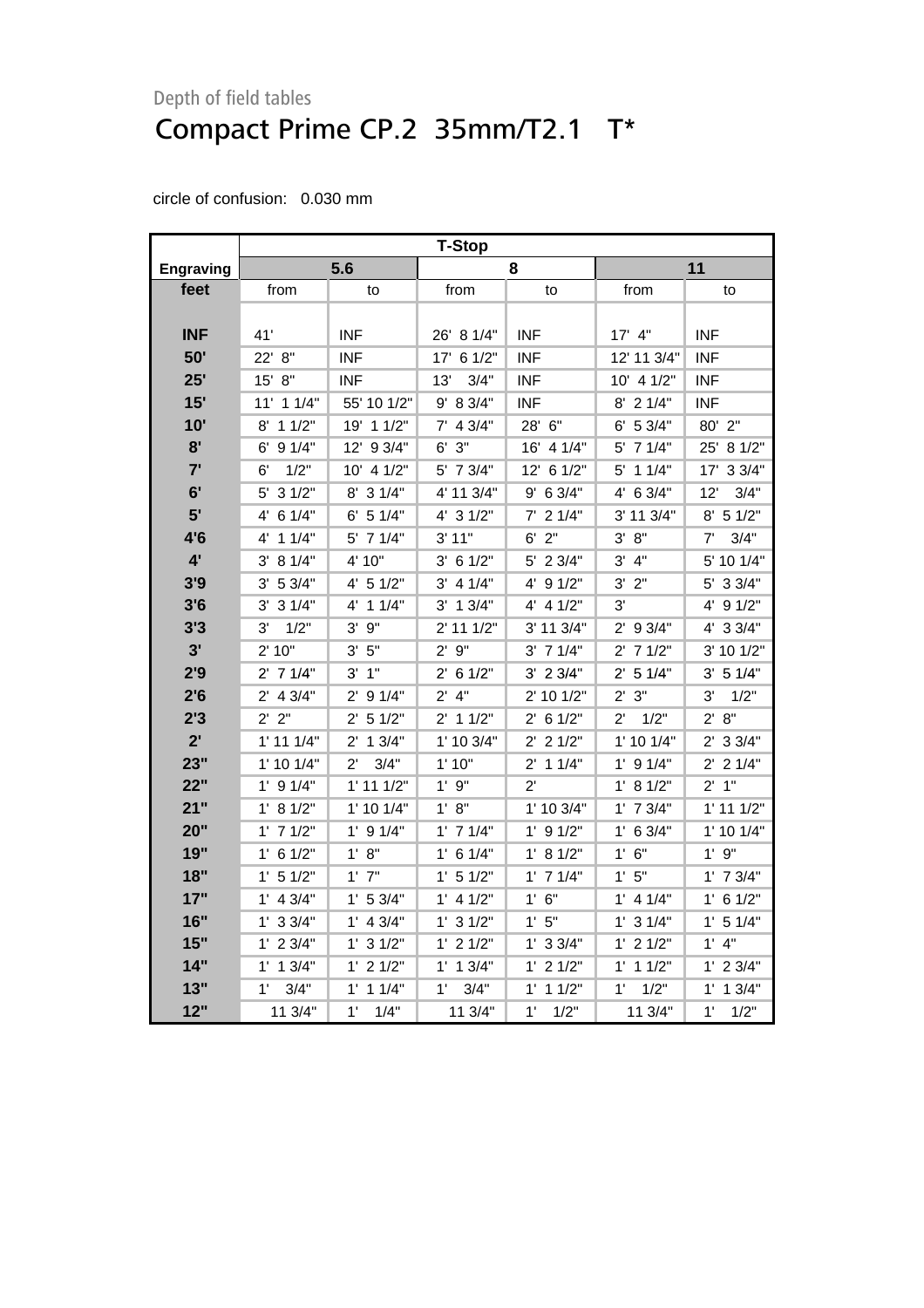|                  | <b>T-Stop</b>          |                        |                        |                        |  |  |
|------------------|------------------------|------------------------|------------------------|------------------------|--|--|
| <b>Engraving</b> |                        | 16                     |                        | 22                     |  |  |
| feet             | from                   | to                     | from                   | to                     |  |  |
|                  |                        |                        |                        |                        |  |  |
| <b>INF</b>       | 11' 6 1/2"             | INF                    | 7' 10 1/2"             | INF                    |  |  |
| 50'              | $9'$ 5 1/2"            | INF                    | 6' 10 1/2"             | <b>INF</b>             |  |  |
| 25'              | 1/4"<br>8'             | <b>INF</b>             | $6'$ 1 1/4"            | <b>INF</b>             |  |  |
| 15'              | 8"<br>6'               | <b>INF</b>             | 31/2"<br>5'            | <b>INF</b>             |  |  |
| 10'              | $5^{\prime}$<br>6"     | <b>INF</b>             | 6 3/4"<br>4'           | <b>INF</b>             |  |  |
| 8'               | 4' 10 1/2"             | 130'                   | 11/2"<br>4'            | <b>INF</b>             |  |  |
| 7'               | 4'<br>6"               | 37' 1 3/4"             | 3' 10 1/4"             | INF                    |  |  |
| 6'               | 4'<br>1"               | 1/4"<br>19'            | 6 3/4"<br>3'           | 111' 11 1/4"           |  |  |
| 5'               | 71/2"<br>3'            | 11' 3 3/4"             | 21/2"<br>3'            | 21' 10"                |  |  |
| 4'6              | $3'$ 4 $1/4"$          | 8' 10 3/4"             | 3'                     | 14' 2 1/2"             |  |  |
| 4'               | 1"<br>3'               | 7'<br>1/2"             | $2^{\prime}$<br>91/2"  | 9' 10 3/4"             |  |  |
| 3'9              | 2' 11 1/4"             | $6'$ $3''$             | 8"<br>$2^{\prime}$     | 8' 4 1/2"              |  |  |
| 3'6              | 91/2"<br>$2^{\prime}$  | 5' 6 1/2"              | $2^{\prime}$<br>61/2"  | $7'$ 1 1/2"            |  |  |
| 3'3              | 7 3/4"<br>$2^{\prime}$ | 4' 10 3/4"             | 5"<br>$2^{\prime}$     | 1"<br>6'               |  |  |
| 3'               | $2^{\prime}$<br>5 3/4" | 4' 3 3/4"              | 31/2"<br>2'            | 5' 2 1/4"              |  |  |
| 2'9              | 33/4"<br>2'            | $3'$ 9 $1/2"$          | 13/4"<br>2'            | 4' 5''                 |  |  |
| 2'6              | 13/4"<br>$2^{\prime}$  | 31/2"<br>3'            | $2^{\prime}$           | $3'$ $9''$             |  |  |
| 2'3              | $1'$ 11 $1/2"$         | 2' 10 1/4"             | 1' 10 1/4"             | 3' 2''                 |  |  |
| 2'               | 91/4"<br>$1^{\prime}$  | 51/4"<br>$2^{\prime}$  | 1' 8 1/4"              | $2^{\prime}$<br>8"     |  |  |
| 23"              | 8 1/2"<br>$1^{\circ}$  | $2'$ 3 3/4"            | $1'$ 7 $1/2"$          | $2^{\prime}$<br>6"     |  |  |
| 22"              | $1'$ 7 $3/4"$          | $2'$ 2 1/4"            | $1'$ $7"$              | $2^{\prime}$<br>4 1/4" |  |  |
| 21"              | 1'<br>7"               | $2^{\prime}$<br>3/4"   | $1'$ 6 $1/4"$          | $2^{\prime}$<br>21/2"  |  |  |
| 20"              | $1^{\prime}$<br>6 1/4" | $1'$ 11 $1/4"$         | 51/2"<br>1'            | $2^{\prime}$<br>3/4"   |  |  |
| 19"              | 51/2"<br>$1^{\prime}$  | 1'<br>9 3/4"           | 4 3/4"<br>$1^{\prime}$ | 1' 11"                 |  |  |
| 18"              | 1'<br>4 3/4"           | $1^{\prime}$<br>8 1/2" | 4"<br>1'               | $1^{\prime}$<br>9 1/2" |  |  |
| 17"              | 1'<br>33/4"            | $1^{\circ}$<br>7"      | 1'<br>31/4"            | 8"<br>1'               |  |  |
| 16"              | 1' 3''                 | 1' 53/4"               | $1'$ 2 $1/2"$          | $1^{\prime}$<br>61/2"  |  |  |
| 15"              | $1'$ 2 $1/4"$          | 1'<br>41/2"            | $1^{\circ}$<br>13/4"   | 1'5''                  |  |  |
| 14"              | $1'$ 1 $1/4"$          | 1'<br>31/4"            | 1"<br>1'               | 1' 33/4"               |  |  |
| 13"              | 1'<br>1/2"             | 1'<br>2"               | 1'<br>1/4"             | 1'<br>21/4"            |  |  |
| 12"              | 11 1/2"                | $1^{\circ}$<br>3/4"    | 11 1/4"                | $1'$ $1"$              |  |  |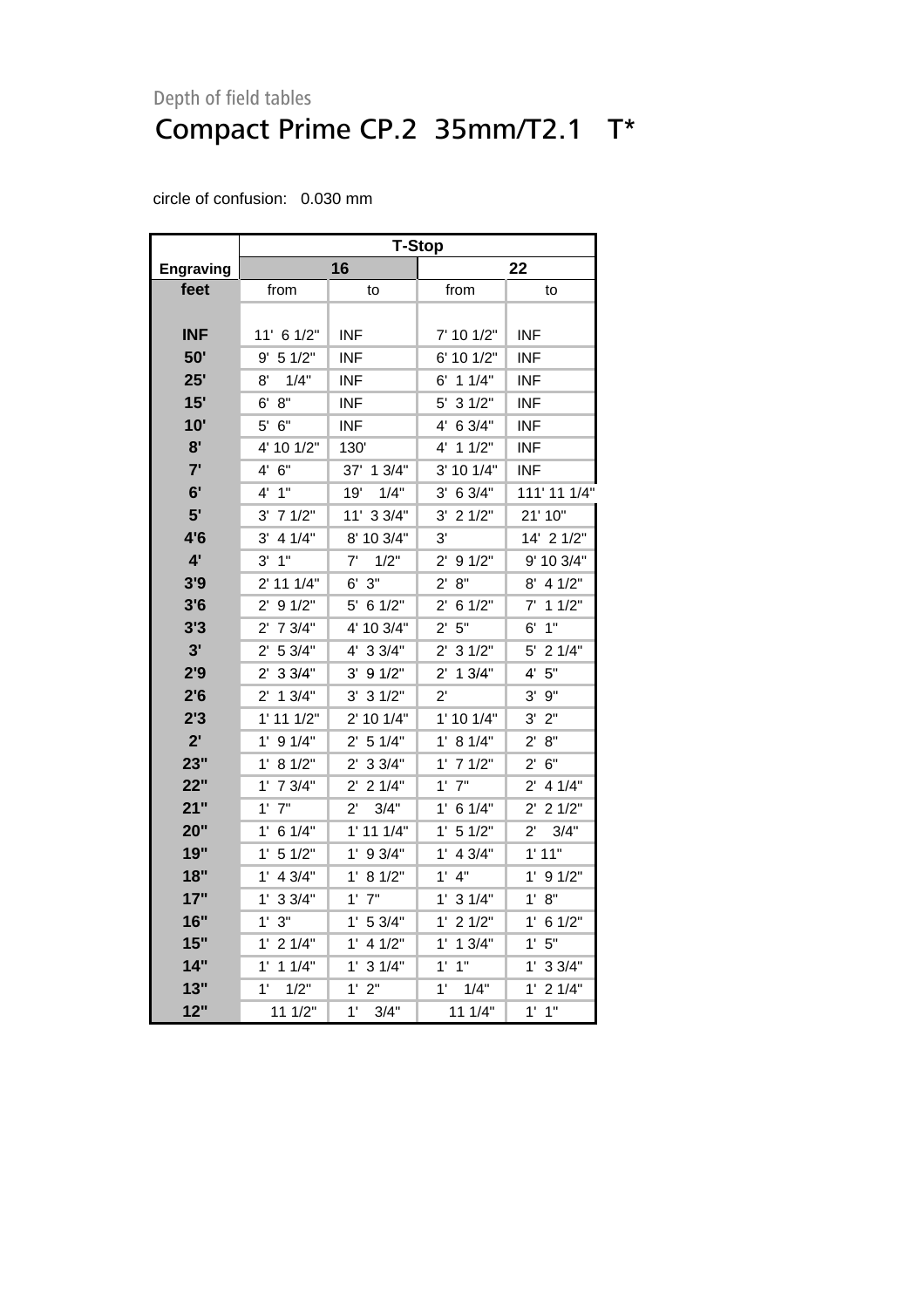|                  | <b>T-Stop</b>  |                      |                |                      |                |                      |  |
|------------------|----------------|----------------------|----------------|----------------------|----------------|----------------------|--|
| <b>Engraving</b> |                | 2.1                  |                | 2.8                  |                | 4                    |  |
| feet             | from           | to                   | from           | to                   | from           | to                   |  |
|                  |                |                      |                |                      |                |                      |  |
| <b>INF</b>       | 151' 7"        | <b>INF</b>           | 177' 11 3/4"   | <b>INF</b>           | 171' 6"        | <b>INF</b>           |  |
| 50"              | 37' 8 1/4"     | 74' 5"               | 39' 1 1/4"     | 139' 8"              | 38' 9 1/4"     | INF                  |  |
| 30'              | 11/4"<br>25'   | 37' 3 1/2"           | 25' 8 3/4"     | 48' 7"               | 25' 7"         | 77' 5 1/2"           |  |
| 20'              | 17' 8 1/2"     | 22' 11 3/4"          | 18'<br>1/4"    | 26' 9 1/4"           | 17' 11 1/4"    | 33' 7 1/4"           |  |
| 15'              | 13' 8 1/4"     | 16' 7 1/4"           | 13' 10 1/4"    | 18' 5 3/4"           | 13' 9 3/4"     | 21' 5 1/2"           |  |
| 12'              | 11' 1 3/4"     | 13'                  | $11'$ 3 $1/4"$ | $14'$ 1 $1/4"$       | 11' 2 3/4"     | 15' 9"               |  |
| 10'              | 9' 5''         | 10' 8"               | 9' 53/4"       | 11' 4 3/4"           | 9' 5 1/2"      | 12' 5 1/2"           |  |
| 9'               | $8'$ 6 1/4"    | $9'$ 6 1/2"          | $8'$ $7"$      | 10' 1 1/4"           | 8' 6 3/4"      | 10' 11"              |  |
| 8'               | $7'$ 7 1/2"    | 8' 5''               | 7' 8''         | 8' 10 1/4"           | 7' 8''         | 9' 5 3/4"            |  |
| 7'               | 6' 8 1/2"      | $7'$ 3 3/4"          | 6' 9"          | $7'$ 7 3/4"          | $6'$ 8 3/4"    | $8'$ 1"              |  |
| 6'6              | $6'$ 3"        | $6'$ 9 1/4"          | $6'$ 3 $1/2"$  | 1/2"<br>7'           | $6'$ 3 $1/4"$  | $7'$ 5"              |  |
| 6'               | $5'$ 9 $1/2"$  | $6'$ 2 3/4"          | 5' 9 3/4"      | $6'$ 5 1/2"          | $5'$ 9 3/4"    | $6'$ 9 1/4"          |  |
| 5'6              | $5'$ 4"        | 5' 8 1/4"            | $5'$ 4 1/4"    | 5' 10 1/2"           | $5'$ 4"        | $6'$ 1 1/2"          |  |
| 5'               | 4' 10 1/4"     | 5' 1 3/4"            | 4' 10 1/2"     | 5' 3 3/4"            | 4' 10 1/2"     | $5'$ 6 1/4"          |  |
| 4'9              | 4' 7 1/2"      | 4' 10 3/4"           | 4' 7 3/4"      | 5'<br>1/4"           | 4' 7 1/2"      | $5'$ 2 1/2"          |  |
| 4'6              | $4'$ 4 $1/2"$  | 4' 7 1/2"            | 4' 4 3/4"      | 4' 9"                | 4' 4 3/4"      | 4' 10 3/4"           |  |
| 4'3              | $4'$ 1 $3/4"$  | 4' 4 1/4"            | $4'$ $2"$      | 4' 5 1/2"            | 4' 1 3/4"      | $4'$ 7 $1/4"$        |  |
| $4^{\prime}$     | 3' 11"         | 4' 1 1/4"            | $3'$ 11"       | 4' 2 1/4"            | 3' 11"         | 4' 3 3/4"            |  |
| 3'9              | 3' 8''         | 3'10"                | 3' 8 1/4"      | 3' 11"               | 3' 8''         | 1/4"<br>4'           |  |
| 3'6              | 3' 51/4"       | $3'$ 6 $3/4"$        | 3' 51/4"       | $3'$ 7 $3/4"$        | 3' 51/4"       | 3' 8 3/4"            |  |
| 3'3              | $3'$ 2 $1/4"$  | $3'$ 3 $3/4"$        | $3'$ 2 $1/2"$  | $3'$ 4 1/2"          | $3'$ 2 $1/4"$  | 3' 51/4"             |  |
| 3'               | 2' 11 1/2"     | 1/2"<br>3'           | 2' 11 1/2"     | $3'$ 1 1/4"          | 2' 11 1/2"     | 3' 2''               |  |
| 2'9              | 2' 8 1/2"      | $2'$ 9 1/2"          | 2' 8 1/2"      | 2'10"                | 2' 8 1/2"      | 2' 10 1/2"           |  |
| 2'6              | $2'$ 5 1/2"    | $2'$ 6 1/2"          | 2' 53/4"       | $2'$ 6 3/4"          | 2' 53/4"       | $2'$ 7 1/4"          |  |
| 2'3              | $2'$ 2 $3/4"$  | $2'$ 3 1/4"          | $2'$ 2 3/4"    | $2'$ 3 1/2"          | 2' 2 3/4"      | $2'$ 4"              |  |
| $\overline{2}$   | $1'$ 11 $3/4"$ | 1/4"<br>$2^{\prime}$ | 1' 11 3/4"     | 1/2"<br>$2^{\prime}$ | 1' 11 3/4"     | 3/4"<br>$2^{\prime}$ |  |
| 23"              | $1'$ 10 $3/4"$ | $1'$ 11 $1/4"$       | $1'$ 10 $3/4"$ | $1'$ 11 $1/2"$       | $1'$ 10 $3/4"$ | 1' 11 3/4"           |  |
| 22"              | $1'$ 9 3/4"    | $1'$ 10 $1/4"$       | $1'$ 9 3/4"    | $1'$ 10 $1/2"$       | $1'$ 9 3/4"    | $1'$ 10 $1/2"$       |  |
| 21"              | 1' 8 3/4"      | $1'$ 9 $1/4"$        | 1' 8 3/4"      | $1'$ 9 $1/4"$        | 1' 8 3/4"      | $1'$ 9 $1/2"$        |  |
| 20"              | $1'$ 7 $3/4"$  | 1' 8 1/4"            | $1'$ 7 $3/4"$  | 1' 8 1/4"            | $1'$ 7 $3/4"$  | 1' 8 1/2"            |  |
| 19"              | $1'$ 6 3/4"    | $1'$ 7 $1/4"$        | $1'$ $7"$      | $1'$ 7 $1/4"$        | $1'$ 6 3/4"    | $1'$ 7 $1/2"$        |  |
| 18"              | 1' 6''         | $1'$ 6 $1/4"$        | $1'$ 6"        | $1'$ 6 $1/4"$        | $1'$ 6"        | $1'$ 6 $1/4"$        |  |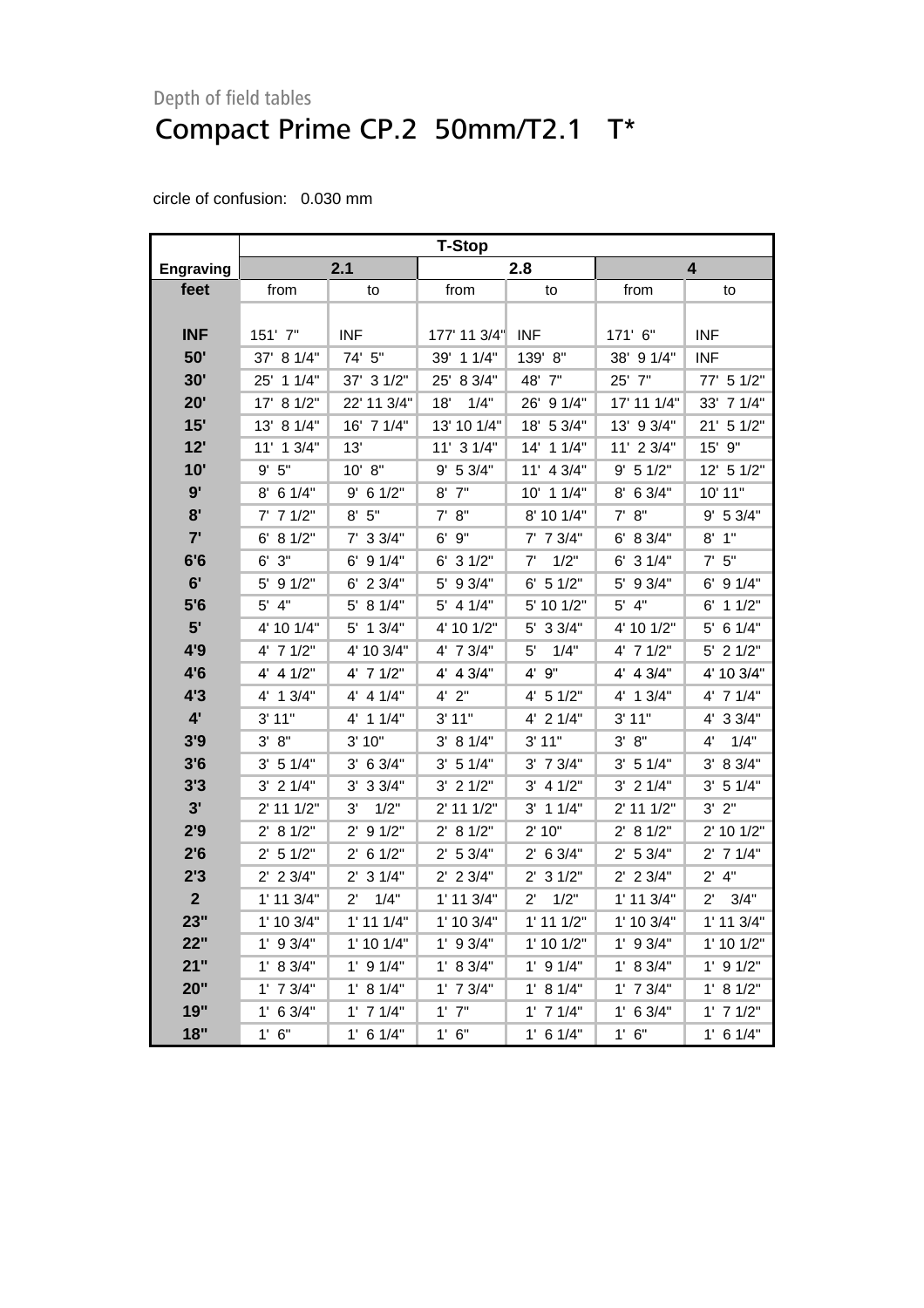|                  | <b>T-Stop</b>  |                |                |                      |                |                      |
|------------------|----------------|----------------|----------------|----------------------|----------------|----------------------|
| <b>Engraving</b> |                | 5.6            |                | 8                    |                | 11                   |
| feet             | from           | to             | from           | to                   | from           | to                   |
|                  |                |                |                |                      |                |                      |
| <b>INF</b>       | 109' 8 1/4"    | <b>INF</b>     | 63' 9 1/2"     | <b>INF</b>           | 38' 4 1/4"     | <b>INF</b>           |
| 50'              | 34' 5"         | <b>INF</b>     | 28'<br>11/2"   | <b>INF</b>           | 21' 9 3/4"     | <b>INF</b>           |
| 30'              | 23' 7 1/2"     | 197' 3"        | $20'$ 6"       | <b>INF</b>           | 16' 11 1/4"    | <b>INF</b>           |
| 20'              | 16' 11 1/2"    | 45' 5 3/4"     | 15' 3 1/2"     | 77' 5"               | $13'$ $3''$    | <b>INF</b>           |
| 15'              | 13' 2 3/4"     | 25' 8 1/2"     | 12' 2 1/2"     | 33' 5"               | 10' 10 1/2"    | 54' 7"               |
| 12'              | 10' 10 1/4"    | 17' 11"        | $10'$ 1 $3/4"$ | 21' 3 3/4"           | $9'$ 2 1/2"    | 28' 2 3/4"           |
| 10'              | $9'$ 2 1/4"    | 13' 9"         | 8' 8 1/4"      | 15' 7 3/4"           | $8^{\prime}$   | 19'<br>1/2"          |
| 9'               | $8'$ 4"        | 11' 10 3/4"    | $7'$ 11 1/4"   | 13' 3 1/2"           | $7'$ 4 1/4"    | 15' 7 3/4"           |
| 8'               | $7'$ 5 3/4"    | $10'$ 2 $1/4"$ | $7'$ 1 3/4"    | $11'$ 2 $1/4"$       | 6' 8 1/4"      | 12' 9 1/2"           |
| 7'               | $6'$ 7 1/4"    | 8' 7 1/4"      | $6'$ 4"        | $9'$ 3 1/2"          | 5' 11 3/4"     | 10' 4 1/2"           |
| 6'6              | $6'$ 1 3/4"    | 7' 10 1/4"     | 5' 11 1/4"     | $8'$ 5"              | 5' 7 1/4"      | $9'$ 3 1/4"          |
| 6'               | $5'$ 8 1/2"    | $7'$ 1 1/2"    | $5'$ 6 1/4"    | $7'$ $7''$           | 5' 2 3/4"      | 8' 3 1/4"            |
| 5'6              | 5' 3"          | 6' 5''         | 1"<br>5'       | 6' 9 1/2"            | 4' 10 1/4"     | $7'$ 4"              |
| 5'               | 4' 9 1/2"      | 5' 8 3/4"      | 4' 8"          | 1/4"<br>6'           | $4'$ 5 1/2"    | $6'$ 5 1/4"          |
| 4'9              | $4'$ 6 3/4"    | 5"<br>5'       | $4'$ 5 1/4"    | 5' 8''               | 4' 3 1/4"      | 6'<br>1/4"           |
| 4'6              | 4' 4''         | 1"<br>5'       | 4' 2 3/4"      | 5' 3 3/4"            | 4'<br>3/4"     | 5' 7 1/2"            |
| 4'3              | 4' 1 1/4"      | 4' 9"          | 4'             | 4' 11 1/2"           | 3' 10 1/2"     | 5' 2 3/4"            |
| $4^{\circ}$      | $3'$ 10 1/2"   | $4'$ 5 1/4"    | $3'$ 9 $1/2"$  | $4'$ 7 1/4"          | 3' 8''         | 4' 10 1/4"           |
| 3'9              | $3'$ 7 $3/4"$  | 4' 1 1/2"      | 3' 6 3/4"      | 4' 3 1/4"            | 3' 51/2"       | 4' 5 3/4"            |
| 3'6              | $3'$ 4 $3/4"$  | 3' 10"         | 3' 4''         | 3' 11 1/4"           | 3' 3''         | 4' 1 1/2"            |
| 3'3              | $3'$ $2"$      | $3'$ 6 1/4"    | $3'$ 1 1/4"    | $3'$ 7 $1/2"$        | 3'<br>1/4"     | $3'$ 9 $1/4"$        |
| 3'               | 2' 11 1/4"     | $3'$ 2 $3/4"$  | 2' 10 1/2"     | $3'$ 3 $3/4"$        | $2'$ 9 3/4"    | 5"<br>3'             |
| 2'9              | 2' 8 1/4"      | 2' 11 1/4"     | $2'$ 7 $3/4"$  | 3'                   | $2'$ $7"$      | $3'$ 1 1/4"          |
| 2'6              | $2'$ 5 1/2"    | $2'$ 7 $3/4"$  | 2' 5''         | 2' 8 1/2"            | $2'$ 4 1/2"    | $2'$ 9 1/4"          |
| 2'3              | $2'$ 2 1/2"    | $2'$ 4 1/2"    | $2'$ 2 1/4"    | 2' 5''               | $2'$ 1 $3/4"$  | $2'$ 5 1/2"          |
| $\overline{2}$   | $1'$ 11 $3/4"$ | $2'$ 1"        | $1'$ 11 $1/2"$ | $2'$ 1 1/2"          | 1'11"          | 2' 2''               |
| 23"              | 1' 10 3/4"     | $2^{\prime}$   | $1'$ 10 $1/2"$ | $2^{\prime}$<br>1/4" | $1'$ 10 $1/4"$ | 3/4"<br>$2^{\prime}$ |
| 22"              | $1'$ 9 3/4"    | $1'$ 10 $3/4"$ | $1'$ 9 $1/2"$  | $1'$ 11 $1/4"$       | $1'$ 9 $1/4"$  | $1'$ 11 $1/2"$       |
| 21"              | 1' 8 3/4"      | $1'$ 9 3/4"    | 1' 8 1/2"      | 1'10"                | 1' 8 1/4"      | 1' 10 1/2"           |
| 20"              | $1'$ 7 $3/4"$  | 1' 8 3/4"      | $1'$ 7 $1/2"$  | 1'9''                | $1'$ 7 $1/2"$  | $1'$ 9 $1/4"$        |
| 19"              | $1'$ 6 3/4"    | $1'$ 7 $1/2"$  | $1'$ 6 3/4"    | $1'$ 7 $3/4"$        | $1'$ 6 $1/2"$  | 1' 8''               |
| 18"              | $1'$ 5 3/4"    | $1'$ 6 $1/2"$  | 1' 53/4"       | $1'$ 6 3/4"          | 1' 5 1/2"      | $1'$ $7"$            |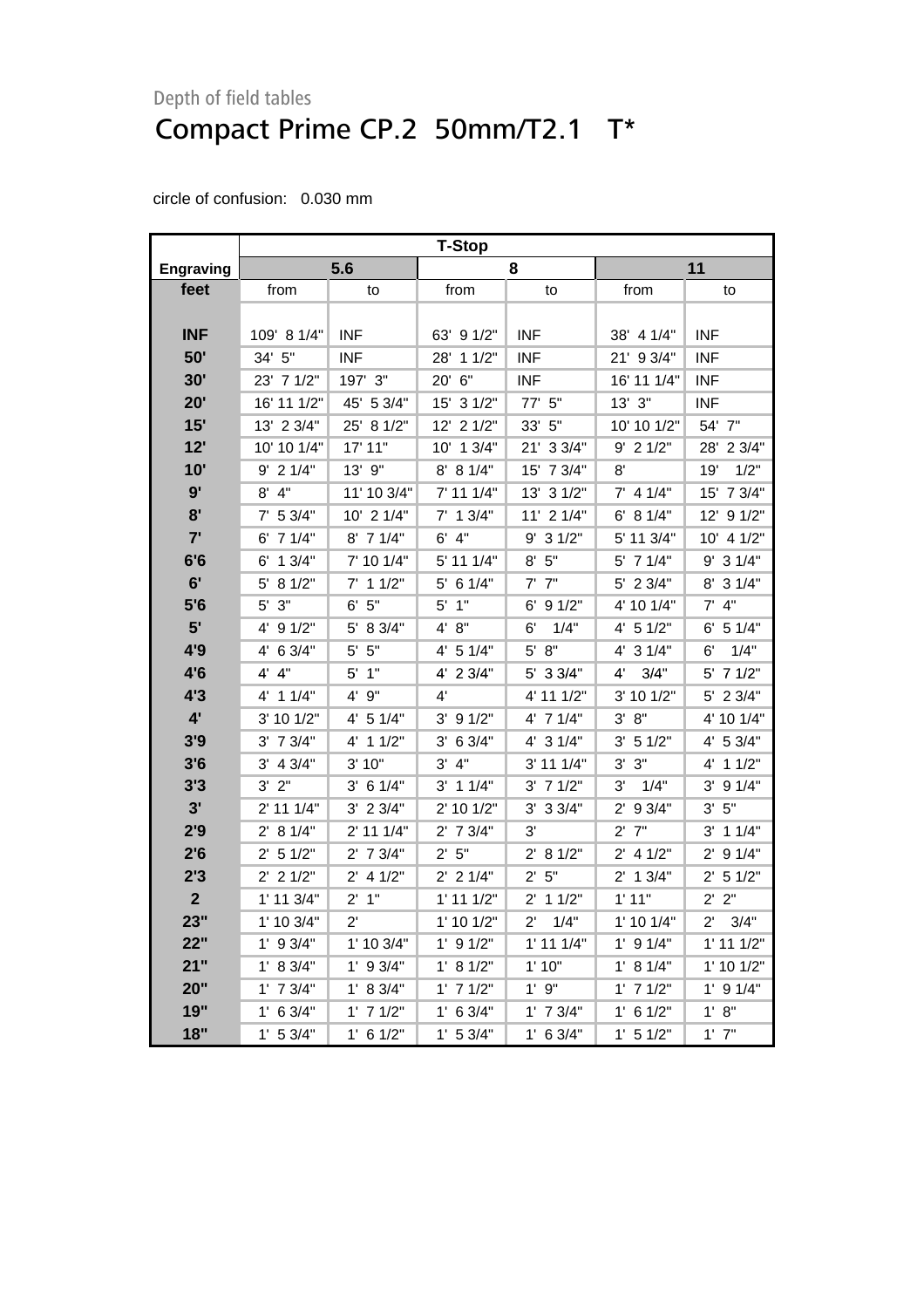|                  | T-Stop                 |                       |                        |                       |  |  |  |
|------------------|------------------------|-----------------------|------------------------|-----------------------|--|--|--|
| <b>Engraving</b> |                        | 16                    |                        | 22                    |  |  |  |
| feet             | from                   | to                    | from                   | to                    |  |  |  |
|                  |                        |                       |                        |                       |  |  |  |
| <b>INF</b>       | 24' 4"                 | <b>INF</b>            | 16'                    | <b>INF</b>            |  |  |  |
| 50'              | 16'<br>5 1/2"          | <b>INF</b>            | 12' 2 1/2"             | <b>INF</b>            |  |  |  |
| 30'              | 13'<br>61/2"           | <b>INF</b>            | 10' 6 1/2"             | <b>INF</b>            |  |  |  |
| 20'              | $11'$ $1"$             | <b>INF</b>            | 9'                     | <b>INF</b>            |  |  |  |
| 15'              | 9'<br>4 3/4"           | <b>INF</b>            | 7' 10 1/4"             | <b>INF</b>            |  |  |  |
| 12'              | 8'<br>13/4"            | 51' 3 3/4"            | 6' 11 3/4"             | <b>INF</b>            |  |  |  |
| 10'              | 21/4"<br>7'            | 27' 2 3/4"            | $6'$ 3 $1/4"$          | 69'<br>1/4"           |  |  |  |
| 9'               | 8"<br>6'               | $9"$<br>$20^{\circ}$  | 5' 10 1/2"             | 38'<br>33/4"          |  |  |  |
| 8 <sup>1</sup>   | 11/4"<br>6'            | 15' 11 3/4"           | 5 1/4"<br>5'           | 24' 7 1/4"            |  |  |  |
| 7'               | 61/4"<br>5'            | 4"<br>12'             | 4' 11 3/4"             | 16' 10 1/4"           |  |  |  |
| 6'6              | 21/2"<br>5'            | 10' 9 3/4"            | 8 3/4"<br>4'           | 14'<br>11/2"          |  |  |  |
| 6'               | 4' 10 3/4"             | 9'<br>5 1/2"          | 51/2"<br>4'            | 11' 10 1/2"           |  |  |  |
| 5'6              | 6 3/4"<br>4'           | 3"<br>8'              | 21/4"<br>4'            | 10'                   |  |  |  |
| 5'               | 21/2"<br>4'            | 7'<br>13/4"           | 3' 10 3/4"             | $8'$ 4 3/4"           |  |  |  |
| 4'9              | 4'<br>1/2"             | $6'$ 7 1/2"           | 9"<br>3'               | 7' 8 1/4"             |  |  |  |
| 4'6              | 3' 10 1/4"             | 6'<br>11/2"           | 7"<br>3'               | 1/4"<br>7'            |  |  |  |
| 4'3              | 8"<br>3'               | 5'<br>8"              | 3'<br>5 1/4"           | 5"<br>6'              |  |  |  |
| 4'               | 3'<br>6"               | 5'<br>21/2"           | 31/4"<br>3'            | 5' 10"                |  |  |  |
| 3'9              | 3'<br>33/4"            | 4'<br>91/2"           | 11/4"<br>3'            | 5' 3 1/2"             |  |  |  |
| 3'6              | 3'<br>11/4"            | 4'<br>4 1/2"          | 2' 11 1/4"             | 4'<br>91/2"           |  |  |  |
| 3'3              | 2' 11"                 | 3' 11 3/4"            | 91/4"<br>$2^{\prime}$  | 4'<br>33/4"           |  |  |  |
| 3'               | 8 1/2"<br>$2^{\prime}$ | 71/4"<br>3'           | 7"<br>2'               | 3' 10 1/2"            |  |  |  |
| 2'9              | 61/4"<br>2'            | 3'<br>23/4"           | 5"<br>2'               | 3'<br>5 1/4"          |  |  |  |
| 2'6              | 33/4"<br>$2^{\prime}$  | 2' 10 1/2"            | $2^{\prime}$<br>21/2"  | 3'<br>1/2"            |  |  |  |
| 2'3              | 11/4"<br>2'            | 61/2"<br>2'           | 1/4"<br>2'             | 8"<br>2'              |  |  |  |
| $\overline{2}$   | 1' 10 1/2"             | 23/4"<br>$2^{\prime}$ | 1'10"                  | 2' 3 3/4"             |  |  |  |
| 23"              | 1'<br>9 3/4"           | $2^{\prime}$<br>11/2" | 9"<br>$1^{\prime}$     | $2^{\prime}$<br>21/4" |  |  |  |
| 22"              | 8 3/4"<br>$1^{\circ}$  | 1/4"<br>$2^{\prime}$  | 8 1/4"<br>$1^{\prime}$ | 1"<br>$2^{\prime}$    |  |  |  |
| 21"              | $8"$<br>1'             | 1'11"                 | 71/2"<br>1'            | 1' 11 3/4"            |  |  |  |
| 20"              | $1'$ $7"$              | $1'$ 9 3/4"           | 1'<br>61/2"            | 1' 10 1/4"            |  |  |  |
| 19"              | 1'<br>61/4"            | $1^{\circ}$<br>81/2"  | 1'<br>5 3/4"           | $1^{\prime}$<br>9"    |  |  |  |
| 18"              | $1^{\prime}$<br>5 1/4" | $1'$ 7 $1/4"$         | 5"<br>$1^{\prime}$     | $1'$ 7 $3/4"$         |  |  |  |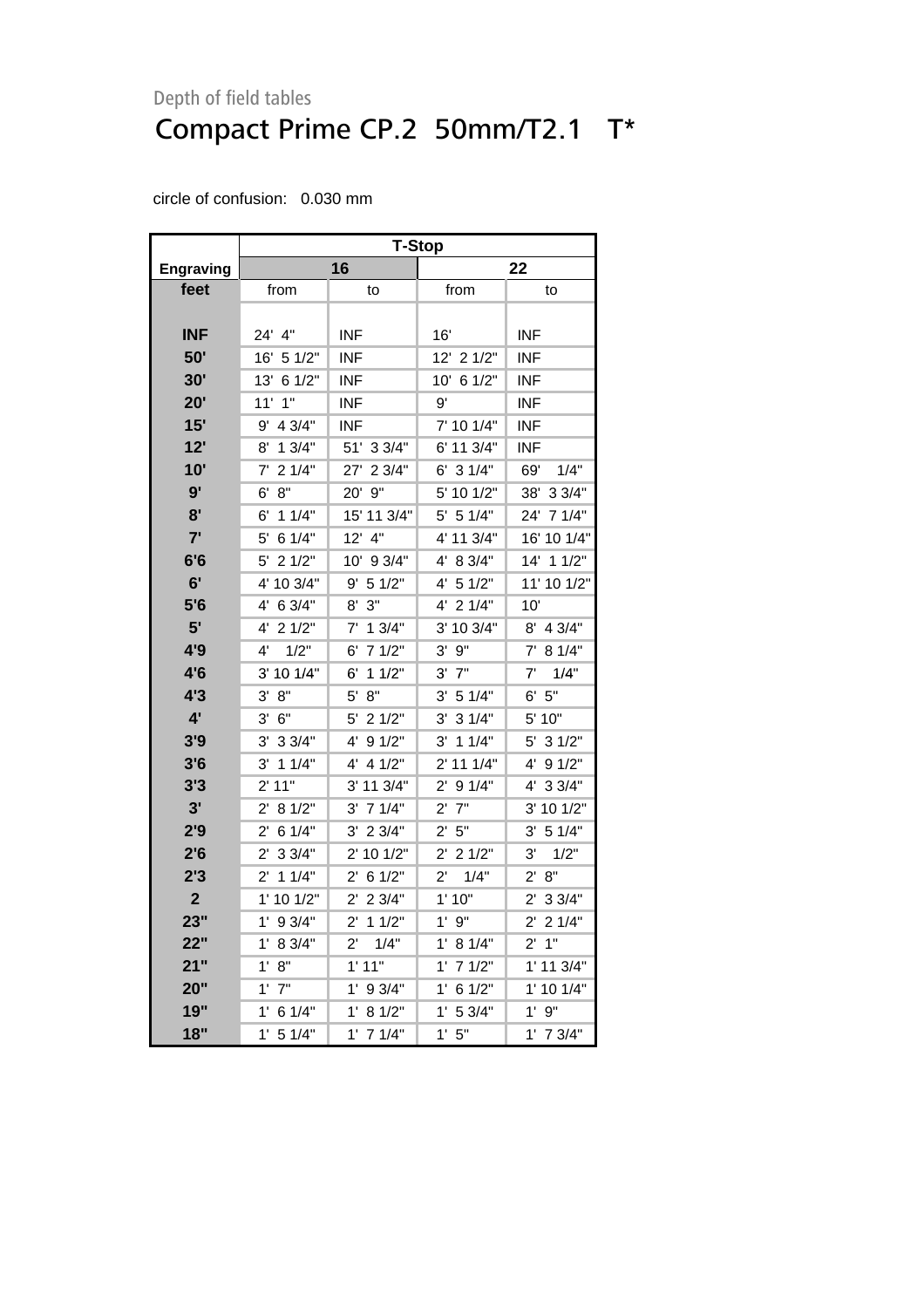|                  | <b>T-Stop</b>  |                      |                |                |                |                |  |
|------------------|----------------|----------------------|----------------|----------------|----------------|----------------|--|
| <b>Engraving</b> |                | 2.1                  |                | 2.8            |                | 4              |  |
| feet             | from           | to                   | from           | to             | from           | to             |  |
|                  |                |                      |                |                |                |                |  |
| <b>INF</b>       | 399' 2 1/2"    | <b>INF</b>           | 340' 11"       | <b>INF</b>     | 264' 11 1/2"   | <b>INF</b>     |  |
| 200'             | 133' 4 1/2"    | <b>INF</b>           | 126' 2 1/4"    | <b>INF</b>     | 114' 1 1/4"    | <b>INF</b>     |  |
| 100'             | 3/4"<br>80'    | 133' 3"              | 77' 5"         | 162' 7 3/4"    | 72' 8 1/2"     | 242' 6 1/2"    |  |
| 60'              | 52' 2 3/4"     | 70' 6 1/4"           | $51'$ 1"       | 77' 11 1/4"    | 49'            | 92' 5 1/4"     |  |
| 40'              | 36' 5"         | 44' 4 3/4"           | 35' 10 1/4"    | 47' 2 1/2"     | 34' 9 3/4"     | 11/2"<br>52'   |  |
| 30'              | 27' 11 1/4"    | 32' 4 3/4"           | 27' 7 1/2"     | 33' 10 1/4"    | 27'            | 36' 3 1/2"     |  |
| 25'              | 23' 6 3/4"     | 26' 7 1/2"           | 23'<br>4"      | 27' 7 1/4"     | 22' 10 3/4"    | 21/2"<br>29'   |  |
| 20'              | 19' 1"         | 21'<br>1/4"          | 18' 11"        | 21' 7 1/2"     | 18' 7 1/2"     | 22'<br>7"      |  |
| 17'              | 16' 4"         | 17' 8 3/4"           | 16' 2 1/2"     | 18' 1 3/4"     | 16'            | 18' 9 3/4"     |  |
| 15'              | 14' 5 3/4"     | 15' 6 3/4"           | 14' 4 3/4"     | 15' 10 1/2"    | 14' 2 3/4"     | 4 3/4"<br>16'  |  |
| 14'              | 13' 6 1/2"     | 14' 5 3/4"           | 13' 5 3/4"     | 14' 9 1/4"     | 13' 3 3/4"     | 15' 2 1/4"     |  |
| 13'              | 12' 7 1/4"     | 13' 5"               | 12' 6 1/2"     | 13' 7 3/4"     | 12' 5"         | 14'<br>1/4"    |  |
| 12'              | 11' 8''        | 12' 4 1/4"           | $11'$ 7 $1/4"$ | 12' 6 1/2"     | $11'$ 6"       | 12' 10 1/4"    |  |
| 11'              | 10' 8 3/4"     | 11' 3 1/2"           | 10' 8"         | $11'$ 5 $1/2"$ | 10' 7"         | $11'$ 8 $1/2"$ |  |
| 10'              | $9'$ 9 $1/4"$  | $10'$ $3"$           | 9' 8 3/4"      | 10' 4 1/2"     | $9'$ 7 $3/4"$  | 10' 7"         |  |
| 9'6              | $9'$ 3 $1/2"$  | 9' 8 1/2"            | $9'$ $3"$      | 9' 10"         | $9'$ 2 1/4"    | 1/4"<br>10'    |  |
| 9'               | 9 3/4"<br>8'   | 21/4"<br>9'          | 8' 9 1/2"      | $9'$ 3 $1/2"$  | 8 3/4"<br>8'   | 9' 5 1/2"      |  |
| 8'6              | $8'$ 4"        | 8' 8''               | 8' 3 3/4"      | $8'$ 9 1/4"    | 3"<br>8'       | 8'11"          |  |
| 8'               | 7' 10 1/4"     | 8' 1 3/4"            | 7' 10"         | $8'$ 2 3/4"    | $7'$ 9 1/4"    | $8'$ 4 1/4"    |  |
| 7'9              | $7'$ 7 1/4"    | 7' 10 3/4"           | $7'$ $7''$     | 7' 11 1/2"     | $7'$ 6 1/2"    | 1"<br>8'       |  |
| 7'6              | $7'$ 4 1/2"    | $7'$ 7 1/2"          | $7'$ 4 1/4"    | 7' 8 1/2"      | $7'$ 3 3/4"    | 7' 9 3/4"      |  |
| 7'3              | $7'$ 1 1/2"    | $7'$ 4 1/2"          | $7'$ 1 1/4"    | $7'$ 5 1/4"    | 7'<br>3/4"     | $7'$ 6 1/2"    |  |
| 7'               | 6' 10 3/4"     | $7'$ 1 1/4"          | 6' 10 1/2"     | $7'$ $2"$      | 6' 10"         | $7'$ 3 1/4"    |  |
| 6'9              | $6'$ 7 $3/4"$  | 6' 10 1/4"           | $6'$ 7 1/2"    | 6'11"          | $6'$ 7 1/4"    | 7'             |  |
| 6'6              | $6'$ 4 3/4"    | $6'$ 7 1/4"          | $6'$ 4 3/4"    | $6'$ 7 $3/4"$  | $6'$ 4 1/4"    | 6' 8 3/4"      |  |
| 6'3              | $6'$ 2"        | 4"<br>6'             | $6'$ 1 3/4"    | $6'$ 4 3/4"    | $6'$ 1 1/2"    | $6'$ 5 1/2"    |  |
| 6'               | 5' 11"         | 6'<br>1"             | 5' 10 3/4"     | 11/2"<br>6'    | 5' 10 1/2"     | $6'$ 2 $1/4"$  |  |
| 5'9              | 5' 8 1/4"      | 5'10"                | $5'$ $8"$      | 5' 10 1/2"     | 5' 7 3/4"      | 5' 11 1/4"     |  |
| 5'6              | $5'$ 5 1/4"    | 5' 6 3/4"            | $5'$ $5"$      | 5' 7 1/4"      | 5' 4 3/4"      | $5' 8"$        |  |
| 5'3              | 5' 2 1/4"      | 5' 3 3/4"            | $5'$ 2 1/4"    | $5'$ 4 1/4"    | $5'$ 2"        | 5' 4 3/4"      |  |
| 5'               | 4' 11 1/4"     | 5'<br>3/4"           | 4' 11 1/4"     | $5'$ 1"        | 4' 11"         | $5'$ 1 1/2"    |  |
| 4'9              | 4' 8 1/2"      | 4' 9 1/2"            | 4' 8 1/4"      | 4' 10"         | 4' 8"          | 4' 10 1/2"     |  |
| 4'6              | $4'$ 5 $1/2"$  | $4'$ 6 1/2"          | $4'$ 5 1/2"    | $4'$ 6 3/4"    | $4'$ 5 1/4"    | 4' 7 1/4"      |  |
| 4'3              | $4'$ 2 $1/2"$  | $4'$ 3 $1/2"$        | $4'$ 2 $1/2"$  | 4' 3 3/4"      | 4' 2 1/4"      | 4' 4"          |  |
| $4^{\prime}$     | $3'$ 11 $1/2"$ | 1/2"<br>$4^{\prime}$ | 3' 11 1/2"     | 3/4"<br>4'     | $3'$ 11 $1/2"$ | 4' 1''         |  |
| 3'9              | 3' 8 3/4"      | $3'$ 9 $1/4"$        | 3' 81/2"       | $3'$ 9 $1/2"$  | 3' 8 1/2"      | $3'$ 9 $3/4"$  |  |
| 3'6              | 3' 5 3/4"      | $3'$ 6 1/4"          | 3' 5 3/4"      | $3'$ 6 1/2"    | 3' 51/2"       | $3'$ 6 $3/4"$  |  |
| 3'3              | $3'$ 2 $3/4"$  | $3'$ 3 $1/4"$        | $3'$ 2 $3/4"$  | $3'$ 3 $1/2"$  | $3'$ 2 $1/2"$  | $3'$ 3 $1/2"$  |  |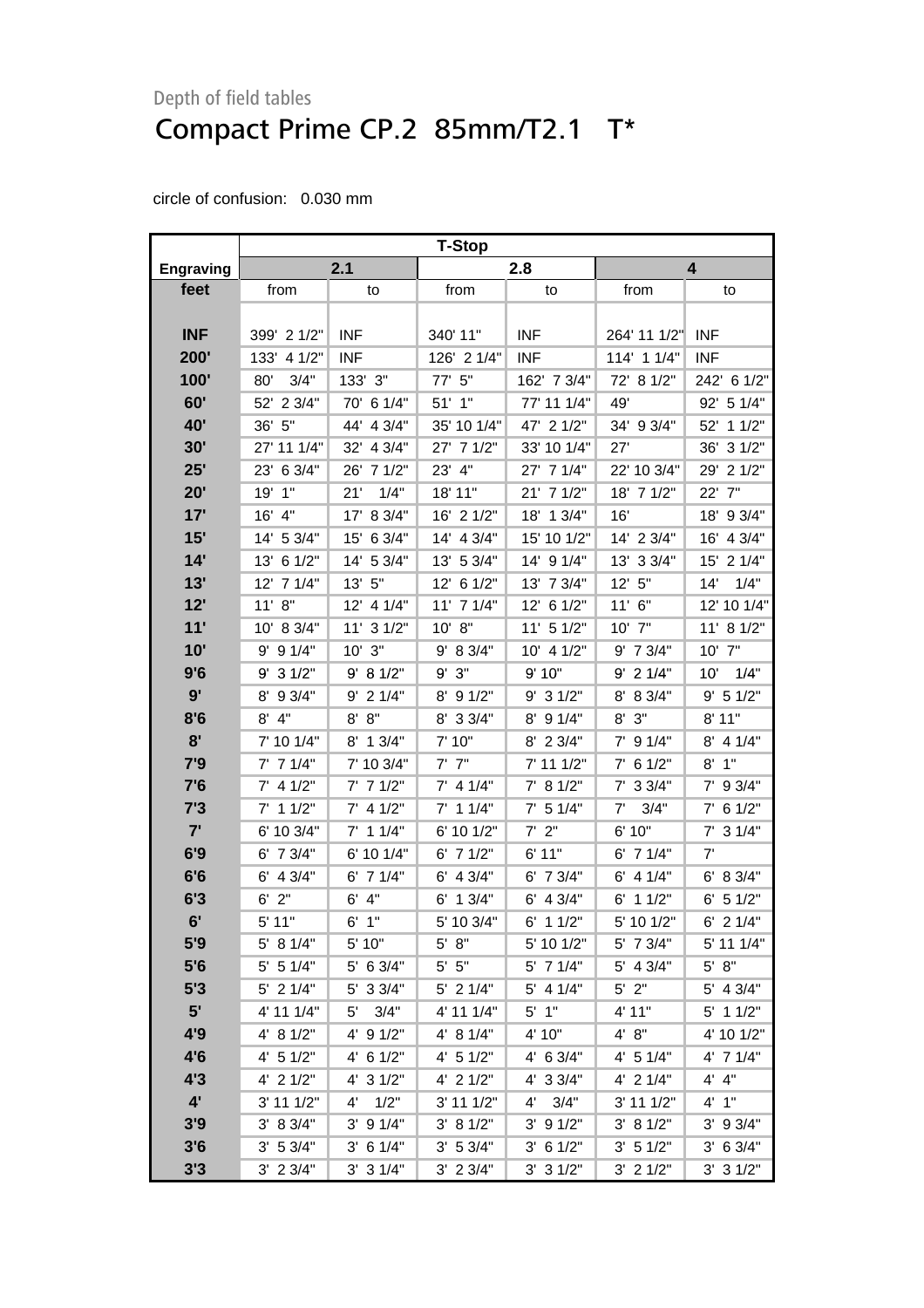|                  | <b>T-Stop</b> |               |                     |                |               |               |
|------------------|---------------|---------------|---------------------|----------------|---------------|---------------|
| <b>Engraving</b> |               | 5.6           |                     | 8              |               | 11            |
| feet             | from          | to            | from                | to             | from          | to            |
|                  |               |               |                     |                |               |               |
| <b>INF</b>       | 186' 3 3/4"   | <b>INF</b>    | 125' 8 3/4"         | <b>INF</b>     | 84' 3 1/4"    | <b>INF</b>    |
| 200'             | 96' 7"        | <b>INF</b>    | 77' 4"              | <b>INF</b>     | 59' 4 3/4"    | <b>INF</b>    |
| 100'             | 65' 2 1/4"    | <b>INF</b>    | 55' 10"             | <b>INF</b>     | 45' 10 1/2"   | <b>INF</b>    |
| 60'              | 45' 5 3/4"    | 119' 4"       | 40' 8 3/4"          | 189' 8 3/4"    | 35' 2 1/4"    | <b>INF</b>    |
| 40'              | 33'           | 59' 8"        | 30' 5 1/4"          | 73' 2"         | $27'$ $3''$   | 104' 7 1/2"   |
| 30'              | 25' 10 3/4"   | 39' 9 1/4"    | 24' 3 3/4"          | 45' 3 3/4"     | 22' 2 3/4"    | 55' 7 1/2"    |
| 25'              | 22' 1 1/4"    | 31' 4 3/4"    | 20' 11 1/4"         | 34' 8 3/4"     | 19' 4 1/2"    | 40' 5 1/2"    |
| 20'              | 18' 1 1/4"    | 23' 10 1/4"   | 17' 3 3/4"          | 25' 8 3/4"     | $16'$ $3"$    | 28' 8 3/4"    |
| 17'              | 15' 7 1/2"    | 19' 8 1/4"    | 1/2"<br>15'         | 20' 11 1/4"    | 14' 2 3/4"    | 22' 10 1/4"   |
| 15'              | 13' 11"       | 17'<br>1/2"   | 13' 5 1/2"          | 17' 11 1/2"    | 12' 9 3/4"    | 19' 4 1/4"    |
| 14'              | 13'<br>3/4"   | 15' 9"        | 12' 7 3/4"          | 16' 6 1/2"     | $12'$ 1"      | 17' 8 1/2"    |
| 13'              | 12' 2 1/4"    | 14' 6"        | 11' 10"             | 15' 1 3/4"     | $11'$ 4"      | 11/2"<br>16'  |
| 12'              | 11' 3 3/4"    | $13'$ $3''$   | 11'                 | 13' 9 1/2"     | 10' 6 3/4"    | 14' 7 1/4"    |
| 11'              | 10' 5"        | 12'<br>1/2"   | 10' 1 3/4"          | 12' 5 3/4"     | $9'$ 9 $1/2"$ | 11/2"<br>13'  |
| 10'              | $9'$ 6 1/4"   | 10' 10 1/4"   | $9'$ 3 $1/2"$       | $11'$ 2 $1/2"$ | 9'            | 11' 8 1/2"    |
| 9'6              | 3/4"<br>9'    | $10'$ $3"$    | 8' 10 1/2"          | 10' 7"         | $8'$ $7''$    | 1/4"<br>11'   |
| 9'               | 8' 7 1/4"     | 9' 8''        | $8'$ 5 1/4"         | 9' 11 1/2"     | $8'$ 2 1/4"   | 10' 4 1/4"    |
| 8'6              | 8' 1 3/4"     | $9'$ 1 1/4"   | 8'                  | $9'$ $4"$      | $7'$ 9 1/4"   | 9' 8 1/4"     |
| 8'               | 7' 8 1/4"     | 8' 6 1/4"     | $7'$ 6 3/4"         | 8' 8 3/4"      | $7'$ 4 1/4"   | 1/2"<br>9'    |
| 7'9              | $7'$ 5 1/2"   | 8' 2 3/4"     | $7'$ 4"             | $8'$ 5 1/4"    | $7'$ 1 3/4"   | 8' 8 3/4"     |
| 7'6              | $7'$ 2 3/4"   | 7' 11 1/2"    | $7'$ 1 1/4"         | 8' 1 3/4"      | 6' 11 1/4"    | 4 3/4"<br>8'  |
| 7'3              | 7'            | 7' 8''        | 6' 10 1/2"          | 7' 10"         | 6' 8 1/2"     | $8'$ 1"       |
| 7'               | $6'$ 9 $1/4"$ | $7'$ 4 3/4"   | 6' 8''              | $7'$ 6 1/2"    | 6' 6''        | $7'$ 9 1/4"   |
| 6'9              | $6'$ 6 1/2"   | $7'$ 1 1/4"   | $6'$ 5 1/4"         | $7'$ 3"        | $6'$ 3 $1/2"$ | $7'$ 5 1/2"   |
| 6'6              | $6'$ 3 $1/2"$ | 6' 10"        | $6'$ 2 1/2"         | 6' 11 1/2"     | $6'$ 1"       | $7'$ 1 3/4"   |
| 6'3              | 3/4"<br>6'    | $6'$ 6 3/4"   | 5' 11 3/4"          | 6' 8 1/4"      | 5' 10 1/4"    | 6' 10 1/4"    |
| 6'               | 5' 10"        | $6'$ 3 $1/4"$ | 5' 9"               | $6'$ 4 3/4"    | 5' 7 3/4"     | $6'$ 6 1/2"   |
| 5'9              | $5'$ $7"$     | 6'            | $5'$ 6 1/4"         | $6'$ 1 1/4"    | $5'$ $5"$     | $6'$ $3"$     |
| 5'6              | 5' 4 1/4"     | 5' 8 3/4"     | $5'$ 3 $1/2"$       | 5' 10"         | 5' 2 1/4"     | 5' 11 1/2"    |
| 5'3              | $5'$ 1 1/2"   | $5'$ 5 1/2"   | 3/4"<br>$5^{\circ}$ | $5'$ 6 1/2"    | 4' 11 3/4"    | 5' 7 3/4"     |
| 5'               | 4' 10 1/2"    | $5'$ 2 1/4"   | 4' 10"              | $5'$ 3 1/4"    | 4' 9"         | $5'$ 4 1/4"   |
| 4'9              | 4' 7 3/4"     | 4' 11"        | $4'$ 7 1/4"         | 4' 11 3/4"     | $4'$ 6 1/4"   | $5'$ 1"       |
| 4'6              | 4' 5''        | 4' 7 3/4"     | $4'$ 4 $1/4"$       | 4' 8 1/2"      | 4' 3 1/2"     | $4'$ 9 $1/2"$ |
| 4'3              | $4'$ $2"$     | $4'$ 4 $1/2"$ | $4'$ 1 1/2"         | 4' 5 1/4"      | $4'$ 1"       | 4' 6''        |
| $4^{\prime}$     | 3' 11 1/4"    | 4' 1 1/4"     | 3' 10 3/4"          | $4'$ $2"$      | 3' 10 1/4"    | 4' 2 3/4"     |
| 3'9              | 3' 8 1/4"     | 3' 10 1/4"    | 3' 8''              | 3' 10 3/4"     | $3'$ 7 $1/2"$ | 3' 11 1/4"    |
| 3'6              | 3' 51/4"      | $3'$ $7"$     | $3'$ 5"             | $3'$ 7 $1/2"$  | 3' 41/2"      | 3' 8''        |
| 3'3              | $3'$ 2 $1/2"$ | $3'$ 3 $3/4"$ | $3'$ 2 1/4"         | $3'$ 4 1/4"    | $3'$ 1 $3/4"$ | 3' 4 3/4"     |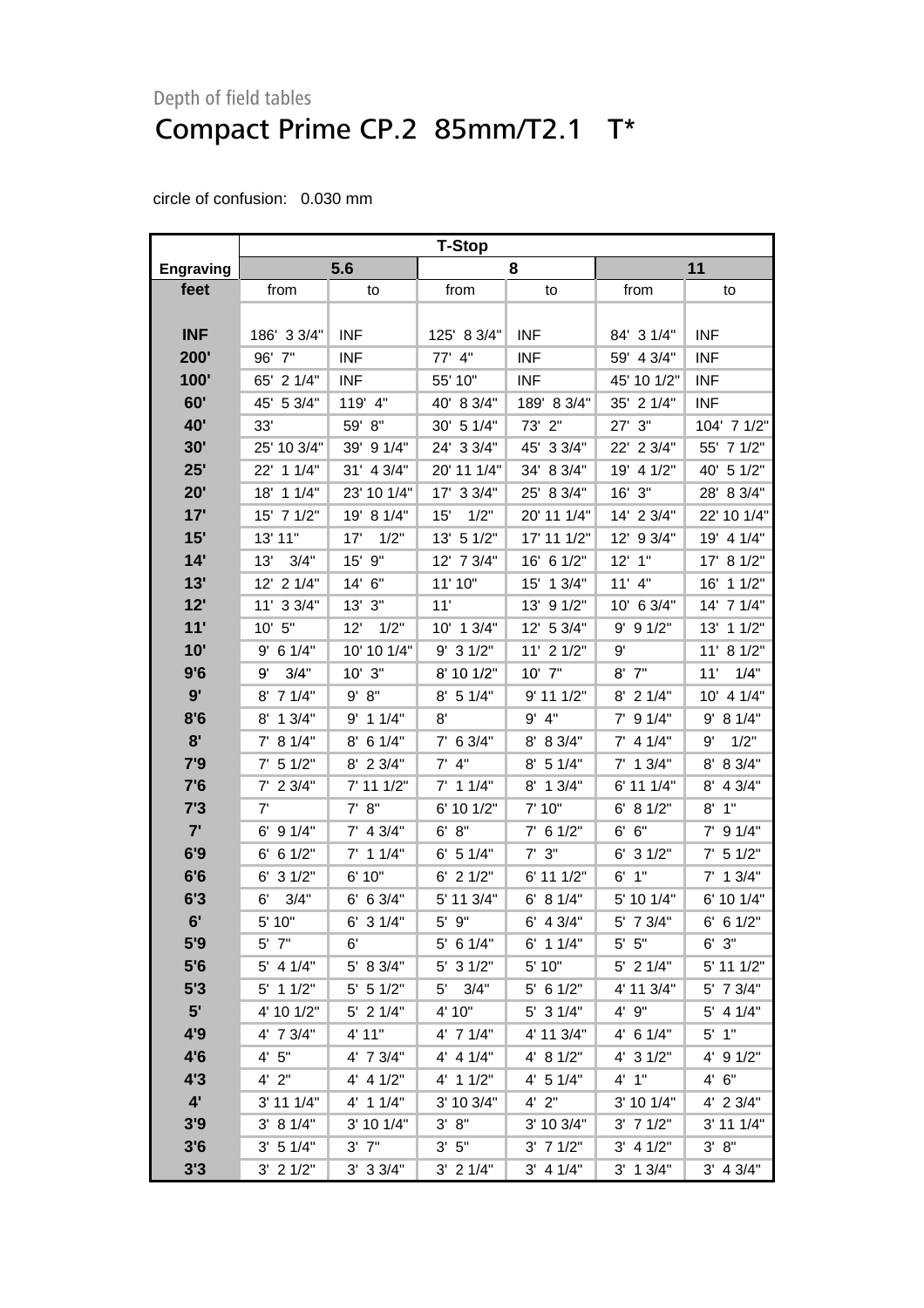|              | <b>T-Stop</b>      |               |               |               |  |  |
|--------------|--------------------|---------------|---------------|---------------|--|--|
| Engraving    |                    | 16            |               | 22            |  |  |
| feet         | from               | to            | from          | to            |  |  |
|              |                    |               |               |               |  |  |
| <b>INF</b>   | 57' 3 3/4"         | <b>INF</b>    | 39' 4 3/4"    | <b>INF</b>    |  |  |
| 200'         | 44' 7 3/4"         | <b>INF</b>    | 32' 11 3/4"   | <b>INF</b>    |  |  |
| 100'         | 36'<br>6 3/4"      | <b>INF</b>    | 28' 4 1/2"    | <b>INF</b>    |  |  |
| 60'          | 29' 5 1/2"         | <b>INF</b>    | 23' 11"       | <b>INF</b>    |  |  |
| <b>40'</b>   | 23' 8 1/2"         | 263' 7 1/2"   | 20'           | INF           |  |  |
| 30'          | 19' 10"            | 81'<br>8"     | 17' 2 1/4"    | 239'<br>1/2"  |  |  |
| 25'          | 17' 6 1/4"         | 52'<br>71/2"  | 15'<br>5 1/4" | $91'$ 1"      |  |  |
| 20'          | 14' 11 1/4"        | 34'<br>33/4"  | 13'<br>4 3/4" | 23/4"<br>47'  |  |  |
| 17'          | 13' 2 1/2"         | 26'<br>3"     | 12'           | 13/4"<br>33'  |  |  |
| 15'          | 11' 11 3/4"        | 21'<br>81/2"  | 10' 11 3/4"   | 26'<br>21/2"  |  |  |
| 14'          | $11'$ 4 $1/4"$     | 19'<br>7 3/4" | 10' 5 1/4"    | 23'<br>3"     |  |  |
| 13'          | 10' 8 1/4"         | 17'<br>81/2"  | 9' 10 3/4"    | 20'<br>6 3/4" |  |  |
| 12'          | 10'                | 15' 10 1/2"   | $9'$ 3 3/4"   | 18' 1 1/2"    |  |  |
| 11'          | 9' 3 3/4"          | 14'<br>13/4"  | 8 1/2"<br>8'  | 15' 10 3/4"   |  |  |
| 10'          | 7"<br>8'           | 12'<br>61/4"  | 1"<br>8'      | 13' 10 1/4"   |  |  |
| 9'6          | 8' 2 3/4"          | 11'<br>8 3/4" | 7' 9"         | 12' 10 3/4"   |  |  |
| 9'           | 7' 10 1/4"         | 10' 11 3/4"   | 7'<br>5"      | 11' 11 3/4"   |  |  |
| 8'6          | $7'$ 5 3/4"        | 10' 2 3/4"    | 1"<br>7'      | $11'$ $1"$    |  |  |
| 8'           | 1"<br>7'           | 9' 6''        | 8 3/4"<br>6'  | $10'$ 3"      |  |  |
| 7'9          | 6' 10 3/4"         | 9' 1 3/4"     | 6 3/4"<br>6'  | 9' 10"        |  |  |
| 7'6          | 8 1/4"<br>6'       | 91/2"<br>8'   | 4 1/2"<br>6'  | 9' 5''        |  |  |
| 7'3          | 6"<br>6'           | 51/2"<br>8'   | 21/2"<br>6'   | 9'<br>1/4"    |  |  |
| 7'           | 31/2"<br>6'        | 11/4"<br>8'   | 6'<br>1/4"    | 8' 7 1/2"     |  |  |
| 6'9          | 11/4"<br>6'        | 91/4"<br>7'   | 5' 10"        | $8'$ $3''$    |  |  |
| 6'6          | 5' 10 3/4"         | $7'$ 5 1/4"   | 5' 7 3/4"     | 7' 10 1/2"    |  |  |
| 6'3          | 5'<br>8 1/4"       | 11/4"<br>7'   | 5'<br>51/2"   | 7' 6''        |  |  |
| 6'           | 5' 5 3/4"          | $6'$ 9 $1/4"$ | $5'$ 3 $1/4"$ | 7' 1 3/4"     |  |  |
| 5'9          | 31/4"<br>5'        | $6'$ 5 1/2"   | 1"<br>5'      | 91/4"<br>6'   |  |  |
| 5'6          | 5'<br>3/4"         | 6'<br>13/4"   | 4' 10 3/4"    | $6'$ 5 1/4"   |  |  |
| 5'3          | 4' 10 1/4"         | 5' 10"        | 4' 8 1/4"     | 6'<br>1"      |  |  |
| 5'           | 4' 7 3/4"          | 5' 6 1/4"     | 4' 6''        | 5' 9"         |  |  |
| 4'9          | $4'$ 5 1/4"        | $5'$ 2 $1/2"$ | $4'$ 3 $1/2"$ | $5'$ $5"$     |  |  |
| 4'6          | $4'$ 2 1/2"        | 4' 10 3/4"    | $4'$ 1 1/4"   | 5'<br>1"      |  |  |
| 4'3          | 4'                 | $4'$ 7 1/4"   | 3' 10 3/4"    | 4' 9"         |  |  |
| $4^{\prime}$ | $3'$ 9 $1/4"$      | 4' 3 3/4"     | 8 1/4"<br>3'  | 4' 5 1/4"     |  |  |
| 3'9          | $3'$ 6 $3/4"$      | 1/4"<br>4'    | 5 3/4"<br>3'  | 4' 1 1/2"     |  |  |
| 3'6          | 4"<br>$3^{\prime}$ | 3' 8 3/4"     | 31/4"<br>3'   | $3'$ 9 $3/4"$ |  |  |
| 3'3          | $3'$ 1 1/4"        | 3' 5 1/4"     | 3'<br>1/2"    | $3'$ 6 1/4"   |  |  |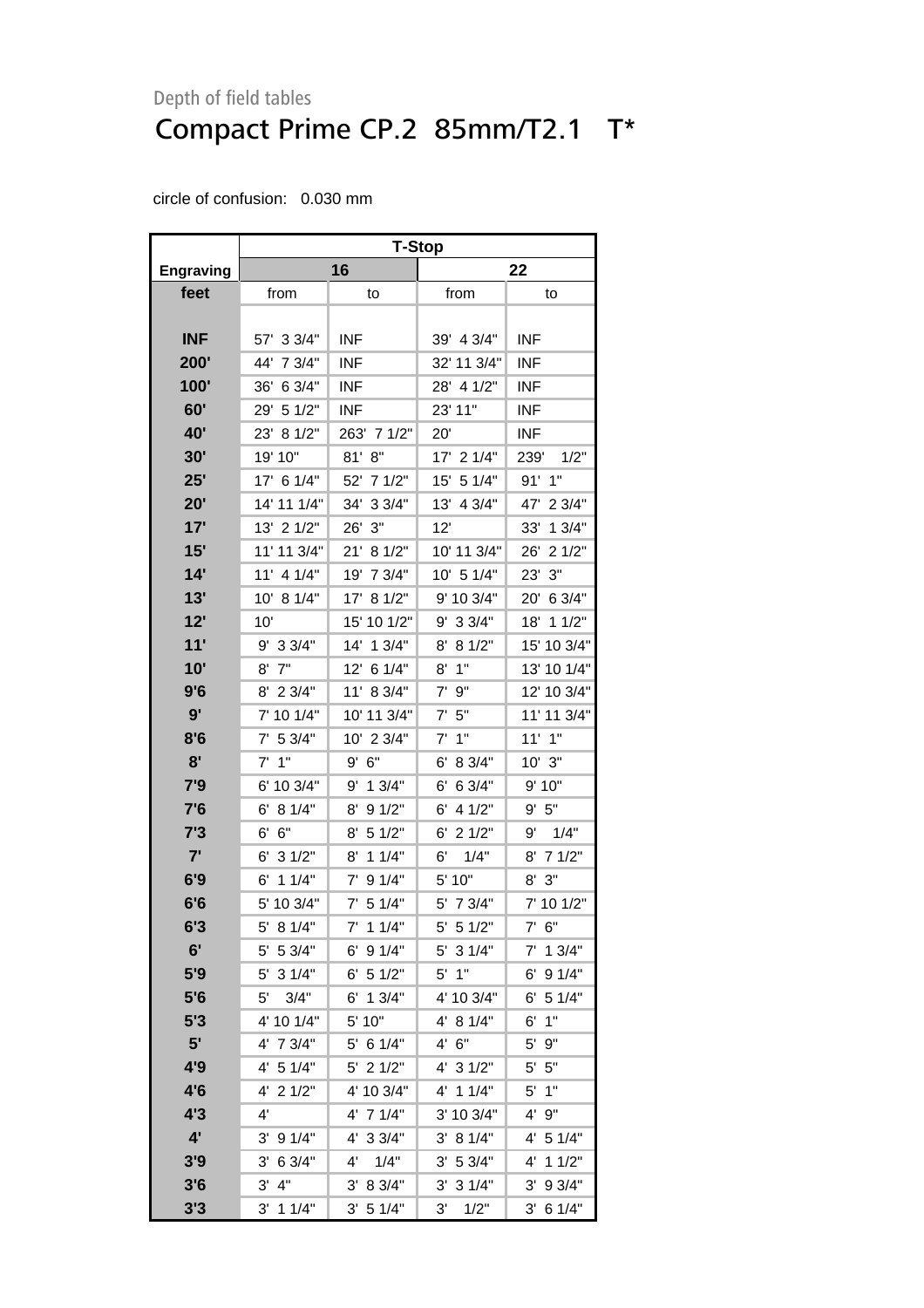|                  | <b>T-Stop</b> |                |               |               |               |               |
|------------------|---------------|----------------|---------------|---------------|---------------|---------------|
| <b>Engraving</b> |               | 2.1            |               | 2.8           |               | 4             |
| feet             | from          | to             | from          | to            | from          | to            |
|                  |               |                |               |               |               |               |
| <b>INF</b>       | 524' 5 3/4"   | <b>INF</b>     | 468' 6 1/2"   | <b>INF</b>    | 326' 4 1/4"   | <b>INF</b>    |
| 300'             | 1/2"<br>191'  | <b>INF</b>     | 183' 1"       | <b>INF</b>    | 6"<br>156'    | <b>INF</b>    |
| 250'             | 169' 5 3/4"   | <b>INF</b>     | 163' 2 1/4"   | <b>INF</b>    | $141'$ $9''$  | <b>INF</b>    |
| 200'             | 144' 11 1/2"  | 322' 10 3/4"   | 140' 4"       | <b>INF</b>    | 124' 2 1/4"   | <b>INF</b>    |
| 190'             | 139' 7 1/2"   | 297' 7"        | 135' 4"       | <b>INF</b>    | 120' 3 1/4"   | <b>INF</b>    |
| 180'             | 134' 2"       | 273' 8 3/4"    | 130' 2 1/4"   | 385' 3 1/2"   | 116' 2 1/4"   | <b>INF</b>    |
| 170'             | 61/2"<br>128' | 251' 2 1/2"    | 124' 10 3/4"  | 342'<br>11/4" | 111' 11 1/2"  | <b>INF</b>    |
| 160'             | 122' 9"       | 229' 11 1/2"   | 119' 5"       | 303' 9 1/2"   | 107' 6 1/2"   | <b>INF</b>    |
| 150'             | 116' 9 1/4"   | 209' 9 3/4"    | 113' 9 1/4"   | 269' 7"       | 102' 11 1/4"  | <b>INF</b>    |
| 140'             | 110' 7 3/4"   | 190' 8 3/4"    | 107' 11 1/4"  | 238' 10"      | 98' 1 1/2"    | 340' 6"       |
| <b>130'</b>      | 104' 3 3/4"   | 172' 7 1/2"    | 101' 10 3/4"  | 211'<br>3/4"  | 93' 1 1/2"    | 286' 7 3/4"   |
| 120'             | 97' 9 1/4"    | 155' 4 3/4"    | 95' 8"        | 185' 10 1/4"  | 87' 10 3/4"   | 242'<br>1/4"  |
| 110'             | 1/2"<br>91'   | 139'           | 89' 2 1/2"    | 162' 10 1/4"  | 82' 5"        | 204' 4 3/4"   |
| 100'             | 84' 1"        | 4 3/4"<br>123' | 6 1/4"<br>82' | 141' 9 3/4"   | 76' 8 1/4"    | 172' 3"       |
| 90'              | 76' 11"       | 108' 6"        | 7 1/4"<br>75' | 122' 5 1/2"   | 70' 8 1/4"    | 144' 6"       |
| 80'              | 69' 6"        | 94' 3 1/4"     | 68' 5 1/4"    | 104' 7 1/2"   | 64' 4 1/2"    | 120' 3 1/4"   |
| 70'              | 61' 10"       | 80' 8"         | 60' 11 3/4"   | 88' 1 1/4"    | 9"<br>57'     | 98' 11 1/4"   |
| 60'              | 53' 11"       | 67' 7 3/4"     | 53'<br>31/4"  | 72' 9 1/2"    | 50' 9 1/2"    | 1/4"<br>80'   |
| 50'              | 45' 8 1/2"    | 55' 2 1/4"     | 3"<br>45'     | 58' 6 1/2"    | 43' 5 1/4"    | 11/2"<br>63'  |
| 45'              | 41' 6"        | 49' 1 3/4"     | 41'<br>11/2"  | 51' 9 1/2"    | 39' 7 1/2"    | 55' 4"        |
| <b>40'</b>       | 37' 2 1/2"    | 43' 3"         | 36' 11"       | 45' 3 1/4"    | 35' 8 1/2"    | 47' 11 1/4"   |
| 35'              | 32' 10 1/4"   | 37' 5 1/2"     | 32' 7 1/2"    | 38' 11 1/2"   | 31' 8 1/4"    | 40' 10 3/4"   |
| 30'              | 28' 5"        | 91/4"<br>31'   | 23/4"<br>28'  | 32' 10"       | 6 1/2"<br>27' | 34' 2 1/2"    |
| 29'              | 27' 6 1/4"    | 30' 7 3/4"     | 4 1/4"<br>27' | 31' 7 3/4"    | 26' 8 1/4"    | 32' 11"       |
| 28'              | 26' 7 1/2"    | 29' 6 1/2"     | 5 1/2"<br>26' | 30' 5 1/2"    | 25' 10 1/4"   | 31' 7 1/2"    |
| 27'              | 25' 8 1/2"    | 28' 5"         | 6 3/4"<br>25' | 29' 3 1/4"    | 25'           | 4 1/4"<br>30' |
| 26'              | 24' 9 3/4"    | 27' 3 3/4"     | 24'<br>8"     | 28' 1 1/4"    | 24' 1 1/2"    | 29'<br>1"     |
| 25'              | 23' 10 3/4"   | 26' 2 1/2"     | 23' 9 1/4"    | 26' 11 1/4"   | 23' 3 1/4"    | 27' 10"       |
| 24'              | 22' 11 3/4"   | 25' 1 1/4"     | 22' 10 1/2"   | 25' 9 1/4"    | 22' 4 3/4"    | 26' 7 1/4"    |
| 23'              | 3/4"<br>22'   | 1/4"<br>24'    | 21' 11 1/2"   | 24' 7 1/2"    | 21' 6 1/2"    | 25' 4 1/2"    |
| 22'              | 21' 1 3/4"    | 22' 11 1/4"    | 1/2"<br>21'   | 23' 5 3/4"    | 20' 8"        | 24' 1 3/4"    |
| 21'              | 20' 2 3/4"    | 21' 10 1/4"    | 20' 1 1/2"    | 22' 4"        | 19' 9 1/4"    | 22' 11 1/2"   |
| 20'              | 19' 3 1/2"    | 20' 9 1/4"     | 19' 2 1/2"    | 21' 2 1/2"    | 18' 10 3/4"   | $21'$ $9''$   |
| 19'              | 18' 4 1/4"    | 19' 8 1/4"     | 18' 3 1/2"    | 20' 1"        | 18'           | 20' 7"        |
| 18'              | 17' 5 1/4"    | 18' 7 1/4"     | 17' 4 1/4"    | 18' 11 1/2"   | 17' 1 1/4"    | 19' 4 3/4"    |
| 17'              | 16' 6"        | 17' 6 1/2"     | 16' 5 1/4"    | 17' 10 1/4"   | 16' 2 1/4"    | 18' 3"        |
| 16'              | 15' 6 1/2"    | 16' 5 3/4"     | 15' 6"        | 16' 9"        | 15' 3 1/2"    | $17'$ $1"$    |
| 15'              | 14' 7 1/4"    | 15' 5"         | 14' 6 3/4"    | 15' 7 3/4"    | 14' 4 1/2"    | 15' 11 1/2"   |
| 14' 6"           | 14' 1 1/2"    | 14' 10 3/4"    | $14'$ 1"      | 15' 1 1/4"    | 13' 11"       | 15' 4 1/2"    |
| 14'              | 13' 7 3/4"    | 14' 4 1/4"     | 13' 7 1/2"    | 14' 6 3/4"    | 13' 5 1/2"    | 14' 9 3/4"    |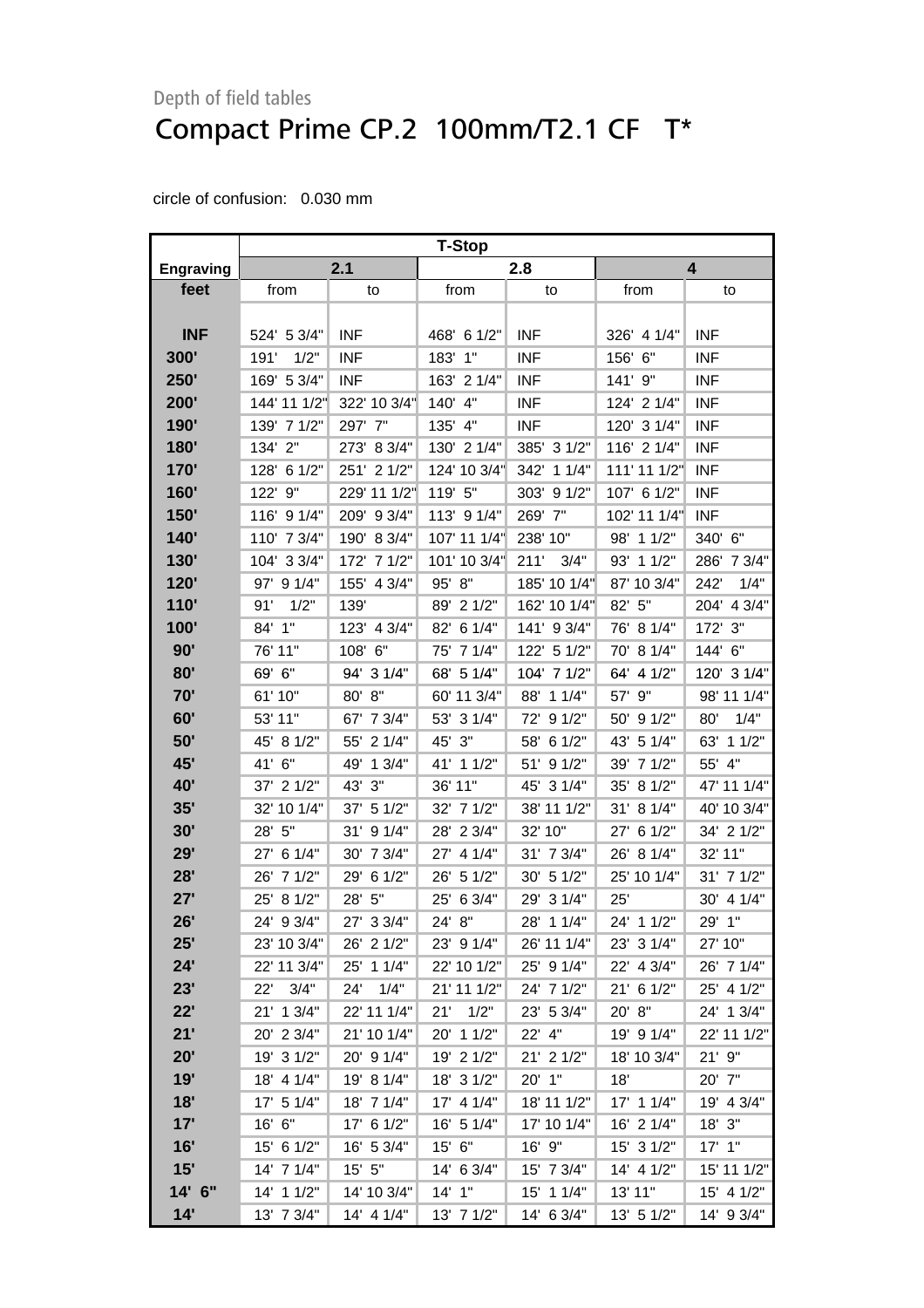|                  | <b>T-Stop</b>  |                |               |                      |               |                      |
|------------------|----------------|----------------|---------------|----------------------|---------------|----------------------|
| <b>Engraving</b> |                | 2.1            |               | 2.8                  |               | 4                    |
| feet             | from           | to             | from          | to                   | from          | to                   |
|                  |                |                |               |                      |               |                      |
| 13' 6"           | $13'$ 2 $1/4"$ | 13' 10"        | 13' 1 3/4"    | 1/4"<br>14'          | 13'           | 14'3''               |
| 13'              | 12' 8 1/2"     | 13' 3 3/4"     | 12' 8"        | 13' 5 3/4"           | 12' 6 1/4"    | 13' 8 1/2"           |
| 12' 6"           | 12' 2 3/4"     | 12' 9 1/2"     | 12' 2 1/4"    | 12' 11 1/4"          | 12'<br>3/4"   | 13/4"<br>13'         |
| 12'              | 11' 9"         | 12' 3 1/4"     | 11' 8 3/4"    | $12'$ 5"             | 11' 7 1/4"    | - 7"<br>12'          |
| $11'$ 6"         | 11' 3 1/4"     | 11'9''         | 11'3''        | 11' 10 1/2"          | 11' 1 1/2"    | 12'<br>1/2"          |
| 11'              | 10' 9 1/2"     | 11' 2 3/4"     | 10' 9 1/4"    | $11'$ 4"             | 10' 8"        | $11'$ 6"             |
| 10' 6"           | 10' 3 3/4"     | 10' 8 1/2"     | 10' 3 1/2"    | 10' 9 3/4"           | 10' 2 1/4"    | 10' 11 1/4"          |
| 10'              | 9' 10"         | $10'$ 2 $1/4"$ | 9' 9 3/4"     | 10' 3 1/4"           | 9' 8 3/4"     | 10' 4 3/4"           |
| $9'$ $9"$        | $9'$ $7"$      | 9'11"          | $9'$ 6 3/4"   | 10'<br>1/4"          | $9'$ 5 3/4"   | 10' 1 1/2"           |
| $9'$ 6"          | $9'$ 4 1/4"    | 9' 8''         | $9'$ $4"$     | 9' 9"                | 9'3''         | 9' 10 1/4"           |
| 9'<br>3"         | $9'$ 1 1/4"    | $9'$ 4 3/4"    | 9'1"          | 9' 5 3/4"            | 1/4"<br>9'    | $9'$ $7"$            |
| 9'               | 8' 10 1/4"     | $9'$ 1 $3/4"$  | 8' 10 1/4"    | $9'$ 2 3/4"          | $8'$ 9 1/4"   | $9'$ 3 3/4"          |
| $8'$ $9''$       | $8'$ 7 1/2"    | 8' 10 3/4"     | $8'$ 7 1/4"   | 8' 11 1/2"           | $8'$ 6 1/2"   | 9'<br>1/2"           |
| $8'$ 6"          | $8'$ 4 1/2"    | $8'$ 7 1/2"    | $8'$ 4 1/4"   | 8' 8 1/4"            | 8' 3 3/4"     | 8' 9 1/2"            |
| 8'3''            | $8'$ 1 1/2"    | $8'$ 4 1/2"    | 8' 1 1/2"     | $8'$ 5 1/4"          | 8'<br>3/4"    | $8'$ 6 1/4"          |
| 8'               | 7' 10 3/4"     | $8'$ 1 1/4"    | 7' 10 1/2"    | $8'$ $2"$            | 7'10''        | 8'3''                |
| $7'$ $9''$       | $7'$ 7 $3/4"$  | 7' 10 1/4"     | $7'$ 7 $3/4"$ | 7'11"                | $7'$ $7''$    | 7' 11 3/4"           |
| $7'$ 6"          | $7'$ 4 3/4"    | $7'$ 7 1/4"    | $7'$ 4 3/4"   | $7'$ 7 $3/4"$        | $7'$ 4 1/4"   | 7' 8 1/2"            |
| 7'3''            | $7'$ $2"$      | $7'$ 4"        | $7'$ 1 3/4"   | $7'$ 4 3/4"          | $7'$ 1 1/4"   | $7'$ 5 1/2"          |
| 7'               | 6'11"          | $7'$ 1"        | 6'11"         | $7'$ 1 1/2"          | 6' 10 1/2"    | $7'$ 2 1/4"          |
| $6'$ $9''$       | 6' 8''         | 6' 10"         | 6' 8''        | 6' 10 1/2"           | $6'$ 7 $1/2"$ | 6'11"                |
| 6' 6''           | $6'$ 5 1/4"    | $6'$ 6 3/4"    | 6' 5''        | $6'$ 7 1/4"          | $6'$ 4 3/4"   | 6' 8''               |
| $6'$ 3"          | $6'$ 2 $1/4"$  | $6'$ 3 3/4"    | $6'$ 2 $1/4"$ | $6'$ 4 $1/4"$        | $6'$ 1 3/4"   | $6'$ 4 3/4"          |
| 6'               | 5' 11 1/4"     | 3/4"<br>6'     | 5' 11 1/4"    | 1"<br>6'             | 5' 10 3/4"    | $6'$ 1 1/2"          |
| 5' 9"            | 5' 8 1/4"      | 5' 9 3/4"      | 5' 8 1/4"     | 5' 10"               | 5' 8"         | 5' 10 1/2"           |
| $5'$ 6"          | $5'$ 5 1/2"    | $5'$ 6 1/2"    | $5'$ 5 1/4"   | $5'$ $7''$           | $5'$ $5"$     | 5' 7 1/4"            |
| $5'$ 3"          | $5'$ 2 1/2"    | $5'$ 3 1/2"    | $5'$ 2 1/2"   | 5' 3 3/4"            | $5'$ 2 1/4"   | $5'$ 4 1/4"          |
| 5'               | 4' 11 1/2"     | 1/2"<br>5'     | 4' 11 1/2"    | 3/4"<br>5'           | 4' 11 1/4"    | $5'$ 1"              |
| 4' 9"            | 4' 8 1/2"      | 4' 9 1/2"      | 4' 8 1/2"     | 4' 9 3/4"            | 4' 8 1/4"     | 4' 10"               |
| 4' 6"            | $4'$ 5 $1/2"$  | 4' 6 1/2"      | 4' 51/2"      | $4'$ 6 $1/2"$        | $4'$ 5 1/2"   | 4' 6 3/4"            |
| 4' 3"            | $4'$ 2 3/4"    | 4' 3 1/4"      | $4'$ 2 3/4"   | $4'$ 3 $1/2"$        | 4' 2 1/2"     | $4'$ 3 3/4"          |
| 4'               | 3' 11 3/4"     | 1/4"<br>4'     | 3' 11 3/4"    | 1/2"<br>$4^{\prime}$ | 3' 11 1/2"    | 3/4"<br>4'           |
| $3'$ $9''$       | 3' 8 3/4"      | $3'$ 9 $1/4"$  | 3' 8 3/4"     | $3'$ 9 $1/2"$        | 3' 8 1/2"     | $3'$ 9 $1/2"$        |
| $3'$ 6"          | 3' 5 3/4"      | $3'$ 6 1/4"    | 3' 5 3/4"     | $3'$ 6 1/4"          | 3' 5 3/4"     | 3' 6 1/2"            |
| 3'3''            | $3'$ 2 $3/4"$  | $3'$ 3 $1/4"$  | $3'$ 2 $3/4"$ | $3'$ 3 $1/4"$        | $3'$ 2 $3/4"$ | $3'$ 3 $1/2"$        |
| 3'               | 2' 11 3/4"     | 3'<br>1/4"     | 2' 11 3/4"    | 3'<br>1/4"           | 2' 11 3/4"    | $3^{\prime}$<br>1/4" |
| 2'9''            | $2'$ $9"$      | $2'$ $9"$      | 2' 8 3/4"     | $2'$ 9 1/4"          | 2' 8 3/4"     | $2'$ 9 1/4"          |
| $2'$ 6"          | 2' 6''         | 2' 6''         | 2' 6''        | $2'$ 6 1/4"          | 2' 5 3/4"     | 2' 6 1/4"            |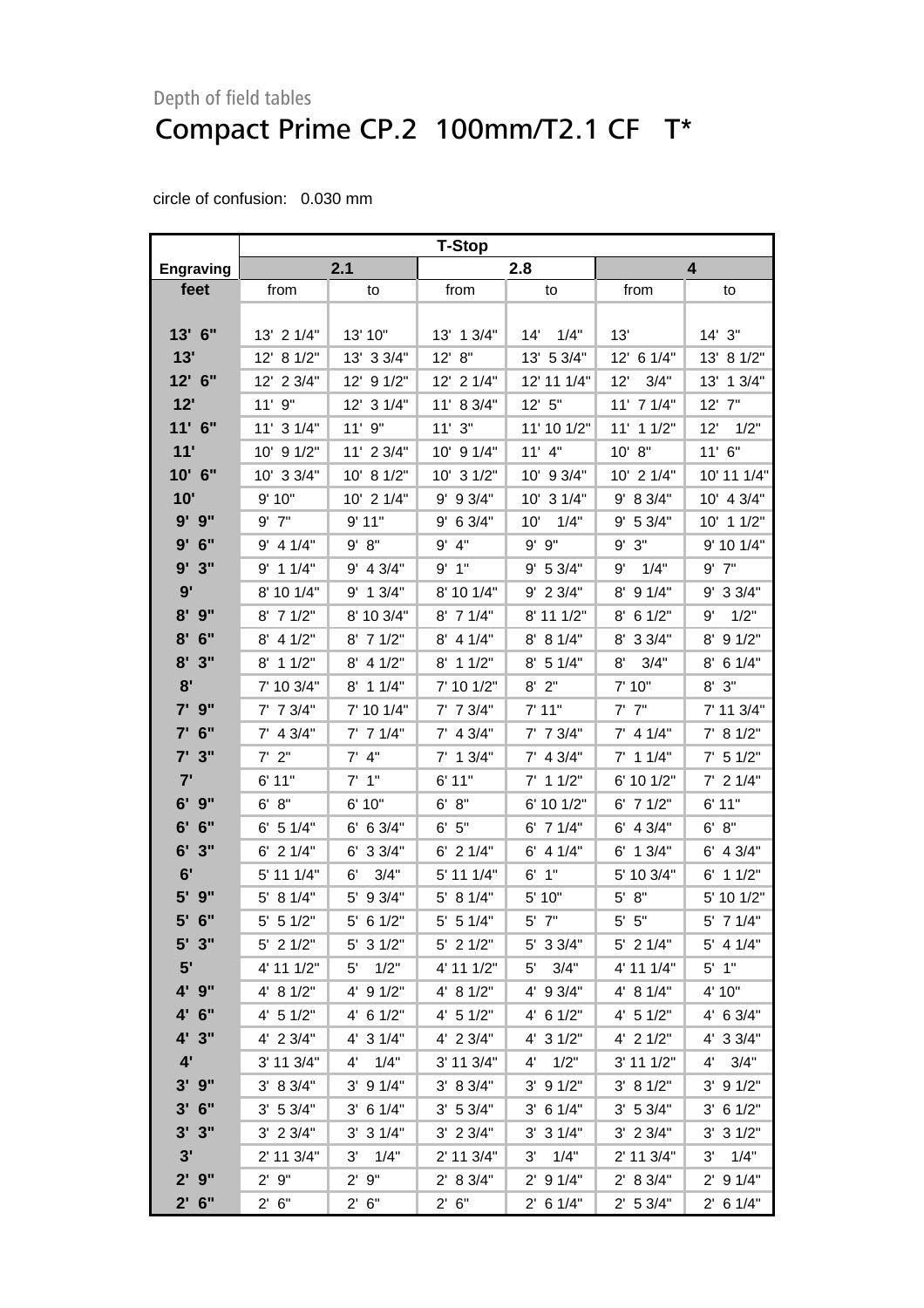|                  | <b>T-Stop</b> |                      |               |              |              |               |
|------------------|---------------|----------------------|---------------|--------------|--------------|---------------|
| <b>Engraving</b> |               | 5.6                  |               | 8            |              | 11            |
| feet             | from          | to                   | from          | to           | from         | to            |
|                  |               |                      |               |              |              |               |
| <b>INF</b>       | 225' 7 1/2"   | <b>INF</b>           | 155' 8 3/4"   | <b>INF</b>   | 107' 3 1/2"  | <b>INF</b>    |
| 300'             | 128' 11 1/2"  | <b>INF</b>           | 102' 8 1/4"   | <b>INF</b>   | 79' 2 1/4"   | <b>INF</b>    |
| 250'             | 118' 9 1/2"   | <b>INF</b>           | 13/4"<br>96'  | <b>INF</b>   | 75' 3"       | <b>INF</b>    |
| 200'             | 106' 2 1/2"   | <b>INF</b>           | $9"$<br>87'   | <b>INF</b>   | 70'<br>1/4"  | <b>INF</b>    |
| 190'             | 103' 4"       | <b>INF</b>           | 91/4"<br>85'  | <b>INF</b>   | 68'<br>9"    | <b>INF</b>    |
| 180'             | 100' 3 3/4"   | <b>INF</b>           | 8 1/4"<br>83' | <b>INF</b>   | 67' 5"       | <b>INF</b>    |
| 170'             | 97' 1 3/4"    | <b>INF</b>           | 81' 5 3/4"    | <b>INF</b>   | 65' 11 3/4"  | <b>INF</b>    |
| 160'             | 93' 9 3/4"    | <b>INF</b>           | 11/2"<br>79'  | <b>INF</b>   | 64' 5"       | <b>INF</b>    |
| 150'             | 90' 3 1/2"    | <b>INF</b>           | 76' 7 1/4"    | <b>INF</b>   | 62' 9"       | <b>INF</b>    |
| 140'             | 86' 7"        | <b>INF</b>           | 73' 11"       | <b>INF</b>   | 60' 11 1/4"  | <b>INF</b>    |
| <b>130'</b>      | 82' 8"        | <b>INF</b>           | 71'<br>1/2"   | <b>INF</b>   | 58' 11 3/4"  | <b>INF</b>    |
| 120'             | 78' 6 1/4"    | <b>INF</b>           | 67' 11 3/4"   | <b>INF</b>   | 56' 10 1/4"  | <b>INF</b>    |
| 110'             | 74' 1 1/2"    | 312' 3 1/4"          | 64' 8"        | <b>INF</b>   | 54' 6 1/4"   | <b>INF</b>    |
| 100'             | 69' 5 1/2"    | 242' 11 1/4"         | 61' 1"        | <b>INF</b>   | 51' 11 1/2"  | <b>INF</b>    |
| 90'              | 64' 6"        | 191'<br>3/4"         | 23/4"<br>57'  | 342' 11 3/4" | 49' 1 3/4"   | <b>INF</b>    |
| 80'              | 59' 2 1/2"    | 150' 10"             | 1/4"<br>53'   | 231' 9"      | 1/4"<br>46'  | <b>INF</b>    |
| 70'              | 53' 6 3/4"    | 118' 8 1/4"          | 48' 5 1/2"    | 163' 6 3/4"  | 42'<br>63/4" | 340' 5"       |
| 60'              | 47' 6 1/4"    | 92' 5"               | 5 3/4"<br>43' | 117' 5 1/2"  | 8"<br>38'    | 13/4"<br>187' |
| 50'              | 1/2"<br>41'   | 70' 6 3/4"           | 38'           | 84' 2 3/4"   | 34' 3 1/2"   | 114' 9 1/2"   |
| 45'              | 37' 7 1/2"    | 60' 11 1/2"          | 1/2"<br>35'   | 70' 10 1/2"  | 31' 10 1/2"  | 91' 3 1/4"    |
| <b>40'</b>       | 34' 1"        | 52' 1"               | 31' 11 1/2"   | 59' 1 3/4"   | 29' 3 1/2"   | 72' 8"        |
| 35'              | 30' 4 3/4"    | 43' 10 1/2"          | 81/2"<br>28'  | 48'<br>91/4" | 26' 6 1/2"   | 6 3/4"<br>57' |
| 30'              | 26' 6 3/4"    | 36' 3 1/4"           | 31/4"<br>25'  | 39' 6 1/4"   | 23' 7"       | 1"<br>45'     |
| 29'              | 25' 9 1/4"    | 34' 9 3/4"           | 24' 6 3/4"    | 37'<br>91/2" | 22' 11 1/2"  | 42' 10"       |
| 28'              | 24' 11 3/4"   | 33' 4 1/2"           | 23' 10"       | 36' 1 1/4"   | 22' 4"       | 40' 8"        |
| 27'              | 24' 2 1/4"    | 31' 11 1/2"          | 11/4"<br>23'  | 34' 5 1/4"   | 21' 8 1/2"   | 6 3/4"<br>38' |
| 26'              | 23' 4 3/4"    | 30' 6 1/2"           | 22' 4 1/2"    | 32' 9 3/4"   | 21'<br>3/4"  | 36' 6 1/2"    |
| 25'              | 22' 7"        | 29' 2"               | 21' 7 3/4"    | 31' 2 3/4"   | 20' 4 3/4"   | 34' 7"        |
| 24'              | 21' 9 1/4"    | 27' 9 3/4"           | 20' 10 3/4"   | 29' 8"       | 19' 8 3/4"   | 32' 8"        |
| 23'              | 20' 11 1/4"   | 26' 5 3/4"           | 20' 1 1/2"    | 28' 1 3/4"   | 3/4"<br>19'  | 30' 10"       |
| 22'              | 20' 1 1/4"    | 25' 1 3/4"           | 19' 4 1/4"    | 26' 7 3/4"   | 18' 4 1/2"   | 1/2"<br>29'   |
| 21'              | 19' 3 1/4"    | 23' 10"              | $18'$ $7"$    | 25' 2 1/4"   | 17' 8''      | 27' 3 3/4"    |
| 20'              | 18' 5 1/4"    | 22' 6 3/4"           | 17' 9 3/4"    | 23' 9"       | 16' 11 1/2"  | 25' 7 1/2"    |
| 19'              | $17'$ $7''$   | 21' 3 1/2"           | 1/4"<br>17'   | 22' 4 1/4"   | $16'$ $3"$   | 24'           |
| 18'              | 16' 8 3/4"    | 1/2"<br>$20^{\circ}$ | 16' 2 1/2"    | 20' 11 1/2"  | 15' 6 1/4"   | 22' 4 3/4"    |
| 17'              | 15' 10 1/4"   | 18' 9 1/2"           | 15' 4 3/4"    | 19' 7 1/4"   | 14' 9 1/4"   | 20' 10 1/4"   |
| 16'              | 15'           | $17'$ $7''$          | $14'$ $7''$   | 18' 3 1/2"   | $14'$ $1/4"$ | 19' 4 1/4"    |
| 15'              | 14' 1 1/4"    | 16' 4 1/2"           | 13' 9"        | 16' 11 3/4"  | 13'3''       | 17' 10 3/4"   |
| 14' 6"           | 13' 8"        | 15' 9 1/4"           | $13'$ 4"      | 16' 4"       | 12' 10 1/4"  | 17' 2 1/4"    |
| 14'              | 13' 2 3/4"    | 15' 2 1/4"           | 12' 11"       | 15' 8 1/2"   | 12' 5 1/2"   | 16' 5 3/4"    |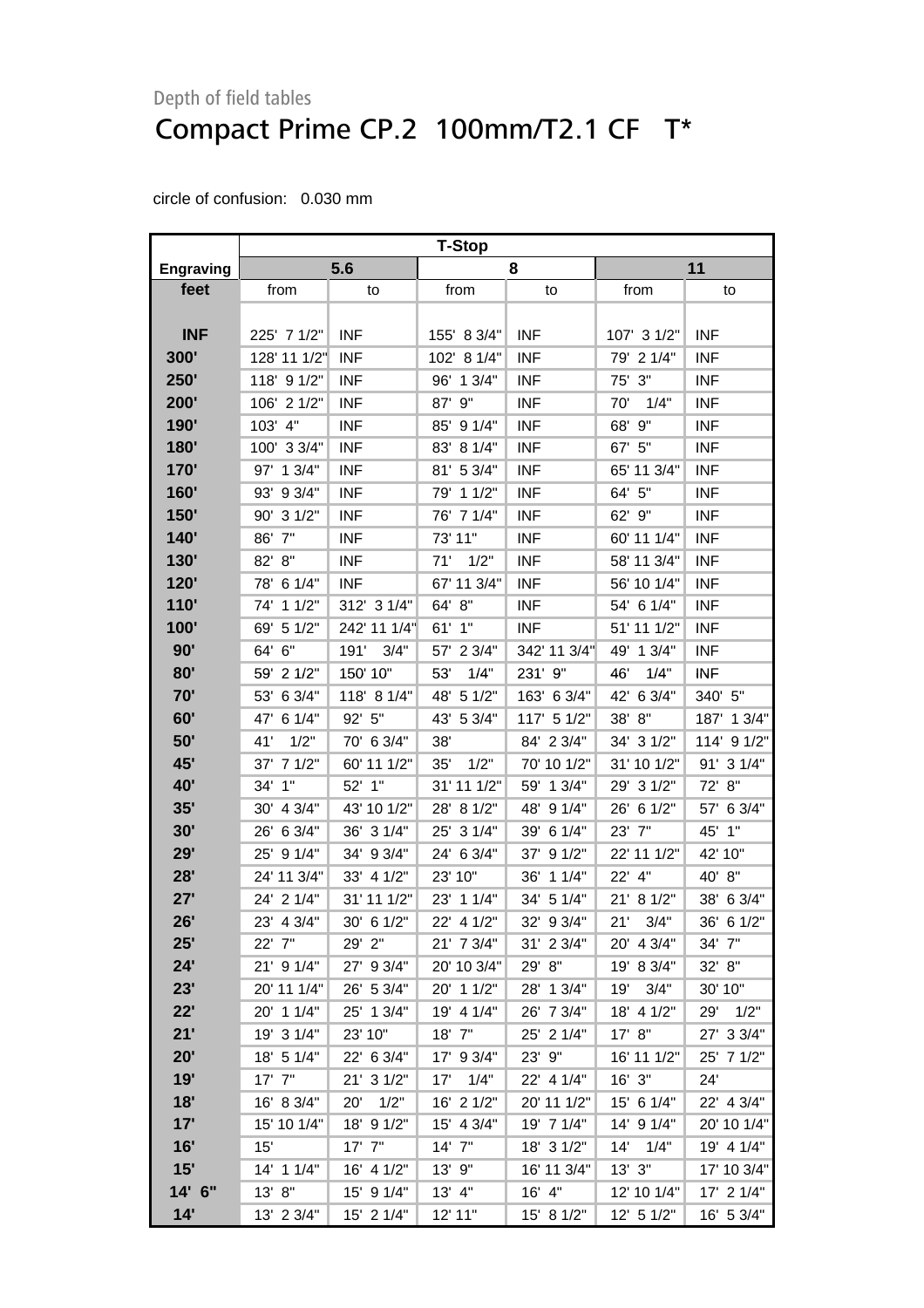|            | <b>T-Stop</b>  |               |                |               |               |                |
|------------|----------------|---------------|----------------|---------------|---------------|----------------|
| Engraving  |                | 5.6           |                | 8             |               | 11             |
| feet       | from           | to            | from           | to            | from          | to             |
|            |                |               |                |               |               |                |
| 13' 6"     | 12' 9 1/4"     | 14' 7"        | 12' 5 3/4"     | 15' 3/4"      | $12'$ 1"      | 15' 9 1/2"     |
| 13'        | 12' 4"         | 14'           | 3/4"<br>12'    | 14' 5 1/4"    | 11' 8''       | 15' 1 1/4"     |
| 12' 6"     | 11' 10 1/2"    | 13' 5"        | $11'$ 7 $1/2"$ | 13' 10"       | 11' 3 1/4"    | 14'5''         |
| 12'        | $11'$ 5 $1/4"$ | 12' 10 1/4"   | 11' 2 1/4"     | 13' 2 1/2"    | 10' 10 1/2"   | 13' 9"         |
| 11' 6"     | 10' 11 3/4"    | 12' 3 1/4"    | $10'$ 9 $1/4"$ | 12' 7 1/4"    | 10' 5 1/2"    | 13' 1 1/4"     |
| 11'        | 10' 6 1/4"     | 11' 8 1/2"    | $10'$ 4"       | 12'           | 1/2"<br>10'   | 12' 5 1/4"     |
| 10' 6"     | 3/4"<br>10'    | 11' 1 1/2"    | 9' 10 1/2"     | 11' 4 3/4"    | $9'$ 7 1/2"   | $11'$ 9 $3/4"$ |
| 10'        | $9'$ 7 1/4"    | 10' 6 3/4"    | 9' 5 1/4"      | 10' 9 3/4"    | $9'$ 2 1/2"   | $11'$ $2"$     |
| $9'$ $9"$  | $9'$ 4 1/2"    | 10' 3 1/2"    | 9' 2 3/4"      | 10' 6 1/4"    | 9'            | 10' 10 1/4"    |
| $9'$ 6"    | $9'$ 1 $3/4"$  | 10'           | 9'             | 10' 2 3/4"    | $8'$ 9 1/2"   | 10' 6 1/2"     |
| 9'3''      | 8'11"          | 9' 8 3/4"     | $8'$ 9 1/4"    | 9' 11 1/4"    | $8'$ $7''$    | 10' 2 3/4"     |
| 9'         | 8' 8 1/4"      | 9' 5 1/2"     | $8'$ 6 1/2"    | $9'$ 7 $3/4"$ | $8'$ 4 1/4"   | 9'11"          |
| $8'$ $9''$ | $8'$ 5 1/2"    | $9'$ $2"$     | $8'$ 4"        | $9'$ 4 1/4"   | 8' 1 3/4"     | $9'$ 7 1/2"    |
| $8'$ 6"    | 8' 2 3/4"      | 8' 10 3/4"    | $8'$ 1 1/4"    | 3/4"<br>9'    | 7' 11 1/4"    | 9' 3 3/4"      |
| 8'3''      | 7' 11 3/4"     | 8' 7 1/2"     | 7' 10 1/2"     | 91/2"<br>8'   | 7' 8 1/2"     | 1/4"<br>9'     |
| 8'         | $7'$ $9''$     | $8'$ 4 1/4"   | $7'$ 7 $3/4"$  | $8'$ $6''$    | $7'$ 6"       | 8' 8 1/2"      |
| 7'9''      | $7'$ 6 1/4"    | $8'$ 1"       | $7'$ 5"        | $8'$ 2 1/2"   | $7'$ 3 1/4"   | $8'$ 5"        |
| $7'$ 6"    | $7'$ 3 $1/2"$  | 7' 9 3/4"     | $7'$ 2 1/4"    | 7' 11 1/4"    | 7'<br>3/4"    | $8'$ 1 1/2"    |
| $7'$ 3"    | 1/2"<br>7'     | $7'$ 6 1/2"   | 6' 11 1/2"     | $7'$ 7 $3/4"$ | 6' 10"        | $7'$ 9 3/4"    |
| 7'         | $6'$ 9 3/4"    | $7'$ 3 1/4"   | 6' 8 3/4"      | $7'$ 4 1/2"   | $6'$ 7 1/2"   | $7'$ 6 1/4"    |
| $6'$ $9''$ | $6'$ $7"$      | 7'            | 6' 6"          | $7'$ 1"       | $6'$ 4 3/4"   | $7'$ 2 $3/4"$  |
| 6' 6''     | 4"<br>6'       | 6' 8 3/4"     | $6'$ 3 $1/4"$  | 93/4"<br>6'   | $6'$ 2"       | 6' 11 1/4"     |
| 6'3''      | $6'$ 1 1/4"    | $6'$ 5 $1/2"$ | 1/2"<br>6'     | $6'$ 6 1/2"   | 5' 11 1/2"    | 6' 8''         |
| 6'         | 5' 10 1/2"     | $6'$ 2 1/4"   | 5' 9 3/4"      | $6'$ 3 $1/4"$ | 5' 8 3/4"     | $6'$ 4 $1/2"$  |
| 9"<br>5'   | $5'$ 7 $1/2"$  | 5' 11"        | $5'$ $7"$      | 6'            | $5'$ $6''$    | $6'$ 1"        |
| 5' 6"      | $5'$ 4 3/4"    | 5' 7 3/4"     | $5'$ 4"        | $5'$ 8 1/2"   | 5' 3 1/4"     | 5' 9 3/4"      |
| 5' 3"      | $5'$ 1 $3/4"$  | 5' 4 3/4"     | $5'$ 1 1/4"    | $5'$ 5 1/4"   | 5'<br>1/2"    | $5'$ 6 1/4"    |
| 5'         | 4' 11"         | $5'$ 1 1/2"   | 4' 10 1/2"     | $5'$ 2"       | 4' 9 3/4"     | $5'$ $3"$      |
| 4' 9"      | 4' 8''         | 4' 10 1/4"    | $4'$ 7 1/2"    | 4' 10 3/4"    | 4' 7"         | 4' 11 3/4"     |
| 4' 6"      | $4'$ 5 1/4"    | 4' 7 1/4"     | $4'$ 4 $3/4"$  | 4' 7 3/4"     | $4'$ 4 $1/4"$ | 4' 8 1/4"      |
| 4' 3"      | $4'$ 2 $1/4"$  | 4' 4"         | $4'$ $2"$      | $4'$ 4 $1/2"$ | 4' 1 1/2"     | 4' 5''         |
| 4'         | 3' 11 1/4"     | 4' 1''        | 3' 11"         | $4'$ 1 1/4"   | 3' 10 1/2"    | 4' 1 3/4"      |
| $3'$ $9''$ | 3' 8 1/2"      | $3'$ 9 $3/4"$ | 3' 8 1/4"      | 3' 10"        | $3'$ 7 $3/4"$ | 3' 10 1/2"     |
| $3'$ 6"    | 3' 51/2"       | 3' 6 3/4"     | 3' 5 1/4"      | $3'$ $7''$    | $3'$ 5"       | $3'$ 7 $1/4"$  |
| $3'$ $3''$ | $3'$ 2 $1/2"$  | $3'$ 3 $1/2"$ | $3'$ 2 $1/2"$  | $3'$ 3 $3/4"$ | $3'$ 2 $1/4"$ | 3' 4''         |
| 3'         | 2' 11 3/4"     | 1/2"<br>3'    | $2'$ 11 1/2"   | 3/4"<br>3'    | 2' 11 1/4"    | $3'$ $1''$     |
| $2'$ $9''$ | 2' 8 3/4"      | $2'$ 9 1/4"   | 2' 8 1/2"      | $2'$ 9 $1/2"$ | 2' 8 1/2"     | 2' 9 3/4"      |
| $2'$ 6"    | 2' 53/4"       | $2'$ 6 1/4"   | 2' 53/4"       | $2'$ 6 1/2"   | $2'$ 5 1/2"   | $2'$ 6 1/2"    |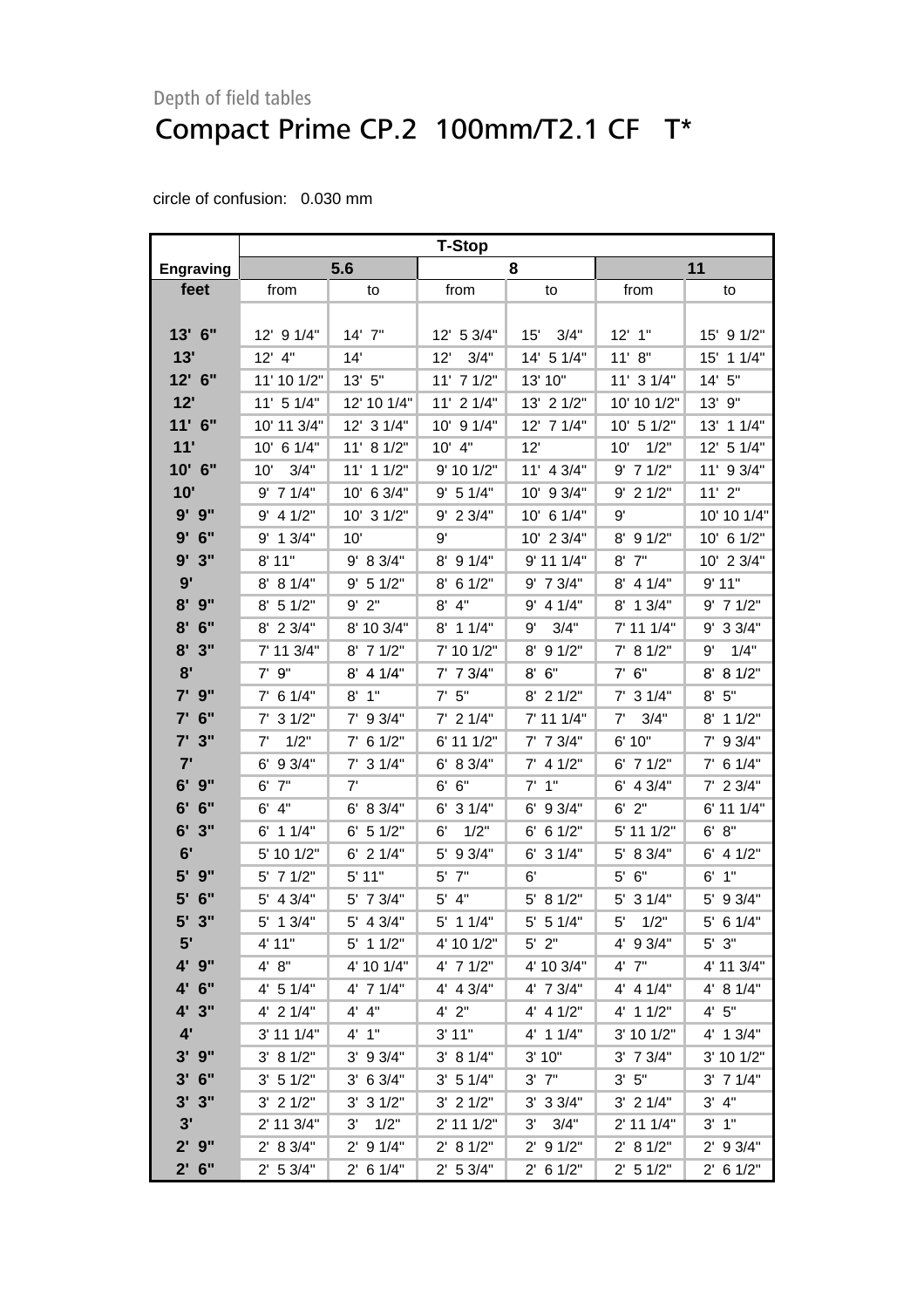|                  | <b>T-Stop</b> |                |               |               |
|------------------|---------------|----------------|---------------|---------------|
| <b>Engraving</b> |               | 16             | 22            |               |
| feet             | from          | to             | from          | to            |
|                  |               |                |               |               |
| <b>INF</b>       | 73' 11 3/4"   | <b>INF</b>     | 51' 4 1/4"    | <b>INF</b>    |
| 300'             | 59' 5 3/4"    | <b>INF</b>     | 43' 11 1/2"   | <b>INF</b>    |
| 250'             | 57' 2 3/4"    | <b>INF</b>     | 42' 8 3/4"    | <b>INF</b>    |
| 200'             | 54' 2"        | <b>INF</b>     | 41'           | <b>INF</b>    |
| 190'             | 53' 5"        | <b>INF</b>     | 40' 7"        | <b>INF</b>    |
| 180'             | 52' 7 1/4"    | <b>INF</b>     | 40' 1 1/4"    | <b>INF</b>    |
| 170'             | 8 3/4"<br>51' | <b>INF</b>     | 39' 7 1/4"    | <b>INF</b>    |
| 160'             | 91/4"<br>50'  | <b>INF</b>     | 39'<br>1/2"   | <b>INF</b>    |
| 150'             | 49'<br>8 3/4" | <b>INF</b>     | 5"<br>38'     | <b>INF</b>    |
| 140'             | 48' 7 1/4"    | <b>INF</b>     | 37' 9"        | <b>INF</b>    |
| 130'             | 47' 4 1/4"    | <b>INF</b>     | 36' 11 3/4"   | <b>INF</b>    |
| 120'             | 45' 11 1/2"   | <b>INF</b>     | 36' 1 3/4"    | <b>INF</b>    |
| 110'             | 44' 5 1/4"    | <b>INF</b>     | 21/4"<br>35'  | <b>INF</b>    |
| 100'             | 42'<br>8 3/4" | <b>INF</b>     | 34' 1 1/2"    | <b>INF</b>    |
| 90'              | 40' 9 3/4"    | <b>INF</b>     | 32' 10 3/4"   | <b>INF</b>    |
| 80'              | 38'<br>7 3/4" | <b>INF</b>     | 31' 5 3/4"    | <b>INF</b>    |
| 70'              | 36'<br>21/4"  | <b>INF</b>     | 29' 10"       | <b>INF</b>    |
| 60'              | 33' 4"        | <b>INF</b>     | 27' 10 1/2"   | <b>INF</b>    |
| 50'              | 1/2"<br>30'   | 230' 3 3/4"    | 25'<br>61/2"  | <b>INF</b>    |
| 45'              | 21/4"<br>28'  | 71/4"<br>151'  | 21/4"<br>24'  | <b>INF</b>    |
| <b>40'</b>       | 13/4"<br>26'  | 2 3/4"<br>106' | 22'<br>8 1/4" | 304' 5"       |
| 35'              | 23' 11 1/4"   | 81/2"<br>76'   | 21'<br>1/4"   | 144' 4 1/2"   |
| 30'              | 21' 6 1/4"    | 55' 11 3/4"    | 19'<br>13/4"  | 84' 10 1/2"   |
| 29'              | 21'           | 52' 6 1/2"     | 8 3/4"<br>18' | 77' 2 1/4"    |
| 28'              | 20' 5 3/4"    | 49' 3 3/4"     | 33/4"<br>18'  | 4 1/2"<br>70' |
| 27'              | 19' 11 1/4"   | 46' 3"         | 17' 10 3/4"   | 64' 3 1/4"    |
| 26'              | 19' 4 3/4"    | 43' 4 1/4"     | 17' 5 1/2"    | 58' 9 1/2"    |
| 25'              | 18' 10 1/4"   | 40' 7 1/4"     | 17'           | 53' 9 3/4"    |
| 24'              | 18' 3 1/4"    | 38'            | 16' 6 1/2"    | 49' 3 3/4"    |
| 23'              | 17' 8 1/4"    | 35' 6 1/4"     | 16'<br>3/4"   | 45' 2 1/4"    |
| 22'              | 17' 1 1/4"    | 33' 2"         | $15'$ $7"$    | 41' 5"        |
| 21'              | 16' 6"        | 30' 11"        | $15'$ $1"$    | 37' 11 1/2"   |
| 20'              | 15' 10 1/2"   | 28' 9"         | 14' 6 3/4"    | 34' 9"        |
| 19'              | $15'$ $3"$    | 26' 8 1/2"     | 14'<br>1/2"   | 31' 9 1/2"    |
| 18'              | 14' 7 1/4"    | 24' 9"         | 13' 6"        | 1/2"<br>29'   |
| 17'              | 13' 11 1/2"   | 22' 10 1/2"    | 12' 11 1/4"   | 26' 5 3/4"    |
| 16'              | 13' 3 1/4"    | $21'$ 1"       | 12' 4 1/4"    | 24' 1"        |
| 15'              | $12'$ $7"$    | 19'<br>4 1/4"  | 11'9''        | 21' 10 1/4"   |
| 14' 6"           | 12' 2 3/4"    | 18' 6 1/4"     | 11' 5 1/2"    | 20' 9 1/2"    |
| 14'              | 11' 10 1/2"   | 17' 8 1/4"     | 11' 1 3/4"    | 19'<br>9"     |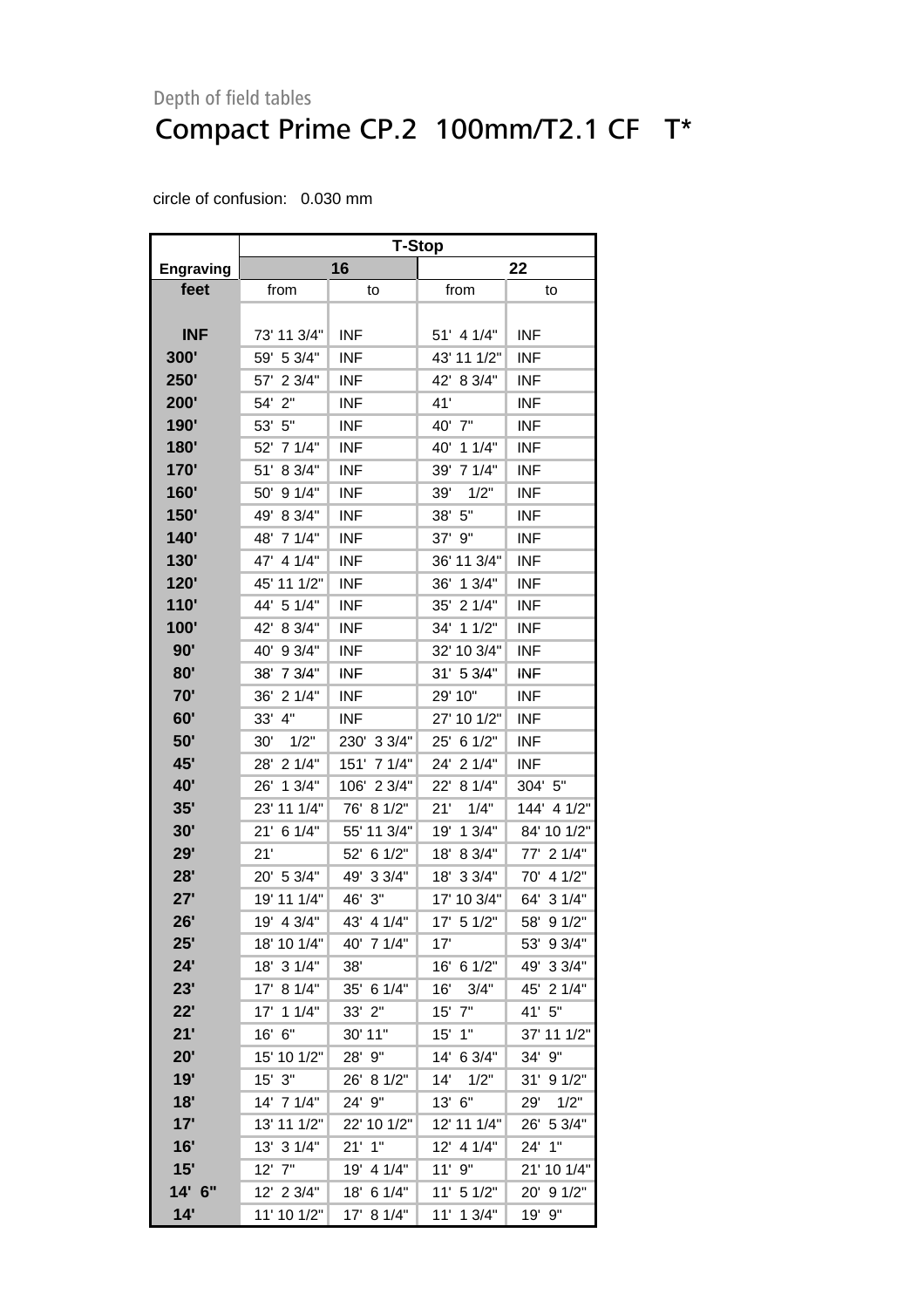### Depth of field tables Compact Prime CP.2 100mm/T2.1 CF T\*

|                   | <b>T-Stop</b>          |                   |                     |               |  |  |
|-------------------|------------------------|-------------------|---------------------|---------------|--|--|
| <b>Engraving</b>  |                        | 16                | 22                  |               |  |  |
| feet              | from                   | to                | from                | to            |  |  |
|                   |                        |                   |                     |               |  |  |
| 13' 6"            | 11' 6 1/4"             | 16' 10 3/4"       | 10' 10"             | 18' 9"        |  |  |
| 13'               | $11'$ 2"               | 16' 1 1/4"        | 10' 6 1/4"          | 17' 9 1/2"    |  |  |
| 12' 6"            | 10' 9 1/2"             | 15' 4"            | 10' 2 1/4"          | 16' 10"       |  |  |
| 12'               | 10' 5"                 | $14'$ $7"$        | 9' 10 1/4"          | 15' 11 1/4"   |  |  |
| 11' 6"            | 10'<br>1/2"            | 13' 10"           | $9'$ 6 1/4"         | 15'<br>1/2"   |  |  |
| 11'               | 9' 8''                 | 13' 1 1/4"        | $9'$ 2 1/4"         | 14' 2 1/4"    |  |  |
| 10' 6"            | 31/2"<br>9'            | 12'<br>4 3/4"     | 8' 10"              | 13' 4 1/4"    |  |  |
| 10'               | 8' 10 3/4"             | 11' 8 1/2"        | 8' 5 3/4"           | 12'<br>6 1/2" |  |  |
| 9' 9"             | 8 1/2"<br>8'           | 11'<br>4 1/4"     | 33/4"<br>8'         | 12'<br>13/4"  |  |  |
| 9'6''             | 6"<br>8'               | 11'<br>1/4"       | 8' 1 1/2"           | 9"<br>11'     |  |  |
| 9'3"              | 8' 3 3/4"              | 10' 8"            | 7' 11 1/2"          | 11' 4 1/4"    |  |  |
| 9'                | 8' 1 1/4"              | 10' 4"            | $7'$ 9 $1/4"$       | 10' 11 3/4"   |  |  |
| 8'<br>9"          | 7' 10 3/4"             | 10'               | $7'$ $7''$          | 10' 7 1/4"    |  |  |
| $8'$ 6"           | 8 1/2"<br>7'           | 9' 8''            | $7'$ 4 3/4"         | 10' 2 3/4"    |  |  |
| 8'<br>3"          | $7'$ 6"                | $9'$ 4 1/4"       | $7'$ 2 1/2"         | 9' 10 1/4"    |  |  |
| 8'                | $7'$ 3 1/2"            | 1/4"<br>9'        | 1/4"<br>$7^{\circ}$ | 9' 6''        |  |  |
| 7' 9"             | 1"<br>7'               | 8' 8 1/2"         | 6' 10"              | 9' 1 3/4"     |  |  |
| 7' 6"             | 6' 10 1/2"             | 8' 4 1/2"         | 6' 7 3/4"           | 91/2"<br>8'   |  |  |
| 7'<br>3"          | 8"<br>6'               | 3/4"<br>8'        | 6'<br>5 1/4"        | 5 1/4"<br>8'  |  |  |
| 7'                | $6'$ 5 1/2"            | 9"<br>$7^{\circ}$ | 3"<br>6'            | 11/4"<br>8'   |  |  |
| $6'$ $9''$        | $6'$ 3"                | $7'$ 5 1/4"       | 6'<br>3/4"          | 9"<br>7'      |  |  |
| 6'<br>6"          | 6'<br>1/2"             | $7'$ 1 $3/4"$     | 5' 10 1/4"          | 7'<br>5"      |  |  |
| 6'<br>3"          | 5' 10"                 | 6' 10"            | 7 3/4"<br>5'        | 7' 1 1/4"     |  |  |
| 6'                | 5' 7 1/4"              | $6'$ 6 1/2"       | $5'$ 5 1/2"         | 91/4"<br>6'   |  |  |
| 5' 9"             | 5' 4 3/4"              | $6'$ 2 3/4"       | $5'$ $3"$           | $6'$ 5 1/4"   |  |  |
| 5'<br>6"          | $5'$ 2"                | 5' 11 1/4"        | $5'$ $1/2"$         | $6'$ 1 1/2"   |  |  |
| $5^{\circ}$<br>3" | 4' 11 1/2"             | 5' 7 3/4"         | 4' 10"              | 5' 9 3/4"     |  |  |
| 5'                | 8 3/4"<br>4'           | 4 1/4"<br>5'      | 4' 7 1/2"           | 5'<br>6"      |  |  |
| 4' 9"             | 4' 6 1/4"              | 5'<br>3/4"        | 4' 5''              | 5' 2 1/4"     |  |  |
| 4' 6"             | 4'<br>31/2"            | 4' 9 1/4"         | 4' 2 1/2"           | 4' 10 3/4"    |  |  |
| 4' 3"             | 4'<br>3/4"             | 4' 6''            | 3' 11 3/4"          | $4'$ $7"$     |  |  |
| 4'                | 3' 10"                 | 4' 2 1/2"         | $3'$ 9 $1/4"$       | 4' 3 1/2"     |  |  |
| $3'$ $9''$        | $3'$ 7 1/4"            | 3' 11 1/4"        | 61/2"<br>3'         | 4'            |  |  |
| $3'$ 6"           | 4 1/2"<br>3'           | $3'$ 7 $3/4"$     | 3'<br>4"            | 3'<br>81/2"   |  |  |
| 3'3''             | $3'$ 1 $3/4"$          | $3'$ 4 $1/2"$     | $3'$ 1 1/4"         | 3' 51/4"      |  |  |
| 3'                | 2' 11"                 | $3'$ 1 1/4"       | 2' 10 1/2"          | $3'$ 1 $3/4"$ |  |  |
| $2'$ $9''$        | 8 1/4"<br>$2^{\prime}$ | 2' 10"            | 7 3/4"<br>2'        | 2' 10 1/2"    |  |  |
| $2'$ 6"           | $2'$ 5 1/4"            | $2'$ 6 3/4"       | 2' 5''              | $2'$ $7"$     |  |  |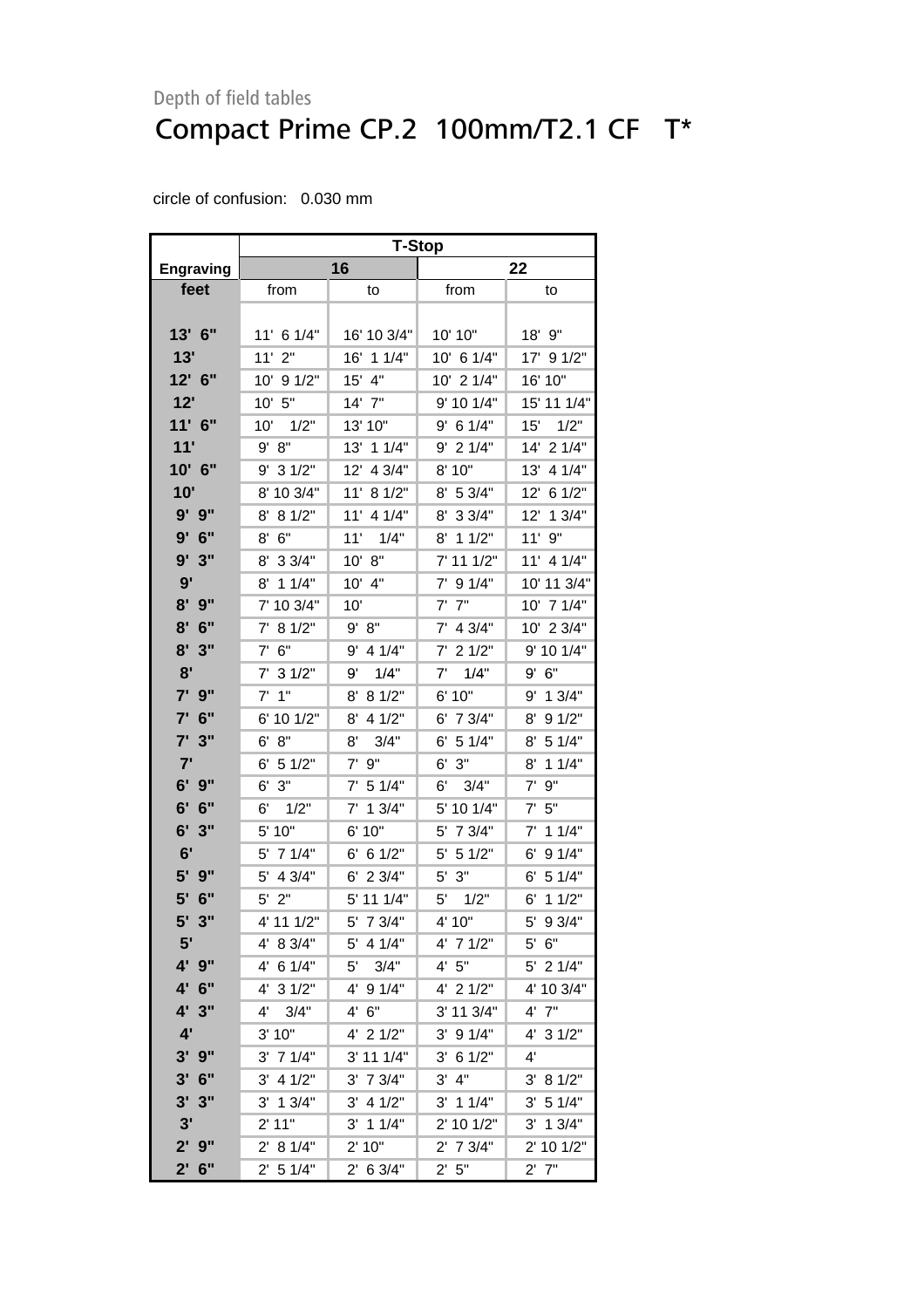### Depth of field tables Compact Prime CP.2 135mm/T2.1 T\*

|                  | <b>T-Stop</b> |               |               |                      |               |                |  |
|------------------|---------------|---------------|---------------|----------------------|---------------|----------------|--|
| <b>Engraving</b> | 2.1           |               | 2.8           |                      |               | 4              |  |
| feet             | from          | to            | from          | to                   | from          | to             |  |
|                  |               |               |               |                      |               |                |  |
| <b>INF</b>       | 979' 3"       | <b>INF</b>    | 799' 11 1/4"  | <b>INF</b>           | 555' 6"       | <b>INF</b>     |  |
| 200'             | 166' 2 1/2"   | 256' 6 1/4"   | 160' 1 3/4"   | 290' 6"              | 147' 3"       | 351' 8 1/2"    |  |
| 100'             | 90' 9 1/2"    | 112' 4"       | 88' 11 3/4"   | 118' 4"              | 84' 10 1/2"   | 127' 3 3/4"    |  |
| 60'              | 56' 7"        | 64' 2 1/2"    | 55' 10 1/2"   | 66' 1 1/4"           | 54' 2 3/4"    | 68' 9 1/2"     |  |
| 40'              | 38' 5 1/2"    | 41' 9 3/4"    | 38' 1 3/4"    | 42' 7 1/4"           | 37' 4 1/2"    | 43' 8 1/4"     |  |
| 30'              | 29' 1 1/2"    | 31'           | 28' 11 1/2"   | 31'5''               | 28' 6 1/4"    | 32'            |  |
| 25'              | 24' 4 3/4"    | 25' 8 1/4"    | 24' 3 1/4"    | 25' 11 3/4"          | 23' 11 1/2"   | 26' 4 1/2"     |  |
| 20'              | 19' 7 1/4"    | 20' 5 1/4"    | 19' 6 1/2"    | 20' 7 1/4"           | 19' 4"        | 20' 10 1/4"    |  |
| 18'              | 17' 8 1/4"    | 18' 4 1/4"    | 17' 7 1/2"    | 18' 6"               | 17' 5 1/2"    | 18' 8 1/4"     |  |
| 16'              | 15' 9"        | 16' 3 1/4"    | 15'<br>81/2"  | 16' 4 1/2"           | 15' 7"        | 16' 6 1/2"     |  |
| 15'              | 14' 9 1/2"    | 15' 2 3/4"    | 14' 9"        | 15' 4"               | 14' 7 1/2"    | 15' 5 1/2"     |  |
| 14'              | 13' 9 3/4"    | 14' 2 1/2"    | 13' 9 1/4"    | 14' 3 1/2"           | 13' 8 1/4"    | 14' 4 3/4"     |  |
| 13'              | 12' 10"       | 13' 2 1/4"    | 12' 9 3/4"    | 13' 3"               | 12' 8 3/4"    | 13' 4 1/4"     |  |
| 12'              | 11' 10 1/4"   | 12' 1 3/4"    | 11' 10"       | 12' 2 1/2"           | 11' 9 1/4"    | 12' 3 1/2"     |  |
| 11'              | 10' 10 3/4"   | 11' 1 1/2"    | 10' 10 1/4"   | $11'$ $2"$           | 10' 9 3/4"    | 11'3''         |  |
| 10'              | 9'11"         | 10' 1 1/4"    | 9' 10 3/4"    | 10' 1 3/4"           | 9' 10"        | $10'$ 2 $1/4"$ |  |
| 9'6''            | 9'5''         | $9'$ $7"$     | $9'$ 4 $3/4"$ | $9'$ 7 1/2"          | $9'$ 4 1/4"   | 9'<br>8"       |  |
| 9'               | 8'11"         | 9' 1''        | 8'11"         | $9'$ 1 1/4"          | 8' 10 1/2"    | $9'$ $2"$      |  |
| 8'<br>6"         | $8'$ 5 1/4"   | 8'<br>6 3/4"  | $8'$ 5"       | 8' 7 1/4"            | $8'$ 4 3/4"   | 8' 7 3/4"      |  |
| 8'               | 7' 11 1/4"    | 8'<br>3/4"    | 7' 11 1/4"    | 1"<br>8'             | 7' 10 3/4"    | 11/2"<br>8'    |  |
| 7' 6"            | $7'$ 5 1/2"   | $7'$ 6 3/4"   | $7'$ 5 1/4"   | $7'$ $7''$           | $7'$ 5"       | $7'$ 7 1/4"    |  |
| 7'               | 6' 11 1/2"    | 1/2"<br>7'    | 6' 11 1/4"    | 7'<br>3/4"           | 6'11"         | $7'$ 1"        |  |
| $6'$ $9''$       | 6' 8 1/2"     | 91/2"<br>6'   | 6' 8 1/2"     | 9 3/4"<br>6'         | 6' 8 1/4"     | 6' 10"         |  |
| 6"<br>6'         | $6'$ 5 1/2"   | 61/2"<br>6'   | $6'$ 5 1/2"   | $6'$ 6 3/4"          | 6'<br>5 1/4"  | $6'$ $7''$     |  |
| 6'<br>3"         | $6'$ 2 $1/2"$ | $6'$ 3 $1/2"$ | $6'$ 2 $1/2"$ | $6'$ 3 $1/2"$        | $6'$ 2 $1/4"$ | 6' 3 3/4"      |  |
| 6'               | 5' 11 1/2"    | 1/2"<br>6'    | 5' 11 1/2"    | 1/2"<br>6'           | 5' 11 1/4"    | 3/4"<br>6'     |  |
| 5' 9"            | 5' 8 3/4"     | 5' 9 1/2"     | 5' 8 1/2"     | $5'$ 9 $1/2"$        | 5' 8 1/2"     | 5' 9 3/4"      |  |
| $5'$ 6"          | $5'$ 5 3/4"   | $5'$ 6 1/4"   | 5' 5 3/4"     | $5'$ 6 1/2"          | $5'$ 5 1/2"   | 5' 6 3/4"      |  |
| $5'$ 3"          | 5' 2 3/4"     | $5'$ 3 $1/4"$ | 5' 2 3/4"     | 5' 3 1/2"            | $5'$ 2 1/2"   | $5'$ 3 $1/2"$  |  |
| 5'               | 4' 11 3/4"    | 1/4"<br>5'    | 4' 11 3/4"    | 1/4"<br>5'           | 4' 11 1/2"    | 1/2"<br>5'     |  |
| 4' 9"            | 4' 8 3/4"     | 4' 9 1/4"     | $4'$ 8 3/4"   | $4'$ 9 $1/4"$        | 4' 8 1/2"     | 4' 9 1/2"      |  |
| 4' 6"            | $4'$ 5 3/4"   | 4' 6 1/4"     | 4' 5 3/4"     | $4'$ 6 1/4"          | $4'$ 5 3/4"   | $4'$ 6 1/2"    |  |
| 4' 3"            | 4' 2 3/4"     | 4' 3 1/4"     | 4' 2 3/4"     | 4' 3 1/4"            | $4'$ 2 3/4"   | 4' 3 1/4"      |  |
| 4'               | 3' 11 3/4"    | 1/4"<br>4'    | 3' 11 3/4"    | 1/4"<br>$4^{\prime}$ | 3' 11 3/4"    | 1/4"<br>4'     |  |
| $3'$ $9''$       | 3' 8 3/4"     | $3'$ 9 $1/4"$ | 3' 8 3/4"     | $3'$ 9 $1/4"$        | 3' 8 3/4"     | $3'$ 9 $1/4"$  |  |
| $3'$ 6"          | $3'$ 6"       | 3' 6''        | 3' 5 3/4"     | $3'$ 6 1/4"          | 3' 5 3/4"     | $3'$ 6 1/4"    |  |
| $3'$ $3''$       | 3' 3''        | 3'3''         | 3' 3''        | $3'$ 3 $1/4"$        | $3'$ 2 $3/4"$ | $3'$ 3 $1/4"$  |  |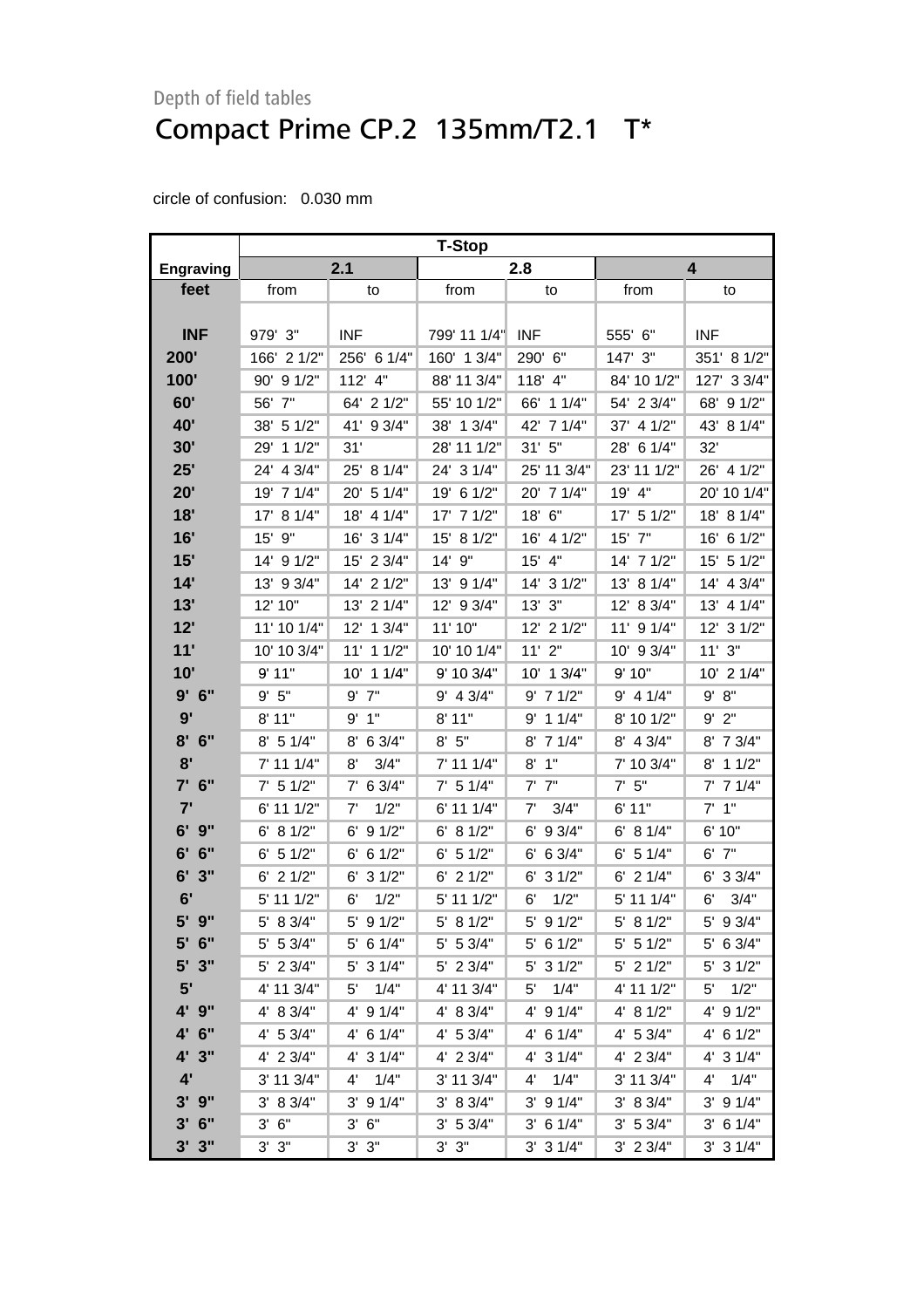# Depth of field tables Compact Prime CP.2 135mm/T2.1 T\*

|                  | <b>T-Stop</b> |               |                |               |              |                |
|------------------|---------------|---------------|----------------|---------------|--------------|----------------|
| <b>Engraving</b> | 5.6           |               | 8              |               | 11           |                |
| feet             | from          | to            | from           | to            | from         | to             |
|                  |               |               |                |               |              |                |
| <b>INF</b>       | 386'<br>1/2"  | <b>INF</b>    | 268' 5"        | <b>INF</b>    | 187' 2"      | <b>INF</b>     |
| 200'             | 131' 11 1/2"  | 499'          | 114' 10 1/4"   | 1202' 11"     | 96' 11 1/4"  | <b>INF</b>     |
| 100'             | 79' 7"        | 142' 5 1/4"   | 3/4"<br>73'    | 170' 10"      | 65' 5"       | 237' 3 3/4"    |
| 60'              | 52'<br>1/2"   | 72' 11 1/4"   | 49' 2 1/4"     | 79' 8 1/4"    | 45' 7 1/2"   | 6 3/4"<br>91'  |
| 40'              | 36'<br>4"     | 45' 3 3/4"    | 34' 11"        | 47' 9 1/2"    | 33' 1 1/4"   | 51' 9 1/2"     |
| 30'              | 27' 10 3/4"   | 32' 10 1/4"   | 27' 1"         | 34' 1 3/4"    | 25' 11 3/4"  | 36'<br>11/4"   |
| 25'              | 23' 6 1/2"    | 26' 11 1/4"   | 22' 11 1/2"    | 27' 9 1/2"    | 22' 2"       | 3/4"<br>29'    |
| 20'              | 3/4"<br>19'   | 21' 2 1/2"    | 18' 8 1/4"     | 21' 8 3/4"    | 18'<br>2"    | 22' 6"         |
| 18'              | $17'$ $3''$   | 18' 11 1/2"   | 16' 11 1/4"    | 19' 4 1/2"    | 16' 6"       | 19' 11 3/4"    |
| 16'              | 15' 4 3/4"    | 16' 9"        | 15' 1 3/4"     | 17'<br>3/4"   | 14' 9 3/4"   | 17' 6 1/4"     |
| 15'              | 14' 5 3/4"    | 15' 8"        | 14'3''         | 15' 11 1/4"   | 13' 11 1/2"  | 16' 4"         |
| 14'              | 13' 6 1/2"    | 14' 6 3/4"    | 13' 4 1/4"     | 14' 9 1/2"    | $13'$ $1"$   | 15' 1 3/4"     |
| 13'              | 12' 7 1/4"    | 13' 5 3/4"    | 12'<br>51/4"   | 13' 8 1/4"    | 12' 2 1/2"   | 13' 11 3/4"    |
| 12'              | 11' 8''       | 12' 5''       | 11' 6 1/4"     | $12'$ 7"      | $11'$ 4"     | 12' 9 3/4"     |
| 11'              | 10' 8 3/4"    | $11'$ 4"      | 10' 7 1/4"     | 11' 5 3/4"    | 10' 5 1/4"   | 11' 8 1/4"     |
| 10'              | $9'$ 9 $1/4"$ | 10' 3 1/4"    | 9' 8''         | 10' 4 3/4"    | $9'$ 6 1/2"  | $10'$ 6 $1/2"$ |
| 9'6''            | $9'$ 3 $1/2"$ | 9' 9"         | $9'$ 2 1/2"    | 9' 10 1/4"    | 9'1"         | 10'            |
| 9'               | 9 3/4"<br>8'  | 9' 2 3/4"     | 9"<br>8'       | 9' 3 3/4"     | 71/2"<br>8'  | 9' 5 1/4"      |
| $8'$ 6"          | $8'$ 4"       | 8' 8 1/4"     | $8'$ 3 1/4"    | 8' 9 1/4"     | $8'$ 2"      | 8' 10 3/4"     |
| 8'               | 7' 10 1/4"    | $8'$ $2"$     | $7'$ 9 1/2"    | 8' 2 3/4"     | 7' 8 1/2"    | $8'$ 4"        |
| $7'$ 6"          | $7'$ 4 1/2"   | $7'$ 7 $3/4"$ | $7'$ 4"        | 7' 8 1/2"     | $7'$ $3''$   | $7'$ 9 $1/2"$  |
| 7'               | 6' 10 3/4"    | $7'$ 1 1/2"   | 6' 10 1/4"     | $7'$ 2 1/4"   | 91/2"<br>6'  | $7'$ 3"        |
| 9"<br>6'         | $6'$ 7 $3/4"$ | 6' 10 1/2"    | $6'$ 7 1/4"    | 6' 11"        | 6 1/2"<br>6' | 6' 11 3/4"     |
| 6'<br>6"         | 6' 5''        | $6'$ 7 1/4"   | $6'$ 4 $1/2"$  | $6'$ 7 $3/4"$ | 33/4"<br>6'  | 6' 8 1/2"      |
| 6'<br>3"         | 2"<br>6'      | $6'$ 4 1/4"   | $6'$ 1 1/2"    | $6'$ 4 3/4"   | 6'<br>1"     | $6'$ 5 1/4"    |
| 6'               | 5' 11"        | $6'$ 1"       | 5' 10 3/4"     | $6'$ 1 1/2"   | 5' 10 1/4"   | $6'$ 2 1/4"    |
| 5' 9"            | 5' 8 1/4"     | 5' 10"        | 5' 7 3/4"      | 5' 10 1/4"    | 5' 7 1/4"    | 5' 11"         |
| $5'$ 6"          | $5'$ 5 1/4"   | $5'$ $7"$     | $5'$ $5"$      | 5' 7 1/4"     | $5'$ 4 1/2"  | 5' 7 3/4"      |
| $5'$ $3''$       | $5'$ 2 1/4"   | $5'$ 3 3/4"   | $5'$ 2"        | $5'$ 4"       | 5' 1 1/2"    | $5'$ 4 1/2"    |
| 5'               | 4' 11 1/2"    | 3/4"<br>5'    | 4' 11 1/4"     | $5'$ 1"       | 4' 10 3/4"   | $5'$ 1 1/2"    |
| 4' 9"            | 4' 8 1/2"     | 4' 9 3/4"     | 4' 8 1/4"      | 4' 10"        | 4' 8''       | 4' 10 1/4"     |
| 4' 6"            | $4'$ 5 1/2"   | 4' 6 1/2"     | 4' 5 1/4"      | 4' 6 3/4"     | 4'5''        | $4'$ $7"$      |
| 4'3''            | 4' 2 1/2"     | 4' 3 1/2"     | $4'$ 2 1/2"    | 4' 3 3/4"     | $4'$ 2 1/4"  | 4' 4"          |
| 4'               | 3' 11 3/4"    | 1/2"<br>4'    | $3'$ 11 $1/2"$ | 1/2"<br>4'    | $3'$ 11 1/4" | 4'<br>3/4"     |
| $3'$ $9''$       | 3' 8 3/4"     | $3'$ 9 $1/4"$ | 3' 81/2"       | $3'$ 9 $1/2"$ | 3' 8 1/4"    | $3'$ 9 $3/4"$  |
| $3'$ 6"          | 3' 5 3/4"     | $3'$ 6 $1/4"$ | 3' 51/2"       | $3'$ 6 $1/2"$ | 3' 51/2"     | $3'$ 6 $1/2"$  |
| $3'$ $3''$       | $3'$ 2 $3/4"$ | $3'$ 3 $1/4"$ | $3'$ 2 $3/4"$  | $3'$ 3 1/4"   | $3'$ 2 1/2"  | $3'$ 3 $1/2"$  |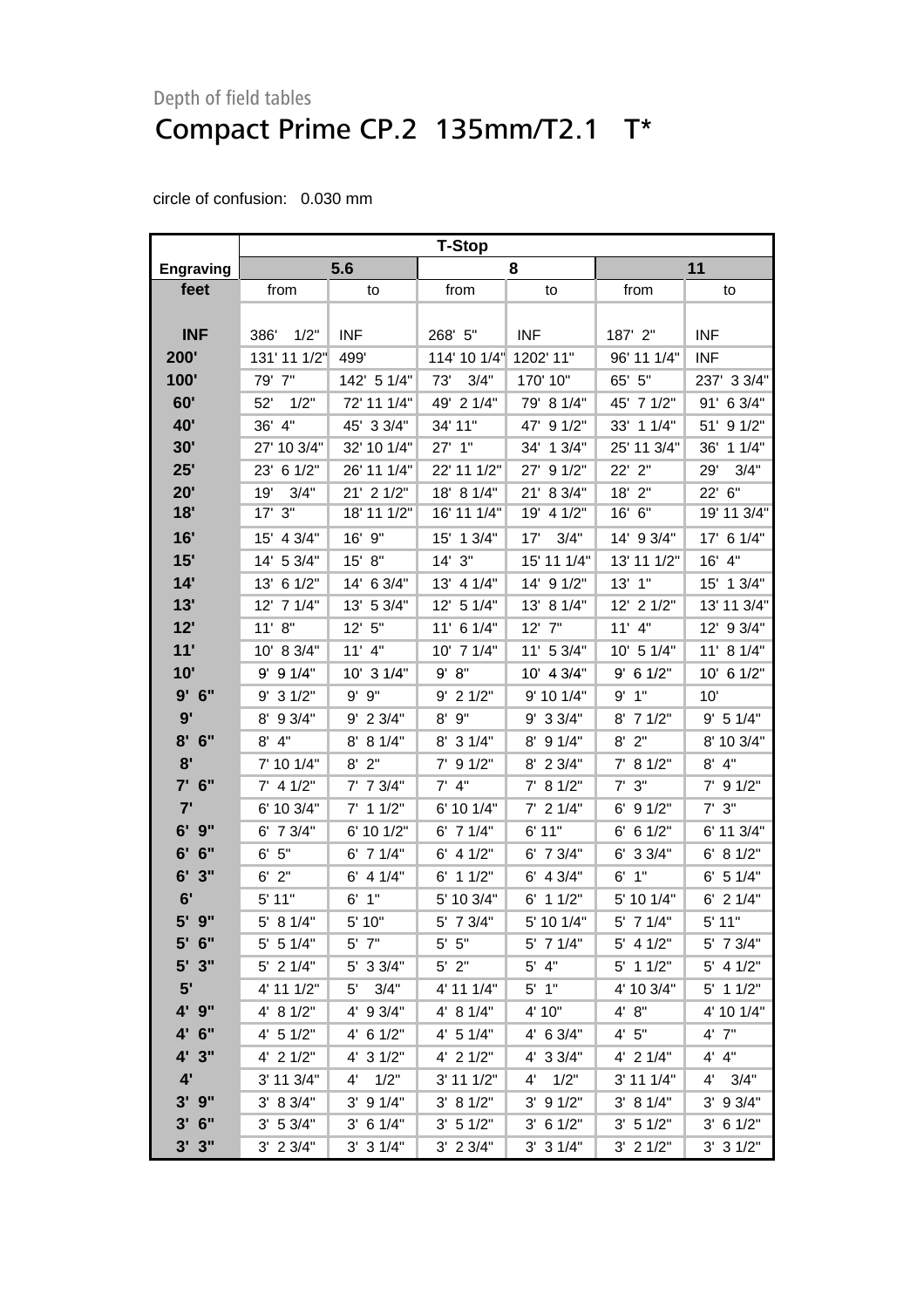# Depth of field tables Compact Prime CP.2 135mm/T2.1 T\*

|                  | <b>T-Stop</b> |               |               |                        |  |  |
|------------------|---------------|---------------|---------------|------------------------|--|--|
| <b>Engraving</b> |               | 16            | 22            |                        |  |  |
| feet             | from          | to            | from          | to                     |  |  |
|                  |               |               |               |                        |  |  |
| <b>INF</b>       | 131' 1/4"     | <b>INF</b>    | 3/4"<br>92'   | INF                    |  |  |
| 200'             | 79' 4 3/4"    | INF           | 63' 3 1/4"    | <b>INF</b>             |  |  |
| 100'             | 56' 11 1/2"   | 527'<br>71/2" | 48'<br>21/4"  | INF                    |  |  |
| 60'              | 41' 4 1/2"    | 116'<br>1/4"  | 36'<br>7"     | 186' 9 1/2"            |  |  |
| 40'              | 30' 10"       | 58'<br>8 3/4" | 11/4"<br>28'  | 72'<br>6 1/4"          |  |  |
| 30'              | 24' 6 3/4"    | 39'<br>33/4"  | 22'<br>93/4"  | 45'                    |  |  |
| 25'              | 11/2"<br>21'  | 31'<br>11/4"  | 19' 10"       | 34' 6 1/4"             |  |  |
| 20'              | 17' 5 3/4"    | 23'<br>8"     | 7"<br>16'     | 25'<br>7"              |  |  |
| 18'              | 15' 11 1/4"   | 20' 10 3/4"   | 15'<br>21/2"  | $22^{\circ}$<br>4 1/4" |  |  |
| 16'              | 4 1/4"<br>14' | 18'<br>23/4"  | 13'<br>91/4"  | 19'<br>4"              |  |  |
| 15'              | 13' 6 3/4"    | 16' 11 1/4"   | 13'<br>1/4"   | 17' 10 1/2"            |  |  |
| 14'              | 12' 8 3/4"    | 15' 8"        | 12' 3 1/4"    | 16' 5 1/2"             |  |  |
| 13'              | 11' 11"       | 14' 5"        | 11' 6"        | 15'<br>3/4"            |  |  |
| 12'              | $11'$ $1"$    | 13' 2 1/4"    | 10' 8 3/4"    | 13'<br>8 3/4"          |  |  |
| 11'              | 10' 2 3/4"    | 11' 11 3/4"   | 9'11"         | 5"<br>12'              |  |  |
| 10'              | 4 1/4"<br>9'  | 10' 9 1/2"    | $9'$ 1 1/4"   | 11'<br>13/4"           |  |  |
| 9'6''            | $8'$ 11"      | 10' 2 1/2"    | 8 1/2"<br>8'  | 10' 6 1/4"             |  |  |
| 9'               | 8' 5 3/4"     | $9'$ 7 1/2"   | 31/2"<br>8'   | 9' 10 3/4"             |  |  |
| 8'<br>6"         | 1/2"<br>8'    | 1/2"<br>9'    | 7' 10 1/4"    | 9' 3 1/2"              |  |  |
| 8'               | 7 1/4"<br>7'  | 8' 5 3/4"     | $7'$ 5 1/4"   | 8 1/4"<br>8'           |  |  |
| 7'<br>6"         | 13/4"<br>7'   | 7' 11"        | 7'            | 11/4"<br>8'            |  |  |
| 7'               | 8 1/4"<br>6'  | $7'$ 4 1/4"   | 7"<br>6'      | 6 1/4"<br>7'           |  |  |
| 6'<br>9"         | 51/2"<br>6'   | 7'<br>1"      | 4 1/4"<br>6'  | 23/4"<br>7'            |  |  |
| 6'<br>6"         | 3"<br>6'      | 6'<br>93/4"   | 13/4"<br>6' . | 6' 11 1/4"             |  |  |
| 6'3''            | 6'<br>1/4"    | 6'<br>6 1/4"  | 5' 11"        | 6' 7 3/4"              |  |  |
| 6'               | 5'<br>91/2"   | 3"<br>6'      | 5' 8 1/4"     | 6'<br>4 1/4"           |  |  |
| $5'$ $9''$       | 5' 6 1/2"     | 5' 11 3/4"    | 5' 5 3/4"     | $6'$ 1"                |  |  |
| 5' 6"            | 33/4"<br>5'   | 5' 8 1/2"     | 3"<br>5'      | $5'$ 9 1/2"            |  |  |
| 5' 3"            | $5'$ 1"       | $5'$ 5 1/4"   | 1/4"<br>5'    | 5' 6 1/4"              |  |  |
| 5'               | 4' 10 1/4"    | $5'$ 2"       | 91/2"<br>4'   | 5' 2 3/4"              |  |  |
| 4' 9"            | 4' 7 1/2"     | 4' 10 3/4"    | 4' 6 3/4"     | 4' 11 1/2"             |  |  |
| 4' 6"            | 4' 4 1/2"     | 4' 7 1/2"     | 4' 4"         | 4' 8 1/4"              |  |  |
| 4' 3"            | 4' 1 3/4"     | 4' 4 1/4"     | 4' 1 1/4"     | 4' 5''                 |  |  |
| 4'               | 3' 11"        | 4' 1 1/4"     | 3' 10 1/2"    | 4' 1 3/4"              |  |  |
| $3'$ $9''$       | 3' 8''        | 3'10"         | $3'$ 7 $3/4"$ | 3' 10 1/2"             |  |  |
| $3'$ 6"          | 3' 51/4"      | 3' 6 3/4"     | $3'$ 5"       | $3'$ 7 1/4"            |  |  |
| $3'$ $3''$       | $3'$ 2 $1/4"$ | $3'$ 3 $3/4"$ | $3'$ $2"$     | $3'$ 4"                |  |  |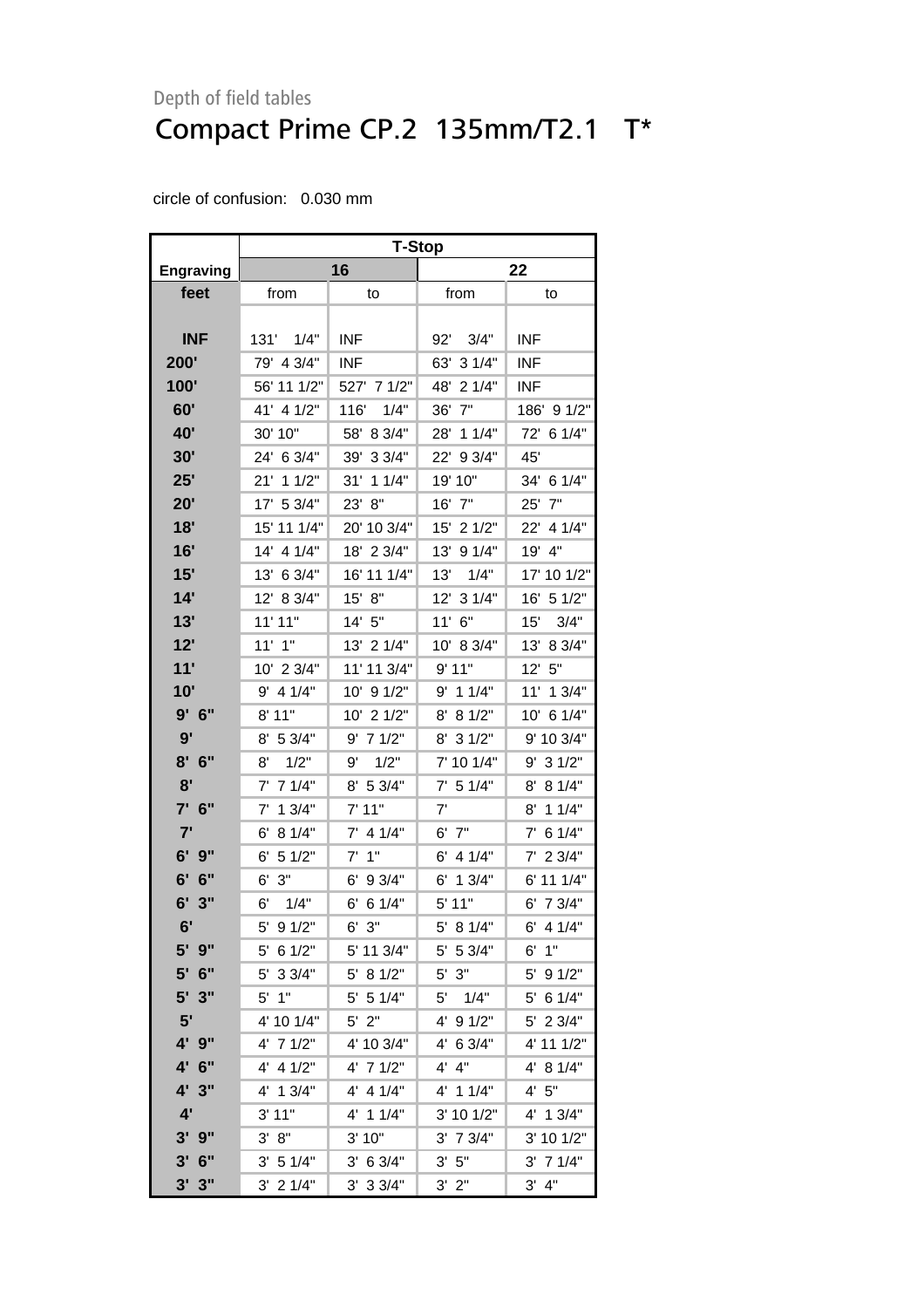### Depth of field tables Compact Prime CP.2 50mm/T2.1 Macro T\*

|                        | <b>T-Stop</b> |                       |               |                        |                |                      |
|------------------------|---------------|-----------------------|---------------|------------------------|----------------|----------------------|
| <b>Engraving</b>       | 2.1           |                       | 2.8           |                        | 4              |                      |
| feet                   | from          | to                    | from          | to                     | from           | to                   |
|                        |               |                       |               |                        |                |                      |
| <b>INF</b>             | 146' 9"       | <b>INF</b>            | 122' 5 1/4"   | <b>INF</b>             | 117' 9 1/2"    | <b>INF</b>           |
| 100'                   | 59' 7"        | 313' 8 1/2"           | 55' 2"        | <b>INF</b>             | 54' 2 1/4"     | <b>INF</b>           |
| 80'                    | 51' 10 1/2"   | 175' 6 3/4"           | 48' 6"        | <b>INF</b>             | 47' 9"         | <b>INF</b>           |
| 60'                    | 42' 8 1/4"    | 101' 3"               | 40' 4 1/2"    | 160' 1"                | 39' 10 1/4"    | <b>INF</b>           |
| 50'                    | 37' 4 1/2"    | 75' 7 3/4"            | 35' 7 1/4"    | 104' 2"                | 35' 2 1/4"     | <b>INF</b>           |
| 40'                    | 31' 6 1/4"    | 54' 10"               | 30' 3"        | 68' 4 1/2"             | 29' 11 1/4"    | 142' 5"              |
| 30'                    | 24' 11 3/4"   | 37' 7 1/4"            | 24' 2"        | 43' 5 1/2"             | 23' 11 3/4"    | 64' 9 1/4"           |
| 25'                    | 21'5''        | 30'<br>1/2"           | 20' 10"       | 33' 7 3/4"             | 20' 8 1/4"     | 45' 1"               |
| 20'                    | 17' 7 3/4"    | 23' 1"                | $17'$ $3''$   | 25' 1 3/4"             | 17' 1 3/4"     | 30' 11 3/4"          |
| 15'                    | 13' 7 3/4"    | 16' 7 3/4"            | 13' 5"        | 17' 8 1/4"             | 13' 4 1/4"     | 20' 4 1/4"           |
| 12'                    | 11' 1 1/2"    | 13'<br>1/4"           | 10' 11 3/4"   | 13' 7 3/4"             | 10' 11 1/4"    | $15'$ 2"             |
| 10'                    | $9'$ 4 $3/4"$ | 10' 8 1/4"            | $9'$ 3 $1/4"$ | $11'$ 1 $1/4"$         | 9' 3''         | $12'$ 1"             |
| 8'                     | $7'$ 7 $1/4"$ | 8' 5 1/4"             | $7'$ 6 1/2"   | 8' 8 1/4"              | $7'$ 6 1/4"    | $9'$ $3"$            |
| 7'                     | 6' 8 1/2"     | $7'$ 4"               | 6' 7 3/4"     | $7'$ 6"                | $6'$ 7 $1/2"$  | 7' 11 1/4"           |
| 6'                     | $5'$ 9 $1/2"$ | $6'$ 2 3/4"           | $5'$ $9''$    | $6'$ 4 $1/2"$          | 5' 8 3/4"      | 6' 8''               |
| 5'                     | 4' 10 1/4"    | $5'$ 2"               | 4' 9 3/4"     | 5' 3"                  | 4' 9 3/4"      | $5'$ 5 1/4"          |
| 4' 6"                  | $4'$ 4 $1/2"$ | 4' 7 1/2"             | $4'$ 4 1/4"   | 4' 8 1/4"              | 4' 4' 1/4"     | 4' 10 1/4"           |
| 4'                     | 3' 11"        | 4' 1 1/4"             | 3' 10 3/4"    | $4'$ 1 3/4"            | 3' 10 1/2"     | 4' 3 1/4"            |
| $3'$ $9''$             | 3' 8''        | 3' 10"                | $3'$ 7 $3/4"$ | 3' 10 1/2"             | $3'$ 7 $3/4"$  | 3' 11 3/4"           |
| $3'$ 6"                | 3' 5 1/4"     | $3'$ $7''$            | $3'$ 5"       | $3'$ 7 $1/4"$          | $3'$ $5"$      | 3' 8 1/2"            |
| 3'<br>3"               | $3'$ 2 $1/4"$ | $3'$ 3 $3/4"$         | $3'$ 2 1/4"   | $3'$ 4 1/4"            | 3'2"           | 5"<br>3'             |
| 3'                     | 2' 11 1/2"    | 3/4"<br>3'            | 2' 11 1/4"    | 1"<br>3'               | 2' 11 1/4"     | $3'$ 1 $3/4"$        |
| 2'9''                  | 2' 8 1/2"     | 91/2"<br>$2^{\prime}$ | 2' 8 1/2"     | 9 3/4"<br>$2^{\prime}$ | 2' 8 1/4"      | 2' 10 1/4"           |
| $2'$ 6"                | $2'$ 5 1/2"   | $2'$ 6 1/2"           | $2'$ 5 1/2"   | $2'$ 6 3/4"            | $2'$ 5 1/2"    | $2'$ $7"$            |
| $2^{\prime}$<br>3"     | $2'$ 2 3/4"   | $2'$ 3 1/4"           | $2'$ 2 1/2"   | $2'$ 3 1/2"            | $2'$ 2 1/2"    | $2'$ 3 3/4"          |
| 2'                     | 1' 11 3/4"    | 1/4"<br>$2^{\prime}$  | 1' 11 3/4"    | 1/2"<br>$2^{\prime}$   | $1'$ 11 $3/4"$ | 3/4"<br>$2^{\prime}$ |
| 1'11"                  | 1' 10 3/4"    | $1'$ 11 $1/4"$        | 1' 10 3/4"    | $1'$ 11 $1/4"$         | 1' 10 3/4"     | $1'$ 11 $1/2"$       |
| 1'10"                  | $1'$ 9 3/4"   | $1'$ 10 $1/4"$        | $1'$ 9 3/4"   | 1' 10 1/4"             | $1'$ 9 3/4"    | $1'$ 10 $1/2"$       |
| $1'$ $9"$              | 1' 8 3/4"     | $1'$ 9 $1/4"$         | 1' 8 3/4"     | $1'$ 9 $1/4"$          | 1' 8 3/4"      | $1'$ 9 $1/2"$        |
| 1' 8''                 | $1'$ 7 $3/4"$ | 1' 8 1/4"             | $1'$ 7 $3/4"$ | 1' 8 1/4"              | $1'$ 7 $3/4"$  | 1' 8 1/2"            |
| $1'$ $7''$             | $1'$ 6 3/4"   | $1'$ 7 $1/4"$         | $1'$ 6 3/4"   | $1'$ 7 $1/4"$          | $1'$ 6 3/4"    | $1'$ 7 $1/4"$        |
| $1'$ 6"                | 1' 6''        | $1'$ 6 $1/4"$         | 1' 53/4"      | $1'$ 6 $1/4"$          | 1' 5 3/4"      | $1'$ 6 $1/4"$        |
| 1'5"                   | 1'5"          | 1'5''                 | $1'$ 4 3/4"   | 1' 5 1/4"              | $1'$ 4 $3/4"$  | $1'$ 5 $1/4"$        |
| 4"                     | $1'$ 4"       | $1'$ 4"               | $1'$ $4"$     | $1'$ 4 $1/4"$          | $1'$ 4"        | $1'$ 4 $1/4"$        |
| 1'3''                  | 1' 3''        | 1'3''                 | 1' 3''        | 1' 3''                 | 1'3"           | $1'$ 3 $1/4"$        |
| 1'2"                   | 1' 2''        | 1'2"                  | 1' 2"         | 1'2"                   | 1'2"           | $1'$ 2 $1/4"$        |
| 1'1''                  | $1'$ $1''$    | $1'$ $1''$            | $1'$ $1''$    | $1'$ $1"$              | $1'$ $1''$     | $1'$ 1 $1/4"$        |
| $\mathbf{1}^{\bullet}$ | 1'            | 1'                    | $1^{\prime}$  | 1'                     | $1^{\circ}$    | $1^{\circ}$          |
| 11"                    | 11"           | 11"                   | 11"           | 11"                    | 11"            | 11"                  |
| 10"                    | 10"           | 10"                   | 10"           | 10"                    | 10"            | 10"                  |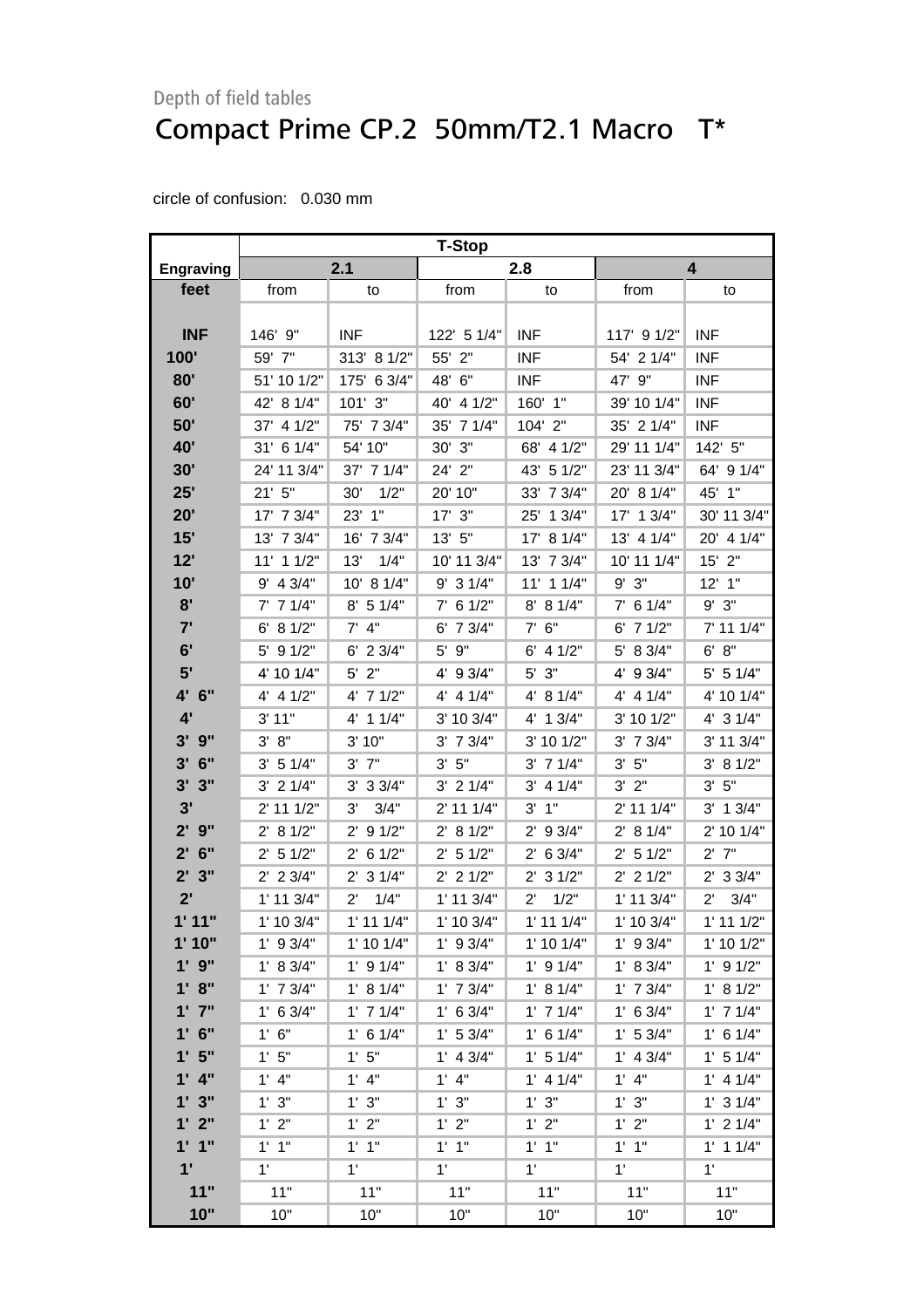# Depth of field tables Compact Prime CP.2 50mm/T2.1 Macro T\*

|                    | <b>T-Stop</b>     |                       |                |                      |               |                    |
|--------------------|-------------------|-----------------------|----------------|----------------------|---------------|--------------------|
| <b>Engraving</b>   | 5.6               |                       | 8              |                      | 11            |                    |
| feet               | from              | to                    | from           | to                   | from          | to                 |
|                    |                   |                       |                |                      |               |                    |
| <b>INF</b>         | 87' 4 3/4"        | <b>INF</b>            | 55' 10 1/4"    | <b>INF</b>           | 35' 5 1/4"    | <b>INF</b>         |
| 100'               | 46' 9"            | <b>INF</b>            | 35' 11 1/4"    | <b>INF</b>           | 26' 3"        | <b>INF</b>         |
| 80'                | 41' 10 1/2"       | <b>INF</b>            | 33'            | <b>INF</b>           | 24' 8"        | <b>INF</b>         |
| 60'                | 35' 8 1/4"        | <b>INF</b>            | 1/2"<br>29'    | <b>INF</b>           | 22' 4 3/4"    | <b>INF</b>         |
| 50'                | 31' 10 3/4"       | <b>INF</b>            | 26' 6"         | <b>INF</b>           | 20' 10 1/4"   | <b>INF</b>         |
| 40'                | 27' 6 1/2"        | <b>INF</b>            | 23' 5"         | <b>INF</b>           | 18' 11"       | <b>INF</b>         |
| 30'                | 22' 5"            | 138'<br>3/4"          | 19' 7 1/2"     | <b>INF</b>           | 16' 4 1/2"    | <b>INF</b>         |
| 25'                | 19' 6 1/4"        | 71' 4 1/2"            | 17' 4 1/2"     | 210' 5"              | 14' 9 1/4"    | <b>INF</b>         |
| 20'                | 16' 4"            | 41' 4 3/4"            | 14' 9 3/4"     | 66' 10 1/4"          | 12' 10 3/4"   | 321' 8 1/2"        |
| 15'                | 12' 10 1/4"       | 24' 4"                | 11' 10 3/4"    | 31' 3 1/2"           | 10' 7 3/4"    | 49' 5 1/2"         |
| 12'                | 10' 7 1/4"        | $17'$ $3''$           | 9' 11 1/4"     | 20' 5"               | 3/4"<br>9'    | 91/2"<br>26'       |
| 10'                | 1/4"<br>9'        | 13' 4 1/4"            | $8'$ 6 1/2"    | $15'$ 2"             | 7' 10 1/2"    | 18' 4 1/2"         |
| 8'                 | $7'$ 4 1/4"       | 9' 11 3/4"            | 1/2"<br>7'     | 10' 11 1/4"          | 6' 7 1/4"     | 12' 5 3/4"         |
| 7'                 | 6"<br>6'          | $8'$ 5 1/4"           | $6'$ 3 $1/4"$  | $9'$ 1 1/2"          | 5' 11"        | $10'$ $2"$         |
| 6'                 | 5' 7 3/4"         | 7'<br>1/4"            | $5'$ 5 1/2"    | 7' 5 1/2"            | $5'$ 2 1/4"   | 8' 1 3/4"          |
| 5'                 | 9"<br>$4^{\circ}$ | $5'$ $8"$             | 4' 7 1/2"      | 5' 11 1/2"           | 4' 5 1/4"     | $6'$ 4 $1/2"$      |
| 4' 6"              | $4'$ 3 $1/2"$     | 5'<br>1/4"            | 4' 2 1/4"      | $5'$ $3"$            | 1/2"<br>4'    | 5' 6 3/4"          |
| 4'                 | 3' 10"            | $4'$ 4 3/4"           | $3'$ 9 1/4"    | 4' 6 3/4"            | $3'$ 7 $3/4"$ | 4' 9 1/2"          |
| $3'$ $9''$         | $3'$ 7 $1/4"$     | $4'$ 1 1/4"           | $3'$ 6 1/2"    | 4' 2 3/4"            | 3' 51/4"      | 4' 5 1/4"          |
| $3'$ 6"            | $3'$ 4 $1/2"$     | 91/2"<br>$3^{\prime}$ | $3'$ 3 $3/4"$  | 3' 11"               | $3'$ 2 $3/4"$ | $4'$ 1"            |
| 3'<br>3"           | $3'$ 1 $3/4"$     | $3'$ 6"               | $3'$ 1 1/4"    | $3'$ 7 1/4"          | 3'<br>1/4"    | 3' 8 3/4"          |
| 3'                 | 2' 11"            | $3'$ 2 $1/2"$         | 2' 10 1/2"     | 31/2"<br>3'          | $2'$ 9 1/2"   | $3'$ 4 $3/4"$      |
| $2'$ $9''$         | 2' 8 1/4"         | 2' 11"                | $2'$ 7 $3/4"$  | 2' 11 3/4"           | $2'$ 7"       | 1"<br>3'           |
| $2'$ 6"            | $2'$ 5 1/4"       | $2'$ 7 $3/4"$         | 2' 5''         | 2' 8 1/4"            | $2'$ 4 1/2"   | 9"<br>$2^{\prime}$ |
| $2^{\prime}$<br>3" | $2'$ 2 1/2"       | $2'$ 4 1/4"           | $2'$ 2 1/4"    | $2'$ 4 3/4"          | $2'$ 1 $3/4"$ | $2'$ 5 1/2"        |
| 2'                 | $1'$ 11 $1/2"$    | $2'$ 1"               | $1'$ 11 $1/4"$ | $2'$ 1 1/4"          | 1'11"         | $2'$ 1 $3/4"$      |
| 1'11"              | 1' 10 1/2"        | 1' 11 3/4"            | $1'$ 10 $1/2"$ | $2^{\prime}$<br>1/4" | 1'10"         | 2'<br>1/2"         |
| 1'10"              | $1'$ 9 $3/4"$     | 1' 10 3/4"            | $1'$ 9 $1/2"$  | 1'11"                | $1'$ 9 $1/4"$ | $1'$ 11 $1/2"$     |
| $1'$ $9"$          | 1' 8 3/4"         | $1'$ 9 $3/4"$         | 1' 8 1/2"      | 1'10"                | 1' 8 1/4"     | $1'$ 10 $1/4"$     |
| 1' 8''             | $1'$ 7 $3/4"$     | 1' 8 1/2"             | $1'$ 7 $1/2"$  | 1' 8 3/4"            | $1'$ 7 $1/4"$ | $1'$ 9 $1/4"$      |
| $1'$ $7''$         | 1' 6 3/4"         | $1'$ 7 $1/2"$         | 1' 6 3/4"      | $1'$ 7 $3/4"$        | $1'$ 6 $1/2"$ | 1' 8''             |
| $1'$ 6"            | 1' 53/4"          | $1'$ 6 $1/2"$         | 1' 53/4"       | $1'$ 6 3/4"          | 1' 5 1/2"     | $1'$ 6 3/4"        |
| 1'5"               | $1'$ 4 $3/4"$     | $1'$ 5 $1/2"$         | $1'$ 4 3/4"    | $1'$ 5 $1/2"$        | $1'$ 4 $1/2"$ | 1' 5 3/4"          |
| $1'$ 4"            | 1' 3 3/4"         | $1'$ 4 $1/4"$         | $1'$ 3 3/4"    | $1'$ 4 $1/2"$        | 1' 3 3/4"     | $1'$ 4 3/4"        |
| 1'3"               | $1'$ 2 $3/4"$     | $1'$ 3 $1/4"$         | $1'$ 2 $3/4"$  | 1' 3 1/2"            | $1'$ 2 $3/4"$ | $1'$ 3 $1/2"$      |
| 1'2"               | 1'2"              | $1'$ 2 $1/4"$         | $1'$ 1 $3/4"$  | $1'$ 2 $1/4"$        | $1'$ 1 $3/4"$ | $1'$ 2 $1/2"$      |
| 1'1''              | $1'$ $1''$        | $1'$ 1 $1/4"$         | 3/4"<br>1'     | $1'$ 1 $1/4"$        | $1'$ $3/4"$   | $1'$ 1 $1/4"$      |
| 1'                 | 1'                | 1/4"<br>1'            | $1^{\prime}$   | 1/4"<br>1'           | 11 3/4"       | 1/4"<br>1'         |
| 11"                | 11"               | 11"                   | 11"            | 11 1/4"              | 11"           | 11 1/4"            |
| 10"                | 10"               | 10"                   | 10"            | 10"                  | 10"           | 10 1/4"            |